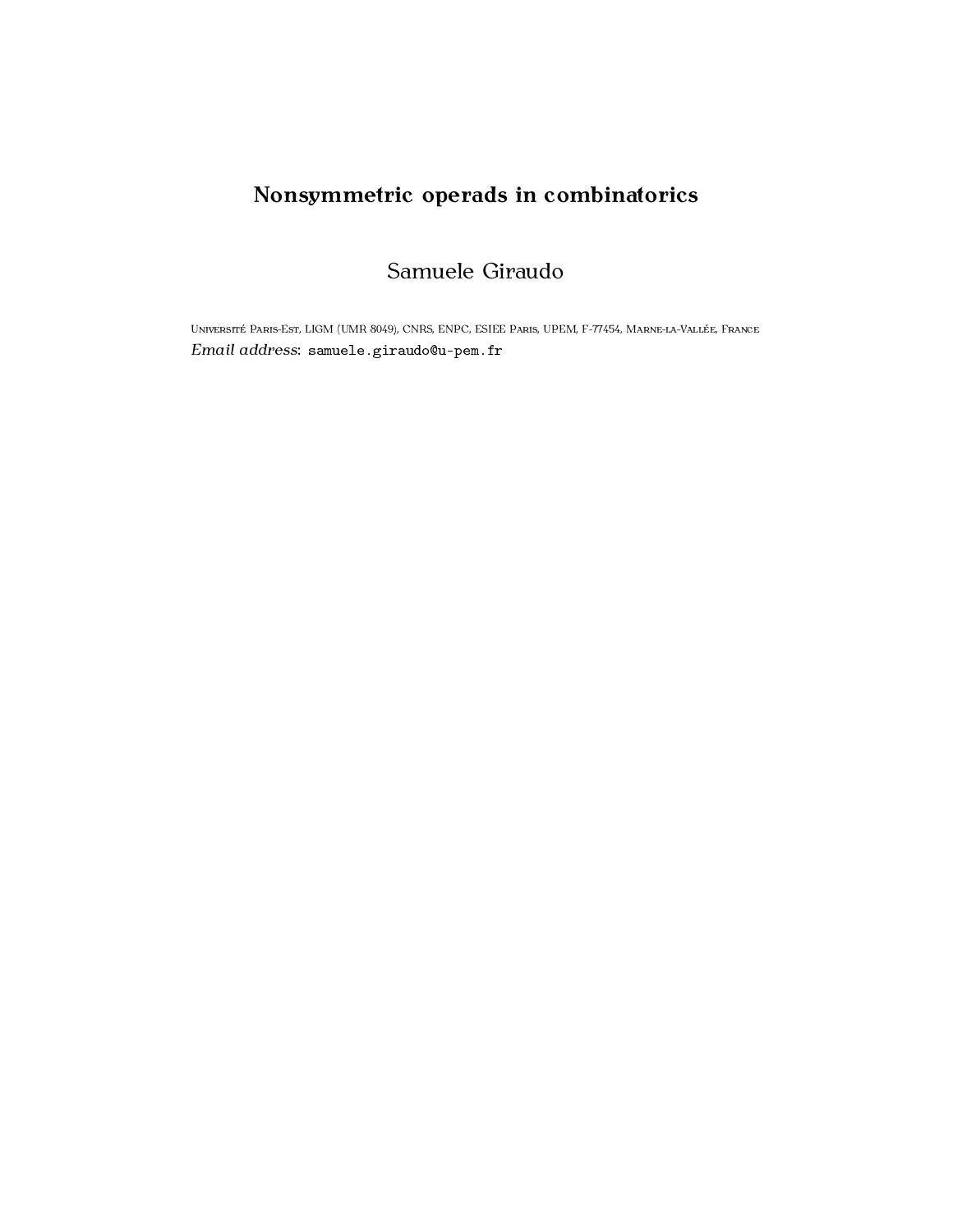2010 *Mathematics Subject Classification.* 05-00, 05C05, 05E15, 16T05, 18D50.

*Key words and phrases.* Combinatorics; Algebraic combinatorics; Computer science; Tree; Formal power series; Rewrite system; Operad; Bialgebra; Hopf bialgebra; Pre-Lie algebra; Dendriform algebra.

ABSTRACT. Operads are algebraic devices offering a formalization of the concept of operations with several inputs and one output. Such operations can be naturally composed to form bigger and more complex ones. Coming historically from algebraic topology, operads intervene now as important objects in computer science and in combinatorics. The theory of operads, together with the algebraic setting and the tools accompanying it, promises advances in these two areas. On the one hand, operads provide a useful abstraction of formal expressions, and also, provide connections with the theory of rewrite systems. On the other hand, a lot of operads involving combinatorial objects highlight some of their properties and allow to discover new ones.

This book presents the theory of nonsymmetric operads under a combinatorial point of view. It portrays the main elements of this theory and the links it maintains with several areas of computer science and combinatorics. A lot of examples of operads appearing in combinatorics are studied and some constructions relating operads with known algebraic structures are presented. The modern treatment of operads consisting in considering the space of formal power series associated with an operad is developed. Enrichments of nonsymmetric operads as colored, cyclic, and symmetric operads are reviewed.

This text is addressed to any computer scientist or combinatorist who looks a complete and a modern description of the theory of nonsymmetric operads. Evenly, this book is intended to an audience of algebraists who are looking for an original point of view fitting in the context of combinatorics.

March 5, 2019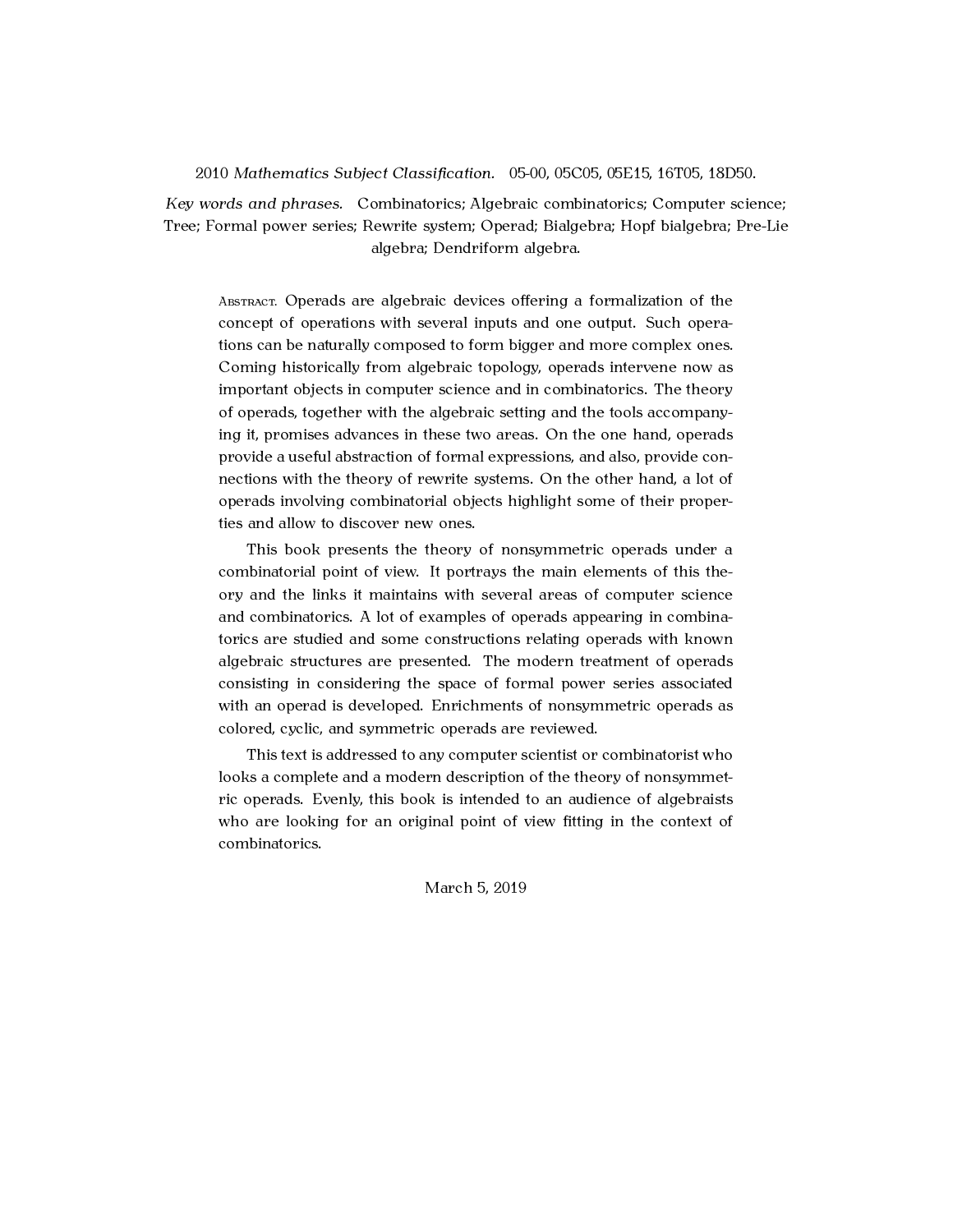# **Contents**

| Introduction<br>1                             |    |  |
|-----------------------------------------------|----|--|
| Chapter 1. Enriched collections               | 9  |  |
| 1. Collections                                | 9  |  |
| 1.1.<br>Structured collections                | 9  |  |
| 1.2.<br>Operations over collections           | 12 |  |
| 1.3.<br>Examples                              | 19 |  |
| 2. Posets                                     | 23 |  |
| 2.1.<br>Posets on collections                 | 23 |  |
| 2.2.<br>Examples                              | 24 |  |
| Rewrite systems<br>3.                         | 25 |  |
| 3.1.<br>Rewrite systems on collections        | 26 |  |
| 3.2.<br>Examples                              | 28 |  |
| <b>Chapter 2. Treelike structures</b>         | 33 |  |
| Planar rooted trees<br>$1_{\cdot}$            | 33 |  |
| 1.1.<br>Collection of planar rooted trees     | 33 |  |
| 1.2.<br>Subcollections of planar rooted trees | 37 |  |
| 2. Syntax trees                               | 40 |  |
| 2.1.<br>Collections of syntax trees           | 40 |  |
| 2.2.<br>Grafting operations                   | 42 |  |
| 2.3.<br>Patterns and rewrite systems          | 44 |  |
| Treelike structures<br>3.                     | 48 |  |
| 3.1.<br>Rooted trees                          | 49 |  |
| 3.2.<br>Colored syntax trees                  | 49 |  |
| Chapter 3. Algebraic structures               | 53 |  |
| Polynomials spaces<br>1.                      | 53 |  |
| 1.1.<br>Polynomials on collections            | 53 |  |
| Operations over polynomial spaces<br>1.2.     | 56 |  |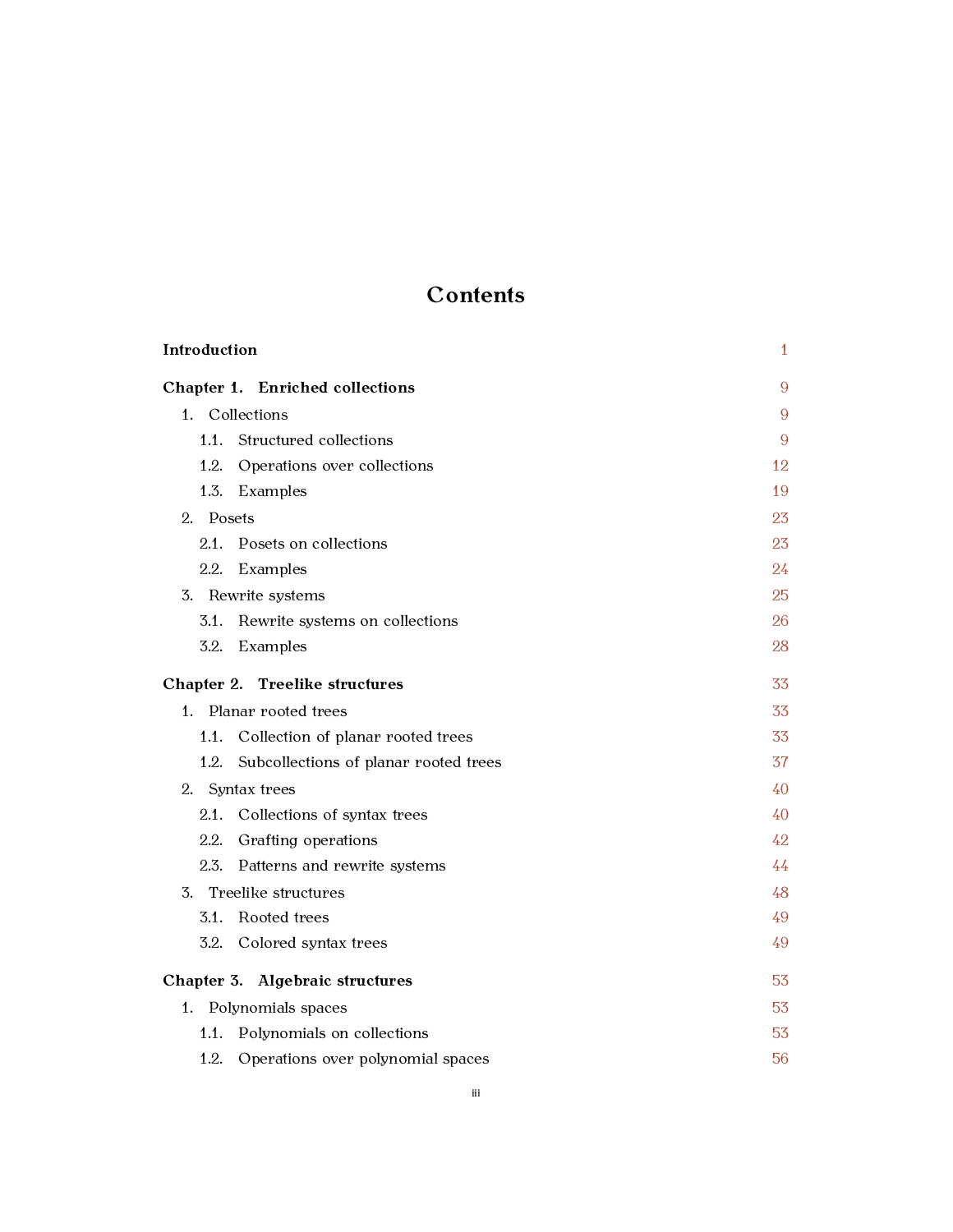| iv   | <b>CONTENTS</b>                               |     |
|------|-----------------------------------------------|-----|
| 1.3. | Changes of basis and posets                   | 59  |
| 2.   | Bialgebras                                    | 61  |
| 2.1. | Biproducts on polynomial spaces               | 61  |
| 2.2. | Products on polynomial spaces                 | 63  |
| 2.3. | Polynomial bialgebras                         | 66  |
| 3.   | Types of polynomial bialgebras                | 69  |
| 3.1. | Associative and coassociative algebras        | 69  |
| 3.2. | Dendriform algebras                           | 71  |
| 3.3. | Pre-Lie algebras                              | 72  |
|      | 3.4. Hopf bialgebras                          | 73  |
|      | Chapter 4. Nonsymmetric operads               | 81  |
|      | 1. Operads as polynomial spaces               | 81  |
| 1.1. | Composition maps                              | 81  |
| 1.2. | Operads                                       | 87  |
| 1.3. | Algebras over operads                         | 89  |
|      | 2. Free operads, presentations, and Koszulity | 92  |
| 2.1. | Free operads                                  | 92  |
| 2.2. | Presentations by generators and relations     | 93  |
| 2.3. | Koszulity                                     | 95  |
|      | 3. Main operads                               | 97  |
| 3.1. | Operads of words                              | 97  |
| 3.2. | Operads of trees                              | 102 |
| 3.3. | Operads of graphs                             | 107 |
|      | Chapter 5. Applications and generalizations   | 115 |
|      | 1. Series on operads                          | 115 |
| 1.1. | Series on algebraic structures                | 115 |
| 1.2. | Generalizing series multiplication            | 117 |
| 1.3. | Generalizing series composition               | 119 |
| 2.   | Enriched operads                              | 121 |
| 2.1. | Colored operads                               | 121 |
| 2.2. | Cyclic operads                                | 124 |
| 2.3. | Symmetric operads                             | 126 |
| 3.   | Product categories                            | 130 |
| 3.1. | Abstract bioperators                          | 130 |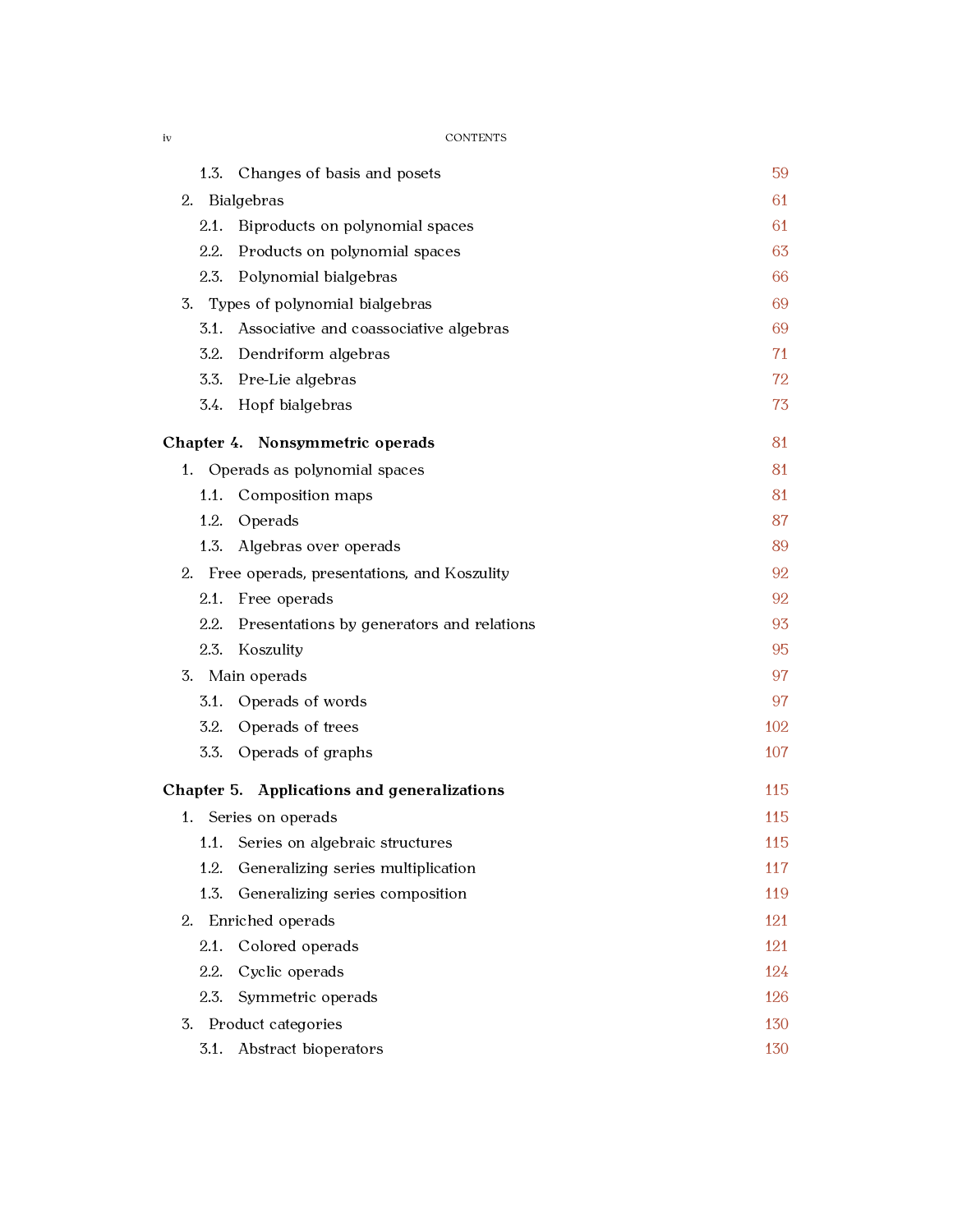|                | <b>CONTENTS</b> | v   |
|----------------|-----------------|-----|
| 3.2. Pros      |                 | 132 |
| 3.3. Main pros |                 | 134 |
| Bibliography   |                 | 139 |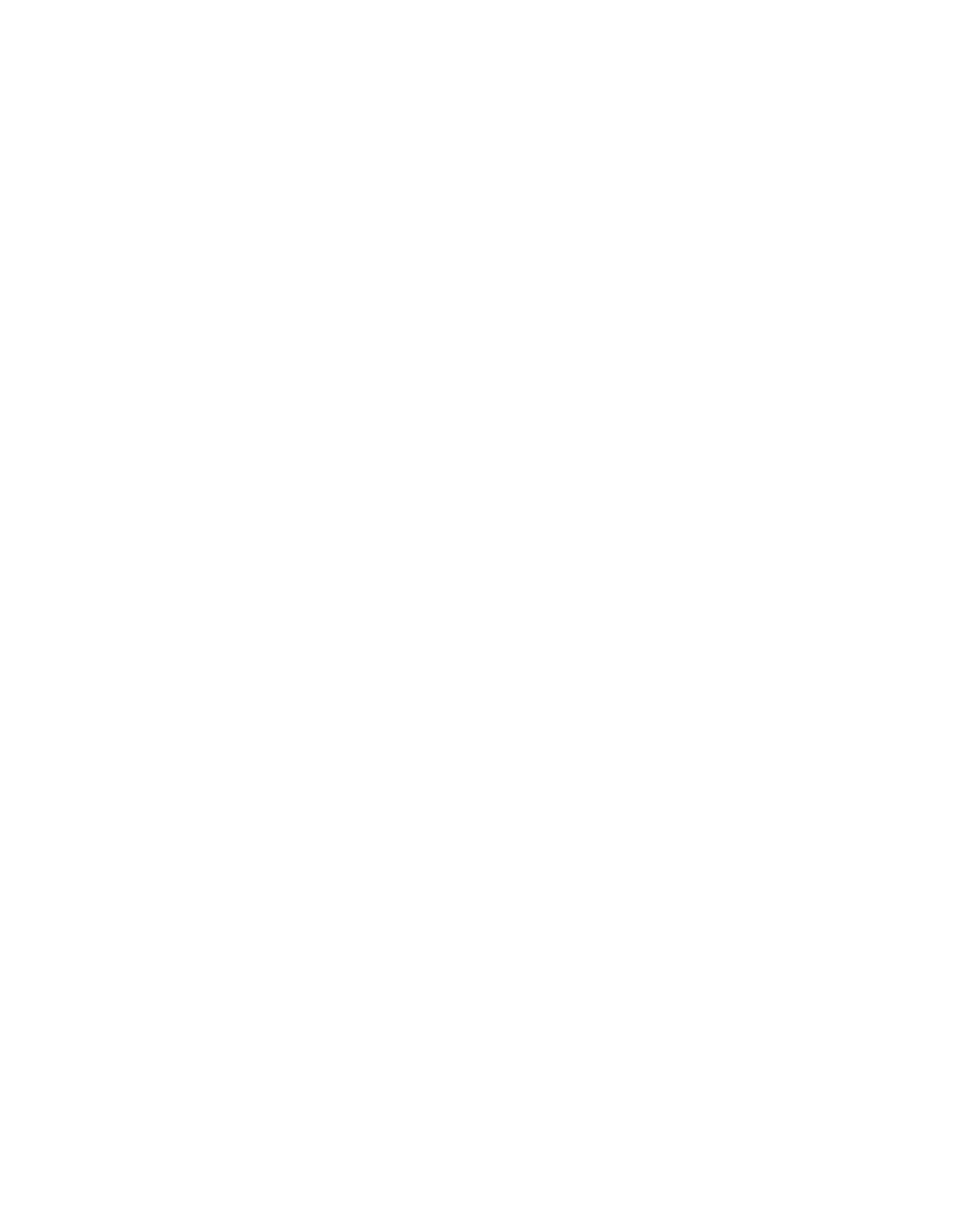# **Introduction**

# **Combinatorics, algebra, and programming**

<span id="page-6-0"></span>Let us start this text by considering two fields of mathematics: combinatorics and algebra, and a field of computer science: programming. These topics have far more in common than it appears at first glance and we shall explain why.

**Combinatorics.** One of the most common activities in combinatorics consists in studying families of combinatorial objects such as permutations, words, trees, or graphs. One of the most common activities about such families is to provide formulas to enumerate them according to a decent size notion. A large number of tools exists for this purpose such as manipulation of generating series, use of bijections, and use of decompositions rules to break objects into elementary pieces. This last tool is crucial and relies on the fact that if one knows a way to *compose* objects to build a bigger one, then without much effort one knows a way to *decompose* them. Let us, for instance, consider the celebrated set of Motzkin paths. Recall that a Motzkin path is a walk in the quarter plane connecting the origin to a point on the *x*-axis by means of steps  $\delta$ ,  $\bullet \bullet$ , and  $\delta$ , Let us denote by  $\bullet \bullet (u_1, u_2)$  the binary composition rule consisting in substituting  $u_1$  (resp.  $u_2$ ) with the first (resp. second) point of  $\circ \circ$ , and by  $\mathbb{R}$  ( $\mathfrak{u}_1, \mathfrak{u}_2, \mathfrak{u}_3$ ) the ternary composition rule consisting in substituting  $u_1$  (resp.  $u_2$ ,  $u_3$ ) with the first (resp. second, third) point of  $\mathbb{R}^2$ . By using these two operations, one can, for instance, provide the decomposition

$$
\mathcal{O}(\mathbf{Q}_{\mathbf{Q}(\mathbf{Q})}) = \mathbf{O}(\mathcal{E}_{\mathbf{Q}}^{\mathbf{Q}}(\mathbf{0}, \mathcal{E}_{\mathbf{Q}}^{\mathbf{Q}}, \mathbf{0}), \mathcal{E}_{\mathbf{Q}}^{\mathbf{Q}}(\mathbf{0}, \mathbf{O}(\mathbf{0}, \mathbf{0}))
$$
(0.0.1)

of the Motzkin path appearing as left member. An easy result says that a nonempty Motzkin path decomposes in a unique way either as a step  $\bullet\bullet$  followed by a Motzkin path, or as a step  $\mathcal{S}^{\bullet}$  followed by a Motzkin path, a step  $\mathcal{S}_{\bullet}$ , and another Motzkin path. This leads to the expression

<span id="page-6-1"></span>
$$
\mathfrak{M} = \{\mathbf{0}\} \sqcup \{\mathbf{0}\}\mathbf{0},\mathbf{u}_2\} : \mathbf{u}_2 \in \mathfrak{M}\} \sqcup \{\mathbf{0},\mathbf{u}_2,\mathbf{u}_3\} : \mathbf{u}_2,\mathbf{u}_3 \in \mathfrak{M}\}
$$
(0.0.2)

describing the set  $\mathfrak M$  of all Motzkin paths. From  $(0.0.2)$ , one harvests combinatorial data as a formula to count Motzkin paths of a given size (with respect to an adequate notion of size), bijections between Motzkin paths and other families of combinatorial objects admitting similar decompositions (like Motzkin trees or Motzkin configurations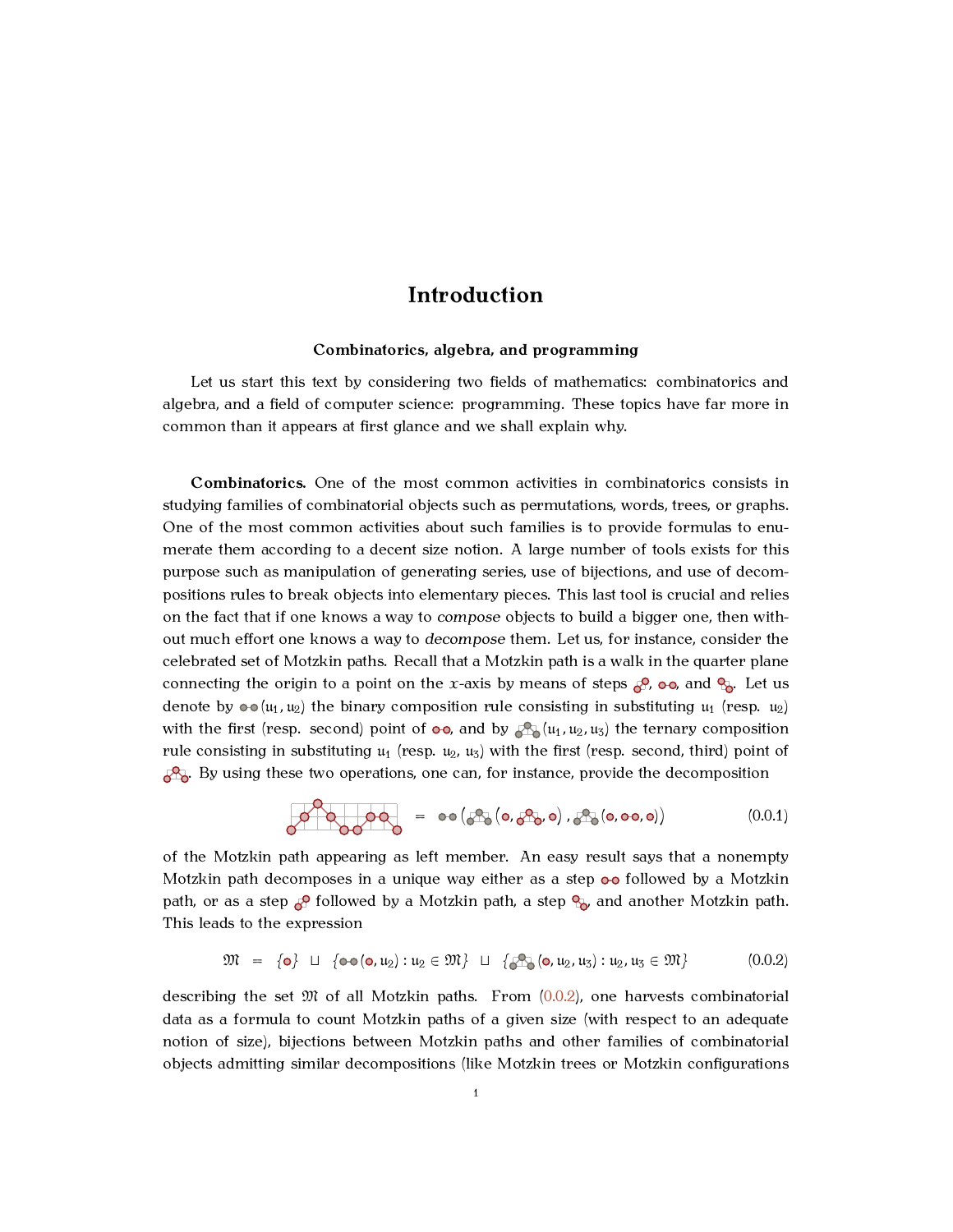### 2 INTRODUCTION

of chords in polygons), or even the definition of generalizations of these objects (by adding colors on the steps, or by adding other possible sorts of steps).

**Algebra.** On another side, in algebra, the study of algebraic structures consisting in a set of operations and the relations they satisfy is very habitual. To specify such an algebraic structure, one provides the nontrivial relations satisfied by its operations. For instance, any binary operation  $\star$  satisfying for any inputs  $x_1$ ,  $x_2$ , and  $x_3$  the relation

<span id="page-7-0"></span>
$$
(x_1 \star x_2) \star x_3 - x_1 \star (x_2 \star x_3) = (x_1 \star x_3) \star x_2 - x_1 \star (x_3 \star x_2)
$$
(0.0.3)

specifies the class of the so-called pre-Lie algebras. Classical examples include among others monoids, groups, lattices, associative algebras, commutative algebras, and dendriform algebras. An obvious but important fact is that expressions and relations can be *composed*: the variables in a relation refer to any term of the algebraic structure. For instance, in [\(0.0.3\)](#page-7-0), all the occurrences of  $x_2$  can be replaced by a term  $\mathbf{x}_4 \star \mathbf{x}_5$ , leading to the relation

<span id="page-7-1"></span>
$$
(x_1 \star (\mathbf{x}_4 \star \mathbf{x}_5)) \star x_3 - x_1 \star ((\mathbf{x}_4 \star \mathbf{x}_5) \star x_3) = (x_1 \star x_3) \star (\mathbf{x}_4 \star \mathbf{x}_5) - x_1 \star (x_3 \star (\mathbf{x}_4 \star \mathbf{x}_5)) \quad (0.0.4)
$$

that still holds. Furthermore, by seeing the binary operation  $\star$  as a device

$$
\star \tag{0.0.5}
$$

having two inputs  $x_1$  and  $x_2$  and one output  $x_1 \star x_2$ , Relation [\(0.0.3\)](#page-7-0) reformulates as

$$
\frac{1}{x_1 x_2} - \frac{1}{x_1 x_2} = \frac{1}{x_1 x_2} - \frac{1}{x_2 x_3} + \frac{1}{x_1 x_2} - \frac{1}{x_1 x_3}
$$
 (0.0.6)

and Relation  $(0.0.4)$  as

*? ? ? x*1 **x<sup>4</sup> x<sup>5</sup>** *<sup>x</sup>*<sup>3</sup> *− ? ? x ?* 1 **x<sup>4</sup> x<sup>5</sup>** *x*3 = *? ? ? x*<sup>1</sup> *x*<sup>3</sup> **x<sup>4</sup> x<sup>5</sup>** *− ? ? ? x*1 *x*3 **x<sup>4</sup> x<sup>5</sup>** *.* (0.0.7)

Therefore, one observes that algebraic expressions translates as syntax trees, and that composition and substitution of expressions translates as grafting of trees.

**Programming.** In programming, and more precisely in the context of functional programming, one encounters expressions of the form

<span id="page-7-2"></span>
$$
f(g1(v1, v2), g2(v3), v4)
$$
 (0.0.8)

where f, g1, and g2 are function names, and v1, v2, v3, and v4 are value names. This function call can be considered as a program, and the returned value is the value computed by the execution of the program. When our programming language satisfies referential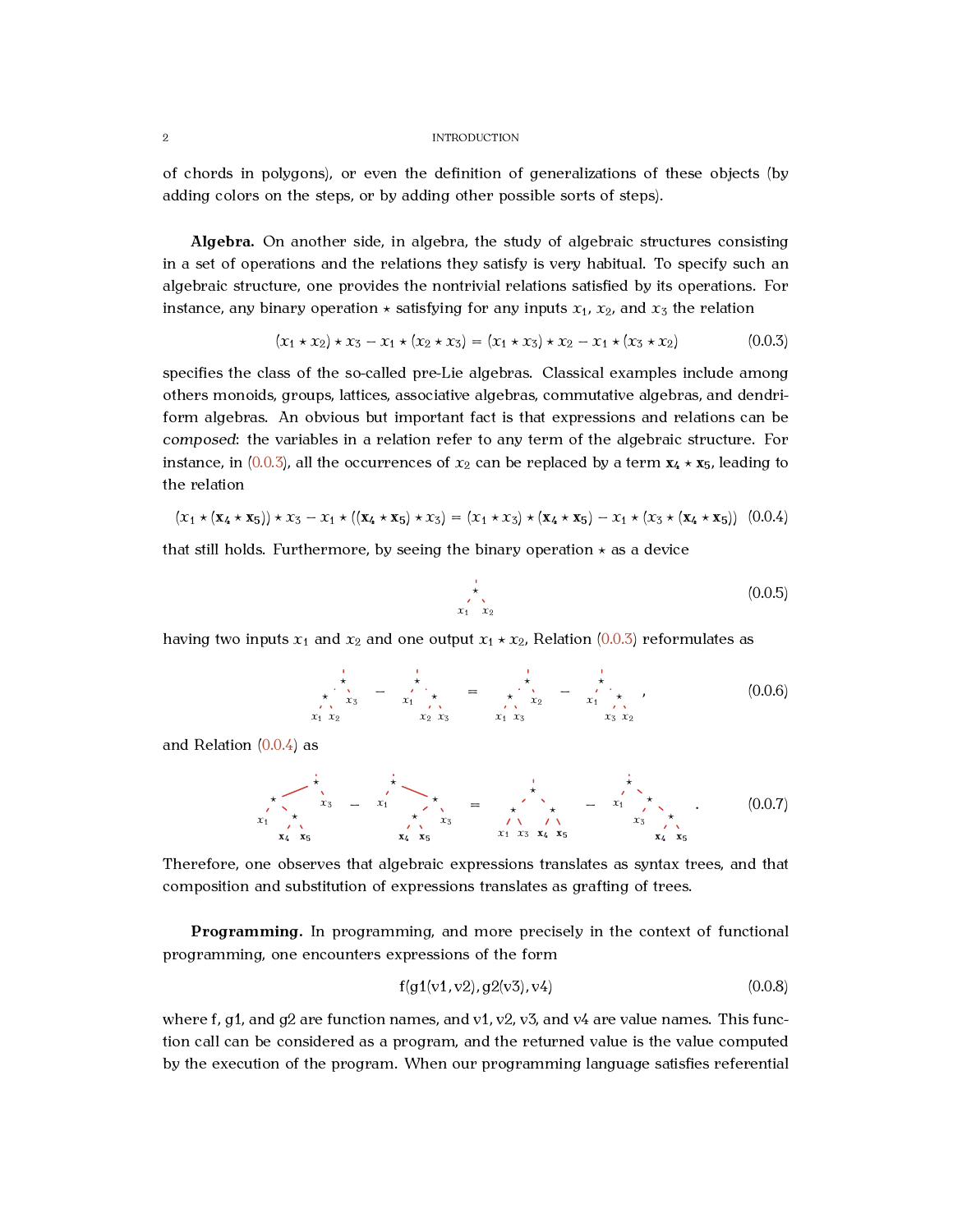transparency (that is, any expression can be substituted by its value without changing the overall computation), the call  $(0.0.8)$  is equivalent to both the calls

$$
f(w1, g2(v3), v4)
$$
 and  $f(g1(v1, v2), w2, v4)$  (0.0.9)

where **w1** is the value of  $g1(v1, v2)$  and **w2** is the value of  $g2(v3)$ . As a consequence, this leads to the fact that the order of evaluation of the sub-expressions  $g1(v1,v2)$  and  $g2(v3)$ does not influence the computation of  $(0.0.8)$ . Furthermore, by seeing the functions f1, g1, and g2 as black boxes

$$
\begin{array}{|c|c|c|c|}\n\hline\n\end{array}
$$
, 
$$
\begin{array}{|c|c|}\n\hline\n\end{array}
$$
, 
$$
\begin{array}{|c|c|}\n\hline\n\end{array}
$$
, 
$$
\begin{array}{|c|c|}\n\hline\n\end{array}
$$
 (0.0.10)

where inputs are depicted below and outputs above the boxes, the program  $(0.0.8)$  is made of *compositions* of such black boxes where inputs are completed with values (that are arguments of the function calls). Under this formalism, this program and its evaluation are depicted as

 $\mathbf{r}$ 

f v4 g1 v1 v2 g2 v3 *→* f **w1 w2** v4 *→* w (0.0.11)

where w is the value computed by the program. In this context, the evaluation of a program can be carried out by using rewrite rules on such composition diagrams.

# **Nonsymmetric operads as a meeting point**

The three previous examples highlight the importance of the notion of composition in combinatorics, algebra, and programming. This is precisely the common point between these three fields we want to emphasize. Let us develop this concept.

**Coherent compositions.** The compositions of combinatorial objects, of syntax trees of algebraic expressions, and of function calls have to be coherent. Indeed, to lead to interesting and substantial consequences, they have to mimic the usual functional composition. Composing two objects *x* and *y* consists in choosing a *substitution sector a* of *x* and in replacing *a* it by a copy of *y*. This composition is denoted by  $x \circ_q y$  and is schematically represented, in the following arbitrary example, as

$$
\underbrace{\begin{pmatrix} 0 \\ 0 \\ 0 \end{pmatrix}}_{x} o_{a} \underbrace{\begin{pmatrix} 0 \\ 0 \\ 0 \end{pmatrix}}_{y} = \underbrace{\begin{pmatrix} 0 \\ 0 \\ 0 \end{pmatrix}}_{x o_{a} y}.
$$
\n(0.0.12)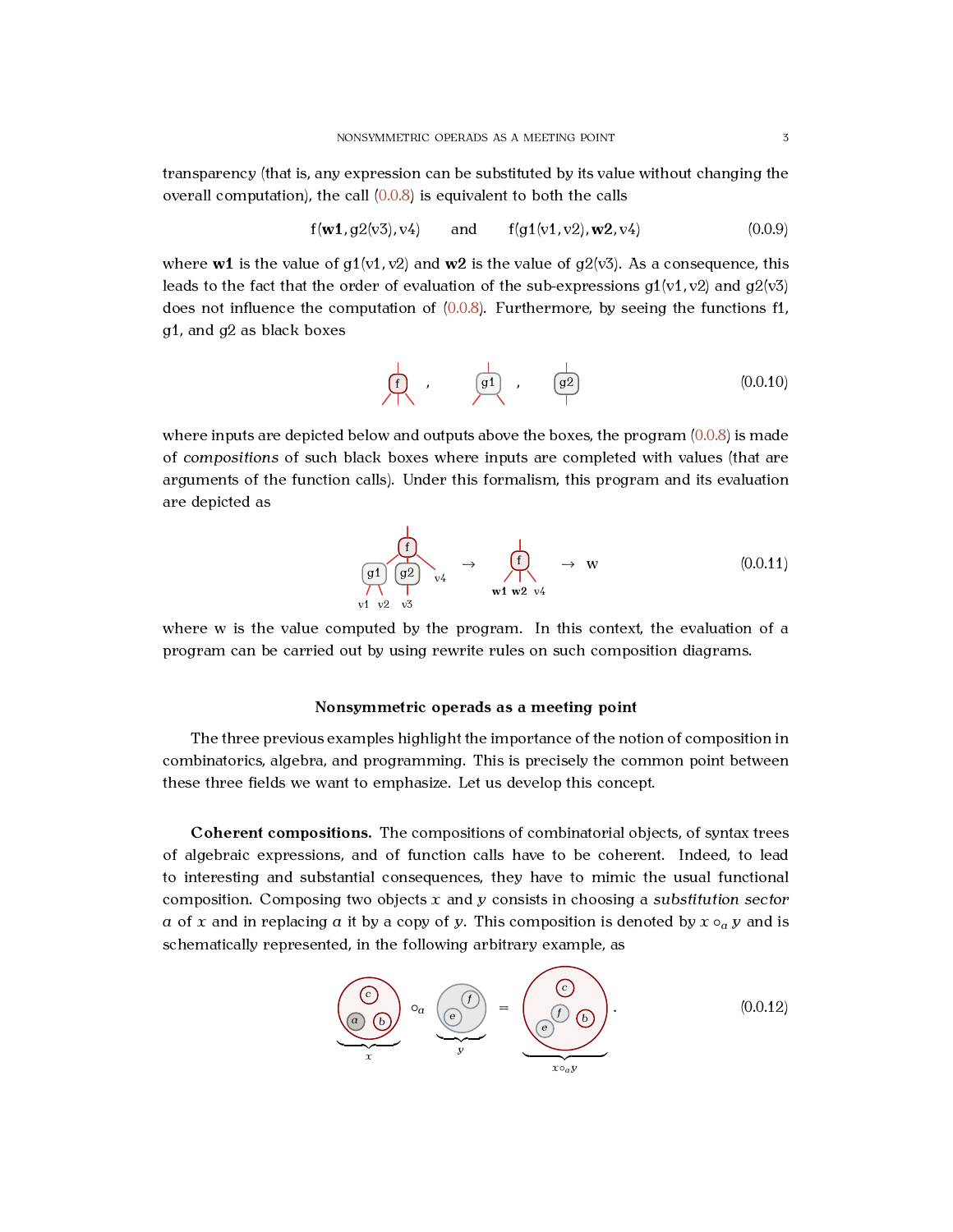## 4 INTRODUCTION

To be coherent, this composition has to satisfy the two relations

<span id="page-9-0"></span> *<sup>a</sup> <sup>b</sup> ◦<sup>a</sup> ◦<sup>b</sup>* = = *<sup>a</sup> <sup>b</sup> ◦<sup>b</sup> ◦<sup>a</sup> ,* (0.0.13) and *<sup>a</sup> ◦<sup>a</sup> <sup>b</sup>* ! *◦<sup>b</sup>* = = *<sup>a</sup> ◦<sup>a</sup> <sup>b</sup> ◦<sup>b</sup> .* (0.0.14)

<span id="page-9-1"></span>First relation can be thought as a horizontal compatibility, and the second as a vertical one.

To come back on the previous examples:

**(1)** In a Motzkin path u, the substitution sectors are its points, specified by their positions *i*. The composition u *◦<sup>i</sup>* v of two Motzkin paths u and v consists in replacing the *i*th point of u by a copy of v.

**(2)** In a syntax tree t of an algebraic expression, the substitution sectors are its leaves, specified by their labels *x<sup>i</sup>* . The composition t *◦<sup>x</sup><sup>i</sup>* s of two syntax trees t and s consists in grafting the root of  $\epsilon$  onto the leaf  $x_i$  of  $\epsilon$ .

**(3)** In a function f of a functional programming language, the substitution sectors are its parameters  $x_i$  provided that f admits the prototype  $f(x_1, \ldots, x_{i-1}, x_i, x_{i+1}, \ldots, x_n)$ . The composition f*◦*<sup>x</sup>*<sup>i</sup>* g where f is the function just considered and g is a function admitting the prototype  $g(y_1, \ldots, y_m)$  is the function with prototype  $f(x_1, \ldots, x_{i-1}, y_1, \ldots, y_m, x_{i+1}, \ldots, x_n)$ defined as the function calling f wherein its *i*th argument substituting x*<sup>i</sup>* is set to the value returned by g.

It is easy to see that Relations  $(0.0.13)$  and  $(0.0.14)$  are satisfied in these cases.

**Nonsymmetric operads.** Nonsymmetric operads are precisely algebraic structures furnishing an abstraction of this concept of generalized compositions. Intuitively, a nonsymmetric operad *O* is a set (or a vector space) equipped with a map *| − |* associating a positive integer with each of its elements, and with composition maps *◦<sup>i</sup>* . Each element *x* of  $\Theta$  is seen as an operator of arity |x| and the composition maps of  $\Theta$  satisfy the coherence relations stated above. Nonsymmetric operads mimic and generalize in this way the usual functional composition for any families of objects. There exist, for instance, nonsymmetric operads on words, permutations, binary trees, Schröder trees, configurations of chords, and paths.

There are a lot of reasons motivating the study of nonsymmetric operads. Here follow the main ones: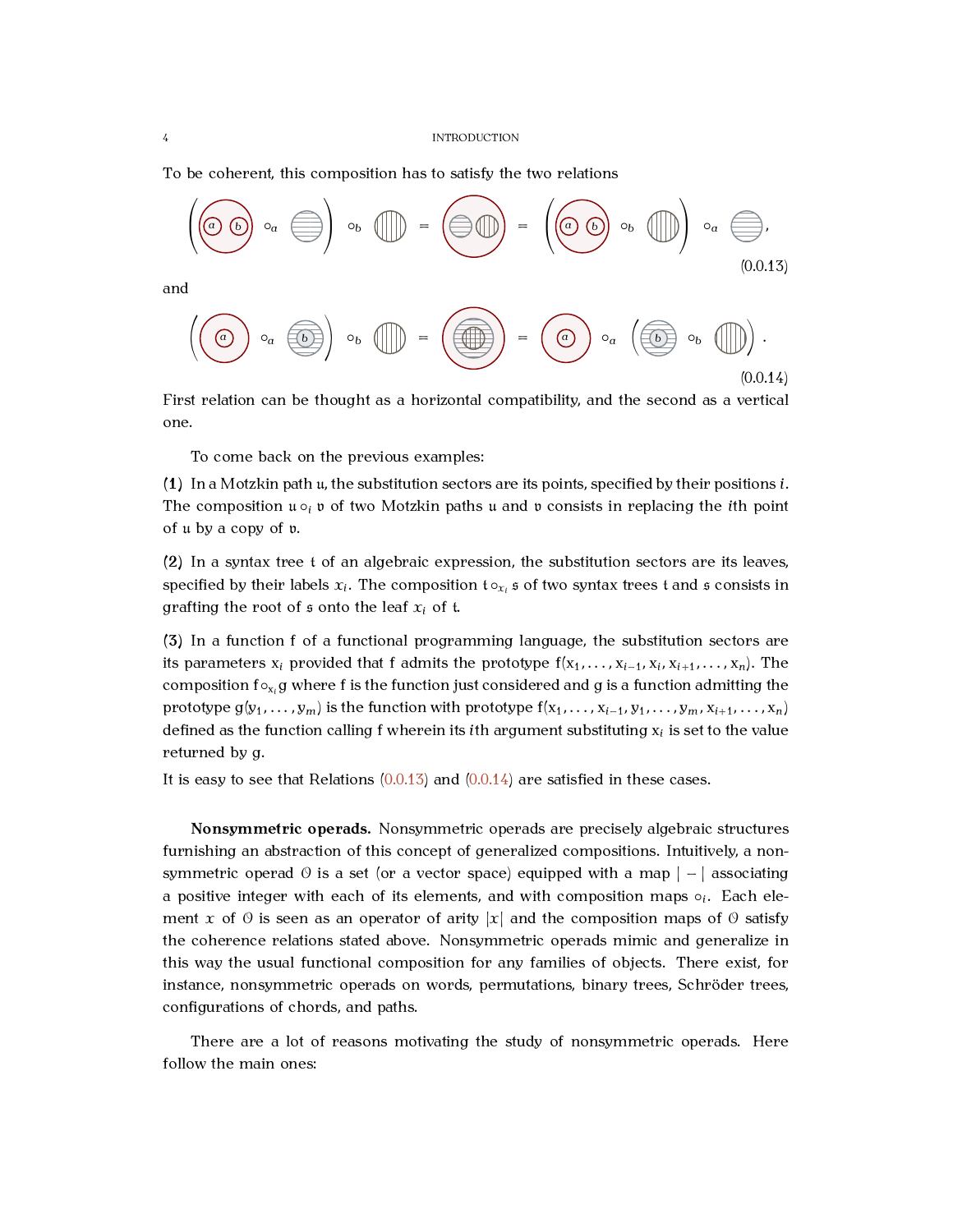**(A)** Endowing a set of combinatorial objects with the structure of a nonsymmetric operad provides an algebraic framework for studying it. This framework can potentially stress some of the properties of the combinatorial objects, as for instance, enumerative results and the discovery of hidden symmetries.

**(B)** Continuing this last point, with any nonsymmetric operad *O* defined in the category of sets, it is associated a space of formal power series  $\mathbb{K}\langle\langle 0\rangle\rangle$  on the elements of  $\mathcal{O}$ . This notion of series on nonsymmetric operads generalizes the usual one. Moreover, the extension of the composition maps of  $\Theta$  on  $\mathbb{K}\langle\langle\Theta\rangle\rangle$  leads to generalizations of the multiplication and the composition products of series. All this provides alternative ways to obtain expressions for the generating series of families of combinatorial objects.

**(C)** Nonsymmetric operads admit close connections with the combinatorics of planar rooted trees. This is due to the fact that free nonsymmetric operads can be constructed on sets of such trees. Moreover, given a nonsymmetric operad *O*, a classical question consists in exhibiting a presentation by generators and relations of *O*. Since any nonsymmetric operad can be described as a quotient of a free operad, the computation of a presentation is based upon manipulation of trees. In this context, tools coming from rewrite systems and some of their properties like termination and confluence intervene.

**(D)** There are a lot of generalizations of nonsymmetric operads, increasing their fields of applications. For instance, in a symmetric operad  $\emptyset$ , all symmetric groups  $\mathfrak{S}(n)$ ,  $n \in \mathbb{N}$ , act on the sets of elements of arity *n* of *O* by permuting the inputs of their elements. Besides, in a colored operad *O*, the inputs and outputs have a color and the composition of two elements is defined only if the colors of the involved input and output match. In fact, our previous example about functional programming and composition of functions lies in this context of colors operads when the language is typed: the colors play the role of data types.

**(E)** Given a nonsymmetric operad *O*, there is a notion of algebras over *O*. More precisely, an algebra over *O* is a vector space *A* wherein elements of *O* behave as operations on *A* by respecting the arities and the composition maps of the nonsymmetric operad. For instance, any algebra over the associative operad is an associative algebra, and any algebra over the pre-Lie operad is a pre-Lie algebra.

**(F)** Related to the previous point, all the algebras over *O* form a category of algebras. In this way, by studying *O*, one obtains general results on all the algebras over *O*. For instance, it is possible to show that the sum of the two usual generators of the dendriform operad behaves as an associative operation. This implies that the sum of the two operations of any dendriform algebra is associative. Besides, operads furnish here a framework for operation calculus.

**(G)** Again related to the two previous points, nonsymmetric operads lead to the discovery of link between different categories of algebras. Indeed, if  $\phi : \mathcal{O}_1 \to \mathcal{O}_2$  is a morphism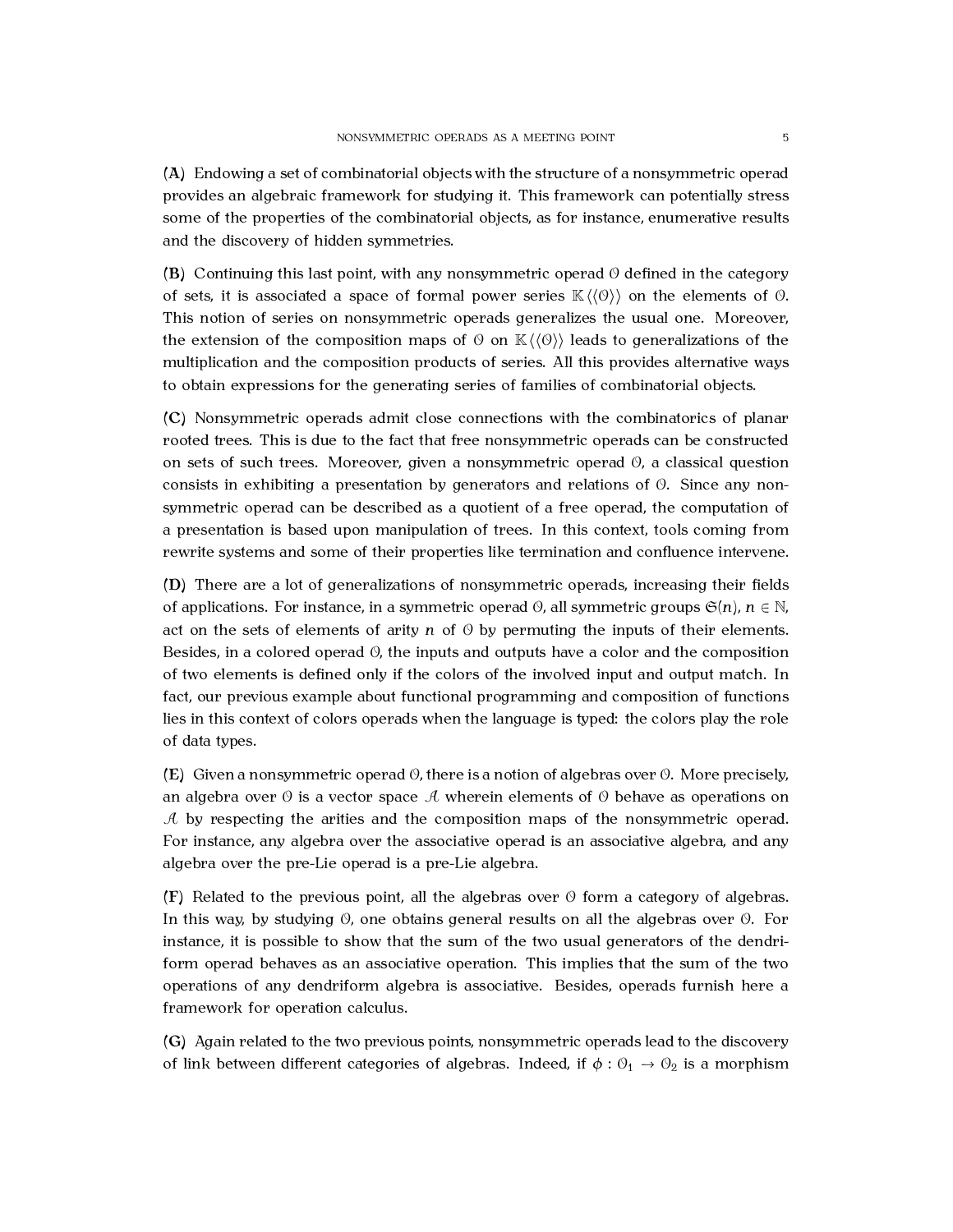### 6 INTRODUCTION

between two nonsymmetric operads  $O_1$  and  $O_2$ , one can construct from  $\phi$  a functor from the category of algebras over  $\mathcal{O}_2$  to the category of algebras over  $\mathcal{O}_1$ . For instance, there is a morphism from the two-associative operad to the duplicial operad leading to a functor from the category of duplicial algebras (algebras endowed with two binary associative operations satisfying one extra relation) to the category of two-associative algebras (algebras endowed with two binary associative operations).

**(H)** Given a nonsymmetric operad *O* satisfying some precise properties, it is possible to compute a presentation by generators and relations of its so-called Koszul dual *O* ! . This duality is an extension of the Koszul duality for associative algebras and establishes connections between nonsymmetric operads at first sight very different. For instance, the dendriform operad and the diassociative operad are Koszul dual one of the other. Moreover, linked to this notion of Koszul duality, there is a notion of Koszulity for nonsymmetric operads. This property, defined originally algebraically, admits equivalent reformulations in terms of properties of rewrite systems on trees associated with the presentation of the nonsymmetric operads. Moreover, given a Koszul nonsymmetric operad *O* admitting an Hilbert series, the alternating version of the Hilbert series of *O* ! and the one of *O* are inverse one of the other for series composition. This property admits for instance applications for enumerative prospects.

## **Construction of the book**

We now give some practical information about this text.

**Point of view.** All the algebraic structures considered here are linear spans  $K(C)$ of some sets of combinatorial objects *C*. For this reason, these spaces admit always an explicit basis *C*. Moreover, to handle families of combinatorial objects, we introduce the notion of collections. A collection is a set of combinatorial objects presented as a disjoint union of subsets of objects satisfying a same property. For instance, a graded collection is a set of combinatorial objects defined as a disjoint union of sets of objects of a same size. We shall consider different sorts of collections as colored, multigraded, or symmetric collections, suited to the study of some particular algebraic structures.

**Main purposes and audience.** The aim of this text is to give a presentation of the theory of nonsymmetric operads under the context of algebraic combinatorics. We orient our exposition of properties of operads toward enumerative and combinatorial directions. This book is also intended to be an introduction to algebraic combinatorics: the first chapters deal with combinatorics and combinatorics of trees, while next one deals with general properties of algebraic structures on combinatorial families. For instance, Hopf bialgebras, forming a vast and rich topic in algebraic combinatorics, are studied here.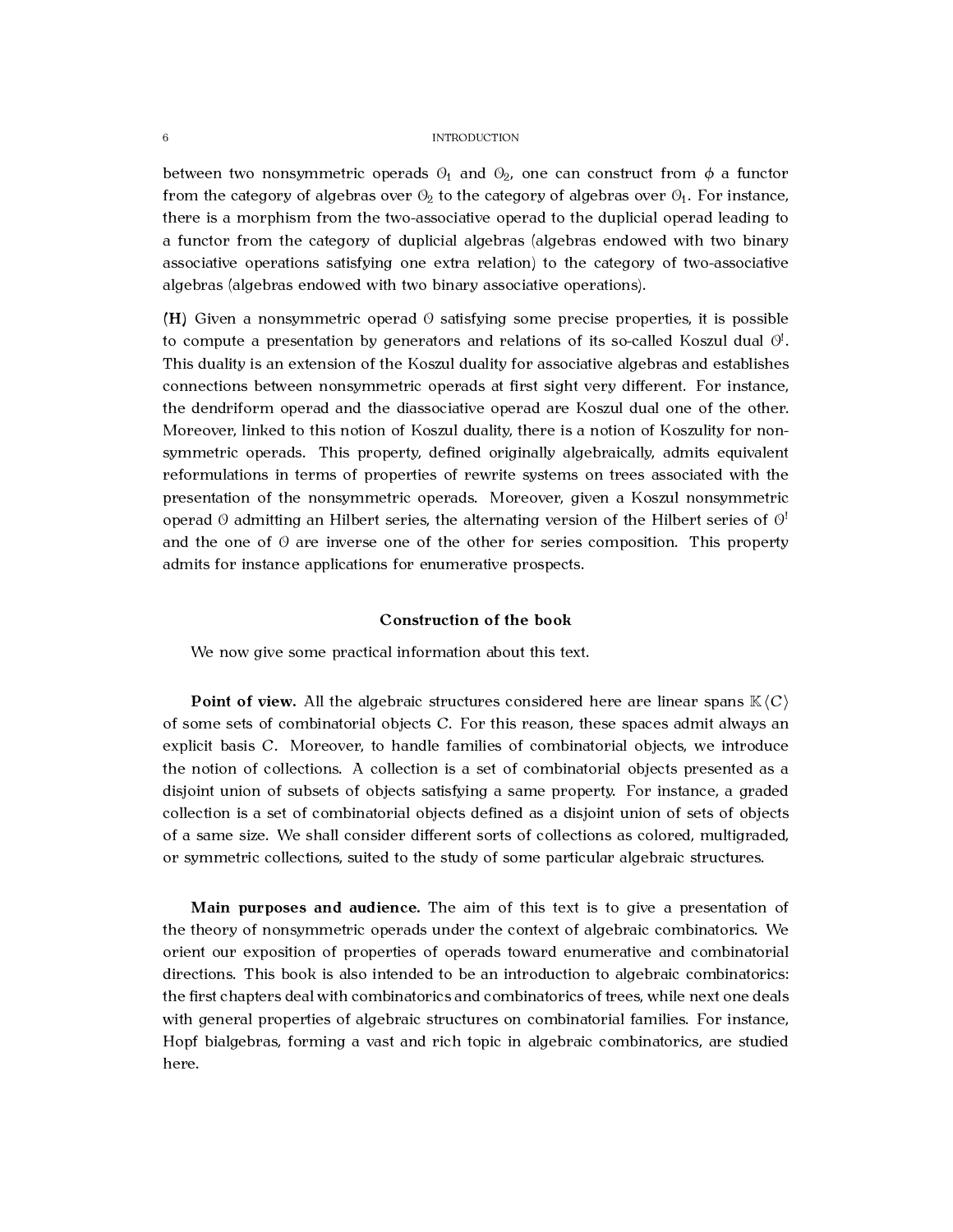We decide to not overload the text with bibliographic and historical references. For this reason, each chapter ends with a section containing bibliographic material. Besides, to present as much results as possible about combinatorics, algebraic combinatorics, and operads, we decide to not mention their proofs. For a vast majority of them, they can be treated as not so hard exercises.

This book is addressed to any computer scientist or combinatorist who is aiming to establish a first contact with the theory of operads. Evenly, this book is intended to an audience of algebraists who are looking for an original point of view fitting in the context of combinatorics.

**Structure.** The book contains five chapters. Each chapter depends on the previous ones. They are organized as follows.

**(1)** Chapter [1](#page-14-0) presents general notions about combinatorics and collections. It also provides definitions about collections endowed with a poset structure. These structures intervene in changes of bases of algebraic structures. It presents finally collections endowed with rewrite rules. These collections intervene as tools to establish presentations of nonsymmetric operads.

**(2)** Chapter [2](#page-38-0) is devoted to general treelike structures. It presents syntax trees, that are sorts of trees appearing in the study of nonsymmetric operads. Rewrite systems on syntax trees are considered and tools to prove their termination or confluence are provided.

**(3)** Chapter [3](#page-58-0) concerns algebraic structures defined on the linear span of collections. These vector spaces are called polynomial spaces. It presents also the notion of biproducts on polynomial spaces and of types of bialgebras. Classical types of bialgebras appearing in combinatorics are given: associative, dendriform, and pre-Lie algebras, and Hopf bialgebras.

**(4)** Chapter [4](#page-86-0) presents nonsymmetric operads and related notions. It exposes the notions of algebras over operads, free operads, presentations by generators and relations, Koszul duality, and Koszulity. Several examples of operads appearing in algebraic combinatorics are reviewed.

**(5)** Chapter [5](#page-122-0) contains generalizations, applications, and apertures of the theory of nonsymmetric operads. It reviews three topics in this vein. First, formal power series on nonsymmetric operads are considered and applications to enumeration are provided. Next, enrichments of nonsymmetric operads are discussed: colored operads, cyclic operads, and symmetric operads. Finally, it provides an overview of product categories, a generalization of operads wherein elements can have several outputs.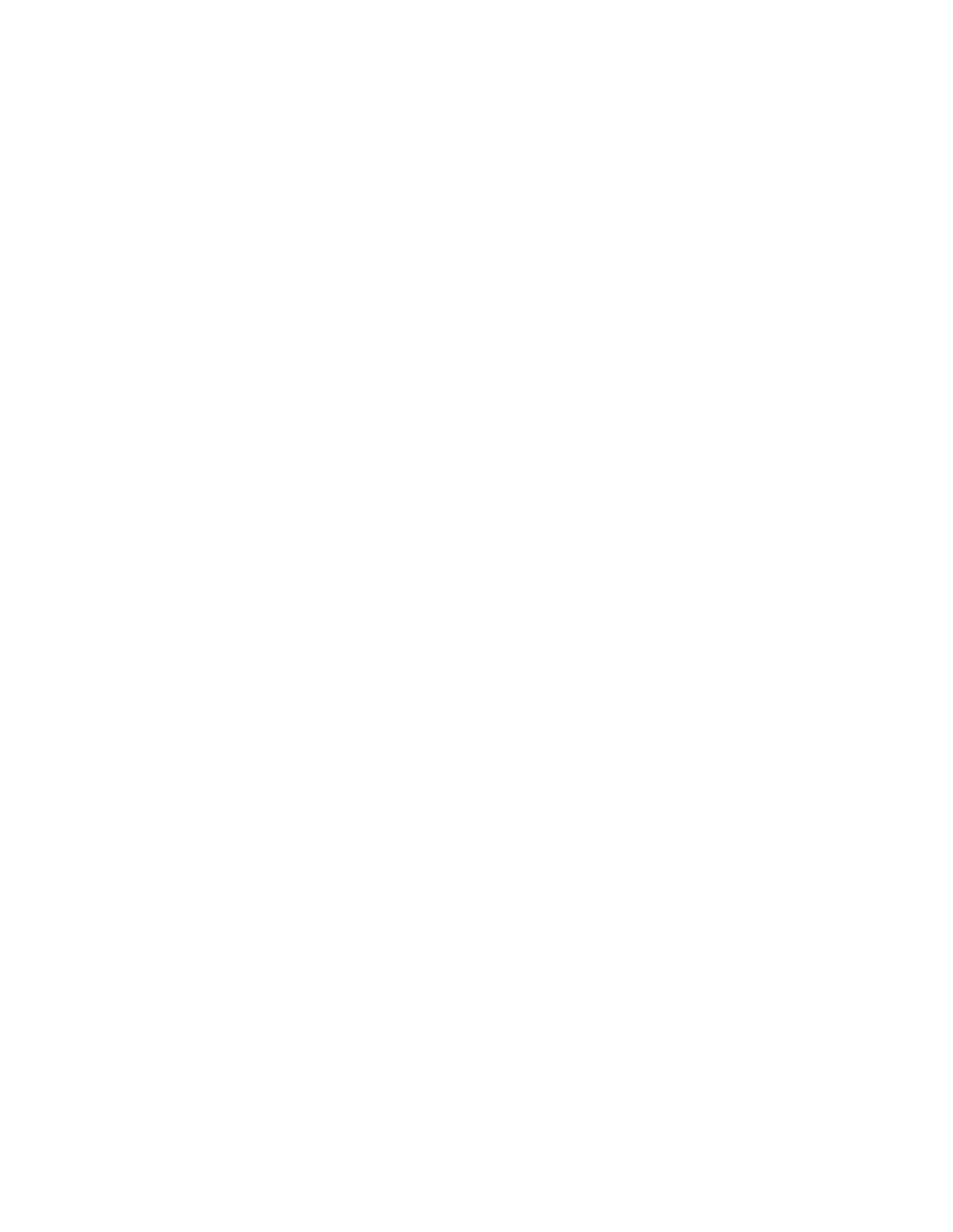# CHAPTER 1

# **Enriched collections**

<span id="page-14-0"></span>This preliminary chapter contains general notions about combinatorics used in the rest of the book. We introduce the notion of collections of combinatorial objects and then the notions of posets and rewrite systems, which are seen as collections endowed with some extra structure.

### **1. Collections**

<span id="page-14-1"></span>A collection is a set of combinatorial objects partitioned into subsets of objects sharing a same property. Operations over collections are then introduced and some classical examples of collections are provided.

<span id="page-14-2"></span>**1.1. Structured collections.** There are many kinds of collections such as graded, multigraded, colored, cyclic, and symmetric. Definitions about them are provided here.

<span id="page-14-3"></span>1.1.1. *Elementary definitions.* Let *I* be a nonempty set called *index set*. An *Icollection* is a set *C* expressible as a disjoint union

$$
C = \bigsqcup_{i \in I} C(i) \tag{1.1.1}
$$

where all  $C(i)$ ,  $i \in I$ , are (possibly infinite) sets. All the elements of C (resp.  $C(i)$  for an  $i \in I$  are called *objects* (resp. *i*-*objects*) of *C*. If *x* is an *i*-*object* of *C*, we say that the *index* ind(*x*) of *x* is *i*. When for all  $i \in I$ , all  $C(i)$  are finite sets, C is *combinatorial*. Besides, *C* is *finite* if *C* is finite as a set. The *empty I-collection* is the set *∅*. When *I* is a singleton, *C* is *simple*. Any set can thus be seen as a simple collection and conversely.

A *relation* on *C* is a binary relation *R* on *C* such that for any objects *x* and *y* of *C* satisfying  $x \mathcal{R} y$ , ind( $x$ ) = ind( $y$ ). Let  $C_1$  and  $C_2$  be two *I*-collections. A map  $\phi : C_1 \rightarrow C_2$ is an *I*-collection morphism if, for all  $x \in C_1$ ,  $ind(x) = ind(\phi(x))$ . We express by  $C_1 \simeq C_2$ the fact that there exists an isomorphism between  $C_1$  and  $C_2$ . Besides, if for all  $i \in I$ ,  $C_1(i) \subseteq C_2(i)$ ,  $C_1$  is a *subcollection* of  $C_2$ . For any  $i \in I$ , we can regard each  $C(i)$  as a subcollection of *C* consisting only in all its *i*-objects. Moreover, for any subset *J* of *I*, we denote by  $C(I)$  the subcollection of C consisting only in all its *j*-objects for all  $j \in I$ .

Let us now consider particular *I*-collections for precise sets *I*. Table [1.1](#page-15-0) contains an overview of the properties that such collections can satisfy.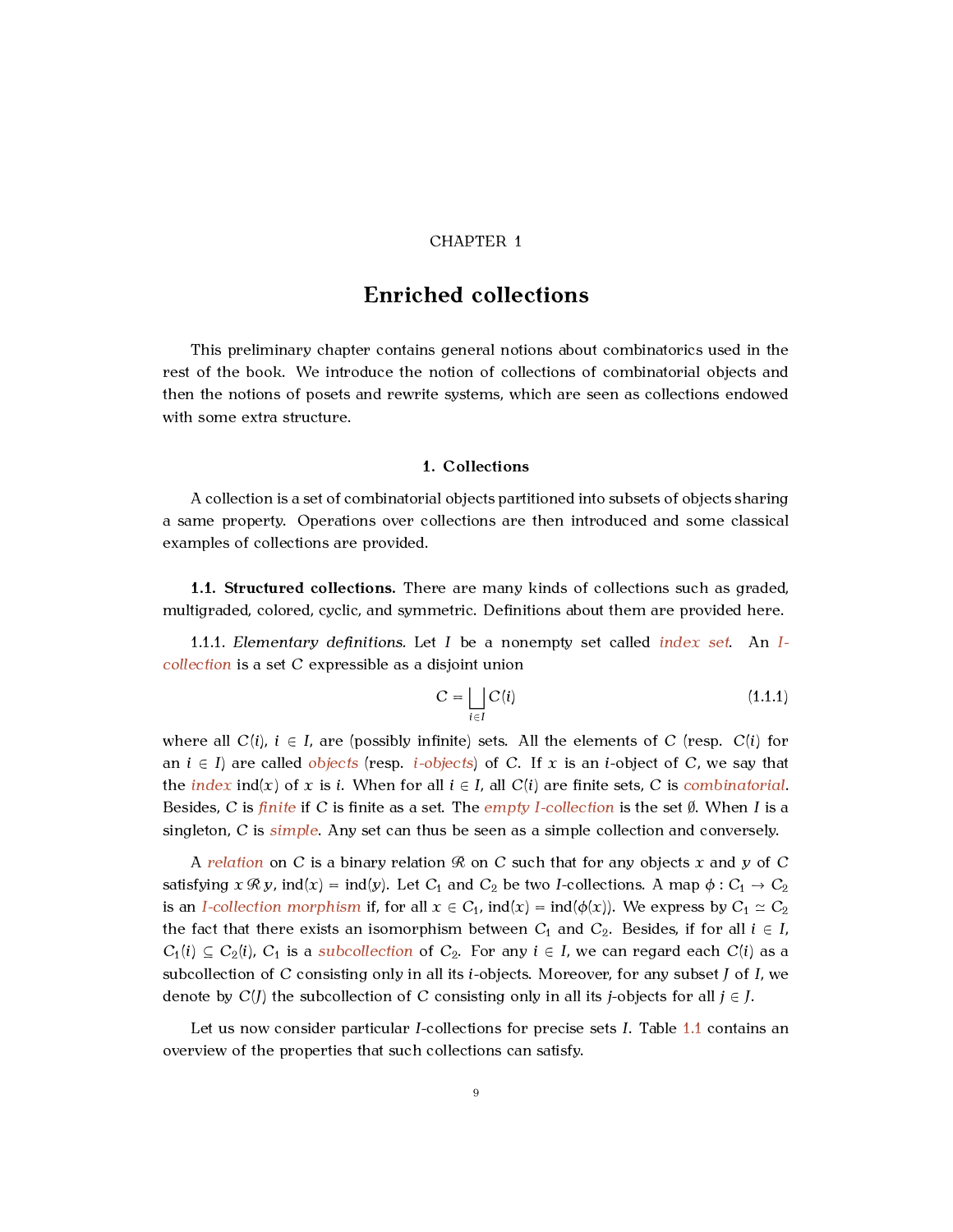| Collections                      |                  |            |               |  |
|----------------------------------|------------------|------------|---------------|--|
| Combinatorial                    | Finite           | Simple     | With products |  |
| k-graded                         |                  |            |               |  |
| 1-graded                         |                  |            | Colored       |  |
| Augmented Monatomic<br>Connected |                  | Monochrome | k-colored     |  |
| Cyclic                           | <b>Symmetric</b> |            |               |  |

<span id="page-15-0"></span>TABLE 1.1. The most common sorts of *I*-collections (in bold) and the properties (in italic) they can satisfy. The inclusions relations between these sorts of collections read from bottom to top. For instance, cyclic collections are particular 1-graded collections which are themselves particular *k*-graded collections which are themselves particular collections.

1.1.2. *Graded collections.* An N-collection is called a *graded collection*. If *C* is a graded collection, for any object x of C, the *size*  $|x|$  of x is the integer ind(x). The map *| − |* : *C →* N is the *size function* of *C*.

We say that *C* is connected if  $C(0)$  is a singleton, and that *C* is *augmented* if  $C(0) = \emptyset$ . Moreover, *C* is *monatomic* if it is augmented and *C*(1) is a singleton. We denote by *{ε}* the graded collection such that  $\epsilon$  is an object satisfying  $|\epsilon| = 0$ . This collection is called the *unit collection*. Observe that *{ε}* is connected, and that *C* is connected if and only if there is a unique collection morphism from *{ε}* to *C*. We denote by *{•}* the collection such that  $\bullet$  is an *atom*, that is an object satisfying  $|\bullet| = 1$ . This collection is called the *neutral collection*. Observe that *{•}* is monatomic, and that *C* is monatomic if and only if *C* is augmented and there is a unique collection morphism from  $\{ \bullet \}$  to *C*. When *C* is a combinatorial graded collection, the *generating series* of *C* is the series

$$
\mathbb{G}_C(t) := \sum_{n \in \mathbb{N}} \#C(n)t^n, \tag{1.1.2}
$$

where *t* is a formal parameter and #*S* denotes the cardinality of any finite set *S*. This formal power series encodes the *integer sequence* of *C,* that is the sequence  $(\#C(n))_{n\in\mathbb{N}}.$ Observe that if  $C_1$  and  $C_2$  are two combinatorial graded collections,  $C_1 \simeq C_2$  holds if and only if  $\mathbb{G}_{C_1}(t) = \mathbb{G}_{C_2}(t)$ .

1.1.3. *Multigraded collections and statistics.* A *k-graded collection* (also called *multigraded collection*) is an  $\mathbb{N}^k$ -collection for an integer  $k \geqslant 1$ . To not overload the notation, we denote by  $C(n_1, \ldots, n_k)$  the subset  $C(\langle n_1, \ldots, n_k \rangle)$  of any *k*-graded collection *C*. Recall that a *statistics* on an *I*-collection *C* is a map  $s: C \to \mathbb{N}$ , associating a nonnegative integer value with any object of *C*. Multigraded collections are useful to work with objects endowed with many statistics. Indeed, if x is an  $(n_1, \ldots, n_k)$ -object of a *k*-graded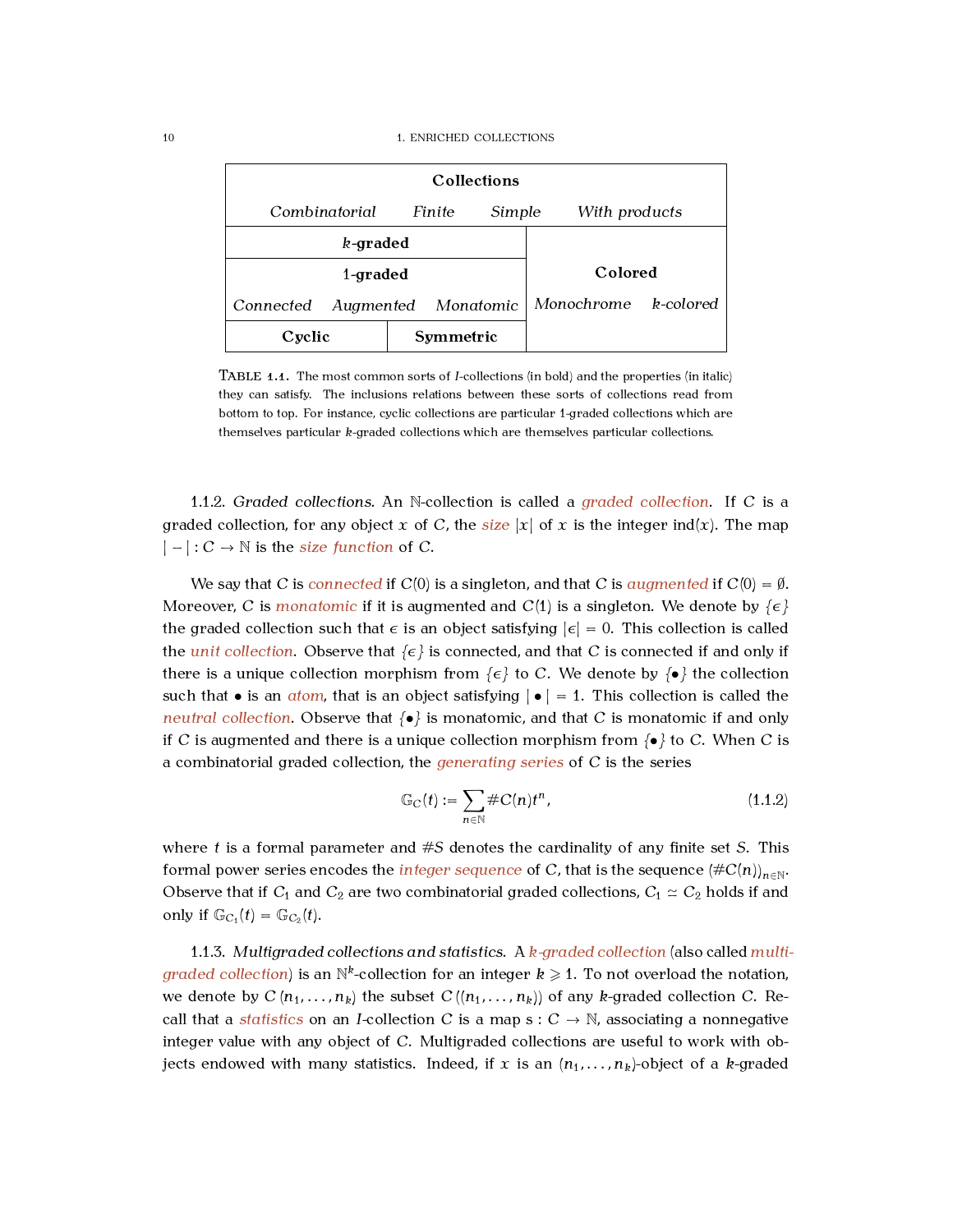collection *C*, one sets  $s_j(x) := n_j$  for each  $1 \leq j \leq k$ . This defines in this way *k* statistics  $s_j: C \to \mathbb{N}, 1 \leqslant j \leqslant k.$ 

1.1.4. *Colored collections.* Let C be a finite set, called *set of colors*. A C*-colored collection C* is an *I*-collection such that

$$
I := \{(\alpha, u) : \alpha \in \mathfrak{C} \text{ and } u \in \mathfrak{C}^{\ell} \text{ for an } \ell \in \mathbb{N}\}.
$$
 (1.1.3)

In other terms, any object *x* of *C* has an index  $(a, u) \in \mathfrak{C} \times \mathfrak{C}^{\ell}$ ,  $\ell \in \mathbb{N}$ , called  $\mathfrak{C}\text{-colored}$ *index.* Moreover, the *output color* of *x* is out(*x*) := *a*, and the *word* of *input colors* of *x* is  $\text{in}(x) := u$ . The *j*th input color of x is the *j*th letter of  $\text{in}(x)$ , denoted by  $\text{in}_i(x)$ . To not overload the notation, we denote by  $C(a, u)$  the subset  $C((a, u))$  of C. We say that C is *monochrome* if C is a singleton. For any nonnegative integer *k*, a *k-colored collection* is a  $\mathfrak{C}\text{-colored collection where } \mathfrak{C}$  is the set of integers  $\{1, \ldots, k\}.$ 

1.1.5. *Cyclic collections.* Let *C* be a graded collection endowed for all  $n \in \mathbb{N}$  with maps

$$
\circlearrowright_n:C(n)\to C(n) \tag{1.1.4}
$$

such that each  $n + 1$ st functional power  $\circlearrowright_n^{n+1}$  is the identity map on  $C(n)$ . Then, one says that *C* is a *cyclic collection* and that the  $\circlearrowright_n$ ,  $n \in \mathbb{N}$ , are the *cycle maps* of *C*. Observe that by setting for any  $n \in \mathbb{N}$ ,  $\bullet : \mathbb{Z}/_{(n+1)\mathbb{Z}} \times C(n) \rightarrow C(n)$  as the map defined for any  $k \in \mathbb{Z}/_{(n+1)\mathbb{Z}}$  and  $x \in C(n)$  by  $k \bullet x := \circlearrowright_n^k(x)$ ,  $\bullet$  is a left group action of the cyclic group of order  $n + 1$  on  $C(n)$ . The reason why we demand that each  $\circlearrowright_n$  is of order  $n + 1$  (and not of order *n*) will appear in the context of cyclic operads.

<span id="page-16-1"></span>1.1.6. *Symmetric collections.* Let us first denote by S the graded collection of all the bijections on the set  $\{1, \ldots, n\}$ ,  $n \in \mathbb{N}$ , such that the size of a bijection is the cardinality of its domain. Let *C* be a graded collection endowed, for all  $n \in \mathbb{N}$  and  $\sigma \in \mathfrak{S}(n)$ , with maps

$$
\circledcirc_{\sigma}: C(n) \to C(n) \tag{1.1.5}
$$

such that  $\odot_{Id_n}$  is the identity map on  $C(n)$ , where Id<sub>n</sub> denotes the identity map of  $\mathfrak{S}(n)$ , and  $\circledcirc_{\sigma_1} \circ \circledcirc_{\sigma_2} = \circledcirc_{\sigma_2 \circ \sigma_1}$  for any bijections  $\sigma_1$  and  $\sigma_2$  of  $\mathfrak{S}(n)$ . Then, one says that *C* is a *symmetric collection* and that the  $\mathcal{O}_\sigma$ ,  $\sigma \in \mathfrak{S}(n)$ , are the *symmetric maps* of *C*. Observe that by setting for any  $n \in \mathbb{N}$ ,  $\bullet : \mathfrak{S}(n) \times C(n) \to C(n)$  as the map defined for any  $\sigma \in \mathfrak{S}(n)$ and  $x \in C(n)$  by  $\sigma \bullet x := \bigcirc_{\sigma}(x)$ ,  $\bullet$  is a left group action of the symmetric group of order *n* on *C*(*n*).

1.1.7. *Collections with products.* Let *C* be an *I*-collection. A *product* on *C* is a map

<span id="page-16-0"></span>
$$
\star: C(J_1) \times \cdots \times C(J_p) \to C \tag{1.1.6}
$$

where  $p \in \mathbb{N}$  and  $J_1, \ldots, J_p$  are nonempty subsets of *I*. The *arity* of  $\star$  is *p* and the *index domain* of  $\star$  is the set  $J_1 \times \cdots \times J_p$ . A sequence  $(x_1, \ldots, x_p)$  of objects of *C* is a *valid input* for  $\star$  whenever  $\star$   $(x_1, ..., x_p)$  is defined, that is,  $(\text{ind}(x_1), ..., \text{ind}(x_p))$  belongs to the index domain of  $\star$ . When *C* is endowed with a set of such products, we say that *C*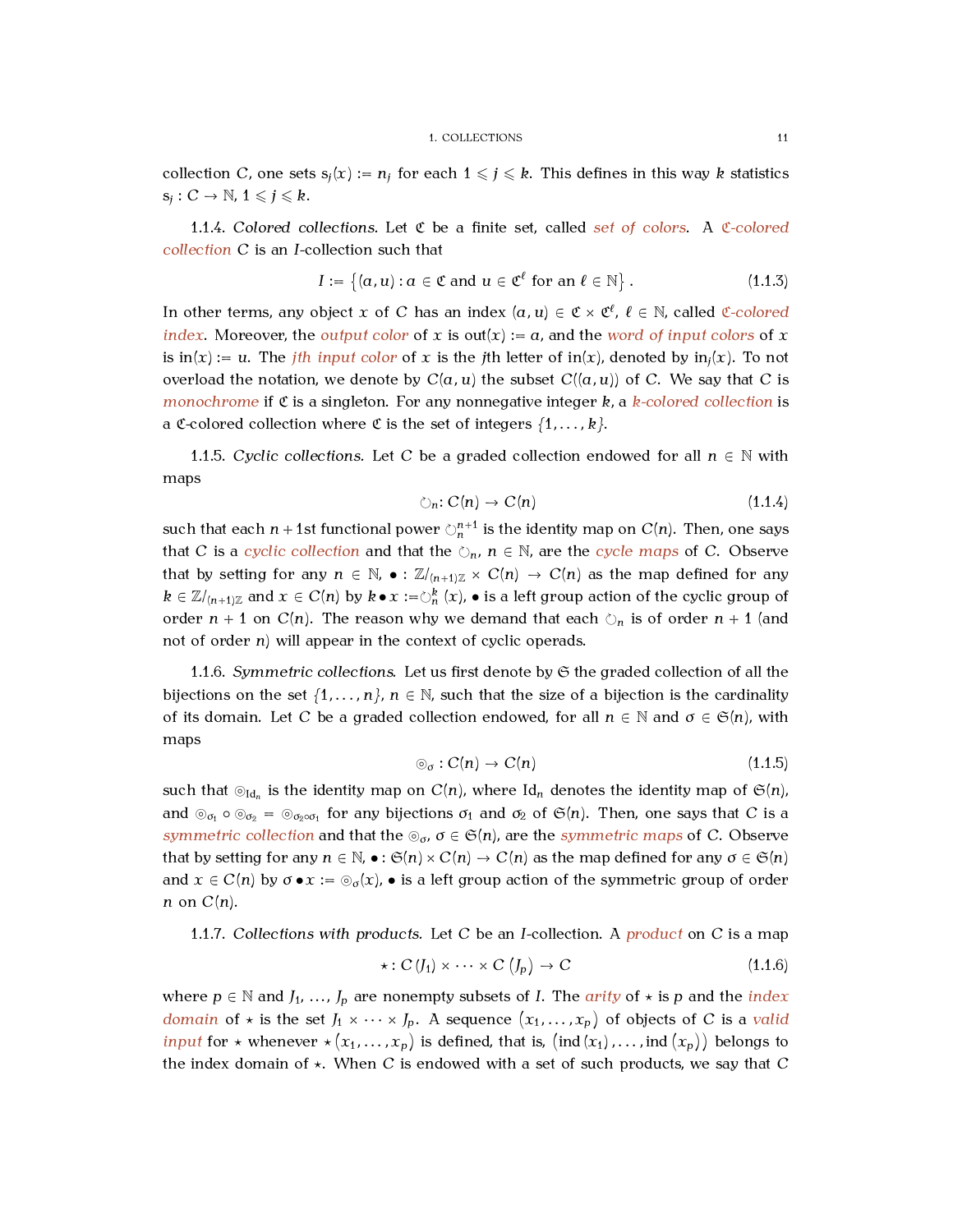is an *I*-collection *with products*. Such a product  $\star$  can be seen as an operation taking *p* elements of *C* as input and outputting one element of *C*. Let us now review some properties a product  $\star$  of the form  $(1.1.6)$  can satisfy.

First, when the index domain of  $\star$  is *I*<sup>p</sup>,  $\star$  is *complete*. When  $J_1 = \cdots = J_p = \{i\}$  for a certain index *i* of *I*, and, for any valid input  $(x_1, \ldots, x_p)$  for  $\star$ , ind  $(\star (x_1, \ldots, x_p)) = i$ , we say that  $\star$  is *internal*. Besides, when there is a map  $\omega : J_1 \times \cdots \times J_p \to I$  satisfying, for any valid input  $(x_1, \ldots, x_p)$  for  $\star$ ,

$$
\star (x_1, \ldots, x_p) \in C \left( \omega \left( \text{ind} \left( x_1 \right), \ldots, \text{ind} \left( x_p \right) \right) \right), \tag{1.1.7}
$$

we say that *?* is *ω-concentrated* (or simply *concentrated* when it not useful to specify *ω*). In intuitive terms, this means that the index of the result of a product depends only of the indexes of its operands. Finally, in the particular case where *C* is a graded collection,  $\star$  is *graded* if  $\star$  is *ω*-concentrated for the map  $\omega : \mathbb{N}^p \to \mathbb{N}$  defined by  $\omega$  $n_1, \ldots, n_p$ ם<br>, :=  $n_1 + \cdots + n_p$ . As a side remark, the cycle maps (resp. symmetric maps) of a cyclic (resp. symmetric) collection *C* are unary internal products on *C*.

<span id="page-17-0"></span>**1.2. Operations over collections.** We list here the most important operations that take as input *I*-collections and output new ones. Some of these are defined only on graded collections. Table [1.2](#page-18-0) shows an overview of some properties of these operations. Since combinatorial graded collections have generating series, we provide expressions for the generating series of the collection produced by the exposed operations.

1.2.1. *Sum operation.* Let  $C_1$  and  $C_2$  be two *I*-collections. The *sum* of  $C_1$  and  $C_2$  is the *I*-collection  $C_1 + C_2$  such that, for all  $i \in I$ ,

<span id="page-17-1"></span>
$$
(C_1 + C_2)(i) := C_1(i) \sqcup C_2(i). \qquad (1.2.1)
$$

In other words, each object of index *i* of  $C_1 + C_2$  is either an object of index *i* of  $C_1$  or an object of index *i* of *C*2. Since the sum operation [\(1.2.1\)](#page-17-1) is defined through a disjoint union, when the sets  $C_1(i)$  and  $C_2(i)$  are not disjoint, there are in  $(C_1 + C_2)(i)$  two copies of each element belonging to the intersection  $C_1(i) \cap C_2(i)$ , one coming from  $C_1(i)$ , the other from  $C_2(i)$ . Moreover, observe that the sum operation admits the empty *I*-collection  $\emptyset$  as unit and that it is associative and commutative. The iterated version of the operation + shall  $\frac{1}{2}$  be denoted by  $\Box$  in the sequel.

When  $C_1$  and  $C_2$  are combinatorial,  $C_1 + C_2$  is combinatorial. Moreover, when  $C_1$ and  $C_2$  are combinatorial and graded, the generating series of  $C_1 + C_2$  satisfies

<span id="page-17-2"></span>
$$
\mathbb{G}_{C_1+C_2}(t) = \mathbb{G}_{C_1}(t) + \mathbb{G}_{C_2}(t). \qquad (1.2.2)
$$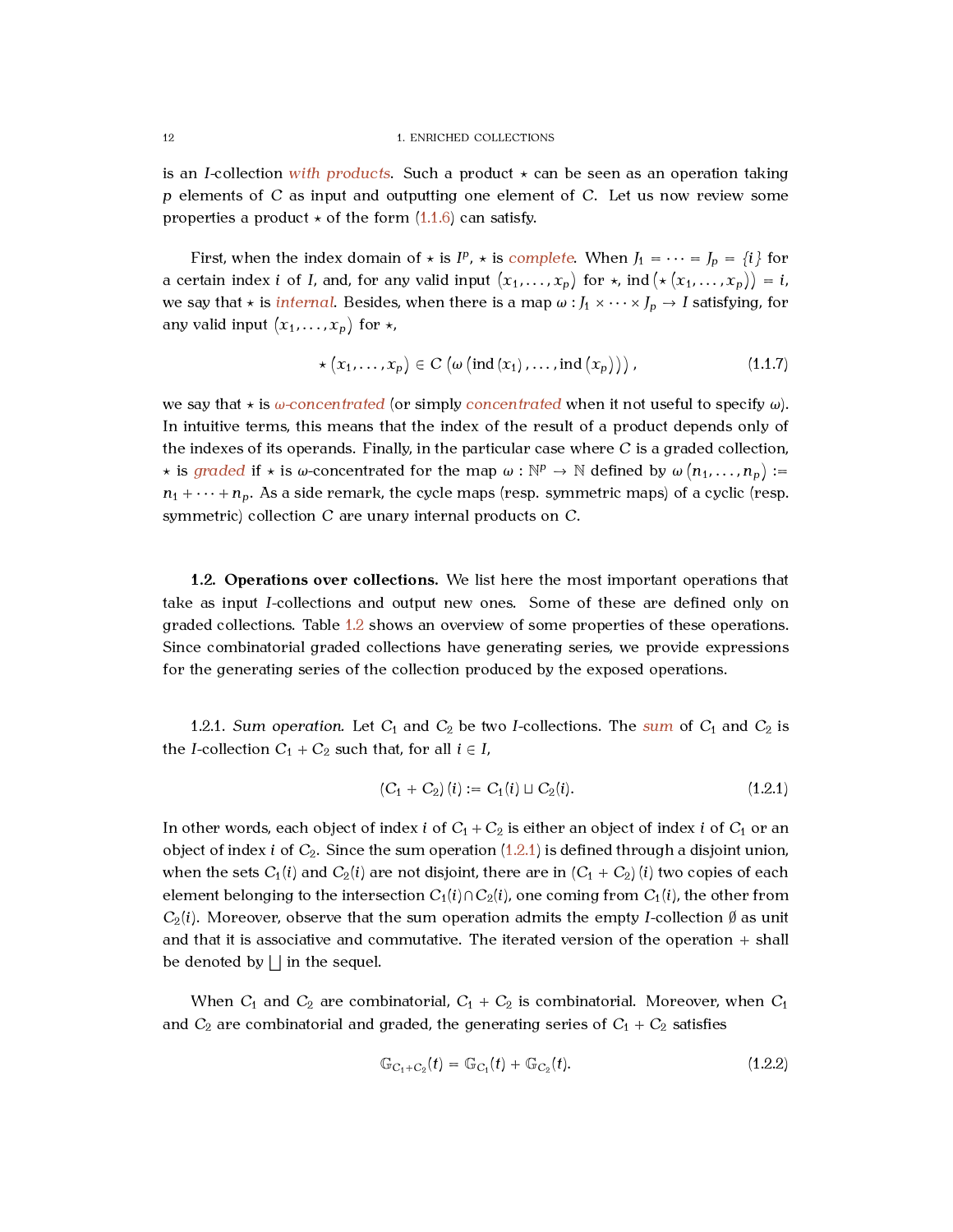1. COLLECTIONS 13

| Name                | Arity              | Inputs                                 | Output                                                              |  |
|---------------------|--------------------|----------------------------------------|---------------------------------------------------------------------|--|
| Sum                 | 2                  | <i>I</i> -coll. $C_1$ and $C_2$        | <i>I</i> -coll. $C_1 + C_2$                                         |  |
| Casting             | $\mathbf{1}$       | $I$ -coll $C$                          | <i>J</i> -coll. $\text{Cast}^{\omega}(C)$                           |  |
| Cartesian product   | $p \in \mathbb{N}$ | $I_k$ -coll. $C_k$ , $1 \leq k \leq p$ | $I_1 \times \cdots \times I_p$ -coll. $[C_1, \ldots, C_p]_{\times}$ |  |
| Hadamard product    | $p \in \mathbb{N}$ | I-coll. $C_1, \ldots, C_p$             | <i>I</i> -coll. $[C_1, \ldots, C_p]_{\boxtimes}$                    |  |
| List collection     | $\mathbf{1}$       | $I$ -coll. $C$                         | $\mathcal{T}(I)$ -coll. List $(C)$                                  |  |
| Multiset collection | $\mathbf{1}$       | $I$ -coll. $C$                         | $\mathcal{M}(I)$ -coll. <b>MSet</b> (C)                             |  |
| Set collection      | $\mathbf{1}$       | $I$ -coll. $C$                         | $S(I)$ -coll. Set $(C)$                                             |  |
| $\ell$ -suspension  | $\mathbf{1}$       | graded coll. C                         | graded coll. $\text{Sus}_{\ell}(C)$                                 |  |
| Augmentation        | $\mathbf{1}$       | graded coll. C                         | graded coll. $\text{Aug}(C)$                                        |  |
| Composition         | $\mathfrak{D}$     | graded coll. $C_1$ and $C_2$           | graded coll. $C_1 \odot C_2$                                        |  |
| C-coloration        | $\overline{1}$     | graded coll. C                         | $\mathfrak{C}\text{-colored cell.}\text{Col}_{\mathfrak{C}}(C)$     |  |
| Cycle               | 1                  | graded coll. C                         | Cyclic coll. $Cyc(C)$                                               |  |
| Regularization      | 1                  | graded coll. C                         | symmetric coll. $Reg(C)$                                            |  |

<span id="page-18-0"></span>TABLE 1.2. Main properties of some operations over collections. Here, *I*, *J*, and *I*1, . . . , *Ip*,  $p \in \mathbb{N}$ , are index sets,  $\mathfrak C$  is a set of colors,  $\mathcal T(I)$  is the set of all the finite tuples of elements of *I*, *M*(*I*) is the set of all the finite multisets of elements of *I*, *S*(*I*) is the set of all the finite subsets of  $I$ , and  $\ell$  is an integer.

1.2.2. *Casting operation.* Let *C* be an *I*-collection, *J* be an index set, and  $\omega : I \rightarrow J$  be a map. The  $\omega$ -casting of C is the *J*-collection  $\textbf{Cast}^{\omega}(C)$  defined for any  $j \in J$  by

<span id="page-18-1"></span>
$$
(\mathbf{Cast}^{\omega}(C)) (j) := \bigsqcup_{\substack{i \in I \\ \omega(i) = j}} C(i). \tag{1.2.3}
$$

In other words, each object of index *j ∈ J* of **Cast***<sup>ω</sup>* (*C*) comes from an object of index  $i \in I$  of *C* such that  $\omega(i) = j$ . Observe also that the right member of  $(1.2.3)$  is equal to *C*  $\overline{\phantom{a}}$ *ω −*1 (*j*)  $\tilde{\cdot}$ .

When the codomain of *ω* is N, **Cast***<sup>ω</sup>* (*C*) is a graded collection called *ω-graduation* of *C*. Let us detail two particular cases of *ω*-graduations. When *C* is a *k*-graded collection, for any  $1 \leq p \leq k$  we call *p-graduation* of *C* the  $\pi_p$ -graduation of *C* for the map  $\pi_p : \mathbb{N}^k \to \mathbb{N}$  defined by  $\pi_p \langle (n_1, \ldots, n_k) \rangle := n_p$ . Besides, when *C* is a C-colored collection where C is a set of colors, we call *graduation* of *C* the *ω*-graduation of *C* for the map *ω* sending any  $\mathfrak{C}$ -colored index  $\langle a, u \rangle$  to the length of the tuple  $u$ .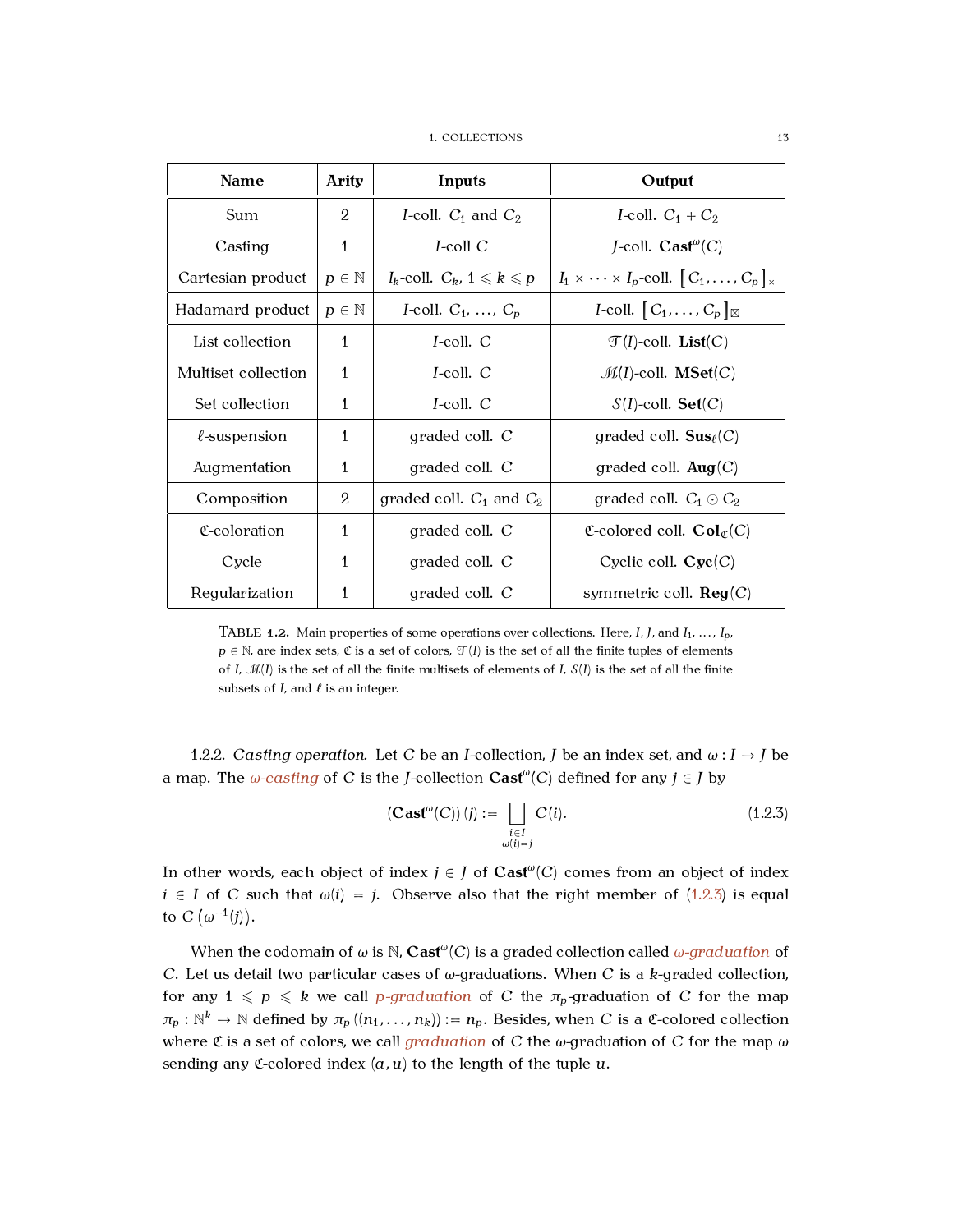Observe that when *C* is combinatorial and each fiber  $\omega^{-1}(j)$  is finite for any  $j \in J$ , **Cast***<sup>ω</sup>* (*C*) is combinatorial.

1.2.3. *Cartesian product operation.* Let  $p \in \mathbb{N}$ ,  $I_1$ , ...,  $I_p$  be index sets, and  $C_1$  be an *I*<sub>1</sub>-collection, ...,  $C_p$  be an *I<sub>p</sub>*-collection. The *Cartesian product* of  $C_1$ , ...,  $C_p$  is the  $I_1 \times \cdots \times I_p$ -collection  $[C_1, \ldots, C_p]_x$  such that, for all  $(i_1, \ldots, i_p) \in I_1 \times \cdots \times I_p$ ,

$$
[C_1, ..., C_p]_{\times} ((i_1, ..., i_p)) := C_1 (i_1) \times \cdots \times C_p (i_p).
$$
 (1.2.4)

In other words, each object of index  $(i_1, \ldots, i_p)$  $\int$  of  $[C_1, \ldots, C_p]$  $\int_{\alpha}$  is a tuple  $(x_1, \ldots, x_p)$ such that for any  $1 \le k \le p$ , each  $x_k$  is an object of index  $i_k$  of  $C_k$ . As a special but important case, the Cartesian product [ ]*<sup>×</sup>* of zero *I*-collections is the *I*-collection containing the empty tuple (that is, the unique tuple of length 0). The index of this object is the empty tuple on *I* (that is, the unique element of  $I^0$ ). To not overload the notation, we denote by  $[C_1, \ldots, C_p]$ ້ *×*  $\cdot$ *i*1*, . . . , i<sup>p</sup>* the set  $[C_1, \ldots, C_p]$ .<br>د we denote by  $[C_1, \ldots, C_p]_x$   $(i_1, \ldots, i_p)$  the set  $[C_1, \ldots, C_p]_x$   $((i_1, \ldots, i_p))$  for any index  $(i_1, \ldots, i_p)$  of  $I_1 \times \cdots \times I_p$ .

Observe that when all the  $C_1, ..., C_p$  are combinatorial,  $[C_1, ..., C_p]$  $\overline{1}$  $[C_1, \ldots, C_p] \times \text{is combinatorial}$ rial. Besides, when all the  $C_1$ , ...,  $C_p$  are graded,  $[C_1, \ldots, C_p]$  is a *p*-graded collection.

When *J* is an index set and  $\omega: I_1 \times \cdots \times I_p \to J$  is a map, the  $\omega$ -Cartesian product *operation* of  $C_1$ , ...,  $C_p$  is the *J*-collection

$$
[C_1,\ldots,C_p]^{\omega}_{\times}:=\mathbf{Cast}^{\omega}\left([C_1,\ldots,C_p]_{\times}\right).
$$
 (1.2.5)

By definition of the casting and the Cartesian product operations, one has, for any  $j \in J$ ,

$$
[C_1, \ldots, C_p]_{\times}^{\omega}(j) = \{ (x_1, \ldots, x_p) \in C_1 \times \cdots \times C_p : \omega \text{ (ind } (x_1), \ldots, \text{ind } (x_p)) = j \}.
$$
 (1.2.6)

In other words, each object of index  $j \in J$  of  $[C_1, \ldots, C_p]$  $\int_{\times}^{\omega}$  is a tuple  $(x_1, \ldots, x_p)$ such that for any  $1 \leq k \leq p$ , each  $x_k$  is an object of  $C_k$ , and the image by  $\omega$  of the tuple formed by the indexes of  $x_1, \ldots, x_p$  is *j*.

Observe that when all the  $C_1$ , ...,  $C_p$  are combinatorial and each fiber  $\omega^{-1}(j)$  is finite for any  $j \in J$ ,  $[C_1, \ldots, C_p]_{\times}^{\omega}$  is combinatorial. When all the index sets  $I_1, \ldots, I_p$ , and  $J$  are equal to N, we denote by  $+ : \mathbb{N}^p \to \mathbb{N}$  the map defined by  $+ ((n_1, \ldots, n_p)) := n_1 + \cdots + n_p$ . When all the  $C_1, \ldots, C_p$  are combinatorial and graded,  $[C_1, \ldots, C_p]^{\dagger}$  is combinatorial and its generating series satisfies

<span id="page-19-0"></span>
$$
\mathbb{G}_{[C_1,...,C_p]_{\times}^+}(t) = \prod_{1 \leq k \leq p} \mathbb{G}_{C_k}(t). \tag{1.2.7}
$$

1.2.4. *Hadamard product operation.* Let  $p \in \mathbb{N}$  and  $C_1, \ldots, C_p$  be *I*-collections. The *Hadamard product* of  $C_1, \ldots, C_p$  is the *I*-collection  $[C_1, \ldots, C_p]$ <sub> $\boxtimes$ </sub> such that, for all  $i \in I$ ,

$$
[C_1, \ldots, C_p]_{\boxtimes}(i) := [C_1, \ldots, C_p] \times \left(\underbrace{i, \ldots, i}_{p \text{ terms}}\right).
$$
 (1.2.8)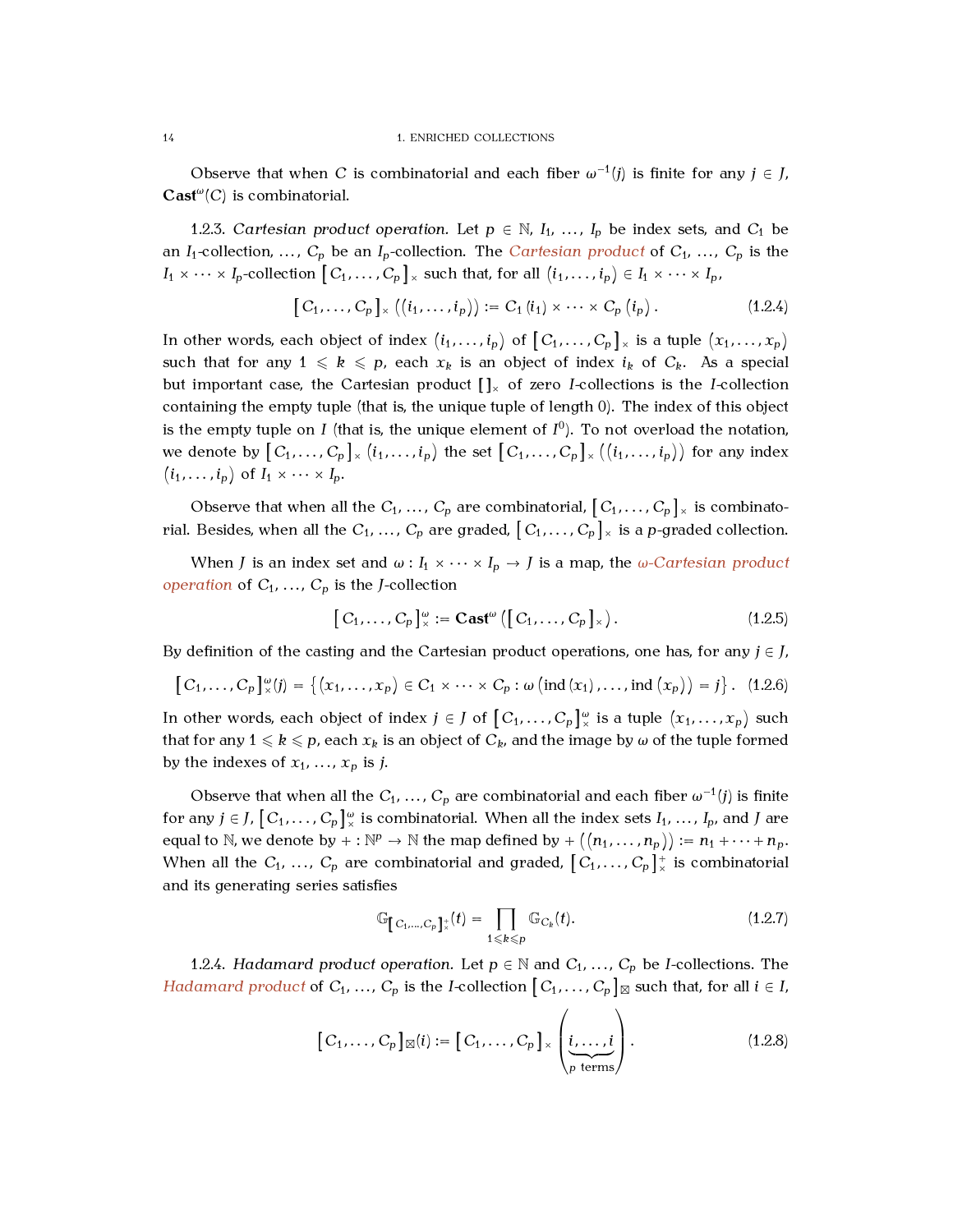### 1. COLLECTIONS 15

In other words, each object of index *i* of  $[C_1, \ldots, C_p]$  $]_{\boxtimes}$  is a tuple  $(x_1, \ldots, x_p)$  $\mathbf{r}$ such that for all  $1 \leq k \leq p$ , all the  $x_k$  are objects of index *i* of  $C_k$ .

Observe that when all the  $C_1, ..., C_p$  are combinatorial,  $[C_1, ..., C_p]$  $] \boxtimes$  is combinatorial. When all the  $C_1$ , ...,  $C_p$  are combinatorial and graded,  $[C_1, \ldots, C_p]$  is combinatorial and its generating series satisfies

$$
\mathbb{G}_{\left[C_{1},...,C_{p}\right]_{\boxtimes}}(t)=\sum_{n\in\mathbb{N}}\left(\prod_{1\leq k\leq p}\#C_{k}(n)\right)t^{n}.
$$
\n(1.2.9)

1.2.5. *List collection operation.* Let *C* be an *I*-collection. Let us denote by *T*(*I*) the index set of all the finite tuples  $(i_1, \ldots, i_p)$ ,  $p \in \mathbb{N}$ , of elements of *I*. The *list collection* of *C* is the  $\mathcal{T}(I)$ -collection **List**(*C*) such that

$$
\mathbf{List}(C) := \bigsqcup_{p \in \mathbb{N}} \left[ \underbrace{C, \dots, C}_{p \text{ terms}} \right] \times \tag{1.2.10}
$$

In other words, each object of  $\textbf{List}(C)$  is a tuple  $(x_1, \ldots, x_p)$  $\overline{a}$ of objects of *C* and its index is the element  $(\text{ind } (x_1), \ldots, \text{ind } (x_p))$  of  $\mathcal{T}(I)$ . Moreover, for any subset *S* of N, let **List**<sub>*S*</sub>(*C*) be the subcollection of **List**(*C*) restrained on tuples that have a length in *S*.

Observe that when *C* is combinatorial, **List**(*C*) is combinatorial.

When *J* is an index set and  $\omega$ :  $\mathcal{T}(I) \to J$  is a map, the  $\omega$ -list collection of *C* is the *J*-collection

$$
\mathbf{List}^{\omega}(C) := \mathbf{Cast}^{\omega}(\mathbf{List}(C)). \tag{1.2.11}
$$

By definition of the casting and the list collection operations, one has, for any *j ∈ J*,

$$
(\mathbf{List}^{\omega}(C)) (j) = \{ (x_1, \ldots, x_p) \in C^p : p \in \mathbb{N} \text{ and } \omega((\text{ind}(x_1), \ldots, \text{ind}(x_p))) = j \}.
$$
 (1.2.12)

In other words, each object of index  $j \in J$  of  $List^{\omega}(C)$  is a tuple  $(x_1, \ldots, x_p)$  , *p ∈* N, such that for all  $1 \leq k \leq p$ , the  $x_k$  are objects of *C*, and the image by  $\omega$  of the tuple formed by the indexes of  $x_1$ , ...,  $x_p$  is *j*. Moreover, for any subset *S* of N, let List<sup> $\omega$ </sup><sub>*S*</sub>(*C*) be the subcollection of **List***<sup>ω</sup>* (*C*) restrained on tuples that have a length in *S*.

Observe that when *C* is combinatorial and each fiber  $\omega^{-1}(j)$  is finite for any  $j \in J$ , **List**<sup>ω</sup>(C) is combinatorial. When *I* and *J* are equal to N, we denote by  $+ : \mathcal{T}(N) \to N$  the  $\lim_{n \to \infty} \int_0^1 f(x) dx$  is combinatorial. When *I* and *f* are equal to *i*, we denote by  $f(x)$  *i* is the map defined by  $f((n_1, \ldots, n_p)) := n_1 + \cdots + n_p$ . When *C* is combinatorial and graded, List<sup>+</sup> $(C)$  is combinatorial if and only if  $C$  is augmented. In this case, its generating series satisfies

<span id="page-20-0"></span>
$$
\mathbb{G}_{\mathbf{List}^+(C)}(t) = \frac{1}{1 - \mathbb{G}_C(t)}.\tag{1.2.13}
$$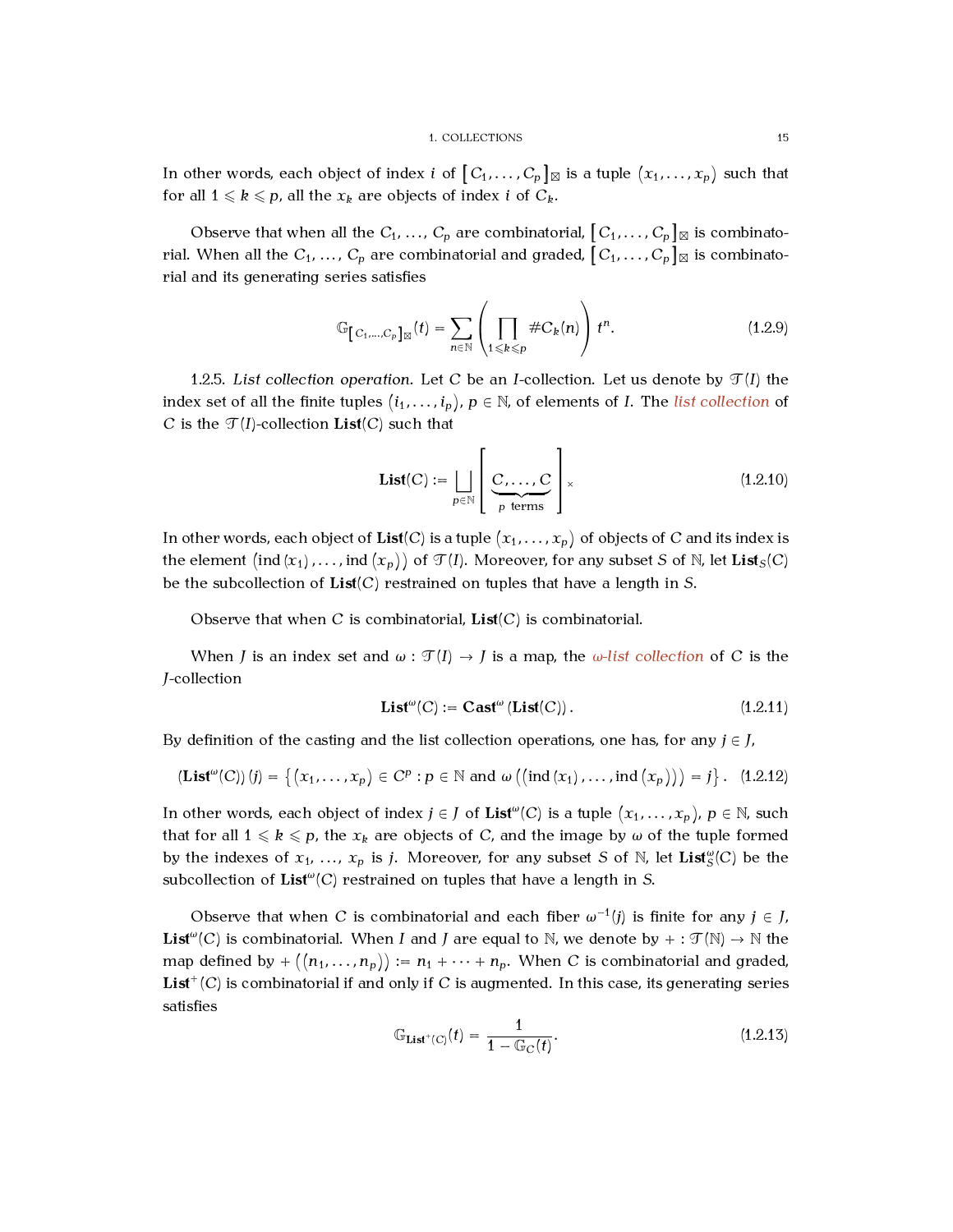1.2.6. *Multiset collection operation.* Let *C* be an *I*-collection. Let us denote by *M*(*I*) the index set formed by all finite multisets  $\{i_1, \ldots, i_p\}$ ,  $p \in \mathbb{N}$ , of elements of *I*. The *multiset collection* of *C* is the *M*(*I*)-collection **MSet**(*C*) such that, for all  $[i_1, \ldots, i_p] \in$  $\mathscr{M}(I), p \in \mathbb{N}$ ,

$$
(\mathbf{MSet}(C))\left(\langle i_1,\ldots,i_p \rangle\right) := \left(\bigcup_{\sigma \in \mathfrak{S}(p)} (\mathbf{List}(C))\left(i_{\sigma(1)},\ldots,i_{\sigma(p)}\right)\right) /_{\equiv},\tag{1.2.14}
$$

where G is the graded collection of bijections defined in Section [1.1.6](#page-16-1) and  $\equiv$  is the equivalence relation on **List**(*C*) satisfying, for any  $(x_1, \ldots, x_p)$  $\epsilon$  **List**(*C*), *p*  $\in$  N, and any bijection  $\sigma \in \mathfrak{S}(p)$ ,

$$
(x_1,\ldots,x_p) \equiv (x_{\sigma(1)},\ldots,x_{\sigma(p)})\,. \tag{1.2.15}
$$

In other words, each object of  $MSet(C)$  is an  $\equiv$ -equivalence class of tuples of  $List(C)$ and such an  $\equiv$ -equivalence class  $[(x_1, ..., x_p)]_{\equiv}$  can be represented by the multiset  $\{x_1, \ldots, x_p\}$ . Therefore, the objects of **MSet**(*C*) can be regarded as multisets of objects of *C*.

When *J* is an index set and  $\omega : \mathcal{M}(I) \to J$  is a map, the  $\omega$ -multiset collection of *C* is the *J*-collection

$$
\mathbf{MSet}^{\omega}(C) := \mathbf{Cast}^{\omega}(\mathbf{MSet}(C)). \tag{1.2.16}
$$

By definition of the casting and the multiset collection operations, one has, for any  $j \in J$ ,

$$
(\mathbf{MSet}^{\omega}(C)) (j) = \{ \langle x_1, \ldots, x_p \rangle : p \in \mathbb{N} \text{ and } \omega (\langle \text{ind}(x_1), \ldots, \text{ind}(x_p) \rangle) = j \}.
$$
 (1.2.17)

In other words, each object of index  $j \in J$  of  $\text{MSet}^{\omega}(C)$  is a finite multiset  $\{x_1, \ldots, x_p\}$  $p \in \mathbb{N}$ , such that for all  $1 \leq k \leq p$ , the  $x_k$  are objects of *C*, and the image by  $\omega$  of the multiset formed by the indexes of  $x_1, \ldots, x_p$  is *j*.

Observe that when *C* is combinatorial and each fiber  $\omega^{-1}(j)$  is finite for any  $j \in J$ , **MSet<sup>ω</sup>**(*C*) is combinatorial. When *I* and *J* are equal to N, we denote by + :  $\mathcal{M}(N) \rightarrow N$  the map defined by  $+$   $($  $(n_1, ..., n_p)$  $) := n_1 + \cdots + n_p$ . When *C* is combinatorial and graded,  $MSet^+(C)$  is combinatorial if and only if C is augmented. In this case, its generating series satisfies

<span id="page-21-0"></span>
$$
\mathbb{G}_{\mathbf{MSet}^+(C)}(t) = \prod_{n \in \mathbb{N} \setminus \{0\}} \left( \frac{1}{1 - t^n} \right)^{\#C(n)}.
$$
 (1.2.18)

1.2.7. *Set collection operation.* Let *C* be an *I*-collection. Let us denote by *S*(*I*) the index set formed by all finite subsets of elements of *I*. The *set collection* of *C* is the *S*(*I*) collection **Set**(*C*) defined as the subcollection of **MSet**(*C*) containing only the multisets having all their elements with multiplicity 1. In this way, the objects of **Set**(*C*) can be represented as finite sets of objects of *C*.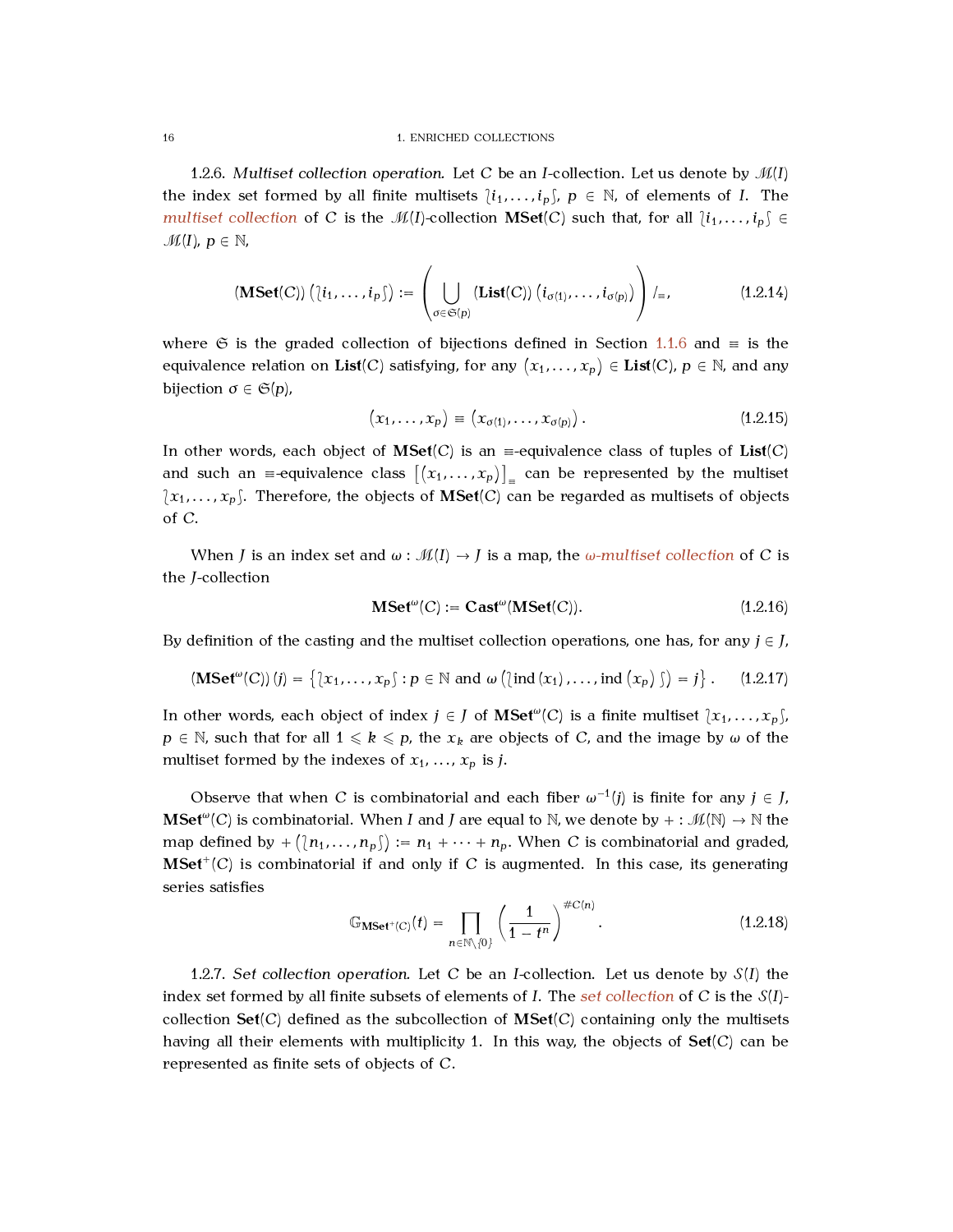When *J* is an index set and  $\omega : S(I) \to J$  is a map, the  $\omega$ -set collection of C is the *J*-collection

$$
\mathbf{Set}^{\omega}(C) := \mathbf{Cast}^{\omega}(\mathbf{Set}(C)). \tag{1.2.19}
$$

By definition of the casting and the set collection operations, one has, for any  $j \in J$ ,

$$
\mathbf{Set}^{\omega}(C)(j) = \left\{ \{x_1, \ldots, x_p\} \subseteq C : p \in \mathbb{N} \text{ and } \omega \left( \left\{ \text{ind}(x_1), \ldots, \text{ind}(x_p) \right\} \right) = j \right\}. \quad (1.2.20)
$$

In other words, each object of index  $j \in J$  of  $Set^{\omega}(C)$  is a finite set  $\{x_1, \ldots, x_p\}$ ,  $p \in \mathbb{N}$ , such that for all  $1 \leq k \leq p$ , the  $x_k$  are objects of *C*, and the image by  $\omega$  of the set formed by the indexes of  $x_1, \ldots, x_p$  is *j*.

Observe that when *C* is combinatorial and each fiber  $\omega^{-1}(j)$  is finite for any  $j \in J$ , **Set<sup>ω</sup>(C)** is combinatorial. When *I* and *J* are equal to N, we denote by  $+ : S(N) \rightarrow N$  the map defined by +  $\cdot$ *{x*1*, . . . , xp}*  $\frac{1}{\sqrt{2}}$  $:= x_1 + \cdots + x_p.$  When *C* is combinatorial and graded, **Set***<sup>ω</sup>* (*C*) is combinatorial (without requiring any additional condition contrariwise to the similar cases for the list and multiset collection operations) and its generating series satisfies

$$
\mathbb{G}_{\mathbf{Set}^+(C)}(t) = \prod_{n \in \mathbb{N} \setminus \{0\}} (1 + t^n)^{\#C(n)}.
$$
 (1.2.21)

1.2.8. *Suspension and augmentation operations.* Let *C* be a graded collection. For any  $\ell \in \mathbb{Z}$ , the  $\ell$ -suspension of *C* is the graded collection  $\text{Sus}_{\ell}(C)$  such that, for all  $n \in \mathbb{N}$ ,

$$
(\mathbf{Sus}_{\ell}(C))(n) := \begin{cases} C(n - \ell) & \text{if } n - \ell \in \mathbb{N}, \\ \emptyset & \text{otherwise.} \end{cases}
$$
 (1.2.22)

Observe that  $\text{Sus}_1(\text{Sus}_1(\text{C}))$  is the subcollection  $C \setminus C(0)$  of C, that is the augmented collection having the objects of *C* without its objects of size 0. We call this collection the *augmentation* of *C* and we denote it by **Aug**(*C*).

When *C* is combinatorial,  $\text{Sus}_\ell(C)$  and  $\text{Aug}(C)$  are combinatorial and their generating series satisfy, respectively,

$$
\mathbb{G}_{\mathbf{Sus}_{\ell}(C)}(t) = t^{\ell} \left( \mathbb{G}_{C}(t) - \mathbb{G}_{C([0,-\ell-1])}(t) \right) \tag{1.2.23}
$$

where  $[0, -\ell - 1]$  is the set of the integers *n* satisfying  $0 \le n \le -\ell - 1$ , and

$$
\mathbb{G}_{\text{Aug}(C)}(t) = \mathbb{G}_C(t) - \#C(0). \tag{1.2.24}
$$

1.2.9. *Composition operation.* Let *C*<sup>1</sup> and *C*<sup>2</sup> be two graded collections. The *composition* of  $C_1$  and  $C_2$  is the graded collection  $C_1 \odot C_2$  such that, for all  $n \in \mathbb{N}$ ,

$$
(C_1 \odot C_2)(n) := \bigsqcup_{k \in \mathbb{N}} \left[ C_1(k), \left( \text{List}_{\{k\}}^+(C_2) \right)(n) \right]_{\times}^{\omega}
$$
 (1.2.25)

where  $\omega : \mathbb{N}^2 \to \mathbb{N}$  is the map defined by  $\omega(n_1, n_2) := n_2$ . In other words, each object of size *n* of  $C_1 \odot C_2$  is an ordered pair  $(x, (y_1, \ldots, y_k))$ ,  $k \in \mathbb{N}$ , where *x* is an object of  $C_1$  of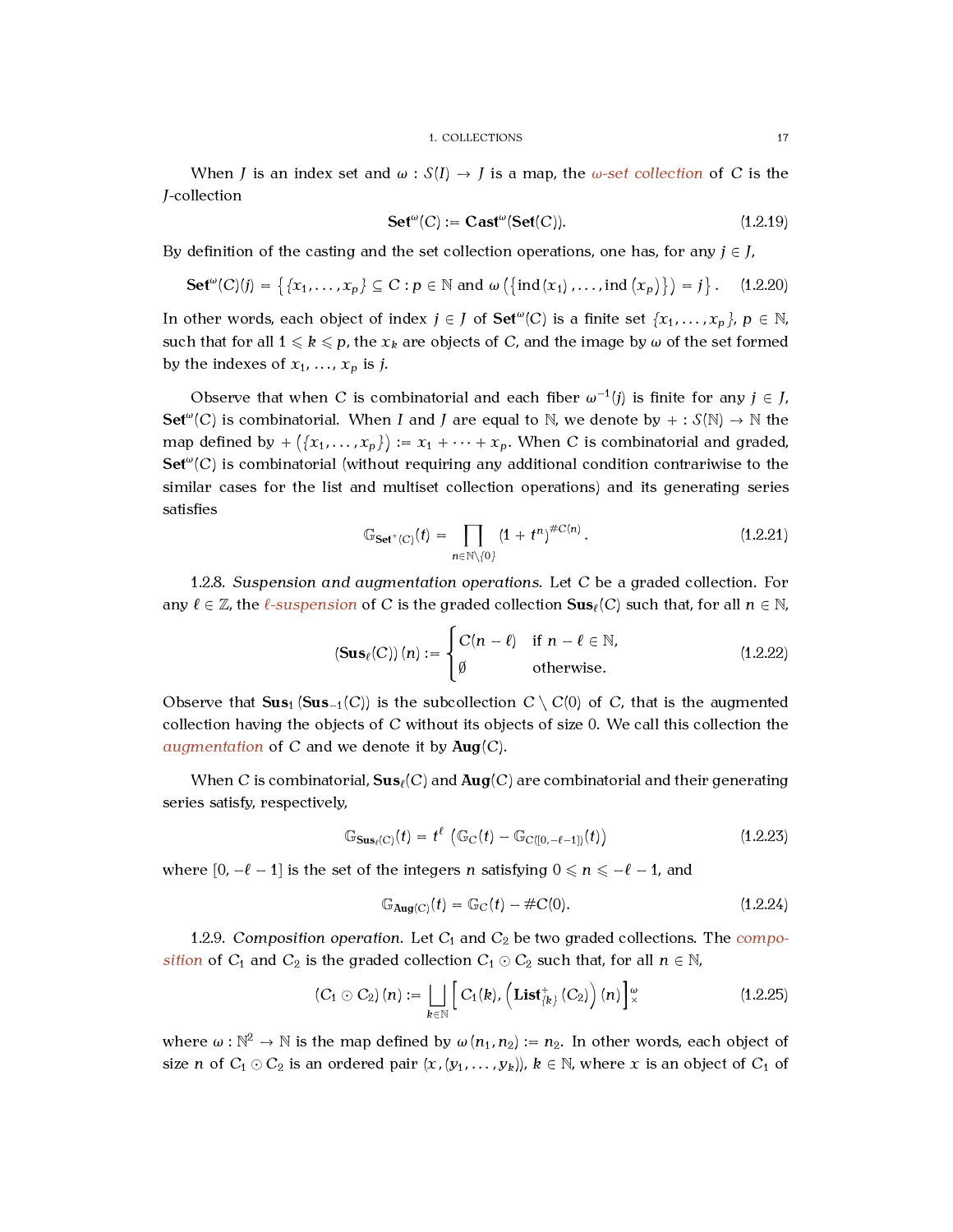size *k*, and  $(y_1, \ldots, y_k)$  is a tuple of objects of  $C_2$  such that the sum of the sizes of the  $y_j$ ,  $1 \leq j \leq k$  is *n*. Observe that, if  $C_3$  is a graded collection,

$$
C_1 \odot \{\bullet\} \simeq C_1 \simeq \{\bullet\} \odot C_1, \tag{1.2.26a}
$$

$$
(C_1 \odot C_2) \odot C_3 \simeq C_1 \odot (C_2 \odot C_3). \qquad (1.2.26b)
$$

When  $C_1$  and  $C_2$  are combinatorial and graded,  $C_1 \odot C_2$  is combinatorial if and only if  $C_2$  is augmented. In this case, its generating series satisfies

$$
\mathbb{G}_{C_1 \odot C_2}(t) = \mathbb{G}_{C_1} (\mathbb{G}_{C_2}(t)).
$$
\n(1.2.27)

1.2.10. *Coloration operation.* Let *C* be a graded collection and C be a set of colors. The  $\mathfrak{C}\text{-}coloration$  of C is the  $\mathfrak{C}\text{-}colored$  collection  $\text{Col}_{\mathfrak{C}}(C)$  defined, for all  $\mathfrak{C}\text{-}colored$  ${\rm indexes\,} (a,u)\in \mathfrak C\times \mathfrak C^\ell,\, \ell\in \mathbb N,$  by

$$
\langle \mathbf{Col}_{\mathfrak{C}}(C) \rangle \langle a, u \rangle := \{ \langle a, x, u \rangle : x \in C(\ell) \}.
$$
 (1.2.28)

In other words, each object of  $\text{Col}_{\mathcal{C}}(C)$  is built from an object x of C by equipping it freely with an output color from  $\mathfrak C$  and a word of input colors from  $\mathfrak C$  having the size of *x* as length.

When  $C$  is combinatorial, the graduation  $\mathbf{Cast}^{\omega}( \mathbf{Col}_{\mathfrak{C}}(C))$  of  $\mathbf{Col}_{\mathfrak{C}}(C)$  is combinatorial if and only if the set of colors  $\mathfrak C$  is finite. In this case, by setting  $m := \# \mathfrak C$ , its generating series satisfies

$$
\mathbb{G}_{\mathbf{Cast}^{\omega}(\mathbf{Col}_{\mathfrak{C}}(C))}(t) = \sum_{n \in \mathbb{N}} \#C(n)m^{n+1} t^n.
$$
 (1.2.29)

1.2.11. *Cycle operation.* Let *C* be a graded collection. The *cycle collection* of *C* is the graded collection  $Cyc(C)$  defined, for all  $n \in \mathbb{N}$ , by

$$
(\text{Cyc}(C))(n) := \{(x, k) : x \in C(n) \text{ and } 0 \leq k \leq n\}.
$$
 (1.2.30)

In other words, each object of  $Cyc(C)$  is built from an object x of C by equipping it freely with a nonnegative integer nongreater than its size.

Let us observe that by defining, for any  $n \in \mathbb{N}$ , the map  $\circlearrowright_n$ :  $(\mathbf{Cyc}(C))(n) \to (\mathbf{Cyc}(C))(n)$ by  $\circlearrowright_n$   $(\langle x, k \rangle) := \langle x, k+1 \pmod{n+1} \rangle$  for any  $(x, k) \in (\mathbf{Cyc}(\mathbf{C}))(n)$ , each  $\circlearrowright_n$  is a cycle map of  $Cyc(C)$ . Therefore  $Cyc(C)$  is cyclic.

When *C* is combinatorial,  $Cyc(C)$  is combinatorial and its generating series satisfies

$$
\mathbb{G}_{\text{Cyc}(C)}(t) = \sum_{n \in \mathbb{N}} \#C(n)(n+1) t^n.
$$
 (1.2.31)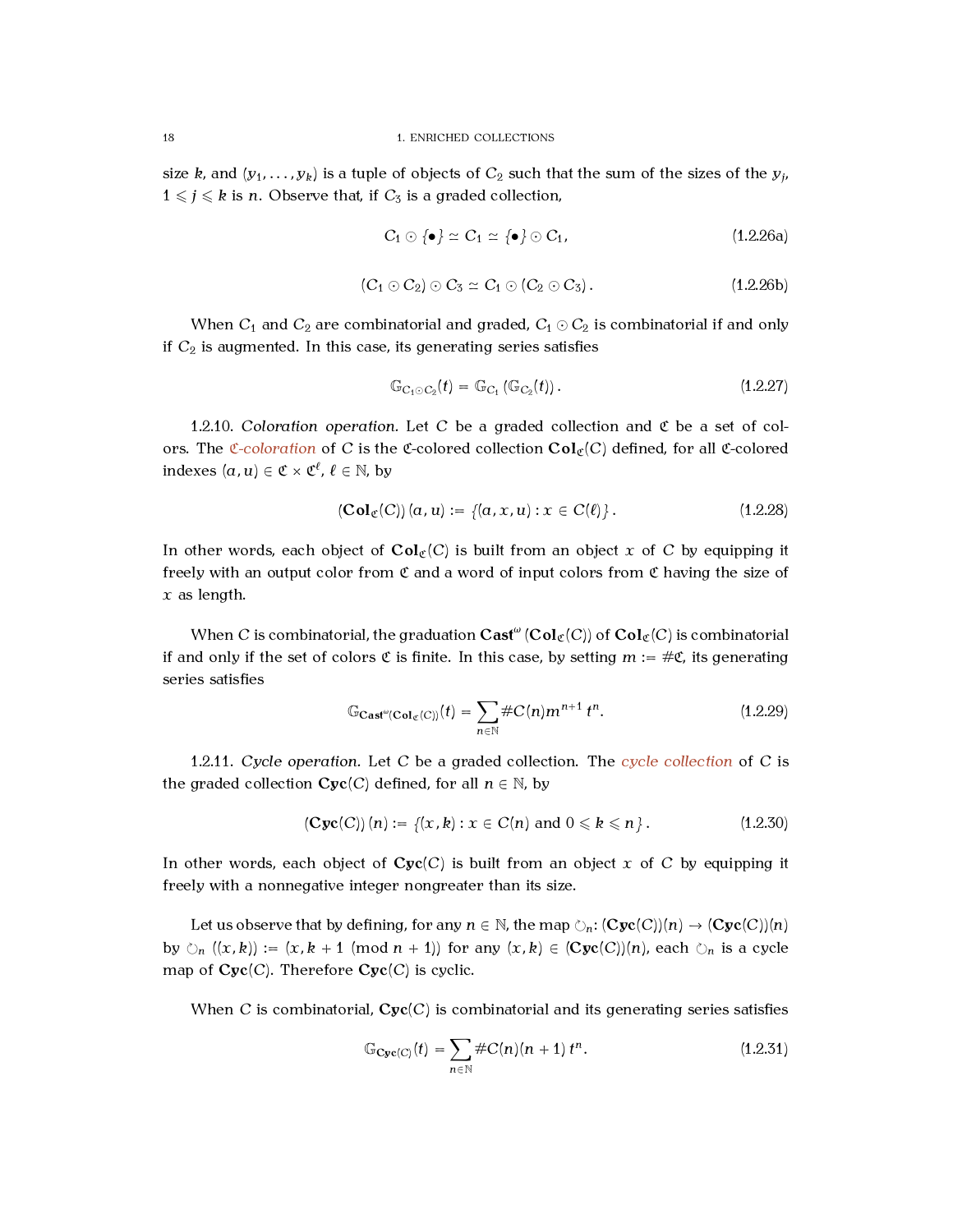1.2.12. *Regularization operation.* Let *C* be a graded collection. The *regularization* of *C* is the graded collection **Reg**(*C*) defined by

$$
\text{Reg}(C) := [C, \mathfrak{S}]_{\boxtimes} \tag{1.2.32}
$$

where  $\mathfrak S$  is the graded collection of bijections defined in Section [1.1.6.](#page-16-1) In other words, each object of  $\text{Reg}(C)$  is built from an object x of C by equipping it freely with a bijection of  $\mathfrak{S}(n)$  where *n* is the size of *x*.

Let us observe that by defining, for any  $\sigma \in \mathfrak{S}(n)$ ,  $n \in \mathbb{N}$ , the map  $\mathfrak{O}_{\sigma} : (\text{Reg}(C))(n) \rightarrow$  $(\text{Reg}(C))(n)$  by  $\textcircled{\circ}_{\sigma}((x, v)) := (x, \sigma^{-1} \circ v)$  for any  $(x, v) \in (\text{Reg}(C))(n)$ , each  $\textcircled{\circ}_{\sigma}$  is a symmetric map of **Reg**(*C*). Therefore, **Reg**(*C*) is symmetric.

When *C* is combinatorial, **Reg**(*C*) is combinatorial and its generating series satisfies

$$
\mathbb{G}_{\text{Reg}(C)}(t) = \sum_{n \in \mathbb{N}} \#C(n)n! \ t^n.
$$
 (1.2.33)

<span id="page-24-0"></span>**1.3. Examples.** We define, in some cases by using the operations of Section [1.2,](#page-17-0) some usual graded combinatorial collections. At the same time, we set here our main notations and definitions about their objects.

<span id="page-24-1"></span>1.3.1. *Natural numbers.* We can regard the set  $\mathbb N$  as the graded collection satisfying  $\mathbb{N}(n) := \{n\}$  for all  $n \in \mathbb{N}$ . Hence,  $\mathbf{List}^+(\{\bullet\}) \simeq \mathbb{N}$ . Moreover, for any  $\ell \in \mathbb{N}$ , let  $\mathbb{N}_{\geqslant \ell}$  be the graded collection defined by

$$
\mathbb{N}_{\geq \ell} := \mathbf{Sus}_{\ell} \left( \mathbf{Sus}_{-\ell}(\mathbb{N}) \right). \tag{1.3.1}
$$

By definition of the suspension operation over graded collections,  $\mathbb{N}_{\geqslant \ell}$  is the set of all integers greater than or equal to  $\ell$ . Observe that  $\mathbb{N}_{\geq 1} = \text{Aug}(\mathbb{N})$ . The generating series of N<sup>&</sup>gt;*`* satisfies

<span id="page-24-2"></span>
$$
\mathbb{G}_{\mathbb{N}_{\geqslant \ell}}(t)=\frac{t^{\ell}}{1-t}=\sum_{n\in\mathbb{N}_{\geqslant \ell}}t^n.
$$
 (1.3.2)

Observe also that the list collection operation over graded collections can be expressed as a composition involving  $N$  since

$$
\mathbf{List}^+(C) \simeq \mathbb{N} \odot C \tag{1.3.3}
$$

for any graded collection *C*. We shall consider in the sequel, for any  $x, z \in \mathbb{N}$ , the subcollections  $[x, z] := \{y \in \mathbb{N} : x \leq y \leq z\}$ , and  $[x] := [1, x]$  of  $\mathbb{N}$ . These examples of graded collections are among the simplest nontrivial ones.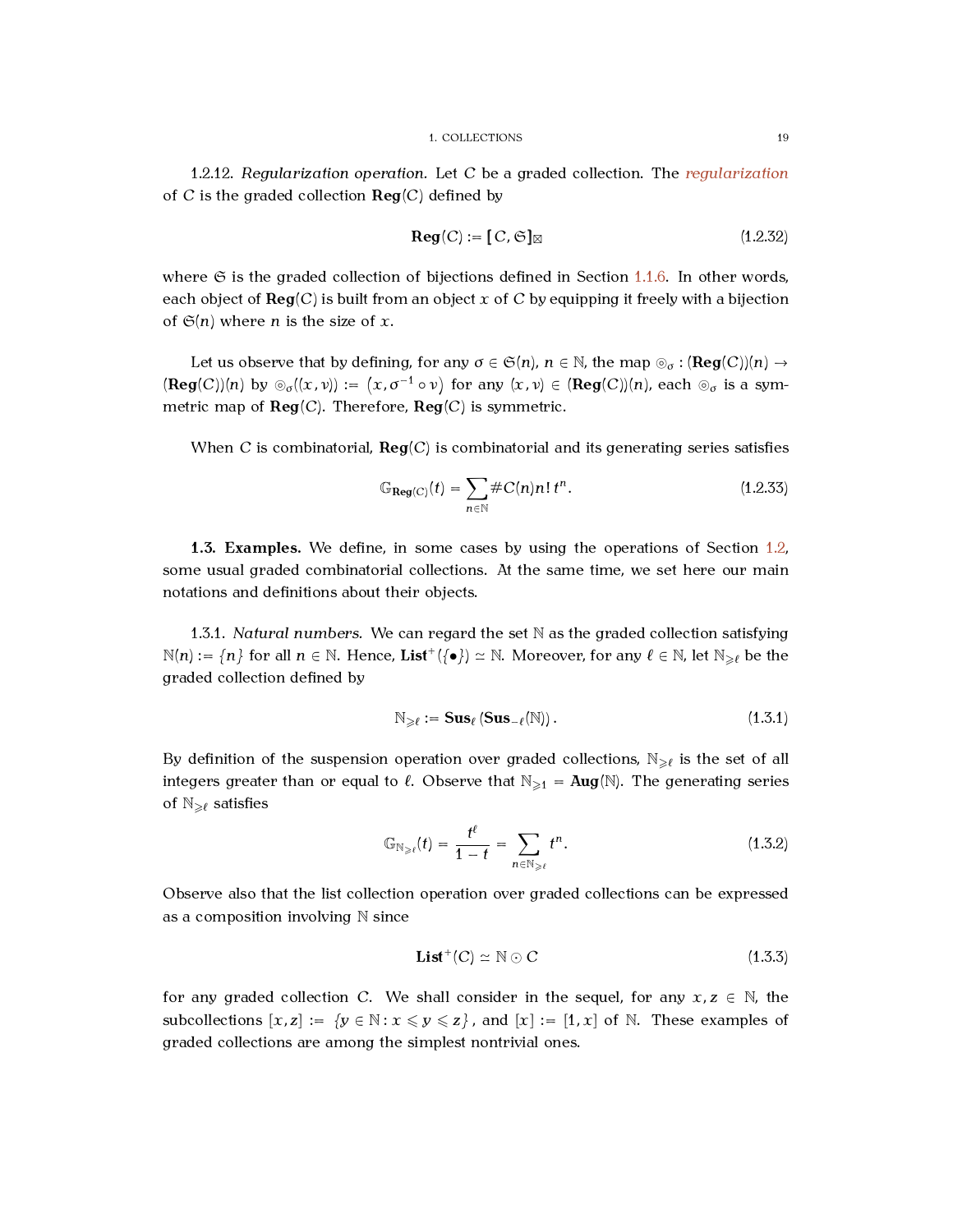#### 20 1. ENRICHED COLLECTIONS

1.3.2. *Words.* Let *A* be an *alphabet*, that is a set whose elements are called *letters*. One can see *A* as a graded collection wherein all letters are atoms. In this case, we denote by  $A^*$  the graded collection  $List^+(A)$ . By definition, the objects of  $A^*$  are finite sequences of elements of *A*. We call *words* on *A* these objects. When *A* is finite, *A ∗* is combinatorial and it follows from [\(1.2.13\)](#page-20-0) that the generating series of *A ∗* satisfies

$$
\mathbb{G}_{A^*}(t) = \frac{1}{1 - mt} = \sum_{n \in \mathbb{N}} m^n \ t^n \tag{1.3.4}
$$

where  $m := \#A$ . If  $u := (a_1, \ldots, a_n)$  is a word on  $A$ , it follows from the definition of  $A^*$ that the size |u| of *u* is *n*. The unique word on *A* of size 0 is denoted by  $\epsilon$  and is called *empty word*.

Let  $u := (a_1, \ldots, a_n)$  be a word on A. The *i*th letter of  $u$  is  $a_i$  and is denoted by *u*(*i*). For any letter  $b \in A$ , the *number of occurrences*  $|u|_b$  of b in *u* is the cardinality of the set  $\{i \in [u] : u(i) = b\}$ . When A is endowed with a total order  $\preccurlyeq$  and *u* is nonempty,  $\max_{\leq} \langle u \rangle$  is the greatest letter appearing in *u* with respect to  $\leq$ . Moreover, an *inversion* of *u* is a pair  $(i, j)$  such that  $i < j$ ,  $u(i) \neq u(j)$ , and  $u(j) \preccurlyeq u(i)$ . Given two words *u* and *v* on *A*, the *concatenation* of *u* and *v* is the word  $u \cdot v$  containing from left to right the letters of *u* and then the ones of *v*. The concatenation *·* is a graded complete product on *A ∗* . If *u* can be expressed as  $u = u_1 \cdot u_2$  where  $u_1, u_2 \in A^*$ , we say that  $u_1$  is a *prefix* of *u* and this property is denoted by  $u \preccurlyeq_{p} v$ . For any subset  $S := \{s_1 \leq \cdots \leq s_k\}$  of  $[|u|]$ ,  $u_{|S}$ is the word  $u(s_1) \ldots u(s_k)$ . Moreover, when *v* is a word such that there exists  $S \subseteq ||u||$ satisfying  $v = u_{\vert S}$ , *v* is a *subword* of *u*.

A *language* on *A* is subcollection of *A ∗* . A language *L* on *A* is *prefix* if for all *u ∈ L* and  $v \in A^*$ ,  $v \preccurlyeq_{p} u$  implies  $v \in \mathcal{L}$ . We denote by  $A^+$  the language  $\text{Aug}(A^*)$  containing all nonempty words on *A*, and, for any  $n \in \mathbb{N}$ , by  $A^n$  the language  $A^*(n)$ .

1.3.3. *Integer compositions.* By regarding the set  $N$  as a graded collection as ex-plained in Section [1.3.1,](#page-24-1) let  $\mathfrak{Com}$  be the combinatorial graded collection  $List^+(N_{\geq 1})$ . It follows from  $(1.2.13)$  and  $(1.3.2)$  that the generating series of Com is

$$
\mathbb{G}_{\mathfrak{Com}}(t) = \frac{1-t}{1-2t} = 1 + \sum_{n \in \mathbb{N}_{\geq 1}} 2^{n-1} t^n.
$$
 (1.3.5)

Hence, the integer sequence of Com begins by

$$
1, 1, 2, 4, 8, 16, 32, 64, 128 \tag{1.3.6}
$$

and is Sequence **[A011782](http://oeis.org/A011782)** of [**[Slo](#page-151-0)**]. By definition, the objects of Com are finite sequences of positive numbers. We call *integer compositions* (or, for short, *compositions*) these objects. If  $\lambda := (\lambda_1, \ldots, \lambda_k)$  is a composition, it follows from the definition of Com that the size  $|\lambda|$  of  $\lambda$  is  $\lambda_1 + \cdots + \lambda_k$ . The *length*  $\ell(\lambda)$  of  $\lambda$  is  $k$ , and for any  $i \in [\ell(\lambda)]$ , the *ith part* of  $\lambda$  is  $\lambda_i$ . The unique composition of size 0 is denoted by  $\epsilon$  and is called *empty composition* (even if *ε* is already used to express the empty word, this overloading of notation is not a problem in practice).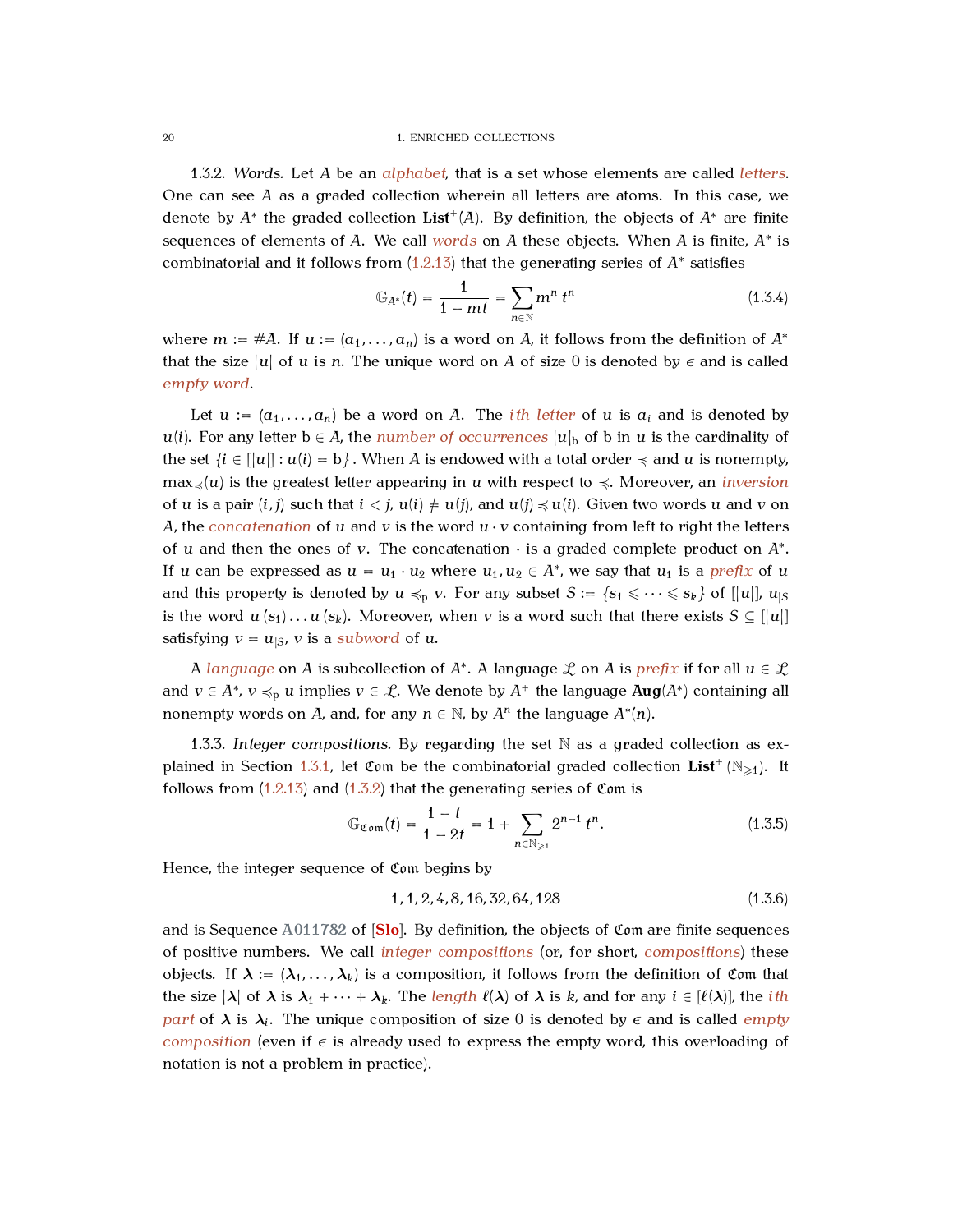#### 1. COLLECTIONS 21

The *descents set* of  $\lambda$  is the set

$$
Des(\lambda) := {\lambda_1, \lambda_1 + \lambda_2, \ldots, \lambda_1 + \lambda_2 + \cdots + \lambda_{k-1}}.
$$
 (1.3.7)

For instance, Des(4131) = *{*4*,* 5*,* 8*}*. Moreover, for any word *u* defined on an alphabet *A* equipped with a total order  $\leq$ , the *composition* cmp(*u*) of *u* is the composition of size *|u|* defined by

$$
cmp(u) := (|u_1|, \ldots, |u_k|), \qquad (1.3.8)
$$

where  $u = u_1 \cdot \ldots \cdot u_k$  is the factorization of *u* in longest nondecreasing factors (with respect to the order  $\leq$ ). For instance, if  $u := a_2 a_2 a_3 a_1 a_3 a_2 a_1 a_2$  is a word on the alphabet  $A := \{a_1, a_2, a_3\}$  ordered by  $a_1 \preccurlyeq a_2 \preccurlyeq a_3$ , cmp(*u*) = 3212. When  $\#A \ge 2$ , this map cmp is a surjective collection morphism from *A ∗* to Com.

Integer compositions are drawn as *ribbon diagrams* in the following way. For each part  $\lambda_i$  of  $\lambda$ , we draw a horizontal line of  $\lambda_i$  boxes. These lines are organized so that the line for the first part of  $\lambda$  is the uppermost, and the first box of the line of the part  $\lambda_{i+1}$ is glued below the last box of the line of the part  $\lambda_i$ , for all  $i \in [\ell(\lambda) - 1]$ . For instance, the ribbon diagram of the composition 4131 is

$$
\text{CCC} \tag{1.3.9}
$$

1.3.4. *Integer partitions.* Again by regarding the set N as a graded collection as con-sidered in Section [1.3.1,](#page-24-1) let  $\mathfrak{Par}$  be the graded combinatorial collection  $\mathbf{MSet}^+$  ( $\mathbb{N}_{\geqslant 1}$ ). Since  $\#\mathbb{N}_{\geq 1}(n) = 1$  for all  $n \geq 1$ , it follows from [\(1.2.18\)](#page-21-0) that the generating series of  $\mathfrak{Par}$  is

$$
\mathbb{G}_{\mathfrak{Par}}(t) = \prod_{n \in \mathbb{N}_{\geqslant 1}} \frac{1}{1 - t^n}.
$$
 (1.3.10)

Hence, the integer sequence of  $\mathfrak{Par}$  begins by

$$
1, 1, 2, 3, 5, 7, 11, 15, 22 \tag{1.3.11}
$$

and is Sequence **[A000041](http://oeis.org/A000041)** of [**[Slo](#page-151-0)**]. By definition, the objects of Par are finite multisets of positive integers. We call *integer partitions* (or, for short, *partitions*) these objects. As a consequence of the definition of  $\mathfrak{Par}$ , the size  $|\lambda|$  of any partition  $\lambda$  is the sum of the integers appearing in the multiset  $\lambda$ . Due to the definition of partitions as multisets, we can present a partition as an ordered sequence of positive integers with respect to any total order on  $\mathbb{N}_{\geq 1}$ . For this reason, we denote any partition  $\lambda$  by a nonincreasing sequence  $(\lambda_1, \ldots, \lambda_k)$  of positive integers (that is,  $\lambda_i \geq \lambda_{i+1}$  for all  $i \in [k-1]$ ). Under this convention, the *length*  $\ell(\lambda)$  of  $\lambda$  is  $k$ , and for any  $i \in [\ell(\lambda)]$ , the ith part of  $\lambda$  is  $\lambda_i$ .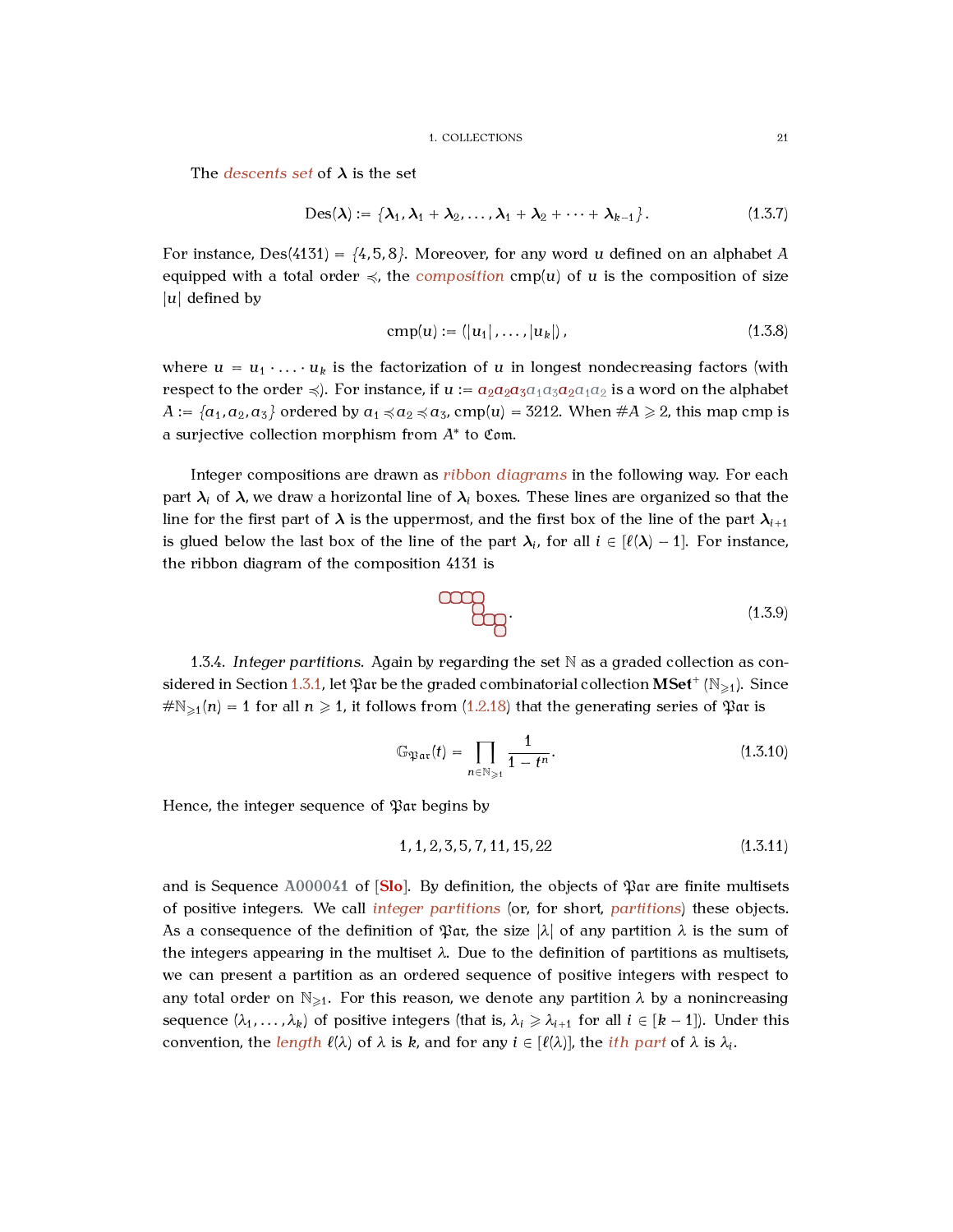1.3.5. *Permutations.* A *permutation* of *size n* is a bijection *σ* from [*n*] to [*n*]. The combinatorial graded collection of all permutations is, in accordance with the notations of Section [1.1.6,](#page-16-1) denoted by  $\mathfrak{S}$ . The generating series of  $\mathfrak{S}$  is

$$
\mathbb{G}_{\mathfrak{S}}(t) = \sum_{n \in \mathbb{N}} n! \, t^n. \tag{1.3.12}
$$

Hence, the integer sequence of  $\mathfrak S$  begins by

$$
1, 1, 2, 6, 24, 120, 720, 5040, 40320 \tag{1.3.13}
$$

and is Sequence **[A000142](http://oeis.org/A000142)** of [**[Slo](#page-151-0)**]. Any permutation *σ* of S(*n*) is denoted as a word  $\sigma(1) \dots \sigma(n)$  on  $\mathbb{N}_{\geq 1}$ . Under this convention, a permutation of size *n* is a word on the alphabet [*n*] with exactly one occurrence of each letter of [*n*]. The composition operation *◦* of maps is a concentrated product on S and the valid inputs of *◦* are the ordered pairs  $(\sigma_1, \sigma_2)$  such that  $|\sigma_1| = |\sigma_2|$ .

A *descent* of  $\sigma \in \mathfrak{S}(n)$  is a position  $i \in [n-1]$  such that  $\sigma(i) > \sigma(i+1)$ . The set of all descents of *σ* is denoted by Des(*σ*). For any word *u* defined on an alphabet *A* equipped with a total order  $\leq$ , the *standardized* std(*u*) of *u* is the permutation of size |*u*| having the same inversions as the ones of  $u$ . In other terms  $std(u)$  has its letters in the same relative order as those of *u*, with respect to  $\leq$ , where equal letters of *u* are ordered from left to right as the smallest to the greatest. For example, by considering the alphabet N equipped with the natural order of integers,  $std(211241) = 412563$ . This map std is a surjective collection morphism from N *∗* to S.

1.3.6. *Binary trees.* Let  $\mathfrak{BT}_{\bullet}$  be the combinatorial graded collection satisfying the relation

$$
\mathfrak{BT}_{\bullet} = {\perp} + [{\bullet}],[\mathfrak{BT}_{\bullet}, \mathfrak{BT}_{\bullet}]_{\times}^{+}]_{\times}^{+},
$$
\n(1.3.14)

where *⊥* is an object of size 0 called *leaf* and *•* is an atomic object called *internal node*. We call *binary tree* each object of  $\mathfrak{BT}_{\bullet}$ . By definition, a binary tree t is either the leaf  $\perp$  or an ordered pair ( $\bullet$ , ( $t_1$ ,  $t_2$ )) where  $t_1$  and  $t_2$  are binary trees. Observe that this description of binary trees is recursive. For instance,

<span id="page-27-0"></span>
$$
\perp, \quad (\bullet, (\perp, \perp)), \quad (\bullet, ((\bullet, (\perp, \perp)), \perp)), \quad (\bullet, (\perp, (\bullet, (\perp, \perp)))) \quad (\bullet, ((\bullet, (\perp, \perp)), (\bullet, (\perp, \perp)))) \tag{1.3.15}
$$

are binary trees. If t is a binary tree different from the leaf, by definition, t can be expressed as  $t = (•, (t_1, t_2))$  where  $t_1$  and  $t_2$  are two binary trees. In this case,  $t_1$  (resp.  $t_2$ ) is the *left subtree* (resp. *right subtree*) of t. By drawing each leaf by  $\frac{1}{4}$  and each binary tree with at least one internal node by an internal node  $\phi$  attached below it, from left to right, to its left and right subtrees by means of edges  $-$ , the binary trees of  $(1.3.15)$  are depicted by

$$
\mathbf{a} \cdot \mathbf{a} \cdot \mathbf{a} \cdot \mathbf{a} \cdot \mathbf{a} \cdot \mathbf{a} \cdot \mathbf{a} \cdot \mathbf{a} \tag{1.3.16}
$$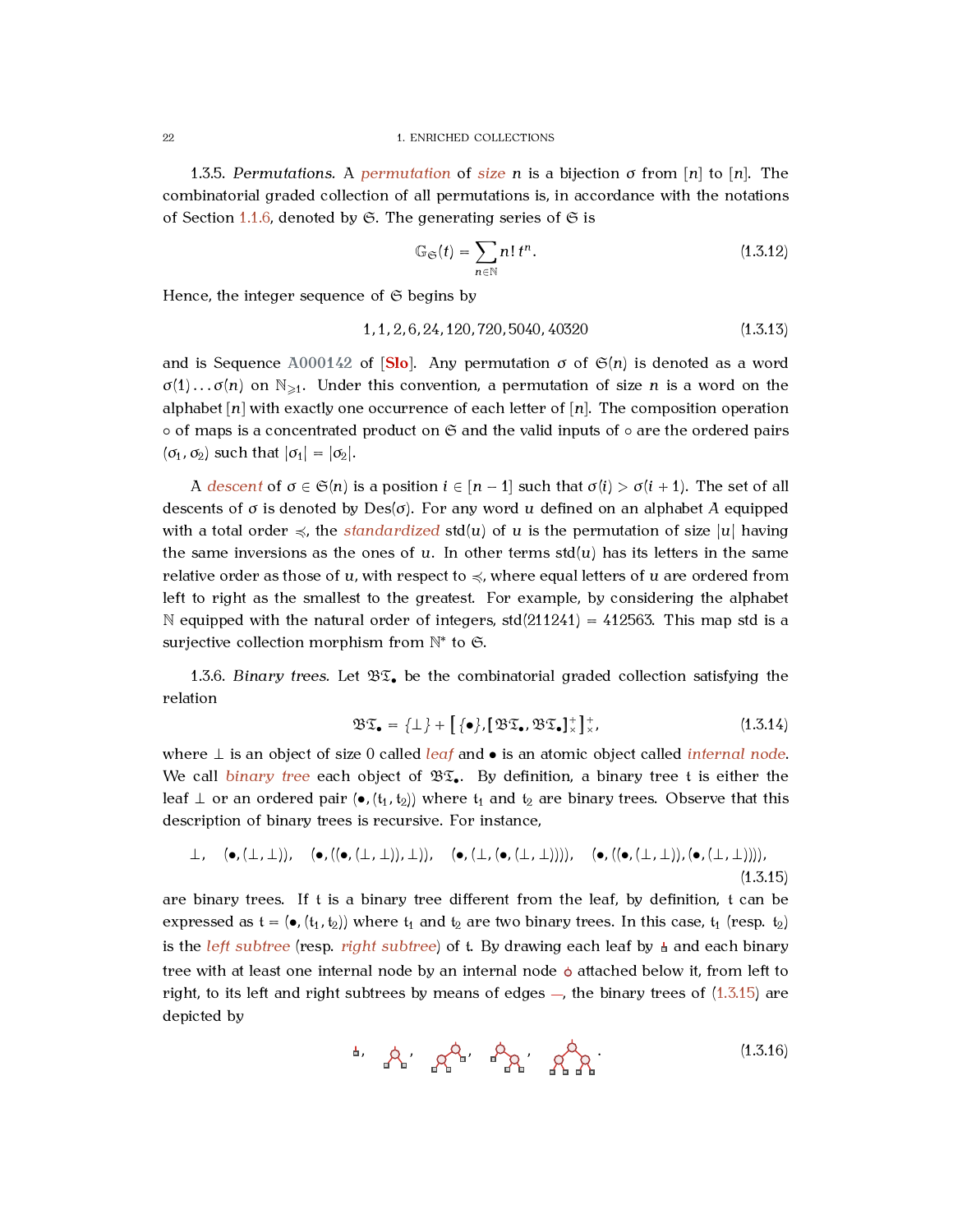By definition of the sum and the Cartesian product operations over graded collections, the size of a binary tree t satisfies  $\overline{a}$ 

$$
|\mathfrak{t}| = \begin{cases} 0 & \text{if } \mathfrak{t} = \bot, \\ 1 + |\mathfrak{t}_1| + |\mathfrak{t}_2| & \text{otherwise } (\mathfrak{t} = \langle \bullet, (\mathfrak{t}_1, \mathfrak{t}_2) \rangle). \end{cases} \tag{1.3.17}
$$

In other words, the size of t is the number of occurrences of • it contains. Since  $\mathbb{G}_{\{1\}}(t)$ 1 and  $\mathbb{G}_{\ell \bullet}$  (*t*) = *t*, it follows from [\(1.2.2\)](#page-17-2) and [\(1.2.7\)](#page-19-0) that the generating series of  $\mathfrak{BT}_{\bullet}$ satisfies the quadratic algebraic equation

<span id="page-28-2"></span>
$$
1 - \mathbb{G}_{\mathfrak{BT}_{\bullet}}(t) + t\mathbb{G}_{\mathfrak{BT}_{\bullet}}(t)^2 = 0. \qquad (1.3.18)
$$

The unique solution having a combinatorial meaning of  $(1.3.18)$  is

$$
\mathbb{G}_{\mathfrak{B}\mathfrak{T}_{\bullet}}(t) = \frac{1 - \sqrt{1 - 4t}}{2t} = \sum_{n \in \mathbb{N}} \frac{1}{n+1} {2n \choose n} t^{n}
$$
 (1.3.19)

The integer sequence of  $\mathfrak{BT}_{\bullet}$  begins by

$$
1, 1, 2, 5, 14, 42, 132, 429, 1430 \tag{1.3.20}
$$

<span id="page-28-0"></span>and is Sequence **[A000108](http://oeis.org/A000108)** of [**[Slo](#page-151-0)**]. These numbers are known as *Catalan numbers*.

# **2. Posets**

We consider now collections endowed with partial order relations compatible with their indexations. Such structures are important in combinatorics since they lead, for instance, to the construction of alternative bases of combinatorial spaces (see forthcoming Section [1.3](#page-64-0) of Chapter [3\)](#page-58-0). We provide general definitions about posets and consider as examples three important ones: the cube, Tamari, and right weak order posets.

<span id="page-28-1"></span>**2.1. Posets on collections.** Let us provide the main definitions about collections endowed with the structure of a poset.

2.1.1. *Elementary definitions.* An *I-poset* is a pair  $(\mathcal{Q}, \preccurlyeq_{\mathcal{Q}})$  where  $\mathcal Q$  is an *I*-collection and  $\preccurlyeq_{\mathcal{Q}}$  is both a relation on  $\mathcal{Q}$  (recall that relations on collections preserve the indexes) and a partial order relation. The *strict order relation* of  $\le$  is the relation  $\lt$  on *Q* satisfying, for all  $x, y \in \mathbb{Q}, x \prec y$  if  $x \preccurlyeq y$  and  $x \neq y$ .

The *interval* between two objects *x* and *z* of  $Q$  is the set  $[x, z] := \{y \in Q : x \preccurlyeq_0 z \}$ . When all intervals of *Q* are finite, *Q* is *locally finite*. Observe that when *Q* is combinatorial, *Q* is locally finite. For any *i ∈ I*, an object *x* of *Q*(*i*) is a *greatest* (resp. *least*) *element* if for all  $y \in \mathbb{Q}(i)$ ,  $y \preccurlyeq_{\mathbb{Q}} x$  (resp.  $x \preccurlyeq_{\mathbb{Q}} y$ ). Moreover, for any  $i \in I$ , an object x of  $\mathbb{Q}(i)$ is a *maximal* (resp. *minimal*) *element* if for all  $y \in \mathbb{Q}(i)$ ,  $x \preccurlyeq_{\mathbb{Q}} y$  (resp.  $y \preccurlyeq_{\mathbb{Q}} x$ ) implies  $x = y$ . If *x* and *y* are two different objects of *Q*, *y covers x* if  $[x, y] = \{x, y\}$ . Two objects *x* and *y* are *comparable* (resp. *incomparable*) in *Q* if  $x \preccurlyeq_0 y$  or  $y \preccurlyeq_0 x$  (resp. neither *x*  $\leq$  *g y* nor *y*  $\leq$  *q x* holds). If for any *i*  $\in$  *I* and any *i*-objects *x* and *y* of *Q*, *x* and *y* are comparable, *Q* is a *total order*. A *chain* of *Q* is a sequence  $(x_1, \ldots, x_k)$  such that  $x_j \preccurlyeq_0 x_{j+1}$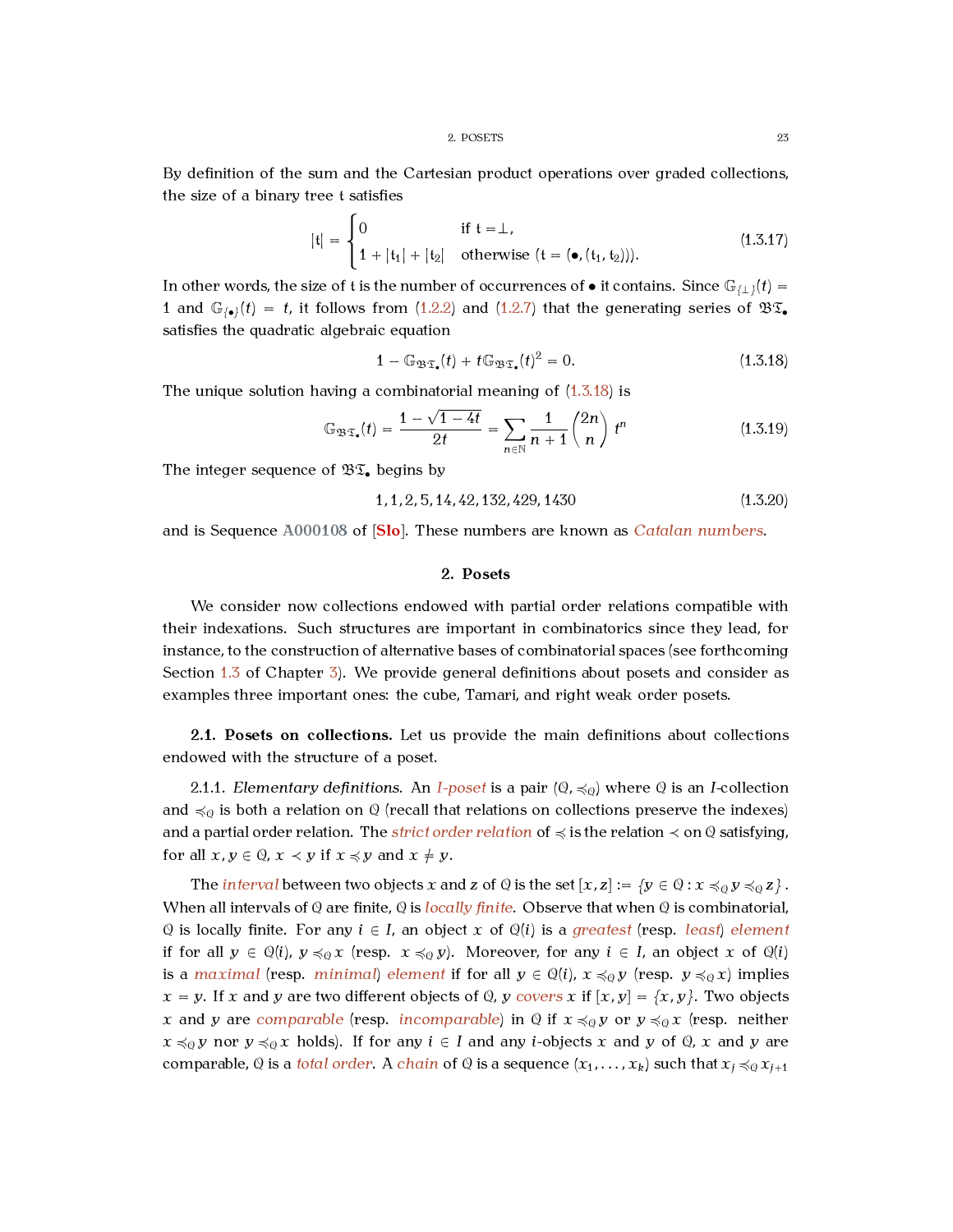for all *j ∈* [*k −* 1]. An *antichain* of *Q* is a subset of pairwise incomparable elements of *Q*. The *Hasse diagram* of  $(Q, \preccurlyeq_Q)$  is the directed graph having Q as set of vertices and all the pairs  $(x, y)$  where *y* covers *x* as set of arcs.

Besides, if  $(Q_1, \preccurlyeq_{Q_1})$  and  $(Q_2, \preccurlyeq_{Q_2})$  are two *I*-posets, a map  $\phi: Q_1 \to Q_2$  is a *poset morphism* if  $\phi$  is a collection morphism and for all  $x, y \in Q_1$  such that  $x \preccurlyeq_{Q_1} y$ ,  $\phi(x) \preccurlyeq_{Q_2} \phi(y)$ . Besides,  $\mathbb{Q}_2$  is a *subposet* of  $\mathbb{Q}_1$  if  $\mathbb{Q}_2$  is a subcollection of  $\mathbb{Q}_1$  and  $\preccurlyeq_{\mathbb{Q}_2}$  is the restriction of 4*<sup>Q</sup>*<sup>1</sup> on *Q*2. For any *i ∈ I*, we call *i-subposet* of *Q* the subposet of *Q* obtained by restricting  $\preccurlyeq_{\Theta}$  on  $\mathbb{Q}(i)$ .

We shall define posets *Q* by drawing Hasse diagrams, where minimal elements are drawn uppermost and vertices are labeled by the elements of *Q*. For instance, the Hasse diagram

$$
\begin{array}{c}\n\textcircled{1} \\
\textcircled{2} \\
\textcircled{3} \\
\textcircled{4}\n\end{array}
$$
\n
$$
\begin{array}{c}\n\textcircled{2} \\
\textcircled{3} \\
\textcircled{4}\n\end{array}
$$
\n
$$
\begin{array}{c}\n\textcircled{3} \\
\textcircled{4} \\
\textcircled{5}\n\end{array}
$$
\n
$$
\begin{array}{c}\n\textcircled{3} \\
\textcircled{4} \\
\textcircled{5}\n\end{array}
$$
\n
$$
\begin{array}{c}\n\textcircled{4} \\
\textcircled{5} \\
\textcircled{6}\n\end{array}
$$
\n
$$
\begin{array}{c}\n\textcircled{4} \\
\textcircled{5} \\
\textcircled{6}\n\end{array}
$$
\n
$$
\begin{array}{c}\n\textcircled{5} \\
\textcircled{6} \\
\textcircled{7} \\
\textcircled{8}\n\end{array}
$$
\n
$$
\begin{array}{c}\n\textcircled{6} \\
\textcircled{7} \\
\textcircled{8} \\
\textcircled{9} \\
\textcircled{9} \\
\textcircled{1} \\
\textcircled{1} \\
\textcircled{1} \\
\textcircled{1} \\
\textcircled{1} \\
\textcircled{1} \\
\textcircled{1} \\
\textcircled{1} \\
\textcircled{1} \\
\textcircled{1} \\
\textcircled{1} \\
\textcircled{1} \\
\textcircled{2} \\
\textcircled{3} \\
\textcircled{4} \\
\textcircled{5} \\
\textcircled{6} \\
\textcircled{7} \\
\textcircled{9} \\
\textcircled{1} \\
\textcircled{1} \\
\textcircled{3} \\
\textcircled{4} \\
\textcircled{5} \\
\textcircled{6} \\
\textcircled{7} \\
\textcircled{9} \\
\textcircled{1} \\
\textcircled{1} \\
\textcircled{1} \\
\textcircled{3} \\
\textcircled{4} \\
\textcircled{5} \\
\textcircled{6} \\
\textcircled{7} \\
\textcircled{9} \\
\textcircled{1} \\
\textcircled{1} \\
\textcircled{1} \\
\textcircled{1} \\
\textcircled{3} \\
\textcircled{4} \\
\textcircled{5} \\
\textcircled{6} \\
\textcircled{7} \\
\textcircled{9} \\
\textcircled{1} \\
\textcircled{
$$

 $\mathbf{r}$ 

denotes the simple ("simple" here means the property of collections stated in Section [1.1.1\)](#page-14-3) poset ([6],  $\leq$ ) satisfying among others  $3 \leq 5$  and  $2 \leq 6$ .

2.1.2. *Operations over posets.* If  $(Q_1, \preccurlyeq_{Q_1})$  and  $(Q_2, \preccurlyeq_{Q_2})$  are two *I*-posets, the sum  $Q_1 + Q_2$  is endowed with the relation  $\preccurlyeq$  satisfying,  $x \preccurlyeq y$  whenever  $x, y \in Q_1$  and  $x \preccurlyeq_{Q_1} y$ , or  $x, y \in Q_2$  and  $x \preccurlyeq_{Q_2} y$ . Since  $\preccurlyeq$  is an order relation,  $Q_1 + Q_2$  is an *I*-poset, called sum of  $(Q_1, \preccurlyeq_{Q_1})$  and  $(Q_2, \preccurlyeq_{Q_2})$ . For any  $p \in \mathbb{N}$  and any *I*-posets  $(Q_1, \preccurlyeq_{Q_1})$ , ...,  $(Q_p, \preccurlyeq_{Q_p})$ , the  $\mathcal{L}$  is endowed with the relation  $\preccurlyeq$  satisfying  $(x_1, \ldots, x_p) \preccurlyeq (y_1, \ldots, y_p)$ .<br>Hadamard product  $[\, \mathcal{Q}_1, \ldots, \mathcal{Q}_p\, ]\ \boxtimes$  is endowed with the relation  $\preccurlyeq$  satisfying  $(x_1, \ldots, x_p) \preccurlyeq (y_1, \ldots, y_p)$ for any  $(x_1, \ldots, x_p)$  $\frac{1}{\sqrt{2}}$ *,*  $\tilde{\ }$ *y*1*, . . . , y<sup>p</sup>* ש<br>\ *∈*  $[Q_1, \ldots, Q_p]$  $\{Q_1, \ldots, Q_p\}$  such that  $x_k \preccurlyeq_{Q_k} y_k$  for all  $k \in [p]$ . Since  $\alpha_1, \ldots, \alpha_p, \ldots, \alpha_p \in \left[\alpha_1, \ldots, \alpha_p\right]$  is an *I*-poset, called *Hadamard product* of  $(0_1, \preccurlyeq 0_1)$ ,  $\alpha_2, \ldots, \alpha_p \in \left[\alpha_1, \ldots, \alpha_p\right]$  is an *I*-poset, called *Hadamard product* of  $(0_1, \preccurlyeq 0_1)$ , ...,  $(\mathcal{Q}_p, \preccurlyeq_{\mathcal{Q}_p})$ . Let  $(\mathcal{Q}, \preccurlyeq_{\mathcal{Q}})$  be an *I*-poset. Let  $\text{Com}(\mathcal{Q})$  be the subcollection of  $[\mathcal{Q}, \mathcal{Q}]_{\boxtimes}$  restrained on the ordered pairs  $(x, y)$  such that  $x \preccurlyeq_{\mathbb{Q}} y$ , called *pairs of comparable objects*. By definition,  $\text{Com}(\mathcal{Q})$  is endowed with the restriction of the order relation of  $[\mathcal{Q}, \mathcal{Q}]_{\boxtimes}$ on **Com**(*Q*). We call **Com**(*Q*) the *poset of pairs of comparable objects* of *Q*. Finally, the *dual* of *Q* is the *I*-poset  $(\mathbb{Q}, \leq_{\mathbb{Q}})$  such that  $x \leq_{\mathbb{Q}} y$  holds whenever  $y \leq_{\mathbb{Q}} x$  for any  $x, y \in \mathbb{Q}$ .

<span id="page-29-0"></span>**2.2. Examples.** We consider here three well-known combinatorial posets.

<span id="page-29-1"></span>2.2.1. The cube poset. Let  $\preccurlyeq$  be the partial order relation on the combinatorial collection Com of compositions generated by the covering relation  $\leq$  defined, for any composition  $\lambda$  of length  $k$ , by

$$
(\lambda_1,\ldots,\lambda_{i-1},\lambda_i,\lambda_{i+1},\lambda_{i+2},\ldots,\lambda_k)\leq (\lambda_1,\ldots,\lambda_{i-1},\lambda_i+\lambda_{i+1},\lambda_{i+2},\ldots,\lambda_k).
$$
 (2.2.1)

For instance,  $2123 \le 215$  and  $2123 \le 8$ . This order is the *refinement order* of compositions. The Hasse diagram of  $(\mathfrak{Com}, \preccurlyeq)$  restricted on  $\mathfrak{Com}(4)$  is shown in Figure [1.1.](#page-30-1)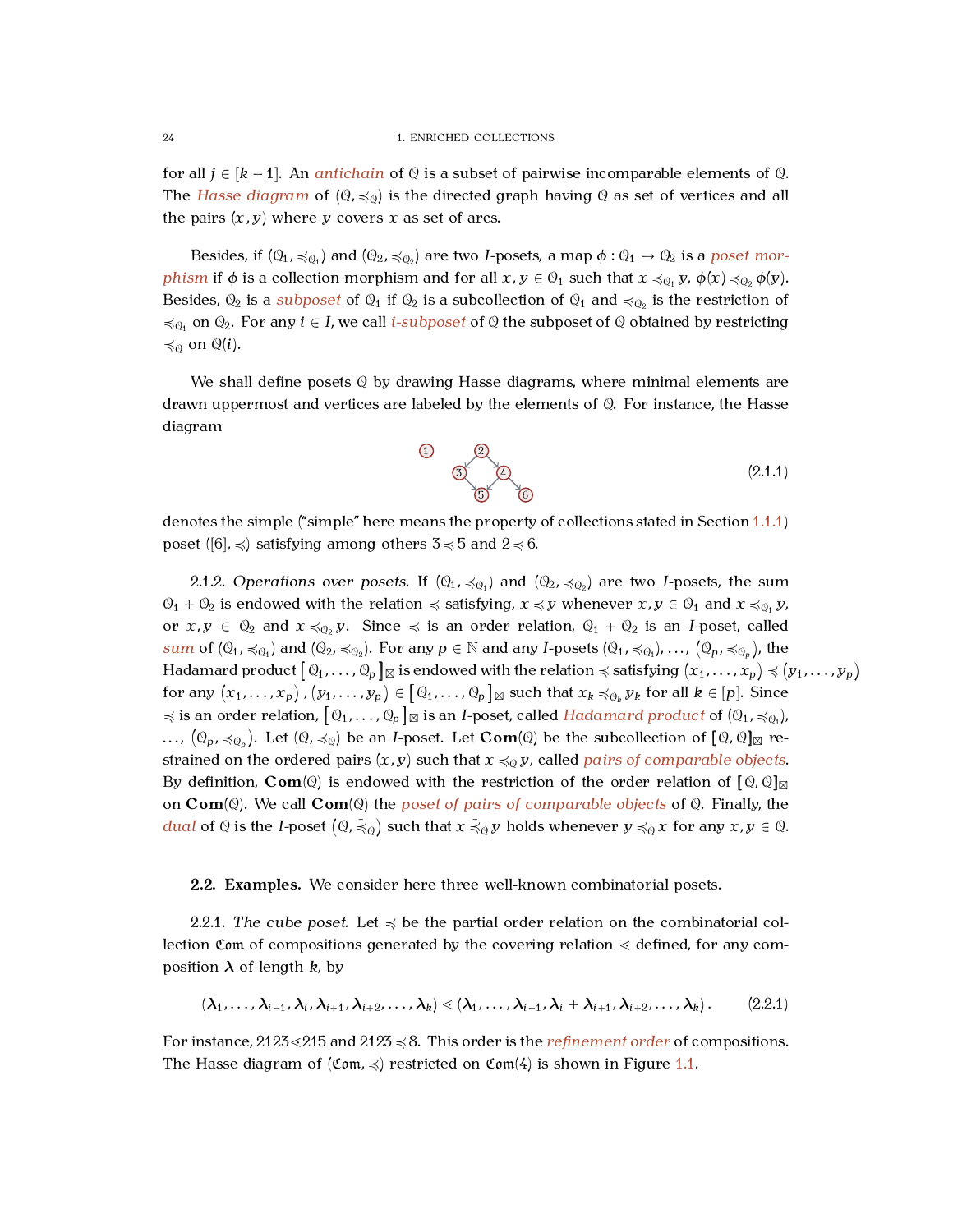

<span id="page-30-1"></span>FIGURE 1.1. The Hasse diagram of the refinement order of compositions of size 4, where each composition is represented through its ribbon diagram.

Observe that for all compositions  $\lambda$  and  $\mu$ ,  $\lambda \preccurlyeq \mu$  if and only if Des $(\mu) \subseteq \text{Des}(\lambda)$ . Each *n*-subposet of the refinement order of compositions is known as the *cube poset* of dimension *n −* 1. Moreover, the cube poset of dimension *n −* 1 is isomorphic to the dual of the poset of all subsets of  $[n - 1]$  ordered by set inclusion. An isomorphism is provided by the map Des sending a composition of size *n* to a subset of  $[n-1]$ .

2.2.2. The Tamari order on binary trees. Let  $\preccurlyeq$  be the partial order relation on the combinatorial collection  $\mathfrak{BT}_{\bullet}$  of binary trees generated by the covering relation  $\lt$  defined by

$$
(\ldots \left(\bullet, \left(\left(\bullet, \left(\mathfrak{r}_{1}, \mathfrak{r}_{2}\right)\right), \mathfrak{r}_{3}\right)\right)\ldots\right) \leq (\ldots \left(\bullet, \left(\mathfrak{r}_{1}, \left(\bullet, \left(\mathfrak{r}_{2}, \mathfrak{r}_{3}\right)\right)\right)\right)\ldots\right), \tag{2.2.2}
$$

where  $r_1$ ,  $r_2$ , and  $r_3$  are any binary trees. We call  $\lt$  the *right rotation* relation. At this moment, the definition of this relation on binary trees is informal but, in Section [2.3](#page-49-0) of Chapter [2,](#page-38-0) we shall develop precise tools to define and handle such operations on binary trees and more generally on syntax trees. The order  $\preccurlyeq$  is the *Tamari order* on binary trees. The Hasse diagram of ( $\mathfrak{BT}_{\bullet}$ ,  $\preccurlyeq$ ) restricted on  $\mathfrak{BT}_{\bullet}(4)$  is shown in Figure [1.2.](#page-31-1)

2.2.3. The right weak order on permutations. Let  $\leq$  be the partial order relation on the combinatorial collection  $\mathfrak S$  of permutations generated by the covering relation  $\leq$ defined by

$$
u \, ab \, v \ll u \, ba \, v, \tag{2.2.3}
$$

where *u* and *v* are words on  $\mathbb{N}_{\geq 1}$ , and a and b are letters such that  $a < b$ . This order is the *right weak order* of permutations. The Hasse diagram of  $(\mathfrak{S}, \preccurlyeq)$  restricted on  $\mathfrak{S}(4)$ is shown in Figure [1.3.](#page-32-0)

# **3. Rewrite systems**

<span id="page-30-0"></span>A rewrite system describes a process whose goal is to transform iteratively an object into another one. We consider rewrite systems on *I*-collections, so that an *i*-object,  $i \in I$ ,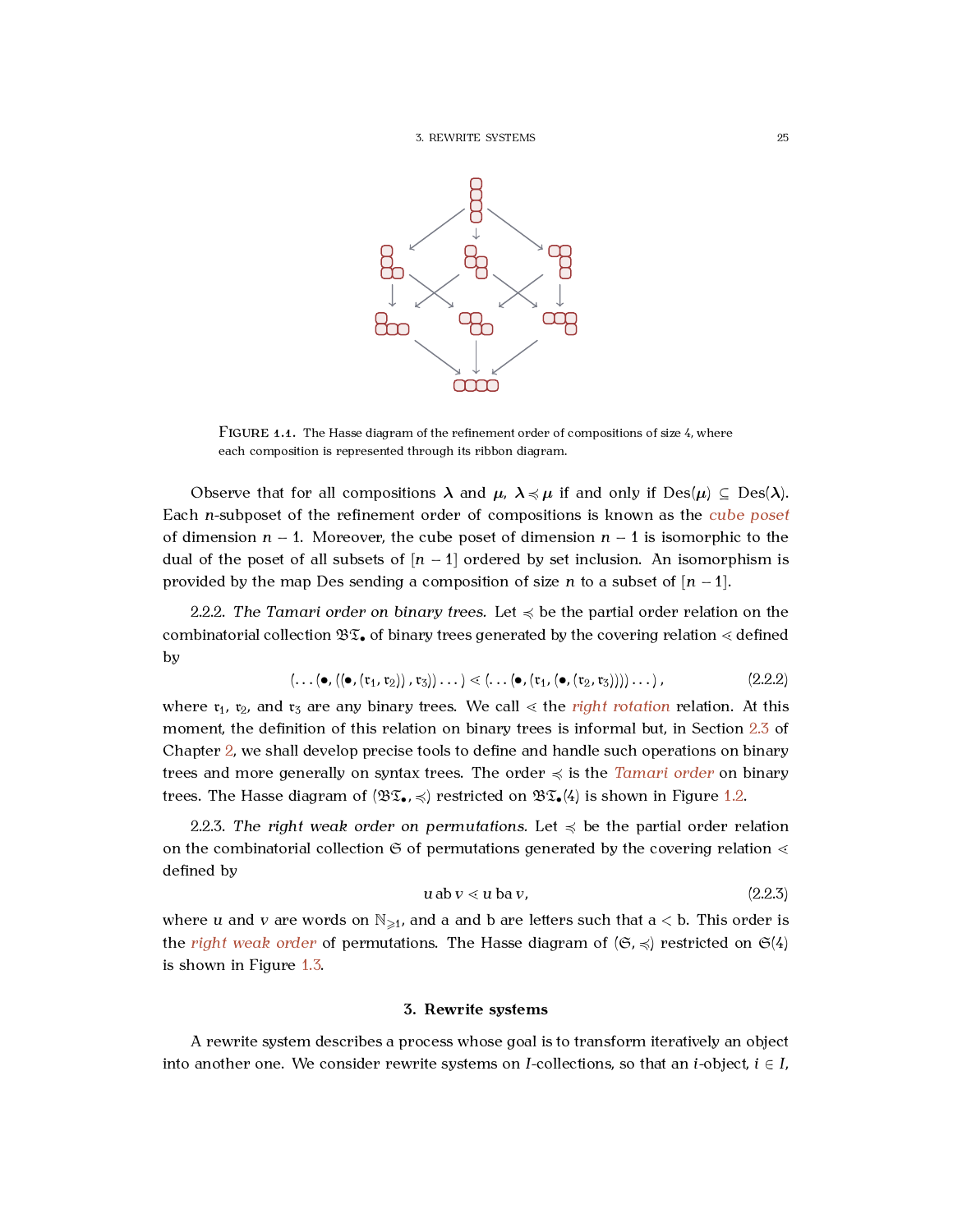

<span id="page-31-1"></span>FIGURE 1.2. The Hasse diagram of the Tamari poset of binary trees of size 4.

can be transformed only into *i*-objects. As we shall see, rewrite systems and posets have some close connections because it is possible, in some cases, to construct posets from rewrite systems.

<span id="page-31-0"></span>**3.1. Rewrite systems on collections.** Let us provide the main definitions about collections endowed with the structure of a rewrite system. Two properties of rewrite systems are fundamental: the termination and the confluence. We provide strategies to prove that a given rewrite system satisfies one or the other.

3.1.1. *Elementary definitions.* Let *C* be an *I*-collection. An *I-rewrite system* is a pair  $(C, \rightarrow)$  where *C* is an *I*-collection and  $\rightarrow$  is a relation on *C*. We call  $\rightarrow$  a *rewrite rule*. When  $x_0$ ,  $x_1$ , ...,  $x_k$  are objects of *C* such that  $k \in \mathbb{N}$  and

$$
x_0 \to x_1 \to \cdots \to x_k, \tag{3.1.1}
$$

we say that  $x_0$  is *rewritable* by  $\rightarrow$  into  $x_k$  in *k steps*. The reflexive and transitive closure of *→* is denoted by *<sup>∗</sup>→*. The directed graph (*C, →*) consisting in *C* as set of vertices and *→* as set of arcs is the *rewriting graph* of (*C, →*).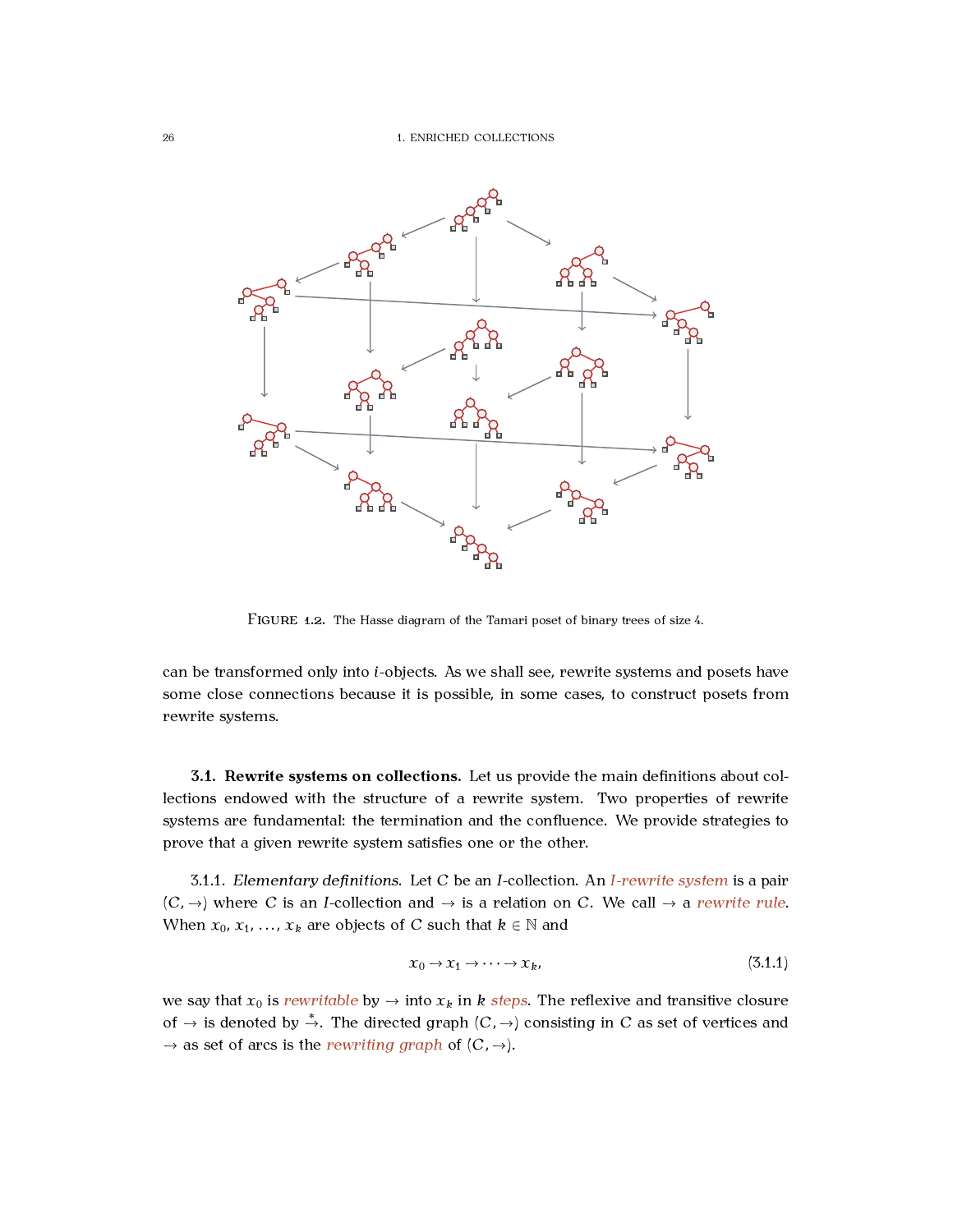

<span id="page-32-0"></span>FIGURE 1.3. The Hasse diagram of the right weak poset of permutations of size 4.

3.1.2. *Termination.* When there is no infinite chain

<span id="page-32-1"></span>
$$
x_0 \to x_1 \to x_2 \to \cdots \tag{3.1.2}
$$

where all  $x_i \in C$ ,  $j \in \mathbb{N}$ ,  $(C, \rightarrow)$  is *terminating*. Observe that, if C is combinatorial, due to the fact that for any  $i \in I$ , each set  $C(i)$  is finite and the fact that the rewriting relation preserves the indexes, if such an infinite chain  $(3.1.2)$  exists, then it is of the form

<span id="page-32-3"></span>
$$
x_0 \to \cdots \to x_r \to \cdots \to x_r \to \cdots \tag{3.1.3}
$$

for a certain  $r \in \mathbb{N}$ . A *normal form* of  $(C, \rightarrow)$  is an object  $x$  of  $C$  such that for all  $x' \in C$ ,  $x \stackrel{*}{\rightarrow} x'$  imply  $x' = x$ . In other words, a normal form of  $(C, \rightarrow)$  is an object which is not rewritable by *→*. This set of objects, which is a subcollection of *C*, is denoted by *N*(*C,→*) . The following result provides a tool in the aim to show that a combinatorial rewrite system is terminating.

<span id="page-32-2"></span>THEOREM 3.1.1. Let  $(C, \rightarrow)$  be a combinatorial rewrite system. Then,  $(C, \rightarrow)$  is ter*minating if and only if the binary relation*  $\stackrel{*}{\rightarrow}$  *is an order relation and endows C with a structure of a combinatorial poset.*

When *C* is combinatorial and  $(C, \rightarrow)$  is terminating, by Theorem [3.1.1,](#page-32-2) *C, <sup>∗</sup>→* is a combinatorial poset and we call it the *poset induced* by *→*.

In practice, Theorem [3.1.1](#page-32-2) is used as follows. To show that a combinatorial *I*-rewrite system  $(C, \rightarrow)$  is terminating, we construct a map  $\theta : C \rightarrow \mathbb{Q}$  where  $(\mathbb{Q}, \preccurlyeq)$  is an *I*-poset such that for any  $x, x' \in C$ ,  $x \to x'$  implies  $\theta(x) \prec \theta(x')$ . Such a map  $\theta$  is a *termination invariant.* Indeed, since each  $C(i)$ ,  $i \in I$ , is finite, this property leads to the fact that there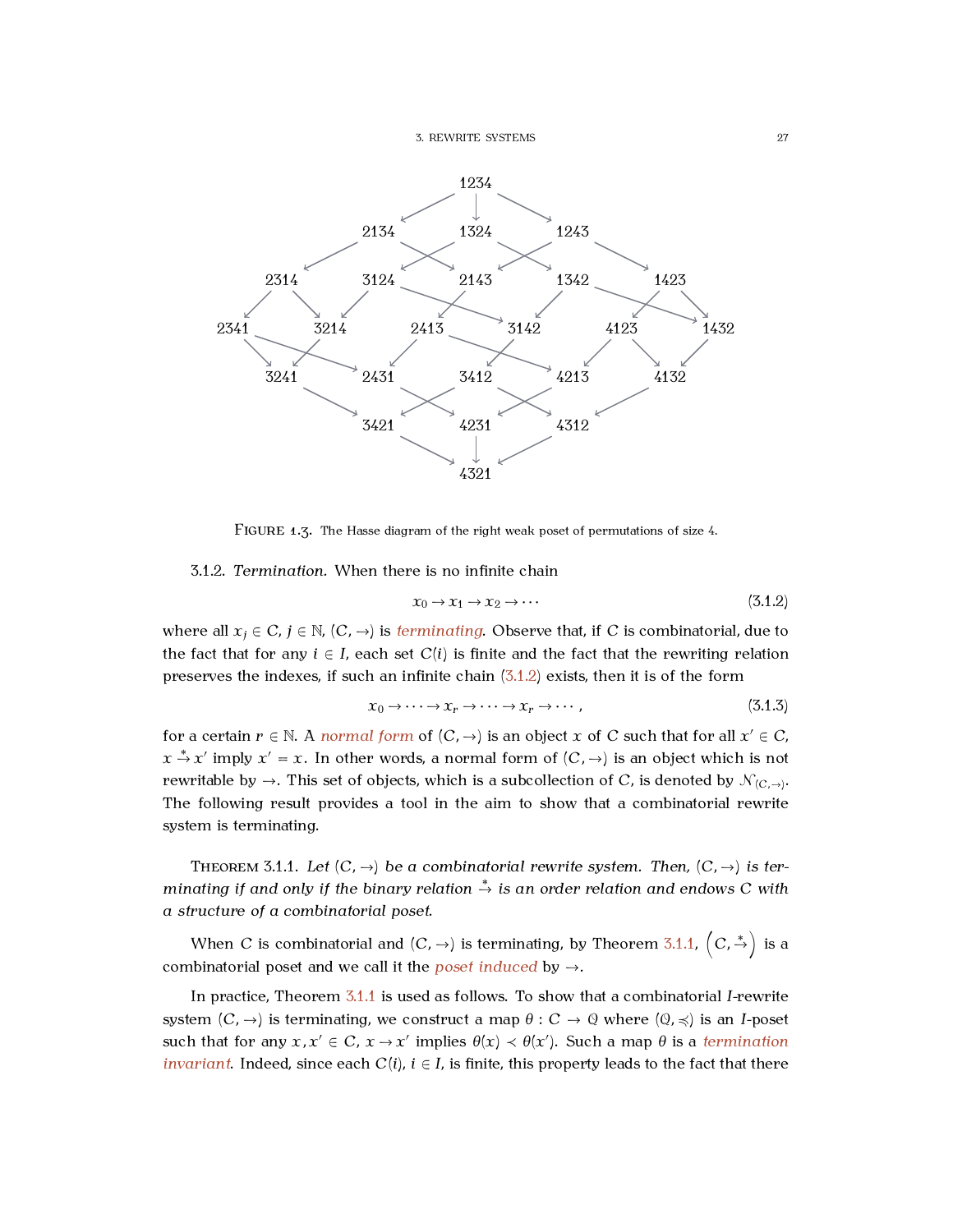is no infinite chain of the form [\(3.1.3\)](#page-32-3). In most cases, *Q* is a set of tuples of integers of a fixed length, and  $\leq$  is the lexicographic order on these tuples.

3.1.3. *Confluence.* When for any objects  $x$ ,  $y_1$ , and  $y_2$  of  $C$  such that  $x \stackrel{*}{\rightarrow} y_1$  and  $x \stackrel{*}{\rightarrow} y_2$ , there exists an object  $x'$  of *C* such that  $y_1 \stackrel{*}{\rightarrow} x'$  and  $y_2 \stackrel{*}{\rightarrow} x'$ , the rewrite system (*C, →*) is *confluent*. When *→* is both terminating and confluent, *→* is *convergent*.

An object *x* of *C* is a *branching* object if there exist two different objects  $y_1$  and  $y_2$ satisfying  $x \rightarrow y_1$  and  $x \rightarrow y_2$ . In this case, the pair  $\{y_1, y_2\}$  is a *branching pair* for *x*. We say that a branching pair *{y*1*, y*2*}* is *joinable* if there exists an object *z* of *C* such that *y*1 *<sup>∗</sup>→z* and *y*<sup>2</sup> *<sup>∗</sup>→z*. In practice, showing that a terminating rewrite system is confluent is made simple, thank to the following result.

THEOREM 3.1.2. Let  $(C, \rightarrow)$  be a rewrite system. If  $(C, \rightarrow)$  is terminating and all its *branching pairs are joinable,* (*C, →*) *is confluent.*

3.1.4. *Closures.* Let  $(C, \rightarrow)$  be an *I*-rewrite system such that *C* is endowed with a set  $\mathcal P$  of concentrated products. Then, let  $(C, \rightarrow \varphi)$  be the rewrite system such that  $\rightarrow \varphi$ contains *→* (as a binary relation) and satisfies moreover

<span id="page-33-1"></span>
$$
\star (x_1, \ldots, x_{j-1}, y, x_{j+1}, \ldots, x_p) \rightarrow \varphi \star (x_1, \ldots, x_{j-1}, y', x_{j+1}, \ldots, x_p) \tag{3.1.4}
$$

for any product  $\star$  of arity *p* of  $\mathcal{P}$ , such that the left and right members of  $(3.1.4)$  are valid inputs for  $\star$  and  $y \to y'$ . The fact that all products  $\star$  of  $\mathscr P$  are concentrated ensures that the left and the right members of  $(3.1.4)$  have the same index, so that  $(C, \rightarrow \varphi)$  is an *I*-rewrite system. We call  $(C, \rightarrow)$  the *P*-closure of  $(C, \rightarrow)$ . Such closures provide convenient and concise ways to define rewrite systems.

<span id="page-33-0"></span>**3.2. Examples.** Let us review some examples of rewrite systems on various combinatorial collections.

3.2.1. *A first rewrite system on words.* Let  $A := \{a, b\}$  be an alphabet, and consider the graded rewrite system  $(A^*, \rightarrow)$  defined by

$$
ux \to xu \tag{3.2.1}
$$

for any  $u \in A^*$  and  $x \in A$ . We have, for instance,

$$
aaba \to aaab \to baaa \to abaa \to aaba. \tag{3.2.2}
$$

This rewrite system is not terminating but, since for each word  $u \in A^*$  there is at most a word  $v \in A^*$  satisfying  $u \to v$ ,  $\langle A^*, \to \rangle$  is confluent.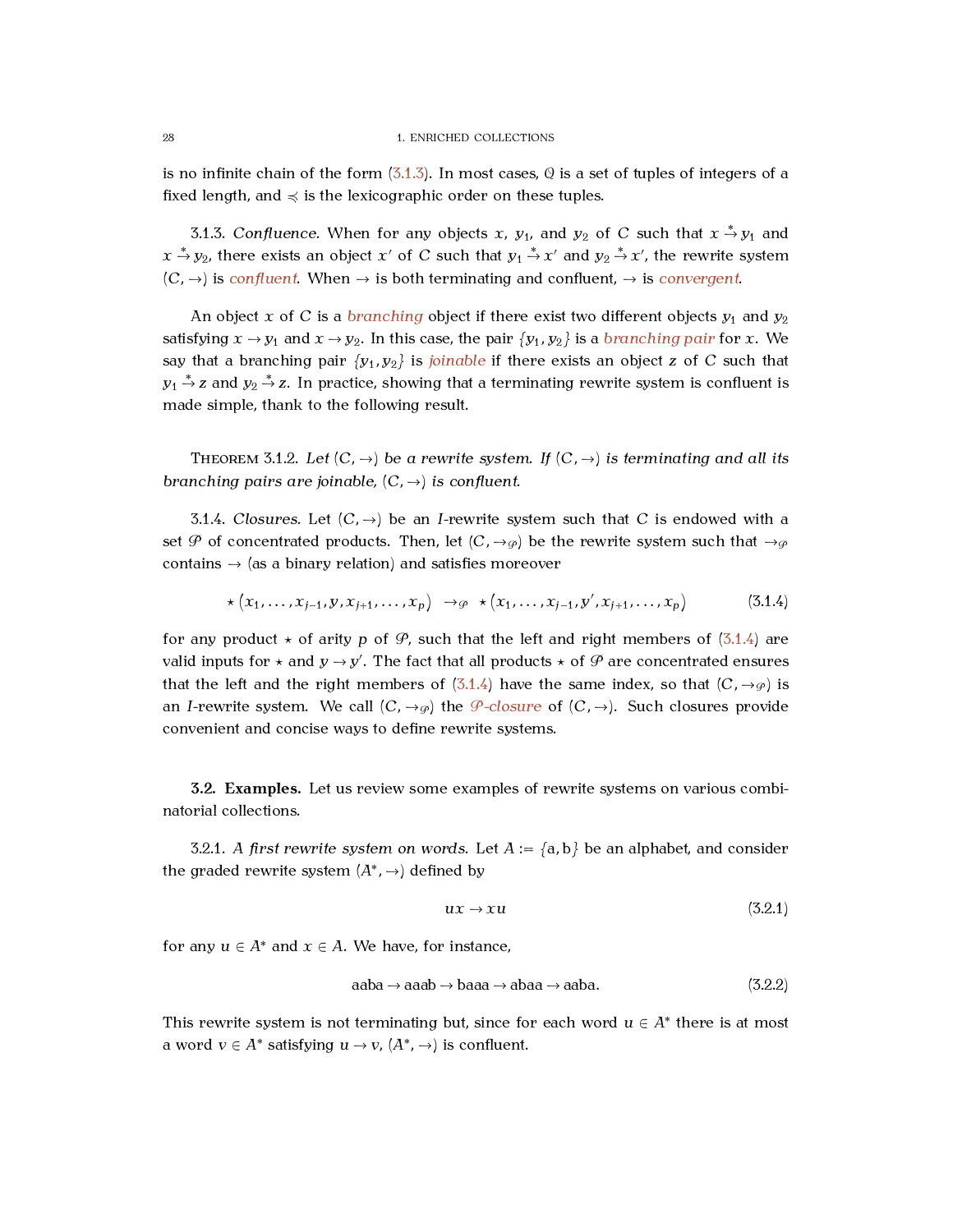3.2.2. *A second rewrite system on words.* Let us now study the graded rewrite system (*A ∗ , →*) defined by aba *→*bab where *A* is the alphabet of the previous example. Consider the graded complete ternary product  $\star : A^* \times A^* \times A^* \to A^*$  on  $A^*$  defined for any  $u, v, w \in A^*$  by  $\star$ (*u, v, w*) :=  $u \cdot v \cdot w$  where  $\cdot$  is the concatenation product of words. Let  $\mathcal{P}$  :=  $\{\star\}$  and  $\langle A^*, \to \varphi \rangle$  be the  $\mathcal{P}$ -closure of  $\langle A^*, \to \rangle$ . By definition of closures,  $\to \varphi$  satisfies

$$
aba \to \varphi \text{ bab} \tag{3.2.3}
$$

and

aba · v · w →
$$
\varphi
$$
 bab · v · w,  $u \cdot aba \cdot w \rightarrow \varphi u \cdot bab \cdot w$ ,  $u \cdot v \cdot aba \rightarrow \varphi u \cdot v \cdot bab$ , (3.2.4)  
for any words u, v, and w on A. All this is equivalent to the fact that  $\rightarrow \varphi$  is the rewrite  
rule satisfying

$$
u \cdot \text{aba} \cdot w \rightarrow_{\mathcal{P}} u \cdot \text{bab} \cdot w,\tag{3.2.5}
$$

for any words *u* and *w* on *A*. The rewrite system  $(A^*, \rightarrow \varphi)$  is terminating since, for any words *u* and *v* on *A*, if  $u \rightarrow \varphi v$ , then  $|v|_b = |u|_b + 1$ . Hence, the map  $\theta : A^n \rightarrow [0, n]$ defined for any  $n \in \mathbb{N}$  and  $u \in A^n$  by  $\theta(u) := |u|_{\mathbf{b}}$  is a termination invariant. The normal forms of  $(A^*, \rightarrow \varphi)$  are the words that do not admit aba as factor. Moreover,  $(A^*, \rightarrow \varphi)$ is not confluent since ababa  $\rightarrow \varphi$  babba and ababa  $\rightarrow \varphi$  abbab, and *{*babba*, abbab}* is a nonjoinable branching pair for ababa (because these two elements are normal forms).

3.2.3. *A rewrite system on compositions.* Let the graded rewrite system ( $\mathfrak{Com}, \rightarrow$ ) defined, by seeing compositions through their ribbon diagrams, by

$$
\lambda \cdot \text{CCD} \cdot \mu \to \lambda \cdot \bigg\} \cdot \mu,\tag{3.2.6}
$$

where  $\cdot$  is the concatenation of the compositions (seen as words of integers) and  $\lambda$  and  $\mu$  are any compositions. We have, for instance,

$$
\begin{array}{ccc}\n\mathbf{Q} & \mathbf{Q} & \mathbf{Q} \\
\hline\n\mathbf{Q} & \mathbf{Q} & \mathbf{Q} \\
\hline\n\mathbf{Q} & \mathbf{Q} & \mathbf{Q}\n\end{array} \tag{3.2.7}
$$

The rewrite system (Com,  $\rightarrow$ ) is terminating since, for any compositions  $\lambda$  and  $\mu$ , if  $\lambda \rightarrow \mu$ , then  $\mu \prec \lambda$  where  $\preccurlyeq$  is the refinement order of compositions (see Section [2.2.1\)](#page-29-1).

# **Bibliographic notes**

**About collections.** Our exposition about combinatorial objects through combinatorial collections is very elementary in the sense that it requires a very small amount of mathematical knowledge. However, combinatorial collections form a general and powerful tool to work with algebraic structures involving combinatorial objects. For instance, graded collections appear in the context of operads (see Section [1.2](#page-92-0) of Chapter [4\)](#page-86-0) or graded associative algebras (see Section [3.1](#page-74-1) of Chapter [3\)](#page-58-0), colored collections appear in the context of colored operads (see Section [2.1](#page-128-1) of Chapter [5\)](#page-122-0), cyclic collections appear in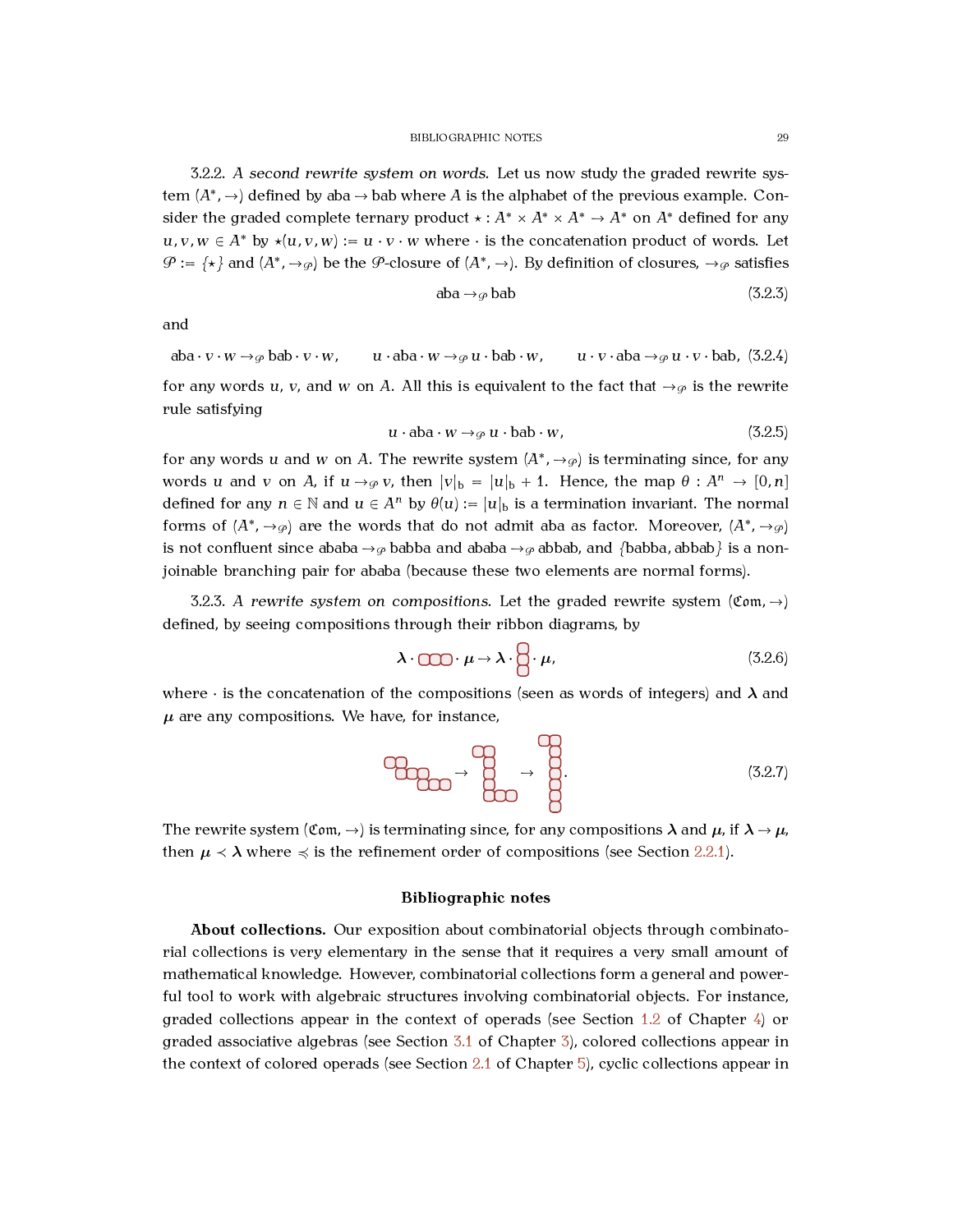the context of cyclic operads (see Section [2.2](#page-131-0) of Chapter [5\)](#page-122-0), symmetric collections appear in the context of symmetric operads (see Section  $2.3$  of Chapter [5\)](#page-122-0), and 2-graded collections appear in the context of pros (see Section [3](#page-137-0) of Chapter [5\)](#page-122-0). There are other sensible tools to encode combinatorial sets. Flajolet and Sedgewick provided a complete description of what we call combinatorial graded collections under the name of combinatorial classes in [**[FS09](#page-148-0)**], as a prelude for a conspectus of the field of analytic combinatorics. The proofs of most of the properties about generating series of Section [1.2](#page-17-0) can be found here. The nice translations of most of the combinatorial operations involving combinatorial sets as algebraic operations on their generating series, together with its simplicity, are one of the main pros of this theory. By shifting in the world of labeled objects, it is relevant to work with species of structures, that are roughly speaking combinatorial graded collections *C* with an action of the symmetric group  $\mathfrak{S}(n)$  on each  $C(n)$  which can be thought as a relabeling action. In this context, it is more accurate to work with exponential generating series, instead of ordinary ones when we consider such combinatorial graded collections. This theory has been introduced by Joyal [**[Joy81](#page-149-0)**] and developed afterwards by the Quebec school of combinatorics [**[BLL98](#page-146-1)**,**[BLL13](#page-146-2)**]. Species of structures are very good candidates to work with symmetric operads [**[Mén15](#page-150-0)**] since the action of the symmetric group of a symmetric operad is encapsulated into the action of the symmetric group of an underlying species of structure. In this book, to work with symmetric operads, we shall consider symmetric collections. An other interesting way to describe combinatorial objects passes through polynomial functors [**[Koc09](#page-149-1)**].

**About the Tamari poset.** The Tamari poset is a combinatorial poset on binary trees introduced in the study of nonassociative operations [**[Tam62](#page-151-1)**]. Indeed, the covering relation generating this poset can be thought as a way to move brackets in expressions where a nonassociative product intervenes. Moreover, seen on binary trees, this operation translates as a right rotation, a fundamental operation on binary search trees, used in an algorithmic context [**[Knu98](#page-149-2)**]. This operation is used to maintain binary trees with a small height in order to access efficiently, from the roots, to their internal nodes. Some of these trees are known as balanced binary trees [**[AVL62](#page-146-3)**] and form efficient structures to represent dynamic sets (sets supporting the addition and the suppression of elements). A lot of properties of the Tamari poset are known, like the number of intervals of each of its *n*-subposets [**[Cha06](#page-147-0)**] (equivalently, this is the number of pairs of comparable trees enumerated by their size), and the fact that these posets are lattices [**[HT72](#page-149-3)**], for all  $n \in \mathbb{N}$ . Generalizations of this poset have been introduced by Bergeron and Préville-Ratelle [**[BPR12](#page-146-4)**] under the name of *m*-Tamari poset. This poset is defined on the combinatorial collection of all  $m+1$ -ary trees (see Section [1.2.2](#page-42-1) of Chapter [2\)](#page-38-0). The number of intervals of each of its *n*-subposets, and the fact that these posets are lattices are known from [**[BMFPR11](#page-146-5)**], for all  $n \in \mathbb{N}$ .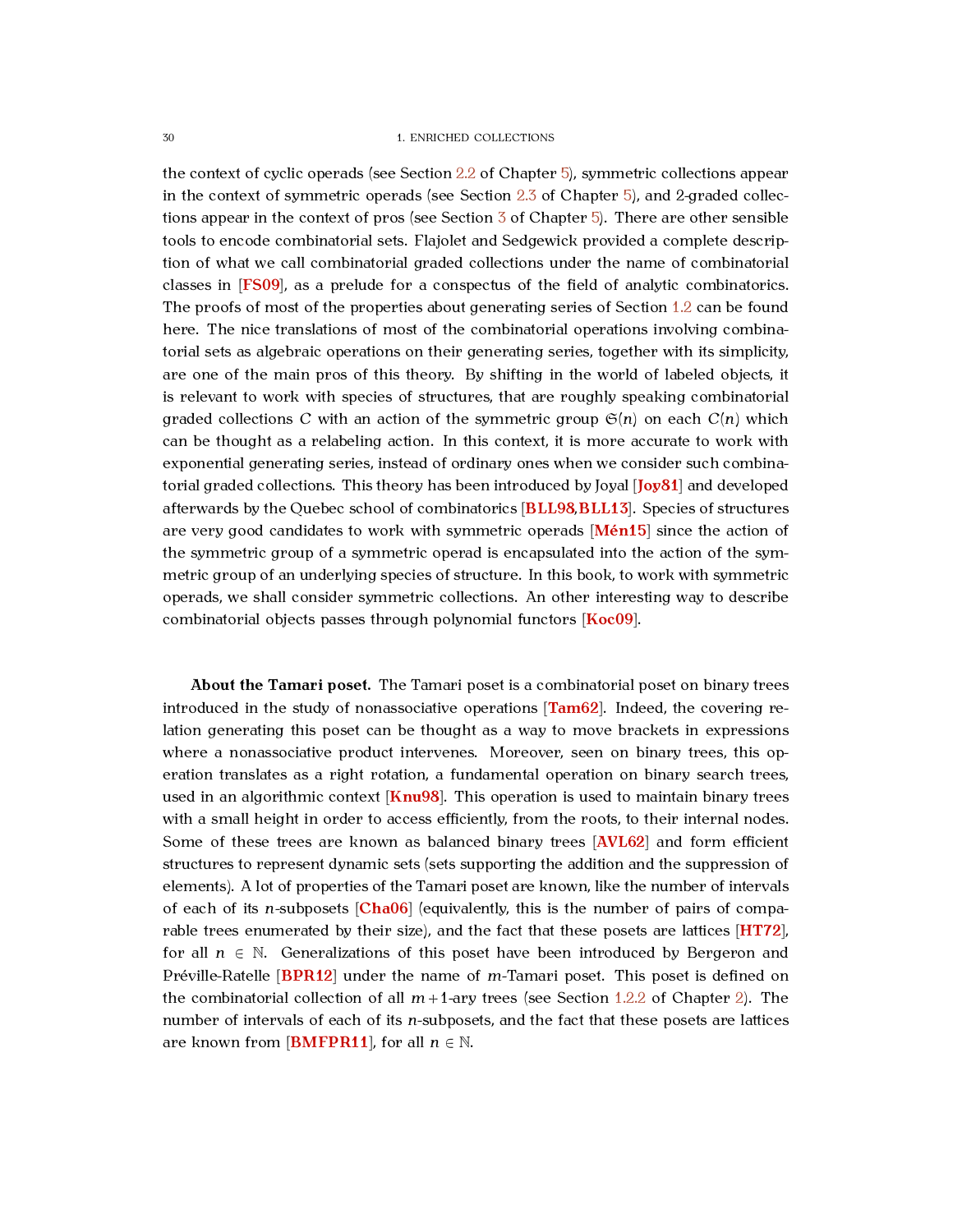**About the right weak poset.** The right weak poset of permutations is, like the Tamari poset, also a lattice [**[GR63](#page-148-0)**,**[YO69](#page-151-0)**]. In a surprising way, despite its apparent simplicity, there is no known description of the number of intervals of each *n*-subposet,  $n \in \mathbb{N}$ , of the right weak poset. Some other combinatorial poset structures exist on  $\mathfrak S$  like the Bruhat order, whose generating relation is similar to the one of the right weak poset. The definition of the Bruhat order on permutations comes from the general notion of Bruhat order [**[Bjö84](#page-146-0)**] in Coxeter groups [**[Cox34](#page-147-0)**]. As a last noteworthy fact, the cube, the Tamari, and the right weak posets are linked through surjective morphisms of combinatorial posets [**[LR02](#page-150-0)**]. Indeed, a map between the right weak poset to the Tamari poset is based upon the binary search tree insertion algorithm [**[Knu98](#page-149-0)**,**[HNT05](#page-148-1)**]. This algorithm consists in inserting the letters of a permutation to form step by step a binary tree. Moreover, a map between the Tamari poset to the cube poset uses the canopies [**[LR98](#page-150-1)**] of the binary trees. The canopy of a binary tree is a binary word encoding the orientations (to the left or to the right) of its leaves.

**About rewrite systems.** A general reference about rewrite rules and rewrite systems is [**[BN98](#page-146-1)**]. In this text, a general method using maps called measure functions to show that (not necessarily combinatorial) rewrite systems are terminating is presented. Besides, Theorem [3.1.2](#page-33-0) is a highly important result in the theory of rewrite systems, known as the diamond lemma, and is due to Newman [**[New42](#page-150-2)**]. There are some additional useful tools in this theory like the Knuth-Bendix completion algorithm [**[KB70](#page-149-1)**]. This semi-algorithm takes as input a non-confluent rewrite system and outputs, if possible, a confluent one having the same reflexive, symmetric, and transitive closures. In an algebraic context, the Knuth-Bendix completion algorithm leads to the Buchberger algorithm [**[Buc76](#page-147-1)**]. This algorithm computes Gröbner bases from polynomial ideals.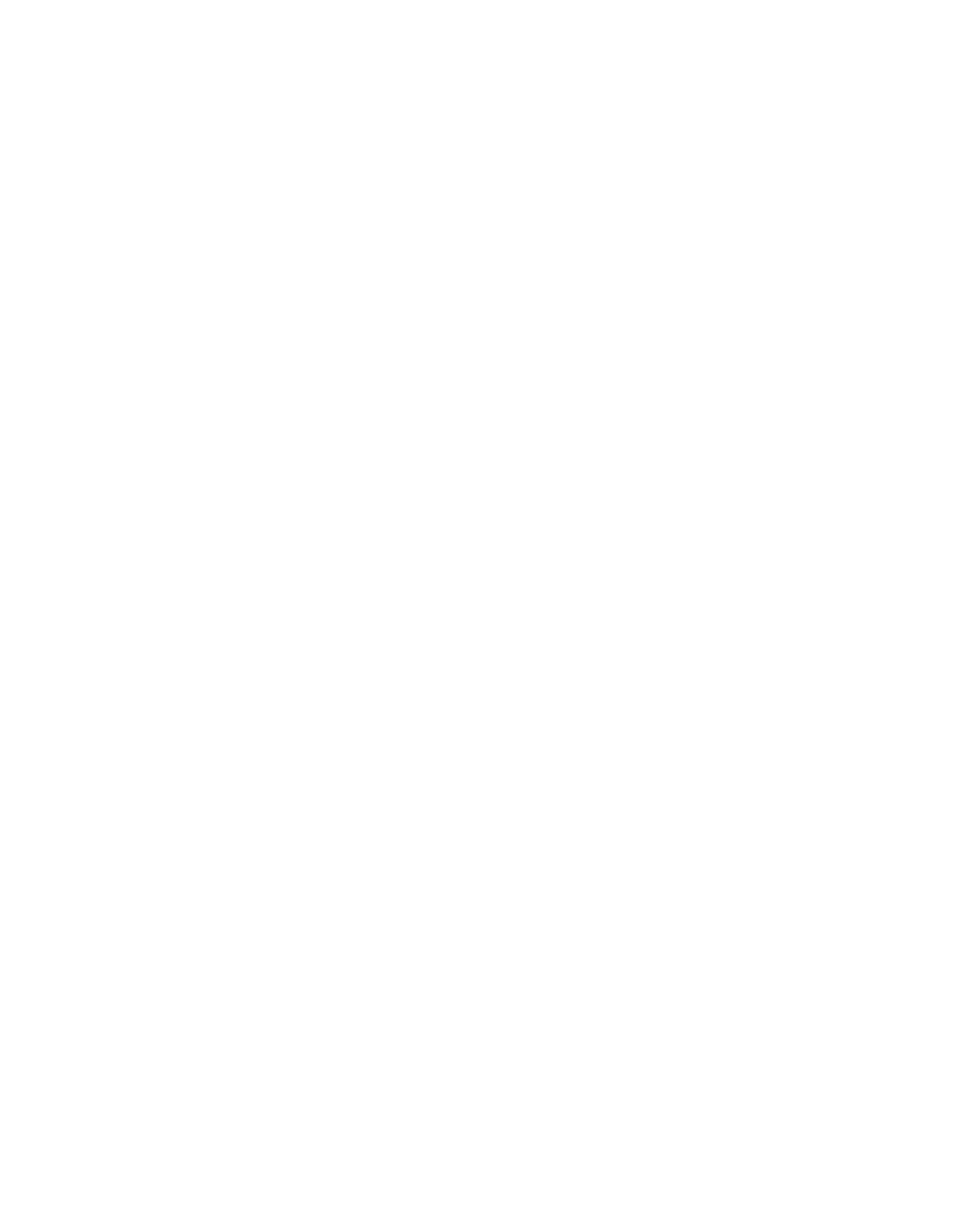# CHAPTER 2

# **Treelike structures**

This second chapter is devoted to present general notions about treelike structures. We present more precisely the ones appearing in the algebraic and combinatorial context of nonsymmetric operads. Rewrite systems of syntax trees are exposed, as well as methods to prove their termination and their confluence.

# **1. Planar rooted trees**

<span id="page-38-2"></span>Let us start with our prototypical treelike structures, the planar rooted trees. Most of the treelike structures we shall consider in this book are variants or enrichments of planar rooted trees.

**1.1. Collection of planar rooted trees.** The combinatorial graded collection of the planar rooted trees can be defined concisely in a recursive way by using some operations over combinatorial graded collections (see Section [1.2](#page-17-0) of Chapter [1\)](#page-14-0). However, to define rigorously the usual notions of internal node, leaf, child, father, path, subtree, *etc.*, we need the notion of language associated with a tree. Indeed, a planar rooted tree is in fact a finite language satisfying some properties. Therefore, in this section, we shall adopt the point of view of defining most of the properties of a planar rooted tree through its language.

1.1.1. *First definitions.* Let  $\mathfrak{P} \mathfrak{R} \mathfrak{D}$  be the graded collection satisfying the relation

<span id="page-38-1"></span>
$$
\mathfrak{P}\mathfrak{R}\mathfrak{T} = \left[ \{ \bullet \}, \mathbf{List}^+(\mathfrak{P}\mathfrak{R}\mathfrak{T}) \right]_{\times}^+ \tag{1.1.1}
$$

where • is an atomic object called *node*. Since  $\mathfrak{P}\mathfrak{R}\mathfrak{T}(0) = \emptyset$ , this collection is combinatorial. We call *planar rooted tree* each object of PRT. By definition, a planar rooted tree t is an ordered pair  $(\bullet, (t_1, \ldots, t_k)), k \in \mathbb{N}$ , where  $(t_1, \ldots, t_k)$  is a (possibly empty) tuple of planar rooted trees. This definition is recursive. By convention, the planar rooted tree (*•,* ()) is denoted by *⊥* and is called the *leaf*. Observe that the leaf is of size 1. For instance,

<span id="page-38-0"></span>
$$
\perp, \quad (\bullet, (\perp)), \quad (\bullet, (\perp, \perp)), \quad (\bullet, (\perp, (\bullet, (\perp)))) , \quad (\bullet, ((\bullet, ((\bullet, (\perp, \perp)))) , \perp, (\bullet, (\perp, \perp)))) \tag{1.1.2}
$$

are planar rooted trees. The root arity of a planar rooted tree  $t := (\bullet, (t_1, \ldots, t_k))$  is k. If t is a planar rooted tree different from the leaf, by definition, t can be expressed as  $t = (\bullet, (t_1, \ldots, t_k))$  where  $k \in \mathbb{N}_{\geq 1}$  and all  $t_i, i \in [k]$ , are planar rooted trees. In this case, for any *i ∈* [*k*], t*<sup>i</sup>* is the *ith suffix subtree* of t. Planar rooted trees are depicted by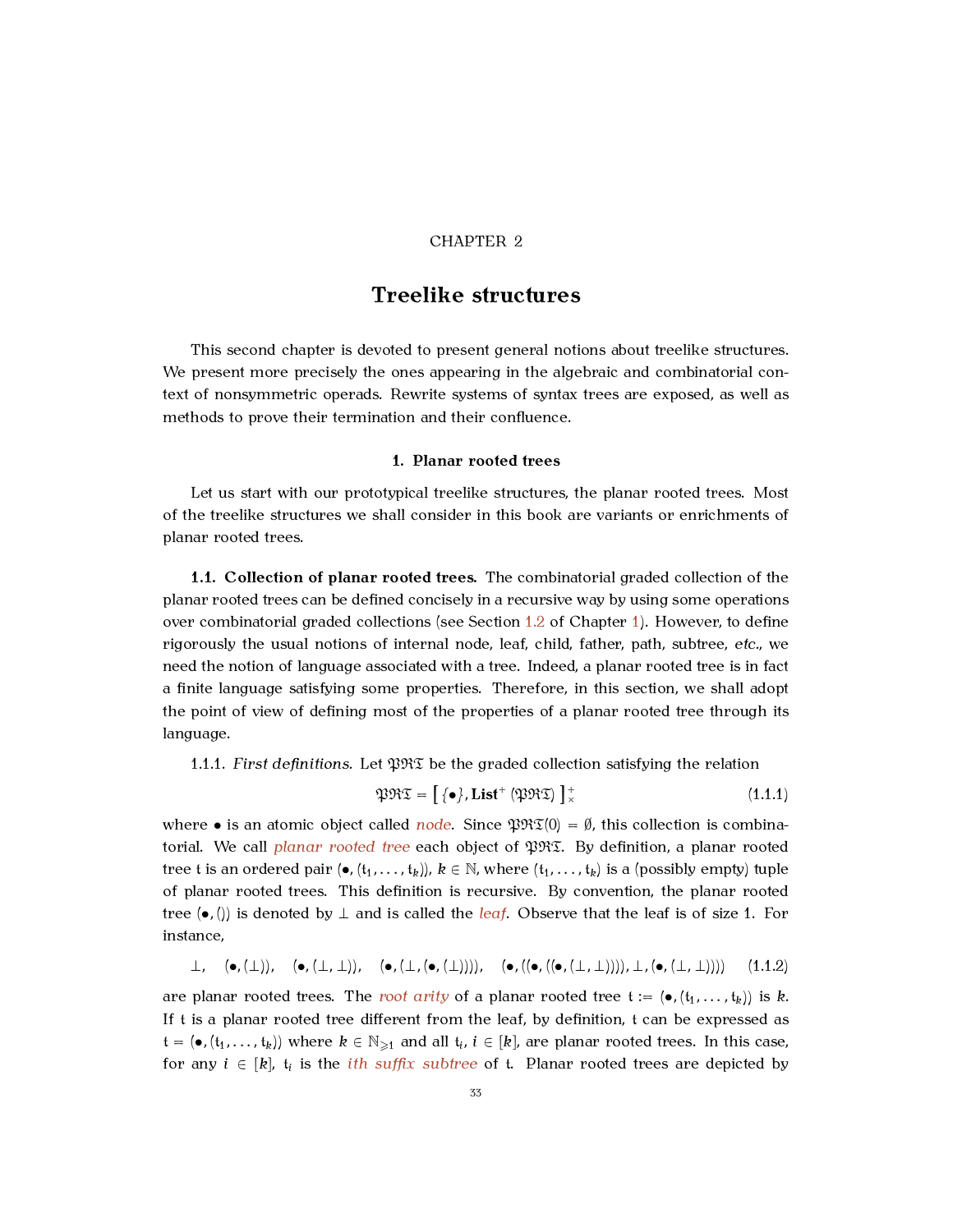## 34 2. TREELIKE STRUCTURES

drawing each leaf by  $\frac{1}{4}$  and each planar rooted tree different from the leaf by a node  $\phi$ attached below it, from left to right, to its suffix subtrees  $t_1, \ldots, t_k$  by means of edges  $-$ . For instance, the planar rooted trees of  $(1.1.2)$  are depicted by

$$
\mathbf{a}, \quad \mathbf{b}, \quad \mathbf{c}, \quad \mathbf{c}, \quad \mathbf{c}, \quad \mathbf{c}, \quad \mathbf{c}, \quad \mathbf{c} \tag{1.1.3}
$$

By definition of the Cartesian product and the list collection operations over graded collections (see Sections [1.2.3](#page-19-0) and [1.2.5](#page-20-0) of Chapter [1\)](#page-14-0), the size of a planar rooted tree t having a root arity of *k* ssatisfies

$$
|t| = 1 + \sum_{i \in [k]} |t_i|. \tag{1.1.4}
$$

In other words, the size of t is the number of occurrences of *•* it contains. We also deduce from  $(1.1.1)$  that the generating series of  $\mathfrak{P} \mathfrak{R} \mathfrak{T}$  satisfies

$$
\mathbb{G}_{\mathfrak{P}\mathfrak{R}\mathfrak{T}}(t) = \frac{t}{1 - \mathbb{G}_{\mathfrak{P}\mathfrak{R}\mathfrak{T}}(t)}\tag{1.1.5}
$$

so that it satisfies the quadratic algebraic equation

<span id="page-39-3"></span>
$$
t - \mathbb{G}_{\mathfrak{P}\mathfrak{R}\mathfrak{T}}(t) + \mathbb{G}_{\mathfrak{P}\mathfrak{R}\mathfrak{T}}(t)^2 = 0.
$$
 (1.1.6)

<span id="page-39-4"></span>1.1.2. *Induction and structural induction.* One among the most obvious techniques to prove that all the planar rooted trees of a subcollection *C* of PRT satisfy a predicate *P*(t) (that is, a statement involving a variable t taking value in *C*) consists in performing a proof by induction on the size of the trees of *C*.

There is another method which is in some cases much more elegant than this approach, called *structural induction* on trees. A subcollection *C* of PRT is *inductive* if *C* is nonempty and, if t ∈ *C*, all suffix subtrees t<sub>i</sub> of t belong to *C*. Observe in particular that ⊥ belongs to any inductive subcollection of  $\mathfrak{P} \mathfrak{R} \mathfrak{T}$ .

<span id="page-39-0"></span>THEOREM 1.1.1. *Let C be an inductive subcollection of* PRT *and P*(t) *be a predicate on C. If*

- <span id="page-39-1"></span>*(i) the statement P*(*⊥*) *holds;*
- <span id="page-39-2"></span>*(ii) for any*  $t_1, \ldots, t_k \in C$  *such that*  $t := (\bullet, (t_1, \ldots, t_k))$  *belongs to C, the fact that all P*( $t_i$ ),  $i$  ∈ [ $k$ ], hold implies that  $P(t)$  holds;

*then, all the planar rooted trees*  $\mathfrak s$  *of*  $C$  *satisfy*  $P(\mathfrak s)$ *.* 

Theorem [1.1.1](#page-39-0) provides a powerful tool to prove properties *P*(t) of planar rooted trees belonging to inductive combinatorial subsets *C*. In practice, to perform a structural induction in order to show that all the objects t of  $C$  satisfy  $P(t)$ , we check that  $C$  is inductive and that Properties (*[i\)](#page-39-1)* and (*[ii\)](#page-39-2)* of Theorem [1.1.1](#page-39-0) hold.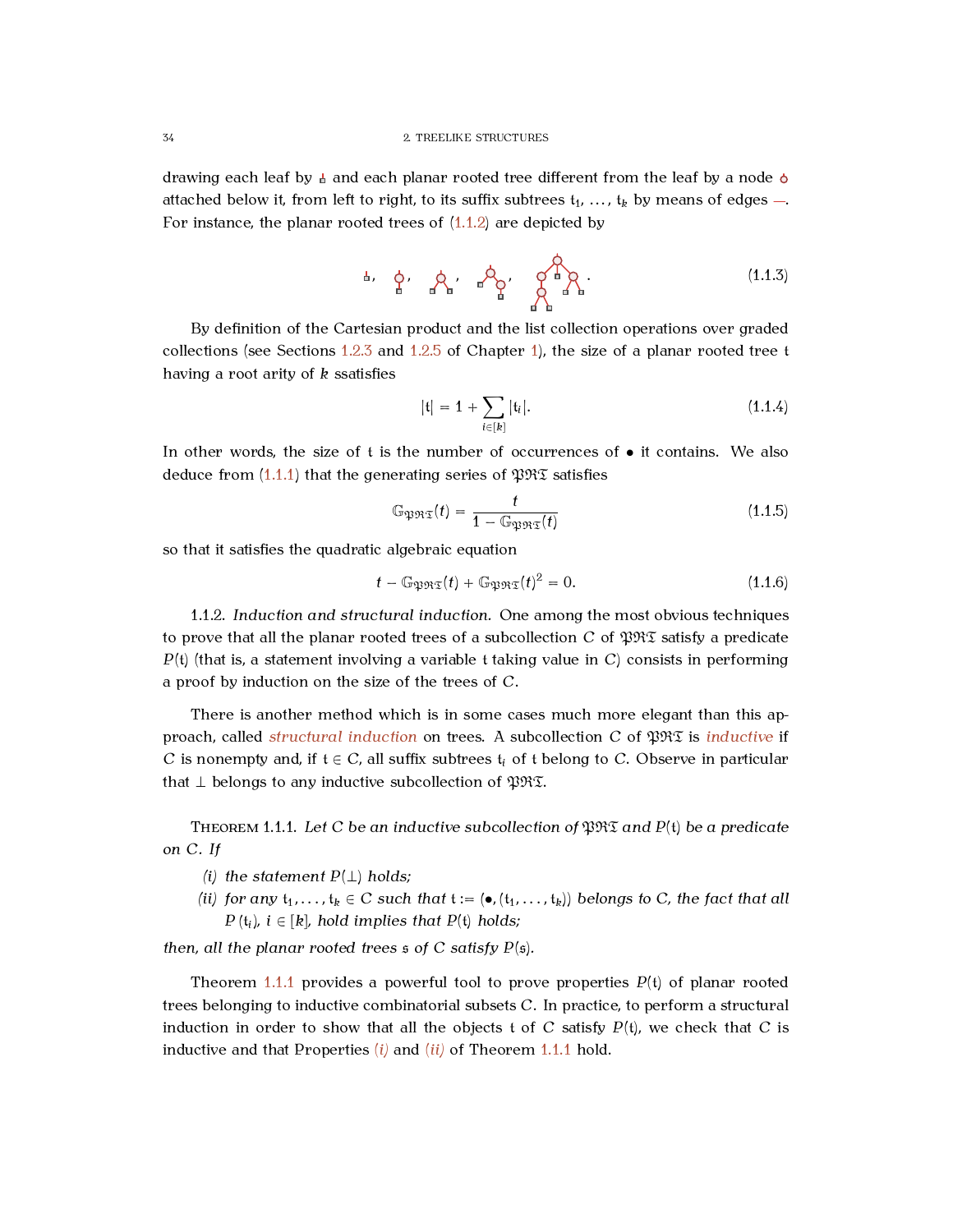1.1.3. *Tree languages.* To rigorously specify nodes in planar rooted trees, we shall use a useful interpretation of planar rooted trees as special languages on the alphabet N>1. Recall that a partial right monoid action of a monoid *A <sup>∗</sup>* of words (endowed with the concatenation product *·*) on a set *S* is a map  $\bullet$  :  $S \times A^* \to S$  satisfying  $x \bullet \epsilon = x$ , and for any  $x \in S$ ,  $u \in A^*$ , and  $a \in A$ ,  $x \cdot u$  is defined if and only if  $(x \cdot u) \cdot a$  is defined, and these two elements are the same when they are defined. Let

$$
\bullet: \mathfrak{PRT} \times \mathbb{N}^*_{\geq 1} \to \mathfrak{PRT} \tag{1.1.7}
$$

be the right partial monoid action defined recursively by

<span id="page-40-0"></span>
$$
(\bullet,(t_1,\ldots,t_k)) \bullet u := \begin{cases} (\bullet,(t_1,\ldots,t_k)) & \text{if } u = \epsilon, \\ t_i \bullet v & \text{otherwise } (u = iv \text{ where } v \in \mathbb{N}_{\geq 1}^* \text{ and } i \in \mathbb{N}_{\geq 1}), \\ (1.1.8)
$$

 $\{f \in \mathbb{R}^d : \langle f_1, \ldots, f_k \rangle\} \in \mathfrak{P} \mathfrak{R} \mathfrak{T}$  and  $u \in \mathbb{N}_{\geqslant 1}^*.$  Observe that this action is partial since each  $\mathfrak{t}_i$ in [\(1.1.8\)](#page-40-0) is well-defined only if *i* is no greater than the root arity of t. The *tree language N*(t) of t is the finite language on  $\mathbb{N}_{\geq 1}$  of all the words *u* such that  $\cdot \bullet u$  is a well-defined planar rooted tree.

For instance, by setting

<span id="page-40-3"></span>
$$
t := \underbrace{\bigcirc}_{\begin{smallmatrix} 0 \\ \beta_1 \\ \beta_2 \end{smallmatrix}} \bigcirc
$$
 (1.1.9)

we have

$$
\mathfrak{t} \bullet 1 = \mathfrak{b}, \quad \mathfrak{t} \bullet 231 = \mathfrak{b}, \quad \mathfrak{t} \bullet 3 = \mathfrak{b}, \quad \mathfrak{t} \bullet 21 = \bigotimes_{\mathfrak{g} \bullet} \mathfrak{f} \bullet 23 = \bigotimes_{\mathfrak{g} \bullet} \mathfrak{f} \tag{1.1.10}
$$

and, among others, the actions of the words 11, 24, and 2321 on t are all undefined. Moreover, the tree language of t is

<span id="page-40-1"></span>
$$
\mathcal{N}(t) = \{ \epsilon, 1, 2, 21, 211, 2111, 2112, 22, 23, 231, 232, 3 \}. \tag{1.1.11}
$$

Let  $\mathcal{L}_{\mathfrak{P}\mathfrak{R}\mathfrak{T}}$  be the combinatorial graded collection of all finite and nonempty prefix languages  $\mathcal{L}$  on  $\mathbb{N}_{\geqslant 1}$  such that if  $ui \in \mathcal{L}$  where  $u \in \mathbb{N}^*_{\geqslant 1}$  and  $i \in \mathbb{N}_{\geqslant 2}$ ,  $ui' \in \mathcal{L}$  where  $i' := i - 1$ . The size of such a language is its cardinality. For instance, the set *N*(t) of  $(1.1.11)$  is an object of size 12 of  $\mathcal{L}_{\text{RPR}}$ , and  $\{\epsilon, 1, 11, 12, 2\}$  is an object of size 5.

<span id="page-40-2"></span>*PROPOSITION 1.1.2. The combinatorial graded collections*  $\mathfrak{P} \mathfrak{R} \mathfrak{T}$  *and*  $\mathcal{L}_{\mathfrak{P} \mathfrak{R} \mathfrak{T}}$  *are isomorphic. Seen as a morphism of combinatorial collections*  $N : \mathfrak{P} \mathfrak{R} \mathfrak{T} \to \mathfrak{L}_{\mathfrak{P} \mathfrak{R} \mathfrak{T}}$ ,  $N$  *is an isomorphism between these two collections.*

Proposition [1.1.2](#page-40-2) is used in practice to define planar rooted trees through their languages. This will be useful later when operations on planar rooted trees will be described.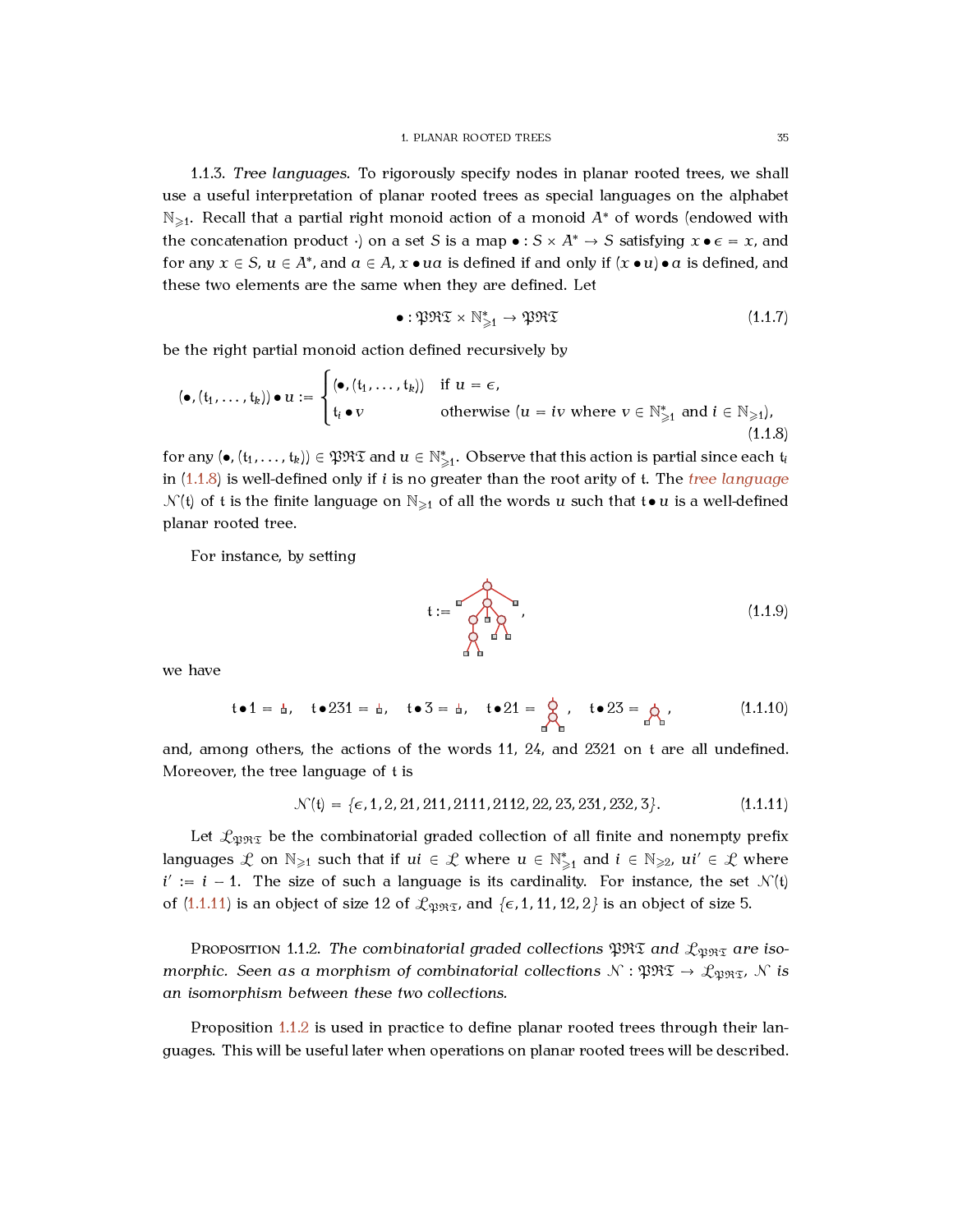36 2. TREELIKE STRUCTURES

1.1.4. *Additional definitions.* Let t be a planar rooted tree. We say that each word of *N*(t) is a *node* of t. A node *u* of t is an *internal node* if there is an  $i \in \mathbb{N}_{\geq 1}$  such that *ui* is a node of t. A node *u* of t which is not an internal node is a *leaf*. The set of all internal nodes (resp. leaves) of t is denoted by  $\mathcal{N}_{\bullet}(t)$  (resp.  $\mathcal{N}_{\perp}(t)$ ). The *root* of t is the node  $\epsilon$  (which can be either an internal node or a leaf). The *degree* deg(t) of t is #*N•*(t) and the *arity* ari(t) of t is #*N⊥*(t). A node *u* of t is an *ancestor* of a node *v* of t if  $u \neq v$  and  $u \preccurlyeq_{\mathbb{R}} v$ . Moreover, for any  $i \in \mathbb{N}_{\geq 1}$ , a node *v* is the *i*th child of a node *u* if *v* = *ui*. In this case, *u* is the (unique) *father* of *v*. The *arity* of a node is the number of children it has. The lexicographic order on the words of *N*(t) induces a total order on the nodes of t called *depth-first order*. The *ith leaf* of t is the *i*th leaf encountered by considering the nodes of t according to the depth-first order. A *path* in t is a sequence  $(u_1, \ldots, u_k)$  of nodes of t such that for any  $j \in [k-1]$ ,  $u_j$  is the father of  $u_{j+1}$ . Such a path is *maximal* if  $u_1$  is the root of t and  $u_k$  is a leaf. The *length* of a path is the number of nodes it contains. The *height* ht(t) of t is the maximal length of its maximal paths minus 1. This is also the length of a longest word of *N*(t) minus 1. For any node *u* of t, the planar rooted tree t *• u* is the *suffix subtree* of t rooted at *u*. By extension, the *ith suffix subtree* of *u* is the planar rooted tree  $t \cdot u$  when *i* is no greater than the arity of *u*. A planar rooted tree s is a *prefix subtree* of t if *N*(s) *⊆ N*(t). A planar rooted tree s is a *factor subtree* of t rooted at a node *u* if s is a prefix subtree of a suffix subtree of t rooted at *u*.

Let us provide some examples for these notions. Consider the planar rooted tree t of [\(1.1.9\)](#page-40-3). Then,

$$
\mathcal{N}_{\bullet}(\mathfrak{t}) = \{ \epsilon, 2, 21, 211, 23 \},\tag{1.1.12a}
$$

$$
\mathcal{N}_{\perp}(\mathfrak{t}) = \{1, 2111, 2112, 22, 231, 232, 3\},\tag{1.1.12b}
$$

so that deg(t) = 5 and ari(t) = 7. The 3rd leaf of t is 2112, and the 2nd child of the internal node 23 of t is 232 and is a leaf. Besides, the sequences  $(\epsilon, 2, 21)$  and  $(\epsilon, 2, 23)$  are nonmaximal paths in t, and on the contrary, the paths  $(\epsilon, 1)$ ,  $(\epsilon, 2, 21, 211, 2112)$ , and  $(\epsilon, 2, 22)$ are maximal. The maximal path  $(\epsilon, 2, 21, 211, 2112)$  have a maximal length among all maximal paths of t and thus, the height of t is 4. Finally, the planar rooted tree

$$
\mathfrak{s} := \bigotimes_{\mathbf{Q} \in \mathbf{b}} \mathfrak{p} \tag{1.1.13}
$$

is a prefix subtree of t, and, the planar rooted tree

$$
\mathfrak{r} := \bigcirc_{\mathfrak{b}} \mathfrak{d}_{\mathfrak{b}} \,, \tag{1.1.14}
$$

being a suffix subtree of s rooted at the node 2, is a factor subtree of t rooted at the node 2.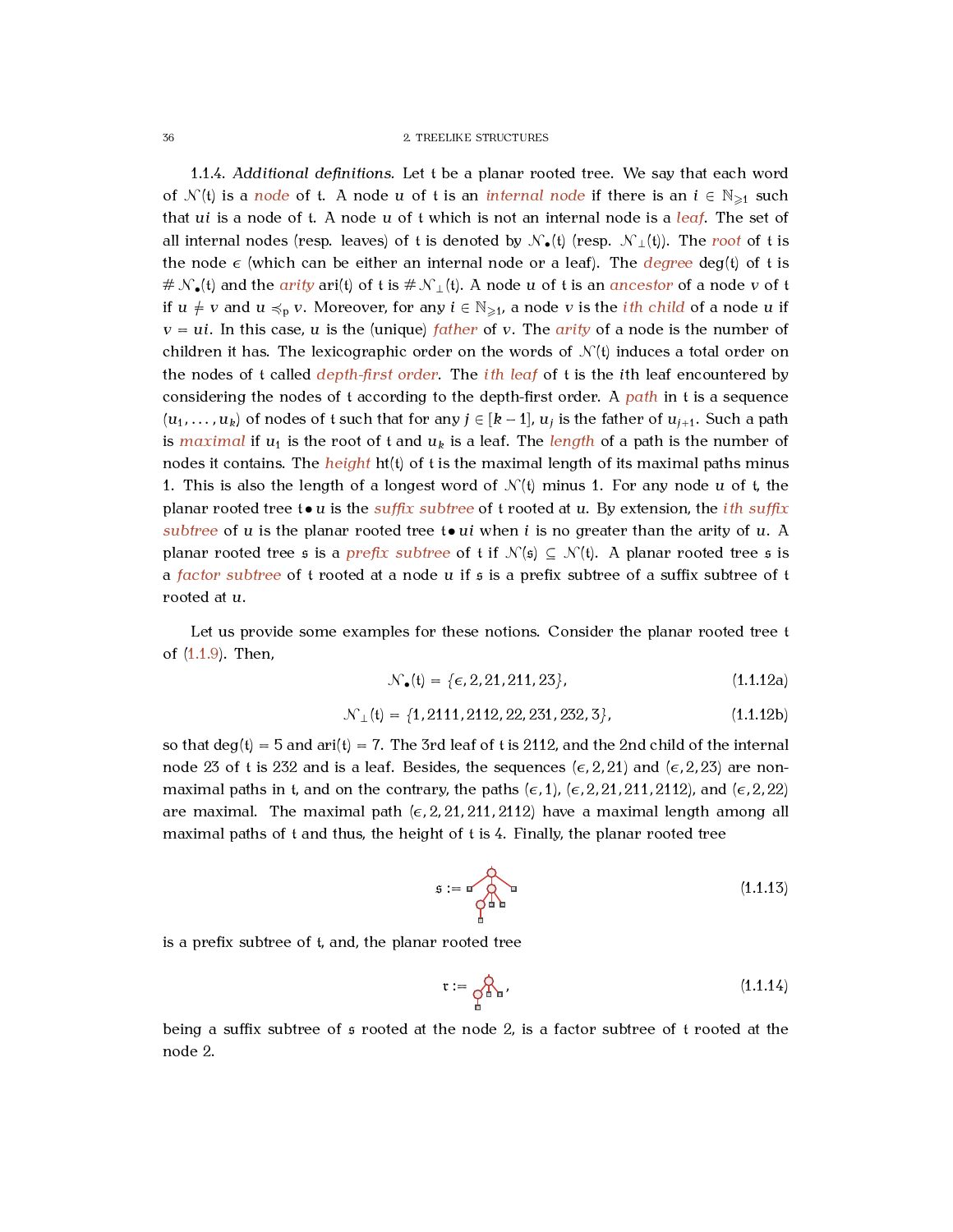<span id="page-42-1"></span>**1.2. Subcollections of planar rooted trees.** By basically restraining the possible arities of the internal nodes of planar rooted trees, we obtain several subcollections of PRT. We review here the families formed by ladders, corollas, *k*-ary trees, and Schröder trees. Besides, among these families, some admit alternative size functions (and form therefore different combinatorial graded collections).

1.2.1. *Ladders and corollas.* A *ladder* is a planar rooted tree of arity 1. The first ladders are

$$
\mathbf{a}, \quad \mathbf{b}, \quad \mathbf{c}, \quad \mathbf{c}, \quad \mathbf{c}, \quad \mathbf{c}, \quad \mathbf{c}, \quad \mathbf{c}, \quad \mathbf{c}, \quad \mathbf{c}, \quad \mathbf{c}, \quad \mathbf{c}, \quad \mathbf{c}, \quad \mathbf{c}, \quad \mathbf{c}, \quad \mathbf{c}, \quad \mathbf{c}, \quad \mathbf{c}, \quad \mathbf{c}, \quad \mathbf{c}, \quad \mathbf{c}, \quad \mathbf{c}, \quad \mathbf{c}, \quad \mathbf{c}, \quad \mathbf{c}, \quad \mathbf{c}, \quad \mathbf{c}, \quad \mathbf{c}, \quad \mathbf{c}, \quad \mathbf{c}, \quad \mathbf{c}, \quad \mathbf{c}, \quad \mathbf{c}, \quad \mathbf{c}, \quad \mathbf{c}, \quad \mathbf{c}, \quad \mathbf{c}, \quad \mathbf{c}, \quad \mathbf{c}, \quad \mathbf{c}, \quad \mathbf{c}, \quad \mathbf{c}, \quad \mathbf{c}, \quad \mathbf{c}, \quad \mathbf{c}, \quad \mathbf{c}, \quad \mathbf{c}, \quad \mathbf{c}, \quad \mathbf{c}, \quad \mathbf{c}, \quad \mathbf{c}, \quad \mathbf{c}, \quad \mathbf{c}, \quad \mathbf{c}, \quad \mathbf{c}, \quad \mathbf{c}, \quad \mathbf{c}, \quad \mathbf{c}, \quad \mathbf{c}, \quad \mathbf{c}, \quad \mathbf{c}, \quad \mathbf{c}, \quad \mathbf{c}, \quad \mathbf{c}, \quad \mathbf{c}, \quad \mathbf{c}, \quad \mathbf{c}, \quad \mathbf{c}, \quad \mathbf{c}, \quad \mathbf{c}, \quad \mathbf{c}, \quad \mathbf{c}, \quad \mathbf{c}, \quad \mathbf{c}, \quad \mathbf{c}, \quad \mathbf{c}, \quad \mathbf{c}, \quad \mathbf{c}, \quad \mathbf{c}, \quad \mathbf{c}, \quad \mathbf{c}, \quad \mathbf{c}, \quad \mathbf{c}, \quad \mathbf{c}, \quad \mathbf{c}, \quad \mathbf{c}, \quad \mathbf{c}, \quad \mathbf{c}, \quad \mathbf{c}, \quad \mathbf{c}, \quad \mathbf{c}, \quad \mathbf{c}, \quad \mathbf{c}, \quad \mathbf{c}, \quad \mathbf{c}, \quad
$$

This set of ladders forms a subcollection Lad of PRT. Besides, a *corolla* is a planar rooted tree of degree 1. The first corollas are

$$
2' \quad A' \quad A' \quad A' \quad (1.2.2)
$$

This set of corollas forms a subcollection Cor of  $\mathfrak{P}\mathfrak{R}\mathfrak{T}$ . Observe that  $(\bullet, (\perp))$  is the only planar rooted that is both a ladder and a corolla.

1.2.2. *k*-ary trees. Let  $k \in \mathbb{N}_{\geq 1}$ . A *k*-ary tree is a planar rooted tree t such that all internal nodes are of arity *k*. For instance, the first 3-ary trees are

$$
\mathbf{a}, \quad \mathbf{a}, \quad \mathbf{a}, \quad \mathbf{a}, \quad \mathbf{a}, \quad \mathbf{a}, \quad \mathbf{a}, \quad \mathbf{a}, \quad \mathbf{a}, \quad \mathbf{a}, \quad \mathbf{a}, \quad \mathbf{a}, \quad \mathbf{a}, \quad \mathbf{a}, \quad \mathbf{a}, \quad \mathbf{a}, \quad \mathbf{a}, \quad \mathbf{a}, \quad \mathbf{a}, \quad \mathbf{a}, \quad \mathbf{a}, \quad \mathbf{a}, \quad \mathbf{a}, \quad \mathbf{a}, \quad \mathbf{a}, \quad \mathbf{a}, \quad \mathbf{a}, \quad \mathbf{a}, \quad \mathbf{a}, \quad \mathbf{a}, \quad \mathbf{a}, \quad \mathbf{a}, \quad \mathbf{a}, \quad \mathbf{a}, \quad \mathbf{a}, \quad \mathbf{a}, \quad \mathbf{a}, \quad \mathbf{a}, \quad \mathbf{a}, \quad \mathbf{a}, \quad \mathbf{a}, \quad \mathbf{a}, \quad \mathbf{a}, \quad \mathbf{a}, \quad \mathbf{a}, \quad \mathbf{a}, \quad \mathbf{a}, \quad \mathbf{a}, \quad \mathbf{a}, \quad \mathbf{a}, \quad \mathbf{a}, \quad \mathbf{a}, \quad \mathbf{a}, \quad \mathbf{a}, \quad \mathbf{a}, \quad \mathbf{a}, \quad \mathbf{a}, \quad \mathbf{a}, \quad \mathbf{a}, \quad \mathbf{a}, \quad \mathbf{a}, \quad \mathbf{a}, \quad \mathbf{a}, \quad \mathbf{a}, \quad \mathbf{a}, \quad \mathbf{a}, \quad \mathbf{a}, \quad \mathbf{a}, \quad \mathbf{a}, \quad \mathbf{a}, \quad \mathbf{a}, \quad \mathbf{a}, \quad \mathbf{a}, \quad \mathbf{a}, \quad \mathbf{a}, \quad \mathbf{a}, \quad \mathbf{a}, \quad \mathbf{a}, \quad \mathbf{a}, \quad \mathbf{a}, \quad \mathbf{a}, \quad \mathbf{a}, \quad \mathbf{a}, \quad \mathbf{a}, \quad \mathbf{a}, \quad \mathbf{a}, \quad \mathbf{a}, \quad \mathbf{a}, \quad \mathbf{a}, \quad \mathbf{a}, \quad \mathbf{a}, \quad \mathbf{a}, \quad \mathbf{a}, \quad \mathbf{a}, \quad \mathbf{a}, \quad
$$

This set of *k*-ary trees forms a subcollection  $\mathfrak{Nm}^{(k)}$  of  $\mathfrak{PRI}$  expressing recursively as

$$
\mathfrak{Rep}^{(k)} = \{\perp\} + \left[ \{ \bullet \}, \mathbf{List}_{\{k\}}^{+} \left( \mathfrak{Rep}^{(k)} \right) \right]_{\times}^{+}, \tag{1.2.4}
$$

where  $\perp$  and • are both atomic. One can immediately observe that  $\mathfrak{A}(\mathfrak{n})^{\{1\}} = \mathfrak{L} \mathfrak{a} \mathfrak{d}$ .

By structural induction (see Theorem [1.1.1\)](#page-39-0) on  $\mathfrak{A} \mathfrak{r}^{(k)}$  (which is an inductive subcollection of  $\mathfrak{P}\mathfrak{R}\mathfrak{T}$ ), it follows that for any *k*-ary tree t, the arity and the degree of t are related by

$$
ari(t) - deg(t)(k - 1) = 1.
$$
 (1.2.5)

This implies that a *k*-ary tree of a given arity has an imposed degree and conversely, a *k*-ary tree of a given degree has an imposed arity. Hence, since the size of a *k*-ary tree t is ari(t) + deg(t) and there are finitely many planar rooted trees of a fixed size, there are finitely many *k*-ary trees of a fixed arity, and there are finitely many *k*-ary trees of a fixed degree. As a consequence, the graded collections Ary(*k*) *<sup>⊥</sup>* and Ary(*k*) *•* of all *k*-ary trees such that the size of a tree of থ(ry)<sup>(k)</sup> is its arity and the size of a tree of থ(ry)(k) is its degree are combinatorial. On the one hand, the generating series of Ary(*k*) *<sup>⊥</sup>* satisfies the algebraic equation

<span id="page-42-0"></span>
$$
t - \mathbb{G}_{\mathfrak{A}\mathfrak{r}\mathfrak{y}_\perp^{(k)}}(t) + \mathbb{G}_{\mathfrak{A}\mathfrak{r}\mathfrak{y}_\perp^{(k)}}(t)^k = 0.
$$
 (1.2.6)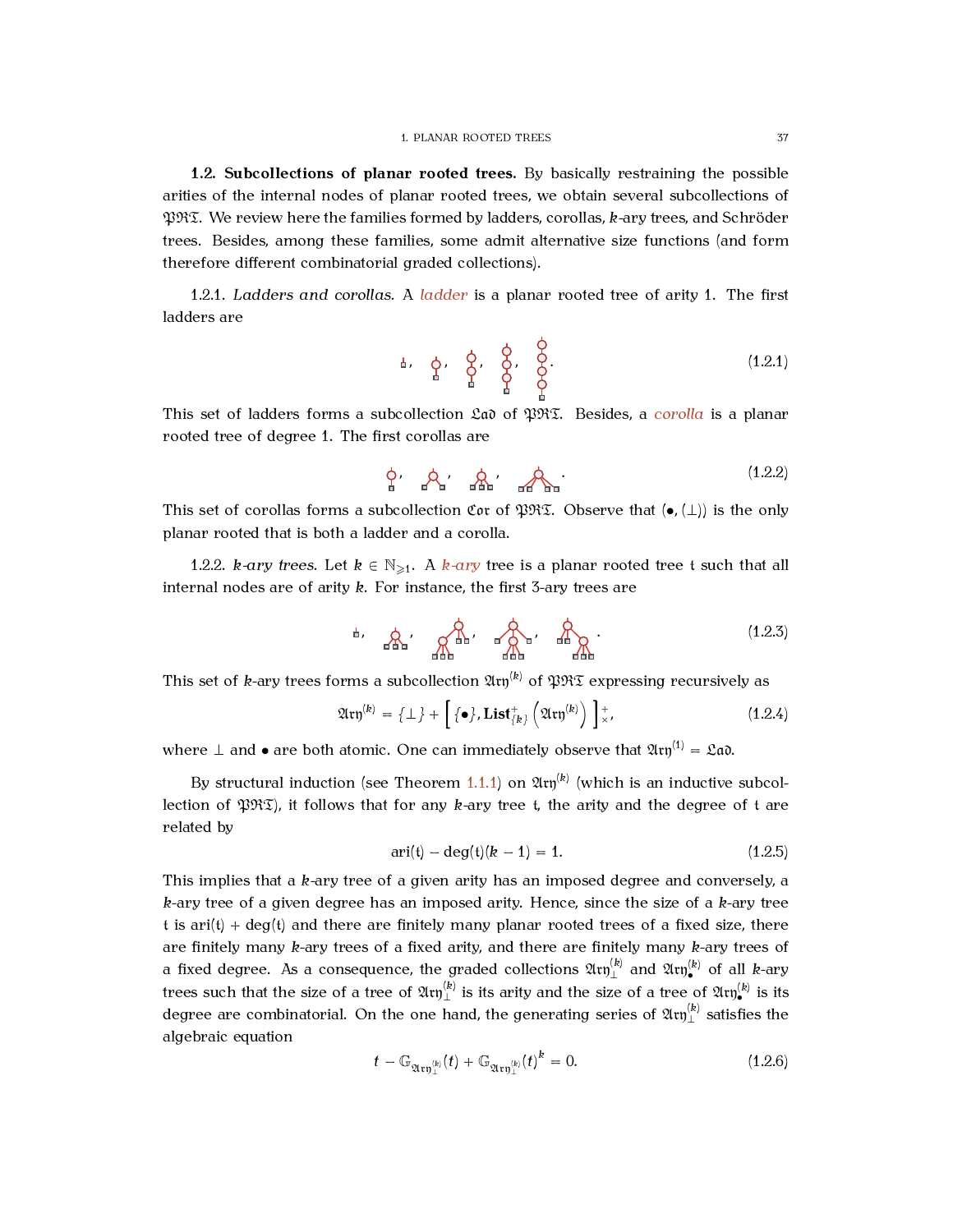On the other hand, the generating series of  $\mathfrak{Arr}^{(k)}_{\bullet}$  satisfies the algebraic equation

$$
1 - \mathbb{G}_{\mathfrak{A}\mathfrak{r}\mathfrak{v}_\bullet^{(k)}}(t) + t \mathbb{G}_{\mathfrak{A}\mathfrak{r}\mathfrak{v}_\bullet^{(k)}}(t)^k = 0 \qquad (1.2.7)
$$

and one can deduce that

<span id="page-43-1"></span>
$$
\#\mathfrak{A}\mathfrak{r}\mathfrak{y}_{\bullet}^{(k)}(n)=\frac{1}{(k-1)n+1}\binom{kn}{n}.
$$
 (1.2.8)

For instance, the integer sequences of Ary(*k*) *•* begin with

- 1*,* 1*,* 1*,* 1*,* 1*,* 1*,* 1*,* 1*, k* = 1*,* (1.2.9a)
- 1*,* 1*,* 2*,* 5*,* 14*,* 42*,* 132*,* 429*,* 1430*, k* = 2*,* (1.2.9b)
- 1*,* 1*,* 3*,* 12*,* 55*,* 273*,* 1428*,* 7752*,* 43263*, k* = 3*,* (1.2.9c)

$$
1, 1, 4, 22, 140, 969, 7084, 53820, 420732, \qquad k = 4. \tag{1.2.9d}
$$

The second, third, and fourth sequences above are, respectively, Sequences **[A000108](http://oeis.org/A000108)**, **[A001764](http://oeis.org/A001764)**, and **[A002293](http://oeis.org/A002293)** of [**[Slo](#page-151-1)**]. These are known as the *Fuss-Catalan numbers*.

From now on, we call *binary tree* any 2-ary tree. Recall that these objects have been introduced in Section [1.3.6](#page-27-0) of Chapter [1.](#page-14-0) If t is a binary tree and *u* is an internal node of t, *u*1 and *u*2 are nodes of t. We call *u*1 (resp. *u*2) the *left* (resp. *right*) *child* of *u*, and t *• u*1 (resp. t *• u*2) the *left* (resp. *right*) *subtree* of *u* in t. The left (resp. right) subtree of t is the *left* (resp. *right*) *subtree* of the root of t. Besides, a *left* (resp. *right*) *comb tree* is a binary tree t such that for all internal nodes *u* of t, all right (resp. left) subtrees of *u* are leaves. The *infix order* induced by t is the total order on the set of its internal nodes defined recursively by setting that all the internal nodes of  $\mathfrak{t} \bullet \mathfrak{1}$  are smaller than the root of t, and that the root of t is smaller than all the internal nodes of t *•* 2.

Let us denote by BT*<sup>⊥</sup>* the combinatorial graded collection Ary(2) *<sup>⊥</sup>* of binary trees where the size of a tree is its arity. As a consequence of  $(1.1.6)$  and  $(1.2.6)$ , we observe that the generating series of  $\mathfrak{P} \mathfrak{R} \mathfrak{T}$  satisfies the same algebraic relation as the one of BT*⊥*. Therefore, PRT and BT*<sup>⊥</sup>* are isomorphic as graded collections. Let us describe an explicit isomorphism between these two collections. Let  $\phi : \mathfrak{P} \mathfrak{R} \mathfrak{I} \to \mathfrak{B} \mathfrak{I}$ <sub>*l*</sub> be the map recursively defined, for any planar rooted tree t, by

<span id="page-43-0"></span>
$$
\phi(\mathfrak{t}) := \begin{cases} \bot \in \mathfrak{BT}_{\bot} & \text{if } \mathfrak{t} = \bot, \\ (\bullet, (\phi(\mathfrak{t}_1), \phi((\bullet, (\mathfrak{t}_2, ..., \mathfrak{t}_k)))) & \text{otherwise } (\mathfrak{t} = (\bullet, (\mathfrak{t}_1, \mathfrak{t}_2, ..., \mathfrak{t}_k)) \text{ with } k \in \mathbb{N}_{\geq 1}). \\ (1.2.10)
$$

One has, for instance,

$$
\phi\left(\bigotimes_{\mathbf{d}}\bigotimes_{\mathbf{d}}\mathbf{d}\right) = \bigotimes_{\mathbf{d}}\bigotimes_{\mathbf{d}}\bigotimes_{\mathbf{d}}\tag{1.2.11a}
$$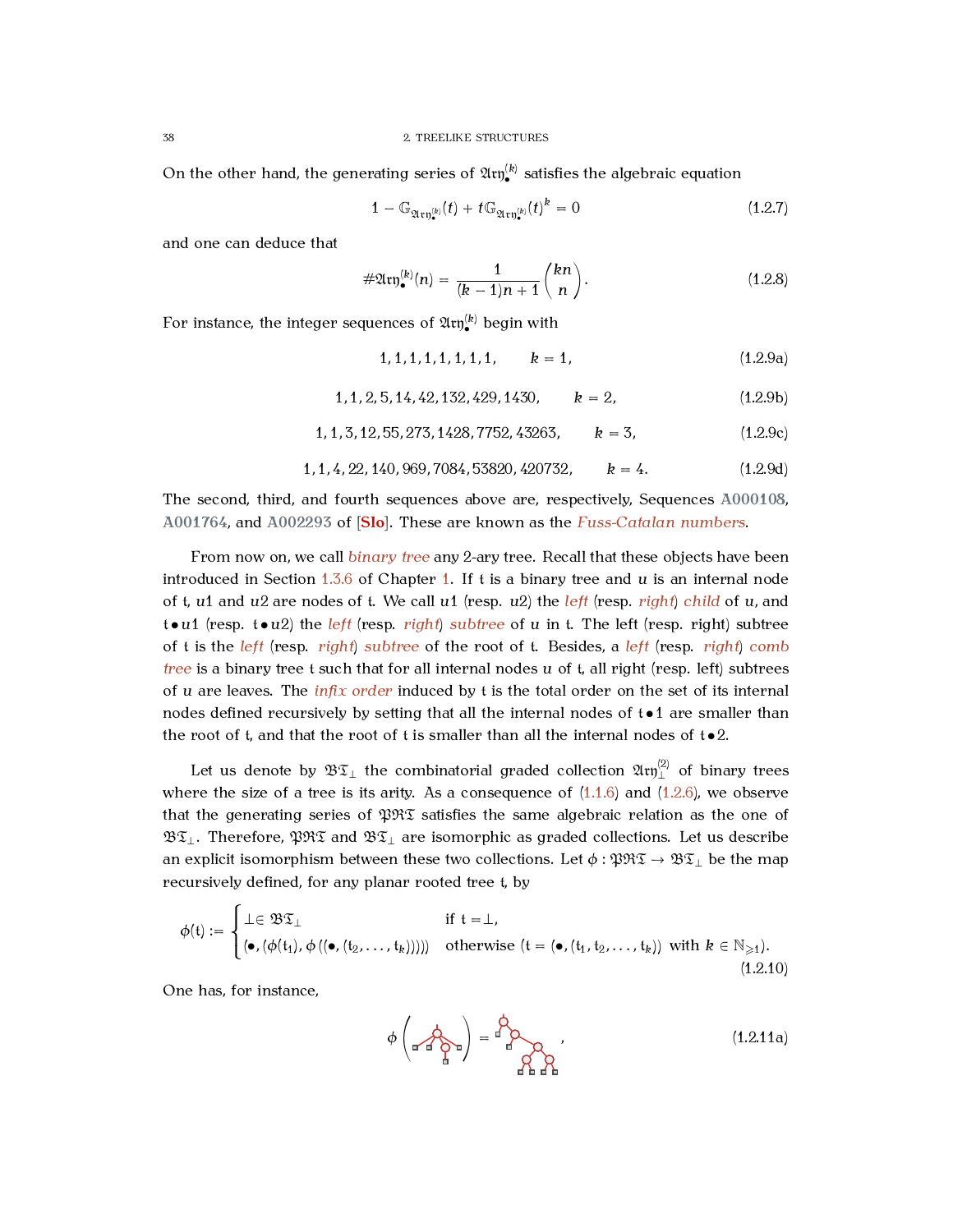

<span id="page-44-0"></span>PROPOSITION 1.2.1. *The combinatorial graded collections* PRT *and* BT*<sup>⊥</sup> are isomorphic. The map φ defined by* [\(1.2.10\)](#page-43-0) *is an isomorphism between these two collections.*

1.2.3. *Schröder trees.* A *Schröder tree* is a planar rooted tree such that all internal nodes are of arities 2 or more. Some among the first Schröder trees are

$$
\mathbf{a}, \quad \mathbf{a}, \quad \mathbf{a}, \quad \mathbf{a}, \quad \mathbf{a}, \quad \mathbf{a}, \quad \mathbf{a}, \quad \mathbf{a}, \quad \mathbf{a}, \quad \mathbf{a}, \quad \mathbf{a}, \quad \mathbf{a}, \quad \mathbf{a}, \quad \mathbf{a}, \quad \mathbf{a}, \quad \mathbf{a}, \quad \mathbf{a}, \quad \mathbf{a}, \quad \mathbf{a}, \quad \mathbf{a}, \quad \mathbf{a}, \quad \mathbf{a}, \quad \mathbf{a}, \quad \mathbf{a}, \quad \mathbf{a}, \quad \mathbf{a}, \quad \mathbf{a}, \quad \mathbf{a}, \quad \mathbf{a}, \quad \mathbf{a}, \quad \mathbf{a}, \quad \mathbf{a}, \quad \mathbf{a}, \quad \mathbf{a}, \quad \mathbf{a}, \quad \mathbf{a}, \quad \mathbf{a}, \quad \mathbf{a}, \quad \mathbf{a}, \quad \mathbf{a}, \quad \mathbf{a}, \quad \mathbf{a}, \quad \mathbf{a}, \quad \mathbf{a}, \quad \mathbf{a}, \quad \mathbf{a}, \quad \mathbf{a}, \quad \mathbf{a}, \quad \mathbf{a}, \quad \mathbf{a}, \quad \mathbf{a}, \quad \mathbf{a}, \quad \mathbf{a}, \quad \mathbf{a}, \quad \mathbf{a}, \quad \mathbf{a}, \quad \mathbf{a}, \quad \mathbf{a}, \quad \mathbf{a}, \quad \mathbf{a}, \quad \mathbf{a}, \quad \mathbf{a}, \quad \mathbf{a}, \quad \mathbf{a}, \quad \mathbf{a}, \quad \mathbf{a}, \quad \mathbf{a}, \quad \mathbf{a}, \quad \mathbf{a}, \quad \mathbf{a}, \quad \mathbf{a}, \quad \mathbf{a}, \quad \mathbf{a}, \quad \mathbf{a}, \quad \mathbf{a}, \quad \mathbf{a}, \quad \mathbf{a}, \quad \mathbf{a}, \quad \mathbf{a}, \quad \mathbf{a}, \quad \mathbf{a}, \quad \mathbf{a}, \quad \mathbf{a}, \quad \mathbf{a}, \quad \mathbf{a}, \quad \mathbf{a}, \quad \mathbf{a}, \quad \mathbf{a}, \quad \mathbf{a}, \quad \mathbf{a}, \quad \mathbf{a}, \quad \mathbf{a}, \quad \mathbf{a}, \quad \mathbf{a}, \quad \mathbf{a}, \quad
$$

This set of Schröder trees forms a subcollection  $\mathfrak{Sch}$  of  $\mathfrak{P} \mathfrak{R} \mathfrak{X}$  expressing recursively as

$$
\mathfrak{Sch} = \{\perp\} + \left[ \{ \bullet \}, \mathbf{List}_{\mathbb{N}_{\geq 2}}^+(\mathfrak{Sch}) \right]_{\times}^+, \tag{1.2.13}
$$

where *⊥* and *•* are both atomic.

By structural induction on  $\mathfrak{S}$ ch (which is an inductive subcollection of  $\mathfrak{P}\mathfrak{R}\mathfrak{T}$ ), it follows that there are finitely many Schröder trees of a given arity *n*. For this reason, the graded collection Sch*<sup>⊥</sup>* of all the Schröder trees such that the size of a tree of Sch*<sup>⊥</sup>* is its arity is combinatorial. Conversely, considering the degrees of the trees for their sizes does not form a combinatorial graded collection since there are infinitely many Schröder trees of degree 1 (the corollas). The generating series of Sch*<sup>⊥</sup>* satisfies the algebraic quadratic equation

$$
t - (1+t)\mathbb{G}_{\mathfrak{Sch}_{\perp}}(t) + 2\mathbb{G}_{\mathfrak{Sch}_{\perp}}(t)^{2} = 0.
$$
 (1.2.14)

Let  $n(x, k)$  be the number of binary trees of arity *n* having exactly *k* internal nodes having an internal node as a left child. Then, for all  $0 \leq k \leq n-2$ , it is known that

$$
nar(n,k) = \frac{1}{k+1} {n-2 \choose k} {n-1 \choose k}. \qquad (1.2.15)
$$

These are *Narayana numbers*. The cardinalities of the sets Sch*⊥*(*n*) express by

<span id="page-44-1"></span>
$$
\#\mathfrak{Sch}_{\perp}(n) = \sum_{k \in [0,n-2]} 2^k \operatorname{nar}(n,k), \qquad (1.2.16)
$$

for all  $n \in \mathbb{N}_{\ge 2}$ . The integer sequence of  $\mathfrak{Sch}_{\perp}$  begins by

$$
1, 1, 3, 11, 45, 197, 903, 4279, 20793 \tag{1.2.17}
$$

and forms Sequence **[A001003](http://oeis.org/A001003)** of [**[Slo](#page-151-1)**].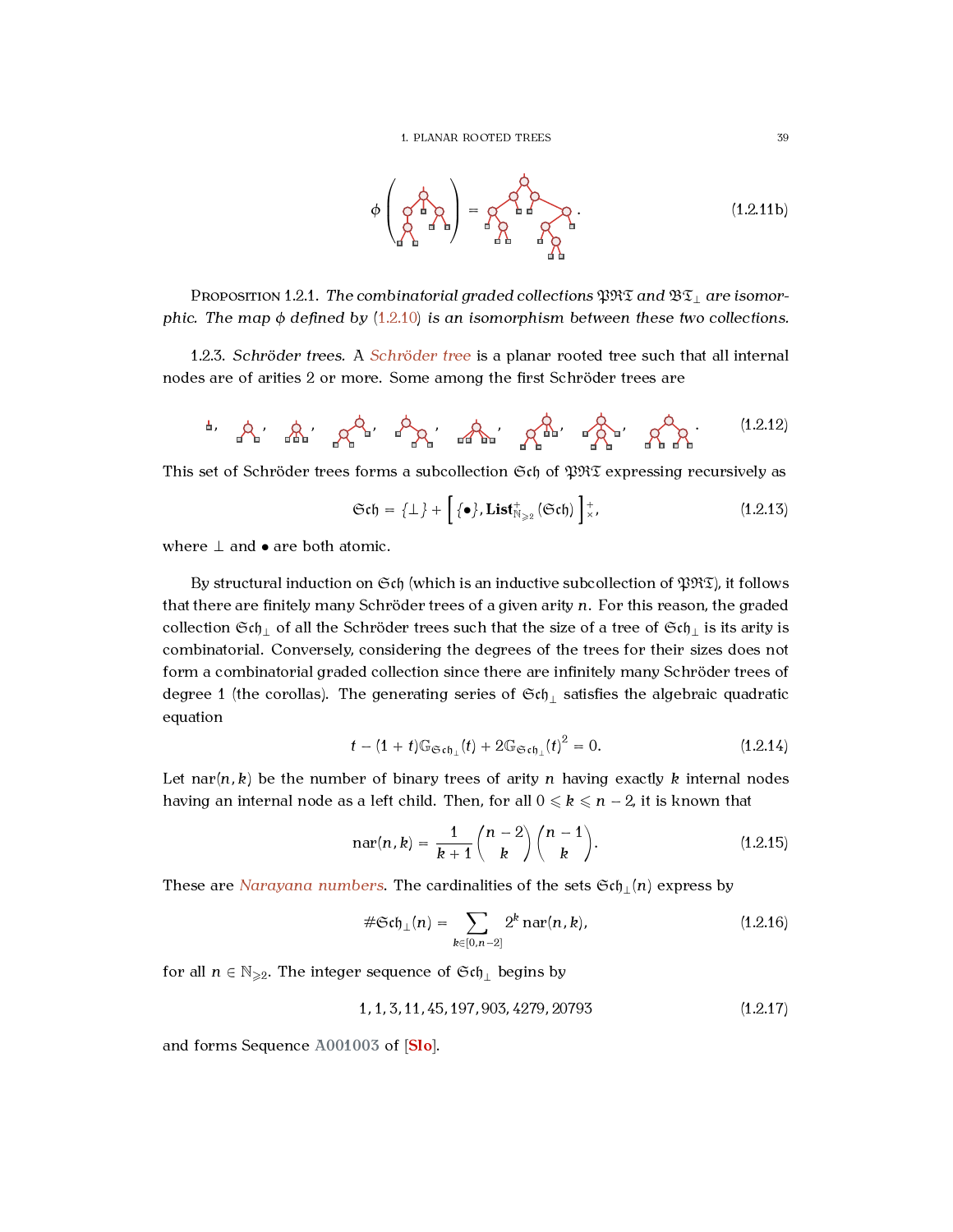## 40 2. TREELIKE STRUCTURES

## **2. Syntax trees**

We are now in position to introduce syntax trees and rewrite systems on syntax trees. These objects are central in the theory of operads since the elements of free nonsymmetric operads can be seen as syntax trees. Rewrite systems on syntax trees provide tools to establish presentations by generators and relations of operads.

**2.1. Collections of syntax trees.** Syntax trees are, roughly speaking, planar rooted trees where internal nodes are labeled by objects of a fixed graded collection. These trees can be endowed with two size functions (where the size is the degree or the arity), leading to the definition of two distinct graded collections of syntax trees.

2.1.1. *Main definitions.* Let *C* be an augmented graded collection. A *syntax tree* on *C* (or, for short, a *C-syntax tree*) is a planar rooted tree t endowed with a map

$$
\omega_{t}: \mathcal{N}_{\bullet}(t) \to C \tag{2.1.1}
$$

sending each internal node  $u$  of  $t$  of arity  $k$  to an object of size  $k$  of  $C$ . This map  $\omega_t$  is the *labeling map* of *t*. We say that an internal node *u* of *t* is *labeled* by  $x \in C$  if  $\omega_t(u) = x$ . The collection *C* is the *labeling collection* of t. The *underlying planar rooted tree* of t is the planar rooted tree obtained by forgetting the map  $\omega_t$ . For any  $x \in C$ , the corolla labeled by x is the C-syntax tree  $c(x)$  having exactly one internal node labeled by x and with |x| leaves as children. All the notions about planar rooted trees defined in Section [1](#page-38-2) apply to *C*-syntax trees as well. More precisely, for any property *P*(s) on a planar rooted tree s, we say that  $P(t)$  holds if the underlying planar rooted tree s of t is such that  $P(s)$ holds. Moreover, the notions of suffix, prefix, and factor subtrees of planar rooted trees naturally extend on *C*-syntax trees by taking into account the labeling maps. In graphical representations of a *C*-syntax tree t, instead of drawing each internal node *u* of t by  $\phi$ , we draw *u* by its label  $\omega_t(u)$ .

For instance, consider the labeling collection  $C := C(1) \sqcup C(2) \sqcup C(3)$  where  $C(1) :=$  $\{a, b\}$ ,  $C(2) := \{c\}$ , and  $C(3) := \{d, e\}$ , and the planar rooted tree

$$
t := \bigotimes_{\begin{subarray}{c}\mathbf{a} \\ \mathbf{b} \\ \mathbf{b} \end{subarray}} \bigotimes_{\begin{subarray}{c}\mathbf{a} \\ \mathbf{b} \end{subarray}} (2.1.2)
$$

By endowing t with the labeling map defined by  $\omega_t(\epsilon) := e$ ,  $\omega_t(2) := d$ ,  $\omega_t(21) := a$ ,  $\omega_t(211) := c$ , and  $\omega_t(23) := c$ , t is a *C*-syntax tree. This *C*-syntax tree is depicted more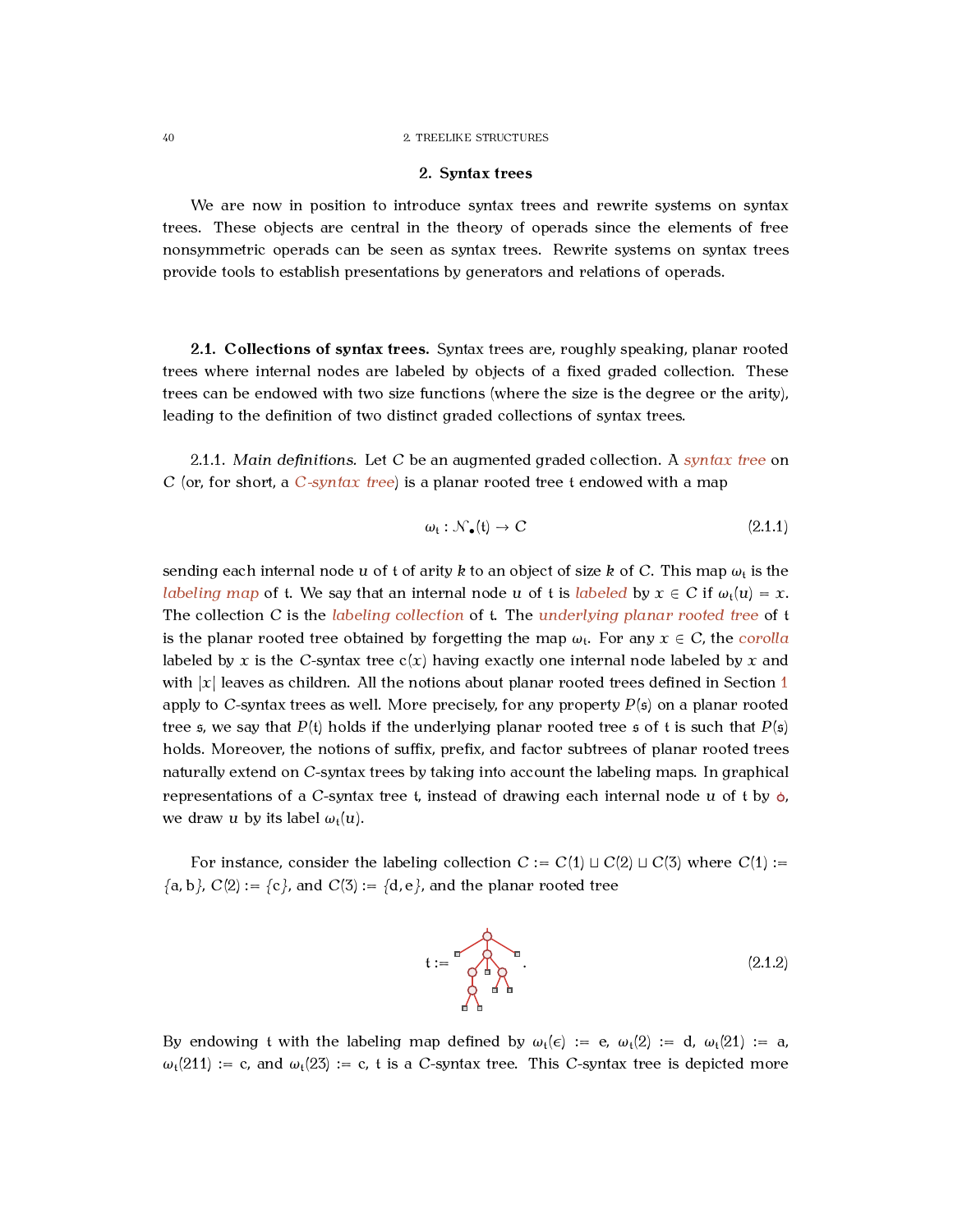concisely as



We denote by ST*<sup>C</sup>* the graded collection of all the *C*-syntax trees, where the size of a *C*-syntax tree t is the size of its underlying planar rooted tree in PRT. When *C* is additionally combinatorial, by structural induction on planar rooted trees, it follows that for any  $t \in \mathfrak{P} \mathfrak{R} \mathfrak{T}$ , there are finitely many labeling maps  $\omega_t$  for t. For this reason,  $\mathfrak{ST}^C$  is in this case combinatorial. Besides, let  $\mathfrak{Lao}^C$ ,  $\mathfrak{Cor}^C$ ,  $\mathfrak{Arr}^{(k),C}$ , and  $\mathfrak{Sch}^C$  be, respectively, the subcollections of  $\mathfrak{ST}^C$  consisting in the *C-*syntax trees whose underlying planar rooted trees are ladders, corollas, *k*-ary trees, and Schröder trees. The concepts of inductive subcollections of  $\mathfrak{ST}^C$  and of structural induction presented in Section [1.1.2](#page-39-4) extend obviously on *C*-syntax trees.

2.1.2. *Alternative definition and generating series.* The graded collection  $\mathfrak{S} \mathfrak{T}^C$  can be described as follows. Let  $\mathcal{S}^C$  be the graded collection satisfying the relation

<span id="page-46-0"></span>
$$
S^{C} = \{\perp\} + [\{\bullet\}, C \odot S^{C}]\big|_{\times}^{+}
$$
 (2.1.4)

where both *⊥* and *•* are atomic, and  is the composition product over graded collections defined in Section [1.2.9](#page-22-0) of Chapter [1.](#page-14-0) Then, the combinatorial collections  $\mathfrak{ST}^\mathbb{C}$  and  $\mathfrak{S}^\mathbb{C}$  are isomorphic through the morphism  $\phi : \mathfrak{ST}^C \to \mathfrak{S}^C$  of combinatorial collections recursively defined, for any  $t \in \mathfrak{ST}^C$  of root arity *k*, by

$$
\phi(\mathfrak{t}) := \begin{cases} \bot \in \mathcal{S}^C & \text{if } \mathfrak{t} = \bot, \\ (\bullet, (\omega_{\mathfrak{t}}(\epsilon), (\phi(\mathfrak{t}_1), \dots, (\mathfrak{t}_k)))) & \text{otherwise.} \end{cases}
$$
(2.1.5)

From this equivalence and [\(2.1.4\)](#page-46-0), we obtain, when *C* is combinatorial, that the generating series of ST*<sup>C</sup>* satisfies

$$
\mathbb{G}_{\mathfrak{S}\mathfrak{T}}c(t) = t + t \mathbb{G}_C \left( \mathbb{G}_{\mathfrak{S}\mathfrak{T}}c(t) \right), \tag{2.1.6}
$$

where  $\mathbb{G}_C(t)$  is the generating series of *C*. For instance, by considering the combinatorial collection *C* defined above, we have  $\mathbb{G}_C(t) = 2t + t^2 + 2t^3$ , so that

$$
t + (2t - 1) \mathbb{G}_{\mathfrak{S} \mathfrak{T}^c}(t) + t \mathbb{G}_{\mathfrak{S} \mathfrak{T}^c}(t)^2 + 2t \mathbb{G}_{\mathfrak{S} \mathfrak{T}^c}(t)^3 = 0.
$$
 (2.1.7)

2.1.3. *Subcollections of syntax trees.* For well-chosen combinatorial augmented graded collections *C*, it is possible to recover a large part of the families of planar rooted trees described in Section [1.2.](#page-42-1) Indeed, one has  $\mathfrak{ST}^{\mathbb{N}_{\geq 1}} \simeq \mathfrak{PSL}$ ,  $\mathfrak{ST}^{\mathbb{N}_{\geq 2}} \simeq \mathfrak{Sch}$ , and, when  $\bullet_k$  is an object of size  $k \in \mathbb{N}_{\geqslant 1}$ ,  $\mathfrak{ST}^{\{\bullet_k\}} \simeq \mathfrak{Arr}^{(k)}.$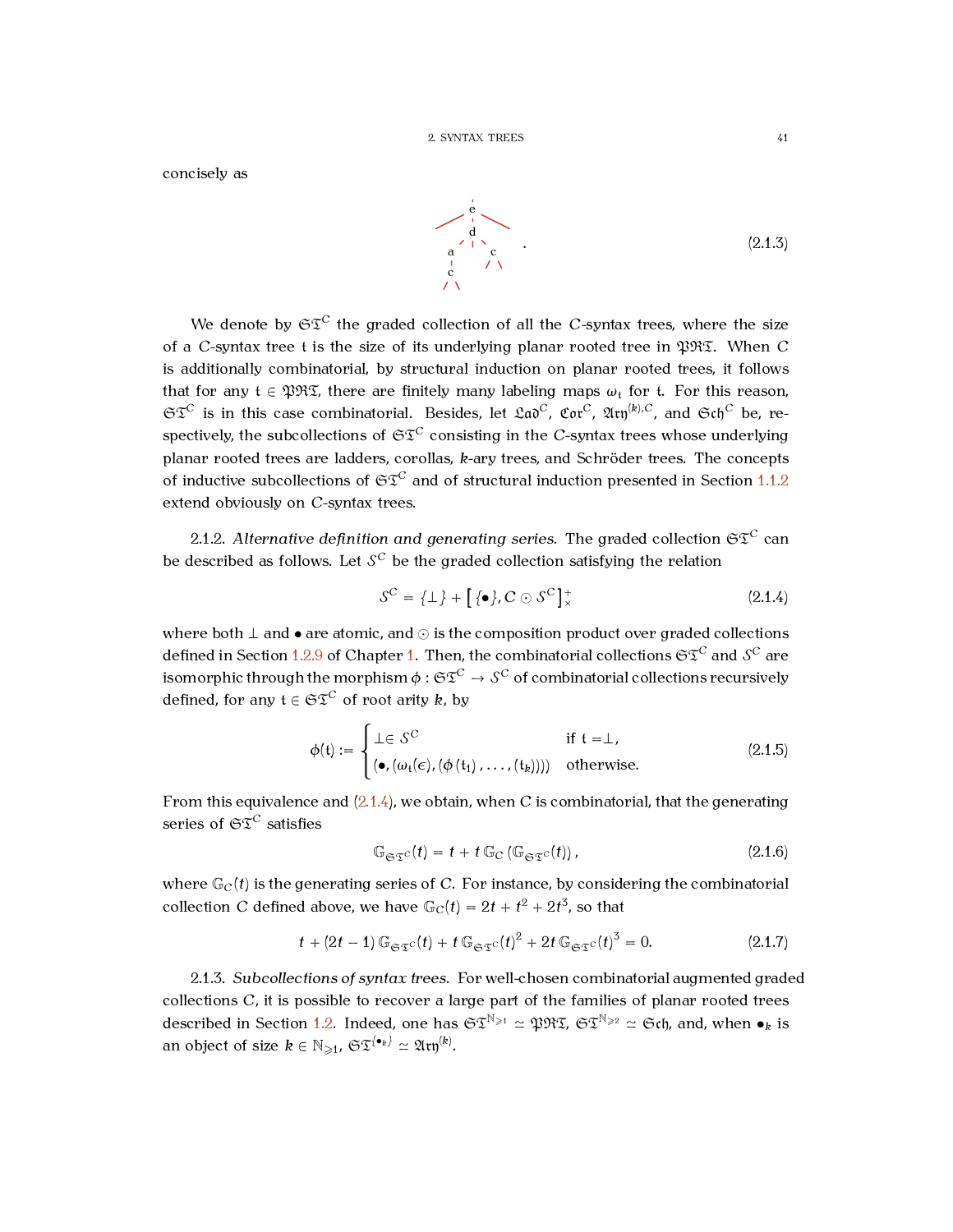# 42 2. TREELIKE STRUCTURES

2.1.4. *Alternative sizes.* Let ST*<sup>C</sup> <sup>⊥</sup>* be the graded collection of all the *C*-syntax trees such that the size of a tree is its arity. One has  $\mathfrak{ST}_\perp^C \simeq \mathcal{S}^C$  where  $\mathcal{S}^C$  is the graded collection defined in [\(2.1.4\)](#page-46-0) wherein *⊥* is atomic and *•* is of size 0. When *C* is graded, combinatorial, augmented, and has no object of size 1, we can show by structural induction on  $\mathfrak{ST}_\bot^C$  that there are finitely many *C*-syntax trees of a given arity  $n\in\mathbb{N}_{\geqslant 1}.$  For this reason, ST*<sup>C</sup> <sup>⊥</sup>* is combinatorial. In this case, the generating series of ST*<sup>C</sup> <sup>⊥</sup>* satisfies

$$
\mathbb{G}_{\mathfrak{S}\mathfrak{T}_{\perp}^C}(t) = t + \mathbb{G}_C \left( \mathbb{G}_{\mathfrak{S}\mathfrak{T}_{\perp}^C}(t) \right). \tag{2.1.8}
$$

Let also  $\mathfrak{ST}_\bullet^C$  be the graded collection of all the *C-syntax trees such that the size of a* tree is its degree. One has  $\mathfrak{ST}_\bullet^\mathbb{C}\simeq\mathcal{S}^\mathbb{C}$  where  $\mathcal{S}^\mathbb{C}$  is the graded collection defined in [\(2.1.4\)](#page-46-0) wherein *•* is atomic and *⊥* is of size 0. When *C* is graded, augmented, and finite, we can show by structural induction on  $\mathfrak{ST}_\bullet^C$  that there are finitely many *C*-syntax trees of a given degree *n*. For this reason,  $\mathfrak{ST}_\bullet^C$  is combinatorial. In this case, the generating series of ST*<sup>C</sup> •* satisfies  $\overline{ }$  $\mathbf{r}$ 

$$
\mathbb{G}_{\mathfrak{S}\mathfrak{T}_{\bullet}^{\mathcal{C}}}(t) = 1 + t \, \mathbb{G}_{\mathcal{C}}\left(\mathbb{G}_{\mathfrak{S}\mathfrak{T}_{\bullet}^{\mathcal{C}}}(t)\right). \tag{2.1.9}
$$

Observe that  $\mathfrak{ST}_\bullet^C$  is not an augmented graded collection.

**2.2. Grafting operations.** Three fundamental grafting operations on syntax trees are presented here. These operations turn ST*<sup>C</sup> <sup>⊥</sup>* into a collection with concentrated products in the sense of Section [1.1.7](#page-16-0) of Chapter [1.](#page-14-0)

<span id="page-47-1"></span>2.2.1. *Partial grafting.* Let for any  $n, m \in \mathbb{N}_{\geq 1}$  and  $i \in [n]$  the product

$$
\circ_i^{(n,m)} : \mathfrak{ST}^C_\perp(n) \times \mathfrak{ST}^C_\perp(m) \to \mathfrak{ST}^C_\perp
$$
\n(2.2.1)

where for any  $\mathfrak{t}\in\mathfrak{ST}_{\bot}^C(n)$ ,  $\mathfrak{s}\in\mathfrak{ST}_{\bot}^C(m)$ , and  $i\in[n]$ , the syntax tree  $\mathfrak{r}:=\mathfrak{t}\circ_i^{(n,m)}$  $\int_{i}^{(n,m)}$  s is defined as follows. The underlying planar rooted tree of  $r$  admits the tree language

<span id="page-47-0"></span>
$$
\mathcal{N}(\mathfrak{r})s := (\mathcal{N}(\mathfrak{t}) \setminus \{u\}) \cup \{uv : v \in \mathcal{N}(\mathfrak{s})\},\tag{2.2.2}
$$

and the labeling map of *r* satisfies, for any  $w \in \mathcal{N}_\bullet(\mathfrak{r})$ ,  $\overline{a}$ 

$$
\omega_{\mathfrak{r}}(w) := \begin{cases} \omega_{\mathfrak{t}}(w) & \text{if } w \in \mathcal{N}_{\bullet}(\mathfrak{t}), \\ \omega_{\mathfrak{s}}(v) & \text{otherwise } (w = uv \text{ and } v \in \mathcal{N}_{\bullet}(\mathfrak{s})). \end{cases} (2.2.3)
$$

Observe that by Proposition [1.1.2,](#page-40-2) r is wholly specified by its tree language  $\mathcal{N}(r)$  defined in  $(2.2.2)$ . In more intuitive terms, the tree r is obtained by connecting the root of s onto the *i*th leaf of t. For instance, by considering the same labeling collection *C* as above,

a c *◦* (4*,*5) 3 a b c = a c a b c *.* (2.2.4)

We call each *◦* (*n,m*) *i* a *partial grafting operation*.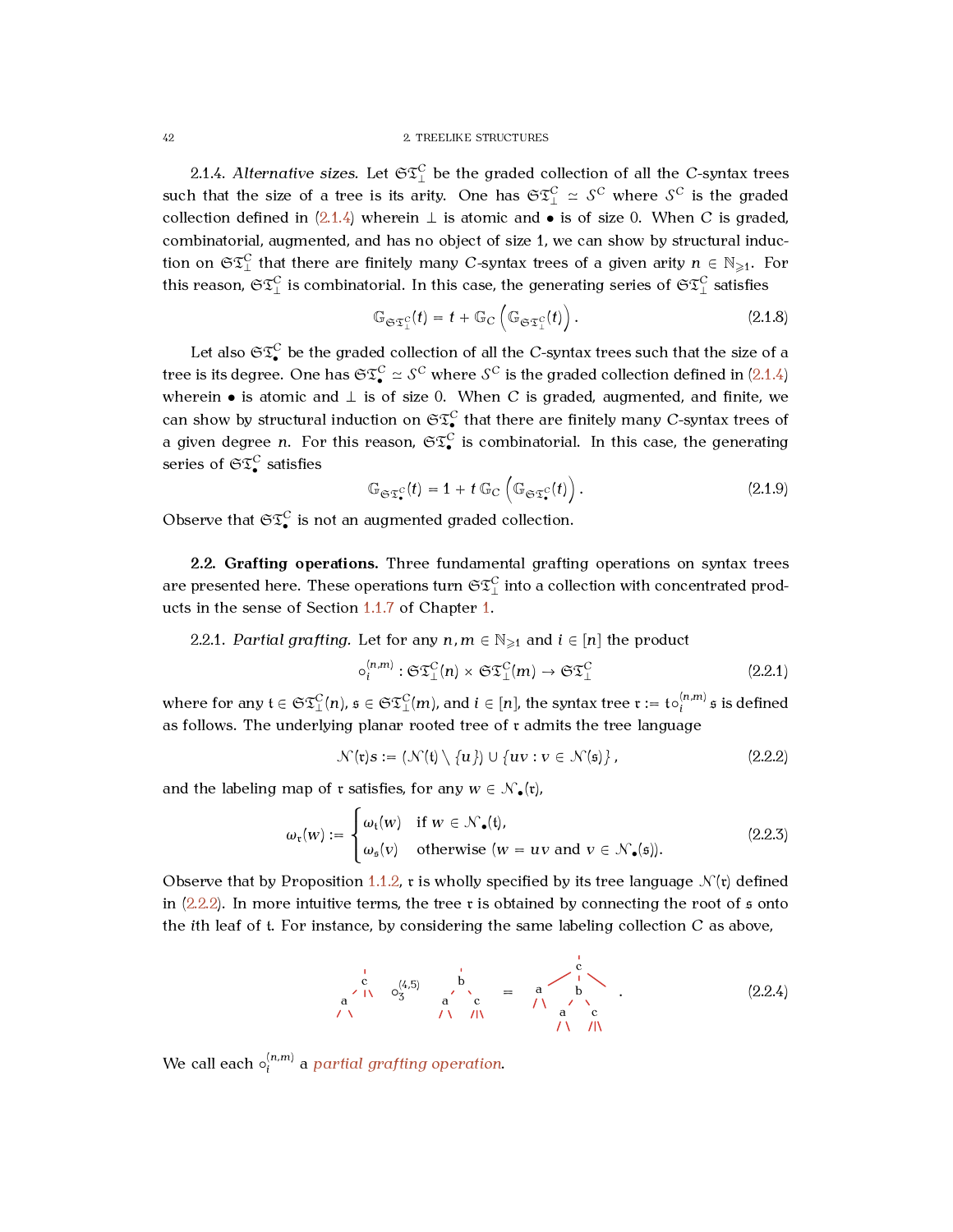Observe that since

$$
\operatorname{ari}\left(\operatorname{t}\circ_i^{(n,m)}\mathfrak{s}\right)=\operatorname{ari}(\operatorname{t})+\operatorname{ari}(\mathfrak{s})-1,\tag{2.2.5}
$$

the product *◦* (*n,m*)  $i<sub>i</sub>$ , $i<sub>i</sub>$ , $i<sub>i</sub>$ ) is concentrated and is not graded. Besides, by a slight abuse of notation, we shall sometimes omit the  $(n,m)$  in the notation of  $\circ_i^{(n,m)}$  $i$ <sup>(*u*,*m*)</sup> in order to denote it in a more concise way by *◦<sup>i</sup>* .

<span id="page-48-2"></span>2.2.2. *Complete grafting.* Let for any  $n, m_1, \ldots, m_n \in \mathbb{N}_{\geq 1}$  the product

$$
\circ^{(m_1,\dots,m_n)} : \mathfrak{ST}_\perp^C(n) \times \mathfrak{ST}_\perp^C(m_1) \times \cdots \times \mathfrak{ST}_\perp^C(m_n) \to \mathfrak{ST}_\perp^C
$$
 (2.2.6)

 $\mathfrak{m}$  and  $\mathfrak{m}$  **z**  $\in$   $\mathfrak{ST}^C_\perp(n)$ ,  $\mathfrak{s}_1 \in \mathfrak{ST}^C_\perp(m_1)$ ,  $\ldots$ ,  $\mathfrak{s}_n \in \mathfrak{ST}^C_\perp(m_n)$ ,

<span id="page-48-0"></span>
$$
\circ^{(m_1,...,m_n)}(t, s_1,...,s_n) := (...(t \circ_n s_n) \circ_{n-1} s_{n-1}) ... ) \circ_1 s_1.
$$
 (2.2.7)

In more intuitive terms, the syntax tree expressed by  $(2.2.7)$  is obtained by connecting the root of each s*<sup>i</sup>* onto the *i*th leaf of t. For instance, by considering the same labeling collection *C* as before,

*◦* (2*,*1*,*4*,*2) <sup>a</sup> c *,* a *, ,* c a *,* b <sup>=</sup> a a b c c a *.* (2.2.8)

We call each *◦* (*m*1*,...,mn*) a *complete grafting operation*.

Observe that since

$$
\operatorname{ari}\left(\circ^{(m_1,\ldots,m_n)}(t,\mathfrak{s}_1,\ldots,\mathfrak{s}_n)\right)=\operatorname{ari}(\mathfrak{s}_1)+\cdots+\operatorname{ari}(\mathfrak{s}_n),\tag{2.2.9}
$$

the product *◦* (*m*1*,...,mn*) is concentrated and is not graded (because the size of the first operand t does not intervene in the size of the result). Besides, by a slight abuse of notation, we shall sometimes omit the  $(m_1, \ldots, m_n)$  in the notation of  $\circ^{(m_1, \ldots, m_n)}$  in order to denote it in a more concise way by *◦*. Moreover, we shall denote by t *◦* [s1*, . . . ,* s*n*] the *C*-syntax tree  $\circ$  (t,  $s_1, \ldots, s_n$ ).

<span id="page-48-1"></span>2.2.3. *Context grafting.* Let for any  $n, m, k_1, \ldots, k_m \in \mathbb{N}_{\geq 1}$  and  $i \in [n]$  the product

$$
\odot_i^{(n,k_1,\ldots,k_m)} : \mathfrak{ST}_\perp^C(n) \times \mathfrak{ST}_\perp^C(m) \times \mathfrak{ST}_\perp^C(k_1) \times \cdots \times \mathfrak{ST}_\perp^C(k_m) \to \mathfrak{ST}_\perp^C
$$
 (2.2.10)

 $\text{where for any } \mathfrak{t} \in \mathfrak{ST}_\bot^C(n) \text{, } \mathfrak{s} \in \mathfrak{ST}_\bot^C(m) \text{, } \mathfrak{r}_1 \in \mathfrak{ST}_\bot^C(k_1) \text{, } \dots \text{, } \mathfrak{r}_m \in \mathfrak{ST}_\bot^C(k_m) \text{,}$ 

$$
\circledcirc_i(t, \mathfrak{s}, \mathfrak{r}_1, \ldots, \mathfrak{r}_m) := \mathfrak{t} \circ_i (\mathfrak{s} \circ [\mathfrak{r}_1, \ldots, \mathfrak{r}_m]). \tag{2.2.11}
$$

For instance, by considering the same labeling collection *C* as before,

$$
\odot_3^{(3,1,2,2)} \left( \begin{array}{cccc} a & \vdots & \ddots & \vdots \\ b & \ddots & \ddots & \ddots & \vdots \\ b & \ddots & \ddots & \ddots & \ddots \\ \end{array} \right) \quad = \quad \begin{array}{c} a & \vdots & \ddots & \vdots \\ b & \ddots & \ddots & \vdots \\ b & \ddots & \ddots & \ddots \\ \end{array} \right) \tag{2.2.12}
$$

We call each  $\circledcirc^{(n,k_1,...,k_m)}_i$  a *context grafting operation*.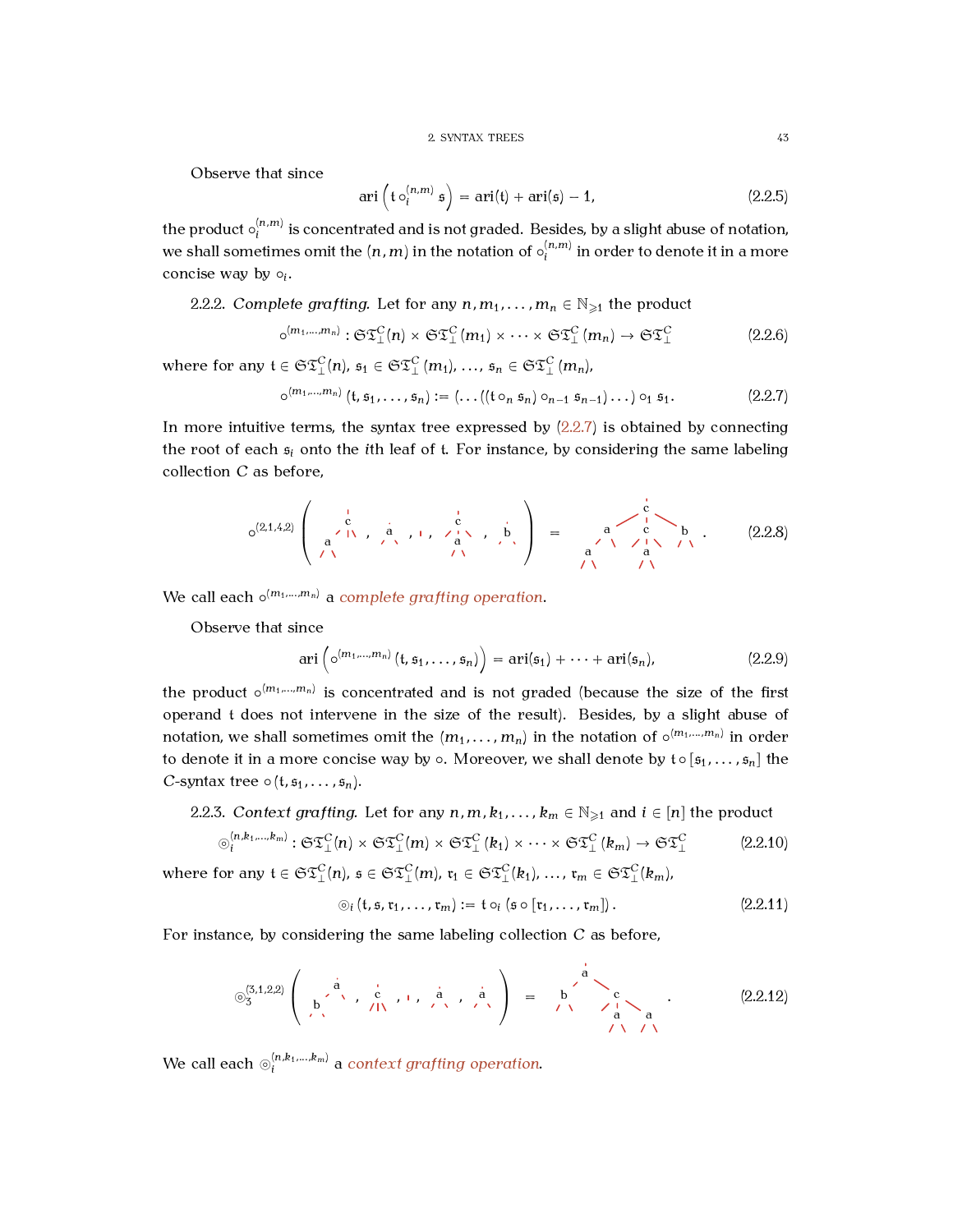## 44 2. TREELIKE STRUCTURES

Observe that since

$$
\mathrm{ari}\left(\odot_i^{(n,k_1,\ldots,k_m)}(t,\mathfrak{s},\mathfrak{r}_1,\ldots,\mathfrak{r}_m)\right)=\mathrm{ari}(\mathfrak{t})-1+\mathrm{ari}(\mathfrak{r}_1)+\cdots+\mathrm{ari}(\mathfrak{r}_m),\hspace{1cm} (2.2.13)
$$

the product  $\odot^{(n,k_1,...,k_m)}_i$  is concentrated and is not graded. Besides, by a slight abuse of notation, we shall sometimes omit the  $(n, k_1, \ldots, k_m)$  in the notation of  $\odot^{(n, k_1, \ldots, k_m)}_i$  in order to denote it in a more concise way by  $\circledcirc_i$ .

<span id="page-49-0"></span>**2.3. Patterns and rewrite systems.** We focus now on the theory of rewrite systems exposed in Section [3](#page-30-0) of Chapter [1](#page-14-0) on the particular case of syntax trees. Intuitively, a rewrite rule on syntax trees works by replacing factor subtrees in a syntax tree by other ones. We explain techniques to prove termination and confluence of these particular rewrite systems.

2.3.1. *Occurrence and avoidance of patterns.* Let *C* be an augmented graded collection, and s and t be two *C*-syntax trees. For any node *u* of t, s *occurs* at position *u* in t if s is a factor subtree of t rooted at *u*. In this case, we say that t *admits an occurrence* of the *pattern* s. Conversely, t *avoids* s if there is no occurrence of s in t.

This property can be rephrased as follows by using the context grafting operations. A syntax tree t admits an occurrence of  $\epsilon$  if there exists syntax trees  $f$ ,  $r_1$ , ...,  $r_{|\epsilon|}$  and  $i \in [[\mathfrak{t}']]$  such that

$$
\mathfrak{t} = \odot_i \left( \mathfrak{t}', \mathfrak{s}, \mathfrak{r}_1, \ldots, \mathfrak{r}_{|\mathfrak{s}|} \right). \tag{2.3.1}
$$

By extension, t avoids a set *P* of *C*-syntax trees if t avoids all the patterns of *P*. For instance, consider the graded collection  $C := C(2) \sqcup C(3)$  where  $C(2) := \{a, b\}$  and  $C(3) := \{c\}$ , and the *C*-syntax tree

$$
t := \begin{array}{c|c}\n & b \\
a & b \\
c & c \\
c & c \\
c & d \\
f & h\n\end{array}
$$
\n(2.3.2)

Then, t admits an occurrence of

$$
\begin{array}{c}\n \downarrow \\
 \downarrow \\
 \downarrow \\
 \downarrow\n \end{array}
$$
\n
$$
\begin{array}{c}\n \downarrow \\
 \downarrow \\
 \downarrow\n \end{array}
$$
\n
$$
(2.3.3)
$$

at position 1 and two occurrences of

$$
\frac{1}{a} \tag{2.3.4}
$$

at positions 11 and 21.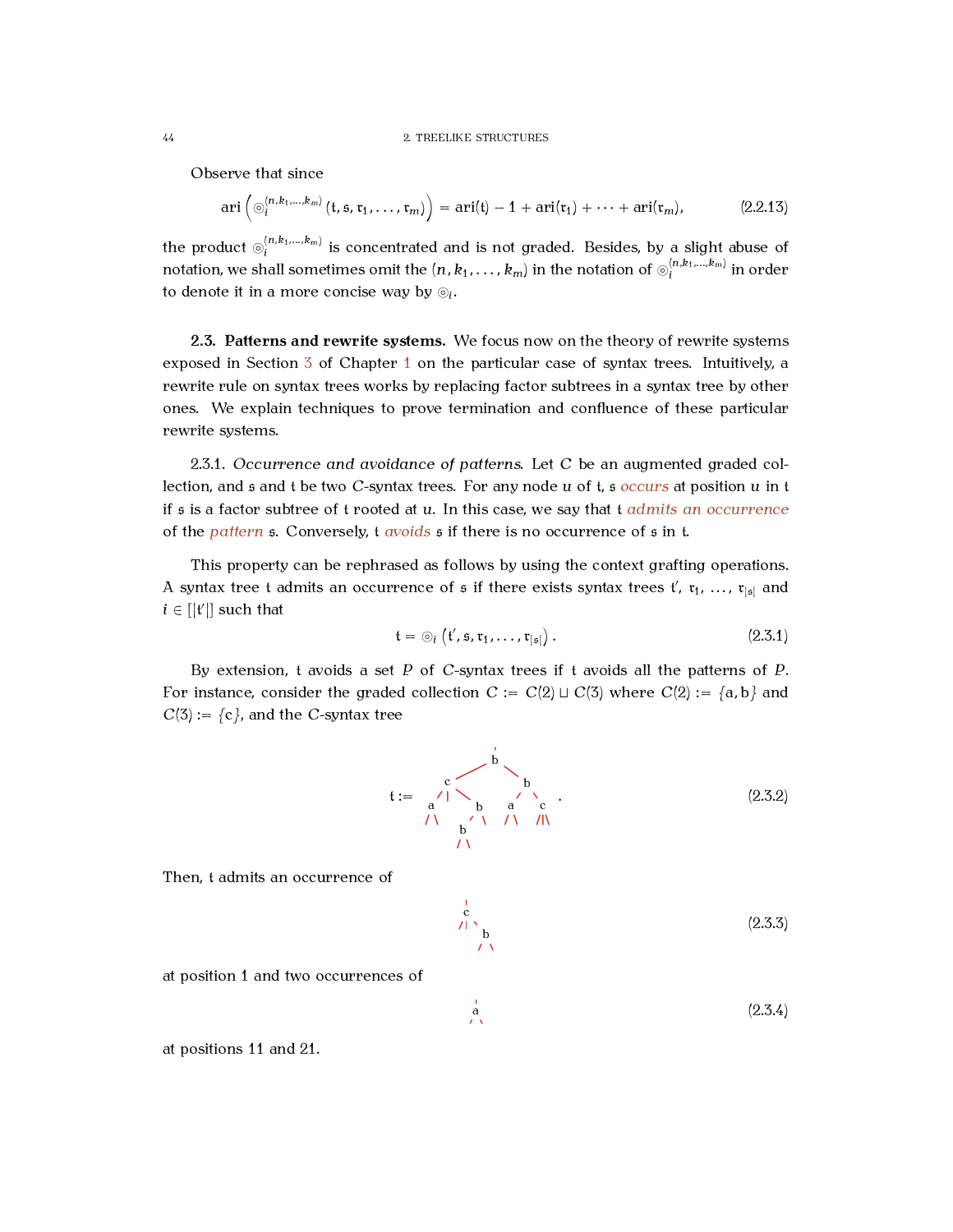## 2. SYNTAX TREES 45

2.3.2. *Rewrite systems.* Let ST*<sup>C</sup> <sup>⊥</sup>, →*  $\mathbf{r}$ be a rewrite system on syntax trees and

$$
\mathcal{P} := \left\{ \odot_i^{(n,k_1,\ldots,k_m)} : n,m,k_1,\ldots,k_m \in \mathbb{N}_{\geq 1}, i \in [n] \right\}
$$
 (2.3.5)

the set of all the context grafting operations. Since, as we observed in Section [2.2.3,](#page-48-1) all products of  $\mathcal P$  are concentrated, we can consider the  $\mathcal P$ -closure of  $(\mathfrak S \mathfrak T^C_\perp, \rightarrow$  $\tilde{\zeta}$ . Therefore,  $\text{let us denote by } (\mathfrak{ST}^C_\perp, \Rightarrow)$ the  $\mathcal{P}$ -closure of  $(\mathfrak{ST}^C_\perp, \rightarrow)$ *z*  $\frac{1}{2}$  *o* closure of  $C^2$  *µ n*  $\frac{1}{2}$  *n*  $\rightarrow$  *n*  $\frac{1}{2}$  *n*  $\rightarrow$  *n*  $\frac{1}{2}$  *n*  $\rightarrow$  *n*  $\frac{1}{2}$  *n*  $\rightarrow$  *n*  $\frac{1}{2}$  *n*  $\rightarrow$  *n*  $\frac{1}{2}$  *n*  $\rightarrow$  *n*  $\frac{1}{2}$  *n*  $\rightarrow$  *n*  $\frac{1}{2}$  *n*  $\rightarrow$ 、<br>、 . In other terms,  $\Rightarrow$  is the rewrite rule satisfying

<span id="page-50-0"></span>
$$
\textcircled{\scriptsize{e_i}}\left(t,\mathfrak{s},\mathfrak{r}_1,\ldots,\mathfrak{r}_m\right) \Longrightarrow \textcircled{\scriptsize{e_i}}\left(t,\mathfrak{s}',\mathfrak{r}_1,\ldots,\mathfrak{r}_m\right) \tag{2.3.6}
$$

for any *C*-syntax trees t, s, s',  $x_1$ , ...,  $x_m$  where t is of arity *n*, s is of arity *m*,  $i \in [n]$ , and  $\mathfrak{s} \rightarrow \mathfrak{s}'$ . In intuitive terms, one has  $\mathfrak{q} \rightarrow \mathfrak{q}'$  for two *C*-syntax trees q and  $\mathfrak{q}'$  if there are two *C*-syntax trees  $\mathfrak s$  and  $\mathfrak s'$  such that  $\mathfrak s \to \mathfrak s'$  and, by replacing an occurrence of  $\mathfrak s$  by  $\mathfrak s'$  in  $\mathfrak q$ , we obtain q'. For instance, by considering the same labeling set *C* as before, let  $(\mathfrak{ST}^C_1, \rightarrow)$ 、<br>、 be the rewrite system defined by

<span id="page-50-1"></span>
$$
\begin{array}{ccccccc}\n & \downarrow & & \downarrow & & \downarrow & \\
\downarrow & \uparrow & & & \downarrow & & \downarrow & & \\
\swarrow & & & & & & \downarrow & & \\
\swarrow & & & & & & & \\
\swarrow & & & & & & & \\
\swarrow & & & & & & & \\
\end{array}
$$
\n
$$
\begin{array}{ccccccc}\n & \downarrow & & & \downarrow & & \\
\swarrow & & & & & & \\
\swarrow & & & & & & \\
\end{array}
$$
\n
$$
\begin{array}{ccccccc}\n & \downarrow & & & & \\
\swarrow & & & & & & \\
\swarrow & & & & & & \\
\end{array}
$$
\n
$$
\begin{array}{ccccccc}\n & \downarrow & & & & \\
\swarrow & & & & & & \\
\swarrow & & & & & & \\
\end{array}
$$
\n
$$
\begin{array}{ccccccc}\n & \downarrow & & & & \\
\swarrow & & & & & & \\
\swarrow & & & & & & \\
\end{array}
$$
\n
$$
\begin{array}{ccccccc}\n & \downarrow & & & & \\
\swarrow & & & & & & \\
\swarrow & & & & & & \\
\end{array}
$$
\n
$$
\begin{array}{ccccccc}\n & \downarrow & & & & \\
\swarrow & & & & & & \\
\end{array}
$$
\n
$$
\begin{array}{ccccccc}\n & \downarrow & & & & \\
\swarrow & & & & & & \\
\end{array}
$$
\n
$$
\begin{array}{ccccccc}\n &
$$

One has the following chain of rewritings

c a b c b *<sup>Ñ</sup>* <sup>a</sup> b a b a c *Ñ* a b b a a c *Ñ* a b b a a a a *.* (2.3.8)

Observe by the way that the right rotation operation on binary trees considered in Section [2.2.2](#page-30-1) of Chapter [1](#page-14-0) can be expressed as the closure of the rewrite system (ST*<sup>B</sup> <sup>⊥</sup>, →*) such that  $B := B(2) := \{b\}$  defined by

$$
b \rightarrow b \rightarrow b \rightarrow b \tag{2.3.9}
$$

In this text, we shall mainly consider rewrite systems ST*<sup>C</sup> <sup>⊥</sup>, Ñ*  $\mathbf{r}$ defined as closures of rewrite systems  $(\mathfrak{ST}^C_\perp, \rightarrow)$ such that the number of pairs  $(t, t')$  satisfying  $t \rightarrow t'$  is finite.  $\forall$ *C*  $\leq$   $\perp$ ,  $\rightarrow$   $\frac{1}{2}$   $\Rightarrow$ <br>We say in this case that  $(\Im \mathfrak{T}_{\perp}^C \Rightarrow$ for the *finite type*. In this context, the *degree* of  $(\mathfrak{S} \mathfrak{T}^C_1, \Rightarrow)$  $\tilde{\cdot}$ is the maximal degree among the *C*-syntax trees appearing as left members of *→*. The  $\frac{arity}{dt}$  of  $(\mathfrak{S}^C \mathfrak{T}^C) \Rightarrow$  is the maximal arity among the *C*-syntax trees appearing as left (or, equivalently, as right) members of *→*.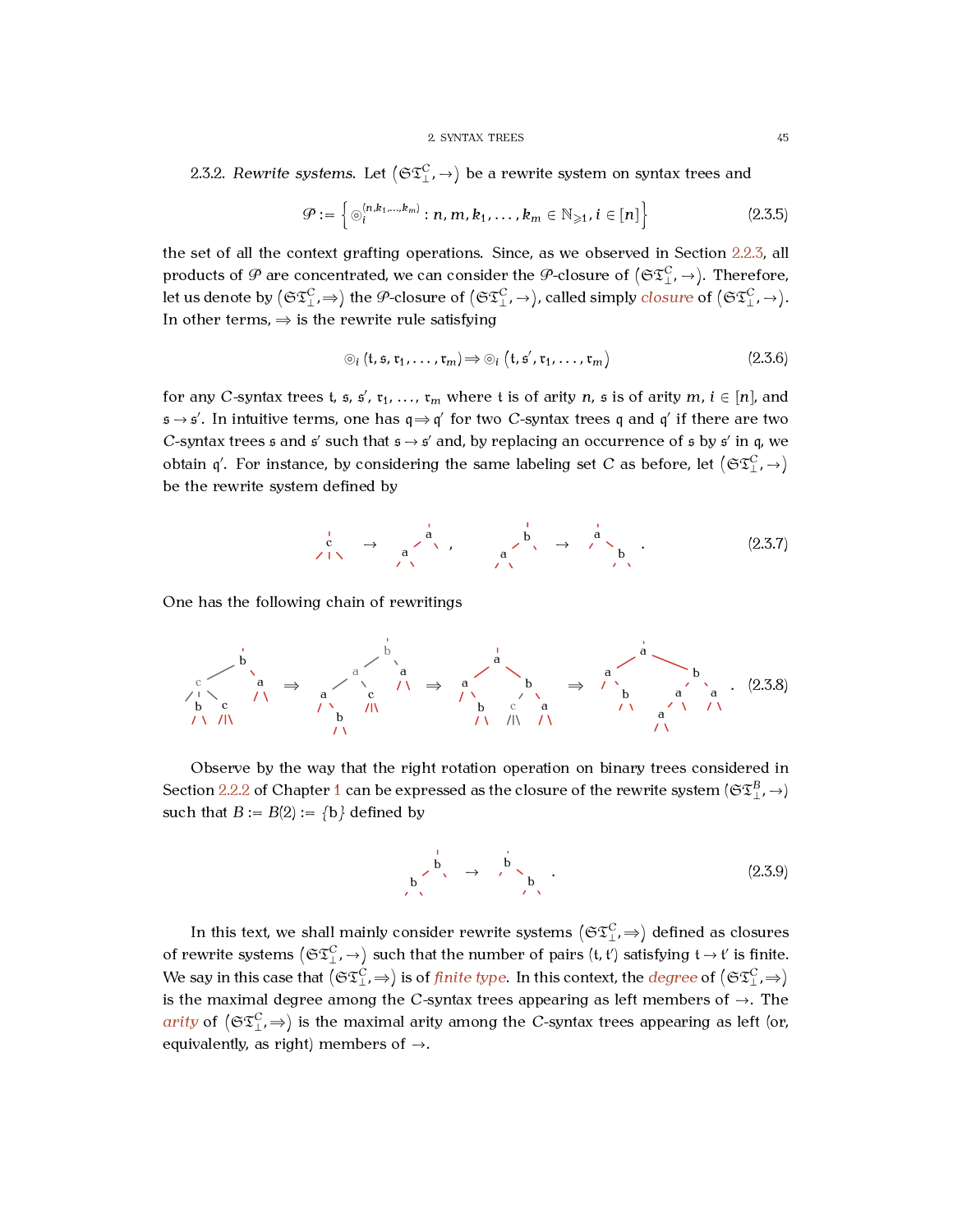# 46 2. TREELIKE STRUCTURES

<span id="page-51-0"></span>2.3.3. *Proving termination.* We have observed in Section [3.1.2](#page-32-0) of Chapter [1](#page-14-0) that termination invariants provide tools to show that a combinatorial rewrite system is terminating. This idea extends on rewrite systems on syntax trees defined as closures of other ones in the following way.

Let ST*<sup>C</sup> <sup>⊥</sup>, →*  $\phi$  be a combinatorial rewrite system and  $(\mathfrak{S} \mathfrak{T}^{\mathcal{C}}_{\perp}, \Rightarrow)$  $\overline{a}$ be its closure. Assume that  $\theta$  :  $\mathfrak{ST}_{\perp}^C \rightarrow \mathbb{Q}$  is a termination invariant for  $(\mathfrak{ST}_{\perp}^C \rightarrow \mathfrak{Q})$  $(\forall z_1 \rightarrow)$  be no crosure. Assume<br>, where  $(\mathcal{Q}, \preccurlyeq)$  is a poset. We say that  $\theta$  is *compatible with the closure* if, for any *C*-syntax trees  $\mathfrak s$  and  $\mathfrak s'$  such that  $\mathfrak s \to \mathfrak s'$ , the inequality

$$
\theta\left(\circledcirc_i\left(\mathfrak{t},\mathfrak{s},\mathfrak{r}_1,\ldots,\mathfrak{r}_m\right)\right) \prec \theta\left(\circledcirc_i\left(\mathfrak{t},\mathfrak{s}',\mathfrak{r}_1,\ldots,\mathfrak{r}_m\right)\right) \tag{2.3.10}
$$

holds for all *C*-syntax trees t,  $r_1$ , ...,  $r_m$ , and all  $i \in [ari(t)]$  where  $m := ari(s) = ari(s')$ . Now, as a consequence of [\(2.3.6\)](#page-50-0) and Theorem [3.1.1](#page-32-1) of Chapter [1,](#page-14-0) one has the following result.

<span id="page-51-1"></span>PROPOSITION 2.3.1. *Let C be a combinatorial augmented graded collection without object of size* 1*, u Let* <del>○</del><br>  $($  <del>C</del><sub> $\mathcal{I}$ <sup>*C*</sup><sub> $\bot$ </sub> *→*</sub> *be a rewrite system, and*  $(\mathfrak{ST}^C_1, \Rightarrow)$  $\tilde{\zeta}$ *be the closure of* ST*<sup>C</sup> <sup>⊥</sup>, →* ۳.<br>۱ *. If*

*(i) there exists a poset*  $Q$  *and a termination invariant*  $\theta$  :  $C \subset \mathbb{C}$   $\to Q$  *for*  $(C \subset \mathbb{C}^C_+$ ,  $\to Q$  $\overline{a}$ *;*

*(ii) the map θ is compatible with the closure;*  $\mathbf{r}$ 

 $then, (E \mathfrak{T}_{\perp}^C) \Rightarrow$ *is terminating.*

Consider, for instance, the rewrite system ST*<sup>C</sup> <sup>⊥</sup>, →*  $\overline{a}$ defined by [\(2.3.7\)](#page-50-1). By setting  $Q := \mathbb{N}^2$  and  $\preccurlyeq$  as the lexicographic order on  $\mathbb{N}^2$ , let us define the map  $\theta : \mathfrak{ST}^\mathbb{C}_\bot \to \mathbb{Q}$ , for any *C*-syntax tree t, by  $\theta(t) := \langle deg(t), tam(t) \rangle$ , where

$$
\text{tam}(\mathfrak{t}) := \sum_{\substack{u \in \mathcal{N}_{\bullet}(\mathfrak{t}) \\ u \text{ of arity } 2}} \text{deg}(\mathfrak{t} \bullet u2). \tag{2.3.11}
$$

In other words, tam(t) is the sum, for all binary nodes *u* of t, of the number of internal nodes appearing in the 2nd suffix subtrees of *u*. One can check that  $\theta(t) \prec \theta(t')$  for all the *C*-syntax trees  $\mathfrak{r}$  and  $\mathfrak{r}'$  such that  $\mathfrak{r} \to \mathfrak{r}'$ . Indeed,

$$
\theta\left(\begin{array}{c} \vdots \\ \zeta & \zeta \end{array}\right) = (1,0) \prec (2,0) = \theta\left(\begin{array}{c} \vdots \\ \zeta & \zeta \end{array}\right), \tag{2.3.12a}
$$

and

$$
\theta\left(\bigwedge_{\substack{a\\ \ell\leq N}}\bigwedge_{\substack{b\\ \ell\leq N}}^{i}\right)=(2,0)\prec(2,1)=\theta\left(\bigwedge_{\substack{a\\ \ell\leq N}}^{i}\searrow_{b}\right).
$$
\n(2.3.12b)

Moreover, the fact that *θ* is compatible with the closure is a straightforward verification. Therefore, the closure  $(\mathfrak{ST}^C_\perp, \Rightarrow)$  $\int$  of  $(\mathfrak{S} \mathfrak{T}_{\perp}^C, \rightarrow$  $\frac{1}{\sqrt{2}}$ is terminating.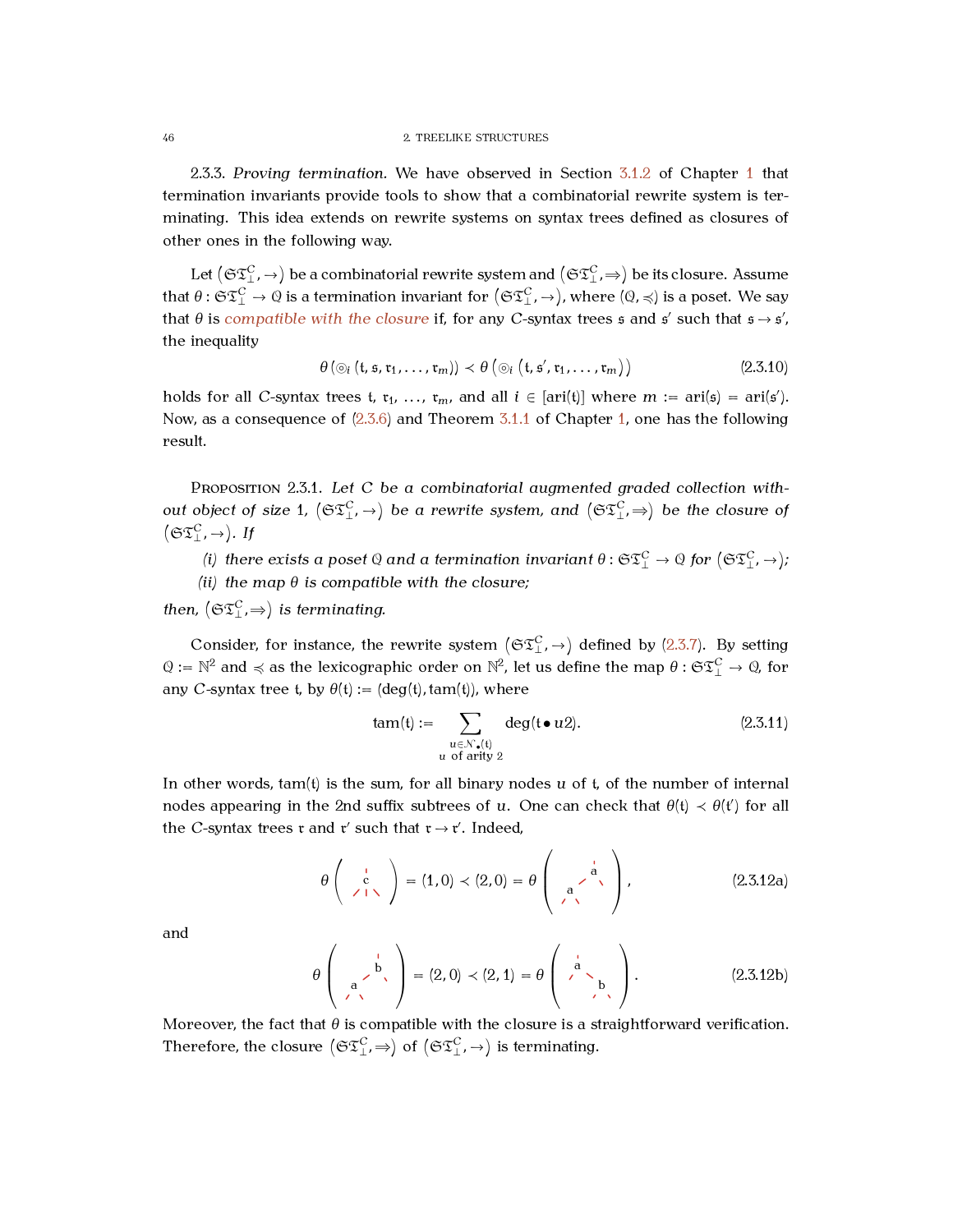2.3.4. *Proving confluence.* In the same way as the tool to show that a rewrite system on *C*-syntax trees is terminating presented in Section [2.3.3,](#page-51-0) we present here a tool to prove that rewrite systems on syntax trees defined as closures of other ones are confluent. This criterion requires now some precise properties.

<span id="page-52-0"></span>PROPOSITION 2.3.2. *Let C be a combinatorial augmented graded collection without object of size* 1*,* ST*<sup>C</sup> <sup>⊥</sup>, → be a rewrite system, and*  $(\mathfrak{ST}^C_\perp, \Rightarrow)$  $\tilde{\zeta}$ *be the closure of* ST*<sup>C</sup> <sup>⊥</sup>, →*  $\int$ *, If* ( $\mathfrak{S}^{\mathcal{C}}$ <sub>⊥</sub>*,*  $\Rightarrow$  $\tilde{\phantom{a}}$ *is*

- *(i) of finite type;*
- *(ii) terminating;*
- *(iii) such that all its branching pairs consisting in trees with* 2*` −*1 *internal nodes or less are joinable, where ` is its degree;*

*then,*  $\left( \mathfrak{ST}^C_1 \right) \Rightarrow$  $\overline{a}$ *is confluent.*

Proposition [2.3.2](#page-52-0) yields an algorithmic way to check if a terminating rewrite system  $($ <del>⊘  $\mathfrak{T}^{\mathcal{C}}_{\mathcal{I}}$   $\rightarrow$ </del> defined as the closure of an other one  $(\mathfrak{S}^{\mathcal{L}}_{\perp}, \rightarrow)$  $\overline{a}$ is confluent by enumerating all the *C*-syntax trees t of degrees at most  $2\ell - 1$  (where  $\ell$  is the degree of  $(\mathfrak{ST}_{\perp}^{\mathcal{C}}) \Rightarrow$  $\frac{1}{\sqrt{2}}$ ) and by computing the parts  $G_t$  of the rewriting graphs of  $(\mathfrak{ST}^C_\perp, \Rightarrow)$  $\ddot{\phantom{0}}$ consisting in the trees reachable from t. If each  $G_t$  contains exactly one normal form (which correspond to a vertex with no outgoing edge in  $G_t$ ),  $(\mathfrak{ST}^C_\perp, \Rightarrow)$  is confluent.

 $\frac{1}{2}$  For instance, by considering the same labeling set  $C$  as above, let  $(\mathfrak{S} \mathfrak{T}^C_\perp, \rightarrow \mathfrak{S}^C_\perp)$  $\mathbf{r}$ be the rewrite system defined by



The degree of the closure  $(\mathfrak{ST}^C_\perp, \Rightarrow)$  $\int$  of  $(\mathfrak{ST}^C_\perp, \rightarrow)$  $\mathbf{r}$ The degree of the closure  $(\mathfrak{ST}^C_\perp \rightarrow)$  of  $(\mathfrak{ST}^C_\perp \rightarrow)$  is  $\ell := 2$  and it is possible to show that ST*<sup>C</sup> <sup>⊥</sup>, Ñ* is terminating. Consider

$$
t := \int_{0}^{t} \left( \int_{0}^{\frac{1}{\sqrt{3}}} \right)^{n} \tag{2.3.14}
$$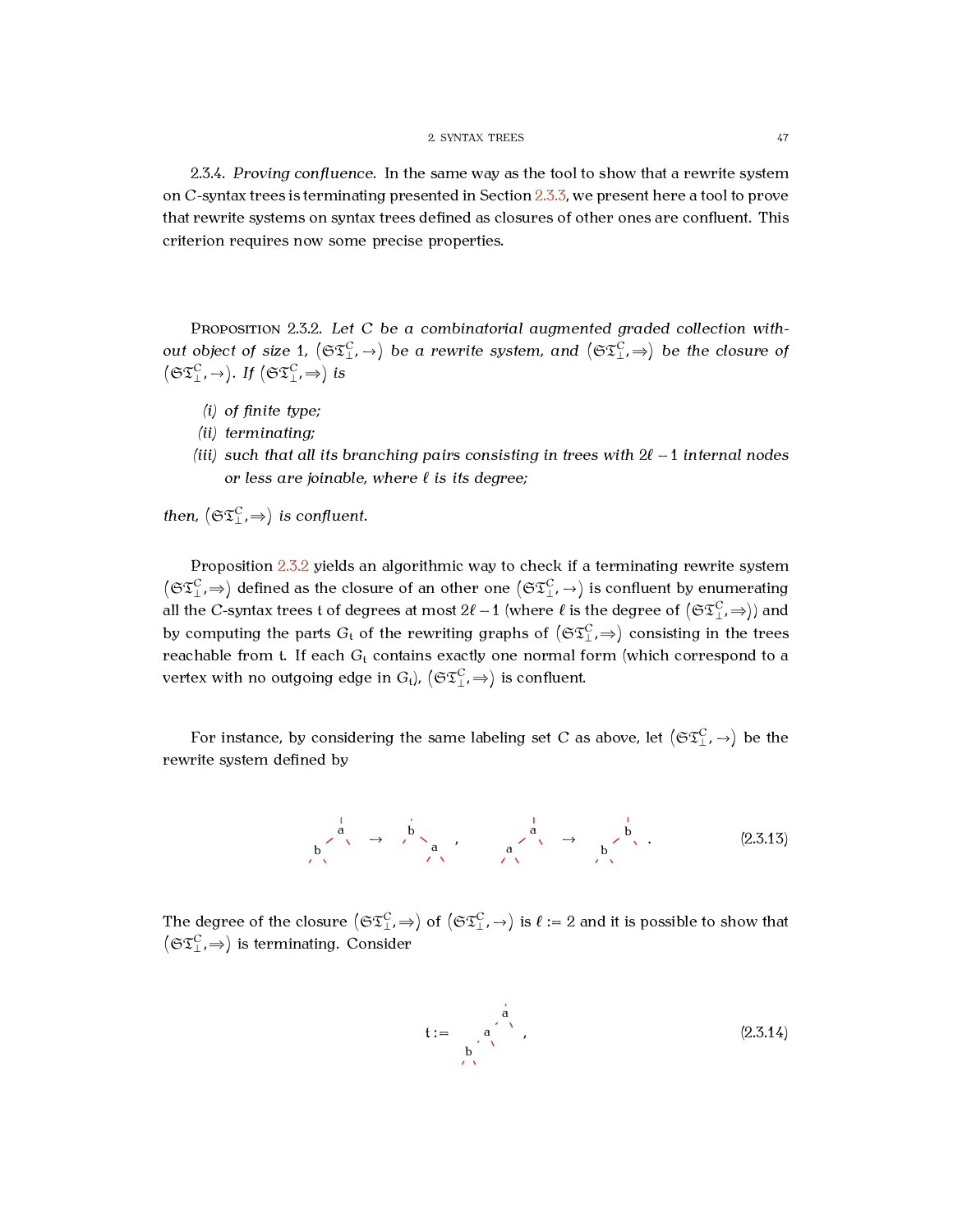which is a *C*-syntax tree of degree  $2\ell - 1 = 3$ . The graph  $G_t$  associated with t is of the form



and shows that  $(\mathfrak{ST}^C_\perp, \Rightarrow)$ ) is not confluent. Indeed, t is a non-joinable branching tree. On the other hand, consider the rewrite system  $(\mathfrak{S} \mathfrak{T}^C) \rightarrow$  $\ddot{\phantom{0}}$ defined by

a <sup>a</sup> *<sup>→</sup>* a a *,* a <sup>b</sup> *→* a b *,* b <sup>b</sup> *→* b a *.* (2.3.16)

The degree of the closure  $(\mathfrak{ST}^C_\perp,\Rightarrow)$  of ST*<sup>C</sup> <sup>⊥</sup>, →*  $\mathbf{r}$ is  $\ell := 2$  and here also, it is possible to show that  $(\mathfrak{ST}^C_\perp, \Rightarrow)$  $\frac{1}{\sqrt{2}}$ is terminating. Consider

$$
t := \begin{array}{cc} b \\ b \end{array}, \tag{2.3.17}
$$

a *C*-syntax tree of degree  $2\ell - 1 = 3$ . The graph  $G_t$  associated with t is of the form



This graph satisfies the required property stated above, and, as a systematic study of cases shows, all other graphs  $G<sub>s</sub>$  where  $\frak s$  is a *C*-syntax tree of degree 3 or less, also. For this  $\text{reasons}, \ (\mathfrak{ST}^C_\perp, \Rightarrow)$ ิ<br>ั is confluent.

#### **3. Treelike structures**

We expose here two additional variants of trees. The first one are rooted trees and are structures intervening in the study of free pre-Lie algebras (see forthcoming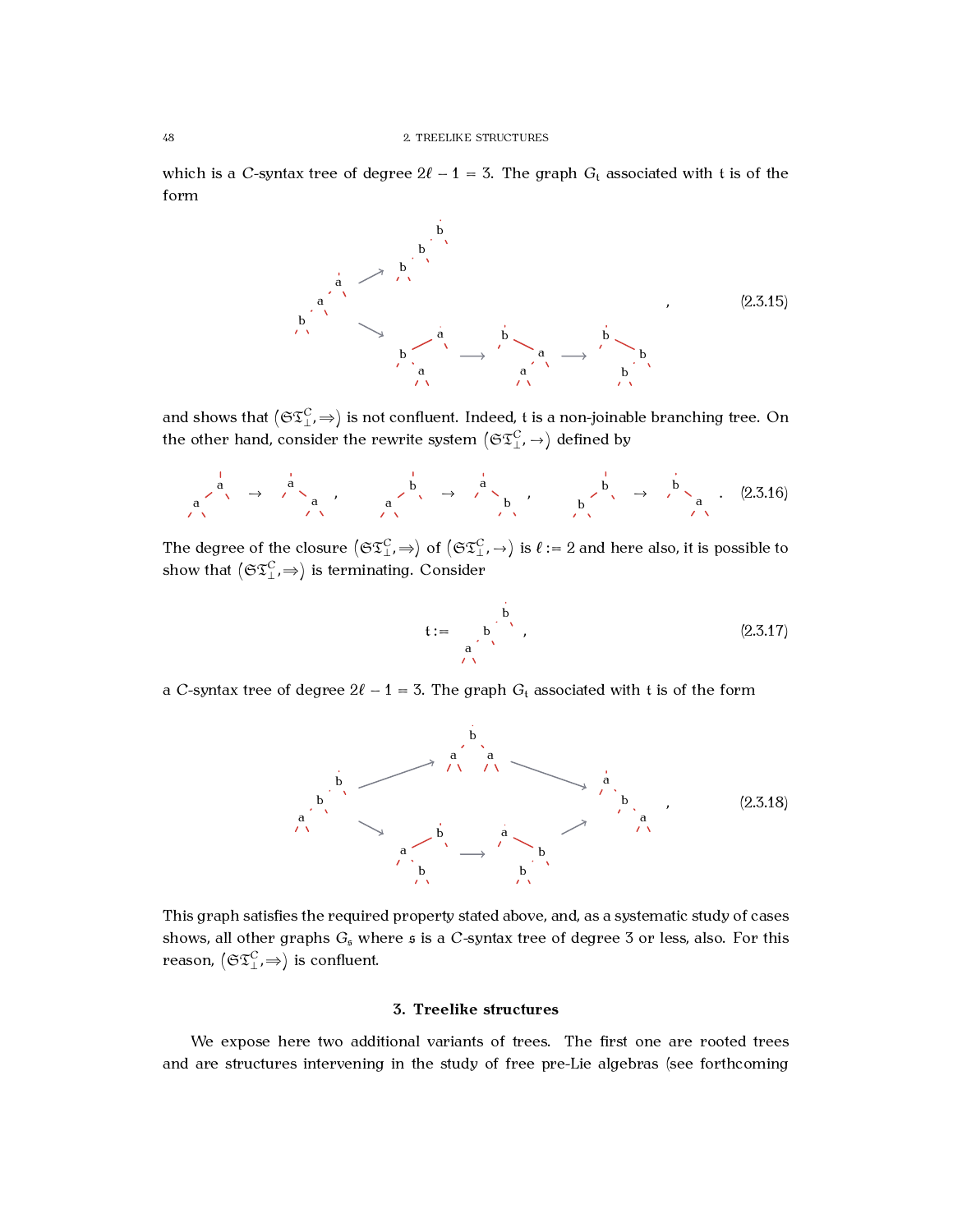Section [3.3](#page-77-0) of Chapter [3\)](#page-58-0). The second ones are colored syntax trees and can be seen as objects of free colored operads (see forthcoming Section [2.1](#page-128-0) of Chapter [5\)](#page-122-0).

# **3.1. Rooted trees.** Let  $\mathfrak{RT}$  be the graded collection satisfying the relation

$$
\mathfrak{RT} = \left[ \{ \bullet \}, \mathbf{MSet}^+(\mathfrak{RT}) \right]_{\times}^+.
$$
 (3.1.1)

where *•* is an atomic object called *node* and **MSet** is the multiset collection operation over graded collections defined in Section [1.2.6](#page-21-0) of Chapter [1.](#page-14-0) We call *rooted tree* each object of  $\mathfrak{R} \mathfrak{X}$ . By definition, a rooted tree t is an ordered pair  $(\bullet, \{t_1, \ldots, t_k\})$  where  $\{t_1, \ldots, t_k\}$  is a multiset of rooted trees. Like the case of planar rooted trees, this definition is recursive. For instance,

<span id="page-54-0"></span>
$$
(\bullet,\emptyset), \quad (\bullet,\{( \bullet,\emptyset)\}), \quad (\bullet,\{( \bullet,\emptyset),(\bullet,\emptyset)\}), \quad (\bullet,\{( \bullet,\emptyset),(\bullet,\emptyset),(\bullet,\emptyset)\}), \quad (\bullet,\{( \bullet,\emptyset),(\bullet,\emptyset)\})\}, \tag{3.1.2}
$$

are rooted trees. If  $t = (\bullet, \{t_1, \ldots, t_k\})$  is a rooted tree, each  $t_i$ ,  $i \in [k]$ , is a *suffix subtree* of t.

Rooted trees are different kinds of trees than planar rooted trees presented in Section [1.](#page-38-2) The difference is due to the fact that rooted trees are defined by using multisets of rooted trees, while planar rooted trees are defined by using tuples of planar rooted trees. Hence, the order of the suffix subtrees of a rooted tree is not significant.

By drawing each rooted tree by a node  $\phi$  attached below it to its subtrees by means of edges  $-$ , the rooted trees of  $(3.1.2)$  are depicted by

*, , , , .* (3.1.3)

By definition of the product and multiset operations over combinatorial collections, the size of a rooted tree t satisfies

$$
|t| := 1 + \sum_{i \in [k]} |t_i|.
$$
 (3.1.4)

The integer sequence of  $\mathfrak{RT}$  begins by

$$
1, 1, 2, 4, 9, 20, 48, 115, 286 \tag{3.1.5}
$$

and forms Sequence **[A000081](http://oeis.org/A000081)** of [**[Slo](#page-151-1)**].

**3.2. Colored syntax trees.** Let C be a set of colors and *C* be a C-colored collection (see Section [1.1.4](#page-16-1) of Chapter [1\)](#page-14-0) such that the graduation of *C* is augmented. A C*-colored C*-syntax tree is a triple  $(a, t, u)$  where t is a *C*-syntax tree of arity  $n \in \mathbb{N}_{\geq 1}$ ,  $a \in \mathfrak{C}$ ,  $u \in \mathfrak{C}^n$ , and for any internal nodes *u* and *v* of t such that *v* is the *i*th child of *u*, out(*y*) =  $in_i(x)$ where *x* (resp. *y*) is the label of *u* (resp. *v*). The set of all C-colored C-syntax trees is denoted by  $\mathfrak{C}\mathfrak{S}\mathfrak{T}^C.$  This set is a  $\mathfrak{C}\text{-colored collection}$  by setting that  $\text{out}(\langle a,\mathfrak{t},u\rangle):=a$  and  $\text{in}(\langle a,t,u\rangle):=u$  for all  $\langle a,t,u\rangle\in\mathfrak{C}\mathfrak{S}\mathfrak{T}^C.$  By a slight abuse of notation, if  $u$  is an internal node of t, we denote by  $out(u)$  (resp.  $in(u)$ ) the color  $out(x)$  (resp. word of colors  $in(x)$ )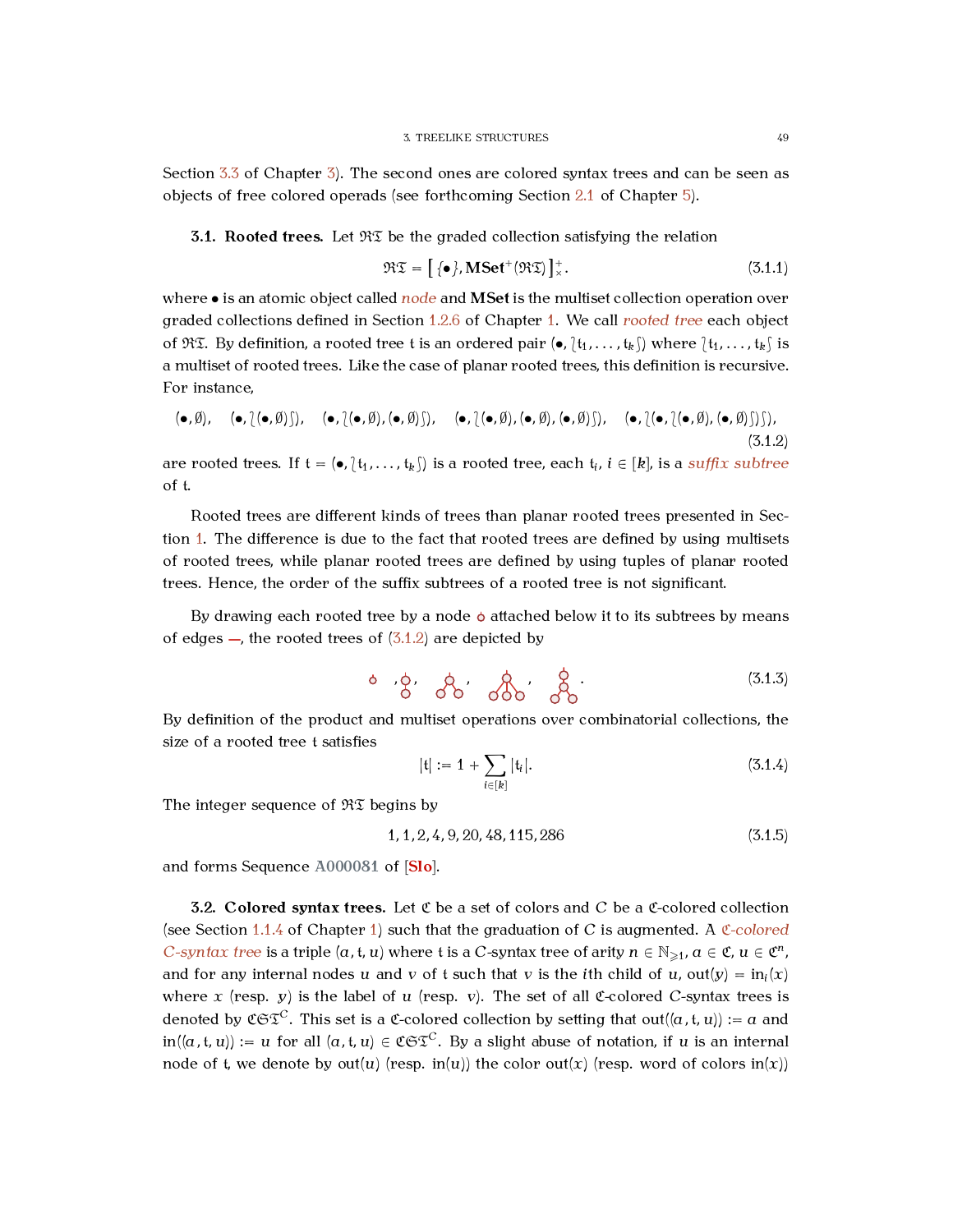where  $x$  is the label of  $u$ . We say that a  $C$ -colored  $C$ -syntax tree t is *monochrome* if  $C$  is a monochrome colored collection. In graphical representations of a C-colored *C*-syntax tree  $(a, t, u)$ , we draw t together with its output color above its root and its input color *u*(*i*) below its *i*th leaf for any *i* ∈ [|*u*|].

For instance, consider the set of colors  $\mathfrak{C} := \{1,2\}$  and the C-colored collection C defined by  $C := C(2) \sqcup C(3)$  with  $C(2) := \{a, b\}$ ,  $C(3) := \{c\}$ ,  $out(a) := 1$ ,  $out(b) := 2$ , out(c) := 1, in(a) := 11, in(b) := 21, and in(c) := 221. The tree



is a C-colored *C*-syntax tree. Its output color is 1 and its word of input colors is 21222111. Besides,  $(1, \perp, 1)$  and  $(1, \perp, 2)$  are two C-colored *C*-syntax trees of degree 0 and arity 1.

The partial grafting operation of syntax trees (see Section [2.2.1\)](#page-47-1) admits a generalization on colored syntax trees. Let for any  $(a, u) \in \mathfrak{C} \times \mathfrak{C}^n$ ,  $(b, v) \in \mathfrak{C} \times \mathfrak{C}^m$ , and  $i \in [n]$  such that  $b = u(i)$  the product

$$
\circ_i^{(\langle a,u\rangle,\langle b,v\rangle)} : \mathfrak{C} \mathfrak{S} \mathfrak{T}^C(a,u) \times \mathfrak{C} \mathfrak{S} \mathfrak{T}^C(b,v) \to \mathfrak{C} \mathfrak{S} \mathfrak{T}^C
$$
\n
$$
(3.2.2)
$$

defined, for any  $\langle a,t,u\rangle\in\mathfrak{C}\mathfrak{S}\mathfrak{T}^C(a,u)$  and  $\langle b,\mathfrak{s},v\rangle\in\mathfrak{C}\mathfrak{S}\mathfrak{T}^C(b,v)$  by

$$
(a, t, u) \circ_i^{((a, u), (b, v))} (b, s, v) := (a, t \circ_i^{(n, m)} s, u \leftarrow_i v),
$$
 (3.2.3)

where  $u \leftarrow_i v$  is the word obtained by replacing the *i*th letter of *u* by *v*, and  $\circ_i^{(n,m)}$  $\int_{i}^{\left(n,m\right)}$  is the partial grafting of syntax trees. For instance, by considering the same labeling C-colored collection as above,



We call each *◦* (*n,m*) *i* a *partial grafting operation*.

Observe that since

$$
\text{ind}\left((a,\mathfrak{t},u)\circ_i^{(n,m)}(b,\mathfrak{s},v)\right)=(a,u\leftrightarrow_i v)\tag{3.2.5}
$$

where ind denotes the index of an object of a colored collection (see Section [1.1.1](#page-14-1) of Chapter [1\)](#page-14-0), the product  $\circ_i^{(n,m)}$  $i<sub>i</sub>$  is concentrated. Besides, by a slight abuse of notation, we shall sometimes omit the  $(n, m)$  in the notation of  $\circ_i^{(n,m)}$  $i$ <sup>(*n*,*m*)</sub> in order to denote it in a more</sup> concise way by *◦<sup>i</sup>* .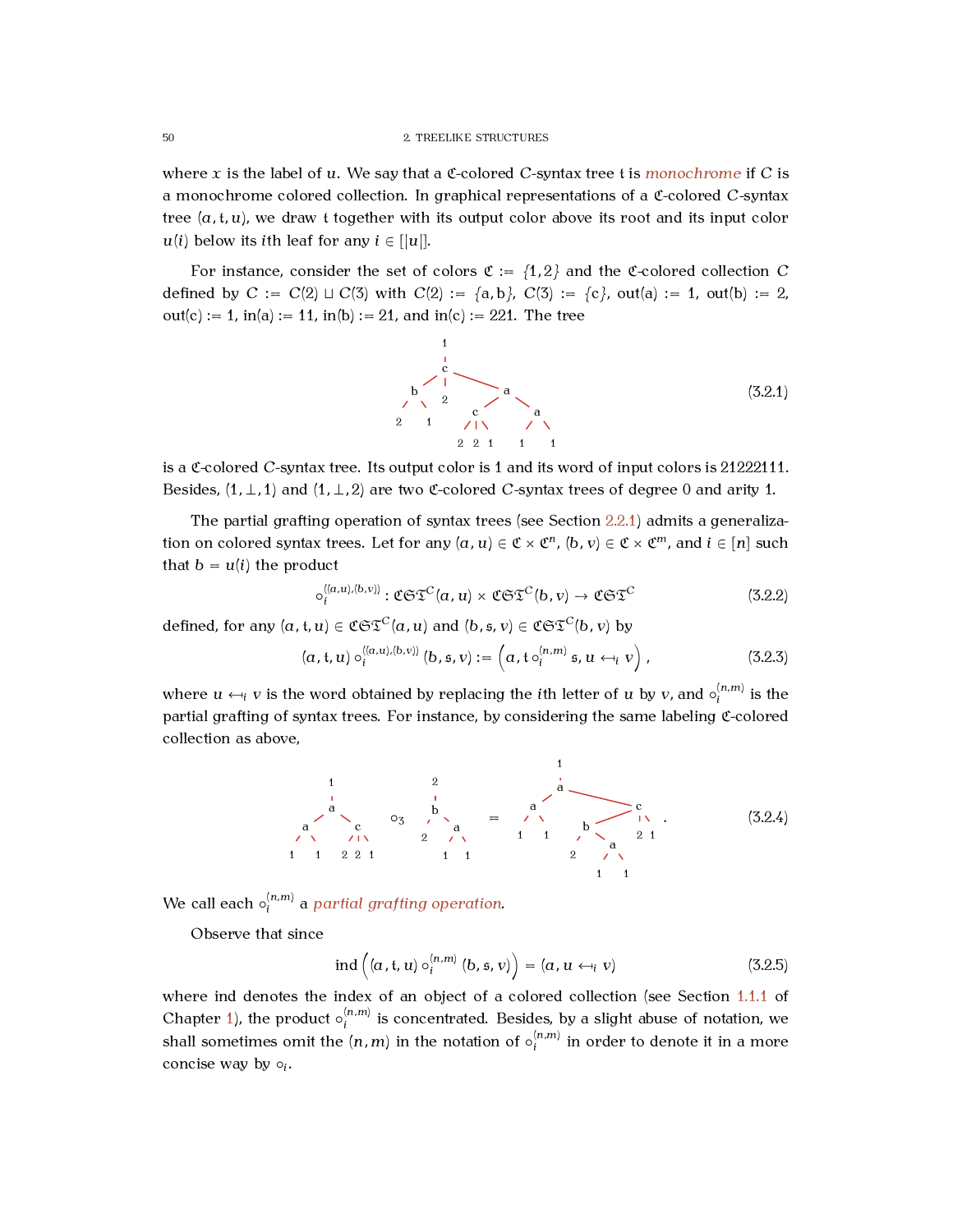The generalizations of the complete and context grafting products of syntax trees (see Sections [2.2.2](#page-48-2) and [2.2.3\)](#page-48-1) on colored syntax trees follow from the definition of the partial grafting operation of colored syntax trees just given. These two products are also concentrated.

Most of the notions exposed in Section [2.3](#page-49-0) about syntax trees and rewrite systems on syntax trees naturally extend on colored syntax trees like, among others, the notions of occurrences of patterns, the complete grafting operations, and the criteria offered by Propositions [2.3.1](#page-51-1) and [2.3.2](#page-52-0) to, respectively, prove the termination and the confluence of rewrite system on syntax trees.

# **Bibliographic notes**

**About trees.** The concept of tree encompasses a large range of quite different combinatorial objects. For instance, in graph theory, trees are connected acyclic graphs while in combinatorics, one encounters mostly rooted trees. Among rooted trees, some of these can be planar (the order of the children of a node is relevant) or not. In addition to this, the internal nodes, the leaves, or the edges of the trees can be labeled, and some conditions for the arities of their nodes can be imposed. One of the first occurrences of the concept of tree came from the work of Cayley [**[Cay57](#page-147-2)**]. Nowadays, trees appear among others in computer science as data structures [**[Knu98](#page-149-0)**,**[CLRS09](#page-147-3)**], in combinatorics in relation with enumerating questions and Lagrange inversion [**[Lab81](#page-149-2)**,**[FS09](#page-148-2)**], and in algebraic combinatorics, where several families of trees are endowed with algebraic structures [**[LR98](#page-150-1)**,**[HNT05](#page-148-1)**,**[Cha08](#page-147-4)**]. Besides, the bijection between the combinatorial collections of the planar rooted trees and the one of binary trees appearing in Proposition [1.2.1](#page-44-0) is known as the rotation correspondence and is due to Knuth [**[Knu97](#page-149-3)**]. This bijection, offering a means of encoding a planar rooted tree by a binary tree, admits applications in algebraic combinatorics [**[NT13](#page-150-3)**,**[EFM14](#page-147-5)**].

**About enumerating properties.** Formula [\(1.2.8\)](#page-43-1) for the Fuss-Catalan numbers, enumerating the combinatorial collection of the *k*-ary trees with respect to their number of internal nodes has been established in [**[DM47](#page-147-6)**]. Besides, Formula [\(1.2.16\)](#page-44-1) enumerating the combinatorial set of the Schröder trees with respect to their number of leaves uses the Narayana numbers [**[Nar55](#page-150-4)**]. These numbers admit the following combinatorial interpretation: the 2-graded collection *C* of binary trees, where the index of a binary tree t is the pair (*n, k*) where *n* is the arity of t and *k* is the number of internal nodes of t having an internal node as a left child satisfies  $\#C(n, k) = \text{nar}(n, k)$ .

**About rewrite rules on trees.** The Buchberger algorithm, which is a completion algorithm (see the end of Chapter [1\)](#page-14-0), admits adaptations in the context of rewrite systems of trees and operads [**[DK10](#page-147-7)**, **[BD16](#page-146-2)**]. Several works use rewrite systems on trees to provide presentations of operads (see, for instance, [**[Hof10](#page-149-4)**,**[LV12](#page-150-5)**,**[Gir16b](#page-148-3)**,**[CCG18](#page-147-8)**]).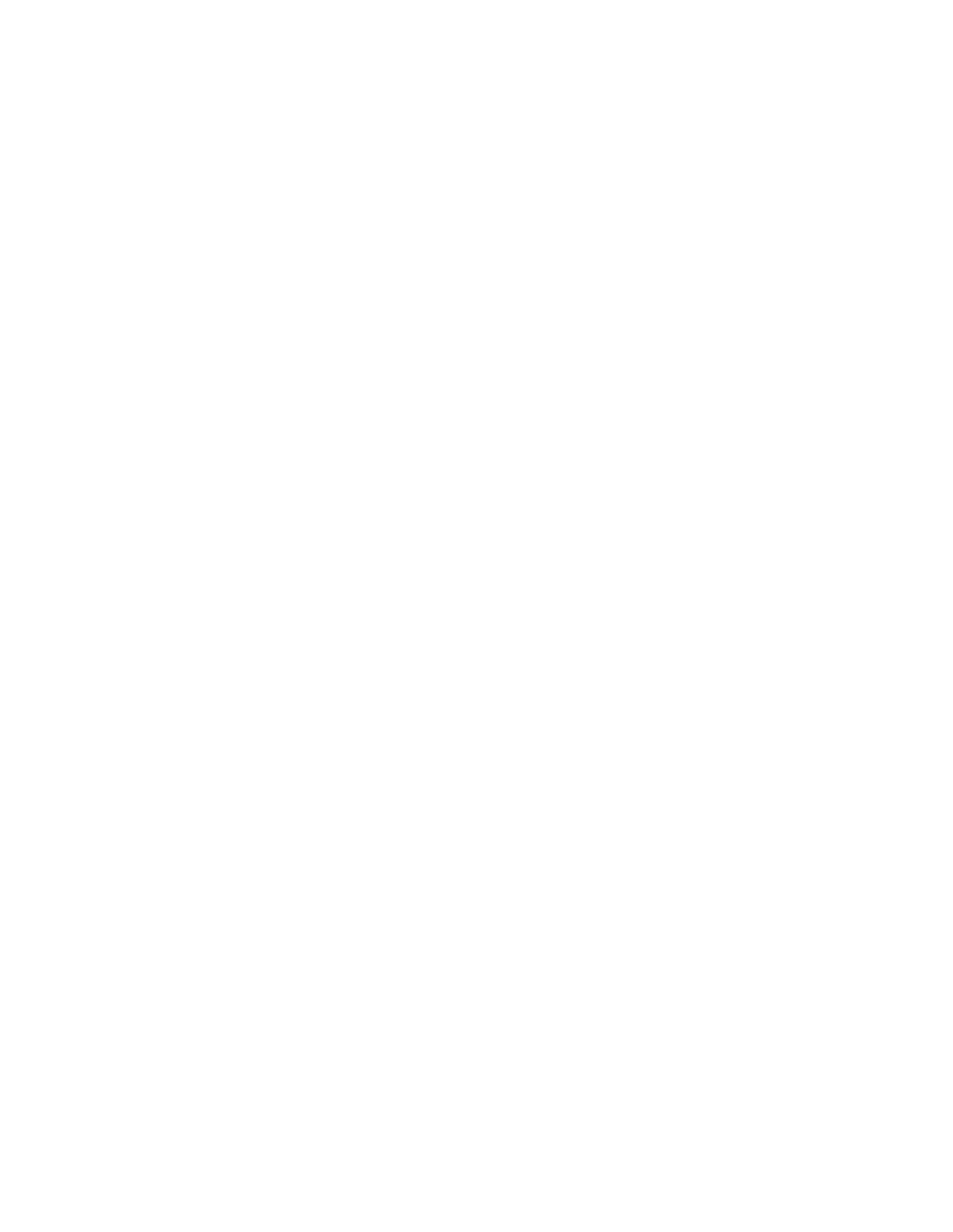# CHAPTER 3

# **Algebraic structures**

<span id="page-58-0"></span>This chapter deals with vector spaces obtained from graded collections. A general framework for algebraic structures having products and coproducts is presented. Most of the algebraic structures encountered in algebraic combinatorics like associative, dendriform, pre-Lie algebras, and Hopf bialgebras fit into this framework. This chapter contains classical examples of such structures.

## **1. Polynomials spaces**

We introduce here the notion of polynomial spaces. All the algebraic structures considered in this book are polynomial spaces endowed with some operations or cooperations. A set of operations, analogous to the operations on graded collections of Section [1.2](#page-17-0) of Chapter [1,](#page-14-0) over graded polynomial spaces are considered. We also review some links between changes of bases of polynomial spaces, posets, and incidence algebras.

**1.1. Polynomials on collections.** Intuitively, a polynomial on an *I*-collection *C* is a finite formal sum of objects of  $C$  with coefficients in a field  $K$ . In what follows,  $K$  can be any field of characteristic 0.

<span id="page-58-2"></span>1.1.1. *Polynomials.* Let *C* be an *I*-collection. A *polynomial on C* (or, for short, a *C-polynomial*) is a map

$$
f: C \to \mathbb{K} \tag{1.1.1}
$$

such that the set

<span id="page-58-1"></span>
$$
Supp(f) := \{x \in C : f(x) \neq 0\}
$$
\n(1.1.2)

is finite, where the symbol 0 appearing in  $(1.1.2)$  is the zero of K. We call Supp(f) the *support* of *f*. The *coefficient*  $f(x)$  of  $x \in C$  in *f* is denoted by  $\langle x, f \rangle$ . An object x of C *appears* in *f* if  $\langle x, f \rangle \neq 0$ . A *C*-polynomial *f* is a *C-monomial* if Supp(*f*) is a singleton. We say that *f* is *homogeneous* if there is an index  $i \in I$  such that Supp(*f*)  $\subseteq C(i)$ . For any finite subcollection *X* of *C*, the *characteristic polynomial* of *X* is the *C*-polynomial ch(*X*) defined, for any  $x \in C$ , by  $\overline{a}$ 

$$
\langle x, \text{ch}(X) \rangle := \begin{cases} 1 \in \mathbb{K} & \text{if } x \in X, \\ 0 \in \mathbb{K} & \text{otherwise.} \end{cases}
$$
 (1.1.3)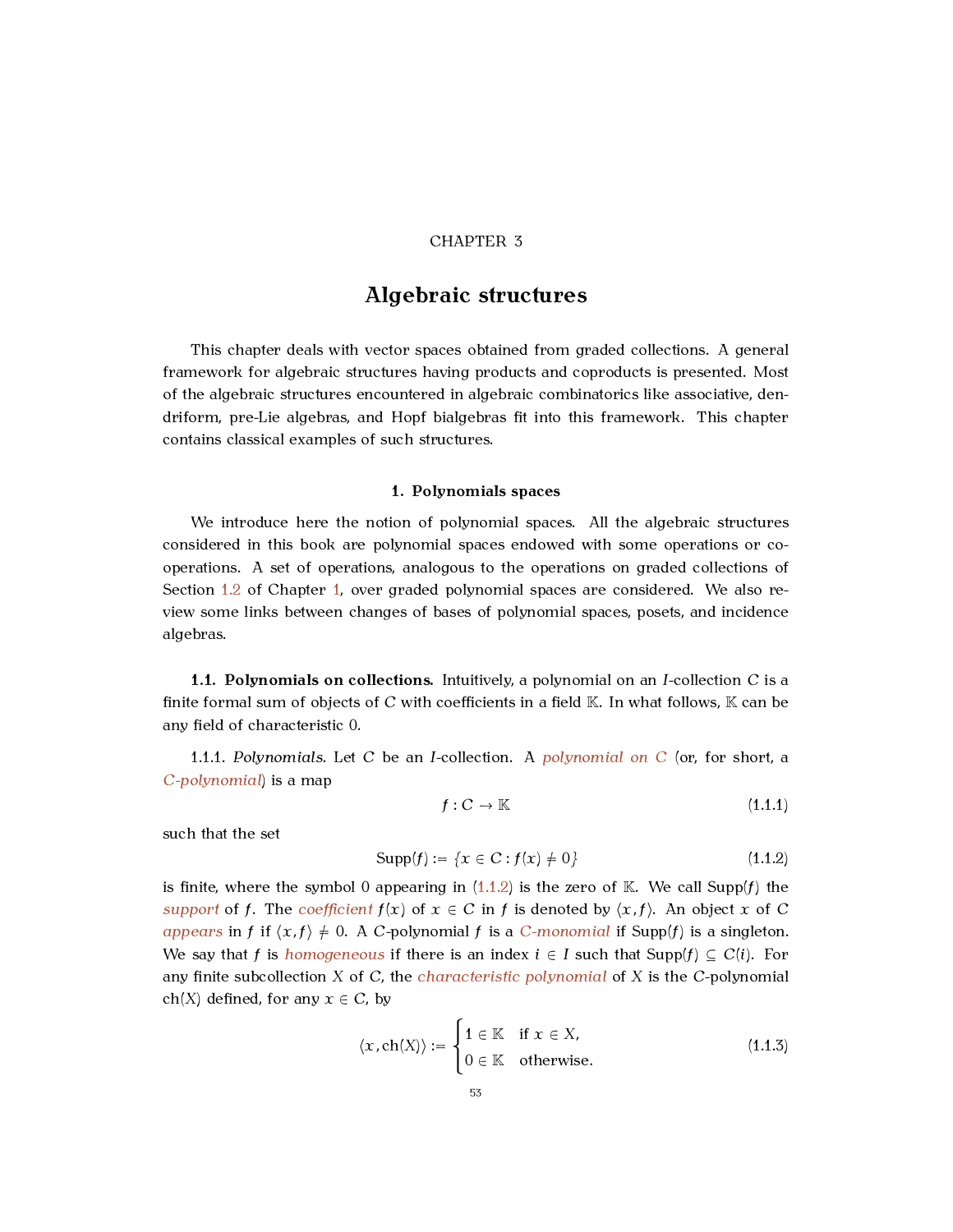Given two *C*-polynomials  $f_1$  and  $f_2$ , the *scalar product* of  $f_1$  and  $f_2$  is the scalar

<span id="page-59-0"></span>
$$
\langle f_1, f_2 \rangle := \sum_{x \in C} \langle x, f_1 \rangle \langle x, f_2 \rangle \tag{1.1.4}
$$

of K. This notation for the scalar product of *C*-polynomials is consistent with the notation  $\langle x, f \rangle$  for the coefficient of *x* in *f* because by [\(1.1.4\)](#page-59-0), the coefficient  $\langle x, f \rangle$  and the scalar product  $\langle ch(\{x\}), f\rangle$  are equal.

In the particular case where *C* is a graded collection, the *degree* deg(*f*) of *f* is undefined if  $\text{Supp}(f) = \emptyset$  and is otherwise the greatest size of an object appearing in  $\text{Supp}(f)$ .

1.1.2. *Polynomial spaces.* The set of all *C*-polynomials is denoted by  $K \langle C \rangle$ . The *underlying collection* of  $K \langle C \rangle$  is *C*. For any property *P* of collections (see Section [1](#page-14-2) of Chapter [1\)](#page-14-0), we say by extension that  $\mathbb{K}\langle C \rangle$  *satisfies the property* P if C satisfies P.

This set  $K \langle C \rangle$  is endowed with the following two operations. First, the *addition* 

$$
+: \mathbb{K}\langle C \rangle \times \mathbb{K}\langle C \rangle \to \mathbb{K}\langle C \rangle \tag{1.1.5}
$$

is defined, for any  $f_1, f_2 \in \mathbb{K} \langle C \rangle$  and  $x \in C$ , by

$$
\langle x, f_1 + f_2 \rangle := \langle x, f_1 \rangle + \langle x, f_2 \rangle. \tag{1.1.6}
$$

Second, the *scalar multiplication*

$$
\cdot : \mathbb{K} \times \mathbb{K} \langle C \rangle \to \mathbb{K} \langle C \rangle \tag{1.1.7}
$$

is defined, for any  $f \in \mathbb{K} \langle C \rangle$ ,  $\lambda \in \mathbb{K}$ , and  $x \in C$ , by

$$
\langle x, \lambda \cdot f \rangle := \lambda \langle x, f \rangle. \tag{1.1.8}
$$

Endowed with these two operations,  $\mathbb{K}\langle C \rangle$  is a K-vector space, named *polynomial space on C* (or, for short, *C-polynomial space*). Moreover,  $K \langle C \rangle$  decomposes as a direct sum

<span id="page-59-2"></span>
$$
\mathbb{K}\left\langle C\right\rangle = \bigoplus_{i\in I} \mathbb{K}\left\langle C(i)\right\rangle. \tag{1.1.9}
$$

We call each  $\mathbb{K}\langle C(i)\rangle$  the *i*-homogeneous component of  $\mathbb{K}\langle C\rangle$ . In the sequel, we shall also write  $\mathbb{K} \langle C \rangle$  *(i)* for  $\mathbb{K} \langle C \rangle$ *(i)*.

By using now the linear structure of  $K \langle C \rangle$ , any *C*-polynomial *f* can be expressed as the finite sum of *C*-monomials

$$
f = \sum_{x \in C} \langle x, f \rangle \cdot \text{ch}(\{x\}),\tag{1.1.10}
$$

which is denoted, by a slight abuse of notation, by

<span id="page-59-1"></span>
$$
f = \sum_{x \in C} \langle x, f \rangle x.
$$
 (1.1.11)

The notation [\(1.1.11\)](#page-59-1) for *f* as a linear combination of objects of *C* is the *sum notation* of *C*-polynomials.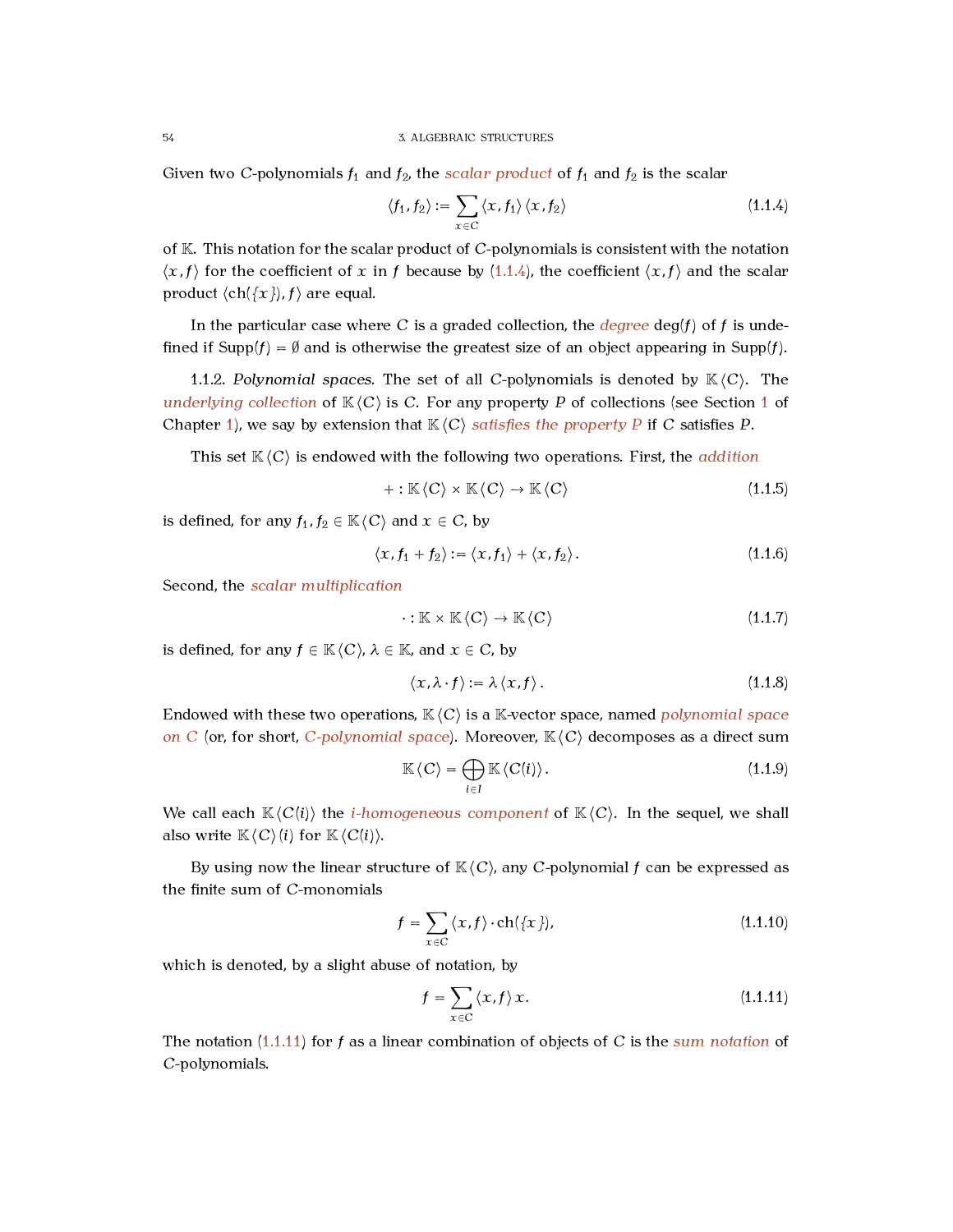Since for any *C*-polynomial *f*, there is unique way to express *f* as a finite sum of the form  $(1.1.11)$ , the set

$$
\{\text{ch}(\{x\}): x \in C\} \tag{1.1.12}
$$

forms a basis of  $K \langle C \rangle$ . This basis is called *fundamental basis* of  $K \langle C \rangle$ , and, by a slight but convenient abuse of notation, each basis element  $ch(\lbrace x \rbrace)$ ,  $x \in C$ , is simply denoted by x. Observe that each basis of  $K(\mathcal{C})$  is indexed by C. Moreover, Let us emphasize the fact any polynomial space  $\mathbb{K}\langle C \rangle$  is always seen through its explicit basis *C* (contrarily when working abstractly with a vector space  $\mathcal V$  without explicit basis). In the sequel, we shall define products on *C* which extend by linearity on  $\mathbb{K}\langle C \rangle$ . Properties of such products (like associativity or commutativity) can be defined and checked only on *C*.

Besides, we are sometimes led to consider several bases of  $K\langle C \rangle$  and work with many of them at the same time. In this case, to distinguish elements expressed on different bases, we denote them by putting elements of *C* as indexes of a letter naming the basis. For instance, the elements of the B-basis of  $K \langle C \rangle$  are denoted by  $B_x$ ,  $x \in C$ .

Let  $C_1$  and  $C_2$  be two *I*-collections. A *morphism* between  $\mathbb{K}\langle C_1 \rangle$  and  $\mathbb{K}\langle C_2 \rangle$  is a linear map

$$
\phi: \mathbb{K}\left\langle C_1 \right\rangle \to \mathbb{K}\left\langle C_2 \right\rangle \tag{1.1.13}
$$

such that for any  $x \in C_1$ ,  $\phi(x) \in \mathbb{K} \langle C_2 \rangle$  (ind(*x*)). Observe that any combinatorial collection morphism  $\psi: C_1 \to C_2$  gives rise to a polynomial space morphism  $\psi: \mathbb{K} \langle C_1 \rangle \to \mathbb{K} \langle C_2 \rangle$ obtained by extending  $\psi$  linearly. Besides,  $\mathbb{K} \langle C_2 \rangle$  is a *subspace* of  $\mathbb{K} \langle C_1 \rangle$  if there exists an injective morphism from  $\mathbb{K}\langle C_2 \rangle$  to  $\mathbb{K}\langle C_1 \rangle$ . For any subset *J* of *I*, we denote by  $\mathbb{K}\langle C \rangle$  *(J)* the polynomial space  $\mathbb{K}\langle C(J)\rangle$ . Since  $C(J)$  is by definition a subcollection of C,  $\mathbb{K}\langle C\rangle\langle J\rangle$ is a subspace of  $K \langle C \rangle$ .

1.1.3. *Combinatorial graded polynomial spaces.* When *C* is a combinatorial graded collection, as a particular case of  $(1.1.9)$ ,  $\mathbb{K}\langle C \rangle$  decomposes as a direct sum

$$
\mathbb{K}\left\langle C\right\rangle = \bigoplus_{n\in\mathbb{N}}\mathbb{K}\left\langle C\right\rangle(n). \tag{1.1.14}
$$

Moreover, since *C* is combinatorial, each  $\mathbb{K} \langle C(n) \rangle$ ,  $n \in \mathbb{N}$ , is finite dimensional. For this reason, the *Hilbert series* of  $K \langle C \rangle$ , defined by

$$
\mathbb{H}_{\mathbb{K}\langle C\rangle}(t)=\sum_{n\in\mathbb{N}}\dim\mathbb{K}\langle C\rangle\langle n\rangle t^{n},\qquad(1.1.15)
$$

is a well-defined series. We can observe that the Hilbert series  $\mathbb{H}_{K(C)}(t)$  of  $K\langle C\rangle$  and the generating series  $\mathbb{G}_C(t)$  of C are the same power series.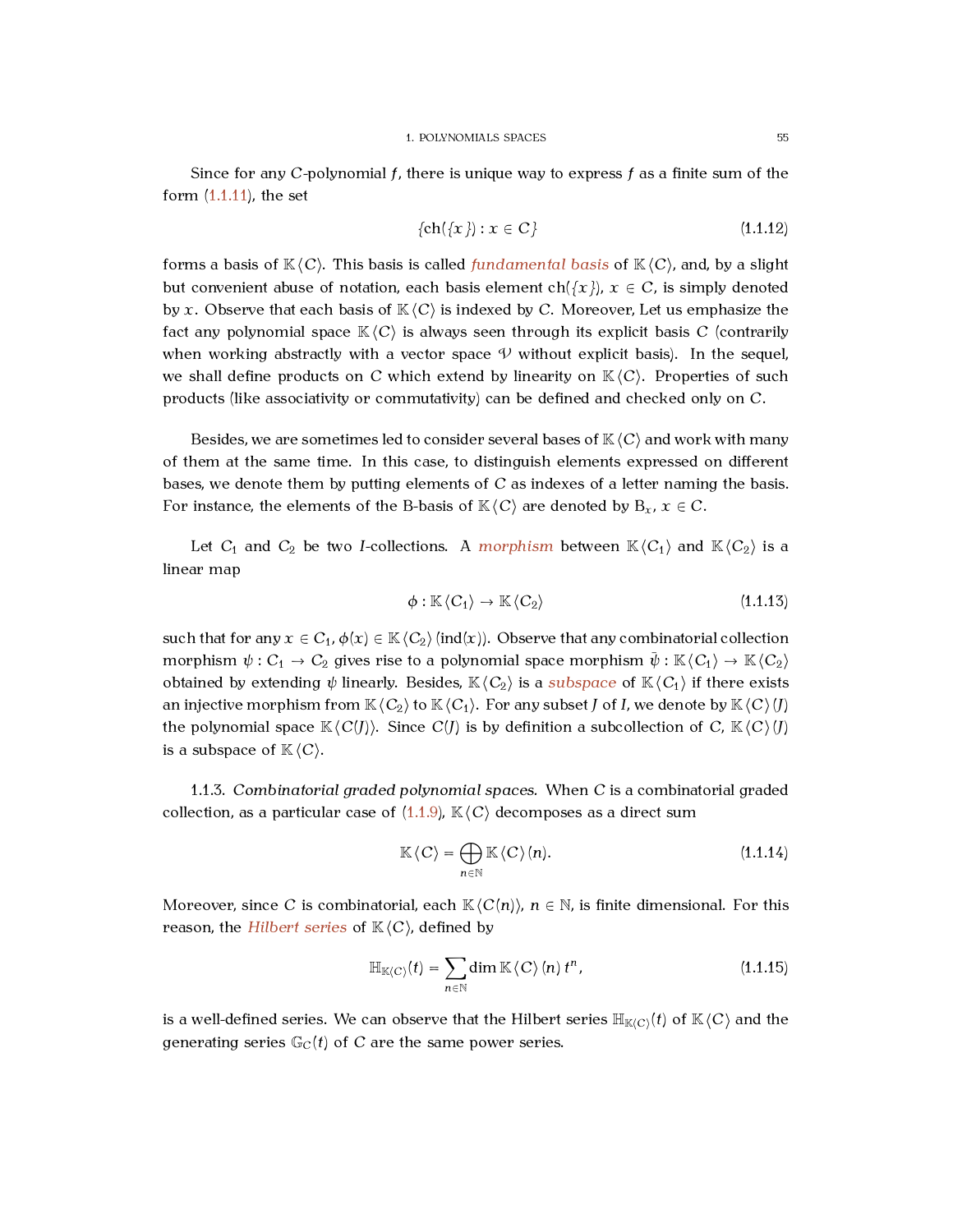56 3. ALGEBRAIC STRUCTURES

1.1.4. *Rewrite systems and quotient spaces.* For any *I*-collection *C*, any rewrite system  $(C, \rightarrow)$  gives rise to a subspace  $\mathcal{R}_{(C, \rightarrow)}$  of  $\mathbb{K} \langle C \rangle$  generated by all the homogeneous *C*-polynomials  $x' - x$  whenever *x* and  $x'$  are two objects of *C* such that  $x \rightarrow x'$ . We call  $\mathcal{R}_{(C,\to)}$  the *space induced* by  $(C,\to)$ . Conversely, when  $\mathcal{R}$  is a subspace of  $\mathbb{K}\langle C\rangle$  such that there exists a rewrite system  $(C, \rightarrow)$  such that  $\Re$  and  $\Re_{(C, \rightarrow)}$  are isomorphic, we say that  $(C, \rightarrow)$  is an *orientation* of  $\mathcal{R}$ . When  $(C, \rightarrow)$  is convergent, one has a concrete description of the quotient space  $\mathbb{K}\langle C\rangle/\mathcal{B}_{\langle C,\rightarrow\rangle}$  involving the normal forms  $\mathcal{N}_{(C,\rightarrow)}$  of  $(C,\rightarrow)$ provided by the following result.

PROPOSITION 1.1.1. Let  $(C, \rightarrow)$  be a convergent rewrite system. Then, as spaces

$$
\mathbb{K}\left\langle C\right\rangle /_{\mathcal{R}_{\left(C,\rightarrow\right)}}\simeq \mathbb{K}\left\langle \mathcal{N}_{\left(C,\rightarrow\right)}\right\rangle .\tag{1.1.16}
$$

<span id="page-61-1"></span>**1.2. Operations over polynomial spaces.** In the same way as operations over collections allow to create new collections from already existing ones (see Section [1.2](#page-17-0) of Chapter [1\)](#page-14-0), there exist analogous operations over polynomial spaces. Some of these are consequences of the definitions of operations over collections. We present here the main ones. Alternatively, one of the aims of this section is to show that the usual operations over spaces (direct sum, quotient, and tensor product) produce polynomial spaces.

1.2.1. *Direct sum.* The sum of two collections translates as the direct sum of the associated polynomial spaces. Indeed, for any *I*-collections  $C_1$  and  $C_2$ ,

<span id="page-61-0"></span>
$$
\mathbb{K}\left\langle C_1 + C_2 \right\rangle \simeq \mathbb{K}\left\langle C_1 \right\rangle \oplus \mathbb{K}\left\langle C_2 \right\rangle. \tag{1.2.1}
$$

An isomorphism between the two spaces of  $(1.2.1)$  is provided by the map

$$
\phi: \mathbb{K}\left\langle C_1 + C_2 \right\rangle \to \mathbb{K}\left\langle C_1 \right\rangle \oplus \mathbb{K}\left\langle C_2 \right\rangle, \tag{1.2.2}
$$

linearly defined for any  $x \in C_1 + C_2$  by

$$
\phi(x) := \begin{cases} x \in \mathbb{K} \langle C_1 \rangle & \text{if } x \in C_1, \\ x \in \mathbb{K} \langle C_2 \rangle & \text{otherwise } (x \in C_2). \end{cases}
$$
\n(1.2.3)

For this reason, we shall identify the two spaces of  $(1.2.1)$ .

1.2.2. *Quotient space.* If *C* is an *I*-collection and  $\mathcal{V}$  is a space included in  $\mathbb{K}\langle C \rangle$ , the *quotient space* of  $K \langle C \rangle$  by  $\mathcal V$  is the space  $K \langle C \rangle / \mathcal V$  of all the equivalence classes

$$
[f]_{\mathcal{V}} := \{ f + g : g \in \mathcal{V} \},\tag{1.2.4}
$$

for all *f ∈* K *hCi*, endowed with its natural vector space structure. We call *canonical surjection map* the linear map  $\theta$  :  $\mathbb{K}(C) \rightarrow \mathbb{K}(C)/\psi$  defined linearly by  $\theta(x) := [x]_{\psi}$ for any object *x* of *C*. It is always possible to see  $\mathbb{K}\langle C \rangle/\sqrt{v}$  as a *D*-polynomial space by providing an adequate *I*-collection *D* so that

$$
\mathbb{K}\left\langle C\right\rangle /_{\mathcal{V}}\simeq\mathbb{K}\left\langle D\right\rangle .\tag{1.2.5}
$$

For this reason, we shall identify any quotient space with a polynomial space.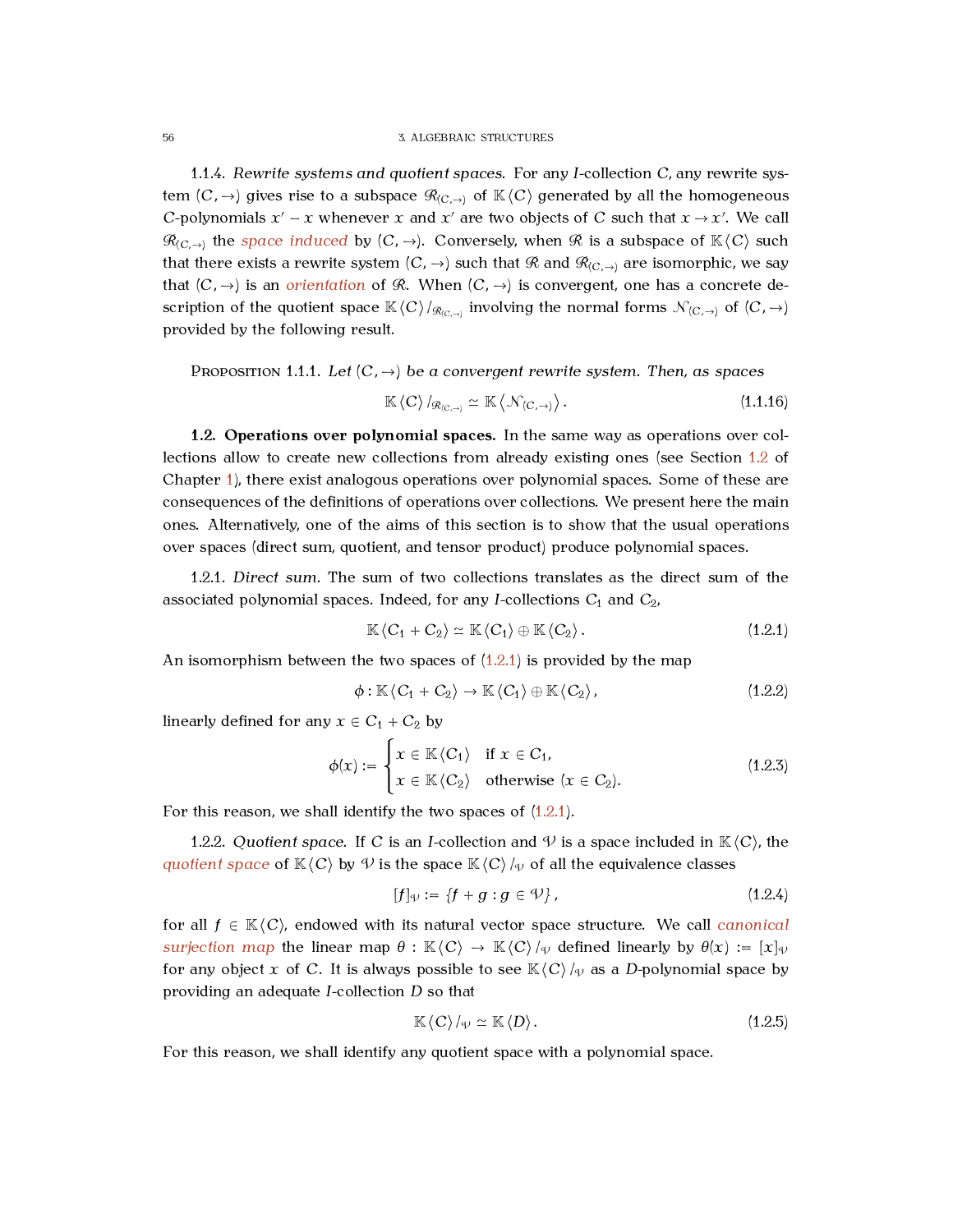1.2.3. *Tensor product.* The Cartesian product of collections translates as the tensor product of the associated polynomial spaces. Indeed, for any  $p \in \mathbb{N}$ , any index sets  $I_1, \ldots$ ,  $I_p$ , and any  $I_1$ -collection  $C_1$ , ..., any  $I_p$ -collection  $C_p$ ,

<span id="page-62-0"></span>
$$
\mathbb{K}\left\langle [C_1,\ldots,C_p]_{\times}\right\rangle\simeq \mathbb{K}\left\langle C_1\right\rangle\otimes\cdots\otimes\mathbb{K}\left\langle C_p\right\rangle. \tag{1.2.6}
$$

An isomorphism between the two spaces of  $(1.2.6)$  is provided by the map

$$
\phi: \mathbb{K}\left\langle [C_1,\ldots,C_p]_{\times} \right\rangle \to \mathbb{K}\left\langle C_1\right\rangle \otimes \cdots \otimes \mathbb{K}\left\langle C_p\right\rangle, \tag{1.2.7}
$$

linearly defined for any  $(x_1, \ldots, x_p)$ *∈*  $C_1, \ldots, C_p$ *<sup>×</sup>* by

$$
\phi\left(\left(x_1,\ldots,x_p\right)\right):=x_1\otimes\cdots\otimes x_p. \hspace{1cm} (1.2.8)
$$

For this reason, we shall identify the two spaces of [\(1.2.6\)](#page-62-0). Moreover, as a consequence, the tuple notation for tensors is linear. That is, for any  $f_1 \in \mathbb{K} \langle C_1 \rangle, \ldots, f_p \in \mathbb{K} \langle C_p \rangle$ ,

$$
(f_1,\ldots,f_p) = \sum_{(x_1,\ldots,x_p)\in [C_1,\ldots,C_p]_{\times}} \left(\prod_{k\in [p]} \langle x_k,f_k\rangle\right) (x_1,\ldots,x_p).
$$
 (1.2.9)

1.2.4. *Tensor algebras.* If  $\Psi$  is a K-vector space, the *tensor algebra* of  $\Psi$  is the space T *V* defined by

$$
\mathbf{T}\,\mathcal{V} := \bigoplus_{p \in \mathbb{N}} \mathcal{V}^{\otimes p} \tag{1.2.10}
$$

where  $\mathcal{P}^{\otimes p}$ ,  $p \in \mathbb{N}$ , denotes the space of all tensors on  $\mathcal V$  of order  $p \in \mathbb{N}$ . A basis of T  $\mathcal V$  is formed by all tensors on any basis of  $\mathcal{V}$ . As a special case of the one of tensor products discussed in the above section, the list collection operation applied to a graded collection translates as the tensor algebra of the associated graded polynomial space. Indeed, for any  $p \in \mathbb{N}$  and *I*-collection *C*,

$$
\mathbb{K}\left\langle\mathbf{List}_{\{p\}}(C)\right\rangle\simeq\mathbb{K}\left\langle C\right\rangle^{\otimes p}.\tag{1.2.11}
$$

so that, by using the correspondence between direct sums of spaces and sums of collections, we obtain

<span id="page-62-1"></span>
$$
\mathbb{K} \langle \mathbf{List}(C) \rangle \simeq \mathrm{T} \mathbb{K} \langle C \rangle. \tag{1.2.12}
$$

An isomorphism between the two spaces of  $(1.2.12)$  is provided by the map

$$
\phi: \mathbb{K} \langle \mathbf{List}(C) \rangle \to \mathbf{T} \mathbb{K} \langle C \rangle, \tag{1.2.13}
$$

linearly defined for any  $(x_1, \ldots, x_p)$  $\mathbf{r}$ *∈* **List**(*C*) by

$$
\phi\left(\left(x_1,\ldots,x_p\right)\right):=x_1\otimes\cdots\otimes x_p. \hspace{1cm} (1.2.14)
$$

For this reason, we shall identify the two spaces of  $(1.2.12)$ .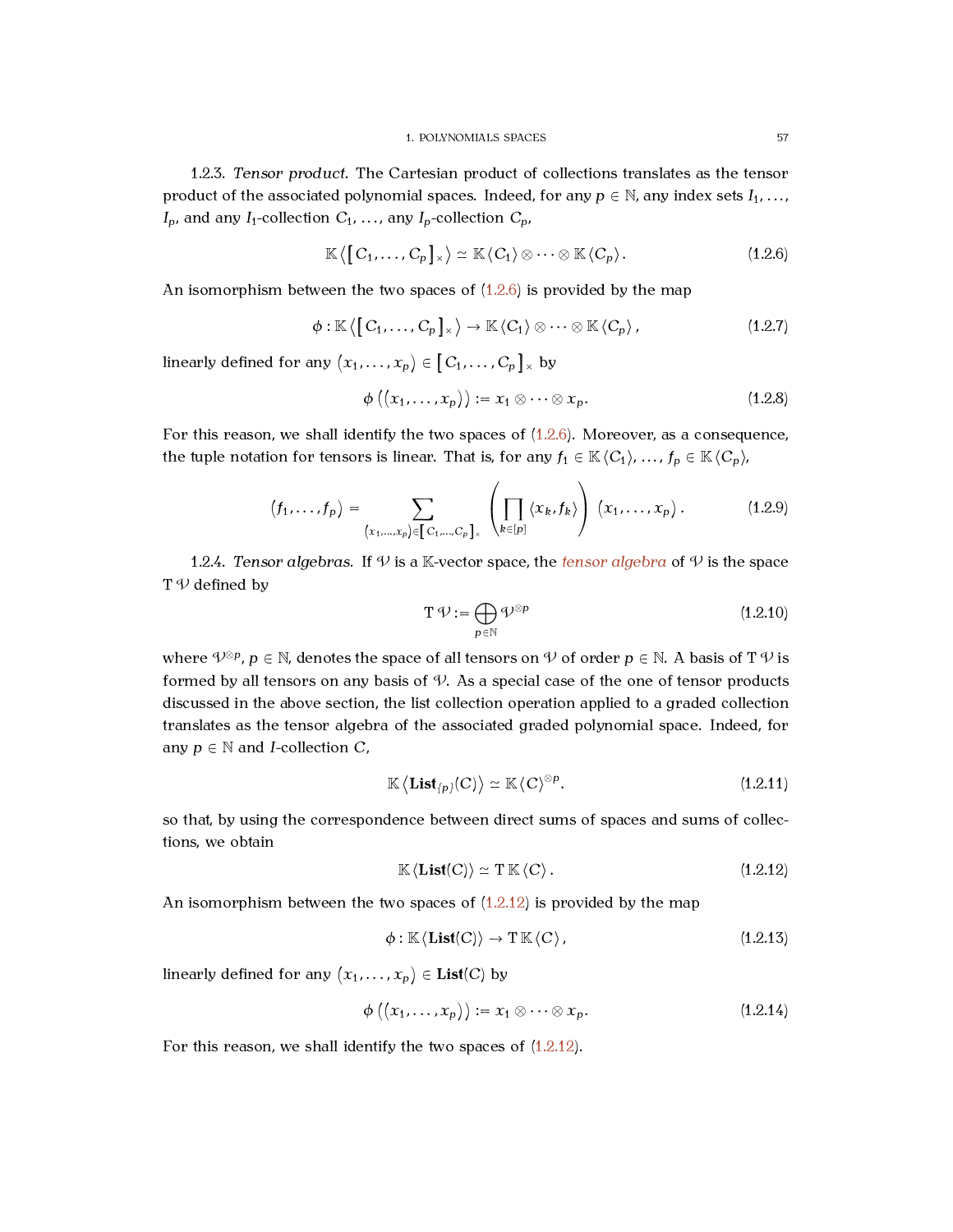1.2.5. *Symmetric algebras.* If  $\Psi$  is a K-vector space, the *symmetric algebra* of  $\Psi$  is the space S*V* defined by

$$
S\mathcal{V} := T\mathcal{V}/\varphi_{s},\tag{1.2.15}
$$

where  $\mathcal{V}_S$  is the subspace of  $T K \langle C \rangle$  consisting in all the tensors

$$
u\otimes x_1\otimes x_2\otimes v-u\otimes x_2\otimes x_1\otimes v, \qquad (1.2.16)
$$

where  $u, v \in \mathcal{T} \mathcal{V}$  and  $x_1, x_2 \in \mathcal{V}$ . A basis of S $\mathcal{V}$  is formed by all monomials on any basis of *V*. The multiset collection operation applied to a graded collection translates as the symmetric algebra of the associated graded polynomial space. Indeed, for any *I*-collection *C*,

<span id="page-63-0"></span>
$$
\mathbb{K} \langle \mathbf{MSet}(C) \rangle \simeq \mathbb{SK} \langle C \rangle. \tag{1.2.17}
$$

An isomorphism between the two spaces of  $(1.2.17)$  is provided by the map

$$
\phi: \mathbb{K} \langle \mathbf{MSet}(C) \rangle \to \mathbb{SK} \langle C \rangle, \tag{1.2.18}
$$

linearly defined for any  $\{x_1, \ldots, x_p\} \in \mathbf{MSet}(C)$  by

$$
\phi\left(\left\{x_1,\ldots,x_p\right\}\right) := y_1^{\alpha_1}\ldots y_\ell^{\alpha_\ell},\tag{1.2.19}
$$

where  $\ell$  is the number of distinct elements of  $\{x_1, \ldots, x_p\}$  and each  $\alpha_i, i \in [\ell]$ , denotes the multiplicity of  $y_i$  in  $\{x_1, \ldots, x_p\}$ . For this reason, we shall identify the two spaces of [\(1.2.17\)](#page-63-0).

1.2.6. *Exterior algebras.* If  $\mathcal V$  is a K-vector space, the *exterior algebra* of  $\mathcal V$  is the space E*V* defined by

$$
E\mathcal{V} := T\mathcal{V}/\varphi_{E},\tag{1.2.20}
$$

where  $\mathcal{V}_E$  is the subspace of  $T \mathcal{V}$  consisting in all the tensors

$$
u\otimes x_1\otimes x_2\otimes v+u\otimes x_2\otimes x_1\otimes v, \qquad (1.2.21)
$$

where  $u, v \in T \mathcal{V}$  and  $x_1, x_2 \in \mathcal{V}$ . A basis of E $\mathcal{V}$  is formed by all monomials on a basis of *V* without repeated letters. The set collection operation applied to a graded collection translates as the exterior algebra of the associated graded polynomial space. Indeed, for any *I*-collection *C*,

<span id="page-63-1"></span>
$$
\mathbb{K} \langle \mathbf{Set}(C) \rangle \simeq \mathbb{E} \mathbb{K} \langle C \rangle. \tag{1.2.22}
$$

An isomorphism between the two spaces of  $(1.2.22)$  is provided by the map

$$
\phi: \mathbb{K} \langle \mathbf{Set}(C) \rangle \to \mathbb{E} \mathbb{K} \langle C \rangle, \tag{1.2.23}
$$

linearly defined for any  $\{x_1, \ldots, x_p\} \in \mathbf{Set}(C)$  by

$$
\phi\left(\{x_1,\ldots,x_p\}\right) := x_1\ldots x_p. \tag{1.2.24}
$$

For this reason, we shall identify the two spaces of [\(1.2.22\)](#page-63-1).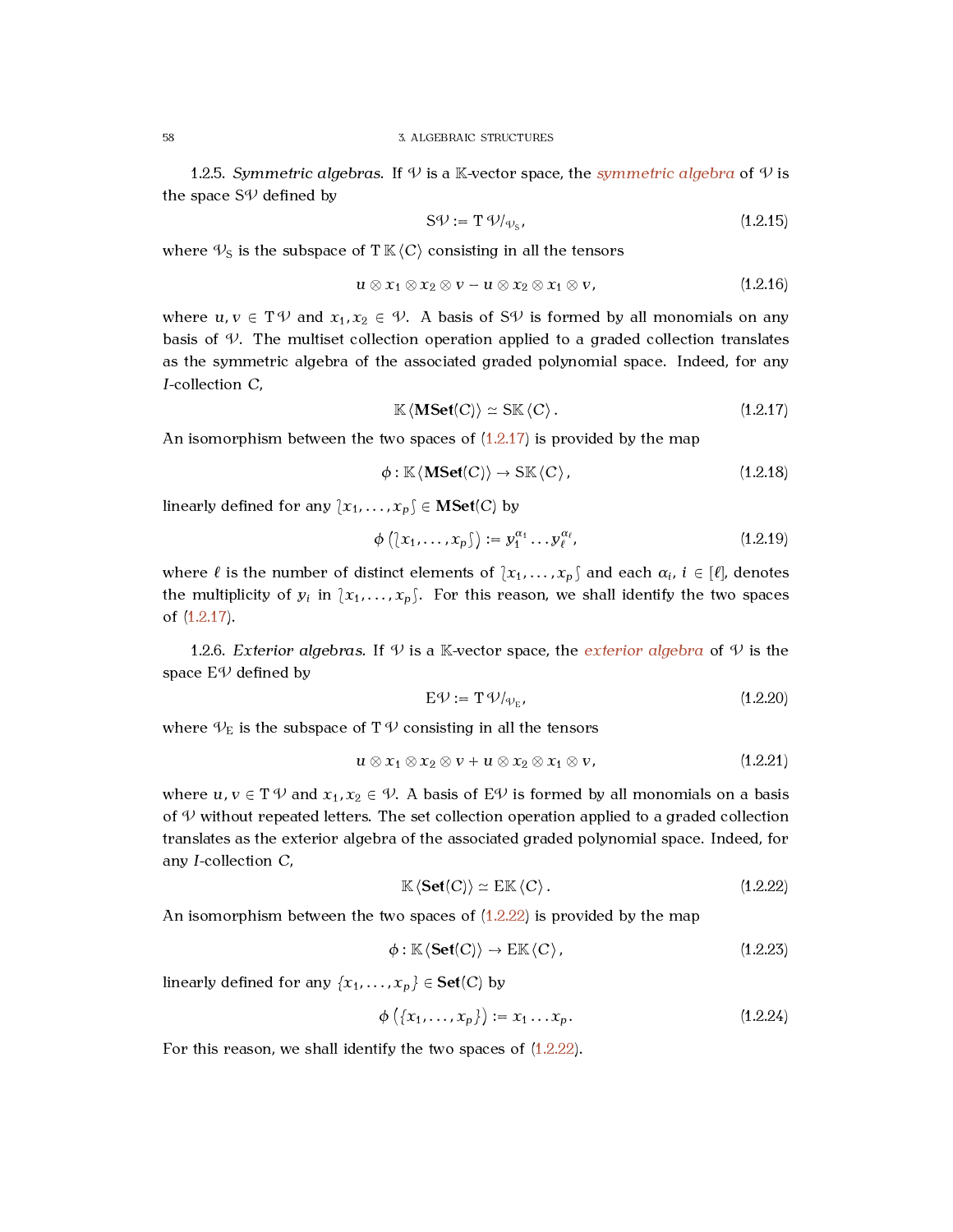<span id="page-64-0"></span>1.2.7. *Duality for combinatorial polynomial spaces.* Assume in this section that *C* is combinatorial. The  $dual$  of  $\mathbb{K}\langle C \rangle$  is the  $\mathbb{K}\text{-vector}$  space  $\mathbb{K}\langle C \rangle^*$  defined by

$$
\mathbb{K}\left\langle C\right\rangle^{\star}:=\bigoplus_{i\in I}\mathbb{K}\left\langle C\right\rangle\left\langle i\right\rangle^{\star},\tag{1.2.25}
$$

where for any  $i \in I$ ,  $\mathbb{K}\langle C\rangle\langle i\rangle^*$  is the dual space of  $\mathbb{K}\langle C\rangle\langle i\rangle$ . Since  $C$  is combinatorial, all the  $\mathbb{K} \langle C \rangle$  (*i*) are finite dimensional spaces, so that  $\mathbb{K} \langle C \rangle$  (*i*)<sup>\*</sup>  $\simeq \mathbb{K} \langle C \rangle$  (*i*), and thus,

$$
\mathbb{K}\left\langle C\right\rangle^{\star}\simeq\mathbb{K}\left\langle C\right\rangle. \tag{1.2.26}
$$

For this reason, we shall identify  $\mathbb{K}\langle C\rangle$  and  $\mathbb{K}\langle C\rangle^\star$  in this book once  $C$  is combinatorial.

The *duality* bracket between  $\mathbb{K}\langle C \rangle$  and  $\mathbb{K}\langle C \rangle^*$  is the linear map

$$
\langle - \rangle : \mathbb{K} \langle C \rangle \otimes \mathbb{K} \langle C \rangle^* \simeq \mathbb{K} \langle [C, C]_{\times} \rangle \to \mathbb{K}
$$
 (1.2.27)

defined linearly, for all  $(x, x') \in [C, C]_{\times}$ , by

$$
\langle (x, x') \rangle := \begin{cases} 1 & \text{if } x = x', \\ 0 & \text{otherwise.} \end{cases}
$$
 (1.2.28)

To not overload the notation, we write  $\langle x, x' \rangle$  instead of  $\langle (x, x') \rangle$ . Observe that for any  $f_1 \in \mathbb{K}\langle C \rangle$  and  $f_2 \in \mathbb{K}\langle C \rangle^*$ ,  $\langle f_1, f_2 \rangle$  is equal to the scalar product  $(1.1.4)$  of  $f_1$  and  $f_2$ . Moreover, the duality bracket extends for any  $p \in \mathbb{N}$  on  $\mathbb{K}\langle\left[\right. \mathbf{List}_{\{p\}}(C),\mathbf{List}_{\{p\}}(C)\right]_{\times}$ linearly by

$$
\langle (x_1, \ldots, x_p) \cdot (x'_1, \ldots, x'_p) \rangle := \prod_{k \in [p]} \langle x_k, x'_k \rangle \tag{1.2.29}
$$

for any objects  $(x_1, \ldots, x_p)$ ) and  $(x'_1, \ldots, x'_p)$  $\mathbf{r}$ of **List***{p}*(*C*).

**1.3. Changes of basis and posets.** It is very usual, given a polynomial space  $\mathbb{K} \langle C \rangle$ , to consider a poset structure on *C* to define new bases of  $K\langle C \rangle$ . Indeed, such new bases are defined by considering sums of elements greater (or smaller) than other ones. In this context, incidence algebras of posets and their Möbius functions play an important role. We expose here these concepts.

1.3.1. *Incidence algebras.* Let  $(Q, \preccurlyeq)$  be a locally finite *I*-poset. The *incidence algebra* of  $(Q, \preccurlyeq)$  is the polynomial space  $\mathbb{K} \langle \mathbf{Com}(\mathcal{Q}) \rangle$  ( $\mathbf{Com}(\mathcal{Q})$ ) is defined in Section [2.1.2](#page-29-0) of Chapter [1\)](#page-14-0) endowed with the linear binary product  $\star$  (the notion of products in polynomial spaces is presented in the following Section  $2$  but here, only elementary notions about these are needed) defined, for any objects  $(x, y)$  and  $(x', y')$  of  $Com(Q)$  by

$$
(x, y) \star (x', y') := \begin{cases} (x, y') & \text{if } y = x', \\ 0 & \text{otherwise.} \end{cases}
$$
 (1.3.1)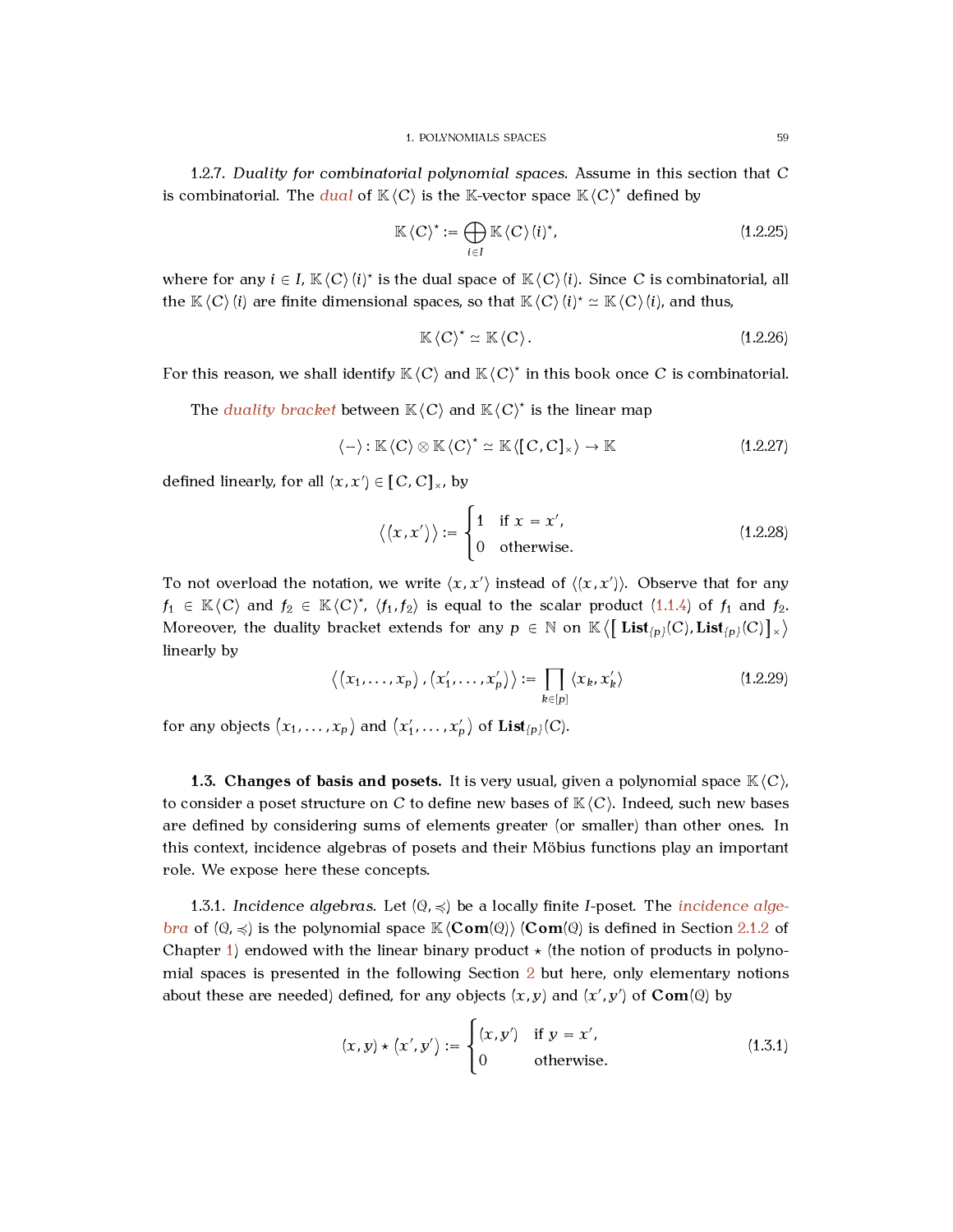This product is obviously associative. Moreover, for each  $i \in I$ , on the *i*-homogeneous component of  $\mathbb{K} \langle \mathbf{Com}(\mathbb{Q}) \rangle$ , the  $\mathbf{Com}(\mathbb{Q})$ -polynomial

$$
1_{i} := \sum_{x \in C(i)} (x, x)
$$
 (1.3.2)

plays the role of a unit, that is,  $f \star 1_i = f = 1_i \star f$  for all  $f \in K \langle Com(C) \rangle$  *(i)*. Let for any *i* ∈ *I* the **Com**(*Q*)-polynomial  $\zeta$ <sup>*i*</sup>, called *i-zeta polynomial* of (*Q*,  $\preccurlyeq$ ), defined by

$$
\mathcal{E}_i := \sum_{\substack{x, y \in C(i) \\ x \preccurlyeq y}} (x, y). \tag{1.3.3}
$$

This  $Com(\mathbb{Q})$ -polynomial encodes some properties of the order  $\preccurlyeq$ . For instance, the coefficient in  $\zeta_i \star \zeta_i$  of each  $(x, y) \in \text{Com}(\mathbb{Q}(i))$  is the cardinality of the interval  $[x, y]$  in  $(Q, \leq)$ . The *i*-Möbius polynomial of  $(Q, \leq)$  is the **Com** $(Q)$ -polynomial  $\mu_i$  satisfying

$$
\mu_i \star \zeta_i = \mathbb{1}_i = \zeta_i \star \mu_i. \tag{1.3.4}
$$

In other words,  $\mu_i$  is the inverse of  $\zeta_i$  with respect to the product  $\star$ . Recall that, as exposed in Section [1.1.1,](#page-58-2) polynomials on collections are functions associating a coefficient with any object. For this reason, *ζ<sup>i</sup>* and *µ<sup>i</sup>* are functions associating a coefficient with any pair of comparable objects of *Q*.

<span id="page-65-0"></span>THEOREM 1.3.1. Let  $(Q, \preccurlyeq)$  be a locally finite *I-poset*. Then, the *i-Möbius polynomial*  $\mu_i$ ,  $i \in I$ , of  $(Q, \preccurlyeq)$  *is a well-defined element of*  $\mathbb{K}\langle \mathbf{Com}(\mathbb{Q})\rangle$  *and its coefficients satisfy*  $\langle (x, x), \mu_i \rangle = 1$  *for all*  $x \in \mathbb{Q}(i)$ *, and* 

$$
\langle (x,z),\mu_i \rangle = - \sum_{\substack{y \in \mathbb{Q}(i) \\ x \preccurlyeq y < z}} \langle (x,y),\mu_i \rangle \tag{1.3.5}
$$

*for all*  $x, z \in C(i)$  *such that*  $x \neq z$ *.* 

Theorem [1.3.1](#page-65-0) provides a recursive way to compute the coefficients of  $\mu_i$ ,  $i \in I$ , as a consequence of the finiteness of each interval of *Q*(*i*).

1.3.2. *Changes of basis.* Let *C* be a combinatorial *I*-collection and  $\preccurlyeq$  be a partial order relation on *C* such that  $(C, \preccurlyeq)$  is an *I*-poset. Consider the family

<span id="page-65-1"></span>
$$
\left\{ \mathbf{B}_{x}^{\preccurlyeq}, x \in \mathcal{C} \right\} \tag{1.3.6}
$$

of elements of  $K \langle C \rangle$  defined, from the fundamental basis of  $K \langle C \rangle$ , by

$$
B_x^{\preccurlyeq} := \sum_{\substack{y \in C \\ x \preccurlyeq y}} y. \tag{1.3.7}
$$

Observe that since C is combinatorial and  $\preccurlyeq$  preserves the indexes of the objects of *C*, each  $B_x^{\preccurlyeq}$  is a homogeneous *C*-polynomial. We call the family [\(1.3.6\)](#page-65-1) the  $B^{\preccurlyeq}$ -family of  $K \langle C \rangle$ .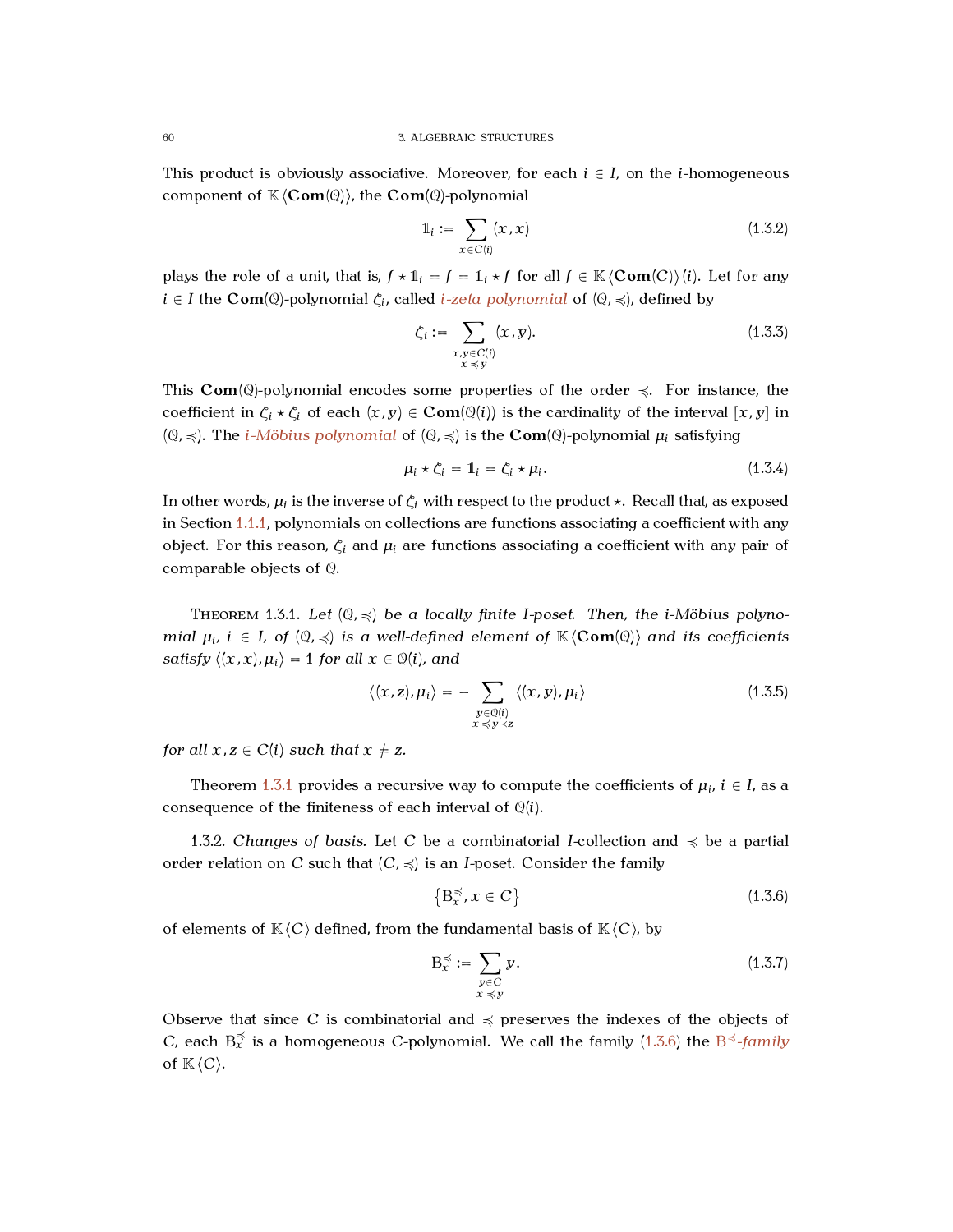PROPOSITION 1.3.2. *Let* (*C,* 4) *be a combinatorial I-poset. The* B <sup>4</sup>*-family forms a basis of*  $K \langle C \rangle$  *and* 

$$
x = \sum_{\substack{y \in C \\ x \preccurlyeq y}} \langle (x, y), \mu_i \rangle B_y^{\preccurlyeq} \tag{1.3.8}
$$

<span id="page-66-0"></span>*for all*  $x \in C(i)$ *,*  $i \in I$ *, where*  $\mu_i$  *is the i-Möbius polynomial of*  $(C, \preccurlyeq)$ *.* 

# **2. Bialgebras**

Bialgebras are polynomial spaces endowed with operations. These operations are very general in the sense that they can have several inputs and outputs. These structures encompass all the algebraic structures seen in this work.

**2.1. Biproducts on polynomial spaces.** Polynomial spaces are rather poor algebraic structures. It is usual in combinatorics to handle spaces endowed with several products. When a polynomial space is graded and its products are compatible with the sizes of the underlying combinatorial objects, all this form a graded algebra. This notion is detailed here, as well as the concepts of coproduct, duality, and coalgebras and bialgebras.

2.1.1. *Biproducts.* Let *C* be an *I*-collection and  $K\langle C \rangle$  be a polynomial space. A *biproduct* on  $K \langle C \rangle$  is a linear map

<span id="page-66-1"></span>
$$
\Box: \mathbb{K} \langle [C (J_1), \ldots, C (J_p)]_{\times} \rangle \to \mathbb{K} \langle \mathbf{List}_{\{q\}}(C) \rangle \qquad (2.1.1)
$$

where  $p, q \in \mathbb{N}$ , and  $J_1, \ldots, J_p$  are nonempty subsets of *I*. Equivalently, by using the interpretation of the tensor product and of tensor algebras shown in Section [1.2,](#page-61-1) [\(2.1.1\)](#page-66-1) is equivalent to

$$
\Box: \mathbb{K} \langle C \rangle \langle I_1 \rangle \otimes \cdots \otimes \mathbb{K} \langle C \rangle \langle I_p \rangle \to \mathbb{K} \langle C \rangle^{\otimes q} . \tag{2.1.2}
$$

The *arity* (resp. *coarity*) of  $\square$  is *p* (resp. *q*) and the *index domain* of  $\square$  is the set  $J_1 \times \cdots \times J_p$ . A tuple  $(x_1, \ldots, x_p)$ is p (resp. q) and the *index domain* of  $\Box$  is the set is a *valid input* for  $\Box$  if  $\Box ((x_1, \ldots, x_p))$  is defined, that is,  $(\text{ind } (x_1), \ldots, \text{ind } (x_p))$  belongs to the index domain of  $\square$ . The *image* Im( $\square$ ) of the *index* domain of  $\square$ .  $\Box$  is the usual image of  $\Box$  as a linear map. To not overload the notation, we shall write — 1<br>∏ ( *x*1*, . . . , x<sup>p</sup>* in image of  $\Box$  as a finear high. To not overload the hotal on, we .<br> $\int$  for  $\Box$ .

The biproduct  $\Box$  can be seen as an operation taking a valid input consisting in a bunch of *p* objects of *C* and outputting bunches of *q* objects of *C*. This biproduct is depicted by a rectangle labeled by its name, with *p* incoming edges (below the rectangle) and *q* outgoing edges (above the rectangle) as

$$
\Box(f) \in \mathbb{K} \langle \mathbf{List}_{\{q\}}(C) \rangle
$$
\n
$$
f \in \mathbb{K} \langle [C \langle I_1 \rangle, \dots, C \langle I_p \rangle] \rangle \rangle
$$
\n
$$
(2.1.3)
$$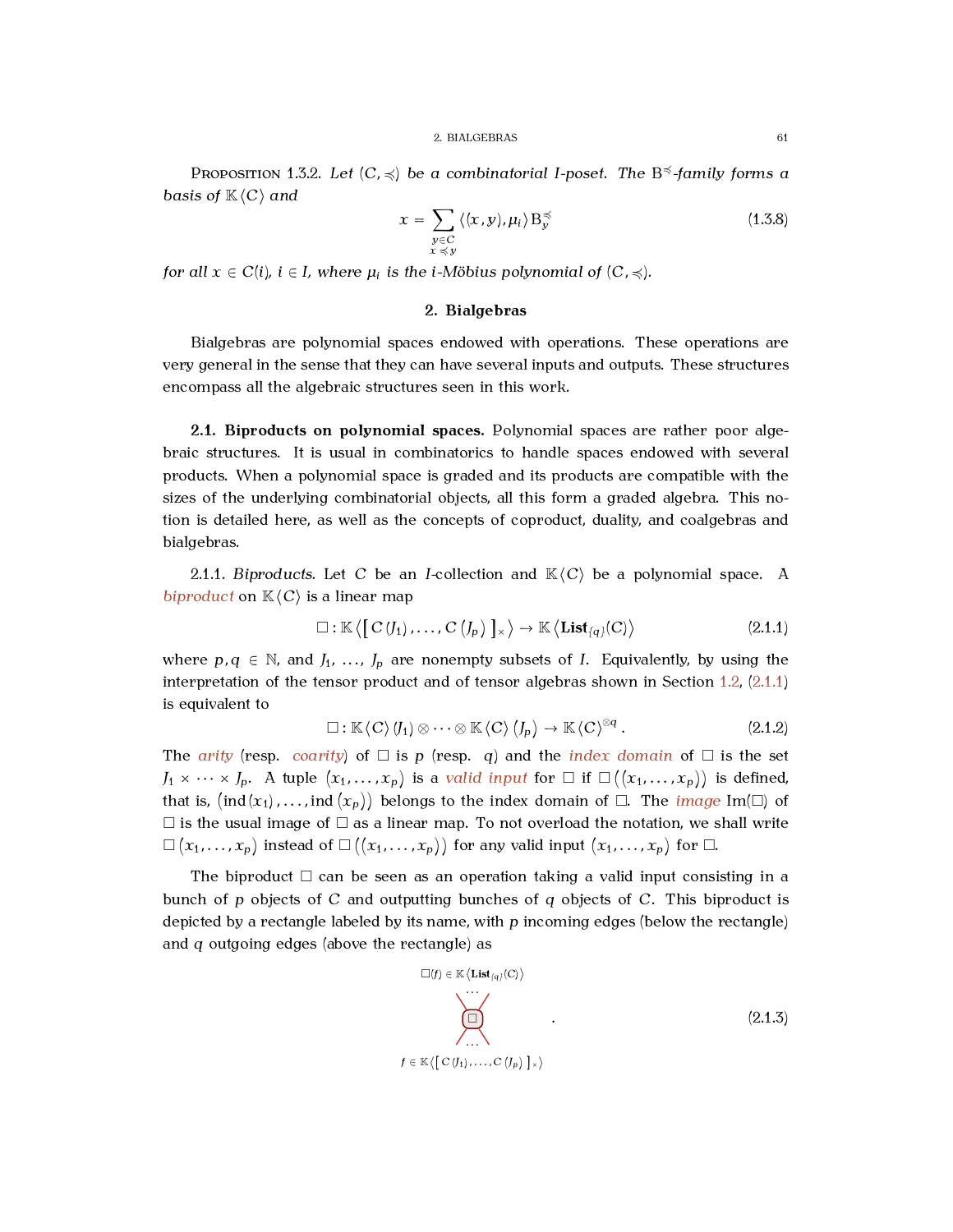2.1.2. *Completion.* Let  $\Box$  a biproduct on  $\mathbb{K}\langle C \rangle$  of the form [\(2.1.1\)](#page-66-1). In the case where the index domain of  $\square$  is  $I^p$ , we say that  $\square$  is *complete*. Otherwise, the *completion* of  $\square$ is the complete biproduct

$$
\dot{\Box} : \mathbb{K} \left\langle \mathbf{List}_{\{p\}}(C) \right\rangle \to \mathbb{K} \left\langle \mathbf{List}_{\{q\}}(C) \right\rangle \tag{2.1.4}
$$

defined linearly, for any object  $(x_1, \ldots, x_p)$  $\mathbf{r}$ of **List***{p}*(*C*), by

$$
\Box (x_1,...,x_p) := \begin{cases} \Box (x_1,...,x_p) & \text{if } (x_1,...,x_p) \text{ is a valid input for } \Box, \\ 0 & \text{otherwise.} \end{cases}
$$
 (2.1.5)

In the sequel, we shall provide properties and constructions involving complete biproducts. Nevertheless, all these apply also on general biproducts since one can always work with the completion of a noncomplete biproduct.

2.1.3. *Spaces of complete biproducts.* The set of all the complete biproducts of arity *p* and coarity *q* on  $\mathbb{K}\langle C \rangle$  has a structure of a K-vector space. Indeed, if  $\Box_1$  and  $\Box_2$  are two such biproducts, the *addition* of  $\Box_1$  and  $\Box_2$  is the biproduct  $\Box_1 + \Box_2$  defined by

$$
(\Box_1 + \Box_2) (x_1, ..., x_p) := \Box_1 (x_1, ..., x_p) + \Box_2 (x_1, ..., x_p)
$$
 (2.1.6)

for any object  $(x_1, \ldots, x_p)$ ) of  $\mathbf{List}_{\{p\}}(C)$ . Moreover, for any coefficient  $\lambda \in \mathbb{K}$ , if  $\square$  is such a biproduct, the *scalar multiplication* of  $\Box$  by  $\lambda$  is the biproduct  $\lambda \Box$  defined by

$$
(\lambda \Box) (x_1, \ldots, x_p) := \lambda \Box (x_1, \ldots, x_p) \qquad (2.1.7)
$$

for any object  $(x_1, \ldots, x_p)$  $\mathbf{r}$ of **List***{p}*(*C*).

2.1.4. *Structure coefficient maps.* Let

<span id="page-67-1"></span>
$$
\xi: \mathbf{List}_{\{p\}}(C) \times \mathbf{List}_{\{q\}}(C) \to \mathbb{K}
$$
\n(2.1.8)

be a map such for any object  $(x_1, \ldots, x_p)$  $\mathbf{r}$ be a map such for any object  $(x_1, \ldots, x_p)$  of **List**<sub> $\{p\}$ </sub> $(C)$ , there are finitely many objects *y*<sub>1</sub>, . . . *y*<sub>q</sub>) of **List**<sub>{q}</sub>(*C*) such that  $\xi$  ((*x*<sub>1</sub>, . . . *, x*<sub>p</sub>), (*y*<sub>1</sub>, . . . *, y*<sub>q</sub>))  $\neq$  0. From this map  $\xi$ , let the complete biproduct

$$
\Box: \mathbb{K} \left\langle \mathbf{List}_{\{p\}}(C) \right\rangle \to \mathbb{K} \left\langle \mathbf{List}_{\{q\}}(C) \right\rangle \tag{2.1.9}
$$

satisfying, for any objects  $x_1, \ldots, x_p$  of *C*,

<span id="page-67-0"></span>
$$
\Box (x_1,\ldots,x_p) = \sum_{(y_1,\ldots,y_q)\in \mathbf{List}_{\{q\}}(C)} \xi ((x_1,\ldots,x_p), (y_1,\ldots,y_q)) (y_1,\ldots,y_q).
$$
 (2.1.10)

Due to the condition satisfied by  $\xi$ , there is a finite number of tuples  $(y_1,\ldots,y_q)$ number of tuples  $(y_1, \ldots, y_q)$  appearing in the right member of [\(2.1.10\)](#page-67-0). Hence, all the  $\square$   $(x_1, \ldots, x_p)$  are *C*-polynomials, so that  $\Box$  is a well-defined complete biproduct on  $\mathbb{K}\langle C\rangle$ .

Conversely, from any complete biproduct  $\Box$  on  $\mathbb{K}\langle C\rangle$  of arity p and coarity q, one can recover a map *ξ* of the form [\(2.1.8\)](#page-67-1) such that [\(2.1.10\)](#page-67-0) holds. We call *ξ* the *structure coefficient map* of  $\Box$ . Beside, we say that  $\Box$  is *degenerate* if all its structure coefficients are zero.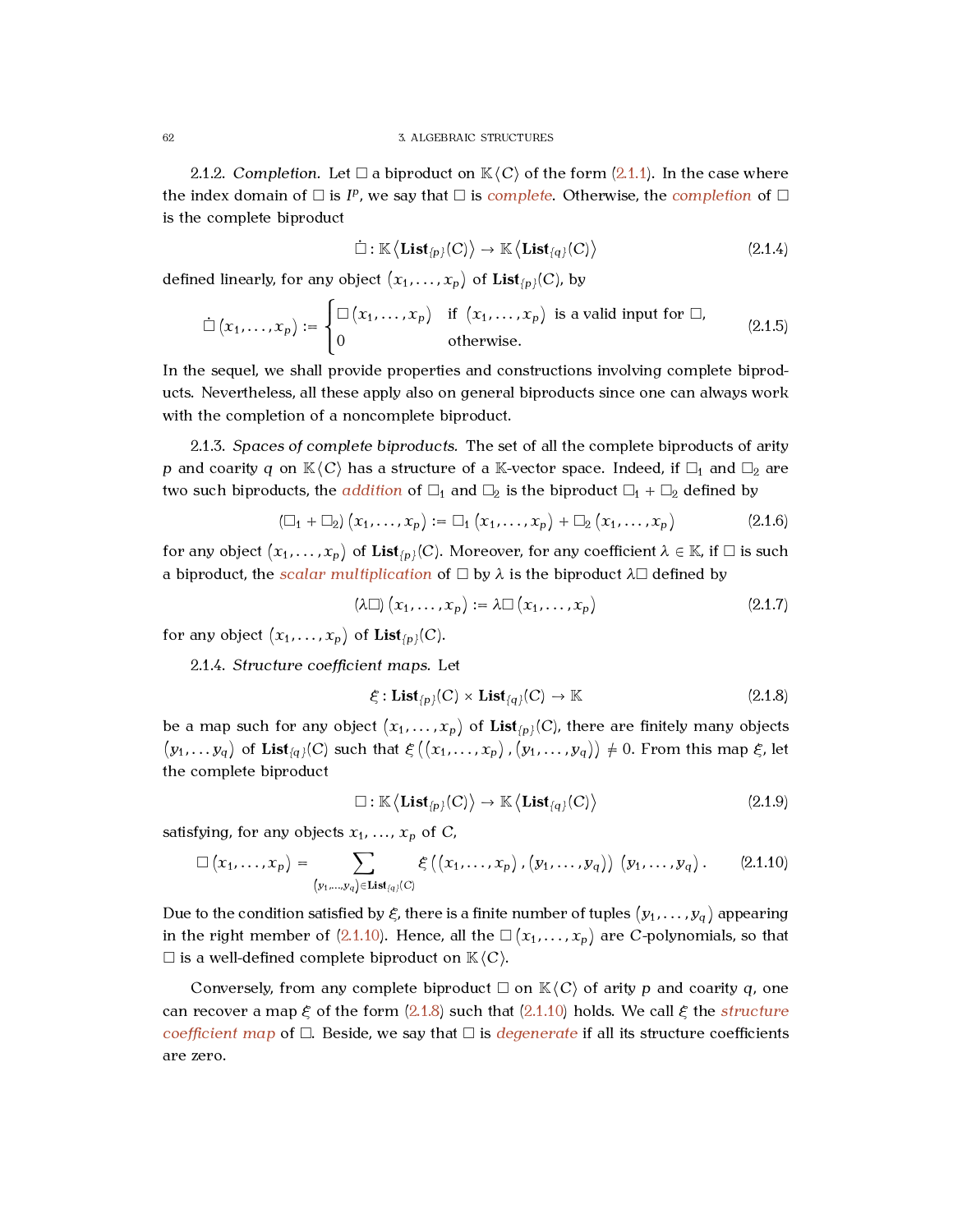## 2. BIALGEBRAS 63

<span id="page-68-2"></span>2.1.5. *Dual biproducts.* Assume here that *C* is combinatorial so that we can identify  $\mathbb{K}\langle C\rangle$  with its dual  $\mathbb{K}\langle C\rangle^*$  as mentioned in Section [1.2.7.](#page-64-0) Given a complete biproduct  $\Box$ on  $K \langle C \rangle$  of arity *p* and coarity *q*, let

$$
\Box^*: \mathbb{K} \left\langle \mathbf{List}_{\{q\}}(C) \right\rangle^* \to \mathbb{K} \left\langle \mathbf{List}_{\{p\}}(C) \right\rangle^* \tag{2.1.11}
$$

be the map linearly defined, for all objects  $(y_1, \ldots, y_q)$  $\overline{a}$ of **List***{q}*(*C*), by

<span id="page-68-0"></span>
$$
\Box^{\star} (y_1,\ldots,y_q) := \sum_{(x_1,\ldots,x_p)\in \mathbf{List}_{\{p\}}(C)} \langle \Box (x_1,\ldots,x_p) , (y_1,\ldots,y_q) \rangle (x_1,\ldots,x_p) . \qquad (2.1.12)
$$

In the case where [\(2.1.12\)](#page-68-0) is a finite sum for any object  $(y_1, \ldots, y_q)$  $\overline{a}$ of **List***{q}*(*C*), its right member is a *C-*polynomial so that  $\Box^*$  is a biproduct on  $\mathbb{K}\langle C\rangle^*$ , called *dual biproduct* of  $\Box.$ 

Observe that  $\Box^*$  is of arity *q* and coarity *p*, and is complete. Observe also that  $\left( \frac{2.1.12}{2.0}$ , the coefficient  $\left( \frac{\Box (x_1, \ldots, x_p)}{\Box (x_1, \ldots, x_p)} \right)$  is in fact equal to  $\xi ((x_1, \ldots, x_p), (y_1, \ldots, y_q))$  $\frac{1}{\sqrt{2}}$ where  $\xi$  is the structure coefficient map of  $\Box$ . Hence, if one sees the map  $\xi$  as a matrix whose rows are indexed by the  $(x_1, \ldots, x_p)$  and the columns by the  $(y_1, \ldots, y_q)$ , the structure coefficient map of  $\Box^*$  is the transpose of this matrix.

**2.2. Products on polynomial spaces.** We focus here on products, that are particular biproducts on polynomial spaces. In all this section,  $\mathbb{K} \langle C \rangle$  is a polynomial space.

<span id="page-68-3"></span>2.2.1. *Products.* A *product* is a biproduct of coarity 1. Let

<span id="page-68-1"></span>
$$
\star : \mathbb{K} \left\langle \left[ C \left( J_1 \right), \ldots, C \left( J_p \right) \right]_{\times} \right\rangle \to \mathbb{K} \left\langle C \right\rangle \tag{2.2.1}
$$

be a product of arity  $p \in \mathbb{N}$ , where  $J_1, \ldots, J_p$  are nonempty subsets of *I*. When there is a  $\lim_{\Delta x \to 0} \omega : J_1 \times \cdots \times J_p \to I$  satisfying, for any valid input  $(x_1, \ldots, x_p)$  for  $\star$ ,

$$
\star (x_1, \ldots, x_p) \in \mathbb{K} \langle C \rangle \left( \omega \left( \text{ind} \left( x_1 \right), \ldots, \text{ind} \left( x_p \right) \right) \right), \tag{2.2.2}
$$

we say that *?* is *ω-concentrated* (or simply *concentrated* when it is not useful specify *ω*). In intuitive terms, this means that the indexes of the monomials appearing in a product depend only on the indexes of their operands.

There is a close connection between products on collections (see Section [1.1.7](#page-16-0) of Chapter [1\)](#page-14-0) and products on polynomial spaces. Indeed, when *C* is an *I*-collection with a product

$$
\star: C(J_1) \times \cdots \times C(J_p) \to C \tag{2.2.3}
$$

of arity  $p \star q$  ives rise to a product

$$
\bar{\star} : \mathbb{K} \left\langle \left[ C \left( J_1 \right), \ldots, C \left( J_p \right) \right] \right\rangle \right\rangle \to \mathbb{K} \left\langle C \right\rangle \tag{2.2.4}
$$

on  $\mathbb{K}\langle C \rangle$  defined by extending  $\star$  by linearity. This product  $\overline{\star}$  is called the *linearization* of  $\star$ . When  $\star$  is a *ω*-concentrated product on *C* (see the aforementioned section), its linearization  $\bar{x}$  is an *ω*-concentrated product on  $\mathbb{K}\langle C \rangle$ .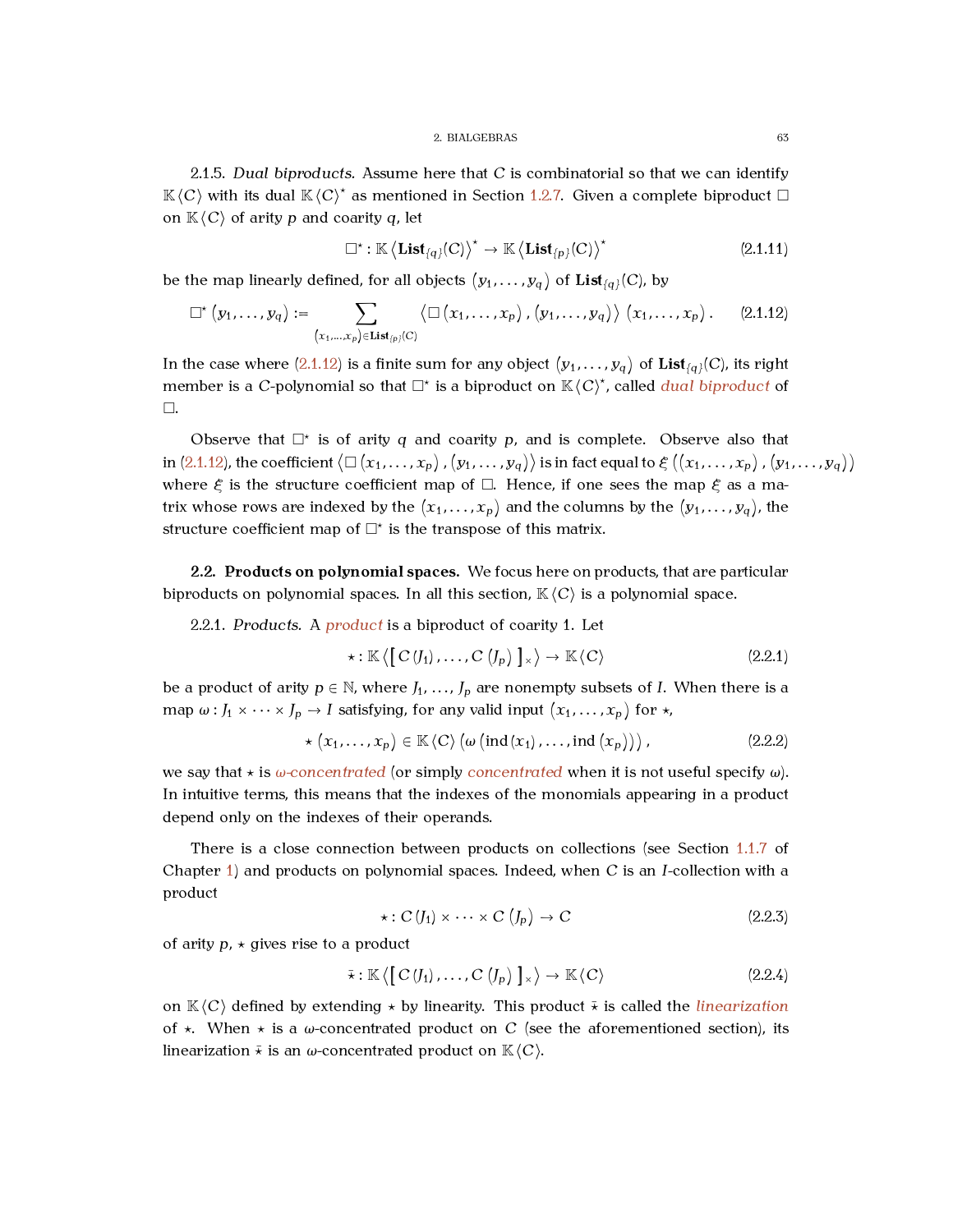2.2.2. *Tensor powers.* By considering that  $\star$  is a product on  $\mathbb{K}\langle C \rangle$  of the form [\(2.2.1\)](#page-68-1), let us introduce for any  $\ell \in \mathbb{N}_{\geq 1}$ , the biproduct

$$
T_{\ell}(\star) : \mathbb{K} \left\langle \left[ \ \mathbf{List}_{\{\ell\}}(C \ (J_1)), \ldots, \mathbf{List}_{\{\ell\}}(C \ (J_p)) \right]_{\times} \right\rangle \to \mathbb{K} \left\langle \mathbf{List}_{\{\ell\}}(C) \right\rangle \tag{2.2.5}
$$

defined linearly by

$$
T_{\ell}(\star) ((x_{1,1},...,x_{\ell,1}), (x_{1,2},...,x_{\ell,2}),..., (x_{1,p},...,x_{\ell,p}))
$$
  
 :=  $(\star (x_{1,1},...,x_{1,p}), \star (x_{2,1},...,x_{2,p}),..., \star (x_{\ell,1},...,x_{\ell,p}))$ , (2.2.6)

for all  $(x_{1,k},...,x_{\ell,k}) \in \text{List}_{\{\ell\}}(C(J_k))$ ,  $k \in [p]$ . Graphically,  $T_{\ell}(\star)$  is the biproduct



This product  $T_{\ell}(\star)$  can be seen as the *l*<sup>th</sup>-tensor power of  $\star$  seen as a linear map. For this reason,  $T_{\ell}(\star)$  is called the *l*th tensor power of  $\star$ .

Let us provide an example. When  $\star$  is a complete binary product on  $\mathbb{K}\langle C\rangle$ ,  $T_2(\star)$  is of the form

$$
T_2(\star): \mathbb{K}\left\langle \left[\text{ List}_{\{2\}}(C),\text{List}_{\{2\}}(C)\right]_{\times}\right\rangle \to \mathbb{K}\left\langle \text{List}_{\{2\}}(C)\right\rangle \tag{2.2.8}
$$

and it satisfies

<span id="page-69-0"></span>
$$
(x_{1,1}, x_{2,1}) T_2(\star) (x_{1,2}, x_{2,2}) = (x_{1,1} \star x_{1,2}, x_{2,1} \star x_{2,2})
$$
\n(2.2.9)

for all objects  $(x_{1,1}, x_{2,1})$  and  $(x_{1,2}, x_{2,2})$  of List<sub> $\{2\}$ </sub>(C). In  $(2.2.9)$ , since  $\star$  and  $T_2(\star)$  are binary products, we denote them in infix way. We follow this convention in all this text. Graphically,  $T_2(\star)$  is the biproduct



2.2.3. *Products of arity zero.* A product  $\eta$  of arity 0 on  $\mathbb{K}\langle C \rangle$  is of the form

$$
\eta: \mathbb{K}\left\langle [1]_{\times}\right\rangle \simeq \mathbb{K} \to \mathbb{K}\left\langle C\right\rangle \tag{2.2.11}
$$

where, as explained in Section [1.2.3](#page-19-0) of Chapter [1,](#page-14-0) the empty Cartesian product [ ]*<sup>×</sup>* of collections contains exactly one element, namely the empty tuple. Hence,  $\eta$  is totally determined by the image  $\eta(1) \in \mathbb{K} \langle C \rangle$  where  $1 \in \mathbb{K}$ . In this way, there is a correspondence between products of arity zero and elements of  $K(\mathcal{C})$ . By a slight abuse of notation, we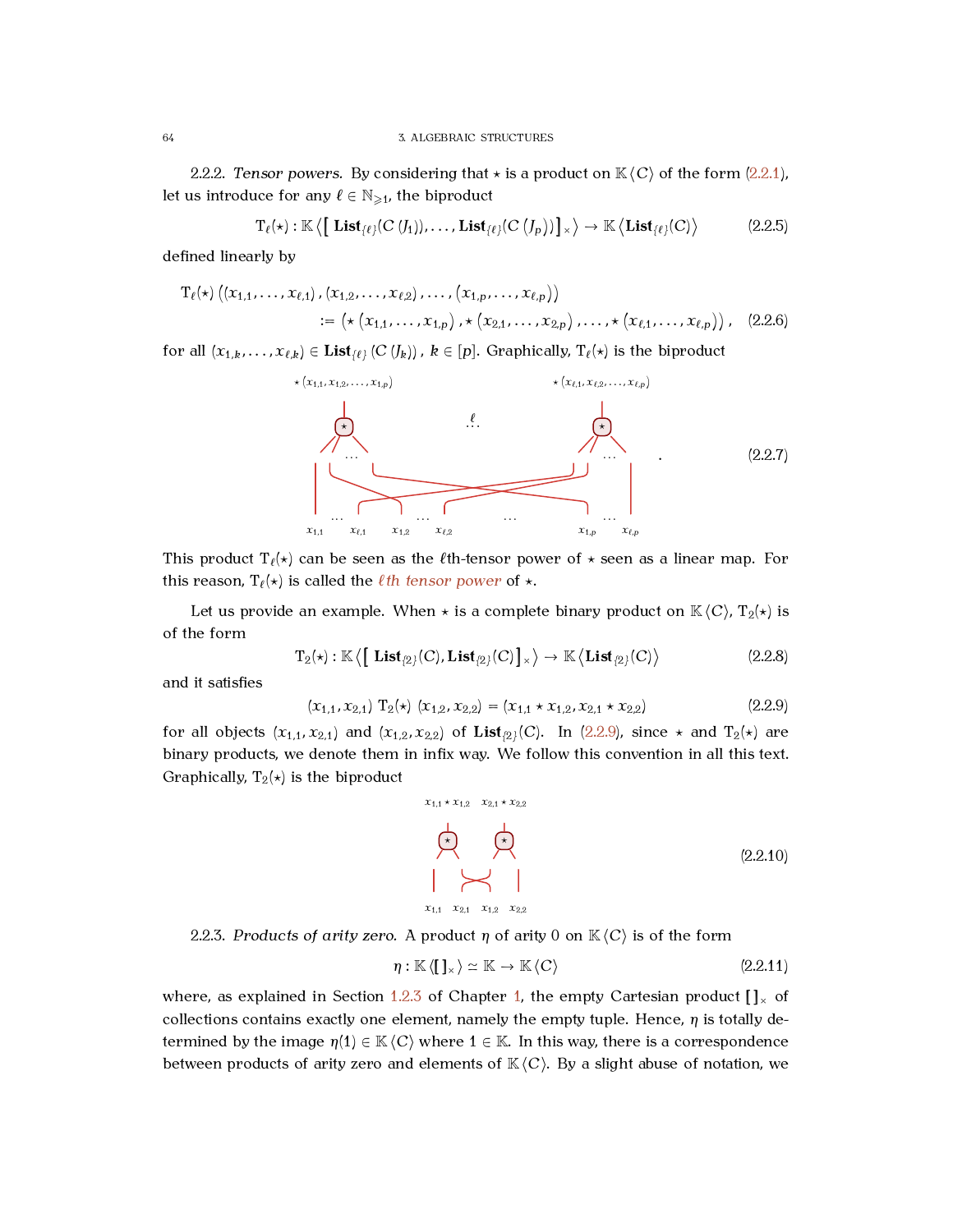#### 2. BIALGEBRAS 65

shall write sometimes *η* instead of  $η(1)$ . In this way, *η* is no longer a map but an element of  $\mathbb{K}\langle C\rangle$ .

<span id="page-70-0"></span>2.2.4. *Product properties.* We now list some properties a product  $\star$  on  $\mathbb{K} \langle C \rangle$  of the form  $(2.2.1)$  can satisfy.

In the particular case where  $\mathbb{K}\langle C \rangle$  is a graded polynomial space,  $\star$  is graded if  $\star$  is *ω*-concentrated for the map  $ω : \mathbb{N}^p \to \mathbb{N}$  defined by  $ω((n_1, ..., n_p)) := n_1 + \cdots + n_p$ . This notion is analogous to the one of the same name for collections with products exposed in Section [1.1.7](#page-16-0) of Chapter [1.](#page-14-0) Observe that when *C* is a graded collection with a graded product  $\star$ , its linearization  $\overline{\star}$  is a graded product on  $\mathbb{K} \langle C \rangle$ .

We now assume that  $\mathbb{K}\langle C \rangle$  is any polynomial space. If  $\{B_x : x \in C\}$  is a basis of  $\mathbb{K}\langle C\rangle$  such that, for any valid input  $(x_1, \ldots, x_p)$ י<br>י for  $\star$  there is an object  $x$  of  $C$  satisfying

$$
\star (B_{x_1},\ldots,B_{x_p}) = B_x, \qquad (2.2.12)
$$

we say that the B-basis of  $K \langle C \rangle$  is a *set-basis* with respect to  $\star$ .

Assume now that  $\star$  is of arity 2 so that  $\star$  is of the form

$$
\star : \mathbb{K} \left\langle [C(J_1), C(J_2)]_{\times} \right\rangle \to \mathbb{K} \left\langle C \right\rangle \tag{2.2.13}
$$

where  $J_1$  and  $J_2$  are two nonempty subsets of *I*. In the case where Im( $\star$ ) is contained in  $\mathbb{K}\langle C\left(\mathcal{J}_1\cap\mathcal{J}_2\right)\rangle$ , the *associator* of  $\star$  is the ternary product

$$
(-,-,-)_\star: \mathbb{K}\left\langle [C\left(J_1\right),C\left(J_1\cap J_2\right),C\left(J_2\right)]_\times\right\rangle \to \mathbb{K}\left\langle C\right\rangle \tag{2.2.14}
$$

defined linearly for all valid inputs  $(x_1, x_2, x_3)$  for  $(-, -, -)_*$  by

$$
(x_1, x_2, x_3)_* := (x_1 \star x_2) \star x_3 - x_1 \star (x_2 \star x_3).
$$
 (2.2.15)

When, for all valid inputs  $(x_1, x_2, x_3)$  for  $(-, -, -)_*$ , one has

$$
(x_1, x_2, x_3)_\star = 0,\tag{2.2.16}
$$

we say that  $\star$  is *associative*. The *commutator* of  $\star$  is the binary product

$$
[-,-]_{\star} : \mathbb{K} \langle [C (J_1 \cap J_2), C (J_2 \cap J_1)]_{\times} \rangle \to \mathbb{K} \langle C \rangle \qquad (2.2.17)
$$

defined linearly for all valid inputs  $(x_1, x_2)$  for  $[-, -]$ <sup>2</sup>

$$
[x_1, x_2]_\star := x_1 \star x_2 - x_2 \star x_1. \tag{2.2.18}
$$

When, for all valid inputs  $(x_1, x_2)$  for  $[x_1, x_2]_{\star}$ , one has

$$
[x_1, x_2]_\star = 0,\tag{2.2.19}
$$

the product  $\star$  is *commutative*. When there is a product  $\mathbb{1}_{\star}$  of arity 0 such that, for all  $x \in C$  ( $J_1 ∩ J_2$ ),

$$
x \star \mathbb{1}_{\star}(1) = x = \mathbb{1}_{\star}(1) \star x, \tag{2.2.20}
$$

we say that  $\star$  is *unitary* and that  $\mathbb{1}_{\star}$  is the *unit* of  $\star$ . Observe that if  $\mathbb{K} \langle C \rangle$  is graded and  $\star$  is a graded product,  $\mathbb{1}_{\star}(1)$  is necessarily of degree 0.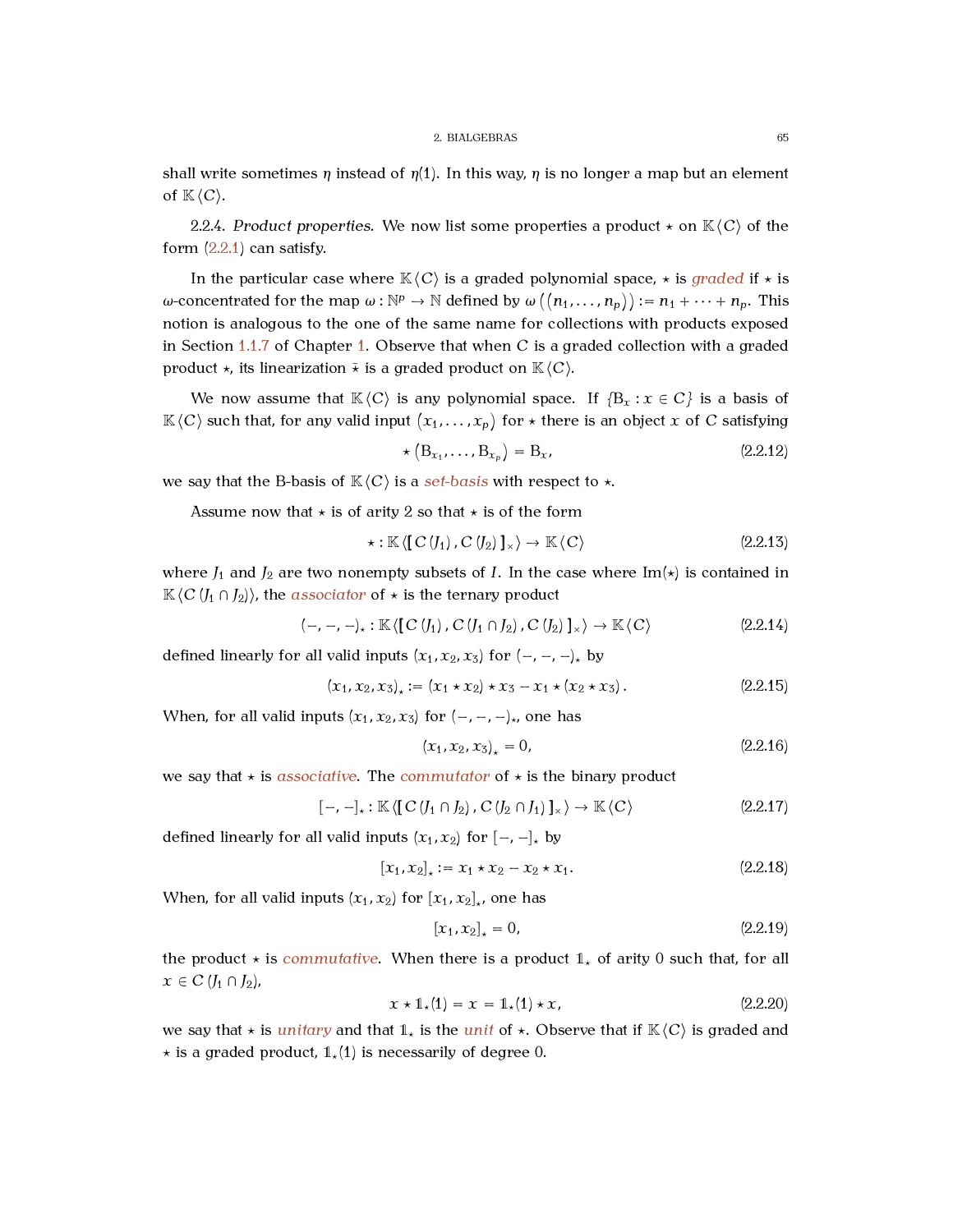## 66 3. ALGEBRAIC STRUCTURES

2.2.5. *Coproducts.* A *coproduct* is a biproduct of arity 1. Observe that when  $\mathbb{K}\langle C \rangle$ is combinatorial and that  $\star$  is a concentrated complete product, its dual  $\star^{\star}$  is a coproduct. This is not true in general when  $\mathbb{K}\langle C \rangle$  is not combinatorial or not concentrated since the conditions exposed in Section  $2.1.5$  for the well definition of  $\star^*$  could not be satisfied.

A coproduct *v* of coarity 0 on K $\langle C \rangle$  is of the form

$$
v: \mathbb{K}\langle C \rangle \to \mathbb{K}\langle [1_x \rangle \simeq \mathbb{K} \tag{2.2.21}
$$

and can therefore be seen as a linear form on  $K \langle C \rangle$ .

All the properties of products defined in Sections [2.2.1](#page-68-3) and [2.2.4](#page-70-0) hold for coproducts which admit dual products in the following way. For any property *P* on products, we say that a coproduct ∆ admitting a product ∆*?* as dual *satisfies the property "coP"* if ∆*?* satisfies *P*. For instance, ∆ is *cograded* if ∆*?* is graded, and ∆ is *coassociative* if ∆*?* is associative. Moreover, ∆ is *counitary* if there exists a normal form 1<sup>∆</sup> on K *hCi* called *counit* such that its dual  $1^{\star}_{\Delta}$  is the unit of  $\Delta^*$ .

**2.3. Polynomial bialgebras.** We now consider polynomial spaces endowed with a set of biproducts. The main definitions and properties of these structures are listed.

2.3.1. *Elementary definitions.* A *polynomial bialgebra* is a pair  $(\mathbb{K}\langle C \rangle, \mathcal{B})$  where  $\mathbb{K}\langle C \rangle$  is a polynomial space endowed with a (possibly infinite) set *B* of biproducts. When  $\mathcal B$  contains only products (resp. coproducts),  $(\mathbb K \langle C \rangle, \mathcal B)$  is a *polynomial algebra* (resp. *polynomial coalgebra*). To not overload the notation, we shall simply write  $K \langle C \rangle$  instead of  $(\mathbb{K}\langle C\rangle, \mathcal{B})$  when the context is clear.

Let  $(\mathbb{K}\langle C_1\rangle, \mathcal{B}_1)$  and  $(\mathbb{K}\langle C_2\rangle, \mathcal{B}_2)$  be polynomial bialgebras. These bialgebras are  $\mu$ *compatible* if there exists a bijective map  $\mu : \mathcal{B}_1 \to \mathcal{B}_2$  that sends any biproduct of  $\mathcal{B}_1$  to a biproduct of *B*<sup>2</sup> of the same arity, the same coarity, and the same index domain. When  $(\mathbb{K}\langle C_1\rangle, \mathcal{B}_1)$  and  $(\mathbb{K}\langle C_2\rangle, \mathcal{B}_2)$  are *µ*-compatible, a *µ*-polynomial bialgebra morphism (or simply a *polynomial bialgebra morphism* when there is no ambiguity) from  $\mathbb{K}\langle C_1 \rangle$  to  $\mathbb{K} \langle C_2 \rangle$  is a polynomial space morphism  $\phi : \mathbb{K} \langle C_1 \rangle \to \mathbb{K} \langle C_2 \rangle$  such that

$$
(\phi^{\otimes q})\left(\Box(x_1,\ldots,x_p)\right)=(\mu(\Box))\left(\phi(x_1),\ldots,\phi(x_p)\right)
$$
 (2.3.1)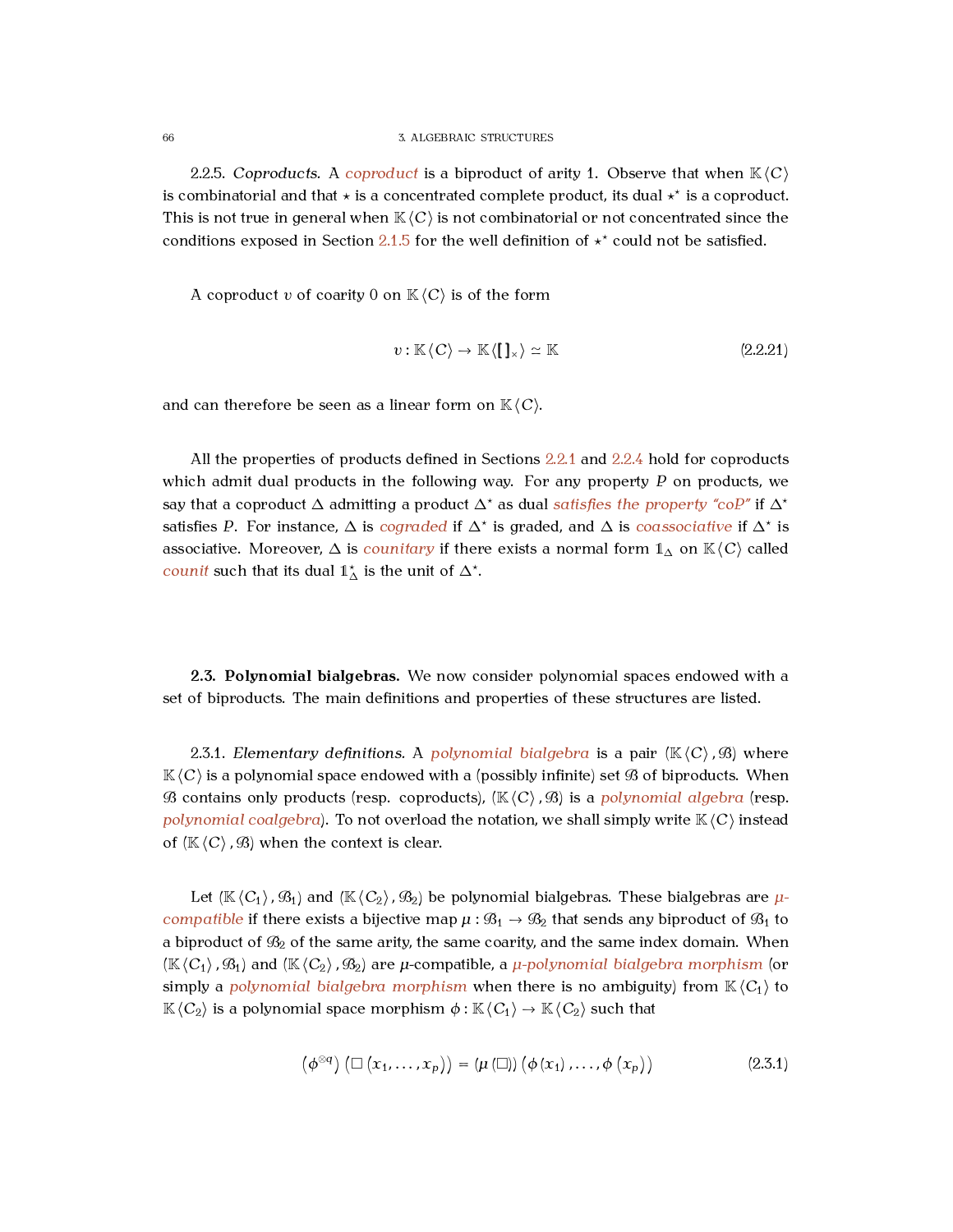for all biproducts  $\Box$  or arity  $p$  and coarity  $q$  of  $\mathcal{B}_1$ , and valid inputs  $(x_1, \ldots, x_p)$ ) for  $\Box$ , where  $\phi^{\otimes q}$  is the  $q$ th tensor power  $\mathrm{T}_q(\phi)$  of  $\phi$ . Graphically, [\(2.3.1\)](#page-71-0) reads as



In the special case where  $\Box$  is a product *η* of arity 0 (see Section [2.2.3\)](#page-69-0) of  $\mathcal{B}_1$ , [\(2.3.1\)](#page-71-0) implies that the morphism  $\phi$  satisfies  $\phi(\eta) = \mu(\eta)$ .

Besides, when  $(\mathbb{K}\langle C_1\rangle, \mathcal{B}_1)$  and  $(\mathbb{K}\langle C_2\rangle, \mathcal{B}_2)$  are  $\mu$ -compatible,  $(\mathbb{K}\langle C_2\rangle, \mathcal{B}_2)$  is a *subbialgebra* of ( $\mathbb{K}\langle C_1 \rangle$ ,  $\mathcal{B}_1$ ) if there is an injective  $\mu$ -polynomial bialgebra morphism from  $\mathbb{K}\langle C_2\rangle$  to  $\mathbb{K}\langle C_1\rangle$ . Let  $(\mathbb{K}\langle C\rangle, \mathfrak{B})$  be a polynomial bialgebra. For any subset  $\mathfrak{G}$  of  $\mathbb{K}\langle C\rangle$ , the *bialgebra generated* by  $\mathfrak G$  is the smallest sub-bialgebra  $\mathbb K\langle C\rangle^{\mathfrak G}$  of  $\mathbb K\langle C\rangle$  containing  $\mathfrak G$ . When  $\mathbb{K}\left\langle C \right\rangle ^{\frak{G}}=\mathbb{K}\left\langle C \right\rangle$  and  $\frak{G}$  is minimal with respect to the inclusion among the subsets of  $\mathfrak G$  satisfying this property,  $\mathfrak G$  is a *minimal generating set* of  $\mathbb K \langle C \rangle$ . A bialgebra  $\mathbb K \langle C \rangle$ can have several minimal generating sets.

A *polynomial bialgebra ideal* of  $K(C)$  is a space  $\mathcal V$  included in  $K(C)$  such that

<span id="page-72-0"></span>
$$
\Box(x_1,\ldots,x_{i-1},f,x_{i+1},\ldots,x_p)\in \bigoplus_{j\in [q]} \mathbb{K} \left\langle \mathbf{List}_{\{j-1\}}(C)\right\rangle \otimes \Psi \otimes \mathbb{K} \left\langle \mathbf{List}_{\{q-j\}}(C)\right\rangle \qquad (2.3.3)
$$

for all biproducts  $\Box$  on  $\mathbb{K}\langle C\rangle$  of  $\mathcal{B}$  of arity  $p$  and coarity  $q$ , and all  $i \in [p], f \in \mathcal{V}, x_k \in C$ ,  $k \in [p] \setminus \{i\}$  such that the left member of [\(2.3.3\)](#page-72-0) is well-defined. Note that in (2.3.3), we use the identification  $(1.2.11)$  between the space of all the tensors on  $\mathbb{K}\langle C \rangle$  of a given order  $\ell$  ∈ N and the polynomial space on **List**<sub> $\ell$ </sub>{ $C$ }. Given a polynomial bialgebra ideal *V* of  $K \langle C \rangle$ , the *quotient bialgebra*  $K \langle C \rangle / \varphi$  of  $K \langle C \rangle$  by *V* is defined as follows. Let  $\theta$  :  $\mathbb{K}\langle C\rangle \rightarrow \mathbb{K}\langle C\rangle/\varphi$  be the canonical surjection map from  $\mathbb{K}\langle C\rangle$  to its quotient space  $\mathbb{K}\langle C\rangle/\varphi$ . Any biproduct  $\square$  on  $\mathbb{K}\langle C\rangle$  of  $\mathfrak{B}$  of arity *p* and coarity *q* gives rise to a biproduct  $\Box_{\mathcal{V}}$  on  $\mathbb{K}\langle C\rangle/\varphi$  of arity *p* and coarity *q*, and with the same index domain as the one of  $\Box \psi$  on  $\Box x \langle \psi \rangle/\psi$  or  $\Box x \partial \psi$  is defined linearly, for any valid input  $(x_1, \ldots, x_p)$  $\lim_{x \to 0}$  for  $\Box$ , by

<span id="page-72-1"></span>
$$
\Box_{\mathcal{V}}\left(\theta\left(x_{1}\right),\ldots,\theta\left(x_{p}\right)\right):=\mathrm{T}_{q}(\theta)\left(\Box\left(x_{1},\ldots,x_{p}\right)\right).
$$
 (2.3.4)

Condition  $(2.3.3)$  ensures that  $(2.3.4)$  is well-defined.

2.3.2. *Combinatorial polynomial bialgebras.* In practice, and even more so in this book, most of the encountered polynomial bialgebras are of the form  $(\mathbb{K}\langle C\rangle, \mathcal{B})$  where  $\mathcal B$  contains only products and coproducts. We say in this case that  $\mathbb K \langle C \rangle$  is *uniform*. Moreover, in most practical cases, *C* is a graded, a bigraded, or a colored combinatorial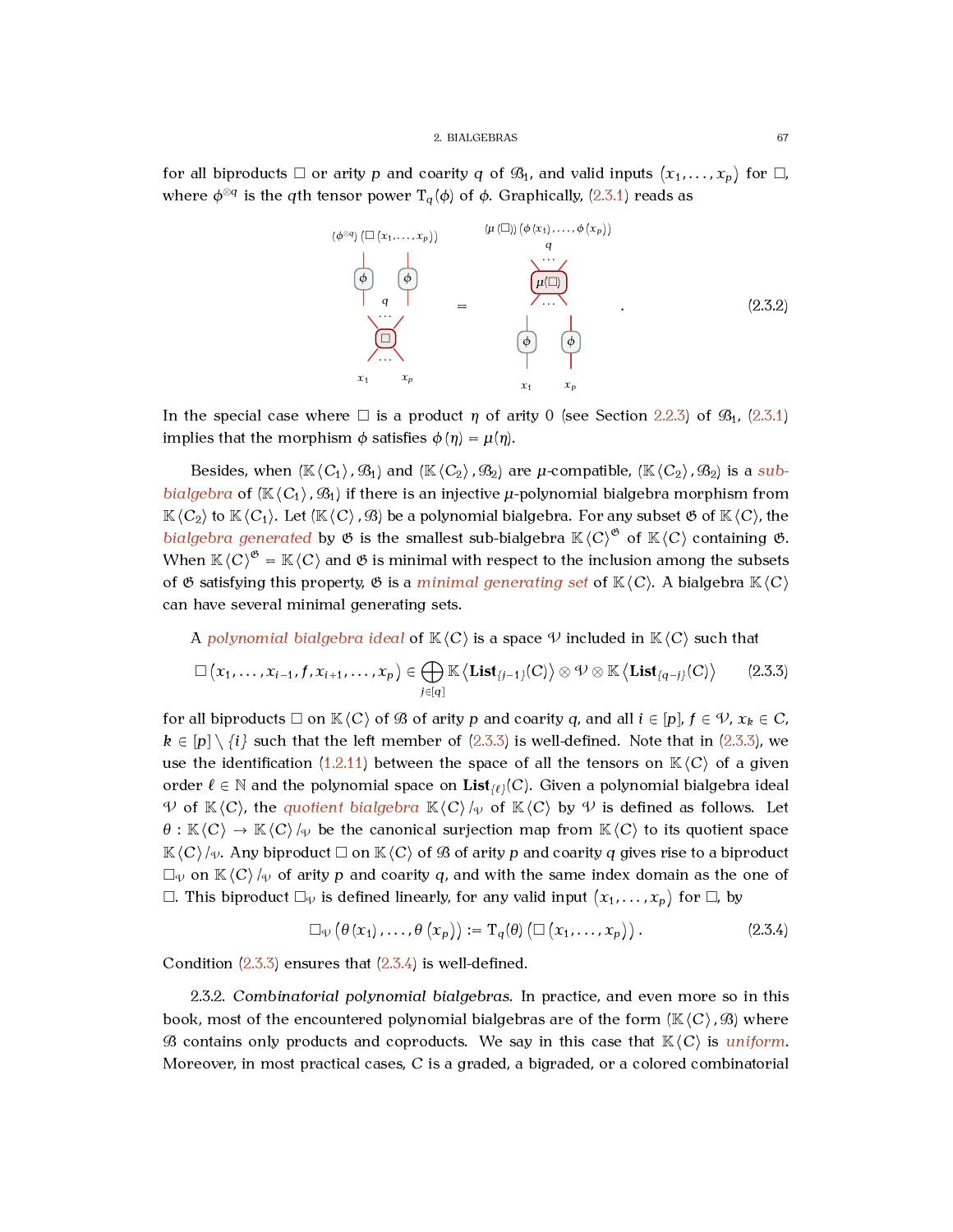collection. When  $(\mathbb{K}\langle C\rangle,\mathcal{B})$  is combinatorial, uniform, and all the products and coproducts of  $\mathcal{B}$  are complete and concentrated, the *dual bialgebra* of  $\mathbb{K} \langle C \rangle$  is the bialgebra  $\mathbb{K}\langle C\rangle^{\star}$  *,*  $\mathfrak{B}^{\star}$  *)* where  $\mathfrak{B}^{\star}$  is the set of the dual biproducts of the biproducts of  $\mathfrak{B}$ . Note that this bialgebra is also uniform.

It is very common, given a uniform combinatorial bialgebra ( $\mathbb{K}\langle C \rangle$ ,  $\mathcal{B}$ ), to endow C with a structure of a combinatorial poset  $(C, \preccurlyeq)$  in order to construct B<sup> $\preccurlyeq$ </sup>-families (see Section [1.3.2\)](#page-65-0). For instance, when a biproduct  $\Box$  has a complicated structure coefficient map, considering an adequate partial order relation  $\preccurlyeq$  on  $C$  such that the B $^{\preccurlyeq}$ -family is a set-basis with respect to  $\Box$  allows to infer properties of  $\Box$  (such as minimal generating sets of  $K(\mathcal{C})$ , a description of the nontrivial relations satisfied by these generators, or even freeness properties).

<span id="page-73-0"></span>2.3.3. *Set-theoretic algebras.* Let ( $\mathbb{K}\langle C \rangle$ ,  $\mathscr{P}$ ) be a polynomial algebra and  $\{B_x : x \in C\}$ be one of its bases which is additionally a set-basis for all products of  $\mathcal P$  at the same time. In this case, it is possible to forget the linear structure of  $K \langle C \rangle$ . Indeed, each product  $\overline{Z}$ of arity *p* on  $\mathbb{K}\langle C \rangle$  gives rise to a product  $\star$  on *C* defined, for any valid input  $(x_1, \ldots, x_p)$ for  $\bar{\star}$ , by

$$
\star (x_1, \ldots, x_p) := y \tag{2.3.5}
$$

whenever

$$
\bar{\star} (B_{x_1}, \ldots, B_{x_p}) = B_y \qquad (2.3.6)
$$

for an  $y \in C$ . This endows the collection C with products in the sense of Section [1.1.7](#page-16-0) of Chapter [1.](#page-14-0) We say in this case that *C* is a *set-theoretic algebra*.

A large part of the concepts presented above about bialgebras work for the particular case of set-theoretic algebras with some adjustments. For instance, to define quotients of a set-theoretic algebra  $(C, \mathcal{P}')$ , we do not work with polynomial algebra ideals but with congruences of set-theoretic algebras. To be a little more precise, a *set-theoretic algebra congruence* is a relation  $\equiv$  on *C* which is an equivalence relation satisfying

$$
\star (x_1, \ldots, x_{i-1}, x_i, x_{i+1}, \ldots, x_p) \equiv \star (x_1, \ldots, x_{i-1}, x'_i, x_{i+1}, \ldots, x_p) \tag{2.3.7}
$$

for all products  $\star$  of arities *p*, all  $i \in [p]$  such that  $x_i$  and  $x'_i$  are objects of *C* satisfying  $x_i \equiv x'_i$ , and all valid inputs  $(x_1, \ldots, x_{i-1}, x_i, x_{i+1}, \ldots, x_p)$  and  $(x_1, \ldots, x_{i-1}, x'_i, x_{i+1}, \ldots, x_p)$ for  $\star$ .

In the sequel, if "*N*" is the name of an algebraic structure, we call *"set-N"* the corresponding set-theoretic structure. For instance, a set-theoretic unitary associative algebra is a monoid. We shall further encounter in this way set-operads, colored set-operads, and set-pros.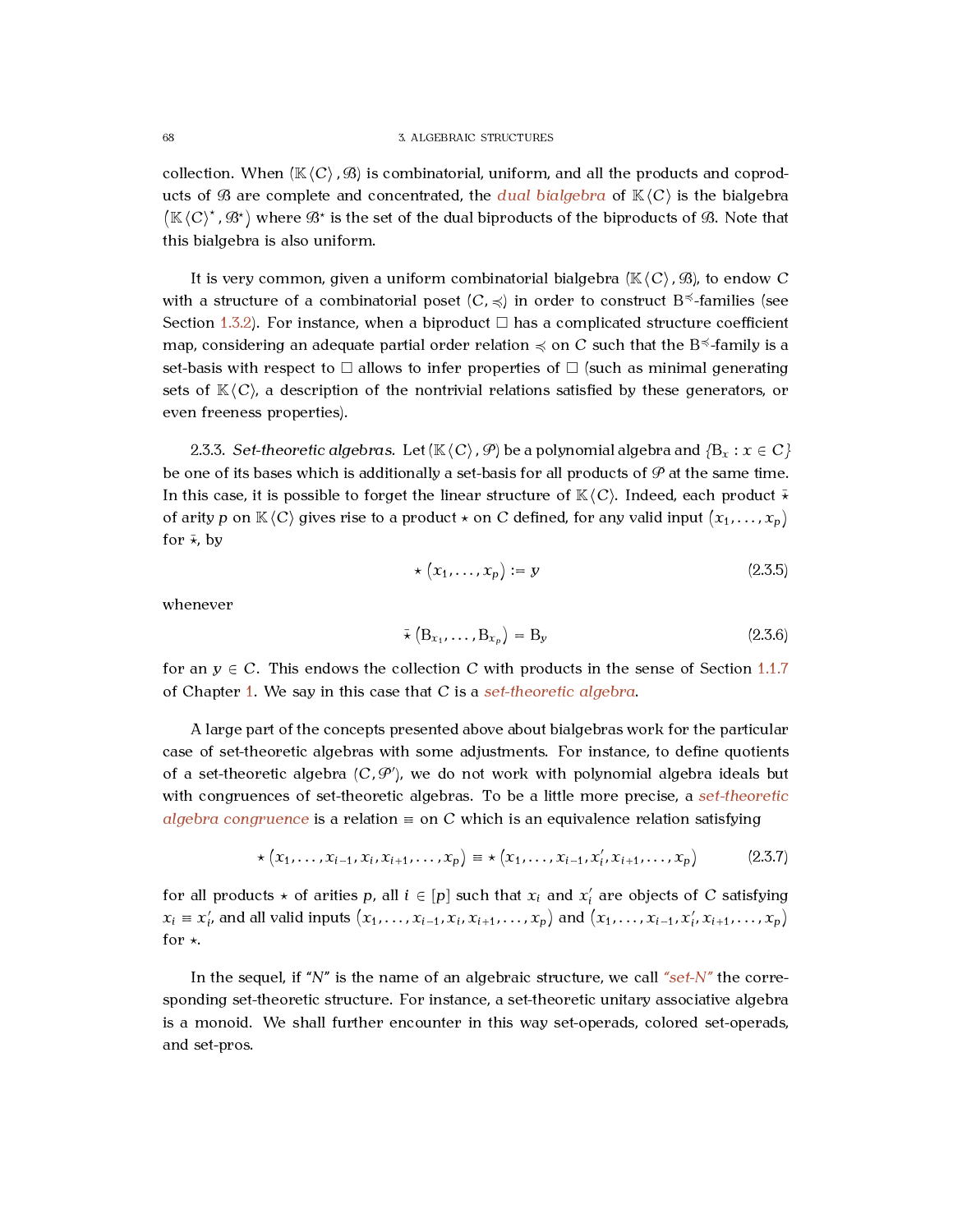### **3. Types of polynomial bialgebras**

<span id="page-74-4"></span>A *type of polynomial bialgebra* is specified by biproduct symbols together with their arities and coarities, and the possible relations between them (like, for instance, associativity, commutativity, cocommutativity, or distributivity). In this section, we list some of the very ordinary types of uniform polynomial bialgebras in combinatorics like associative, dendriform and pre-Lie algebras, and Hopf bialgebras. We give concrete examples for each of these.

**3.1. Associative and coassociative algebras.** An *associative algebra* is a polynomial space endowed with a complete associative binary product. An associative algebra is *unitary* if its product is unitary. Besides, an associative algebra is *commutative* if its product is commutative. To perfectly fit to the definition of types of bialgebras given above, the type of unitary associative and commutative algebras is made of a product symbol  $\star$  of arity 2 and a product symbol 1 of arity 0 together with the relations  $(f_1, f_2, f_3)_* = 0$ ,  $[f_1, f_2]_* = 0$ ,  $f * 1(1) = f = 1(1) * f$ , where and  $f_1, f_2$ , and  $f_3$  are any elements of the space. Moreover, by following the definitions of Section [2.3.1,](#page-71-1) a polynomial space morphism  $\phi : \mathbb{K} \langle C_1 \rangle \to \mathbb{K} \langle C_2 \rangle$  is a unitary commutative algebra morphism between two unitary commutative algebras  $\mathbb{K} \langle C_1 \rangle$  and  $\mathbb{K} \langle C_2 \rangle$  if for any  $f_1, f_2 \in \mathbb{K} \langle C_1 \rangle$ ,  $\phi$  (*f*<sub>1</sub>  $\star$ <sub>1</sub> *f*<sub>2</sub>) =  $\phi$  (*f*<sub>1</sub>)  $\star$ <sub>2</sub>  $\phi$  (*f*<sub>2</sub>) and  $\phi$  (1<sub>1</sub>) = 1<sub>2</sub>, where  $\star$ <sub>1</sub> (resp.  $\star$ <sub>2</sub>) is the binary product of  $\mathbb{K}\langle C_1\rangle$  (resp.  $\mathbb{K}\langle C_2\rangle$ ) and  $1_1$  (resp.  $1_2$ ) is the unit of  $\mathbb{K}\langle C_1\rangle$  (resp.  $\mathbb{K}\langle C_2\rangle$ ).

A *coassociative coalgebra* is a polynomial space endowed with a coassociative coproduct. A coassociative coalgebra is *counitary* if its coproduct is counitary. Besides, a coassociative coalgebra is *cocommutative* if its coproduct is cocommutative.

In all this section,  $A := \{a_1, \ldots, a_\ell\}$  is a finite alphabet.

<span id="page-74-0"></span>3.1.1. *Concatenation algebra.* The *concatenation product* is the complete binary product  $\cdot$  on  $\mathbb{K}\langle A^* \rangle$  defined as the concatenation product of  $A^*$  extended by linearity. Since  $\cdot$  is graded and all  $\mathbb{K} \langle A^n \rangle$  are finite dimensional for all  $n \in \mathbb{N}$ ,  $(\mathbb{K} \langle A^* \rangle, \cdot)$  is a combinatorial graded algebra. Moreover, *·* is associative, noncommutative, and admits the product of arity zero  $\epsilon$ , where  $\epsilon$  is the empty word, as unit so that  $(\mathbb{K}\langle A^*\rangle,\cdot,\epsilon)$  is a unitary noncommutative associative algebra called *concatenation algebra* on *A*.

<span id="page-74-3"></span>3.1.2. *Shuffle algebra.* The *shuffle product* is the binary product  $\sqcup$  on  $\mathbb{K} \langle A^* \rangle$  linearly and recursively defined by

<span id="page-74-1"></span>
$$
u \sqcup \epsilon := u =: \epsilon \sqcup u, \tag{3.1.1a}
$$

<span id="page-74-2"></span>
$$
ua \sqcup vb := (u \sqcup vb) \cdot a + (ua \sqcup v) \cdot b \tag{3.1.1b}
$$

for any  $u, v \in A^*$  and  $a, b \in A$ , where  $\cdot$  is the concatenation product of the concatenation algebra on *A*. Intuitively,  $\sqcup$  consists in summing in all the ways of interlacing the letters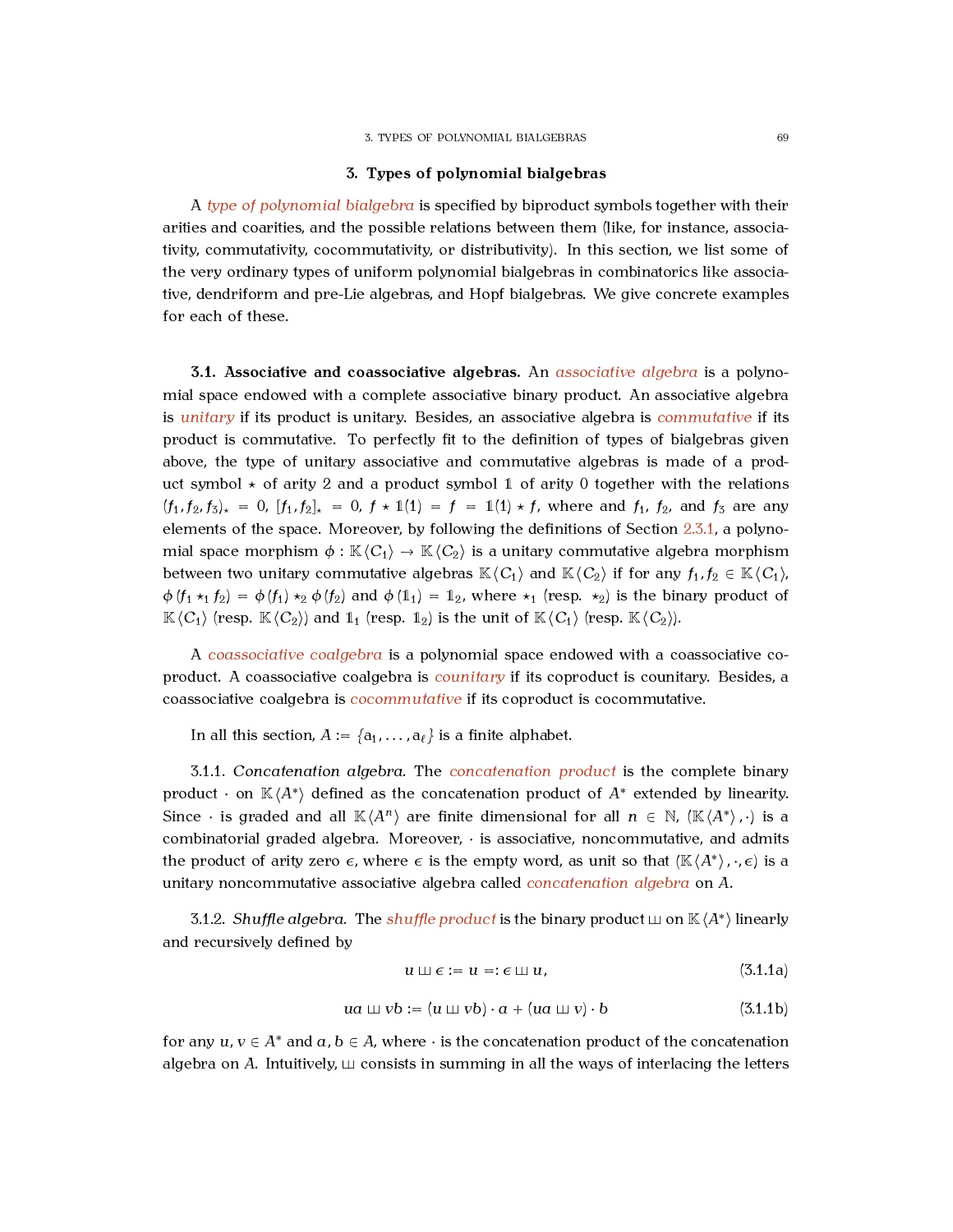of the two words as input. For instance,

$$
a_1a_2 \boxplus a_2a_1a_1 = a_1a_2a_2a_1a_1 + a_1a_2a_2a_1a_1 + a_1a_2a_1a_2a_1 + a_1a_2a_1a_1a_2 + a_2a_1a_2a_1a_1 + a_2a_1a_1a_2a_1 + a_2a_1a_1a_2 + a_2a_1a_1a_1a_2
$$
\n
$$
+ a_2a_1a_1a_1a_2 + a_2a_1a_1a_1a_2
$$
\n
$$
= 2a_1a_2a_2a_1a_1 + a_1a_2a_1a_2a_1 + a_1a_2a_1a_1a_2 + a_2a_1a_2a_1a_1
$$
\n
$$
+ 2a_2a_1a_1a_2a_1 + 3a_2a_1a_1a_1a_2.
$$
\n(3.1.2)

Since  $\sqcup$  is graded and all  $\mathbb{K} \langle A^n \rangle$  are finite dimensional for all  $n \in \mathbb{N}$ ,  $(\mathbb{K} \langle A^* \rangle, \sqcup)$  is a combinatorial graded algebra. Moreover, is associative, commutative, and admits *ε* as unit so that  $(\mathbb{K}\langle A^*\rangle,\sqcup,\epsilon)$  is a unitary commutative associative algebra called *shuffle algebra* on *A*.

<span id="page-75-1"></span>3.1.3. *Deconcatenation coalgebra.* Let ∆*·* be the dual coproduct of the concatenation product  $\cdot$  of  $\mathbb{K} \langle A^* \rangle$  considered in Section [3.1.1.](#page-74-0) By [\(2.1.12\)](#page-68-0), for all  $u \in A^*$ ,

$$
\Delta.(u) = \sum_{v,w \in A^*} \langle v \cdot w, u \rangle \langle v, w \rangle = \sum_{\substack{v,w \in A^* \ v \cdot w = u}} \langle v, w \rangle.
$$
 (3.1.3)

This coproduct is known as the *deconcatenation coproduct*. For instance,

$$
\Delta.\langle a_1a_1a_2\rangle = \langle \epsilon, a_1a_1a_2\rangle + \langle a_1, a_1a_2\rangle + \langle a_1a_1, a_2\rangle + \langle a_1a_1a_2, \epsilon\rangle.
$$
 (3.1.4)

Let also *υ* be the dual coproduct of the unit *ε* for the concatenation product considered in Section [3.1.1.](#page-74-0) This coproduct *v* satisfies  $v(\epsilon) = 1$  and  $v(u) = 0$  for all nonempty words *u*. The coalgebra (K ⟨A\*⟩, ∆, υ⟩ is a counitary noncocommutative coassociative coalgebra called *deconcatenation coalgebra* on *A*.

<span id="page-75-2"></span>3.1.4. *Unshuffle coalgebra.* Let  $\Delta_{\text{L}}$  be the dual coproduct of the shuffle product  $\text{L}$ of  $\mathbb{K} \langle A^* \rangle$ . Again by [\(2.1.12\)](#page-68-0), for all  $u \in A^*$ ,

$$
\Delta_{\text{LL}}(u) = \sum_{v,w \in A^*} \langle v \sqcup w, u \rangle \langle v, w \rangle. \tag{3.1.5}
$$

The coefficient  $\langle v \sqcup w, u \rangle$  counts the number of ways to decompose *u* as two disjoint subwords *v* and *w*, and thus,

$$
\Delta_{\text{LL}}(u) = \sum_{\substack{J_1, J_2 \subseteq [[u]] \\ J_1 \sqcup J_2 = [[u]]}} (u_{|J_1}, u_{|J_2}). \tag{3.1.6}
$$

This coproduct can alternatively be expressed by

$$
\Delta_{\text{LL}}(\mathbf{a}) = (\epsilon, \mathbf{a}) + (\mathbf{a}, \epsilon) \tag{3.1.7}
$$

for any  $a \in A$ , and

<span id="page-75-0"></span>
$$
\Delta_{\text{LL}}(u) = \prod_{i \in [|u|]} \Delta(u(i)) \tag{3.1.8}
$$

for any  $u \in A^*$ , where the product of  $(3.1.8)$  denotes the iterated version of the 2nd tensor power  $T_2(\cdot)$  of the concatenation product  $\cdot$  (see Section [2.2.2\)](#page-69-1). This product  $T_2(\cdot)$  is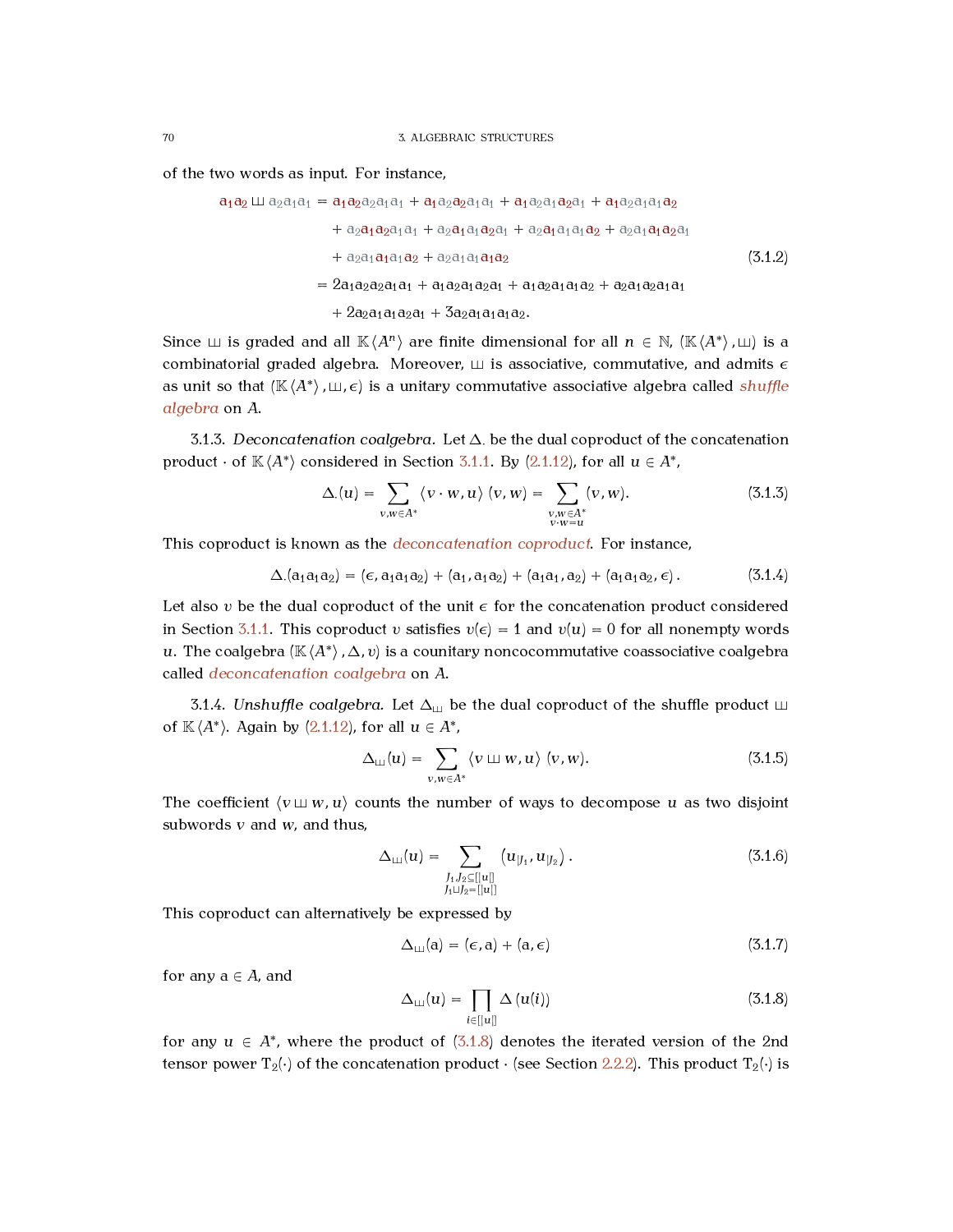associative due to the fact that *·* is associative, and thus, its iterated version is well-defined. This coproduct is known as the *unshuffling coproduct*. For instance,

$$
\Delta_{\text{LL}} (a_1 a_1 a_2) = ((\epsilon, a_1) + (a_1, \epsilon)) T_2(\cdot) ((\epsilon, a_1) + (a_1, \epsilon)) T_2(\cdot) ((\epsilon, a_2) + (a_2, \epsilon))
$$
  
\n
$$
= (\epsilon, a_1 a_1 a_2) + (a_2, a_1 a_1) + (a_1, a_1 a_2) + (a_1 a_2, a_1)
$$
  
\n
$$
+ (a_1, a_1 a_2) + (a_1 a_2, a_1) + (a_1 a_1, a_2) + (a_1 a_1 a_2, \epsilon)
$$
  
\n
$$
= (\epsilon, a_1 a_1 a_2) + (a_2, a_1 a_1) + 2 (a_1, a_1 a_2)
$$
  
\n
$$
+ 2 (a_1 a_2, a_1) + (a_1 a_1, a_2) + (a_1 a_1 a_2, \epsilon).
$$
\n(3.1.9)

The coalgebra (K *hA ∗ i, , υ*), where *υ* is the counit considered in Section [3.1.3,](#page-75-1) is a counitary cocommutative coassociative coalgebra called *unshuffle coalgebra* on *A*.

<span id="page-76-5"></span>**3.2. Dendriform algebras.** A *dendriform algebra* is a polynomial space  $K \langle C \rangle$  endowed with two complete binary products  $\prec$  and  $\succ$  satisfying

<span id="page-76-1"></span>
$$
(x_1 \prec x_2) \prec x_3 = x_1 \prec (x_2 \prec x_3) + x_1 \prec (x_2 \succ x_3), \tag{3.2.1a}
$$

<span id="page-76-2"></span>
$$
(x_1 > x_2) \prec x_3 = x_1 \succ (x_2 \prec x_3), \tag{3.2.1b}
$$

<span id="page-76-3"></span>
$$
(x_1 \prec x_2) \succ x_3 + (x_1 \succ x_2) \succ x_3 = x_1 \succ (x_2 \succ x_3), \tag{3.2.1c}
$$

for all objects  $x_1$ ,  $x_2$ , and  $x_3$  of C.

A polynomial algebra  $(\mathbb{K}\langle C\rangle, \star)$ , where  $\star$  is a binary product, admits a *dendriform algebra structure* if its product can be split into two operations

<span id="page-76-0"></span>
$$
\star = \prec + \succ, \tag{3.2.2}
$$

where  $\prec$  and  $\succ$  are two non-degenerate binary products such that  $(\mathbb{K}\langle C\rangle,\prec,\succ)$  is a dendriform algebra. Expression [\(3.2.2\)](#page-76-0) uses the addition of biproducts exposed in Sec-tion [2.1.3.](#page-67-0) Observe that if  $(K \langle C \rangle, \star)$  admits a dendriform algebra structure,  $\star$  is associative. The associativity of  $\langle + \rangle$  is a consequence of Relations [\(3.2.1a\)](#page-76-1), [\(3.2.1b\)](#page-76-2), and [\(3.2.1c\)](#page-76-3) of dendriform algebras.

In all this section,  $A := \{a_1, \ldots, a_\ell\}$  is a finite alphabet.

<span id="page-76-4"></span>3.2.1. *Shuffle dendriform algebra.* Consider on  $\mathbb{K}\langle A^* \rangle$  the binary products  $\prec$  and  $\succ$ defined linearly and recursively by

$$
u \prec \epsilon := u = \epsilon \succ u,\tag{3.2.3a}
$$

$$
w \succ \epsilon =: 0 := \epsilon \prec w,\tag{3.2.3b}
$$

$$
ua \prec v := (u \sqcup v) \cdot a, \qquad (3.2.3c) \qquad u \succ v b := (u \sqcup v) \cdot b \qquad (3.2.3d)
$$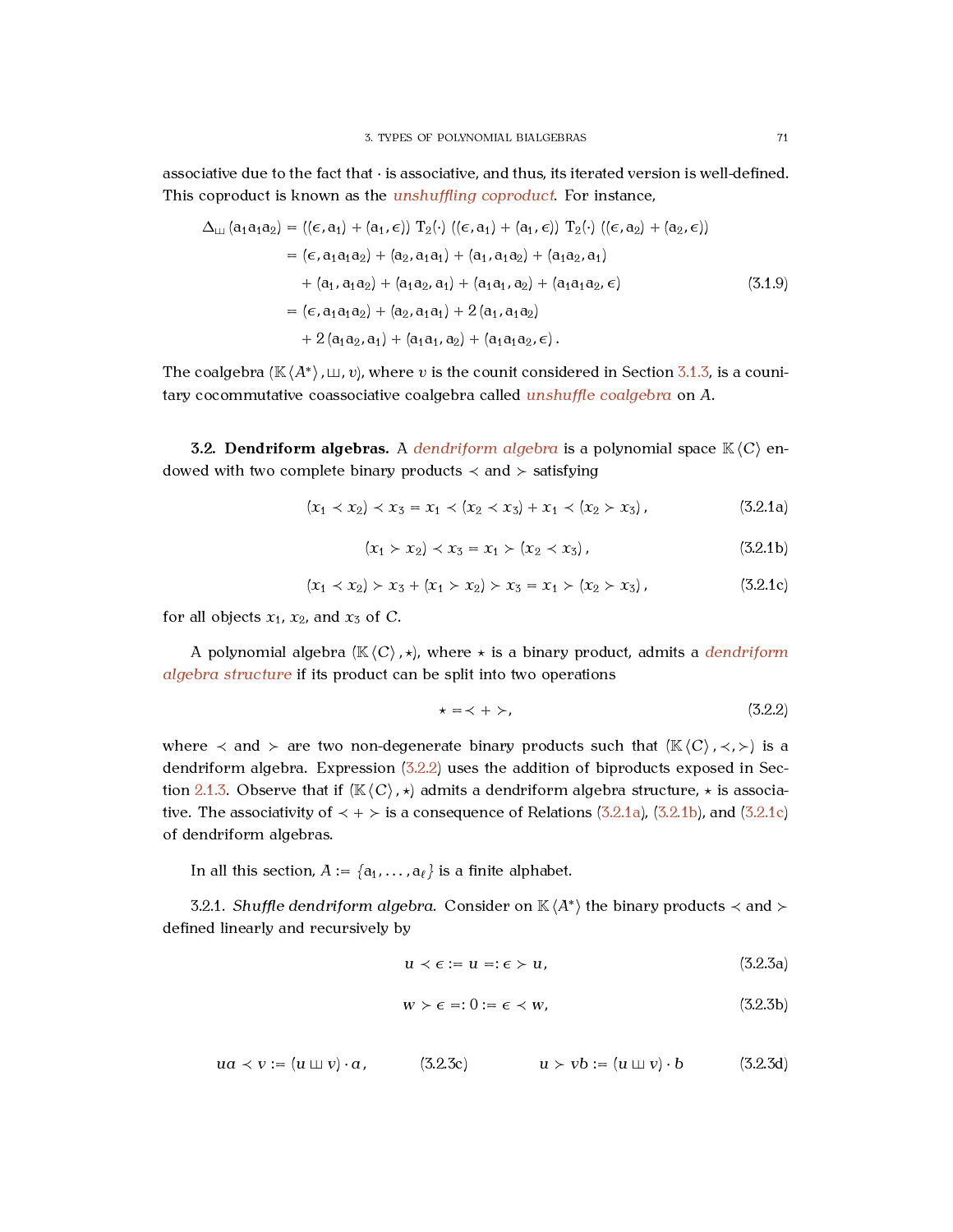for any  $u, v \in A^*$ ,  $w \in A^+$ , and  $a, b \in A$ , where  $\cdot$  is the concatenation product of words. In other words,  $u \lt v$  (resp.  $u \gt v$ ) is the sum of all the words *w* obtained by shuffling *u* and *v* such that the last letter of *w* comes from *u* (resp. *v*). For example,

$$
a_1a_2 \prec a_2a_1a_1 = a_1a_2a_1a_1a_2 + a_2a_1a_1a_1a_2 + a_2a_1a_1a_1a_2 + a_2a_1a_1a_1a_2
$$
\n
$$
= a_1a_2a_1a_1a_2 + 3a_2a_1a_1a_1a_2,
$$
\n(3.2.4a)

$$
a_1a_2 > a_2a_1a_1 = a_1a_2a_2a_1a_1 + a_1a_2a_2a_1a_1 + a_1a_2a_1a_2a_1 + a_2a_1a_2a_1
$$
\n
$$
+ a_2a_1a_1a_2a_1 + a_2a_1a_1a_2a_1
$$
\n(3.2.4b)

 $= 2a_1a_2a_2a_1a_1 + a_1a_2a_1a_2a_1 + a_2a_1a_2a_1a_1 + 2a_2a_1a_1a_2a_1.$ 

These two products endow  $\mathbb{K}\langle A^* \rangle$  with a structure of a dendriform algebra called *shuffle dendriform algebra* on *A*. This shows moreover that the shuffle algebra  $(\mathbb{K}\langle A^* \rangle, \square)$ admits a dendriform algebra structure since

$$
u \sqcup v = u \prec v + u \succ v \tag{3.2.5}
$$

for all  $u, v \in A^*$ . This offers also a way to recover the recursive definition (see  $(3.1.1a)$ ) and  $(3.1.1b)$  of  $\Box$ .

3.2.2. *Max dendriform algebra.* Assume here that *A* is a totally ordered alphabet by  $a_i \leqslant a_j$  if  $i \leqslant j$ . Consider on  $\mathbb{K} \langle A^+ \rangle$  the binary products  $\prec$  and  $\succ$  defined linearly by

$$
u \lt v := \begin{cases} u \cdot v & \text{if } \max_{\leqslant} (u) \geqslant \max_{\leqslant} (v) \\ 0 & \text{otherwise,} \end{cases}
$$
 (3.2.6a)

$$
u \succ v := \begin{cases} u \cdot v & \text{if } \max\{\langle u \rangle < \max\{\langle v \rangle\} \\ 0 & \text{otherwise,} \end{cases} \tag{3.2.6b}
$$

for all  $u, v \in A^+$ , where  $\cdot$  is the concatenation product of words. These two products endow  $\mathbb{K}\langle A^+\rangle$  with a structure of a dendriform algebra called *max dendriform algebra*. Moreover, we have here  $\cdot$  =  $\times$  +  $\times$  where  $\cdot$  is the associative algebra product of concatenation of  $\mathbb{K}\langle A^+\rangle$  so that  $\langle \mathbb{K}\langle A^+\rangle$  , $\cdot\rangle$  admits a dendriform algebra structure.

**3.3. Pre-Lie algebras.** A *pre-Lie algebra* is a polynomial space  $\mathbb{K}\langle C \rangle$  endowed with a binary product  $\curvearrowleft$  satisfying

<span id="page-77-0"></span>
$$
(x_1 \wedge x_2) \wedge x_3 - x_1 \wedge (x_2 \wedge x_3) = (x_1 \wedge x_3) \wedge x_2 - x_1 \wedge (x_3 \wedge x_2) \tag{3.3.1}
$$

for all objects  $x_1$ ,  $x_2$ , and  $x_3$  of *C*. This relation [\(3.3.1\)](#page-77-0) of pre-Lie algebras says that the associator  $(-,-,-)$  is symmetric in its two last entries, that is  $(x_1, x_2, x_3)$ ,  $($  =  $(x_1, x_3, x_2)$ ,  $\ldots$ 

3.3.1. *Pre-Lie algebras from associative algebras.* When  $(\mathbb{K}\langle C \rangle, \star)$  is an associative algebra,  $\star$  satisfies in particular  $(3.3.1)$  since both left and right members are equal to zero. For this reason,  $(\mathbb{K}\langle C\rangle, \star)$  is a pre-Lie algebra.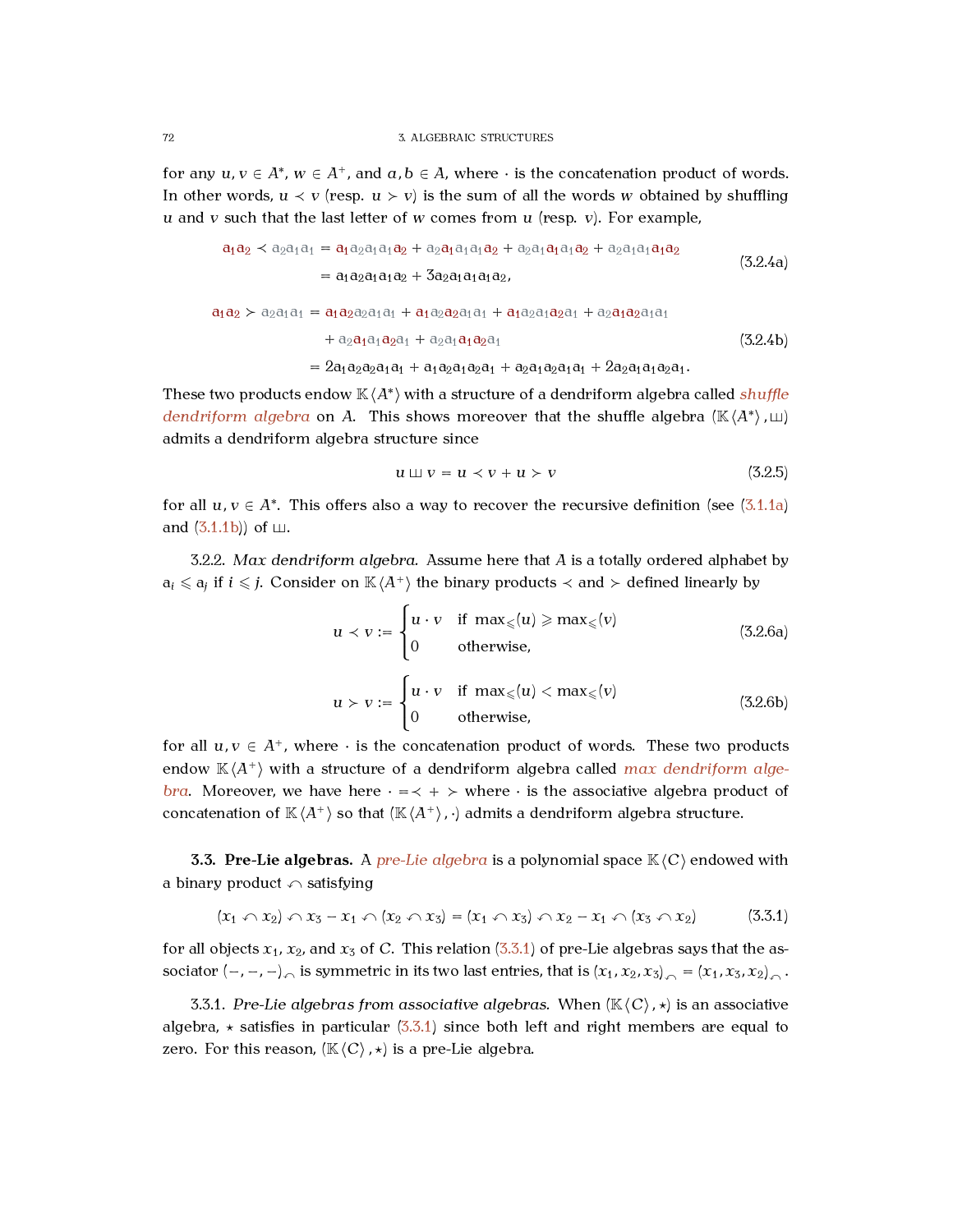$$
\wedge^{(p)} : \mathbb{K} \left\langle \mathbf{List}_{\{p\}} (\Re \mathfrak{T}) \right\rangle \to \mathbb{K} \left\langle \Re \mathfrak{T} \right\rangle \tag{3.3.2}
$$

<span id="page-78-0"></span>defined linearly for all  $p \in \mathbb{N}_{\geq 1}$  and all rooted trees  $t_1, \ldots, t_p$  by

$$
\lambda^{(p)}(t_1,\ldots,t_p):=(\bullet,\{t_1,\ldots,t_p\})
$$
 (3.3.3)

ï

Intuitively,  $\mathcal{A}^{(p)}$  consists in grafting all the trees  $t_1$ , ...,  $t_p$  onto a common root. This product is symmetric with respect to all its inputs. Now, let  $\curvearrowleft$  be the binary product on  $\mathbb{K}\langle\mathfrak{RT}\rangle$  defined linearly and recursively by

$$
\mathfrak{s} \curvearrowleft \mathfrak{t} := \wedge^{(p+1)} (\mathfrak{s}_1, \dots, \mathfrak{s}_p, \mathfrak{t}) + \sum_{i \in [p]} \wedge^{(p)} (\mathfrak{s}_1, \dots, \mathfrak{s}_{i-1}, (\mathfrak{s}_i \curvearrowleft \mathfrak{t}), \mathfrak{s}_{i+1}, \dots, \mathfrak{s}_p) \qquad (3.3.4)
$$

for any  $\mathfrak{s}, \mathfrak{t} \in \mathfrak{RT}$  where  $\mathfrak{s} = (\bullet, [\mathfrak{s}_1, \ldots, \mathfrak{s}_p])$ . Intuitively,  $\curvearrowleft$  consists in summing all the ways of connecting the root of the second operand on a node of the first. For example,

$$
900 - 8 = 9000 + 800 + 900 + 2900.
$$
 (3.3.5)

This product endows  $\mathbb{K}\langle\mathfrak{R}\mathfrak{T}\rangle$  with a structure of a pre-Lie algebra, called the *pre-Lie algebra of rooted trees*.

**3.4. Hopf bialgebras.** A *Hopf bialgebra* is a polynomial space  $\mathbb{K}(C)$  endowed with a complete binary product  $\star$  and a complete binary coproduct  $\Delta$  such that (K $\langle C \rangle$ , $\star$ , 1) is a unitary associative algebra,  $(\mathbb{K}\langle C\rangle, \Delta, v)$  is a counitary coassociative coalgebra, and

$$
\Delta (x_1 \star x_2) = \Delta (x_1) T_2(\star) \Delta (x_2), \qquad (3.4.1a)
$$

$$
v(x_1 \star x_2) = v(x_1) v(x_2), \qquad (3.4.1b)
$$

$$
\Delta(\mathbb{1}) = (\mathbb{1}, \mathbb{1}),\tag{3.4.1c}
$$

$$
v(1) = 1, \t(3.4.1d)
$$

for all objects  $x_1$  and  $x_2$  of C. When  $(\mathbb{K}\langle C\rangle, \star, \mathbb{1}, \Delta, \nu)$  is combinatorial and all its (co)products are concentrated, its dual is well-defined and is still a Hopf bialgebra.

Let us now provide some classical definitions about Hopf bialgebras.

3.4.1. *Primitive and group-like elements.* Let (K *hCi, ?,* 1*,* ∆*, υ*) be a Hopf bialgebra. An element *f* of  $\mathbb{K}\langle C\rangle$  is *primitive* if  $\Delta(f) = (1, f) + (f, 1)$ . The set  $\mathcal{P}_{\mathbb{K}\langle C\rangle}$  of all primitive elements of  $\mathbb{K}\langle C\rangle$  forms a subspace of  $\mathbb{K}\langle C\rangle$  and the commutator  $[-,-]_k$  endows  $\mathcal{P}_{\mathbb{K}\langle C\rangle}$ with a structure of a Lie algebra. Besides, an element *f* of  $K\langle C \rangle$  is *group-like* if  $\Delta(f)$  = (*f, f*).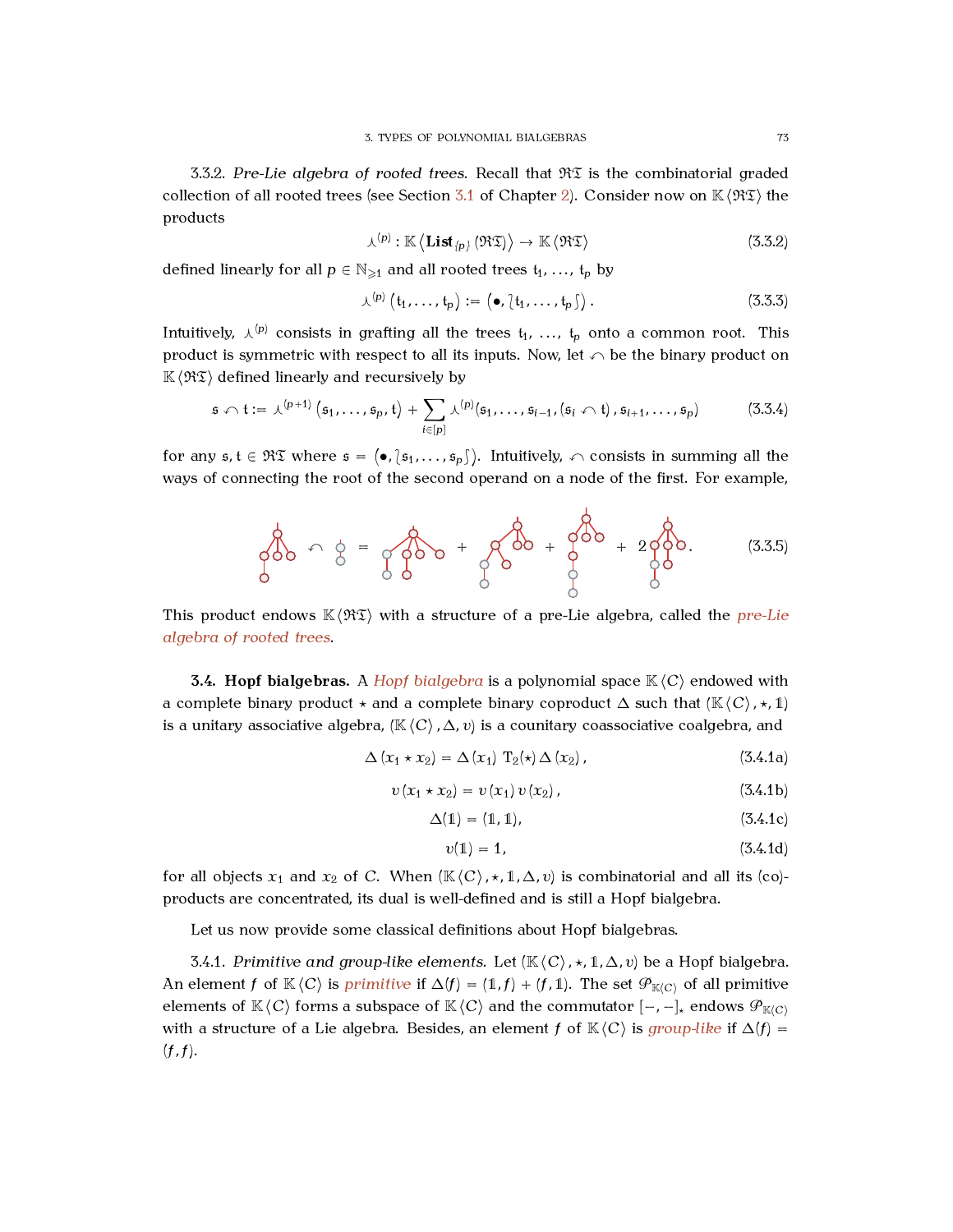3.4.2. *Convolution product and antipode.* Given two Hopf bialgebras ( $\mathbb{K}\langle C_1 \rangle$ ,  $\star_1$ ,  $\mathbb{1}_1$ ,  $\Delta_1$ ,  $v_1$ ) and  $(\mathbb{K}\langle C_2\rangle, \star_2, \mathbb{1}_2, \Delta_2, \nu_2)$ , if  $\omega$  and  $\omega'$  are two Hopf bialgebra morphisms from  $\mathbb{K}\langle C_1\rangle$  to  $\mathbb{K}\langle C_2 \rangle$ , the *convolution* of  $\omega$  and  $\omega'$  is the map

$$
\omega * \omega' : \mathbb{K} \langle C_1 \rangle \to \mathbb{K} \langle C_2 \rangle \tag{3.4.2}
$$

defined linearly, for any object  $x$  of  $C_1$ , by

$$
\left(\omega*\omega'\right)(x):=\sum_{y_1,y_2\in C_1}\xi_{\Delta_1}\left(\langle x\rangle,\langle y_1,y_2\rangle\right)\,\omega\left(y_1\right)\star_2\,\omega'\left(y_2\right),\tag{3.4.3}
$$

where  $\xi_{\Delta_1}$  is the structure coefficient map of  $\Delta_1$ . This convolution product is associative, as a consequence of the fact that  $\Delta_1$  is coassociative and  $\star_2$  is associative.

Now, let  $(\mathbb{K}\langle C\rangle, \star, 1, \Delta, \nu)$  be a Hopf bialgebra. Let  $\nu : \mathbb{K}\langle C\rangle \to \mathbb{K}\langle C\rangle$  be the linear map defined as the inverse of the identity map  $Id_{K(C)}$  on  $K(\mathcal{C})$ . This map *v* is the *antipode* of  $K \langle C \rangle$  and it can be undefined in certain cases.

3.4.3. *Combinatorial connected graded Hopf bialgebras.* In algebraic combinatorics, one encounters very particular Hopf bialgebras. Most of these are combinatorial connected graded Hopf bialgebras (K  $\langle C \rangle$ , ★, 1, Δ, *v*). These structures have hence a graded product (that is,  $x_1 \star x_2$  is homogeneous and of degree  $|x_1| + |x_2|$  for all objects  $x_1$  and  $x_2$  of *C*), a cograded coproduct (that is, the sum of the sizes of each  $(y_1, y_2)$  appearing in  $\Delta(x)$  is |x| for all objects x of C). Moreover, each  $\mathbb{K}\langle C\rangle(n)$ ,  $n \in \mathbb{N}$ , is finite dimensional and, since  $\#C(0) = 1$ ,  $\mathbb{K}\langle C\rangle(0)$  can be identified with K. Additionally, since  $\star$  is graded, this implies that the unit 1 is the unique element of *C*(0). Finally, the counit *υ* is the linear map behaving as the identity map on  $K\langle C\rangle(0)$  and sending all the elements of  $\mathbb{K}\langle C\rangle(\mathbb{N}_{\geq 1})$  to 0.

PROPOSITION 3.4.1. Let  $(\mathbb{K}\langle C\rangle, \star, 1, \Delta, v)$  be a combinatorial connected graded Hopf *bialgebra. Then,*  $\mathbb{K}\langle C \rangle$  *admits a unique antipode and it satisfies, for any*  $x \in C$ *, the recurrence*  $\overline{ }$ 

<span id="page-79-0"></span>
$$
\nu(x) = \delta_{1,x} - \sum_{\substack{y_1, y_2 \in C \\ y_2 \neq 1}} \xi_{\Delta}((x), (y_1, y_2)) \nu(y_1) \star y_2, \tag{3.4.4}
$$

*where δ−,− is the Kronecker symbol and ξ*<sup>∆</sup> *is the structure coefficient map of* ∆*.*

Therefore,  $(3.4.4)$  implies that the antipode of  $\mathbb{K}\langle C \rangle$  can be computed by induction on the sizes of the objects.

3.4.4. *Shuffle deconcatenation Hopf bialgebra.* Let  $A := \{a_1, \ldots, a_\ell\}$  be a finite alphabet. The concatenation product  $\cdot$  (see Section [3.1.1\)](#page-74-0), the unit  $\epsilon$  (see Section 3.1.1), the unshuffling coproduct  $\Delta_{\text{u}}$  (see Section [3.1.4\)](#page-75-2), and the counit *v* (see Section [3.1.3\)](#page-75-1) endow K $\langle A^* \rangle$  with a structure of a combinatorial connected graded Hopf bialgebra  $(\mathbb{K} \langle A^* \rangle, \cdot, \epsilon, \Delta_{\text{L}} \rangle, \nu)$ . Its dual bialgebra is the Hopf bialgebra  $(\mathbb{K} \langle A^* \rangle, \text{L}, \epsilon, \Delta, \nu)$  where is the shuffle product (see Section [3.1.2\)](#page-74-3) and ∆*·* is the deconcatenation coproduct (see again Section [3.1.3\)](#page-75-1).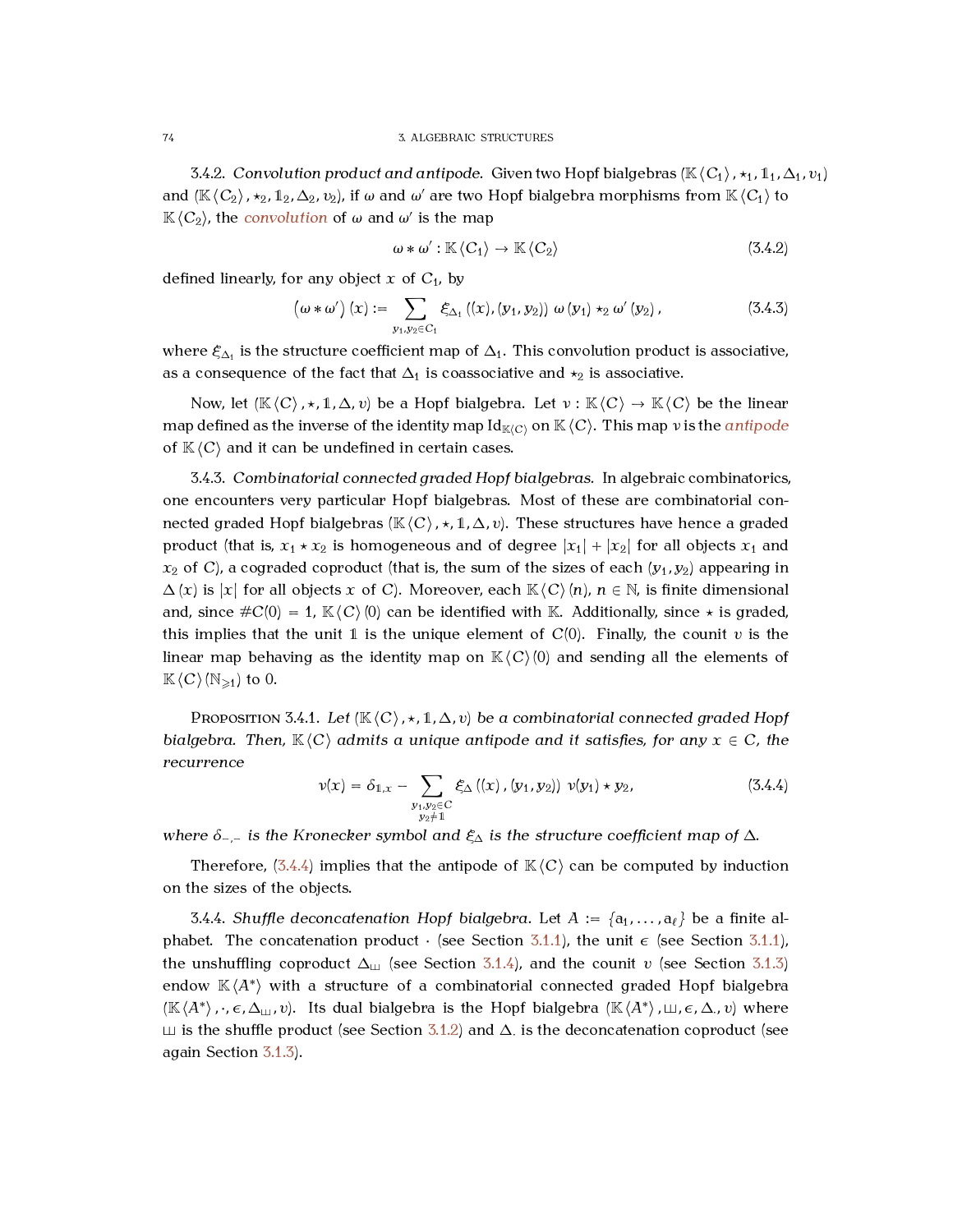3.4.5. *Noncommutative symmetric functions.* Consider the combinatorial graded polynomial space  $NCSym := K(\mathfrak{Com})$  of the compositions (see Section [1.3.3](#page-25-0) of Chap-ter [1\)](#page-14-0). Let  ${S_\lambda : \lambda \in \mathfrak{Com} }$  be the basis of the *complete noncommutative symmetric functions* of **NCSym** and  $\star$  be the binary product defined linearly, for any  $\lambda, \mu \in \mathfrak{Com}$ , by

$$
S_{\lambda} \star S_{\mu} := S_{\lambda \cdot \mu}, \tag{3.4.5}
$$

where  $\lambda \cdot \mu$  is the concatenation of the compositions (seen as words of integers). Moreover, let  $\Delta$  be the binary coproduct defined linearly, for any  $\lambda \in \mathfrak{Com}$ , by

<span id="page-80-0"></span>
$$
\Delta(S_{\lambda}) := \prod_{j \in [\ell(\lambda)]} \left( \sum_{\substack{n,m \in \mathbb{N} \\ n+m=\lambda_j}} (S_{(n)}, S_{(m)}) \right), \tag{3.4.6}
$$

where the product of  $(3.4.6)$  denotes the iterated version of 2nd tensor power  $T_2(\star)$  of  $\star$ , and for any  $n \in \mathbb{N}_{\geq 1}$ ,  $S(n)$  is the basis element indexed by the composition of length 1 whose only part is *n*, and  $S_{(0)}$  is identified with the unit 1 of K. For instance,

$$
\Delta (S_{121}) = ((1, S_1) + (S_1, 1)) T_2(*) ((1, S_2) + (S_1, S_1) + (S_2, 1)) T_2(*) ((1, S_1) + (S_1, 1))
$$
  
= (1, S<sub>121</sub>) + (S<sub>1</sub>, S<sub>111</sub>) + (S<sub>1</sub>, S<sub>12</sub>) + (S<sub>1</sub>, S<sub>21</sub>) + 2 (S<sub>11</sub>, S<sub>11</sub>) + (S<sub>11</sub>, S<sub>2</sub>) (3.4.7)  
+ (S<sub>2</sub>, S<sub>11</sub>) + (S<sub>111</sub>, S<sub>1</sub>) + (S<sub>12</sub>, S<sub>1</sub>) + (S<sub>21</sub>, S<sub>1</sub>) + (S<sub>121</sub>, 1).

The product *?* and the coproduct ∆ endow **NCSym** with a structure of a combinatorial connected graded Hopf bialgebra.

Moreover, let  ${R_{\lambda} : \lambda \in \mathfrak{Com} }$  be the family defined by

$$
R_{\lambda} := \sum_{\substack{\mu \in \mathfrak{Com} \\ \lambda \preccurlyeq \mu}} (-1)^{\ell(\lambda) - \ell(\mu)} S_{\mu},
$$
\n(3.4.8)

where  $\preccurlyeq$  is the refinement order of compositions (see Section [2.2.1](#page-29-0) of Chapter [1\)](#page-14-0). For instance,

$$
R_{212} = S_{212} - S_{23} - S_{32} + S_5. \tag{3.4.9}
$$

By triangularity, this family forms a basis of **NCSym** and is known as the basis of *ribbon noncommutative symmetric functions.* On this basis, one has, for any  $\lambda, \mu \in \mathfrak{Com}$ ,

$$
R_{\lambda} \star R_{\mu} := R_{\lambda \cdot \mu} + R_{\lambda \circ \mu}, \qquad (3.4.10)
$$

for any  $\lambda, \mu \in \mathfrak{Com}$ , where  $\lambda \cdot \mu$  is the concatenation of the compositions and

$$
\lambda \triangleright \mu := (\lambda_1, \ldots, \lambda_{\ell(\lambda)-1}, \lambda_{\ell(\lambda)} + \mu_1, \mu_2, \ldots, \mu_{\ell(\mu)}).
$$
 (3.4.11)

For instance,

$$
R_{3112} \star R_{142} = R_{3112142} + R_{311342}. \tag{3.4.12}
$$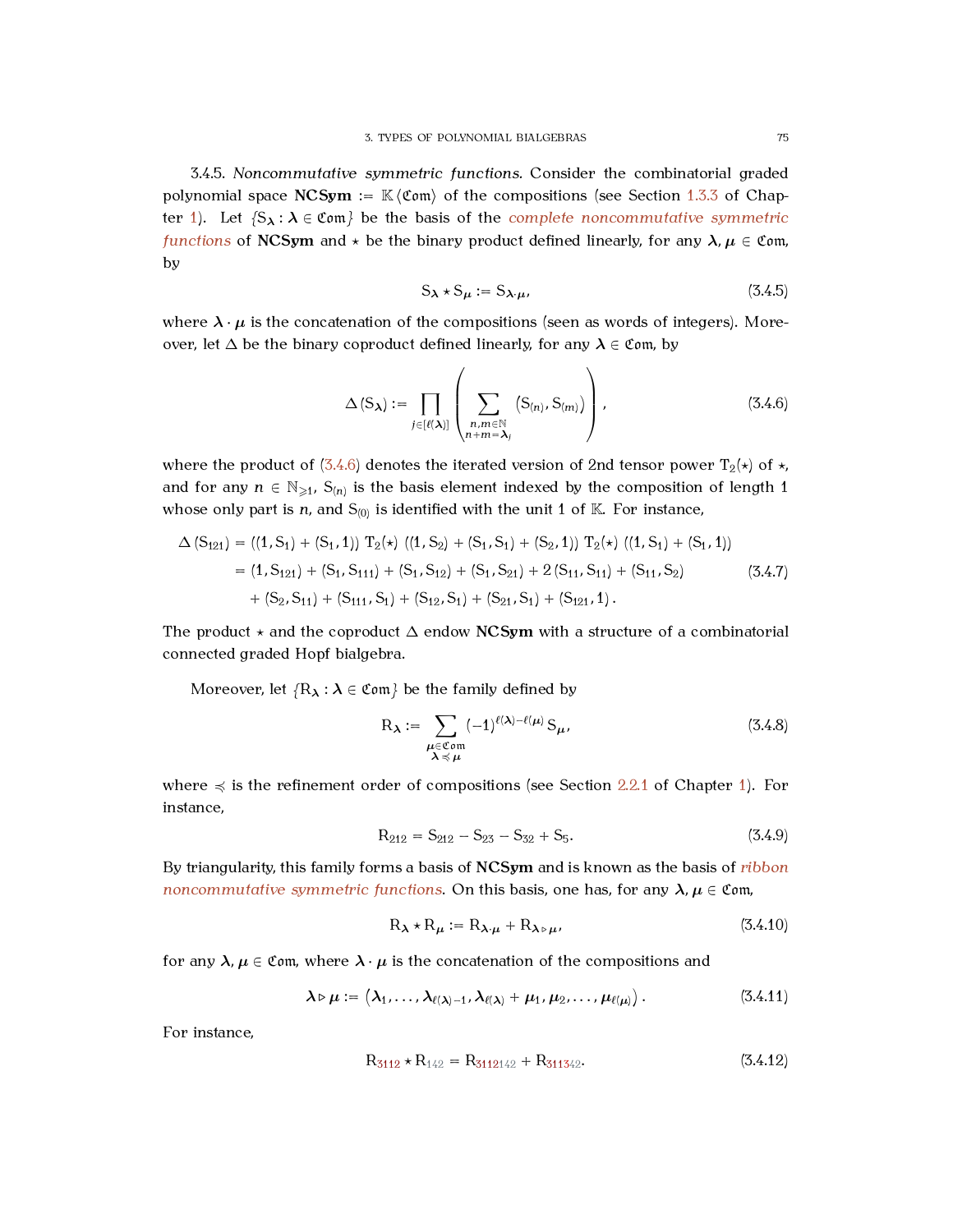76 3. ALGEBRAIC STRUCTURES

This Hopf bialgebra **NCSym** is usually known as the *Hopf bialgebra of noncommutative symmetric functions.* To explain this name, consider an alphabet  $A := \{a_1, a_2, \dots\}$ equipped with a total order  $\preccurlyeq$  where  $1 \leqslant i \leqslant j$  implies  $a_i \preccurlyeq a_j$ . Now, let the noncommutative series

$$
R_{\lambda}(A) := \sum_{\substack{u \in A^* \\ \text{cmp}(u) = \lambda}} u,
$$
 (3.4.13)

of  $\mathbb{K}\langle\langle A^*\rangle\rangle$  defined for all  $\lambda \in \mathfrak{Com}$ , where cmp is defined in Section [1.3.3](#page-25-0) of Chapter [1.](#page-14-0) Observe that all  $R_{\lambda}(A)$  are polynomials when A is finite, but are series in the other case. For instance,

$$
R_{31}(\{a_1, a_2\}) = a_1a_1a_2a_1 + a_1a_2a_2a_1 + a_2a_2a_2a_1,
$$
\n(3.4.14a)

$$
R_{21}(\{a_1, a_2, a_3\}) = a_1 a_2 a_1 + a_1 a_3 a_1 + a_1 a_3 a_2 + a_2 a_2 a_1
$$
\n(3.4.14b)

$$
+ a_2 a_3 a_1 + a_2 a_3 a_2 + a_3 a_3 a_1 + a_3 a_3 a_2,
$$

<span id="page-81-1"></span>
$$
R_{121}(\{a_1, a_2, a_3\}) = a_2 a_1 a_2 a_1 + a_2 a_1 a_3 a_1 + a_2 a_1 a_3 a_2 + a_3 a_1 a_2 a_1 + a_3 a_1 a_3 a_1 \tag{3.4.14c}
$$

 $+$   $a_3a_1a_3a_2 + a_3a_2a_2a_1 + a_3a_2a_3a_1 + a_3a_2a_3a_2.$ 

The linear span of all the  $R_{\lambda}(A)$ ,  $\lambda \in \mathfrak{Com}$ , is the space of the noncommutative symmetric functions on *A*. The associative algebra structure of **NCSym** is compatible with these series in the sense that

<span id="page-81-0"></span>
$$
R_{\lambda}(A) \cdot R_{\mu}(A) = (R_{\lambda} * R_{\mu})(A) \tag{3.4.15}
$$

for all  $\lambda, \mu \in \mathfrak{Com}$ , where the product  $\cdot$  of the left member of  $(3.4.15)$  is the usual product of noncommutative series of  $K \langle A^* \rangle$ .

3.4.6. *Free quasi-symmetric noncommutative symmetric functions.* Let the graded combinatorial polynomial space  $\mathbf{FQSym} := \mathbb{K} \langle \mathfrak{S} \rangle$  of the permutations. Let  $\{F_{\sigma} : \sigma \in \mathfrak{S}\}\$ be the basis of the *fundamental free quasi-symmetric functions* of  $\text{FQSym}$  and  $\star$  be the binary product defined linearly, for any  $\sigma, \nu \in \mathfrak{S}$ , by

$$
F_{\sigma} \star F_{\nu} := \sum_{\pi \in \mathfrak{S}} \langle \pi, \sigma \sqcup \bar{\nu} \rangle F_{\pi}, \tag{3.4.16}
$$

where *ν* is the word obtained by incrementing each letter of *ν* by |σ|, and  $\sqcup$  is the shuffle product of words defined in Section [3.1.2.](#page-74-3) For instance

$$
F_{21} \star F_{12} = F_{2134} + F_{2314} + F_{2341} + F_{3214} + F_{3241} + F_{3421}.
$$
 (3.4.17)

This product is known as the *shifted shuffle product* and is sometimes denoted also as  $\overline{\sqcup}.$  Let moreover  $\Delta$  be the binary coproduct defined linearly, for any  $\pi \in \mathfrak{S}$ , by

$$
\Delta\left(\mathbf{F}_{\pi}\right) := \sum_{0 \leqslant i \leqslant |\pi|} \left(\mathbf{F}_{\text{std}(\pi(1)\dots\pi(i))}, \mathbf{F}_{\text{std}(\pi(i+1)\dots\pi(|\pi|))}\right),\tag{3.4.18}
$$

where std is defined in Section [1.3.5](#page-27-0) of Chapter [1.](#page-14-0) For instance

$$
\Delta \left( F_{42513} \right) = \left( 1, F_{42513} \right) + \left( F_1, F_{2413} \right) + \left( F_{21}, F_{312} \right) + \left( F_{213}, F_{12} \right) + \left( F_{3241}, F_1 \right) + \left( F_{42513}, 1 \right). \tag{3.4.19}
$$

The product *?* and the coproduct ∆ endow **FQSym** with a structure of a combinatorial connected graded Hopf bialgebra.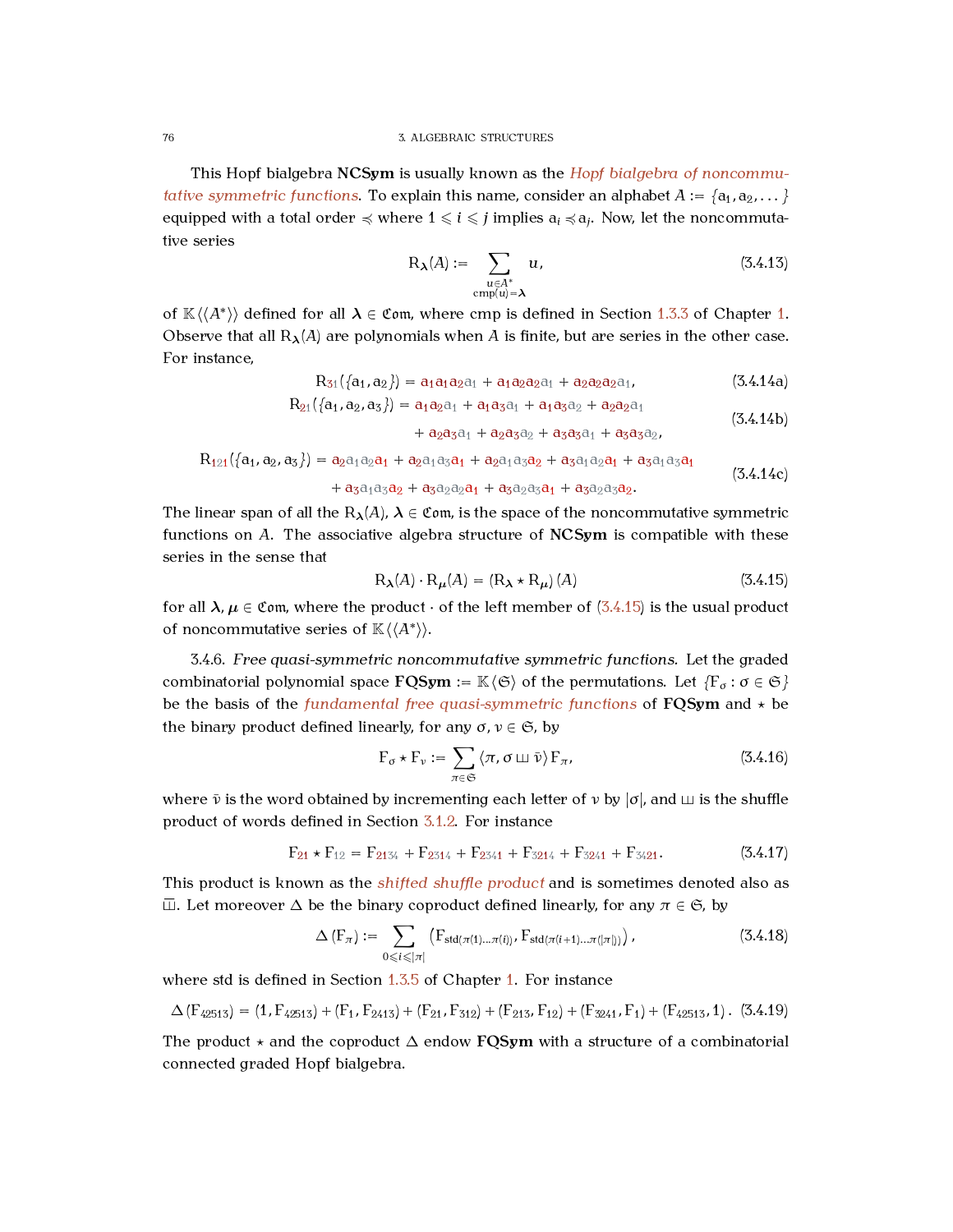This Hopf bialgebra **FQSym** is usually known as the *Hopf bialgebra of free quasisymmetric functions*. Indeed, as for **NCSym**, there is a way to see the elements of **FQSym** as noncommutative series. For this, consider an alphabet  $A := \{a_1, a_2, \ldots\}$ equipped with a total order  $\preccurlyeq$  where  $1 \leq i \leq j$  implies  $a_i \preccurlyeq a_j$ . Let the noncommutative series

$$
F_{\sigma}(A) := \sum_{\substack{u \in A^* \\ \text{std}(u) = \sigma^{-1}}} u,
$$
 (3.4.20)

of  $\mathbb{K}\langle\langle A^*\rangle\rangle$  defined for all  $\sigma \in \mathfrak{S}$ . For instance

<span id="page-82-1"></span>
$$
F_{312}(\{a_1, a_2, a_3\}) = a_2 a_2 a_1 + a_2 a_3 a_1 + a_3 a_3 a_1 + a_3 a_3 a_2,
$$
 (3.4.21a)

<span id="page-82-2"></span>
$$
F_{132}(\{a_1, a_2, a_3\}) = a_1 a_2 a_1 + a_1 a_3 a_1 + a_1 a_3 a_2 + a_2 a_3 a_2.
$$
 (3.4.21b)

The linear span of all the  $F_{\sigma}(A)$ ,  $\sigma \in \mathfrak{S}$ , is the space of the free quasi-symmetric functions on *A*. The associative algebra structure on **FQSym** is compatible with these series in the sense that

<span id="page-82-0"></span>
$$
F_{\sigma}(A) \cdot F_{\nu}(A) = (F_{\sigma} \star F_{\nu}) \cdot (A) \tag{3.4.22}
$$

for all  $\sigma, \nu \in \mathfrak{S}$ , where the product  $\cdot$  of the left member of  $(3.4.22)$  is the usual product of noncommutative series of  $K \langle \langle A^* \rangle \rangle$ .

Furthermore, the Hopf bialgebras **FQSym** and **NCSym** are related through the injective morphism of Hopf bialgebras *φ* : **NCSym** *→* **FQSym** defined linearly by

$$
\phi(R_{\lambda}) := \sum_{\substack{\sigma \in \mathfrak{S} \\ \text{Des}(\sigma^{-1}) = \text{Des}(\lambda)}} F_{\sigma}
$$
 (3.4.23)

for all  $\lambda \in \mathfrak{Com}$ . For instance,

<span id="page-82-3"></span>
$$
\phi(R_{21}) = F_{312} + F_{132}.
$$
\n(3.4.24)

Observe, with the help of  $(3.4.14b)$ ,  $(3.4.21a)$ , and  $(3.4.21b)$ , in particular that  $(3.4.24)$  holds on the noncommutative series associated with the elements of **NCSym** and **FQSym**, that is,  $R_{21}(A) = F_{312}(A) + F_{132}(A)$ .

### **Bibliographic notes**

**About Incidence algebras.** One of the first apparitions of incidence algebras in combinatorics is due to Rota [**[Rot64](#page-150-0)**]. These structures, associated with any locally finite poset, provide an abstraction of the principle of inclusion-exclusion [**[Sta11](#page-151-0)**] through their Möbius functions. Indeed, the usual inclusion-exclusion principle comes from the Möbius function of the cube poset. Besides, in our exposition, we have presented the elements of incidence algebras as polynomials of pairs of comparable elements, but in the literature [**[Sta11](#page-151-0)**], it is most common to see these elements as maps associating a coefficient with each pair of comparable elements. These two points of view are therefore equivalent but the definition of the product of incidence algebras in terms of polynomials is simpler.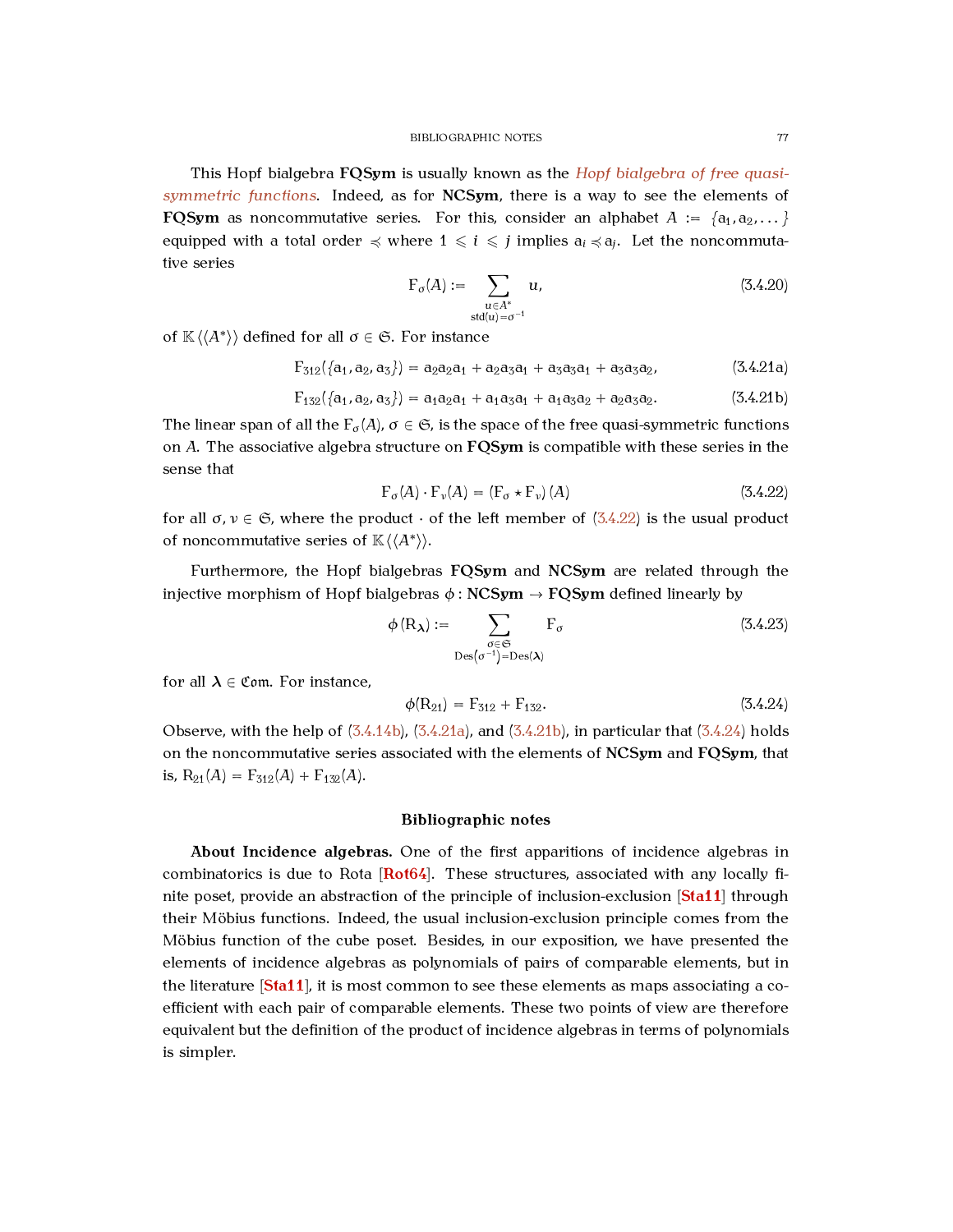#### 78 3. ALGEBRAIC STRUCTURES

**Dendriform algebras.** Dendriform algebras are types of polynomial algebras introduced by Loday [**[Lod01](#page-149-0)**]. These structures can be used as devices to split the product of an associative algebra into two parts by putting a dendriform algebra structure onto it. For instance, the dendriform algebra structure put onto the shuffle algebra (see Section [3.1.2](#page-74-3) and [3.2.1\)](#page-76-4) leads to a recursive expression for the shuffle product (see [\(3.1.1a\)](#page-74-1) and [\(3.1.1b\)](#page-74-2)) known since Ree [**[Ree58](#page-150-1)**]. We invite the reader to take a look at [**[LR98](#page-150-2)**, **[Agu00](#page-146-0)**, **[Lod02](#page-149-1)**, **[Foi07](#page-148-0)**, **[EFMP08](#page-148-1)**, **[EFM09](#page-147-0)**, **[LV12](#page-150-3)**] for a supplementary review of properties of dendriform algebras. Besides, in the recent years, a lot of generalizations of dendriform algebras and their dual notions were introduced, each of them splitting an associative product in different ways and in more than two pieces. Tridendriform algebras [**[LR04](#page-150-4)**], quadri-algebras [**[AL04](#page-146-1)**], ennea-algebras [**[Ler04](#page-149-2)**], *m*-dendriform algebras of Leroux [**[Ler07](#page-149-3)**], *m*-dendriform algebras of Novelli [**[Nov14](#page-150-5)**], and polydendriform algebras [**[Gir16c](#page-148-2)**,**[Gir16d](#page-148-3)**] are examples of such structures.

**About pre-Lie algebras.** Pre-Lie algebras were introduced by Vinberg [**[Vin63](#page-151-1)**] and Gerstenhaber [**[Ger63](#page-148-4)**] independently. These structures appear under different names in the literature, for instance as Vinberg algebras, left-symmetric algebras, or chronological algebras. The appellation pre-Lie algebra is now very natural since, given a pre-Lie algebra  $(\mathbb{K}\langle C\rangle,\triangle)$ , the commutator of  $\triangle$  endows  $\mathbb{K}\langle C\rangle$  with a structure of a Lie algebra. In the context of combinatorics, several pre-Lie products are defined on combinatorial spaces by summing over all the ways to compose (in a certain sense) two combinatorial objects. For this reason, in an intuitive way, pre-Lie algebras encode the combinatorics of the composition of combinatorial objects in all possible ways [**[Cha08](#page-147-1)**]. Besides, the free objects in the category of pre-Lie algebras have been described by Chapoton and Livernet [**[CL01](#page-147-2)**]. They have shown that the free pre-Lie algebra generated by a set G is the combinatorial space of all rooted trees whose nodes are labeled on  $\mathfrak{G}$ , and the product of two such rooted trees is the sum of all the ways to connect the root of the second tree to a node of the first. Thereby, the pre-Lie algebra  $(\mathbb{K} \langle \mathfrak{R} \mathfrak{T} \rangle, \cap)$  of rooted trees (see Section [3.3.2\)](#page-78-0) is the free pre-Lie algebra generated by a singleton. For more details on pre-Lie algebras, see [**[Man11](#page-150-6)**].

**About bialgebras.** In the field of algebraic combinatorics, many types of bialgebras have emerged recently. In [**[Lod08](#page-149-4)**], Loday defined the notion of triples of operads, leading to the constructions of various kinds of bialgebras. This leads also to the discovery of analogs of the Poincaré-Birkhoff-Witt and Cartier-Milnor-Moore theorems and rigidity theorems (see as well [**[Cha02](#page-147-3)**] and [**[BDO18](#page-146-2)**]). Loday defined among others infinitesimal bialgebras, forming an example of bialgebras having an associative binary product and a coassociative binary coproduct satisfying a compatibility relation. Let us describe some other types of bialgebras that play a role in combinatorics. Bidendriform bialgebras,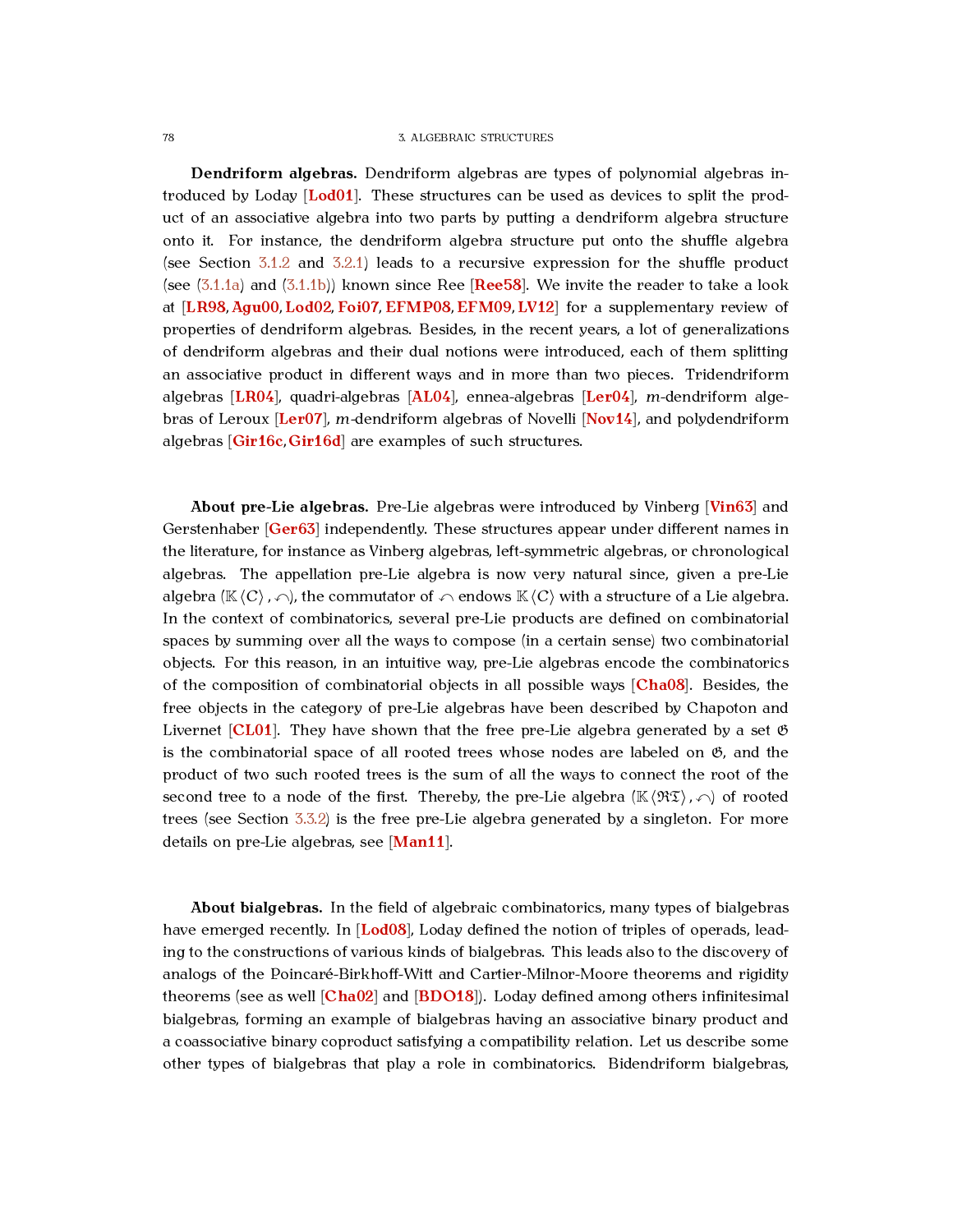#### BIBLIOGRAPHIC NOTES 79

introduced by Foissy [**[Foi07](#page-148-0)**] are one of these. These bialgebras have two products satisfying the dendriform relations and two coproducts satisfying the dual relations of dendriform products, and all of these together satisfy some compatibility relations. There is a notion of bidendriform bialgebra structure onto a Hopf bialgebra which leads to a rigidity theorem in the sense that a Hopf bialgebra admitting a bidendriform bialgebra structure is self-dual, free as an associative algebra, and free as a coassociative coalgebra. Moreover, in [**[Foi12](#page-148-5)**], Foissy considered algebraic structures, named **Dup**-**Dendr** bialgebras, having two binary products satisfying the duplicial relations [**[BF03](#page-146-3)**, **[Lod08](#page-149-4)**], two binary coproducts such that their dual products satisfy the dendriform relations, and such that these four (co)products satisfy several compatibility relations. These structures lead to rigidity theorems in the sense that any **Dup**-**Dendr** bialgebra is free as a duplicial algebra. In the same way, Foissy introduced also in [**[Foi15](#page-148-6)**] structures named **Com**-**PLie** bialgebras, that are spaces with an associative and commutative binary product, a pre-Lie product, and a binary coproduct that satisfy compatibility relations. Another interesting example has been brought by Livernet [**[Liv06](#page-149-5)**] wherein bialgebra structures having a pre-Lie product and a coproduct satisfying the dual relation of the so-called nonassociative permutative relation have been considered to construct here again a rigidity theorem.

**About Hopf bialgebras.** The Hopf bialgebra **NCSym** of noncommutative symmetric functions has been introduced in [**[GKL](#page-148-7)**+**95**] as a generalization of the usual symmetric functions [**[Mac15](#page-150-7)**]. This generalization is a consequence of the fact that there is a surjective morphism from **NCSym** to the algebra of symmetric functions. The Hopf bialgebra **FQSym** of free quasi-symmetric functions has been introduced by Malvenuto and Reutenauer [**[MR95](#page-150-8)**] and is sometimes called the Malvenuto-Reutenauer algebra. Due to its interpretation [[DHT02](#page-147-4)] as an algebra of noncommutative series  $F_{\sigma}(A)$ , each element of **FQSym** can be seen as a particular function, whence its name. Other classical examples of Hopf bialgebras include the Poirier-Reutenauer Hopf bialgebra of tableaux [**[PR95](#page-150-9)**], also known as the Hopf bialgebra of free symmetric functions **FSym** [**[DHT02](#page-147-4)**,**[HNT05](#page-148-8)**]. This Hopf bialgebra is defined on the combinatorial space of all standard Young tableaux. The Loday-Ronco Hopf bialgebra [**[LR98](#page-150-2)**], also known as the Hopf bialgebra of binary search trees **PBT** [**[HNT05](#page-148-8)**] is defined on the combinatorial space of all binary trees. As other modern examples of combinatorial spaces endowed with a Hopf bialgebra structure, one can cite **WQSym** [**[Hiv99](#page-148-9)**] involving packed words, **PQSym** [**[NT07](#page-150-10)**] involving parking functions, **Bell** [**[Rey07](#page-150-11)**] involving set partitions, **Baxter** [**[LR12](#page-150-12)**, **[Gir12](#page-148-10)**] involving ordered pairs of twin binary trees, and **Camb** [**[CP17](#page-147-5)**] involving Cambrian trees. The study of all these structures uses a large set of tools. Indeed, it relies on algorithms transforming words into combinatorial objects, congruences of free monoids, partials orders structures and lattices, and polytopes and their geometric realizations. Besides, a polynomial realization of a combinatorial Hopf bialgebra  $\mathbb{K}\langle C \rangle$  consists in seeing  $\mathbb{K}\langle C \rangle$ as an algebra of noncommutative series so that its product is the usual product of series and its coproduct is obtained by alphabet doubling (see, for instance, [**[Hiv03](#page-148-11)**]). In this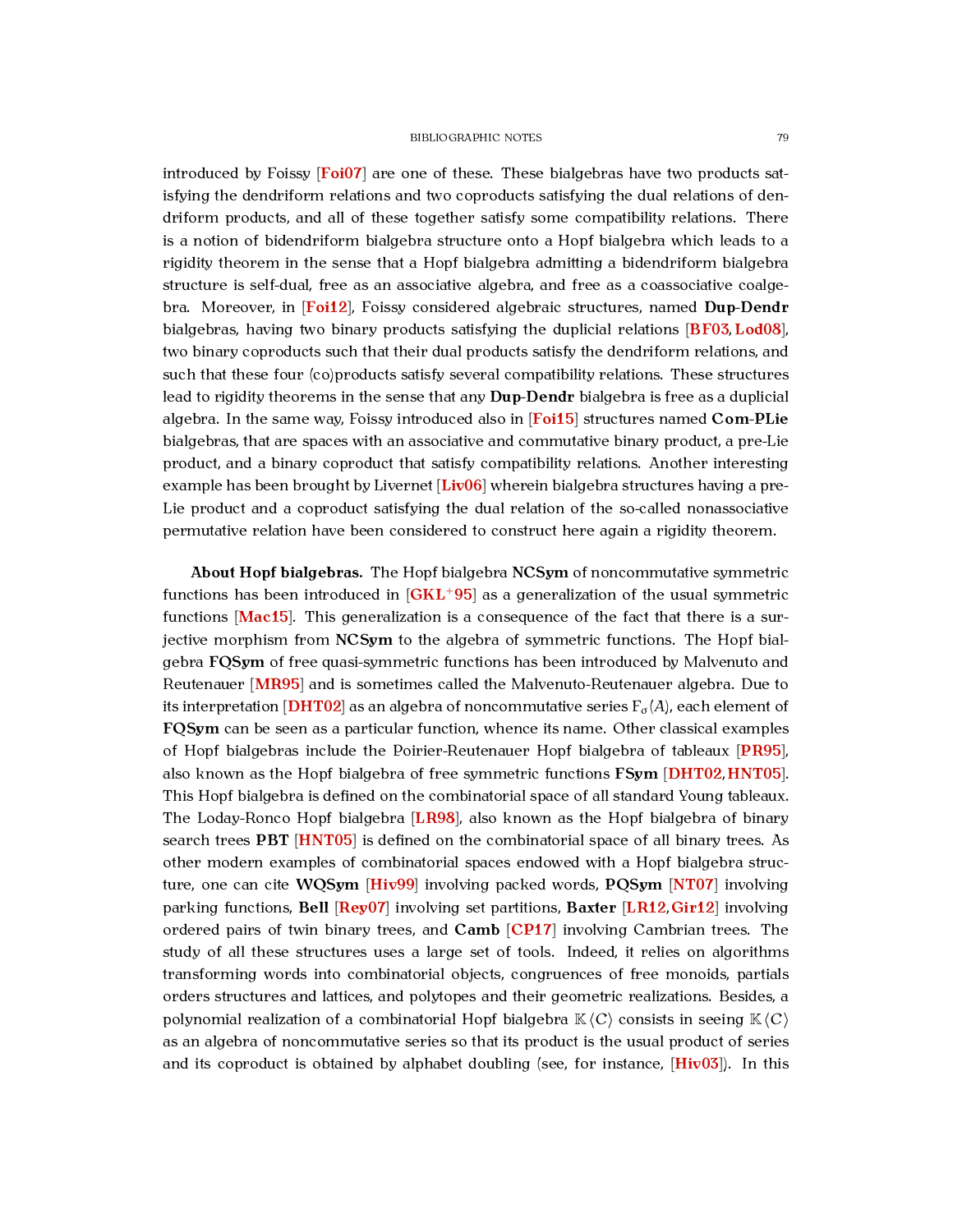text, only the polynomial realizations of **NCSym** and **FQSym** have been detailed, but all the Hopf bialgebras discussed here have polynomial realizations.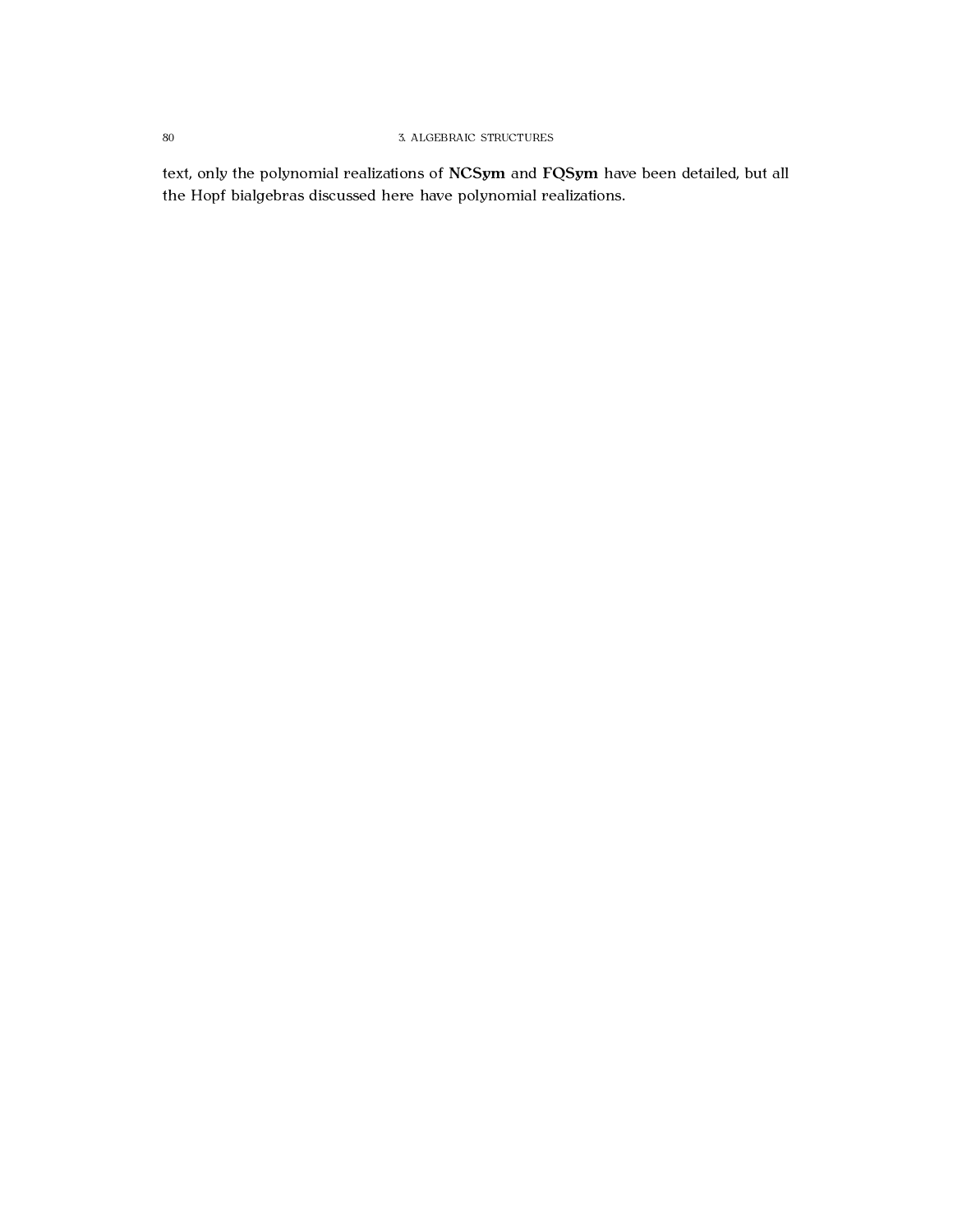# CHAPTER 4

# **Nonsymmetric operads**

This chapter introduces nonsymmetric operads. Our presentation relies on the framework of graded collections and graded spaces introduced in the previous chapters. We consider here also set-operads, algebras over operads, free operads, presentations by generators and relations, Koszul duality and Koszulity of operads. At the end of the chapter, several examples of operads on a large family of combinatorial collections are provided.

# **1. Operads as polynomial spaces**

Let us start by posing the main definitions about operads. We first present the notion of partial composition maps on abstract operators and then focus on operads and algebras over operads.

**1.1. Composition maps.** Intuitively, the elements of an operad are operations with several inputs and one output that can be composed. We introduce here the notion of abstract operator and two ways to compose them by the so-called partial or full compositions. To consider operads, we shall expect that partial and full compositions satisfy some relations. One of the aims of this section is to give an intuition about these relations. In all this section,  $\mathbb{K}\langle C \rangle$  is an augmented graded polynomial space.

1.1.1. *Abstract operators.* From now, we shall see any homogeneous element *f* of  $\mathbb{K}\langle C \rangle$  of degree *n* as an operator with *n* inputs and a single output, called *abstract operator*. We will use in the context the term *arity* instead of size or degree, so that the arity of *f* is *n*. Any abstract operator is depicted by following the drawing conventions of biproducts exposed in Section [2.1.1](#page-66-0) of Chapter [3.](#page-58-0) Therefore, *f* is depicted by

$$
\underbrace{\int}_{1} \underbrace{\cdot \cdot \cdot}_{n} \tag{1.1.1}
$$

The reason to see the elements of  $K \langle C \rangle$  in this way is based on the fact that we shall consider compositions operations on  $\mathbb{K}\langle C\rangle$  subjected to relations that are easy to understand through this formalism.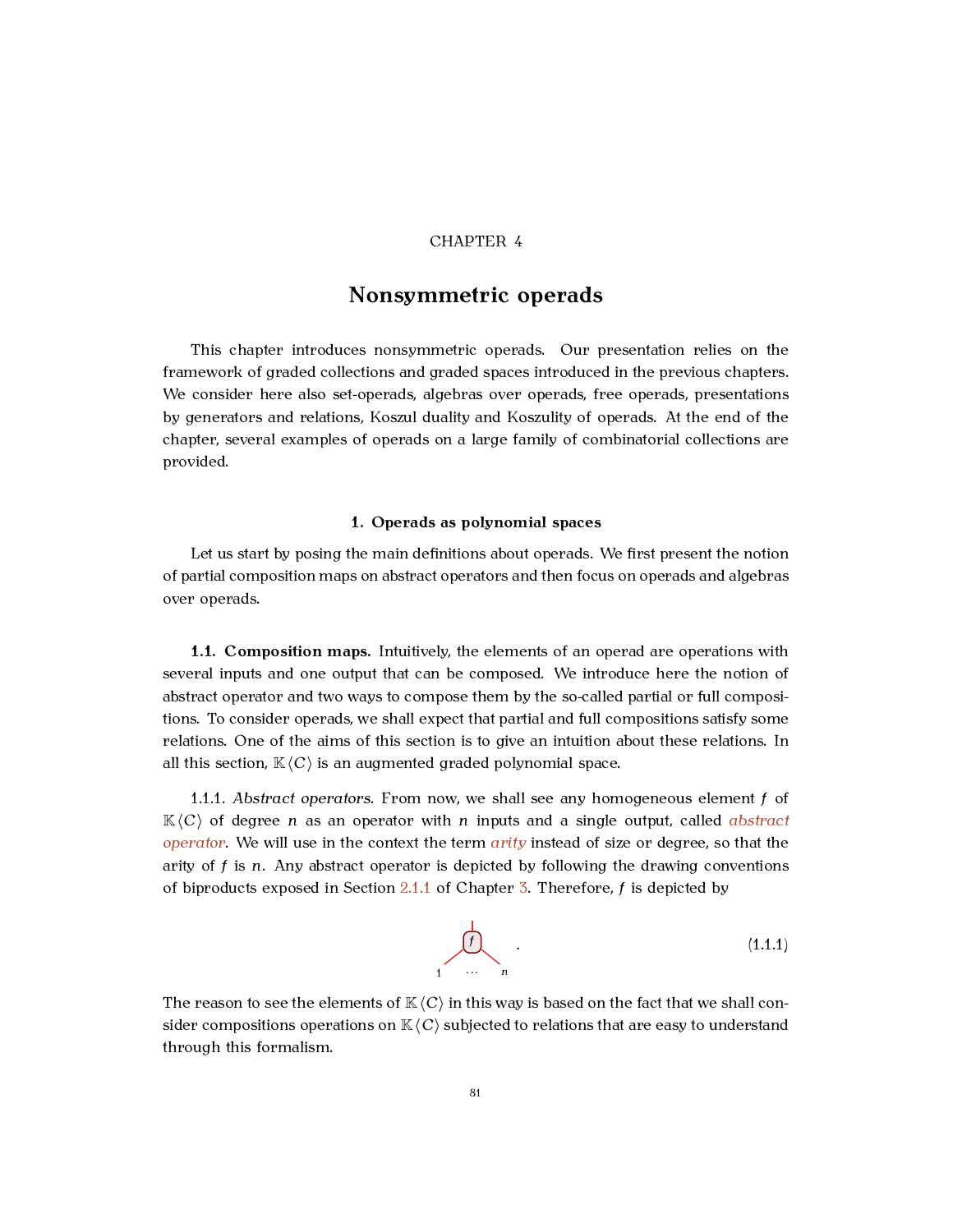1.1.2. *Partial composition maps.* Let for all  $n, m \in \mathbb{N}_{\geq 1}$  and  $i \in [n]$  binary products of the form

$$
\circ_i^{(n,m)} : \mathbb{K} \left\langle [C(n), C(m)]_{\times} \right\rangle \to \mathbb{K} \left\langle C \right\rangle (n + m - 1). \tag{1.1.2}
$$

On abstract operators, these products  $\circ_i^{(n,m)}$  behave in the following way. For any  $f \in$  $\mathbb{K}\left\langle C\right\rangle\left(n\right)$  and  $g\in\mathbb{K}\left\langle C\right\rangle\left(m\right)$ ,  $f\circ_{i}^{(n,m)}g$  is the abstract operator

<span id="page-87-0"></span>*f* 1 *. . . i . . . n ◦* (*n,m*) *i g* 1 *. . . m* = *f* 1 *n* + *m −* 1 *. . . . . . g i i* + *m −* 1 *. . .* = *f ◦* (*n,m*) *i g* 1 *n* + *m −* 1 *. . . .* (1.1.3)

In words,  $f\circ _i^{(n,m)}g$  is obtained by plugging the output of  $g$  onto the  $i$ th input of  $f.$  Observe that since one input of  $f$  is used to make the connection with the output of  $g$ , the right member of  $(1.1.3)$  is of arity  $n + m - 1$ . Moreover, observe also that the products  $\circ_i^{(n,m)}$ *i* are concentrated. By a slight abuse of notation, we shall sometimes omit the (*n, m*) in the notation of  $\circ_i^{(n,m)}$  $\sum_{i=1}^{n_i}$  in order to denote it in a more concise way by  $\circ_i$ .

When for any objects  $x \in C(n)$ ,  $y \in C(m)$ ,  $z \in C(k)$ , and any integers  $i \in [n]$  and  $j \in [m]$ , the relations

<span id="page-87-1"></span>
$$
(x \circ_i y) \circ_{i+j-1} z = x \circ_i (y \circ_j z) \tag{1.1.4}
$$

hold, we say that the products *◦<sup>i</sup>* are *series associative*. To understand this relation, let us consider the abstract operators expressed by the left and right members of  $(1.1.4)$ . On the one hand, we have



and on the other,

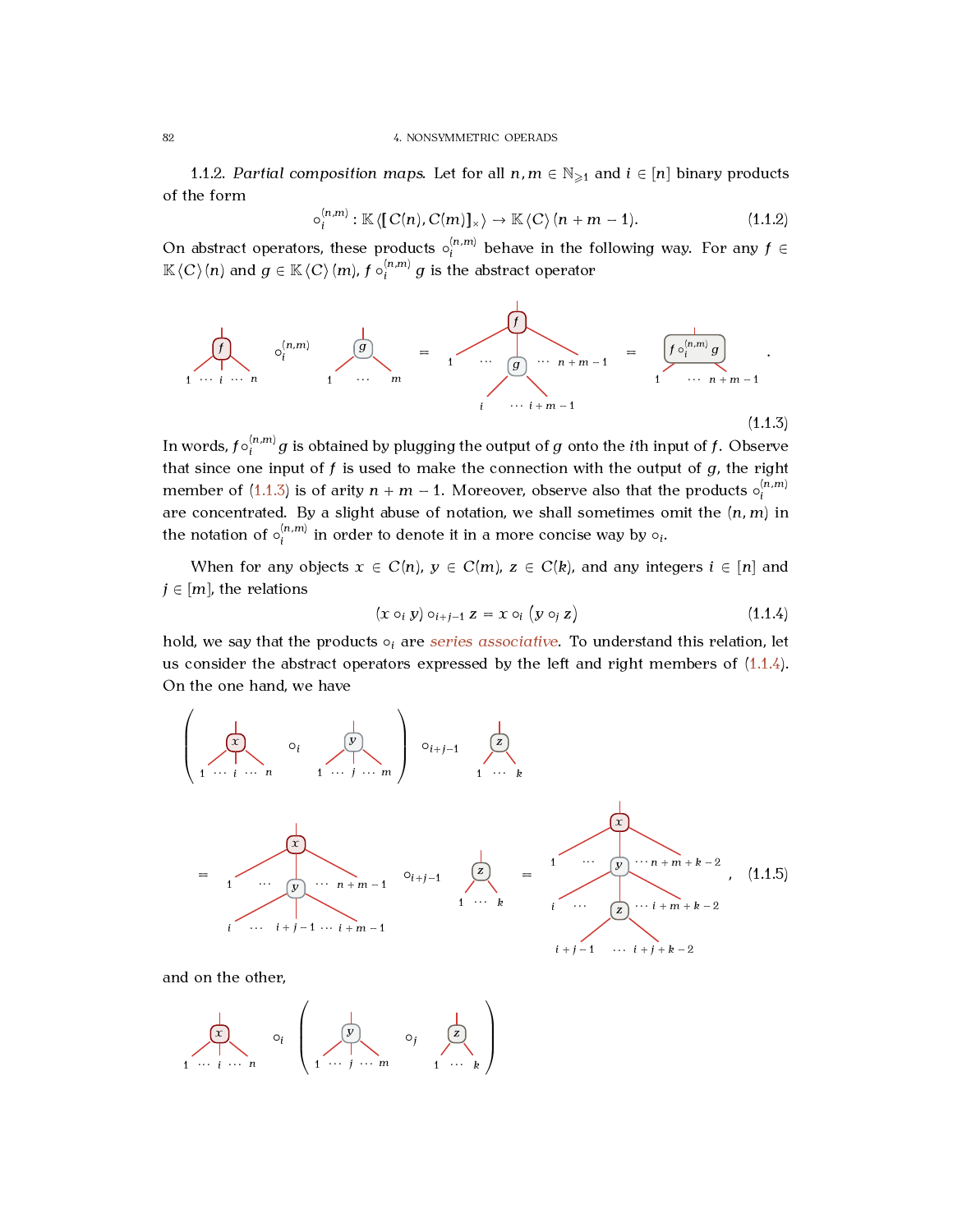

We observe that the two obtained abstract operators are the same, as expressed by  $(1.1.4)$ .

Besides, when for any objects  $x \in C(n)$ ,  $y \in C(m)$ ,  $z \in C(k)$ , and any integers  $i, j \in [n]$ such that  $i < j$ , the relations

<span id="page-88-0"></span>
$$
(x \circ_i y) \circ_{j+m-1} z = (x \circ_j z) \circ_i y \tag{1.1.7}
$$

hold, we say that the products *◦<sup>i</sup>* are *parallel associative*. To understand this relation, let us consider the abstract operators expressed by the left and right members of [\(1.1.7\)](#page-88-0). On the one hand, we have



and on the other,

 *x* 1 *. . . i . . . j . . . n ◦j z* 1 *. . . k ◦<sup>i</sup> y* 1 *. . . m*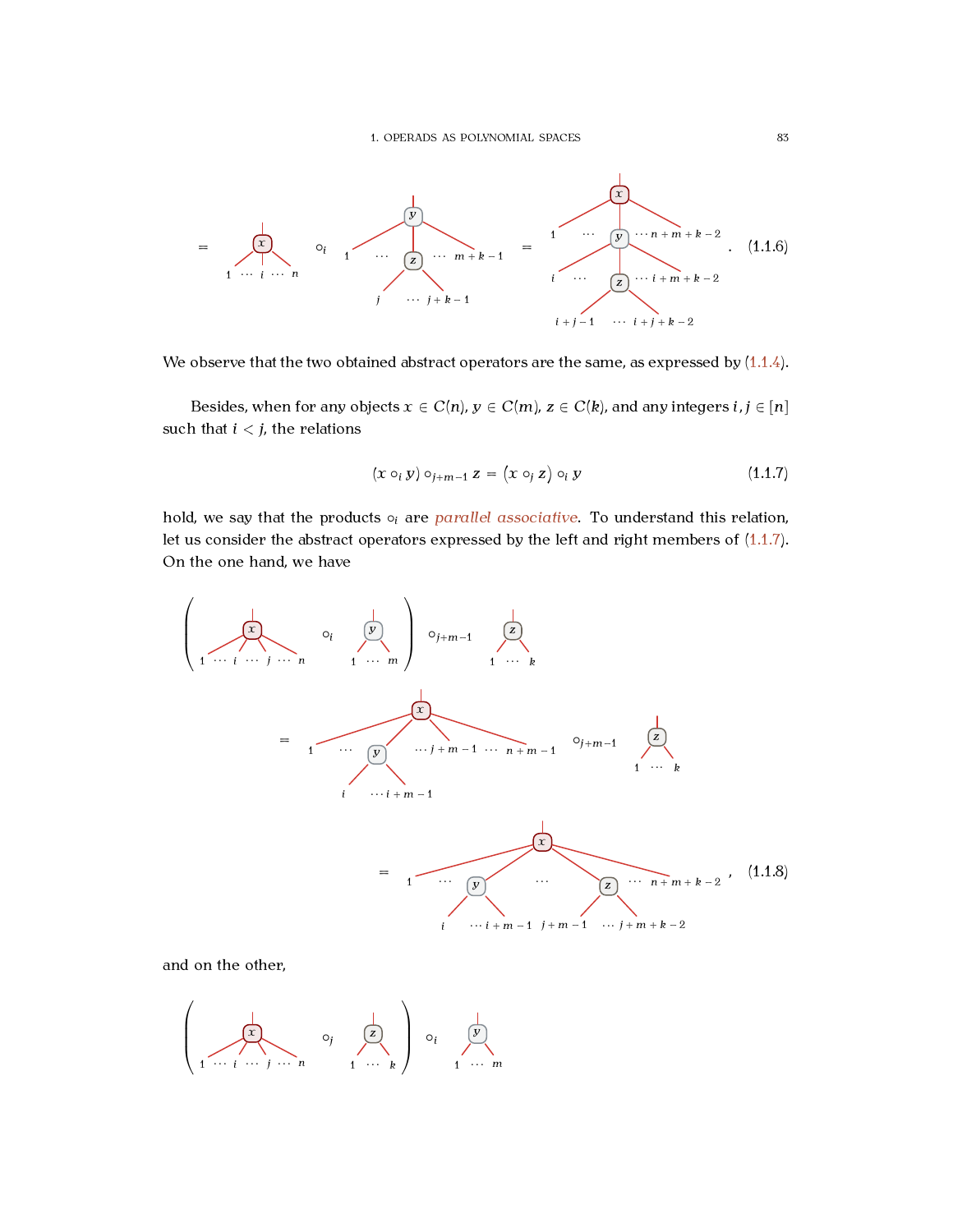

We observe that the two obtained abstract operators are the same, as expressed by  $(1.1.7)$ .

Finally, when there exists a product of arity 0 (see Section [2.2.3](#page-69-0) of Chapter [3\)](#page-58-0) of the form

$$
1\colon\mathbb{K}\left\langle\left[\right]_{\times}\right\rangle \to\mathbb{K}\left\langle C\right\rangle\left(1\right),\tag{1.1.10}
$$

such that for any object  $x \in C(n)$  and any integer  $i \in [n]$  the relations

<span id="page-89-0"></span>
$$
1 \circ_1 x = x = x \circ_i 1 \tag{1.1.11}
$$

hold, we say that the products *◦<sup>i</sup>* are *unital* and that 1 is the *unit*. To understand this relation, let us consider the abstract operators associated with each member of [\(1.1.11\)](#page-89-0). This leads to the relation

1 1 *◦*1 *x* 1 *. . . n* = 1 *x* 1 *. . . n* = *<sup>x</sup>* 1 *. . . n* (1.1.12)

for the left part of  $(1.1.11)$  and

*x* 1 *. . . i . . . n ◦i* 1 1 = *x* 1 *. . .* <sup>1</sup> *. . . <sup>n</sup> i* = *<sup>x</sup>* 1 *. . . n* (1.1.13)

for its right part, saying that 1 is an operator of arity 1 behaving as the identity map.

When the products *◦<sup>i</sup>* are series associative, parallel associative, and unital, the *◦<sup>i</sup>* are called *partial composition maps*.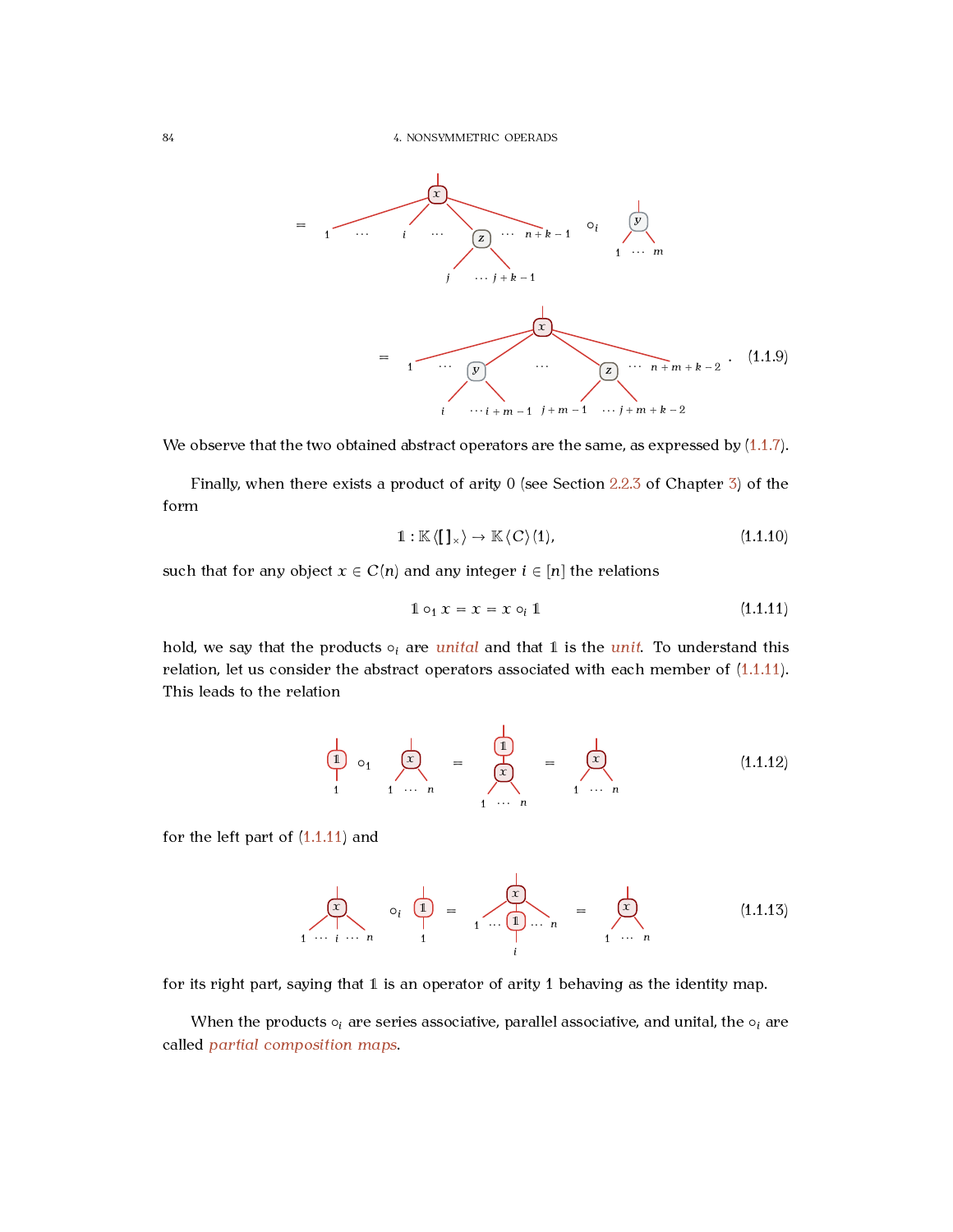1.1.3. *Full composition maps.* Let for all  $n, m_1, \ldots, m_n \in \mathbb{N}_{\geq 1}$  products of the form

<span id="page-90-0"></span>
$$
\circ^{(m_1,\ldots,m_n)}:\mathbb{K}\left\langle\left[\,C(n),C\,(m_1)\,\ldots,\,C\,(m_n)\,\right]_{\times}\right\rangle\rightarrow\mathbb{K}\left\langle C\right\rangle\left(m_1+\cdots+m_n\right).
$$
 (1.1.14)

On abstract operators, these products  $\circ^{(m_1,...,m_n)}$  behave in the following way. For any  $f\in\mathbb{K}\left\langle C\right\rangle(n)$  and  $g_{i}\in\mathbb{K}\left\langle C\right\rangle(m_{i})$ ,  $i\in[n]$ ,  $\circ^{(m_{1},...,m_{n})}(f,g_{1},\ldots,g_{n})$  is the abstract operator

$$
O^{(m_1,\ldots,m_n)}\left(\bigoplus_{1\cdots n}\left(\bigoplus_{1\cdots n}\left(\bigoplus_{1\cdots n}\left(\bigoplus_{1\cdots n}\left(\bigoplus_{1\cdots n}\left(\bigoplus_{1\cdots n}\right)\right)\right)\right)\right) = \bigoplus_{1\cdots n}\left(\bigoplus_{1\cdots n}\left(\bigoplus_{1\cdots n}\left(\bigoplus_{1\cdots n}\left(\bigoplus_{1\cdots n}\left(\bigoplus_{1\cdots n}\left(\bigoplus_{1\cdots n}\left(\bigoplus_{1\cdots n}\left(\bigoplus_{1\cdots n}\left(\bigoplus_{1\cdots n}\left(\bigoplus_{1\cdots n}\left(\bigoplus_{1\cdots n}\left(\bigoplus_{1\cdots n}\left(\bigoplus_{1\cdots n}\left(\bigoplus_{1\cdots n}\left(\bigoplus_{1\cdots n}\left(\bigoplus_{1\cdots n}\left(\bigoplus_{1\cdots n}\left(\bigoplus_{1\cdots n}\left(\bigoplus_{1\cdots n}\left(\bigoplus_{1\cdots n}\left(\bigoplus_{1\cdots n}\left(\bigoplus_{1\cdots n}\left(\bigoplus_{1\cdots n}\left(\bigoplus_{1\cdots n}\left(\bigoplus_{1\cdots n}\left(\bigoplus_{1\cdots n}\left(\bigoplus_{1\cdots n}\left(\bigoplus_{1\cdots n}\left(\bigoplus_{1\cdots n}\left(\bigoplus_{1\cdots n}\left(\bigoplus_{1\cdots n}\left(\bigoplus_{1\cdots n}\left(\bigoplus_{1\cdots n}\left(\bigoplus_{1\cdots n}\left(\bigoplus_{1\cdots n}\left(\bigoplus_{1\cdots n}\left(\bigoplus_{1\cdots n}\left(\bigoplus_{1\cdots n}\left(\bigoplus_{1\cdots n}\left(\bigoplus_{1\cdots n}\left(\bigoplus_{1\cdots n}\left(\bigoplus_{1\cdots n}\left(\bigoplus_{1\cdots n}\left(\bigoplus_{1\cdots n}\left(\bigoplus_{1\cdots n}\left(\bigoplus_{1\cdots n}\left(\bigoplus_{1\cdots n}\left(\bigoplus_{1\cdots n}\left(\bigoplus_{1\cdots n}\left(\bigoplus_{1\cdots n}\left(\bigoplus_{1\cdots n}\left(\bigoplus_{1\cdots n}\left(\bigoplus_{1\cdots n}\left(\bigoplus_{1\cdots n}\left(\bigopl
$$

In words,  $\circ^{(m_1,...,m_n)}(f,g_1,\ldots,g_n)$  is obtained by plugging the outputs of the  $g_i$ ,  $i\in [n]$ , onto the *i*th inputs of *f* simultaneously. Observe that since each input of *f* is connected to a *g<sup>i</sup>* , the inputs of the right member of  $(1.1.15)$  are the ones of the  $g_i$ ,  $i \in [n]$ , so that its arity is  $m_1 + \cdots + m_n$ . Moreover, observe also that the products  $\circ^{(m_1,\ldots,m_n)}$  are concentrated. By a slight abuse of notation, we shall sometimes omit the  $(m_1, \ldots, m_n)$  in the notation of *◦* (*m*1*,...,mn*) in order to denote it in a more concise way by *◦*. Moreover, we shall write  $f \circ [g_1, \ldots, g_n]$  instead of  $\circ (f, g_1, \ldots, g_n)$ .

When for any objects  $x \in C(n)$ ,  $y_i \in C(m_i)$ ,  $i \in [n]$ ,  $z_{i,j} \in C(k_{i,j})$ ,  $i \in [n]$ ,  $j \in [m_i]$ , the relations

$$
(x \circ [y_1, ..., y_n]) \circ [z_{1,1}, ..., z_{1,m_1}, ..., z_{n,1}, ..., z_{n,m_n}]
$$
  
=  $x \circ [y_1 \circ [z_{1,1}, ..., z_{1,m_1}], ..., y_n \circ [z_{n,1}, ..., z_{n,m_n}]]$  (1.1.16)

hold, we say that the product *◦* is *associative*. To understand this relation, let us consider the abstract operators expressed by the left and right members of  $(1.1.16)$ . On the one hand, we have

$$
\left(\begin{array}{c}\n\downarrow \\
\hline\n\downarrow \\
\hline\n1\n\end{array}\right)\n\circ\n\left[\begin{array}{c}\n\downarrow \\
\hline\n\downarrow \\
\hline\n\downarrow\n\end{array}\right]\n\circ\n\left[\begin{array}{c}\n\downarrow \\
\hline\n\downarrow \\
\hline\n\downarrow\n\end{array}\right]\n\circ\n\left[\begin{array}{c}\n\downarrow \\
\hline\n\downarrow \\
\hline\n\downarrow\n\end{array}\right]\n\circ\n\left[\begin{array}{c}\n\downarrow \\
\hline\n\downarrow \\
\hline\n\downarrow\n\end{array}\right]\n\circ\n\left[\begin{array}{c}\n\downarrow \\
\hline\n\downarrow \\
\hline\n\downarrow\n\end{array}\right]\n\circ\n\left[\begin{array}{c}\n\downarrow \\
\hline\n\downarrow \\
\hline\n\downarrow\n\end{array}\right]\n\circ\n\left[\begin{array}{c}\n\downarrow \\
\hline\n\downarrow \\
\hline\n\downarrow\n\end{array}\right]\n\circ\n\left[\begin{array}{c}\n\downarrow \\
\hline\n\downarrow \\
\hline\n\downarrow\n\end{array}\right]\n\circ\n\left[\begin{array}{c}\n\downarrow \\
\hline\n\downarrow \\
\hline\n\downarrow\n\end{array}\right]\n\circ\n\left[\begin{array}{c}\n\downarrow \\
\hline\n\downarrow \\
\hline\n\downarrow\n\end{array}\right]\n\circ\n\left[\begin{array}{c}\n\downarrow \\
\hline\n\downarrow \\
\hline\n\downarrow\n\end{array}\right]\n\circ\n\left[\begin{array}{c}\n\downarrow \\
\hline\n\downarrow \\
\hline\n\downarrow\n\end{array}\right]\n\circ\n\left[\begin{array}{c}\n\downarrow \\
\hline\n\downarrow \\
\hline\n\downarrow\n\end{array}\right]\n\circ\n\left[\begin{array}{c}\n\downarrow \\
\hline\n\downarrow \\
\hline\n\downarrow\n\end{array}\right]\n\circ\n\left[\begin{array}{c}\n\downarrow \\
\hline\n\downarrow \\
\hline\n\downarrow\n\end{array}\right]\n\circ\n\left[\begin{array}{c}\n\downarrow \\
\hline\n\downarrow \\
\hline\n\downarrow\n\end{array}\right]\n\circ\n\left[\begin{array}{c}\n\downarrow \\
\hline\n\downarrow \\
\hline\n\downarrow\n\end{array}\right]\n\circ\n\left[\begin{array}{c}\n\downarrow \\
\hline\n\downarrow \\
\h
$$

<span id="page-90-1"></span>
$$
= \underbrace{\begin{bmatrix} x_1 \\ z_{1,1} \\ \vdots \\ z_{n,1} \end{bmatrix} \dots \begin{bmatrix} x_1 \\ z_{1,m_1} \\ \vdots \\ z_{n,m_n} \end{bmatrix}}_{1 \cdots k_{1,1}}, \dots \begin{bmatrix} x_n \\ z_{n,1} \\ \vdots \\ z_{n,m_n} \end{bmatrix}, \quad (1.1.17)
$$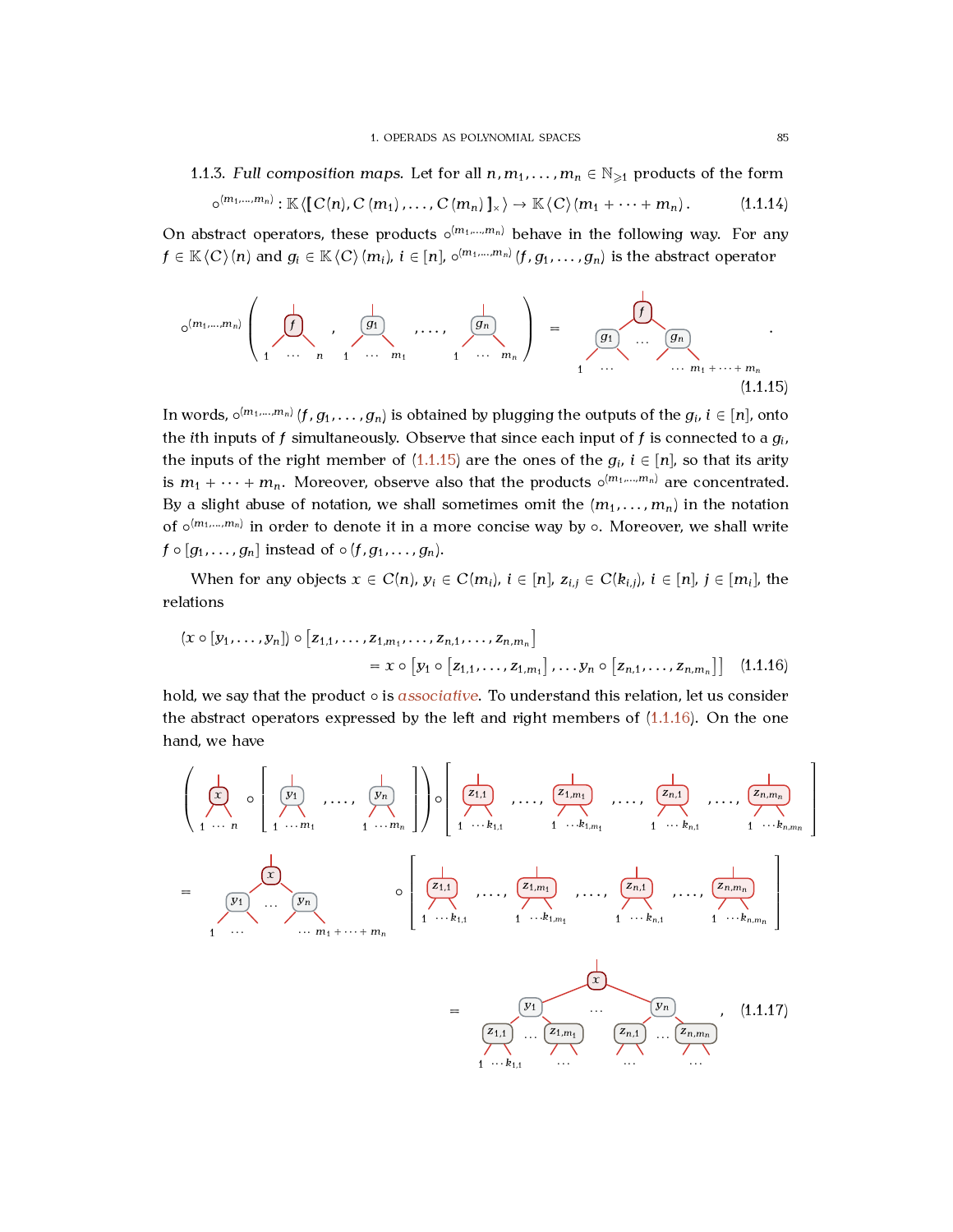and on the other,

*x* 1 *. . . n ◦ y*1 1 *m*<sup>1</sup> *. . . ◦ z*1*,*<sup>1</sup> 1 *k*1*,*<sup>1</sup> *. . . , . . . , z*1*,m*<sup>1</sup> 1 *k*1*,m*<sup>1</sup> *. . . , . . . , yn* 1 *m<sup>n</sup> . . . ◦ zn,*<sup>1</sup> 1 *kn,*<sup>1</sup> *. . . , . . . , zn,m<sup>n</sup>* 1 *kn,mn . . .* = *<sup>x</sup>* 1 *. . . n ◦ y*1 *. . . z*1*,*<sup>1</sup> 1 *. . . z*1*,m*<sup>1</sup> *k*1*,*<sup>1</sup> + *· · ·* + *k*1*,m*<sup>1</sup> *. . . , . . . , yn . . . zn,*<sup>1</sup> 1 *. . . zn,m<sup>n</sup> kn,*<sup>1</sup> + *· · ·* + *kn,m*<sup>1</sup> *. . .* = *x . . . y*1 *. . . yn . . . z*1*,*<sup>1</sup> 1 *k*1*,*<sup>1</sup> *. . . z*1*,m*<sup>1</sup> *. . . zn,*<sup>1</sup> *. . . zn,m<sup>n</sup> . . . .* (1.1.18)

We observe that the two obtained abstract operators are the same, as expressed by  $(1.1.16)$ .

Besides, when there exists a product 1 of arity 0 on  $K\langle C \rangle$  satisfying  $1 \in K\langle C \rangle$  (1) and such that for any object  $x \in C(n)$  the relations  $\overline{r}$  $\overline{1}$ 

<span id="page-91-0"></span>
$$
\mathbb{1} \circ [x] = x = x \circ \left[ \underbrace{\mathbb{1}, \dots, \mathbb{1}}_{n \text{ terms}} \right] \tag{1.1.19}
$$

hold, we say that the products *◦* are *unital* and that 1 is the *unit*. To understand this relation, let us consider the abstract operators associated with each member of [\(1.1.19\)](#page-91-0). This leads to the relation

$$
\underbrace{\downarrow}_{1} \circ \underbrace{\downarrow}_{1 \cdots n} \right] = \underbrace{\underbrace{\downarrow}_{1} \cdots \underbrace{\downarrow}_{n}}_{1 \cdots n} = \underbrace{\downarrow}_{1 \cdots n} \tag{1.1.20}
$$

for the left part of  $(1.1.19)$  and  $\overline{r}$ 

*x* 1 *. . . n ◦* 1 1 *, . . . ,* <sup>1</sup> 1 | {z } *n* terms = *x* 1 *. . .* 1 1 *n* = *<sup>x</sup>* 1 *. . . n* (1.1.21)

for its right part, saying that 1 is an operator of arity 1 behaving as the identity map.

 $\mathbf{r}$ 

When the products *◦* are associative and unital, the *◦* are called *full composition maps*.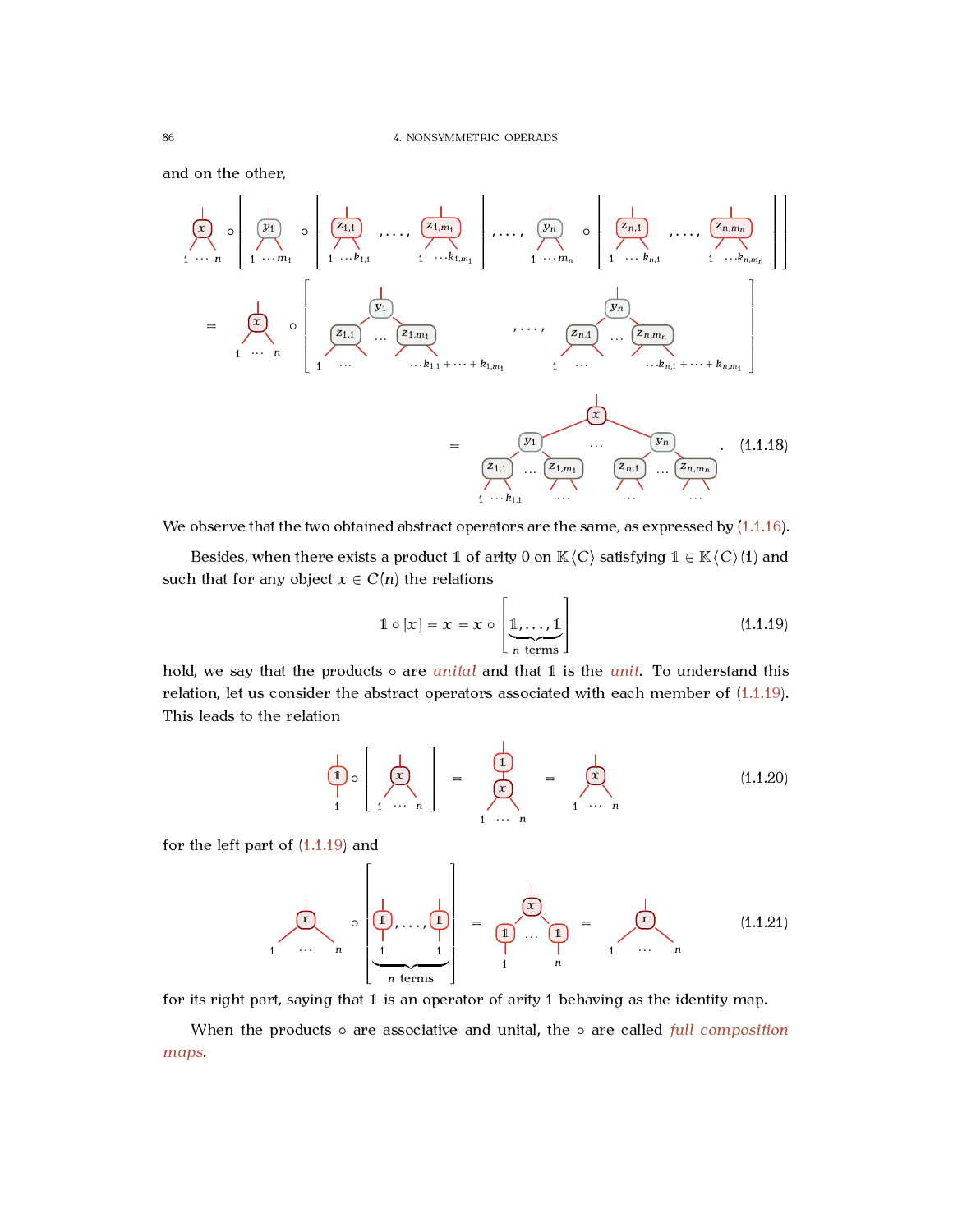1.1.4. *Equivalence between partial and full composition maps.* Let *◦<sup>i</sup>* be partial  $\alpha$  composition maps on  $\mathbb{K}\langle C\rangle$ . We construct from the  $\circ_i$  the products  $\circ^{(m_1,...,m_n)}$ ,  $n,m_1,\ldots,m_n\in C$  $\mathbb{N}_{\geq 1}$ , on  $\mathbb{K} \langle C \rangle$  defined linearly in the following way. For any  $x \in C(n)$ ,  $y_i \in C(m_i)$ ,  $i \in [n]$ , let us set

<span id="page-92-0"></span>
$$
\circ^{(m_1,\ldots,m_n)}(x,y_1,\ldots,y_n):=(\ldots((x\circ_n y_n)\circ_{n-1} y_{n-1})\ldots)\circ_1 y_1. \hspace{1cm} (1.1.22)
$$

<span id="page-92-2"></span>PROPOSITION 1.1.1. *Let* K *hCi be an augmented graded polynomial space endowed with partial composition maps*  $\circ_i$ . Then, the products  $\circ$  on  $\mathbb{K}\langle C \rangle$  defined by [\(1.1.22\)](#page-92-0) *are full composition maps.*

Conversely, let **∘** be full composition maps on K $\langle C \rangle$  and 1 their unit. We construct from the *◦* and 1 the products *◦* (*n,m*)  $\binom{(n,m)}{i}$ ,  $n$ ,  $m\in\mathbb{N}_{\geqslant1}$ ,  $i\in[n]$ , on  $\mathbb{K}\langle C\rangle$  defined linearly in the following way. For any  $x \in C(n)$  and  $y \in C(m)$ , let us set

<span id="page-92-1"></span>
$$
x \circ_i^{(n,m)} y := x \circ \left[ \underbrace{1, \dots, 1}_{i-1 \text{ terms}}, y, \underbrace{1, \dots, 1}_{n-i \text{ terms}} \right],
$$
 (1.1.23)

where 1 is the unit of the *◦*.

<span id="page-92-3"></span>PROPOSITION 1.1.2. Let  $\mathbb{K}\langle C \rangle$  be an augmented graded polynomial space endowed *with full composition maps*  $\circ$  *and their unit* 1*. Then, the products*  $\circ$ *<sub>i</sub> on* K $\langle C \rangle$  *defined by* [\(1.1.23\)](#page-92-1) *are partial composition maps.*

**1.2. Operads.** Operads are algebraic structures furnishing a formalization of the notion of abstract operators and their partial and full compositions. They allow, for instance, to mimic the composition of abstract operators for various collections of combinatorial objects (words, trees, graphs, *etc.*) and make them behave like operators. We provide here definitions about these algebraic structures and present set-operads.

1.2.1. *First definitions.* A *nonsymmetric operad* (or an *operad* for short) is a triple

$$
\left(\mathbb{K}\left\langle C\right\rangle,\left\{\circ_i^{(n,m)}:n,m\in\mathbb{N}_{\geqslant1},i\in[n]\right\},1\right)
$$
\n(1.2.1)

where  $K(C)$  is an augmented graded polynomial space, the  $\circ_i$  are partial composition maps, and 1 is their unit. Equivalently, by Propositions  $1.1.1$  and  $1.1.2$ , an operad is a triple  $\overline{\phantom{a}}$ n o  $\mathbf{r}$ 

$$
\left(\mathbb{K}\left\langle C\right\rangle,\left\{0^{(m_1,\dots,m_n)}:n\in\mathbb{N}_{\geq 1},m_i\in\mathbb{N}_{\geq 1},i\in[n]\right\},1\right)\tag{1.2.2}
$$

where  $K(C)$  is an augmented graded polynomial space, the  $\circ$  are full composition maps, and 1 is their unit. For this reason, in the sequel, we shall consider operads through partial or full composition maps indifferently. Moreover, given an operad  $\mathbb{K}\langle C\rangle$  defined through partial composition maps *◦<sup>i</sup>* , we call *full composition maps* of K *hCi* the full composition maps ∘ defined in [\(1.1.22\)](#page-92-0). Conversely, if K(C) is defined through full composition maps *◦*, we call *partial composition maps* of K *hCi* the partial composition maps  $\circ_i$  defined in  $(1.1.23)$ .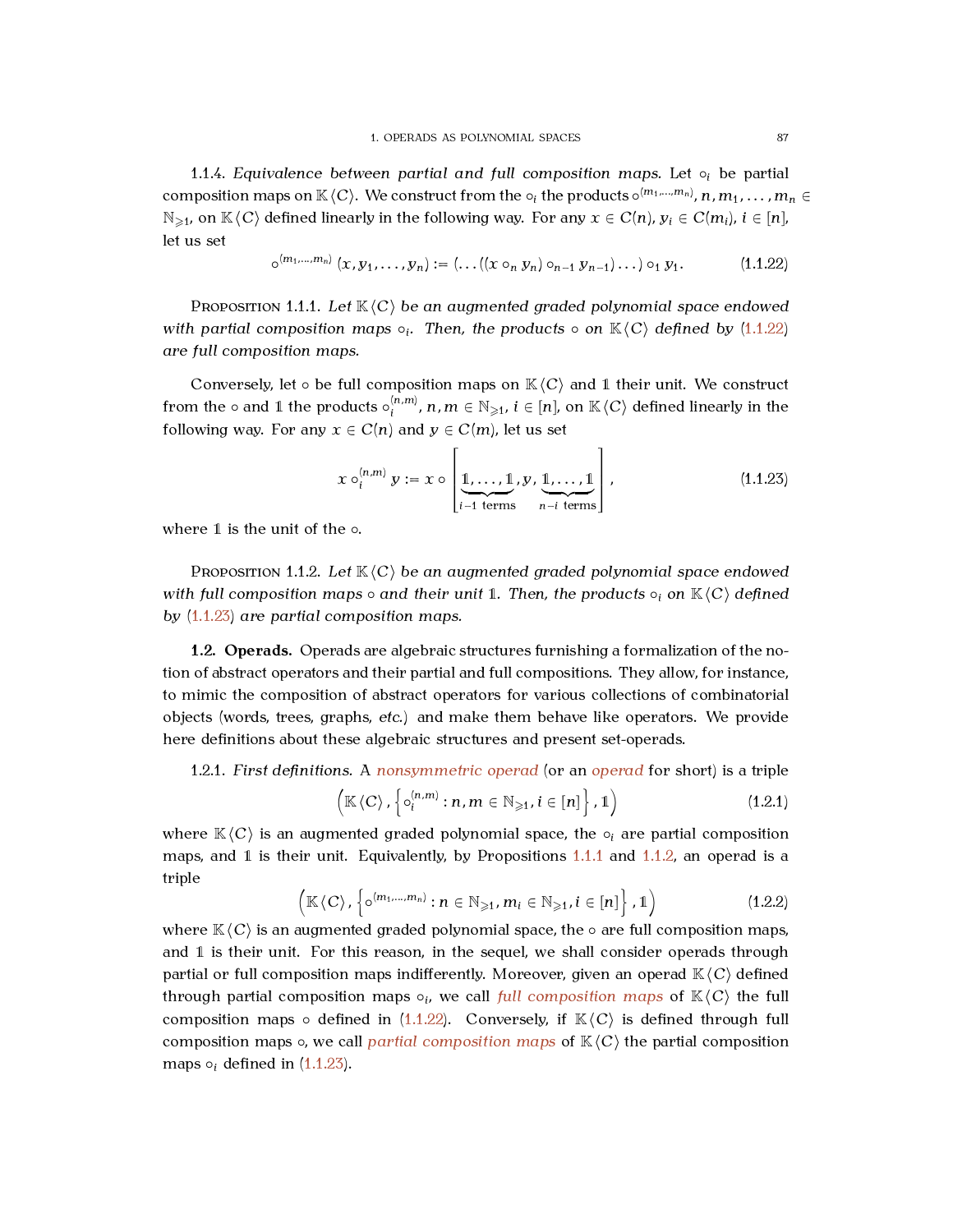Since an operad is a particular polynomial algebra, all the properties, definitions, and notations about polynomial algebras exposed in Section [2](#page-66-1) of Chapter [3](#page-58-0) remain valid for operads (like operad morphisms, suboperads, generating sets, operad ideals and quotients, *etc.*). In particular, to be more precise, if  $\mathbb{K} \langle C_1 \rangle$  and  $\mathbb{K} \langle C_2 \rangle$  are two operads, a map  $\phi$ :  $\mathbb{K}\langle C_1 \rangle \to \mathbb{K}\langle C_2 \rangle$  is an *operad morphism* if  $\phi$  is a graded polynomial space morphism, it sends the unit of  $\mathbb{K} \langle C_1 \rangle$  to the unit of  $\mathbb{K} \langle C_2 \rangle$ , and

$$
\phi(x \circ_i y) = \phi(x) \circ_i \phi(y) \tag{1.2.3}
$$

for all  $x \in C_1(n)$ ,  $y \in C_1$ , and  $i \in [n]$ . If  $\mathbb{K} \langle C \rangle$  is an operad and  $\mathfrak{G}$  is a subset of  $\mathbb{K} \langle C \rangle$ , the *operad generated* by  $\mathfrak G$  is the smallest suboperad  $\mathbb K\left\langle C\right\rangle^\mathfrak G$  of  $\mathbb K\left\langle C\right\rangle$  containing  $\mathfrak G.$  A space  $\mathcal V$  included in  $\mathbb K \langle C \rangle$  is an *operad ideal* of  $\mathbb K \langle C \rangle$  if  $x \circ_i f \in \mathcal V$  and  $f \circ_i y \in \mathcal V$  for all homogeneous element *f* of  $\mathcal V$  of degree  $m, x \in C(n)$ ,  $y \in C$ ,  $i \in [n]$ , and  $j \in [m]$ . The *quotient operad*  $\mathbb{K}\langle C\rangle/\varphi$  of  $\mathbb{K}\langle C\rangle$  by  $\varphi$  is defined as follows. Let  $\theta: \mathbb{K}\langle C\rangle \rightarrow \mathbb{K}\langle C\rangle/\varphi$ be the canonical surjection map from  $\mathbb{K}\langle C\rangle$  to  $\mathbb{K}\langle C\rangle/\psi$ . The space  $\mathbb{K}\langle C\rangle/\psi$  is endowed with the structure of an operad through the partial composition maps defined by

<span id="page-93-0"></span>
$$
\theta(x) \circ_i \theta(y) := \theta(x \circ_i y) \tag{1.2.4}
$$

for any  $x \in C(n)$ ,  $y \in C$ , and  $i \in [n]$ , where the second occurrence of  $\circ_i$  in [\(1.2.4\)](#page-93-0) is the partial composition map of  $K \langle C \rangle$ .

1.2.2. *Additional definitions.* Let  $K\langle C \rangle$  be an operad. An element f of arity 2 of  $\mathbb{K}\langle C \rangle$  is *associative* if *f*  $\circ_1 f - f \circ_2 f = 0$ . If  $\mathbb{K}\langle C_1 \rangle$  and  $\mathbb{K}\langle C_2 \rangle$  are two operads, an *operad antimorphism* is a graded polynomial space morphism  $\phi : \mathbb{K} \langle C_1 \rangle \to \mathbb{K} \langle C_2 \rangle$  sending the unit of  $\mathbb{K}\langle C_1 \rangle$  to the unit of  $\mathbb{K}\langle C_2 \rangle$  and satisfying

$$
\phi(x \circ_i y) = \phi(x) \circ_{n-i+1} \phi(y) \tag{1.2.5}
$$

for any  $x \in C_1(n)$ ,  $y \in C_1$ , and  $i \in [n]$ . A *symmetry* of  $\mathbb{K}\langle C \rangle$  is either an operad automorphism or an operad antiautomorphism of  $K \langle C \rangle$ . The set of all symmetries of  $\mathbb{K}\langle C \rangle$  forms a group for the map composition, called *group of symmetries* of  $\mathbb{K}\langle C \rangle$ .

The *Hadamard product* of a sequence  $\mathbb{K}\langle C_1 \rangle$ , ...,  $\mathbb{K}\langle C_p \rangle$ ,  $p \in \mathbb{N}$ , of operads is the operad on the graded polynomial space  $\mathbb{K} \langle [C_1, \ldots, C_p] \rangle$ --<br>|⊠ where  $[C_1, \ldots, C_p]$  $\frac{1}{\alpha}$  is the Hadamard product on collections (see Section [1.2.4](#page-19-0) of Chapter [1\)](#page-14-0). The partial composition maps **∘**<sup>*j*</sup> of this operad are defined linearly by

<span id="page-93-1"></span>
$$
(x_1, ..., x_p) \circ_i (y_1, ..., y_p) := (x_1 \circ_i y_1, ..., y_p \circ_i y_p), \qquad (1.2.6)
$$

for any objects  $(x_1, \ldots, x_p)$ ) and  $(y_1, \ldots, y_p)$  $\int$  of  $[C_1, \ldots, C_p]$  $\vert_{\boxtimes}$ , where the occurrences of  $\circ_i$  in [\(1.2.6\)](#page-93-1) are, from left to right, the partial composition maps of  $\mathbb{K} \langle C_1 \rangle$ , ...,  $\mathbb{K} \langle C_p \rangle$ . The unit of the operad  $\mathbb{K}\langle [C_1,\ldots,C_p]_{\boxtimes}\rangle$  is  $(1_1,\ldots,1_p)$  where  $1_k$  is the unit of  $\mathbb{K}\langle C_k\rangle$ for any  $k \in [p]$ .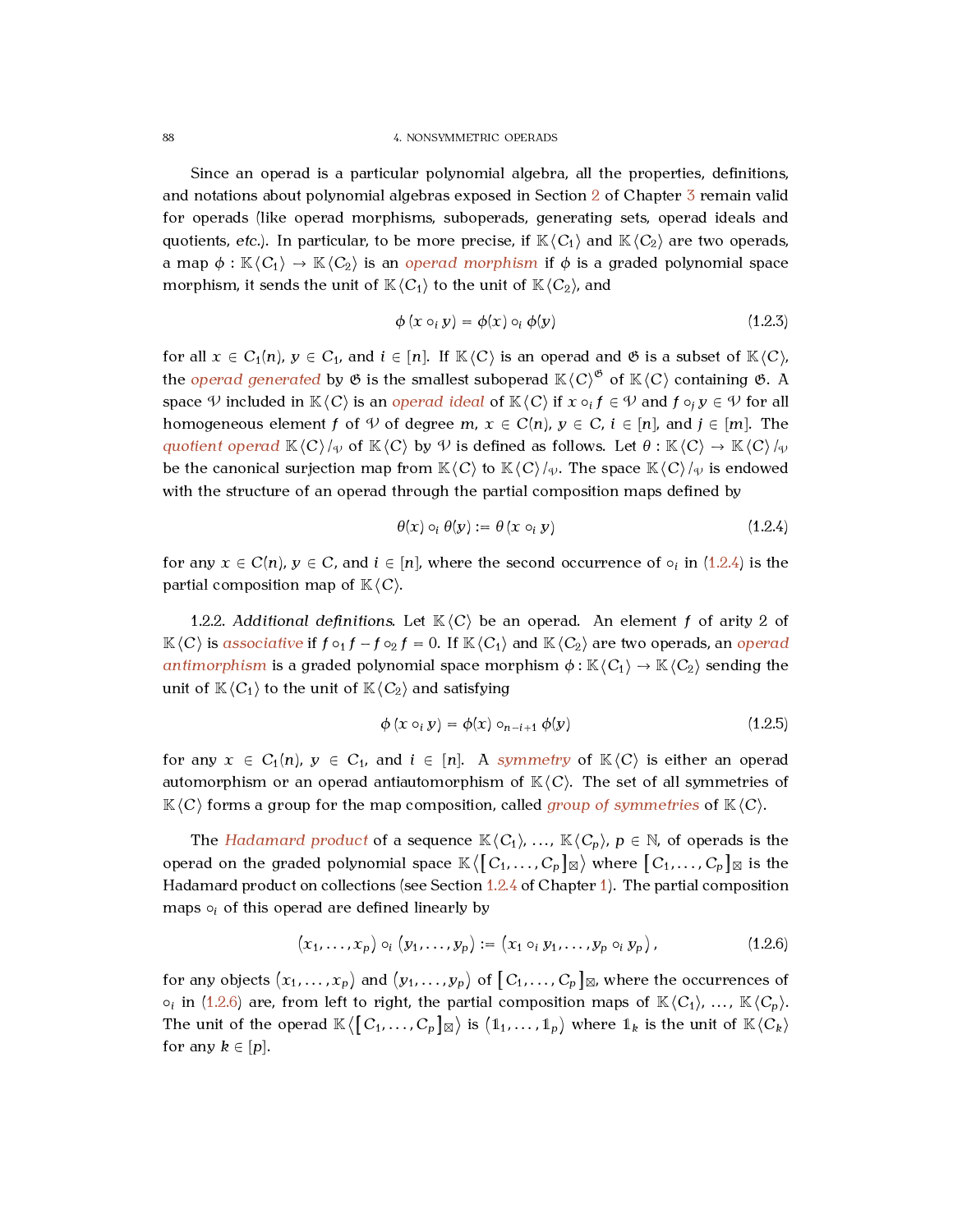1.2.3. *Set-operads.* An operad  $\mathbb{K}\langle C \rangle$  is a *set-operad* if C is a set-basis (see Sec-tion [2.2.4](#page-70-0) of Chapter [3\)](#page-58-0) with respect to all the partial composition maps of  $K\langle C\rangle$ , and the unit 1 is an object of *C*. This implies in particular that for all  $x \in C(n)$ ,  $y \in C(m)$ , and  $i \in [n]$ ,  $x \circ_i y$  is an object of *C*. To study a set-operad  $\mathbb{K} \langle C \rangle$ , it is in some cases convenient to forget about its linear structure and see its partial composition maps *◦<sup>i</sup>* as set-theoretic maps (see Section [2.3.3](#page-73-0) of Chapter [3\)](#page-58-0). Let us consider now that  $K(\mathcal{C})$  is a set-operad and let us review some properties that operads of this kind of operad can satisfy.

A collection of maps

$$
\tau_n : C(n) \to [n] \tag{1.2.7}
$$

where  $n \in \mathbb{N}_{\geq 1}$  are *root* maps of  $\mathbb{K} \langle C \rangle$  if, for any  $x \in C(n)$ ,  $y \in C(m)$ , and  $i \in [n]$ ,

$$
\tau_{n+m-1}(x \circ_i y) = \begin{cases} \tau_n(x) + m - 1 & \text{if } i \leq \tau_n(x) - 1, \\ \tau_n(x) + \tau_m(y) - 1 & \text{if } i = \tau_n(x), \\ \tau_n(x) & \text{otherwise } (i \geq \tau_n(x)). \end{cases} \tag{1.2.8}
$$

In this case, we say that  $\mathbb{K}\langle C \rangle$  is a *rooted operad* with respect to the maps  $\tau_n$ ,  $n \in \mathbb{N}_{\geq 1}$ . More intuitively, this property says that in a rooted operad, each object x of  $C(n)$  has a particular input  $\tau_n(x)$  which is preserved by the partial composition maps.

Besides, let for any  $y \in C(m)$ ,  $n \in \mathbb{N}_{\geq 1}$ , and  $i \in [n]$  the maps

$$
\bullet_i^{(n,y)} : C(n) \to C(n+m-1), \tag{1.2.9}
$$

defined for any  $x \in C(n)$  by

$$
\bullet_i^{(n,y)}(x) := x \circ_i y. \tag{1.2.10}
$$

When for all  $y \in C(m)$ ,  $n \in \mathbb{N}_{\geqslant 1}$ , and  $i \in [n]$ , all the maps  $\bullet^{(n,y)}_i$  $\binom{(n,y)}{i}$  are injective,  $\mathbb{K}\left\langle C \right\rangle$  is a *basic operad*. More intuitively, this property says that in a basic operad, one can recover the object *x* from  $x \circ_i y$  with the knowledge of *i* and *y*.

**1.3. Algebras over operads.** One of the main interests of the theory of operads is that each operad encodes a category of type of algebras. In this way, by studying a single operad, it is possible to get general results about all the algebras of the encoded category. Moreover, morphisms between operads offer general constructions to, given an algebra of one type, obtain an algebra of another type. We explain here all these notions and expose also the concept of free algebras over operads.

1.3.1. *From operads to types of algebras.* Any operad  $\mathbb{K}\langle C \rangle$  encodes a type of poly-nomial algebras (see Section [3](#page-74-4) of Chapter [3\)](#page-58-0) called *algebras over*  $\mathbb{K}\langle C \rangle$  (or, for short,  $\mathbb{K}\langle C\rangle$ -algebras). A  $\mathbb{K}\langle C\rangle$ -algebra is a (not necessarily graded) polynomial space  $\mathbb{K}\langle D\rangle$ , where *D* is a collection, which is endowed for all  $n \in \mathbb{N}_{\geq 1}$  with linear maps

$$
\bullet_n : \mathbb{K} \left\langle \left[ C(n), \mathbf{List}_{\{n\}}(D) \right]_{\times} \right\rangle \to \mathbb{K} \left\langle D \right\rangle \tag{1.3.1}
$$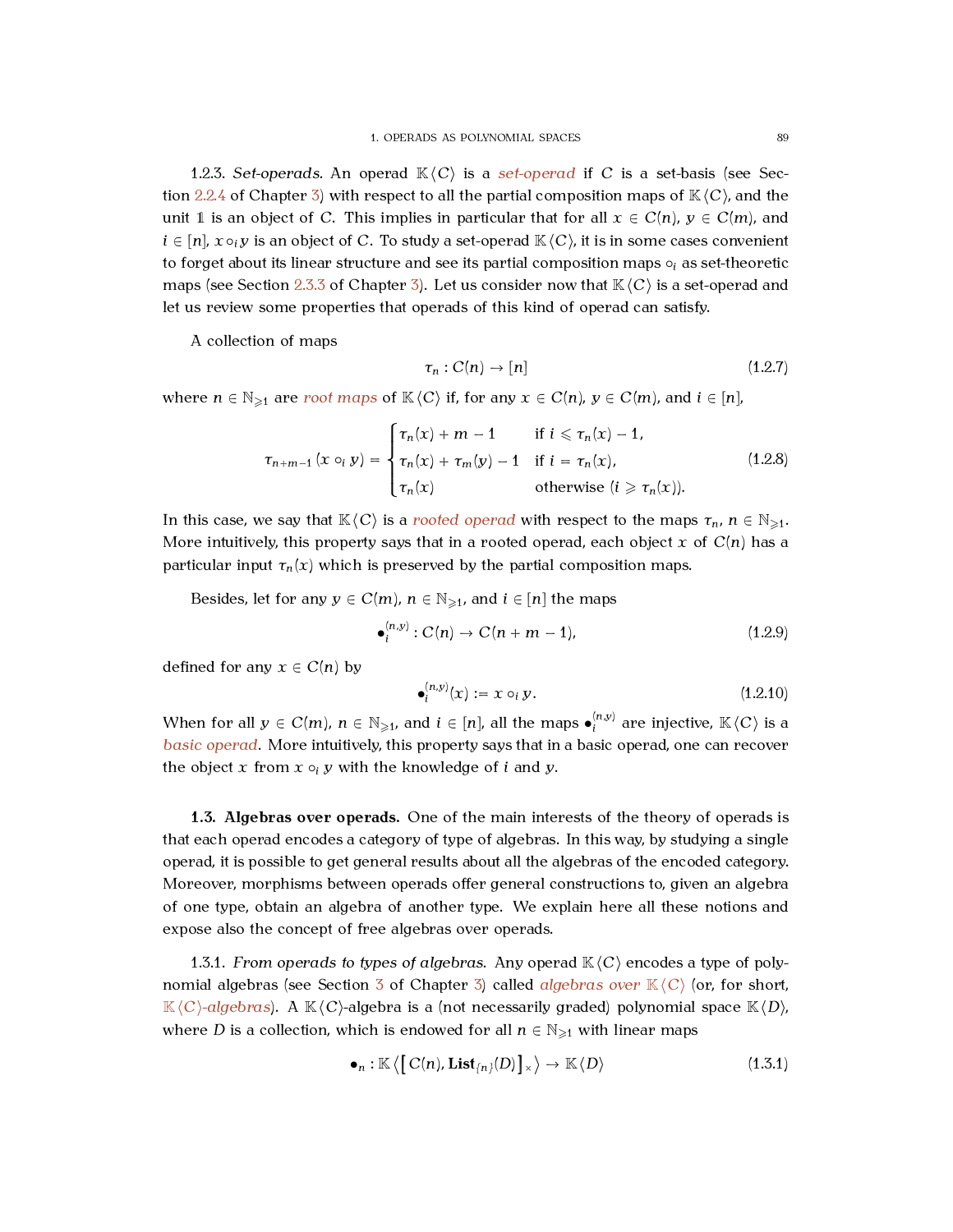satisfying the relations imposed by the operad structure of  $\mathbb{K}\langle C \rangle$ , that are, for all  $x \in C(n)$ , *y* ∈ *C*(*m*), *i* ∈ [*n*], and  $(a_1, ..., a_{n+m-1})$  ∈ **List**<sub>{n+*m*−1}</sub>(*D*),

$$
\bullet_{n+m-1} (x \circ_i y, (a_1, ..., a_{n+m-1})) =
$$
  
\n
$$
\bullet_n (x, (a_1, ..., a_{i-1}, \bullet_m (y, (a_i, ..., a_{i+m-1})), a_{i+m}, ..., a_{n+m-1})),
$$
 (1.3.2a)

and for all  $a_1 \in D$ ,

<span id="page-95-1"></span><span id="page-95-0"></span>
$$
\bullet_1 (1, (a_1)) = a_1. \tag{1.3.2b}
$$

In other words, any object *x* of *C* of arity *n* plays the role of a complete product (in the sense of Section [2.1.1](#page-66-0) of Chapter [3\)](#page-58-0) of the form

$$
x: \mathbb{K} \left\langle \mathbf{List}_{\{n\}}(D) \right\rangle \to \mathbb{K} \left\langle D \right\rangle, \tag{1.3.3}
$$

defined, for any  $(a_1, \ldots, a_n) \in \mathbf{List}_{\{n\}}(D)$  by

$$
x\left(\alpha_1,\ldots,\alpha_n\right):=\bullet_n\left(x,\left(\alpha_1,\ldots,\alpha_n\right)\right).
$$
 (1.3.4)

Under this point of view, Relation [\(1.3.2a\)](#page-95-0) reads as



and Relation [\(1.3.2b\)](#page-95-1) says that 1 is the identity map on  $\mathbb{K}\langle D \rangle$ . From now, to define an algebra  $\mathbb{K}\langle D \rangle$  over an operad  $\mathbb{K}\langle C \rangle$ , we shall simply describe how the objects x of C behave as linear products on  $K \langle D \rangle$ .

Observe that by  $(1.3.2a)$ , any associative element of  $\mathbb{K}\langle C\rangle$  gives rise to an associative operation on  $\mathbb{K}\langle D \rangle$  (details are given in further Section [3.1.1\)](#page-102-0).

1.3.2. *Categories of algebras.* The class of all the  $K(\mathcal{C})$ -algebras forms a category, called *category of*  $K \langle C \rangle$ -*algebras*, wherein morphisms between  $K \langle C \rangle$ -algebras are poly-nomial algebra morphisms (see Section [2.3.1](#page-71-1) of Chapter [3\)](#page-58-0). More concretely, if  $\mathbb{K}\langle D_1 \rangle$ and  $\mathbb{K}\langle D_2 \rangle$  are two  $\mathbb{K}\langle C \rangle$ -algebras such that  $D_1$  and  $D_2$  are two collections on a same set of indexes, a map

$$
\phi: \mathbb{K} \langle D_1 \rangle \to \mathbb{K} \langle D_2 \rangle \tag{1.3.6}
$$

is a  $K \langle C \rangle$ -algebra morphism if  $\phi$  is a polynomial space morphism and satisfies

$$
\phi\left(x\left(a_{1},\ldots,a_{n}\right)\right)=x\left(\phi\left(a_{1}\right),\ldots,\phi\left(a_{n}\right)\right) \tag{1.3.7}
$$

for all  $n \in \mathbb{N}_{\geq 1}$ ,  $x \in C(n)$ , and  $a_1, \ldots, a_n \in D_1$ .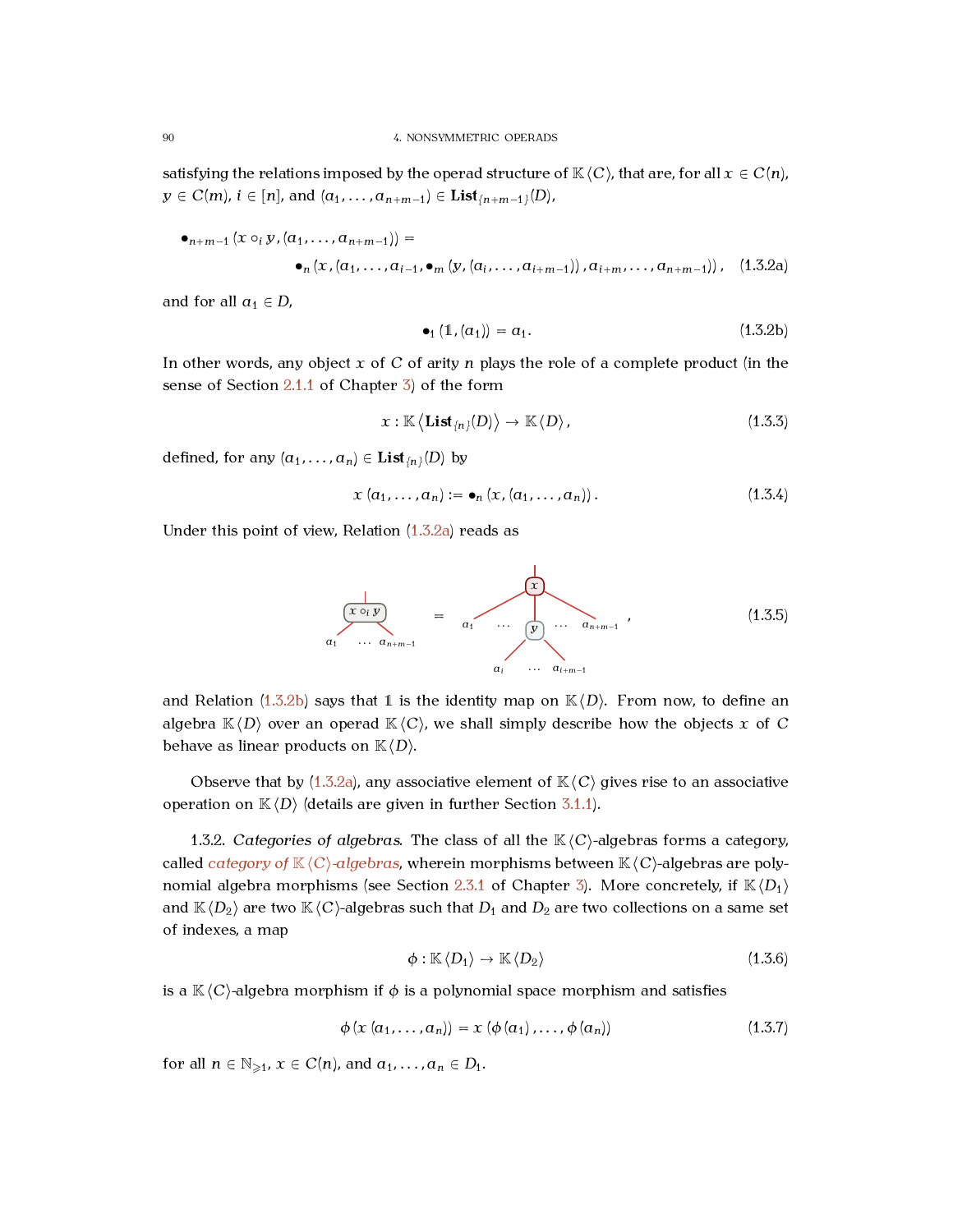<span id="page-96-0"></span>PROPOSITION 1.3.1. Let  $\mathbb{K} \langle C_1 \rangle$  and  $\mathbb{K} \langle C_2 \rangle$  be two operads and  $\phi : \mathbb{K} \langle C_1 \rangle \to \mathbb{K} \langle C_2 \rangle$ *be an operad morphism. Then, if*  $K \langle D \rangle$  *is a*  $K \langle C_2 \rangle$ -*algebra, by setting for any*  $n \in \mathbb{N}_{\geq 1}$ *,*  $x \in C_1(n)$ , and  $a_1, \ldots, a_n \in D$ ,

$$
x\left(\alpha_1,\ldots,\alpha_n\right):=\left(\phi(x)\right)\left(\alpha_1,\ldots,\alpha_n\right),\tag{1.3.8}
$$

*the space*  $\mathbb{K} \langle D \rangle$  *becomes a*  $\mathbb{K} \langle C_1 \rangle$ -*algebra.* 

Proposition [1.3.1](#page-96-0) brings a way to construct  $\mathbb{K}\langle C_1\rangle$ -algebras from both a  $\mathbb{K}\langle C_2\rangle$ algebra and an operad morphism between  $\mathbb{K}\langle C_1 \rangle$  and  $\mathbb{K}\langle C_2 \rangle$ . Some classical constructions of algebras come within this framework. For instance, it is well-known that any dendriform algebra leads to an associative algebra by considering the product obtained by summing the two dendriform products (see Section [3.2](#page-76-5) of Chapter [3\)](#page-58-0). This construction is in fact the consequence of an operad morphism from the associative operad to the dendriform operad (see the forthcoming Sections [3.1.1](#page-102-0) and [3.2.3\)](#page-108-0).

1.3.3. *Free algebras over operads.* Let us now describe particular algebras over operads. Let *S* be a graded collection and let us consider the graded space

$$
\mathbb{K}\left\langle C\right\rangle^{(S)}:=\mathbb{K}\left\langle C\odot S\right\rangle \tag{1.3.9}
$$

where  $\odot$  is the composition product of graded collections (see Section [1.2.9](#page-22-0) of Chapter [1\)](#page-14-0). Let us endow  $\mathbb{K}\braket{C}^{(S)}$  with the products  $x\in C(n)$ ,  $n\in\mathbb{N}_{\geqslant 1}$ , defined linearly, for all objects  $\frac{1}{l}$ *yi ,*  $\frac{u}{l}$ *s*<sub>*i*,1</sub>, . . . , *s*<sub>*i*,|y<sub>*i*</sub>|) of  $(C \odot S)(m_i)$ ,  $m_i \in \mathbb{N}_{\ge 1}$ ,  $i \in [n]$ , by</sub>

$$
x ((y_1, (s_{1,1},...,s_{1,[y_1]})),..., (y_n, (s_{n,1},...,s_{n,[y_n]})))
$$
  
 :=  $(x \circ [y_1,...,y_n], (s_{1,1},...,s_{1,[y_1]},...,s_{n,1},...,s_{n,[y_n]})).$  (1.3.10)

PROPOSITION 1.3.2. Let  $K \langle C \rangle$  be an operad and S be a graded collection. Then, *the space*  $\mathbb{K}\langle C\rangle^{(S)}$  endowed with the linear products  $x \in C$  defined by [\(1.3.10\)](#page-96-1) is a K *hCi-algebra.*

Let now

<span id="page-96-1"></span>
$$
\iota: S \to \mathbb{K} \left\langle C \right\rangle^{(S)} \tag{1.3.11}
$$

be the map defined for any  $s \in S$  by  $\iota(s) := (1, s)$ , where as usual, 1 denotes the unit of  $\mathbb{K}\langle C\rangle$ . This map can be seen as an inclusion of  $S$  into  $\mathbb{K}\langle C\rangle^{ \langle S\rangle}.$ 

<span id="page-96-2"></span>THEOREM 1.3.3. Let  $\mathbb{K}\langle C\rangle$  be an operad and S be a graded collection. Then,  $\mathbb{K}\langle C\rangle^{(S)}$ *is the unique*  $\mathbb{K}\langle C\rangle$ -algebra (up to isomorphism) such that for any graded  $\mathbb{K}\langle C\rangle$ *algebra*  $\mathbb{K} \langle D \rangle$  *and any map*  $f : S \to \mathbb{K} \langle D \rangle$  *respecting the sizes, there exists a unique*  $\mathbb{K}\left\langle C\right\rangle$ -algebra morphism  $\phi:\mathbb{K}\left\langle C\right\rangle ^{(S)}\to\mathbb{K}\left\langle D\right\rangle$  such that  $f=\phi\circ\iota.$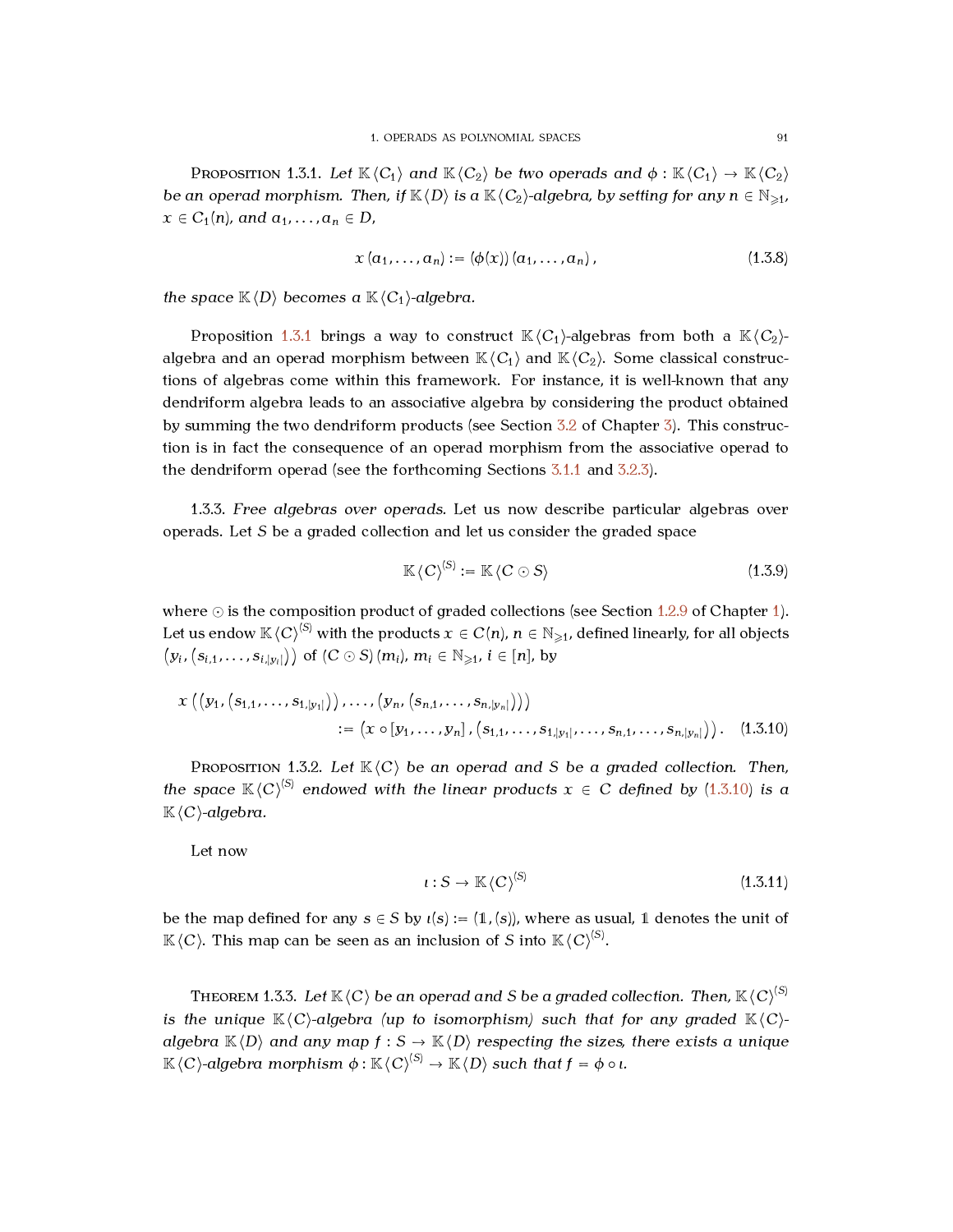Theorem [1.3.3](#page-96-2) provides the fact that  $\mathbb{K}\left\langle \mathit{C}\right\rangle ^{(S)}$  satisfies a universality property saying (with the notations of the statement of the theorem) that the diagram

 $S \longrightarrow K \langle D \rangle$  $\mathbb{K}\langle C\rangle$ (*S*) *f ι* (1.3.12)

commutes and therefore, that  $\mathbb{K}\langle C\rangle^{(\mathsf{S})}$  is a free object in the category of the  $\mathbb{K}\langle C\rangle$ algebras. For this reason, we call  $\mathbb{K}\left\langle C\right\rangle ^{(S)}$  the *free*  $\mathbb{K}\left\langle C\right\rangle$ -*algebra over S*.

When  $\bullet$  is an atom, the free  $\mathbb{K}\langle C\rangle$ -algebra  $\mathbb{K}\langle C\rangle^{(\{ \bullet\})}$  admits the following description. First, since  $\bullet$  is of size 1, by Relation [\(1.2.26a\)](#page-23-0) of Chapter [1,](#page-14-0)  $\mathbb{K}\langle C\rangle^{\langle\{\bullet\}\rangle}$  is isomorphic (as a polynomial space) to  $\mathbb{K}(C)$  and each basis element  $(x, \bullet^{x}]$  of  $\mathbb{K}(C)^{\{\{\bullet\}\}}$  can be identified with the basis element  $x \in C$  of  $\mathbb{K}\langle C \rangle$ . Moreover, by [\(1.3.10\)](#page-96-1), the operations  $x \in C(n)$ ,  $n \in \mathbb{N}_{\geq 1}$ , of  $\mathbb{K} \langle C \rangle$  satisfy, for any  $y_1, \ldots, y_n \in C$ ,

$$
x\left(y_1,\ldots,y_n\right):=x\circ\left[y_1,\ldots,y_n\right].\tag{1.3.13}
$$

### **2. Free operads, presentations, and Koszulity**

Free operads are intuitively operads wherein partial composition maps satisfy only the required relations. These operads can be realized as spaces of syntax trees. We present here some general notions for operads related to free operads: presentations by generators and relations, Koszul duality, and Koszulity for binary and quadratic operads.

**2.1. Free operads.** Let us start by defining free operads, exposing the universality property they satisfy, and a notion of factorization of the elements of a operad relying on free operads.

2.1.1. *Operads of syntax trees.* Let G be an augmented graded collection. The *free operad* over G is the operad

$$
\mathbf{FO}(\mathfrak{G}) := \mathbb{K} \left\langle \mathfrak{ST}_\perp^{\mathfrak{G}} \right\rangle, \tag{2.1.1}
$$

where  $\mathfrak{ST}_\bot^\mathfrak{G}$  is the graded collection of all the &-syntax trees (see Section  $2.1$  of Chapter  $2$ ). The space **FO**(G) is endowed with the linearizations of the partial grafting operations *◦<sup>i</sup>* , *i* ∈  $\mathbb{N}_{\geq 1}$ , defined in Section [2.2.1](#page-47-0) of Chapter [2.](#page-38-0) The unit of **FO**( $\mathfrak{G}$ ) is the only  $\mathfrak{G}$ -syntax tree *⊥* of arity 1 and degree 0.

Recall, as defined in Section [2.1](#page-45-0) of Chapter [2,](#page-38-0) that for any  $x \in \mathfrak{G}$ ,  $c(x)$  is the corolla labeled by *x*. We shall from now see c as a map

$$
c: \mathfrak{G} \to \mathbf{FO}(\mathfrak{G}) \tag{2.1.2}
$$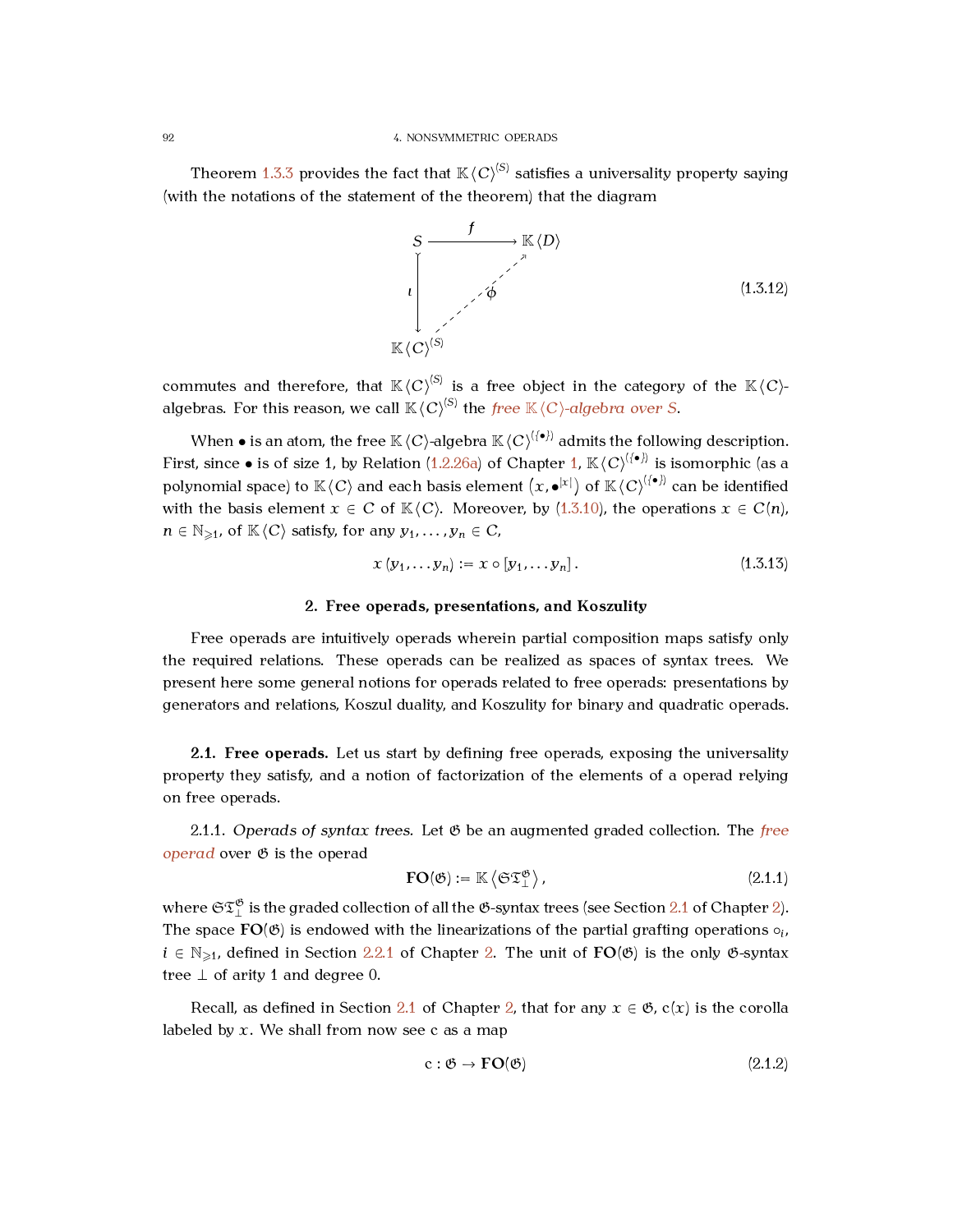called *inclusion map*. In the sequel, if required by the context, we shall implicitly see any element *x* of  $\mathfrak{G}$  as the corolla c(*x*) of **FO**( $\mathfrak{G}$ ). For instance, when  $x \in \mathfrak{G}(n)$  and  $y \in \mathfrak{G}$ , we shall simply denote by  $x \circ_i y$  the syntax tree  $c(x) \circ_i c(y)$  for any  $i \in [n]$ .

Free operads satisfy the following universality property. The free operad  $FO(\mathcal{O})$  is the unique operad (up to isomorphism) such that for any operad  $\mathbb{K}\langle C \rangle$  and any map  $f: \mathfrak{G} \to \mathbb{K} \langle C \rangle$  respecting the arities, there exists a unique operad morphism  $\phi: \mathbf{FO}(\mathfrak{G}) \to$  $\mathbb{K}\langle C \rangle$  such that  $f = \phi \circ c$ . In other terms, the diagram



commutes.

2.1.2. *Evaluations and treelike expressions.* Let  $\mathbb{K} \langle C \rangle$  be an operad. Since C is an augmented graded collection, one can consider the free operad **FO**(*C*) of the *C*-syntax trees. By definition, the fundamental basis of **FO**(*C*) is the set of the syntax trees on *C*. The *evaluation map* of  $K \langle C \rangle$  is the map

$$
ev: \mathbf{FO}(C) \to \mathbb{K}\langle C\rangle \tag{2.1.4}
$$

defined linearly by induction, for any *C*-syntax tree t, by  $\overline{a}$ 

$$
ev(t) := \begin{cases} 1 \in \mathbb{K} \langle C \rangle & \text{if } t = \perp, \\ \omega_t(\epsilon) \circ [ev(t_1), \dots, ev(t_k)] & \text{otherwise,} \end{cases}
$$
 (2.1.5)

where the  $\circ$  are the full composition maps of  $\mathbb{K}\langle C \rangle$ ,  $\omega_t(\epsilon)$  is the label of the root of t, and *k* is the root arity of t. This map ev is the unique surjective operad morphism from **FO**(*C*) to  $\mathbb{K}\langle C\rangle$  satisfying  $ev(c(x)) = x$  for all  $x \in C$ .

For any element  $f$  of  $\mathbb{K}\langle C\rangle$ , a *treelike expression* of  $f$  is an element  $f'$  of  $FO(C)$  such that  $ev(f') = f$ . A treelike expression can therefore be thought as a factorization in an operad.

**2.2. Presentations by generators and relations.** To understand the structure of an operad, it is in most of the cases fruitful to see it as a quotient of a free operad, leading to the notion of presentation by generators and relations. Indeed, by comparing the presentations of two operads, it is most of the time easy to construct injective or surjective morphisms between them. Moreover, knowing a presentation of an operad facilitates the description of the category of the algebras it encodes. We present here a tool coming from the theory of rewrite systems on syntax trees to establish presentations.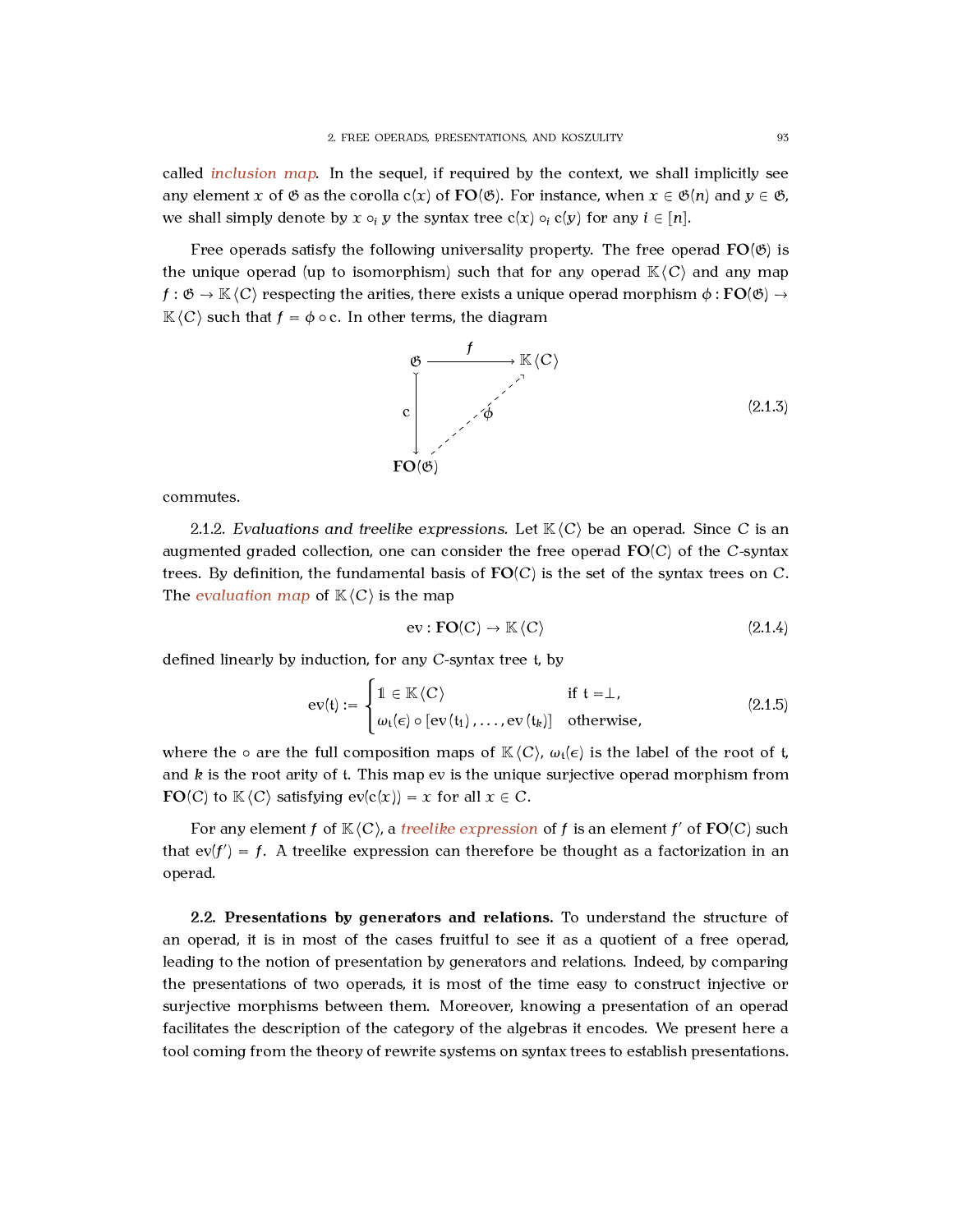### 94 4. NONSYMMETRIC OPERADS

2.2.1. *Presentations.* A *presentation* of an operad  $\mathbb{K}\langle C \rangle$  consists in a pair  $(\mathfrak{G}, \mathfrak{K})$  such that  $\mathfrak{G}$  is an augmented graded collection,  $\mathfrak{R}$  is a subspace of  $\mathbf{FO}(\mathfrak{G})$  and

$$
\mathbb{K}\left\langle C\right\rangle \simeq\mathbf{FO}(\mathfrak{G})/_{\langle\mathfrak{K}\rangle}\tag{2.2.1}
$$

where  $\langle \mathcal{R} \rangle$  is the operad ideal of  $FO(\mathfrak{G})$  generated by  $\mathcal{R}$ . We call  $\mathfrak{G}$  the *set of generators* and  $\Re$  the *space of relations* of  $K \langle C \rangle$ .

We say that a presentation  $(\mathfrak{G}, \mathfrak{R})$  of  $\mathbb{K} \langle C \rangle$  is *quadratic* if  $\mathfrak{R}$  is a homogeneous subspace of  $FO(\mathfrak{G})$  consisting in syntax trees of degree 2. Besides, we say that  $(\mathfrak{G}, \mathfrak{K})$  is *binary* if  $\mathfrak G$  has only elements of size (arity) 2. By extension, we say also that  $\mathbb K \langle C \rangle$  is *quadratic* (resp. *binary*) if it admits a quadratic (resp. binary) presentation.

There is a close link between operad ideals, closures of rewrite rules of syntax trees (see Section [2.3.2](#page-50-0) of Chapter [2\)](#page-38-0), and spaces induced by rewrite rules (see Section [1.1.4](#page-61-0) of Chapter [3\)](#page-58-0) brought by the following statement.

<span id="page-99-0"></span>PROPOSITION 2.2.1. *Let* <sup>G</sup> *be an augmented graded collection and* ST<sup>G</sup> *<sup>⊥</sup> , →*  $\mathbf{r}$ *be a rewrite system. Then,*  $\overline{a}$  $\mathbf{r}$ 

$$
\left\langle \mathcal{R}_{\left(\mathfrak{ST}_{\bot}^{\mathfrak{G}},\rightarrow\right)}\right\rangle =\mathcal{R}_{\left(\mathfrak{ST}_{\bot}^{\mathfrak{G}}\rightarrow\right)}.
$$
\n(2.2.2)

In the statement of Proposition [2.2.1,](#page-99-0) recall that  $\mathcal{R}_{(S_{\perp}S_{\perp})}$  denote the space induced  $\mathcal{L}(\mathfrak{S}^{\mathfrak{G}})$  and  $\mathcal{R}_{(\mathfrak{S}^{\mathfrak{G}})^{\mathfrak{G}}, \rightarrow)}$  denotes the space induced by the closure of  $(\mathfrak{S}^{\mathfrak{G}})$ ,  $\rightarrow$ ).

2.2.2. *Proving presentations through rewrite systems.* Rewrite systems on syntax trees (see Section [3](#page-30-0) of Chapter [1](#page-14-0) and Section [2.3](#page-49-0) of Chapter [2\)](#page-38-0) are powerful tools to prove that a given operad admits a conjectured presentation. The following result provides a way to establish presentations of operads.

<span id="page-99-1"></span>THEOREM 2.2.2. Let  $K(C)$  be an operad,  $\mathfrak{G}$  be a subcollection of C, and  $\mathfrak{G}$  be a *subspace of* **FO**(G) *of syntax trees of degrees* 2 *or more. If*

- <span id="page-99-2"></span>*(i)* the collection  $\mathfrak{G}$  *is a generating set of*  $\mathbb{K} \langle C \rangle$  *as an operad;*
- <span id="page-99-3"></span>*(ii) for any*  $f \in \mathcal{R}$ *, ev*( $f$ ) = 0*;*
- <span id="page-99-4"></span>*(iii)* there exists a rewrite system  $(\mathfrak{ST}^{\mathfrak{G}}) \rightarrow$  $\mathbf{r}$ *being an orientation of R, such that*  $\frac{1}{100}$  *its closure*  $\left( \Im \mathfrak{T}_{\perp}^{\mathfrak{G}}, \Rightarrow \right)$  $\frac{1}{\sqrt{2}}$  $i$ *s convergent, and its set of normal forms*  $\mathcal{N}_{\left(\mathfrak{ST}^\mathfrak{G}_\bot\right)}$  *is isomorphic (as a graded collection) to C,*

*then*  $(\mathfrak{G}, \mathfrak{R})$  *is a presentation of*  $\mathbb{K}\langle C \rangle$ *.* 

In practice, there are at least two ways to use Theorem [2.2.2](#page-99-1) to establish a presentation of an operad  $K \langle C \rangle$ . The first one is the most obvious: it consists first in finding a generating set  $\mathfrak{G}$  of  $\mathbb{K}\langle C \rangle$ , then conjecturing (likely with the help of the computer) a space  $\frac{1}{2}$  of relations *R* and a rewrite system  $(\mathfrak{ST}_{\mathbb{L}}^{\mathfrak{G}}, \rightarrow)$  $\ddot{\phantom{a}}$ such that all conditions (*[i\)](#page-99-2)*, (*[ii\)](#page-99-3)*, and (*[iii\)](#page-99-4)* are satisfied. This can be technical (especially to prove that the closure  $(\mathfrak{ST}_{\mathbb{L}}^{\mathfrak{G}}) \rightarrow$  $\frac{1}{2}$ is convergent), and relies heavily on computer exploration. The second way requires as a prerequisite that  $K(\mathcal{C})$  is combinatorial (and thus, all its homogeneous components are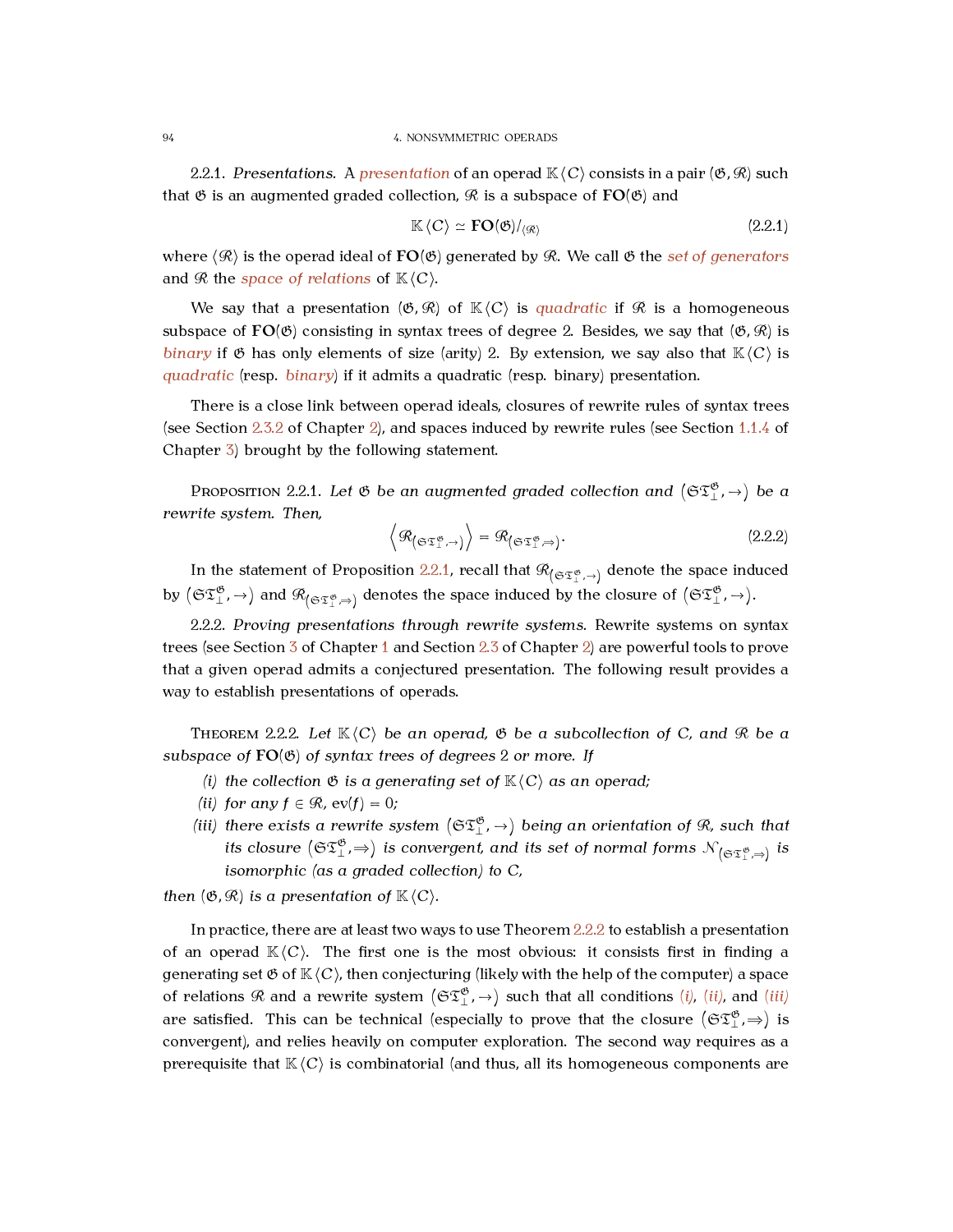finite dimensional). In this case, we need here also to find a generating set  $\mathfrak{G}$  of  $\mathbb{K}\langle C \rangle$ , a space of relations  $\Re$  and a rewrite system  $(\Im \mathfrak{T}^{\mathfrak{g}})$   $\rightarrow$  $\mathbf{r}$ such that (*[i\)](#page-99-2)*, and (*[ii\)](#page-99-3)* hold, and that *C* and  $\mathcal{N}_{\mathcal{(\mathfrak{ST}_n^{\mathfrak{G}},\Rightarrow)}}$  are isomorphic as graded combinatorial collections. The difference with the first way occurs for (*iii*): it is now sufficient to prove that  $(\mathfrak{ST}^{\mathfrak{G}}) \rightarrow$  $\mathbf{r}$ we that  $(\mathfrak{ST}^{\mathfrak{G}}_{\perp}, \Rightarrow)$  is terminating (and not necessarily convergent). Indeed, if  $(\mathfrak{ST}_{\perp}^{\mathfrak{G}}, \Rightarrow)$  is terminating, since  $\mathbb{K} \langle C \rangle$  is  $\mathbb{K} \langle C \rangle$  is combinatorial,

<span id="page-100-0"></span>
$$
\dim \mathbb{K} \langle C \rangle \langle n \rangle = \# \mathcal{N}_{\langle \mathfrak{S} \mathfrak{T}^{\mathfrak{S}}_{\perp}, \Rightarrow \rangle} \langle n \rangle \geq \dim \mathbf{FO}(\mathfrak{G}) /_{\langle \mathfrak{R} \rangle} \langle n \rangle \tag{2.2.3}
$$

for all  $n \in \mathbb{N}_{\geqslant 1}$ . The inequality of [\(2.2.3\)](#page-100-0) comes from the fact that, since we do not know if  $(\mathfrak{ST}_{\mathbb{L}}^{\mathfrak{G}}) \Rightarrow$  is confluent, it can have more normal forms of arity *n* than the dimension of  $FO(\mathfrak{G})/_{\langle\mathfrak{K}\rangle}$  in arity *n*. It follows from [\(2.2.3\)](#page-100-0), by using straightforward arguments, that there is an operad isomorphism from  $\mathbf{FO}(\mathfrak{G})/_{\langle\mathfrak{K}\rangle}$  to  $\mathbb{K}\langle C\rangle$ .

2.2.3. *Realizations and presentations.* Defining an operad can be done in at least two different ways. The first way consists in describing explicitly an augmented graded polynomial space  $\mathbb{K}\langle C\rangle$  together with algorithms for the computation of the partial composition maps *◦<sup>i</sup>* involving objects of *C*. This concrete manner provides a *realization* of an operad. The second way consists in defining an operad through its presentation (O, R), that is, an operad which is by definition isomorphic to  $\mathbf{FO}(\mathfrak{G})/_{\langle\mathfrak{K}\rangle}$ . This manner provides only an abstract definition of an operad since nor the underlying space neither the partial composition maps of the operad are known at this stage. In practice, to fully understand an operad, it is most of the time useful to know one of its realizations and one of its presentations.

2.2.4. *From presentations to types of algebras.* The knowledge of a presentation  $(\mathfrak{G}, \mathfrak{K})$  of an operad  $\mathbb{K} \langle C \rangle$  leads to a simple description of the category of  $\mathbb{K} \langle C \rangle$ -algebras. Indeed, the symbols of  $\mathfrak G$  specify the products of the algebras of the category, and the relations of *R* specify the relations between these products. This relies on the fact that since  $\mathfrak G$  is a generating set of  $\mathbb K\langle C\rangle$ , any  $f\in\mathbb K\langle C\rangle(n)$  writes as an expression involving the linear structure of  $K(\mathcal{C})$ , its partial composition maps, and elements of  $\mathfrak{G}$ . Now, for any  $\mathbb{K} \langle C \rangle$ -algebra  $\mathbb{K} \langle D \rangle$ , Relation [\(1.3.2a\)](#page-95-0) implies that one can write any  $f(a_1, \ldots, a_n)$ ,  $a_1, \ldots, a_n \in K \langle D \rangle$ , in terms of a linear combination of compositions of products of  $\mathfrak{G}$ . Hence, the knowledge of the behavior of each product  $x \in \mathfrak{G}$  on  $\mathbb{K} \langle D \rangle$  is enough to know the behavior of any product  $f \in \mathbb{K}\langle C \rangle(n)$ ,  $n \in \mathbb{N}_{\geq 1}$ , on  $\mathbb{K}\langle D \rangle$ . Moreover, the relations between the products of  $\mathfrak G$  satisfied by any  $\mathbb K\langle C\rangle$ -algebra are encoded by the elements of *R*. Indeed, each element *f* of *R* is a formal sum of G-syntax trees which is, by definition, equated with 0 (that is,  $ev(f) = 0$ ).

**2.3. Koszulity.** Given a presentation of a quadratic and binary operad, one can compute a presentation of another operad, namely of its Koszul dual. This kind of duality has a close connection with the concept of Koszulity of operads which is defined originally in an algebraic way. This property on operads can be rephrased in terms of properties of orientations of spaces of relations and rewrite systems. As a concrete consequence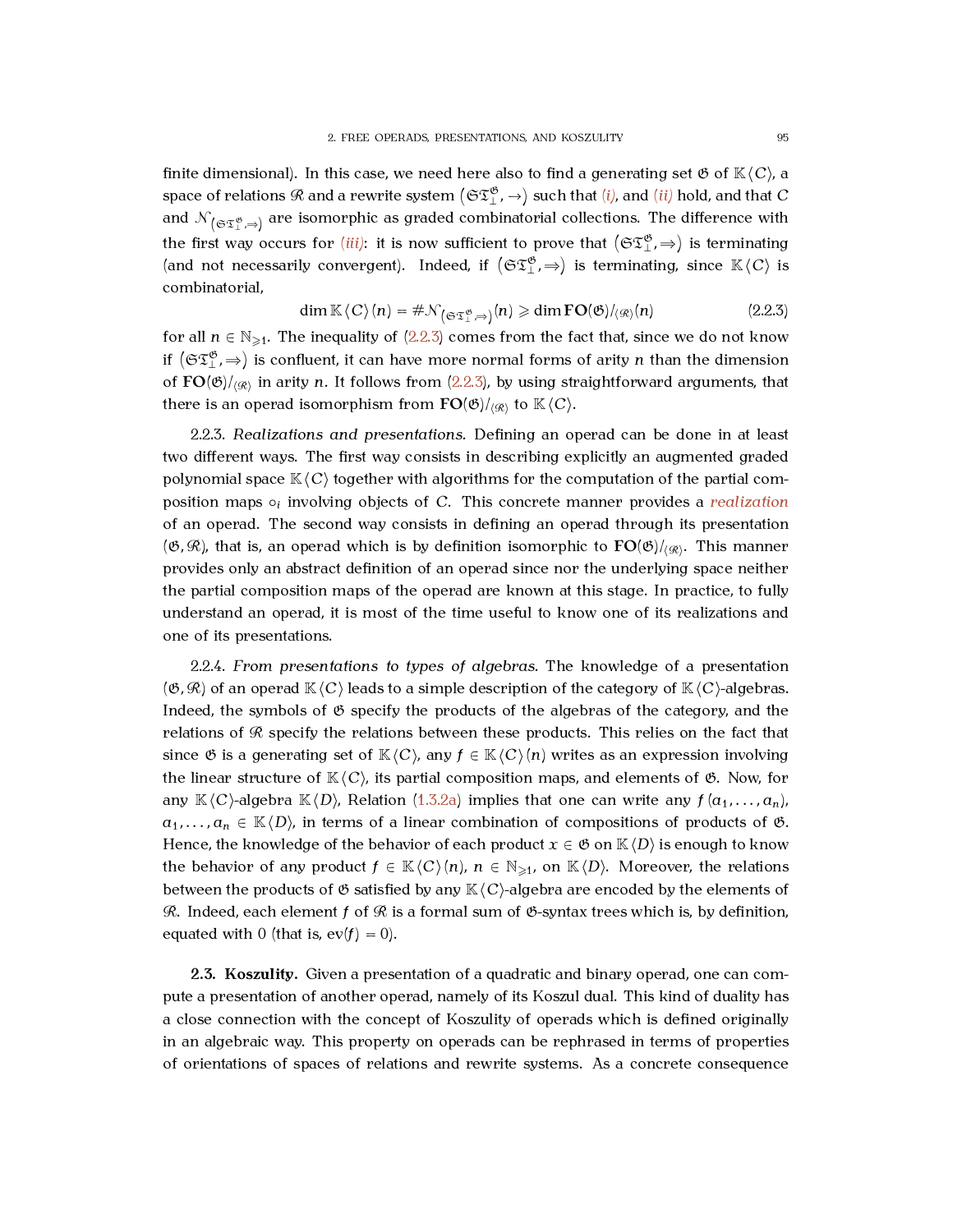of Koszulity, given a combinatorial Koszul operad, its Hilbert series and the one of its Koszul dual are inverse (in a certain sense) one of the other.

2.3.1. *Koszul duality.* Let  $K\langle C \rangle$  be an operad admitting a binary and quadratic presentation  $(\mathfrak{G},\mathfrak{R})$  where  $\mathfrak{G}$  is finite, the  $K$ oszul dual of  $\mathbb{K}\langle C\rangle$  is the operad  $\mathbb{K}\langle C\rangle^!$ , isomorphic to the operad admitting the presentation  $(\mathfrak{G}, \mathfrak{R}^{\perp})$  where  $\mathfrak{R}^{\perp}$  is the annihilator of  $\mathfrak{R}$ in  $FO(\mathfrak{G})$  with respect to the linear map

$$
\langle -\rangle : \mathbb{K} \left\langle \left[ \mathfrak{ST}^{\mathfrak{G}}_{\perp} \langle 3 \rangle, \mathfrak{ST}^{\mathfrak{G}}_{\perp} \langle 3 \rangle \right]_{\times} \right\rangle \to \mathbb{K} \tag{2.3.1}
$$

linearly defined, for all  $x, x', y, y' \in \mathfrak{G}(2)$ , by

$$
\langle (x \circ_i y, x' \circ_i y') \rangle := \begin{cases} 1 & \text{if } x = x', y = y', \text{ and } i = i' = 1, \\ -1 & \text{if } x = x', y = y', \text{ and } i = i' = 2, \\ 0 & \text{otherwise.} \end{cases}
$$
 (2.3.2)

To not overload the notation, we write  $\langle$ t,  $\mathfrak{s}$  instead of  $\langle$  $(t, \mathfrak{s})\rangle$  for any pair  $(t, \mathfrak{s})$  of  $\mathfrak{G}$ -syntax trees of arity 3 and degree 2.

Then, with knowledge of a presentation of  $K \langle C \rangle$ , one can compute a presentation of  $\mathbb{K}\langle C \rangle^!$ .

2.3.2. *Koszulity.* An operad  $\mathbb{K}\langle C \rangle$  admitting a quadratic presentation is *Koszul* if its Koszul complex is acyclic. Furthermore, when  $K\langle C \rangle$  is Koszul, combinatorial, and admits a binary and quadratic presentation, the Hilbert series of  $K \langle C \rangle$  and of its Koszul dual  $\mathbb{K}\left\langle \mathcal{C}\right\rangle ^{!}$  are related by

<span id="page-101-0"></span>
$$
\mathbb{H}_{\mathbb{K}\langle C\rangle}\left(-\mathbb{H}_{\mathbb{K}\langle C\rangle^{\mathsf{I}}}\left(-t\right)\right)=t=\mathbb{H}_{\mathbb{K}\langle C\rangle^{\mathsf{I}}}\left(-\mathbb{H}_{\mathbb{K}\langle C\rangle}\left(-t\right)\right).
$$
\n(2.3.3)

Relation [\(2.3.3\)](#page-101-0) can be used either to prove that an operad is not Koszul (it is the case when the coefficients of the hypothetical Hilbert series of the Koszul dual admits coefficients that are not nonnegative integers) or to compute the Hilbert series of the Koszul dual of a Koszul operad.

The Koszulity of an operad  $\mathbb{K}\langle C \rangle$  can be proved by using rewrite systems on syntax trees, in the following way.

<span id="page-101-1"></span>PROPOSITION 2.3.1. Let  $K \langle C \rangle$  be an operad admitting a quadratic presentation  $(0, \mathcal{R})$ . If there exists an orientation  $(\mathfrak{ST}^{\mathfrak{G}})$  →  $\int$  of  $\Re$  such that its closure  $(\mathfrak{ST}^{\mathfrak{G}})$   $\Rightarrow$ ، د<br>۱ *is a* convergent rewrite system, then  $K \langle C \rangle$  is Koszul.

Mhen ( $\mathfrak{ST}^{\mathfrak{G}}_{\mathbb{L}}$ *,⇒*  $\overline{a}$ satisfies the conditions contained in the statement of Proposition [2.3.1,](#page-101-1) the set of &-syntax trees that are normal forms  $\mathcal{N}_{\mathcal{(\mathfrak{S} \mathfrak{T}^\mathfrak{G}_\bot) \to \mathfrak{S}}}$  forms a basis of  $\mathbf{FO}(\mathfrak{G})/_{\mathcal{(\mathfrak{G})}}$ , called *Poincaré-Birkhoff-Witt basis*.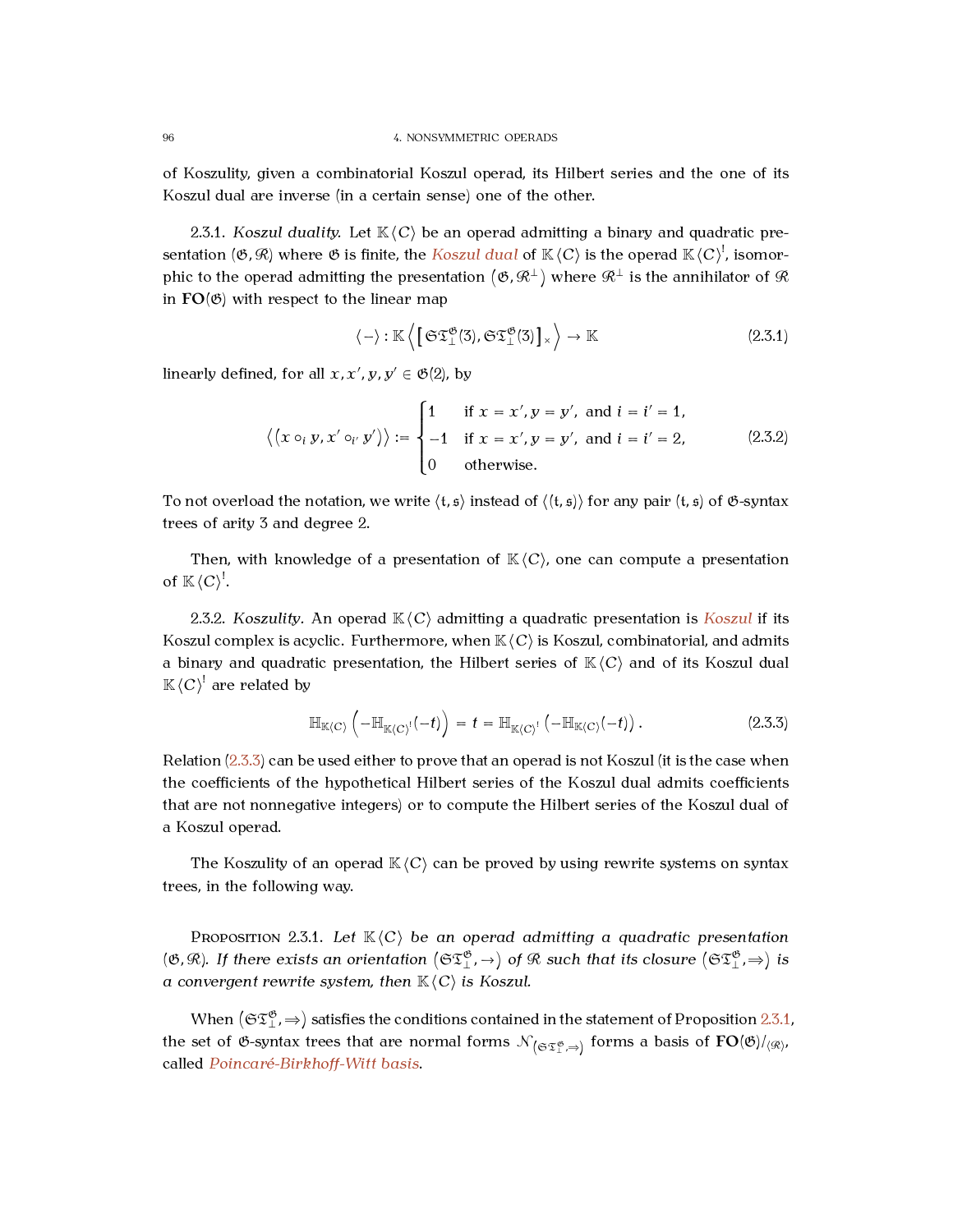One of the main merits of Koszul operads with Poincaré-Birkhoff-Witt bases is that they come with a generic way to build an associated realization. Assume that  $(\mathfrak{G}, \mathfrak{R})$  is a quadratic presentation and let us set the goal to find a realization of  $\mathbf{FO}(\mathfrak{G})/_{\langle\mathfrak{G}\rangle}.$  If one  $\alpha$  quadratic presentation and let us set<br>can construct an orientation (*G*Σ<sup>*g*</sup><sub>*L*</sub>, →  $\int$  of  $\Re$  such that  $(\Im \mathfrak{T}^{\mathfrak{G}}_{\perp}, \Rightarrow)$ .<br>\ is a convergent rewrite system, by Proposition [2.3.1,](#page-101-1) the set of all normal forms of  $(\mathfrak{ST}^{\mathfrak{g}}_{\perp}, \rightarrow)$  $\tilde{\cdot}$ forms a basis of **FO**(G)*/hRi* . Moreover, to compute the partial composition t*◦<sup>i</sup>* s of two such normal forms t and s, start with the syntax tree r := t *◦<sup>i</sup>* s obtained by using the partial composition map  $\circ_i$  of  $\mathbf{FO}(\mathfrak{G})$ , and then rewrite r using  $\Rightarrow$  as much as possible in order to obtain a normal form r'. This process is well-defined since  $(\mathfrak{ST}_{\mathbb{L}}^{\mathfrak{G}},\Rightarrow)$  $\tilde{\cdot}$ ell-defined since  $(\mathfrak{ST}^{\mathfrak{G}}_{\perp},\Rightarrow)$  is convergent. We have  $\sim$  established the fact that the space  $\mathbb{K}\left\{\mathcal{N}_{\left(\mathfrak{ST}_{\bot}^{\mathfrak{G}}\Rightarrow\right)}\right\}$  is isomorphic to  $\mathbf{FO}(\mathfrak{G})/_{\langle\mathfrak{K}\rangle}$  and that the partial composition maps just described endow this first space with an operad structure having  $(\mathfrak{G}, \mathfrak{R})$  as presentation.

### **3. Main operads**

We provide here classical examples of operads. These examples are divided into three categories depending on the general families of the involved combinatorial objects: words, trees, or graphs. We also present two general constructions to obtain, respectively, operads on words and operads on graphs. Table [4.1](#page-103-0) contains an overview of these.

**3.1. Operads of words.** Five examples of operads are provided here. Their common point is that they are defined on graded spaces of families of words. The associative and diassociative operads seem not, at first glance, operads of words. We shall explain how to provide a realization of these two operads as operads of words through a general construction of operads from monoids.

<span id="page-102-0"></span>3.1.1. *Associative operad.* Let  $A := \{a_n : n \in \mathbb{N}_{\geq 1}\}\$  be the graded collection where *|*a<sub>*n*</sub> | := *n* for any *n* ∈ N<sub>≥1</sub>. The *associative operad* **As** is the space K $\langle A \rangle$  endowed with the partial composition maps  $\circ_i$  defined linearly, for any  $\mathfrak{a}_n \in A(n)$ ,  $\mathfrak{a}_m \in A(m)$ , and  $i \in [n]$ , by

$$
\mathfrak{a}_n \circ_i \mathfrak{a}_m := \mathfrak{a}_{n+m-1}.\tag{3.1.1}
$$

The unit of As is  $a_1$ . This operad is a set-operad, is combinatorial, and its Hilbert series satisfies

$$
\mathbb{H}_{\mathrm{As}}(t) = \frac{t}{1-t}.\tag{3.1.2}
$$

Moreover, As admits the presentation  $(\mathfrak{G}, \mathfrak{K})$  where  $\mathfrak{G} := {\mathfrak{a}_2}$  and  $\mathfrak{K}$  is the space generated by

<span id="page-102-1"></span>
$$
c(\mathfrak{a}_2) \circ_1 c(\mathfrak{a}_2) - c(\mathfrak{a}_2) \circ_2 c(\mathfrak{a}_2).
$$
 (3.1.3)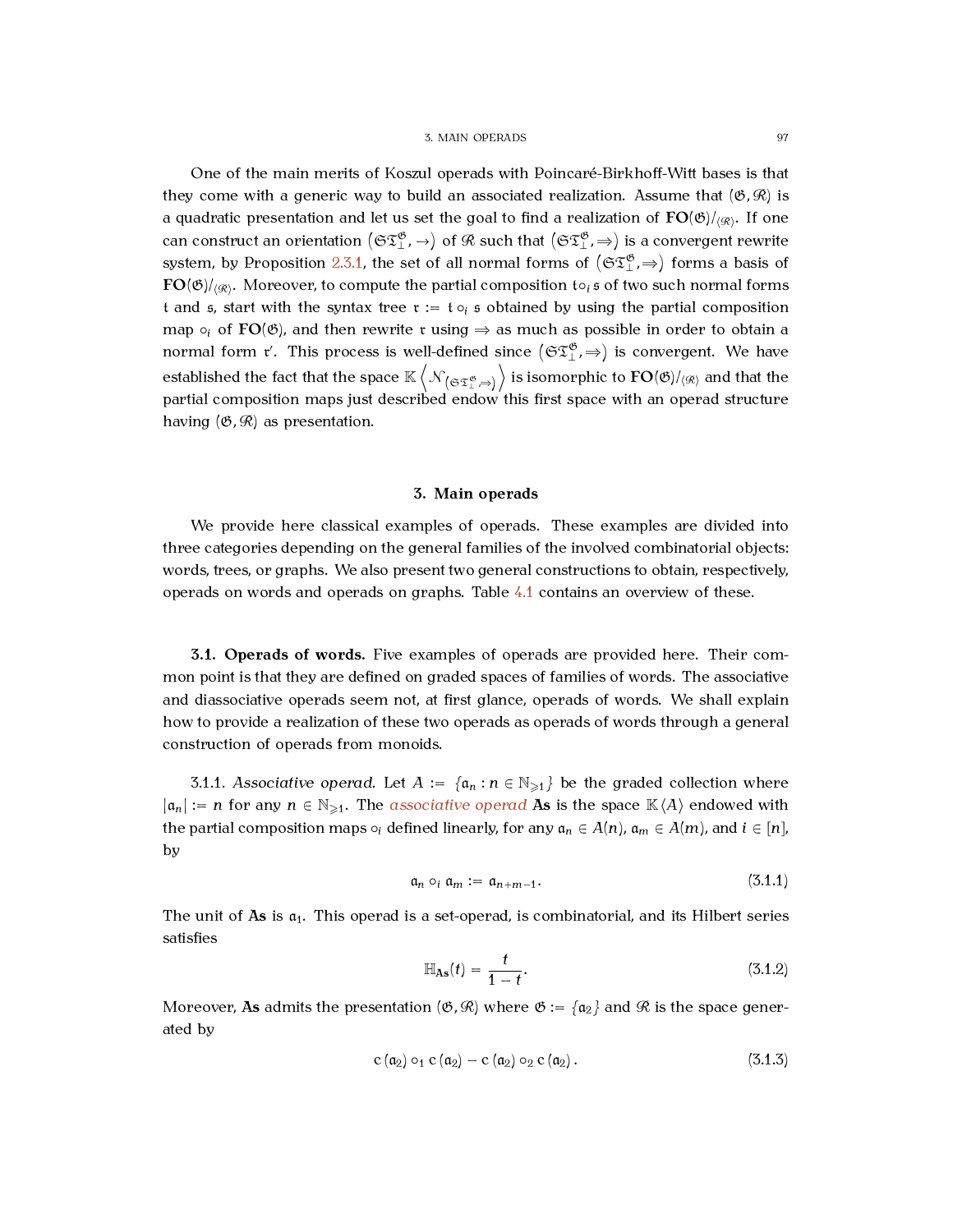| Operad      | Objects                       | Arity        | Set-operad     | Binary         | Quadratic      |
|-------------|-------------------------------|--------------|----------------|----------------|----------------|
| As          | Integers                      | Value        | Yes            | Yes            | <b>Yes</b>     |
| Per         | Permutations                  | Length       | Yes            | N <sub>0</sub> | <b>Yes</b>     |
| <b>Dias</b> | Word on $\{0, 1\}$ with one 0 | Length       | Yes            | Yes            | Yes            |
| T.M         | Words on M                    | Length       | Yes            | N <sub>o</sub> | N <sub>o</sub> |
| Motz        | Motzkin paths                 | Points       | Yes            | <b>No</b>      | Yes            |
| Mag         | <b>Binary trees</b>           | Leaves       | Yes            | Yes            | Yes            |
| Dup         | Binary trees                  | Int. nodes   | Yes            | Yes            | Yes            |
| Dendr       | <b>Binary trees</b>           | Int. nodes   | N <sub>o</sub> | Yes            | Yes            |
| <b>BS</b>   | Schröder trees                | Leaves       | Yes            | Yes            | Yes            |
| PLie        | Standard rooted trees         | Nodes        | N <sub>o</sub> | N <sub>o</sub> | <b>Yes</b>     |
| <b>NAP</b>  | Standard rooted trees         | Nodes        | Yes            | N <sub>o</sub> | $\overline{?}$ |
| <b>NCT</b>  | Noncrossing trees             | <b>Sides</b> | Yes            | Yes            | Yes            |
| <b>BNC</b>  | Bicolored noncross. config.   | Sides        | Yes            | Yes            | Yes            |
| Grav        | Gravity chord config.         | Sides        | Yes            | <b>No</b>      | No             |
| C.M         | $\bar{M}$ -config.            | Sides        | Yes            | <b>No</b>      | No             |
| NCM         | Noncross. M-config.           | Sides        | Yes            | No             | No             |

<span id="page-103-0"></span>TABLE 4.1. Main properties of some operads. Here, *M* is a monoid.

Since  $\mathfrak G$  contains only  $\mathfrak a_2$ , any algebra over As is a space  $\mathbb K\langle D\rangle$  endowed with a binary product  $a_2$ . Moreover, since  $\Re$  contains the element [\(3.1.3\)](#page-102-1), we have for any  $f_1, f_2, f_3 \in \mathbb{K} \langle D \rangle$ ,

$$
0 = (\mathfrak{a}_2 \circ_1 \mathfrak{a}_2 - \mathfrak{a}_2 \circ_2 \mathfrak{a}_2) (f_1, f_2, f_3)
$$
  
= (\mathfrak{a}\_2 \circ\_1 \mathfrak{a}\_2) (f\_1, f\_2, f\_3) - (\mathfrak{a}\_2 \circ\_2 \mathfrak{a}\_2) (f\_1, f\_2, f\_3)   
= \mathfrak{a}\_2 (\mathfrak{a}\_2 (f\_1, f\_2), f\_3) - \mathfrak{a}\_2 (f\_1, \mathfrak{a}\_2 (f\_2, f\_3)). \qquad (3.1.4)

This is equivalent to the relation

$$
(f_1 \mathfrak{a}_2 f_2) \mathfrak{a}_2 f_3 - f_1 \mathfrak{a}_2 (f_2 \mathfrak{a}_2 f_3) = 0 \qquad (3.1.5)
$$

written in infix way, implying that  $a_2$  is associative. Hence, any As-algebra is an associative algebra.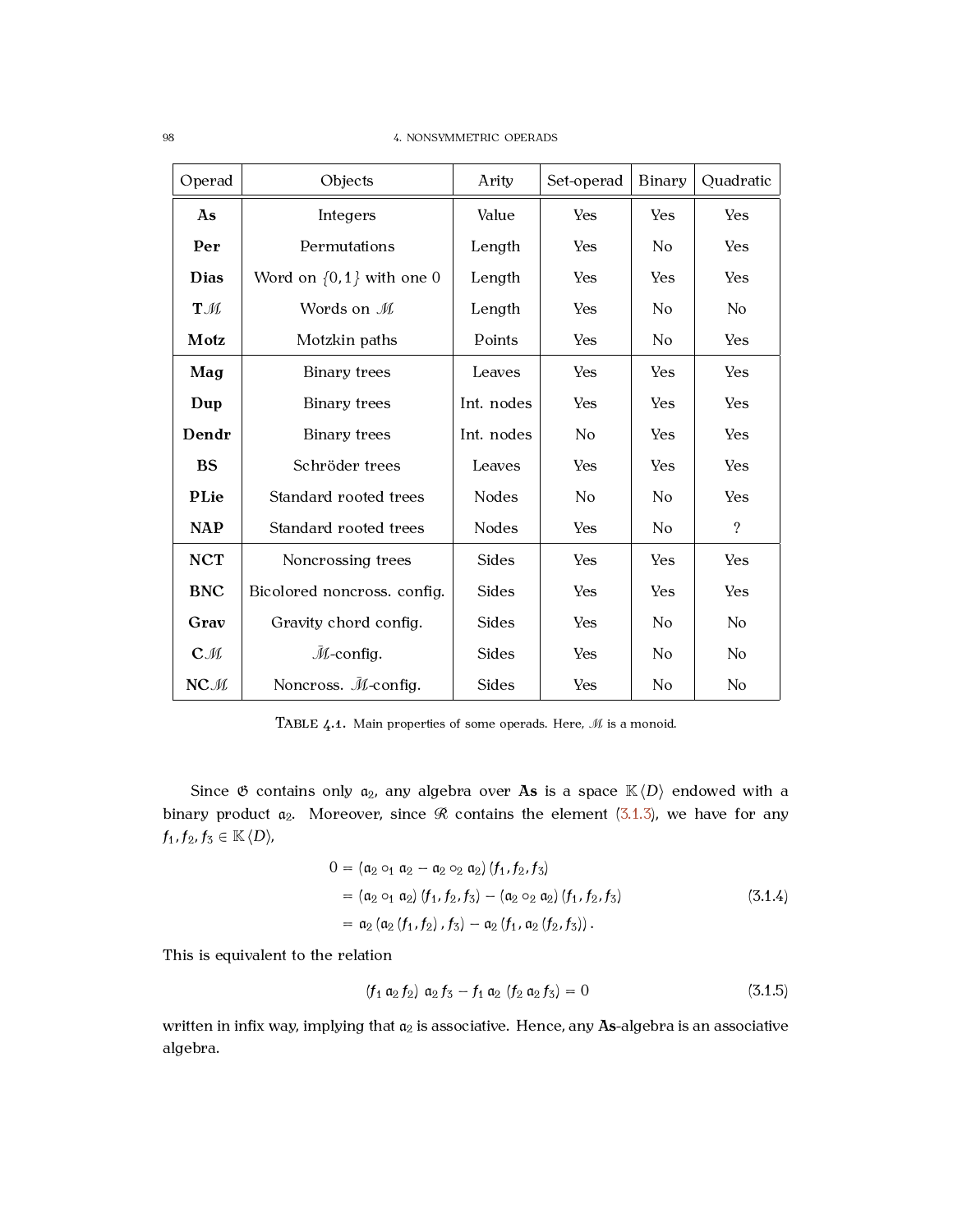3.1.2. *Operad of permutations.* For any permutation  $\sigma$  of  $\mathfrak{S}(n)$ ,  $i \in [n]$ , and  $k \in \mathbb{N}$ , let *↑ k i* (*σ*) be the word on N obtained by incrementing by *k* the letters of *σ* greater than *i*. The *operad of permutations* Per is the space  $\mathbb{K}\langle \mathfrak{S} \rangle$  endowed with the partial composition maps  $\circ_i$  defined linearly, for any  $\sigma \in \mathfrak{S}(n)$ ,  $\nu \in \mathfrak{S}(m)$ , and  $i \in [n]$  in the following way. First, let  $\sigma' := \uparrow_{\sigma(i)}^{m-1} (\sigma)$  and  $\nu' := \uparrow_0^{\sigma(i)-1}$  $v_{0}^{(t)-1}$  (*ν*). The partial composition of *σ* and *ν* is defined as

$$
\sigma \circ_i \nu := \sigma'_{|[1,i-1]} \nu' \sigma'_{|[i+1,n]}.
$$
\n(3.1.6)

For instance,

$$
123 \circ_2 12 = 1234, \tag{3.1.7a}
$$

$$
7415623 \circ_4 231 = 941675823 \tag{3.1.7b}
$$

are two partial compositions in **Per**. The unit of **Per** is the permutation  $1 \in \mathfrak{S}(1)$ . This operad is a set-operad, is combinatorial, and its Hilbert series satisfies

$$
\mathbb{H}_{\text{Per}}(t) = \sum_{n \in \mathbb{N}_{\geq 1}} n! \ t^n. \tag{3.1.8}
$$

A *simple permutation* is a permutation *σ* such that for all factors *u* of *σ*, if the letters of *u* form an interval of N then  $|u| = 1$  or  $|u| = |\sigma|$ . For instance, the permutation 6**2413**57 is not simple since the letters of the factor  $u := 2413$  form an interval of N. On the other hand, the permutation 5137462 is simple.

The operad Per admits the presentation  $(\mathfrak{G}, \mathfrak{K})$  where  $\mathfrak{G}$  is the set of all simple permutations of sizes 2 or more and  $\Re$  is the space generated by

$$
c(12) o1 c(12) - c(12) o2 c(12), \qquad (3.1.9a)
$$

$$
c(21) o1 c(21) - c(21) o2 c(21).
$$
 (3.1.9b)

3.1.3. *Diassociative operad.* Let  $E := \{e_{n,k} : n \in \mathbb{N}_{\geq 1}, k \in [n]\}$  be the graded collection where  $|e_{n,k}| := n$  for any  $n \in \mathbb{N}_{\geq 1}$  and  $k \in [n]$ . The *diassociative operad* Dias is the space K *hEi* endowed with the partial composition maps *◦<sup>i</sup>* defined linearly, for any  $e_{n,k} \in E(n)$ ,  $e_{m,\ell} \in E(m)$ , and  $i \in [n]$ , by

$$
\mathfrak{e}_{n,k} \circ_i \mathfrak{e}_{m,\ell} = \begin{cases} \mathfrak{e}_{n+m-1,k+m-1} & \text{if } i < k, \\ \mathfrak{e}_{n+m-1,k+\ell-1} & \text{if } i = k, \\ \mathfrak{e}_{n+m-1,k} & \text{otherwise } (i > k). \end{cases} \tag{3.1.10}
$$

The unit of **Dias** is  $\varepsilon_{1,1}$ . This operad is a set-operad, is combinatorial, and its Hilbert series satisfies

$$
\mathbb{H}_{\text{Dias}}(t) = \frac{t}{(1-t)^2} = \sum_{n \in \mathbb{N}_{\geq 1}} n t^n.
$$
 (3.1.11)

Moreover, Dias admits the presentation ( $\mathfrak{G}, \mathfrak{K}$ ) where  $\mathfrak{G} := \{e_{2,1}, e_{2,2}\}$  and  $\mathfrak{K}$  is the space generated by, by denoting by  $\vdash$  (resp.  $\vdash$ ) the elements  $\mathfrak{e}_{2,1}$  (resp.  $\mathfrak{e}_{2,2}$ ),

<span id="page-104-0"></span>
$$
c(\neg) \circ_1 c(\neg) - c(\neg) \circ_2 c(\neg), \quad c(\neg) \circ_1 c(\neg) - c(\neg) \circ_2 c(\neg).
$$
 (3.1.12a)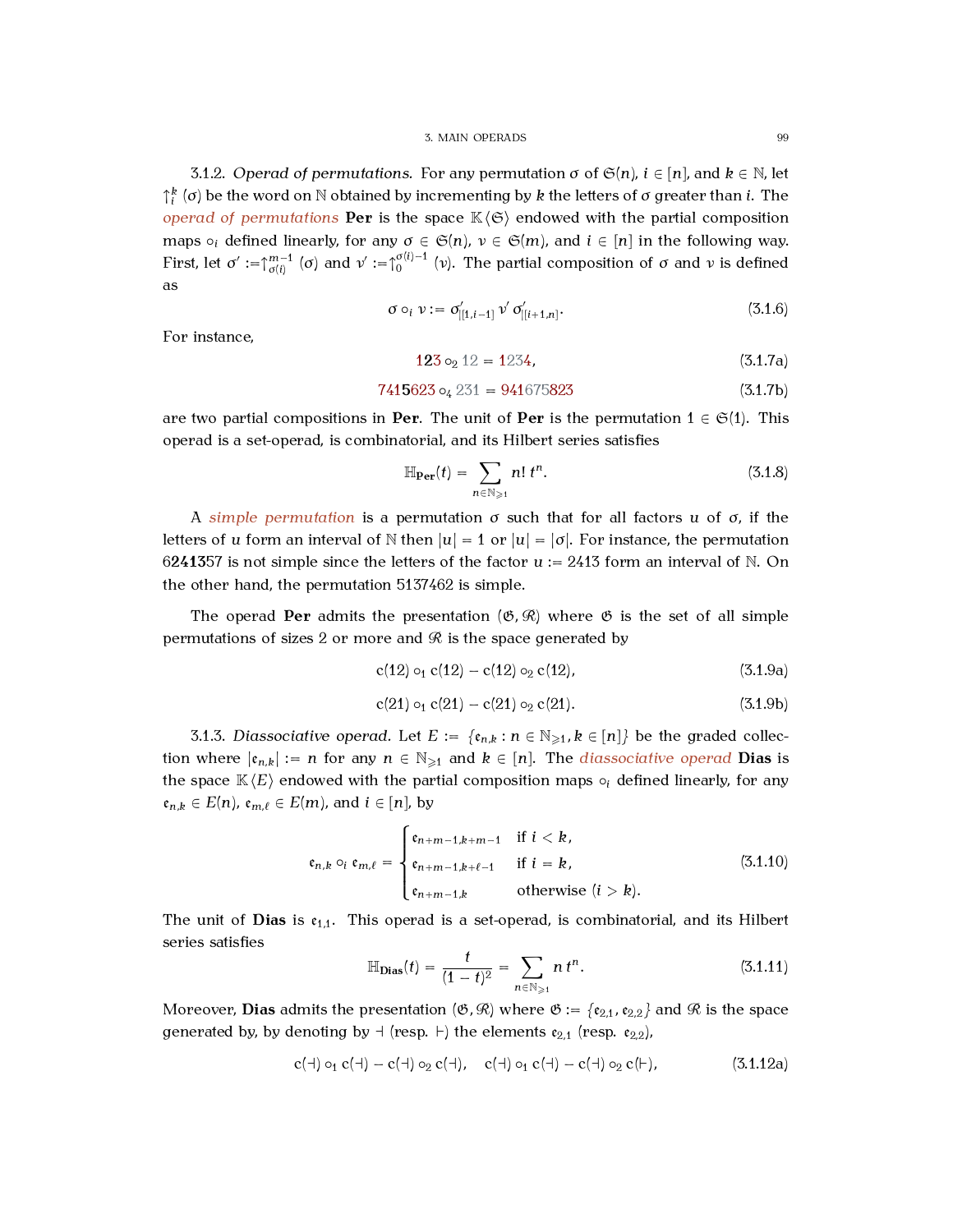### 100 4. NONSYMMETRIC OPERADS

$$
c(\neg) \circ_1 c(\neg) - c(\neg) \circ_2 c(\neg), \qquad (3.1.12b)
$$

<span id="page-105-3"></span>
$$
c(F) o_1 c(+) - c(F) o_2 c(+) \qquad c(F) o_1 c(+) - c(F) o_2 c(+) \qquad (3.1.12c)
$$

 $\overline{\phantom{a}}$  it is possible to show that the closure  $(\mathfrak{S} \mathfrak{T}^\mathfrak{G}_\bot,\Rightarrow)$ designed by the orientation  $(\mathfrak{ST}^{\mathfrak{G}}_{\mathbb{L}}, \rightarrow)$ of *R* defined by

<span id="page-105-0"></span>
$$
c(\mathcal{A}) \circ_2 c(\mathcal{A}) \to c(\mathcal{A}) \circ_1 c(\mathcal{A}), \quad c(\mathcal{A}) \circ_2 c(\mathcal{A}) \to c(\mathcal{A}) \circ_1 c(\mathcal{A}), \tag{3.1.13a}
$$

<span id="page-105-1"></span>
$$
c(\vdash) \circ_2 c(\dashv) \to c(\dashv) \circ_1 c(\vdash), \tag{3.1.13b}
$$

<span id="page-105-2"></span>
$$
c(\vdash) \circ_1 c(\dashv) \to c(\vdash) \circ_2 c(\vdash), \quad c(\vdash) \circ_1 c(\vdash) \to c(\vdash) \circ_2 c(\vdash). \tag{3.1.13c}
$$

is convergent. Its normal forms are the syntax trees that avoid the trees appearing in the left members of [\(3.1.13a\)](#page-105-0), [\(3.1.13b\)](#page-105-1), and [\(3.1.13c\)](#page-105-2). All this implies, by Proposition [2.3.1,](#page-101-1) that **Dias** is Koszul.

Besides, any algebra over **Dias** is space  $\mathbb{K}(D)$  endowed with two binary products  $\dagger$ and  $\vdash$  such that both  $\vdash$  and  $\vdash$  are associative (as consequences of [\(3.1.12a\)](#page-104-0) and [\(3.1.12c\)](#page-105-3)), and, for any  $x, y, z \in D$ ,

$$
x + y + z = x + (y + z),
$$
 (3.1.14a)

$$
(x + y) + z = x + (y + z),
$$
 (3.1.14b)

$$
(x+y) \vdash z = x \vdash y \vdash z. \tag{3.1.14c}
$$

These structures are called *diassociative algebras*.

3.1.4. *From monoids to operads.* We describe here a general way for constructing operads of words. Let  $\mathcal M$  be a monoid with an associative product  $\star$  admitting 1 as unit. We denote by **T** $\mathcal{M}$  the space  $\mathbb{K}\langle\mathcal{M}^+\rangle$  where  $\mathcal{M}^+$  is the graded collection of all nonempty words on *M* seen as an alphabet. The space **T***M* is endowed with the partial composition maps  $\circ_i$  defined linearly, for any  $u \in \mathcal{M}(n)$ ,  $v \in \mathcal{M}(m)$ , and  $i \in [n]$ , by

$$
u \circ_i v := u(1) \dots u(i-1) \left( u(i) \star v(1) \right) \dots \left( u(i) \star v(m) \right) u(i+1) \dots u(n). \tag{3.1.15}
$$

PROPOSITION 3.1.1. *For any monoid M,* **T***M is an operad.*

The unit of **T***M* is the unit 1 of the monoid *M*, seen as a word of length 1. The operad **T***M* is a set-operad. Moreover, when *M* is finite, **T***M* is combinatorial and its Hilbert series satisfies

$$
\mathbb{H}_{\mathbf{T},\mathcal{U}}(t) = \frac{t}{1 - mt} = \sum_{n \in \mathbb{N}_{\geq 1}} m^n \ t^n \tag{3.1.16}
$$

where  $m := #M$ .

Let us consider an example. Let  $\mathcal{M} := \{a, b\}^*$  be a free monoid of words. Then, **T***M* is the space of all words whose letters are words on *{*a*,* b*}*. We call such element *multiwords*. For instance, (aa, ba, b,  $\epsilon$ , a) is a multiword of arity 5 of **T***M* and

$$
(\text{aa}, \text{ba}, \text{b}, \epsilon, \text{a}) \circ_3 (\text{ab}, \epsilon, \text{a}) = (\text{aa}, \text{ba}, \text{bab}, \text{b}, \text{ba}, \epsilon, \text{a}) \tag{3.1.17}
$$

is a partial composition in **T***M*.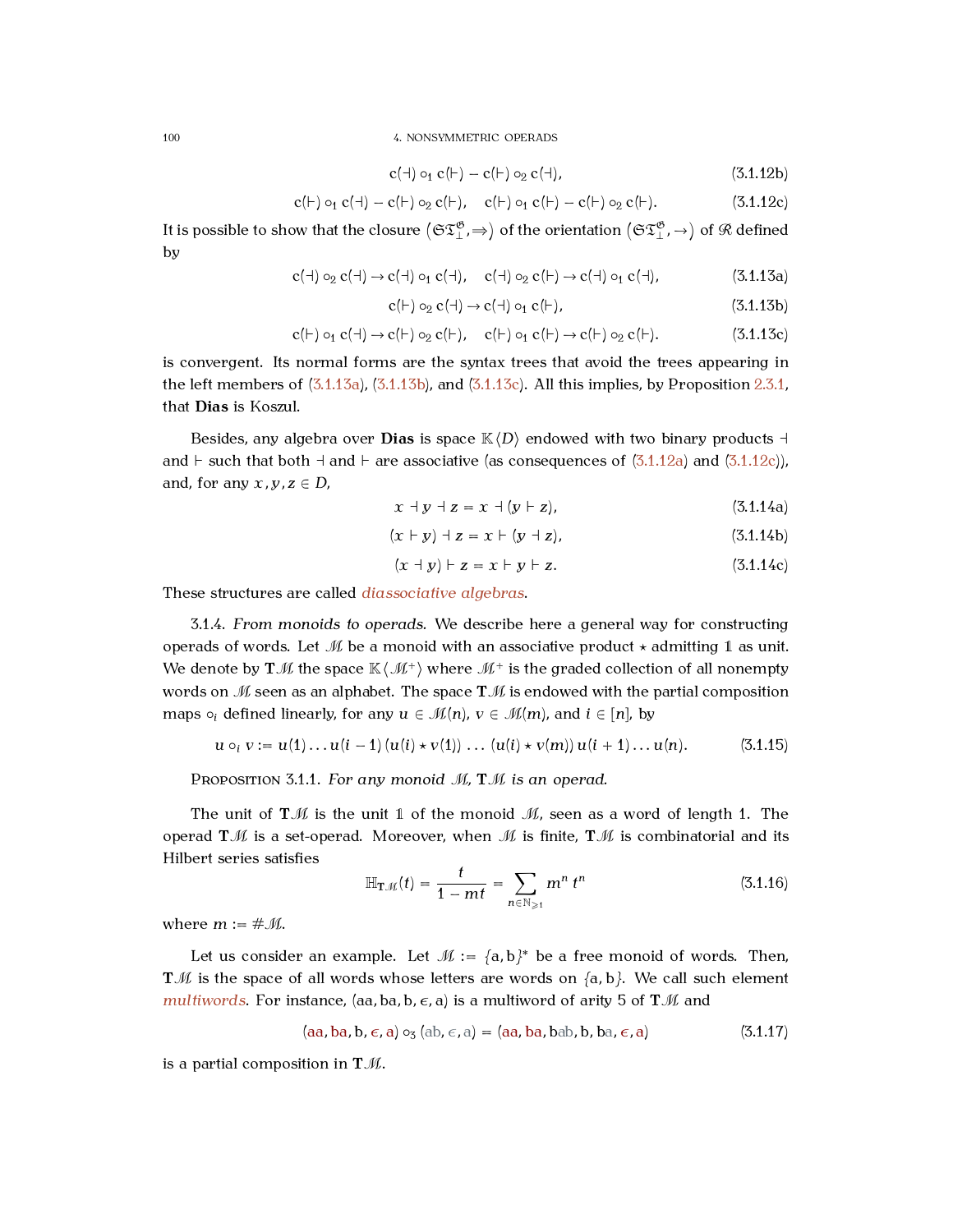<span id="page-106-0"></span>PROPOSITION 3.1.2. *Let M be a monoid. Then, the operad* **T***M admits the presentation* ( $\mathfrak{G}, \mathfrak{K}$ ) *where*  $\mathfrak{G} := \mathcal{M} \sqcup \{11\}$  *and*  $\mathfrak{K}$  *is the space generated by* 

$$
c(11) o1 c(11) - c(11) o2 c(11), \qquad (3.1.18a)
$$

$$
c(x) o_1 c(y) - c(x \star y), \qquad x, y \in M,
$$
 (3.1.18b)

$$
c(11) \circ [c(x), c(x)] - c(x) \circ_1 c(11), \qquad x \in \mathcal{M}.
$$
 (3.1.18c)

Observe that the presentation of **T***M* provided by Proposition [3.1.2](#page-106-0) is not minimal in the sense that the exhibited generating set  $\mathfrak G$  may be not minimal.

The operads **As** and **Dias** can be obtained through this construction **T**. First, one can check that  $\mathbf{As} \simeq \mathbf{T}/1$  where  $\{1\}$  is the trivial monoid. An isomorphism between **As** and  $T\{1\}$  is provided by the linear map  $\phi : A\mathbf{s} \to T\{1\}$  satisfying  $\phi(\mathfrak{a}_n) = 1^n$  for all  $n \in \mathbb{N}_{\geqslant 1}$ . For instance,

$$
1111111 o3 11 = 11111111
$$
 (3.1.19)

is a partial composition in this realization of **As**. Besides, **Dias** is isomorphic to the suboperad of **T**(N*,* max) generated by the words 01 and 10. An isomorphism between **Dias** and  $\mathbf{T}(\mathbb{N},\max)^{\{01,10\}}$  is provided by the linear map  $\phi:\mathbf{Dias}\to \mathbf{T}(\mathbb{N},\max)^{\{01,10\}}$  satisfying *φ*  $\frac{1}{2}$  $1^k 01^\ell$  =  $\varepsilon_{k+1+\ell,k+1}$  for all  $k, \ell \in \mathbb{N}$ . For instance,

$$
11011 o3 01 = 110111,
$$
 (3.1.20a)

$$
11011 o4 01 = 110111
$$
 (3.1.20b)

are two partial compositions in this realization of **Dias**.

3.1.5. *Operad of Motzkin words.* A *Motzkin word* is a nonempty word *u* on N starting and finishing by 0 and such that  $|u(i) - u(i + 1)| \leq 1$  for all  $i \in |u| - 1$ . We denote here by *M* the graded collection of all the Motzkin words where the size of a word is its length. Let **Motz** be the suboperad of  $\mathbf{T}(N, +)$  generated by the set  $\{00, 010\}$ . It is possible to show by induction on the arities that **Motz** =  $\mathbb{K}(M)$ . From the definition of the construction **T**, the partial composition maps *◦<sup>i</sup>* of **Motz** behave as follows. Given two Motzkin words *u* and *v*, *u*  $\circ_i$  *v* is the Motzkin word obtained by replacing the letter at position *i* in *u* by a copy of *v* wherein each of its letters is incremented by *u*(*i*). For instance,

<span id="page-106-1"></span>
$$
0112321010 o4 0122110 = 0112344332321010
$$
 (3.1.21)

is a partial composition in **Motz**. By representing a Motzkin word *u* as a path in the quarter plane (that is, by drawing points  $(i - 1, u(i))$  for all positions *i* and by connecting all pairs of adjacent points by lines), [\(3.1.21\)](#page-106-1) becomes

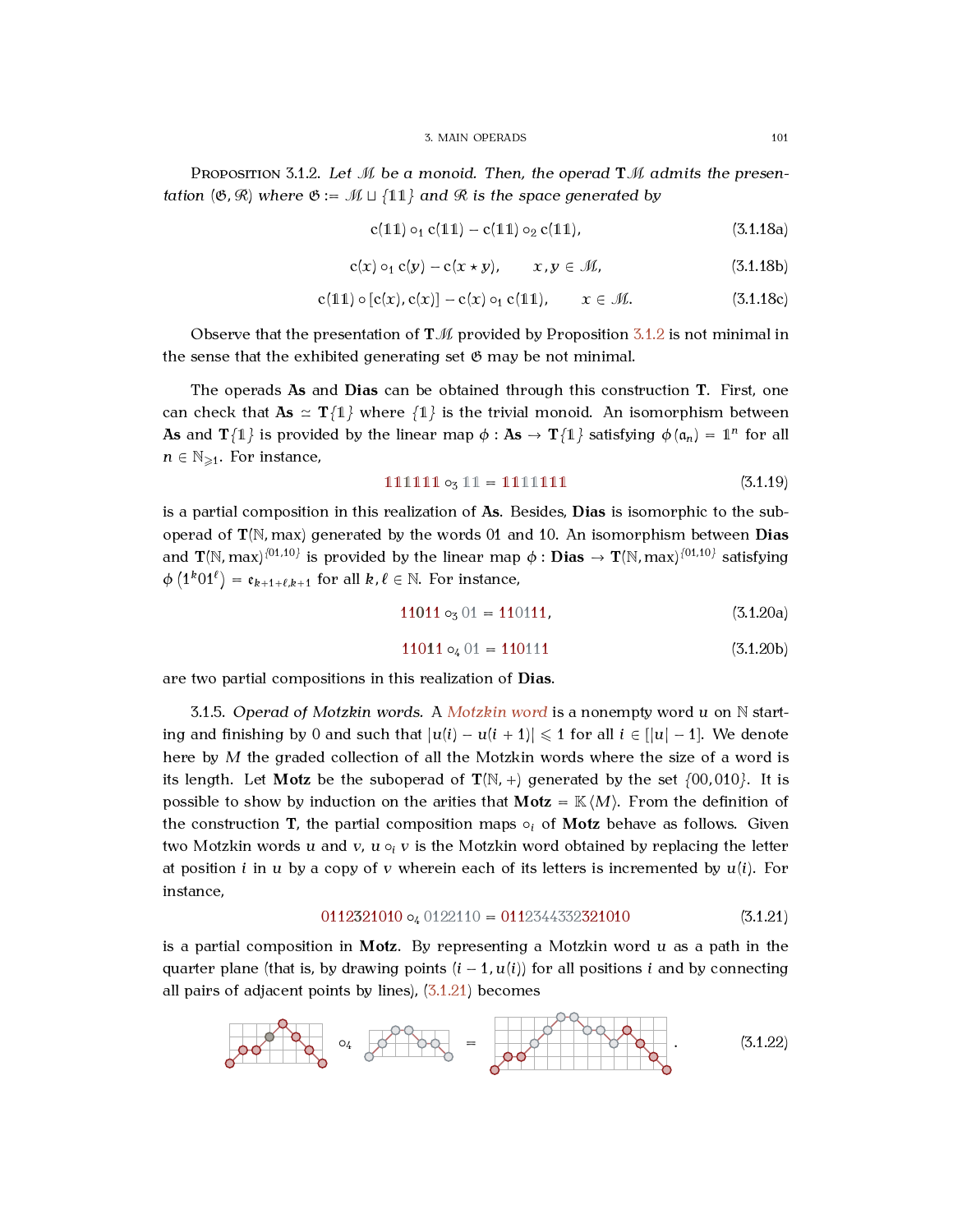The unit of **Motz** is  $\circ$ , the Motzkin word 0. This operad is a set-operad, is combinatorial, and its Hilbert series satisfies

$$
\mathbb{H}_{\mathbf{Motz}}(t) = \frac{1 - t - \sqrt{1 - 2t - 3t^2}}{2t}.
$$
 (3.1.23)

The first coefficients of its Hilbert series are

$$
1, 1, 2, 4, 9, 21, 51, 127, 323 \tag{3.1.24}
$$

and form Sequence **[A001006](http://oeis.org/A001006)** of [**[Slo](#page-151-2)**]. Moreover, **Motz** admits the presentation (G*, R*) where

$$
\mathfrak{G} := \{\mathbf{0}\mathbf{0}, \mathbf{0}\mathbf{0}\} \tag{3.1.25}
$$

and  $\Re$  is the space generated by

$$
c \left( \boldsymbol{\circ} \boldsymbol{\circ} \right) \circ_1 c \left( \boldsymbol{\circ} \boldsymbol{\circ} \right) - c \left( \boldsymbol{\circ} \boldsymbol{\circ} \right) \circ_2 c \left( \boldsymbol{\circ} \boldsymbol{\circ} \right), \tag{3.1.26a}
$$

$$
c\left(\frac{\partial Q_0}{\partial r}\right) o_1 c\left(\bullet\bullet\right) - c\left(\bullet\bullet\right) o_2 c\left(\frac{\partial Q_0}{\partial r}\right),\tag{3.1.26b}
$$

$$
c(\bullet \bullet) \circ_1 c(\bullet \bullet) - c(\bullet \bullet) \circ_3 c(\bullet \bullet), \tag{3.1.26c}
$$

$$
c\left(\frac{\partial Q}{\partial \theta}\right) o_1 c\left(\frac{\partial Q}{\partial \theta}\right) - c\left(\frac{\partial Q}{\partial \theta}\right) o_3 c\left(\frac{\partial Q}{\partial \theta}\right). \tag{3.1.26d}
$$

**3.2. Operads of trees.** Six examples of operads are provided here. Their common point is that they are defined on augmented graded spaces of families of trees: binary trees (seen endowed with several size functions), bicolored Schröder trees, and labeled rooted trees.

3.2.1. *Magmatic operad.* The *magmatic operad* **Mag** is the space K $\langle \mathfrak{B} \mathfrak{I}_1 \rangle$  (where BT*<sup>⊥</sup>* is the combinatorial graded collection of binary trees defined in Section [1.2.2](#page-42-0) of Chapter [2\)](#page-38-0) endowed with the partial composition maps *◦<sup>i</sup>* defined as the linearizations of the partial grafting defined in Section [2.2.1](#page-47-0) of Chapter [2.](#page-38-0) For instance,

$$
S_{1} = \begin{bmatrix} 1 & 0 & 0 \\ 0 & 0 & 0 \\ 0 & 0 & 0 \end{bmatrix}
$$
 (3.2.1)

is a partial composition in Mag. The unit of Mag is  $\pm$ . This operad is a set-operad, is combinatorial, and its Hilbert series satisfies

$$
\mathbb{H}_{\mathbf{Mag}}(t) = \frac{1 - \sqrt{1 - 4t}}{2} = \sum_{n \in \mathbb{N}_{\geq 1}} {2n - 1 \choose n - 1} \frac{1}{n} t^n.
$$
 (3.2.2)

Moreover, **Mag** admits the presentation (G*, R*) where

$$
\mathfrak{G} := \left\{ \mathfrak{Q}_{\mathbf{n}} \right\} \tag{3.2.3}
$$

and  $\Re$  is the trivial space.

Any algebra over **Mag** is a space  $\mathbb{K} \langle D \rangle$  with a binary product which does satisfy any required relation.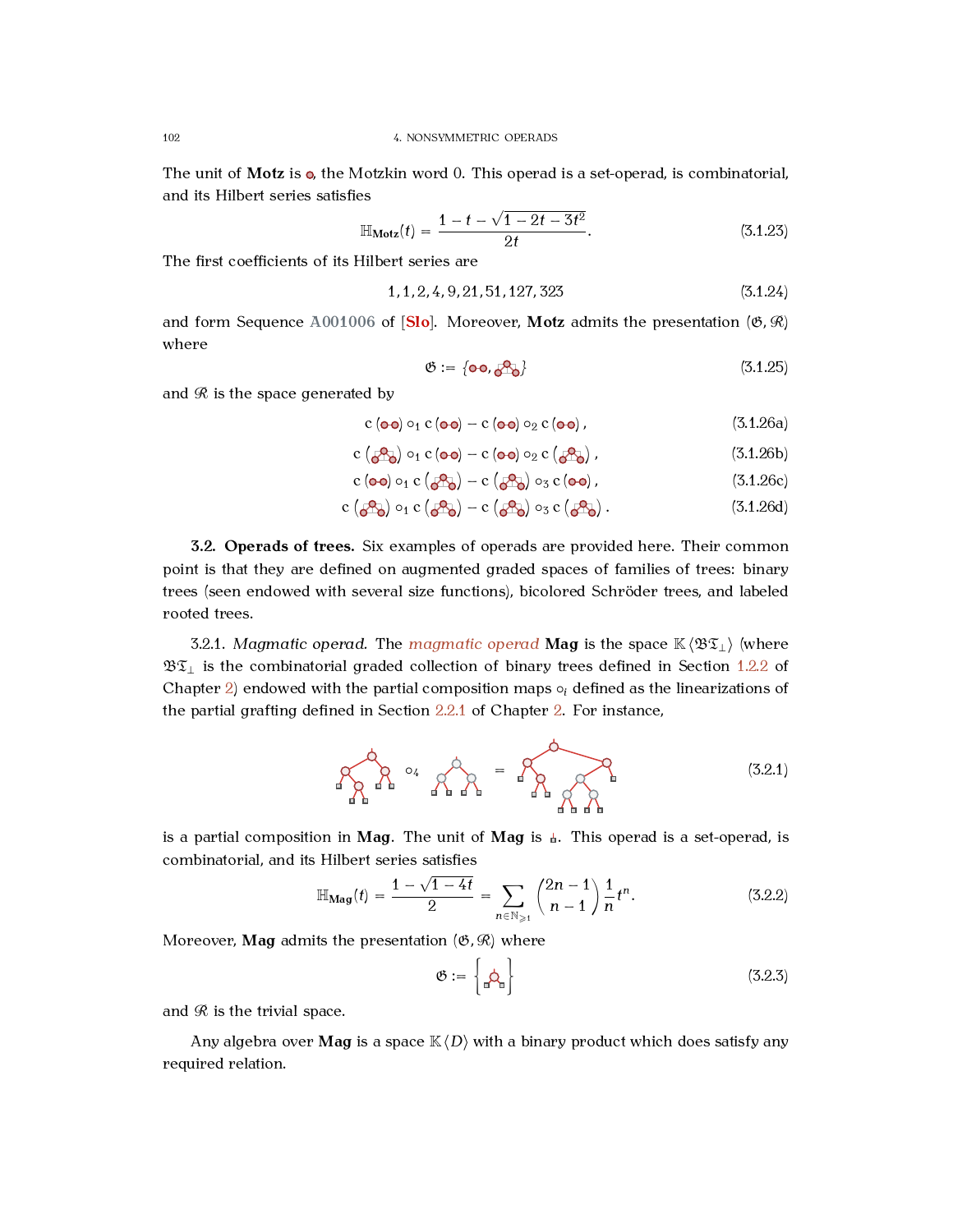## 3. MAIN OPERADS 103

3.2.2. *Duplicial operad.* The *duplicial operad* **Dup** is the space K *h***Aug** (BT*•*)*i* (where BT*•* is the combinatorial graded collection of binary trees defined in Section [1.3.6](#page-27-0) of Chapter [1\)](#page-14-0) endowed with the partial composition maps  $\circ_i$  defined linearly, for any  $t \in$ **Aug** ( $\mathfrak{B}_{\bullet}(\mathfrak{D})$ ,  $s \in \text{Aug}(\mathfrak{B}_{\bullet}(\mathfrak{D}))$ , and  $i \in [n]$ , by  $r := t \circ_i s$  where r is the binary tree obtained by replacing the *i*th (with respect to the infix order) internal node *u* of t by a copy of s, and by grafting the left subtree of *u* to the first leaf of the copy, and the right subtree of *u* to the last leaf of the copy. For instance,

$$
R = \sum_{i=1}^{n} R_i
$$

is a partial composition in **Dup**. The unit of **Dup** is  $\beta$ . This operad is a set-operad, is combinatorial, and its Hilbert series satisfies

$$
\mathbb{H}_{\text{Dup}}(t) = \frac{1 - 2t - \sqrt{1 - 4t}}{2t} = \sum_{n \in \mathbb{N}_{\geq 1}} {2n \choose n} \frac{1}{n+1} t^n.
$$
 (3.2.5)

Moreover, **Dup** admits the presentation  $(\mathfrak{G}, \mathfrak{R})$  where

<span id="page-108-0"></span>
$$
\mathfrak{G} := \begin{bmatrix} \mathfrak{S} & \mathfrak{S} \\ \mathfrak{S} & \mathfrak{S} \end{bmatrix} \tag{3.2.6}
$$

and  $\Re$  is the space generated by, by denoting by  $\ll$  (resp.  $\gg$ ) the first (resp. second) tree of [\(3.2.6\)](#page-108-0),

<span id="page-108-1"></span>
$$
c(\ll) o_1 c(\ll) - c(\ll) o_2 c(\ll), \qquad (3.2.7a)
$$

<span id="page-108-2"></span>
$$
c(\gg) o_1 c(\ll) - c(\ll) o_2 c(\gg), \qquad (3.2.7b)
$$

$$
c(\gg) o_1 c(\gg) - c(\gg) o_2 c(\gg).
$$
 (3.2.7c)

Any algebra over **Dup** is a space  $\mathbb{K} \langle D \rangle$  endowed with two binary products  $\ll$  and  $\gg$ such that both  $\ll$  and  $\gg$  are associative (as consequences of [\(3.2.7a\)](#page-108-1) and [\(3.2.7b\)](#page-108-2)), and, for any  $x, y, z \in D$ ,

$$
(x \ll y) \gg z = x \ll (y \gg z). \tag{3.2.8}
$$

These structures are called *duplicial algebras*.

3.2.3. *Dendriform operad.* The *dendriform operad* **Dendr** is defined as the operad admitting the presentation  $(\mathfrak{G}, \mathfrak{R})$  where  $\mathfrak{G} := \mathfrak{G}(2) := \{ \langle \rangle \}$  and  $\mathfrak{R}$  is the space generated by

$$
c(\prec) o_1 c(\prec) - c(\prec) o_2 c(\prec) - c(\prec) o_2 c(\succ), \qquad (3.2.9a)
$$

$$
c(\prec) o_1 c(\succ) - c(\succ) o_2 c(\prec), \qquad (3.2.9b)
$$

$$
c(\succ) o_1 c(\prec) + c(\succ) o_1 c(\succ) - c(\succ) o_2 c(\succ). \tag{3.2.9c}
$$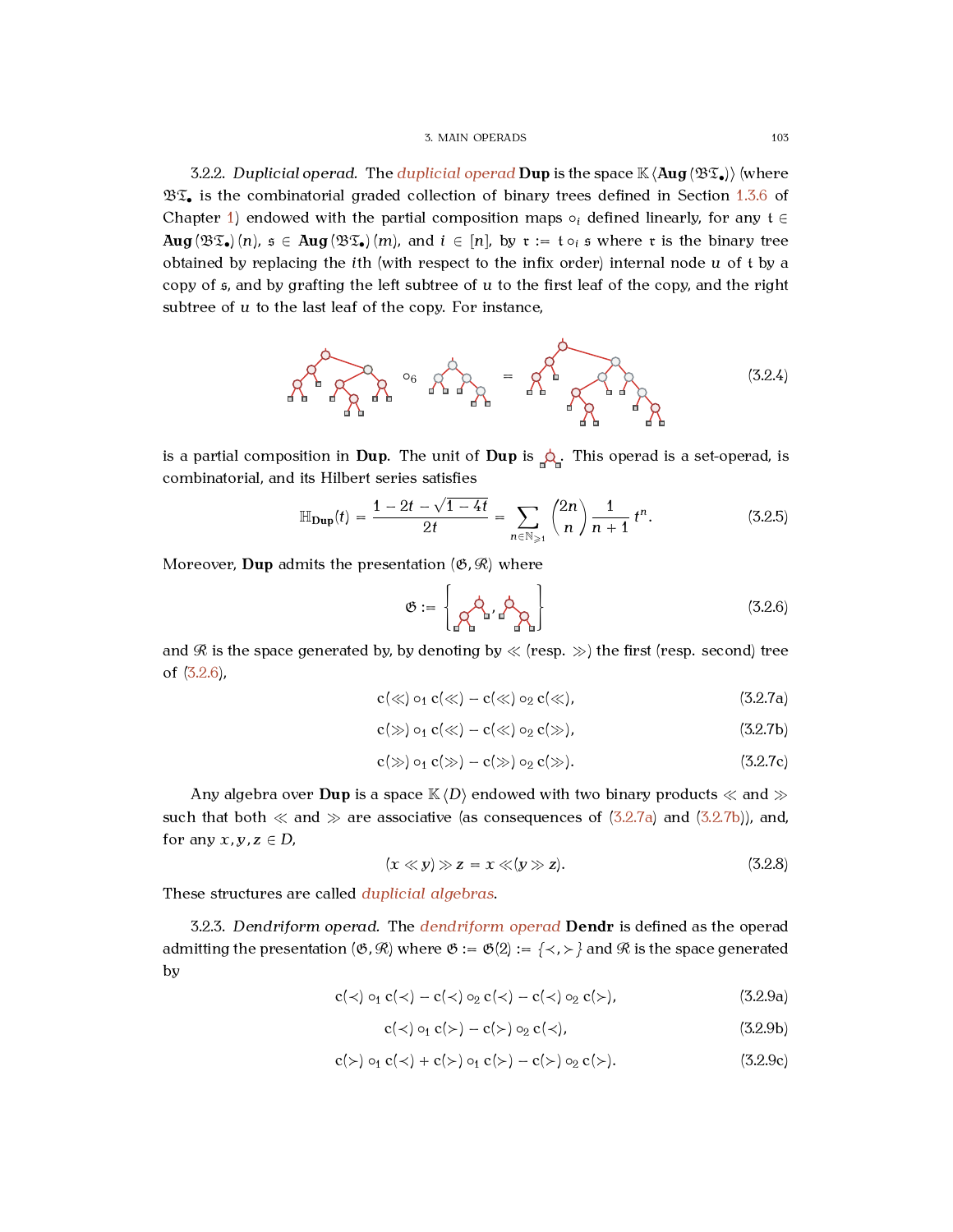104 4. NONSYMMETRIC OPERADS

The dendriform operad and the diassociative operad are the Koszul duals one of the other. This can be shown by computing a basis of  $\mathcal{R}^{\perp}$  where  $\mathcal{R}$  is the space of relations of **Dendr**, and by observing that *R<sup>⊥</sup>* and the space of relations of **Dias** shown in Section [3.1.3](#page-104-0) are the same (by replacing, respectively, by  $\dashv$  and  $\vdash$  the generators  $\prec$ and  $>$  appearing in it). As a consequence of this fact and the Koszulity of **Dias**, the Hilbert series  $\mathbb{H}_{\text{Dendr}}(t)$  and  $\mathbb{H}_{\text{Dias}}(t)$  satisfy [\(2.3.3\)](#page-101-0). It is then possible to obtain the explicit description

$$
\mathbb{H}_{\text{Dendr}}(t) = \frac{1 - 2t - \sqrt{1 - 4t}}{2t} = \sum_{n \in \mathbb{N}_{\geq 1}} {2n \choose n} \frac{1}{n+1} t^n
$$
(3.2.10)

for the Hilbert series of **Dendr**. This shows that **Dendr** is, as a combinatorial polynomial space, the space  $\mathbb{K} \langle \mathbf{Aug} (\mathfrak{BT}_{\bullet}) \rangle$ .

From the definition of **Dendr** by generators and relations, one can observe that any algebra over **Dendr** is a dendriform algebra (see Section [3.2](#page-76-0) of Chapter [3\)](#page-58-0). Moreover, the free dendriform algebra over one generator is the space **Dendr**, that is the linear span of all nonempty binary trees, endowed with the linear binary products *≺* and defined recursively, for any nonempty tree  $\mathfrak s$ , and binary trees  $\mathfrak t_1$  and  $\mathfrak t_2$  by

$$
5 \lt d := 5 =: \mathbf{d} > 5, \qquad (3.2.11a) \qquad \mathbf{d} < 5 := 0 =: 5 > \mathbf{d}, \qquad (3.2.11b)
$$

$$
t_1 \qquad t_2 \qquad \Longleftrightarrow \quad s := \qquad \begin{matrix} 1 \\ t_1 \end{matrix} \qquad \begin{matrix} t_1 \\ t_2 \end{matrix} \qquad \begin{matrix} t_1 \\ t_2 \end{matrix} \qquad \begin{matrix} t_1 \\ t_2 \end{matrix} \qquad \begin{matrix} t_1 \\ t_2 \end{matrix} \qquad \begin{matrix} t_1 \\ t_2 \end{matrix} \qquad \begin{matrix} t_1 \\ t_2 \end{matrix} \qquad \begin{matrix} t_1 \\ t_2 \end{matrix} \qquad \begin{matrix} t_1 \\ t_2 \end{matrix} \qquad \begin{matrix} t_1 \\ t_2 \end{matrix} \qquad \begin{matrix} t_1 \\ t_2 \end{matrix} \qquad \begin{matrix} t_1 \\ t_2 \end{matrix} \qquad \begin{matrix} t_1 \\ t_2 \end{matrix} \qquad \begin{matrix} t_1 \\ t_2 \end{matrix} \qquad \begin{matrix} t_1 \\ t_2 \end{matrix} \qquad \begin{matrix} t_1 \\ t_2 \end{matrix} \qquad \begin{matrix} t_1 \\ t_2 \end{matrix} \qquad \begin{matrix} t_1 \\ t_2 \end{matrix} \qquad \begin{matrix} t_1 \\ t_2 \end{matrix} \qquad \begin{matrix} t_1 \\ t_2 \end{matrix} \qquad \begin{matrix} t_1 \\ t_2 \end{matrix} \qquad \begin{matrix} t_1 \\ t_2 \end{matrix} \qquad \begin{matrix} t_1 \\ t_2 \end{matrix} \qquad \begin{matrix} t_1 \\ t_2 \end{matrix} \qquad \begin{matrix} t_1 \\ t_2 \end{matrix} \qquad \begin{matrix} t_1 \\ t_2 \end{matrix} \qquad \begin{matrix} t_1 \\ t_2 \end{matrix} \qquad \begin{matrix} t_1 \\ t_2 \end{matrix} \qquad \begin{matrix} t_1 \\ t_2 \end{matrix} \qquad \begin{matrix} t_1 \\ t_2 \end{matrix} \qquad \begin{matrix} t_1 \\ t_2 \end{matrix} \qquad \begin{matrix} t_1 \\ t_2 \end{matrix} \qquad \begin{matrix} t_1 \\ t_2 \end{matrix} \qquad \begin{matrix} t_1 \\ t_2 \end{matrix} \qquad \begin{matrix} t_1 \\ t_2 \end{matrix} \qquad \begin{matrix} t_1 \\ t_2 \end{matrix} \qquad \begin{matrix} t_1 \\ t_2 \end{matrix} \
$$

Note that neither *≺* nor need to be defined. We have for instance,



Besides, one can check that the element  $\langle + \rangle$  of **Dendr** is associative. This implies that the linear map  $\phi$  : **As**  $\rightarrow$  **Dendr** defined by  $\phi(a_2) := \langle + \rangle$  extends in a unique way into an operad morphism. Now, by Proposition [1.3.1,](#page-96-0) we obtain that if  $\mathbb{K}\langle D \rangle$  is a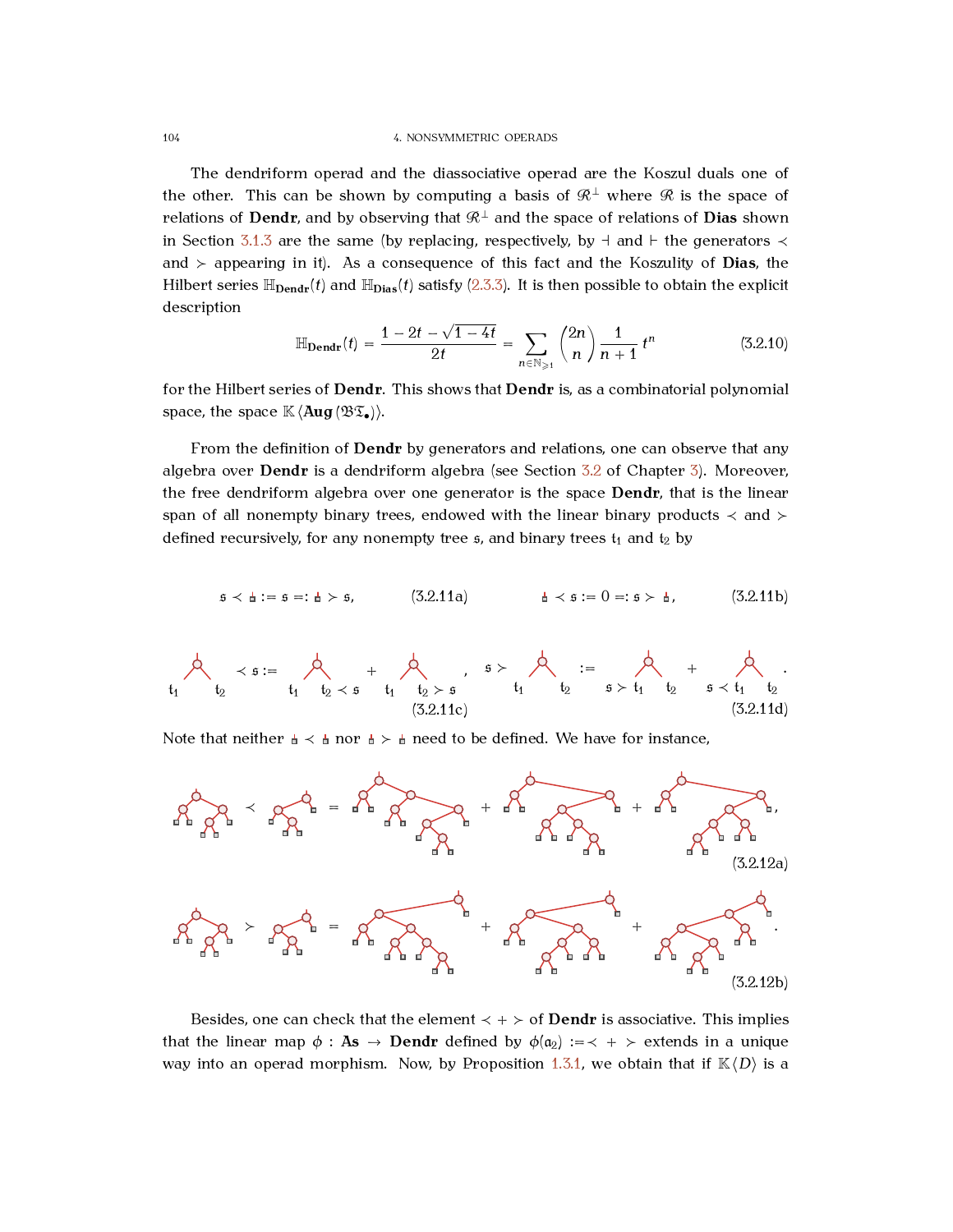### 3. MAIN OPERADS 105

dendriform algebra, the binary product  $a_2$  defined for any  $f_1, f_2 \in K \langle D \rangle$  by

$$
f_1 \mathfrak{a}_2 f_2 := f_1 \phi(\mathfrak{a}_2) f_2 = f_1 \prec f_2 + f_1 \succ f_2 \tag{3.2.13}
$$

is associative and endows  $\mathbb{K} \langle D \rangle$  with the structure of an associative algebra.

3.2.4. *Bicolored Schröder tree operad.* A *bicolored Schröder tree* is a Schröder tree t (see Section [1.2.3](#page-44-0) of Chapter [2\)](#page-38-0) such that each internal node is assigned with an element of the set *{*0*,* 1*}* and all internal nodes that have a father labeled by 0 (resp. 1) are labeled by 1 (resp. 0). Let BSch*<sup>⊥</sup>* be the graded collection of all bicolored Schröder trees wherein the size of such trees is their number of leaves. The *bicolored Schröder tree operad* **BS** is the space K  $\mathcal{B}\mathfrak{Sch}_1$  endowed with the partial composition maps  $\circ_i$ defined linearly, for any  $t \in \mathfrak{B}\mathfrak{Sch}_\perp(n)$ ,  $s \in \mathfrak{B}\mathfrak{Sch}_\perp(m)$ , and  $i \in [n]$  by  $r := t \circ_i s$  where r is the bicolored Schröder tree obtained by grafting a copy of s onto the *i*th leaf of t and, in the case where the edge connecting this leaf and the copy of  $\epsilon$  have the extremities that are internal nodes labeled by the same element  $a \in \{0, 1\}$ , by contracting this edge to form a single internal node labeled by *a*. For instance,



are two partial compositions in **BS**. The unit of **BS** is  $\frac{1}{n}$ . This operad is a set-operad, is combinatorial, and its Hilbert series satisfies

$$
\mathbb{H}_{\text{BS}}(t) = \frac{1 - t - \sqrt{1 - 6t + t^2}}{2}.
$$
 (3.2.15)

The first coefficients of its Hilbert series are

$$
1, 2, 6, 22, 90, 394, 1806, 8558, 41586 \tag{3.2.16}
$$

and form Sequence [A006318](http://oeis.org/A006318) of [[Slo](#page-151-0)]. Moreover, BS admits the presentation  $(\mathfrak{G}, \mathfrak{R})$ where  $\mathbf{r}$ 

<span id="page-110-0"></span>
$$
\mathfrak{G} := \left\{ \bigotimes_{\mathbb{I}} \cdot \bigotimes_{\mathbb{I}} \right\} \tag{3.2.17}
$$

and  $\Re$  is the space generated by, by denoting by  $\star_0$  (resp.  $\star_1$ ) the first (resp. second) tree of [\(3.2.17\)](#page-110-0),

$$
c(\star_0) o_1 c(\star_0) - c(\star_0) o_2 c(\star_0), \qquad (3.2.18a)
$$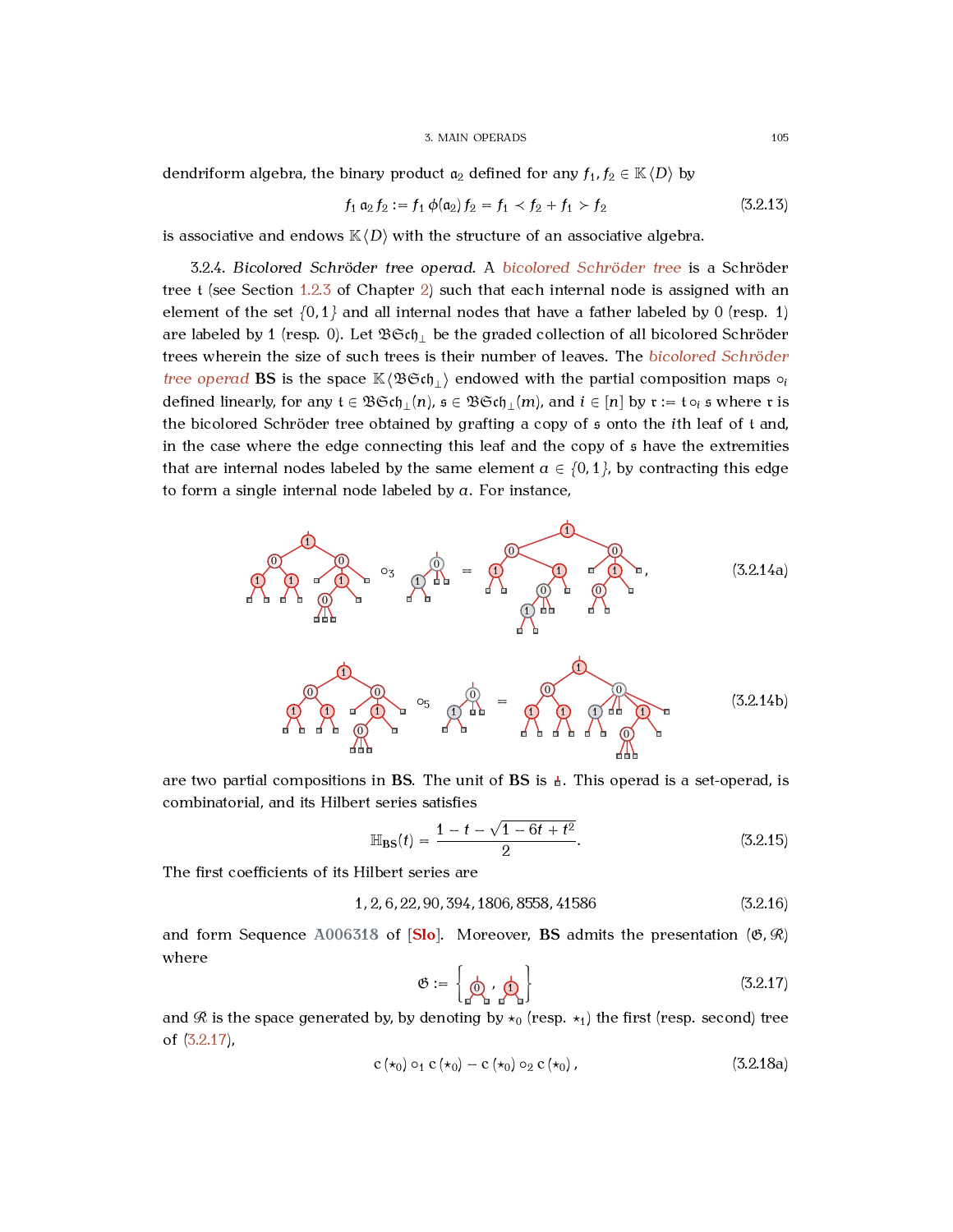#### 106 4. NONSYMMETRIC OPERADS

$$
c(\star_1) o_1 c(\star_1) - c(\star_1) o_2 c(\star_1).
$$
 (3.2.18b)

Any algebra over **BS** is a space  $\mathbb{K} \langle D \rangle$  endowed with two binary associative products *?*<sup>0</sup> and *?*1. These structures are called *two-associative algebras*.

<span id="page-111-0"></span>3.2.5. *Labeled rooted trees.* A *labeled rooted tree* is a rooted tree t (see Section [3.1](#page-54-0) of Chapter [2\)](#page-38-0) endowed with an injective map sending each internal node of t to an element of N called *label*. Due to the injective labeling of the nodes of any labeled rooted tree t, we shall identify each node of t with its label. The set of all labels appearing in t is denoted by  $\mathcal{L}(\mathfrak{t})$ . For any  $i \in \mathcal{L}(\mathfrak{t})$ , we denote by  $\mathfrak{t}^{(i)}$  the set of the suffix subtrees rooted at the children of the node *i* in t. Moreover, for any  $k \in \mathbb{N}$ , we denote by  $\uparrow_i^k$  (t) the labeled rooted tree obtained from t by incrementing by *k* its nodes greater than *i*. Let t and s be two labeled rooted trees such that  $i \in \mathcal{L}(\mathfrak{t})$  and  $(\mathcal{L}(\mathfrak{t}) \setminus \{i\}) \cap \mathcal{L}(\mathfrak{s}) = \emptyset$ , and  $\phi: \mathfrak{t}^{(i)} \to \mathcal{L}(\mathfrak{s})$ be a map. We denote by  $\mathfrak{t} \hookleftarrow_i^\phi \mathfrak{s}$  the labeled rooted tree obtained by replacing the node  $i$ in t by the root of a copy of  $\mathfrak s$ , and by grafting each tree  $\mathfrak r$  of  $\mathfrak t^{(\mathfrak i)}$  as a child of the node  $\phi(\mathfrak{r})$  in the copy of s.

A *standard rooted tree* is a labeled rooted tree t having all its labels in the set [*n*] where *n* is the number of nodes of t. We denote by SRT the combinatorial graded collection of the standard rooted trees wherein the size of such trees is their number of nodes. As usual, we draw standard rooted trees as rooted trees where the label of each internal node is written inside it.

3.2.6. *Pre-Lie operad.* The *pre-Lie operad* **PLie** is the space  $\mathbb{K}\langle \mathfrak{SRI}\rangle$  endowed with the partial composition maps  $\circ_i$  defined linearly, for any  $t \in \mathfrak{SRI}(n)$ ,  $s \in \mathfrak{SRI}(m)$ , and  $i \in [n]$  in the following way. First, let  $f' := \uparrow_i^{m-1}$  (t) and  $\mathfrak{s}' := \uparrow_0^{i-1}$  (s). The partial composition of t and s is defined as the sum

$$
\mathfrak{t}\circ_i\mathfrak{s}:=\sum_{\phi:\mathfrak{t}^{(i)}\to\mathfrak{L}(\mathfrak{s}')} \mathfrak{t}'\leftarrow_i^{\phi}\mathfrak{s}'.\tag{3.2.19}
$$

For instance,

$$
\begin{array}{ccc}\n\Phi & \phi_2 & \phi_2 & = & \Phi & + & \Phi \\
\Phi & \Phi & \Phi & \Phi & \Phi \\
\Phi & \Phi & \Phi & \Phi & \Phi \\
\Phi & \Phi & \Phi & \Phi & \Phi\n\end{array}
$$
\n(3.2.20a)

$$
\begin{array}{ccc}\n\textcircled{3} & \circ_3 & \textcircled{1} \\
\textcircled{10} & \textcircled{2} & \textcircled{3} & \textcircled{3} \\
\textcircled{10} & \textcircled{2} & \textcircled{3} & \textcircled{4} & \textcircled{5} \\
\textcircled{10} & \textcircled{3} & \textcircled{4} & \textcircled{5} & \textcircled{6} & \textcircled{6} & \textcircled{7} \\
\textcircled{10} & \textcircled{3} & \textcircled{4} & \textcircled{5} & \textcircled{6} & \textcircled{7} & \textcircled{8} & \textcircled{8} & \textcircled{8} \\
\end{array} \tag{3.2.20b}
$$

are two partial compositions in PLie. The unit of PLie is  $\bigoplus$ . This operad is combinatorial and its Hilbert series satisfies

$$
\mathbb{H}_{\text{PLie}}(t) = \sum_{n \in \mathbb{N}_{\geq 1}} n^{n-1} \, t^n. \tag{3.2.21}
$$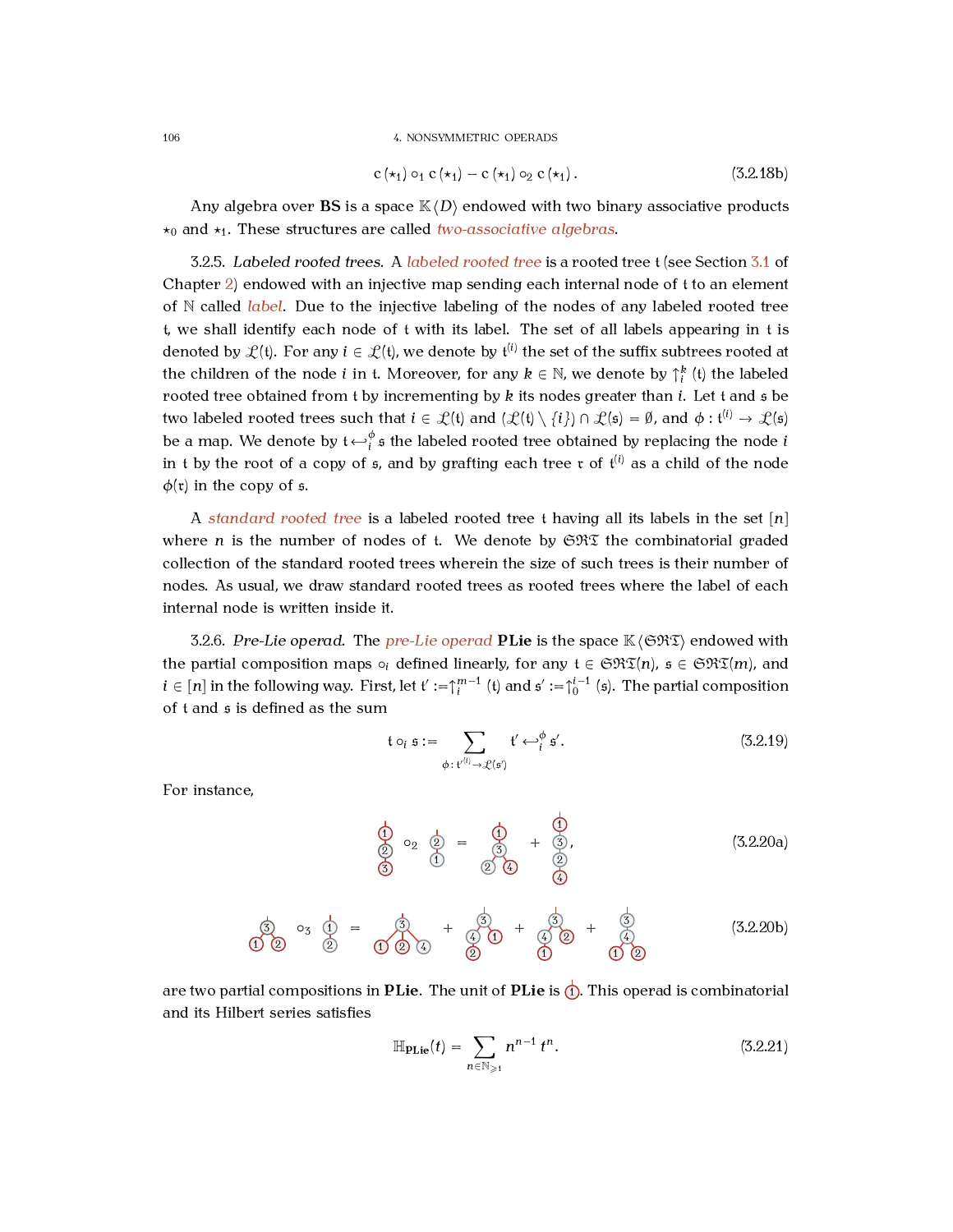The first coefficients of its Hilbert series are

$$
1, 2, 9, 64, 625, 7776, 117649, 2097152, 43046721 \tag{3.2.22}
$$

and form Sequence **[A000169](http://oeis.org/A000169)** of [**[Slo](#page-151-0)**].

<span id="page-112-1"></span>3.2.7. *Nonassociative permutative operad.* The *nonassociative permutative operad* **NAP** is the space K  $\langle \mathfrak{SRT} \rangle$  endowed with the partial composition maps  $\circ_i$  defined linearly, for any  $t \in \mathfrak{SRI}(n)$ ,  $s \in \mathfrak{SRI}(m)$ , and  $i \in [n]$  in the following way. By using the notations of Section [3.2.5](#page-111-0) about labeled rooted trees, let  $t' := \uparrow_i^{m-1}$  (t),  $\mathfrak{s}' := \uparrow_0^{i-1}$  ( $\mathfrak{s}$ ), and  $\phi : t'^{(i)} \to \mathcal{L}(\mathfrak{s}')$ be the map defined for any  $\mathfrak{r} \in \mathfrak{t}'^{(i)}$  by  $\phi(\mathfrak{r}) := j$  where *j* is the label of the root of  $\mathfrak{s}'$ . The partial composition of t and s is defined as

$$
\mathfrak{t} \circ_i \mathfrak{s} := \mathfrak{t}' \hookleftarrow_i^{\phi} \mathfrak{s}'. \tag{3.2.23}
$$

Observe that t *◦<sup>i</sup>* s is a particular element appearing in the partial composition t *◦<sup>i</sup>* s of the operad **PLie**. For instance,

$$
\begin{array}{ccc}\n\textcircled{3} & \circ_3 & \textcircled{1} & = & \textcircled{3} \\
\textcircled{1} & \textcircled{2} & \textcircled{3} & \textcircled{4}\n\end{array}
$$
\n
$$
\tag{3.2.24a}
$$



are two partial compositions in NAP. The unit of NAP is  $\bigoplus$ . This operad is a set-operad, is combinatorial, and its Hilbert series is the same as the one of **PLie**.

<span id="page-112-0"></span>**3.3. Operads of graphs.** As last examples, we expose here operads defined on graded spaces of families of graphs. These graphs are configurations of chords in polygons having labeled arcs. We shall also provide a general construction of operads of graphs from unitary magmas.

3.3.1. *Configurations of chords.* A *polygon* of *size*  $n \in \mathbb{N}_{\geq 1}$  is a directed graph p on the set of vertices  $[n + 1]$ . An *arc* of p is a pair of integers  $(x, y)$  with  $1 \le x \le y \le n + 1$ , a *diagonal* is an arc  $(x, y)$  different from  $(x, x + 1)$  and  $(1, n + 1)$ , and an *edge* is an arc of the form  $(x, x + 1)$  and different from  $(1, n + 1)$ . We denote by  $\mathcal{A}_{p}$  (resp.  $\mathcal{D}_{p}$ ,  $\mathcal{E}_{p}$ ) the set of all arcs (resp. diagonals, edges) of p. For any  $i \in [n]$ , the *i*th edge of p is the edge  $(i, i + 1)$ , and the arc  $(1, n + 1)$  is the *base* of  $\mathfrak{p}$ .

For any set *S*, an *S-configuration of chords* (or simply an *S-configuration*) is a polygon c endowed with a partial function

$$
\phi_{\mathfrak{c}} : \mathcal{A}_{\mathfrak{c}} \to S. \tag{3.3.1}
$$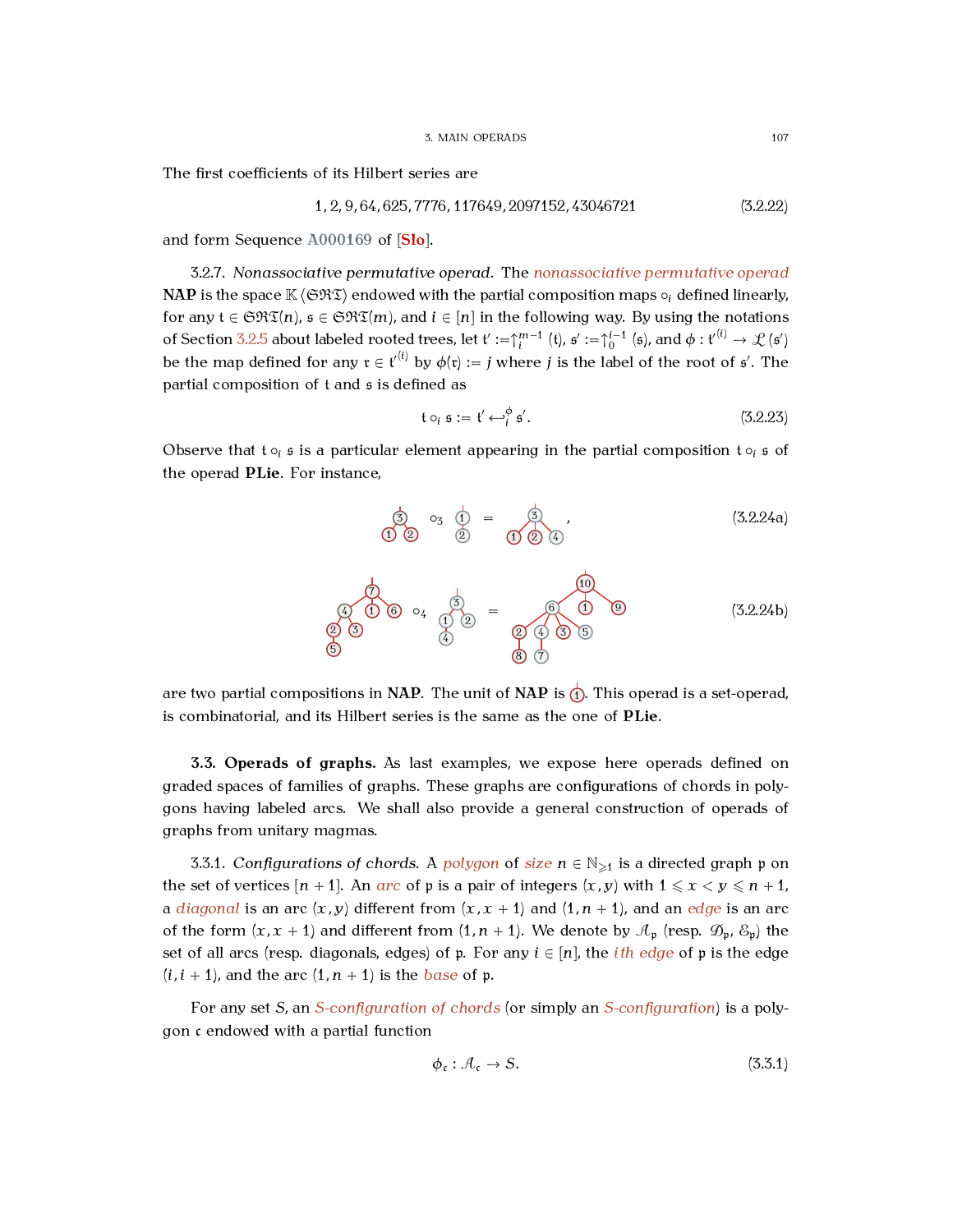When  $\phi_c((x, y))$  is defined, we say that the arc  $(x, y)$  is *labeled* and we denote it by  $c(x, y)$ , otherwise,  $(x, y)$  is *unlabeled*. When the base of c is labeled, we denote it by  $c_0$ , and when the *i*th edge of c is labeled, we denote it by  $c_i$ . Two diagonals  $(x, y)$  and  $(x', y')$  of c are *crossing* if  $x < x' < y < y'$  or  $x' < x < y' < y$ . The *S*-configuration c is *noncrossing* if it does not admit any pair of crossing labeled diagonals. The graded collection of all *S*-configurations (resp. noncrossing *S*-configurations) is denoted by CC*<sup>S</sup>* (resp. NCC*<sup>S</sup>* ).

In our graphical representations, each polygon is depicted so that its base is the bottommost segment, vertices are implicitly numbered from 1 to  $n + 1$  in the clockwise direction We shall represent any *S*-configuration c by drawing a polygon of the same size as the one of  $\mathfrak c$  and by labeling its arcs accordingly. For instance

$$
c := \frac{3}{2} \xleftarrow{\begin{pmatrix} 3 & 4 \\ 1 & 6 \end{pmatrix}} 5
$$
 (3.3.2)

is an *{*a*,* b*}*-configuration of size 5. Its set of all diagonals is

$$
\mathfrak{D}_{\mathfrak{c}} = \{ (1,3), (1,4), (1,5), (2,4), (2,5), (2,6), (3,5), (3,6), (4,6) \},\tag{3.3.3}
$$

its set of all edges is

$$
\mathcal{E}_{\mathfrak{c}} = \{ (1,2), (2,3), (3,4), (4,5), (5,6) \},\tag{3.3.4}
$$

and its set of all arcs is

$$
\mathcal{A}_{\mathfrak{c}} = \mathcal{D}_{\mathfrak{c}} \sqcup \mathcal{E}_{\mathfrak{c}} \sqcup \{ (1, 6) \}. \tag{3.3.5}
$$

The arcs  $(1, 2)$  and  $(1, 4)$  of c are labeled by a, the arcs  $(2, 5)$  and  $(4, 5)$  are labeled by b, and the other arcs are unlabeled. The labeled diagonals (1*,* 4) and (2*,* 5) are crossing so that c is not noncrossing.

<span id="page-113-0"></span>3.3.2. *Noncrossing tree operad.* A *noncrossing tree* is a  $\{ \star \}$ -configuration c, where *?* is any symbol, satisfying the following conditions. First, c is noncrossing and its base is labeled, and, by denoting by *n* the size of *c*, the graph on  $[n + 1]$  consisting in the edges  $\{x, y\}$  if  $(x, y)$  is labeled in c, is connected and simply connected. For instance,

$$
\begin{pmatrix}\n 3.3.6\n \end{pmatrix}
$$

is a noncrossing tree of size 9. The graded collection of all noncrossing trees is denoted by NCT. The *operad of noncrossing trees* **NCT** is the space  $\mathbb{K}\langle \mathfrak{NCI} \rangle$  endowed with the partial composition maps  $\circ_i$  defined graphically as follows. For any  $\mathfrak{c} \in \mathfrak{NC}(n)$ , d *∈* NCT(*m*), and *i ∈* [*n*], the noncrossing tree c *◦<sup>i</sup>* d is obtained by gluing the base of d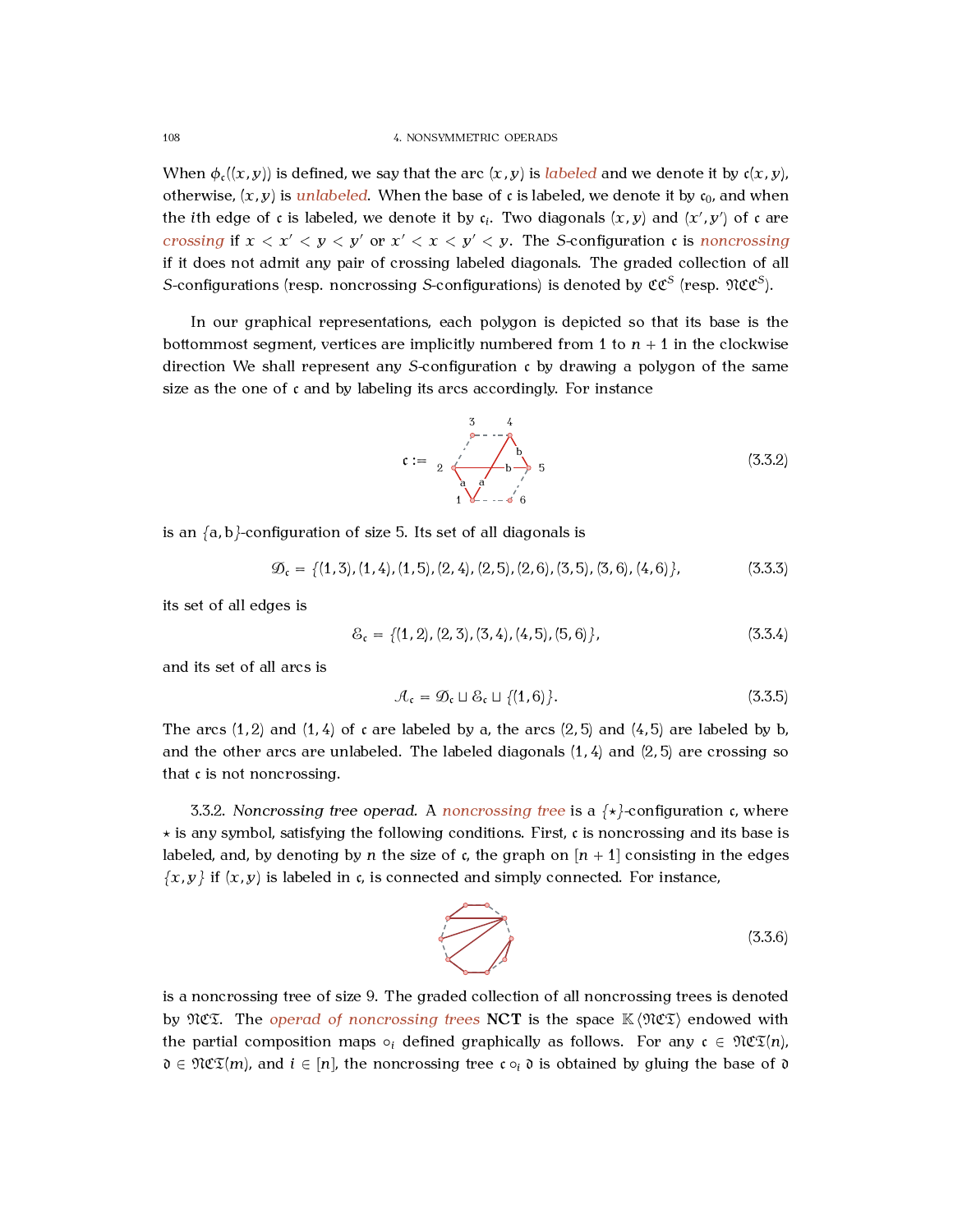onto the *i*th edge of c, so that the arc  $(i, i + m)$  of  $c \circ_i \mathfrak{d}$  is labeled when the *i*th edge of c is labeled and is unlabeled otherwise. For example,

*◦*<sup>2</sup> = *,* (3.3.7a)

 $0 - -0$ 

$$
\bigcirc_{3} \qquad \qquad \bigcirc_{5} \qquad \qquad = \qquad \qquad \bigcirc_{(3.3.7b)}
$$

are two partial compositions in **NCT**. The unit of **NCT** is  $\rightarrow$ . This operad is a set-operad, is combinatorial, and its Hilbert series satisfies

$$
\mathbb{H}_{NCT}(t) = \sum_{n \in \mathbb{N}_{\geq 1}} {3n-2 \choose n-1} \frac{1}{n} t^n.
$$
 (3.3.8)

The first coefficients of its Hilbert series are

$$
1, 2, 7, 30, 143, 728, 3876, 21318, 120175 \tag{3.3.9}
$$

and form Sequence **[A006013](http://oeis.org/A006013)** of [**[Slo](#page-151-0)**]. Moreover, **NCT** admits the presentation (G*, R*) where o

<span id="page-114-0"></span>
$$
\mathfrak{G} := \left\{ \bigwedge_{i=1}^{R} \bigwedge_{i=1}^{R} \right\} \tag{3.3.10}
$$

and  $\Re$  is the space generated by, by denoting by  $\leftarrow$  (resp.  $\rightarrow$ ) the first (resp. second) noncrossing tree of [\(3.3.10\)](#page-114-0),

$$
c(\rightharpoonup) \circ_1 c(\rightharpoonup) - c(\rightharpoonup) \circ_2 c(\rightharpoonup).
$$
 (3.3.11)

3.3.3. *Bicolored noncrossing configuration operad.* A *bicolored noncrossing configuration* is a noncrossing  $\{ \star, \bar{\star} \}$ -configuration c, where  $\star$  and  $\bar{\star}$  are any symbols, such that all arcs labeled by  $\bar{x}$  are diagonals. We draw any arc labeled by  $\star$  (resp.  $\bar{x}$ ) by a thick (resp. dotted) line. For instance,

(3.3.12) 

is a bicolored noncrossing configuration of size 9. By definition, we set that there is only one bicolored noncrossing configuration of size 1, having its only arc unlabeled. The graded collection of all bicolored noncrossing configurations is denoted by BNC. The *operad of bicolored noncrossing configurations* **BNC** is the space  $\mathbb{K}\langle\mathfrak{BNC}\rangle$  endowed with the partial composition maps *◦<sup>i</sup>* defined graphically as follows. For any c *∈* BNC(*n*), d *∈* BNC(*m*), and *i ∈* [*n*], the bicolored noncrossing configuration c *◦<sup>i</sup>* d is obtained by gluing the base of d onto the *i*th edge of c, and then, if the base of d and the *i*th edge of c are both unlabeled, the arc  $(i, i + m)$  of  $c \circ_i$  d becomes labeled by  $\overline{\star}$ ; if the base of d and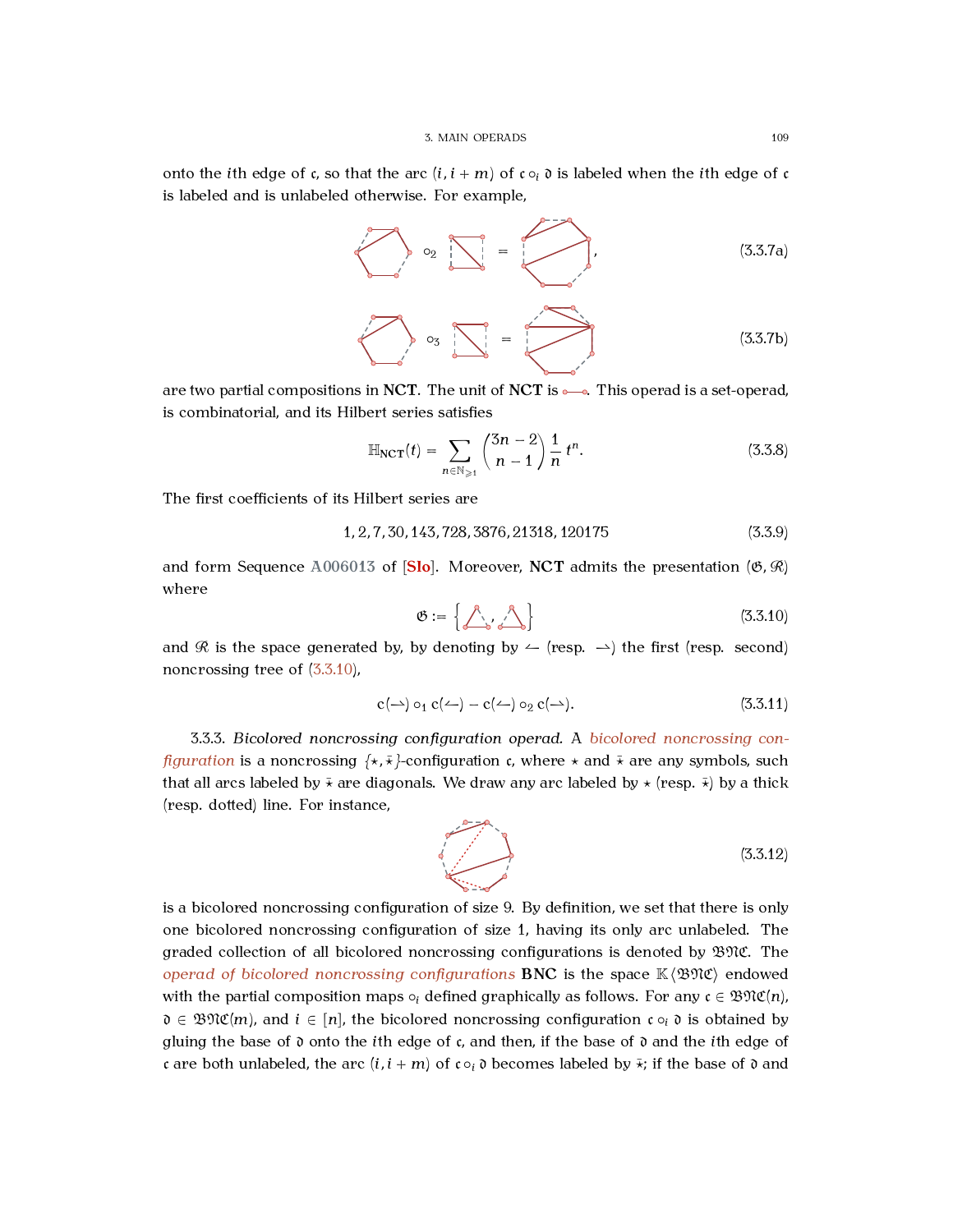the *i*th edge of c are both labeled by  $\star$ , the arc  $(i, i + m)$  of c  $\circ_i$  d becomes labeled by  $\star$ ; otherwise, the arc  $(i, i + m)$  of  $\mathfrak{c} \circ_i \mathfrak{d}$  becomes unlabeled. For example,

*◦*<sup>3</sup> = *,* (3.3.13a)

$$
\bigcirc_5 \bigotimes = \bigotimes
$$
 (3.3.13b)

$$
\left\langle \left\langle \right\rangle \right\rangle \circ_{3} \left\langle \left\langle \right\rangle \right\rangle = \left\langle \left\langle \right\rangle \right\rangle \qquad (3.3.13c)
$$

are three partial compositions in **BNC**. The unit of **BNC** is  $\rightarrow$ . This operad is a setoperad, is combinatorial, and its Hilbert series satisfies

$$
\mathbb{H}_{\text{BNC}}(t) = \frac{1 - 4t - \sqrt{1 - 20t + 4t^2}}{6}.
$$
 (3.3.14)

The first coefficients of its Hilbert series are

 $\overline{d}$ 

$$
1, 8, 80, 992, 13760, 204416, 3180800, 51176960, 844467200 \tag{3.3.15}
$$

and form Sequence **[A234596](http://oeis.org/A234596)** of [**[Slo](#page-151-0)**].

3.3.4. *Gravity operad.* A *gravity chord configuration* is an  $\{ \star \}$ -configuration c, where  $\star$  is any symbol, satisfying the following conditions. By denoting by *n* the size of c, all the edges and the base of c are labeled, and if  $(x, y)$  and  $(x', y')$  are two labeled crossing diagonals of c such that  $x < x'$ , the arc  $(x', y)$  is unlabeled. In other words, the quadrilateral formed by the vertices *x*, *x'*, *y*, and *y'* of *c* is such that its side  $(x', y)$  is unlabeled. For instance,

$$
(3.3.16)
$$

is a gravity chord configuration of size 7 having four labeled diagonals (observe in particular that, as required, the arc (3*,* 5) is not labeled). By definition, we set that there is only one gravity chord configuration of size 1, having its only arc unlabeled. The graded collection of all gravity chord configurations is denoted by GCC. The *operad of gravity chord configurations* **Grav** is the space  $\mathbb{K} \langle \mathfrak{C} \mathfrak{C} \mathfrak{C} \rangle$  endowed with the partial composition maps  $\circ_i$  defined graphically as follows. For any  $c \in \mathfrak{CCE}(n)$ ,  $\mathfrak{d} \in \mathfrak{CCE}(m)$ , and  $i \in [n]$ , the gravity chord configuration c *◦<sup>i</sup>* d is obtained by gluing the base of d onto the *i*th edge of c, so that the arc  $(i, i + m)$  of  $c \circ_i \mathfrak{d}$  is labeled. For example,

$$
\bigoplus \circ_3 \boxed{\bigcap} = \bigoplus \qquad (3.3.17)
$$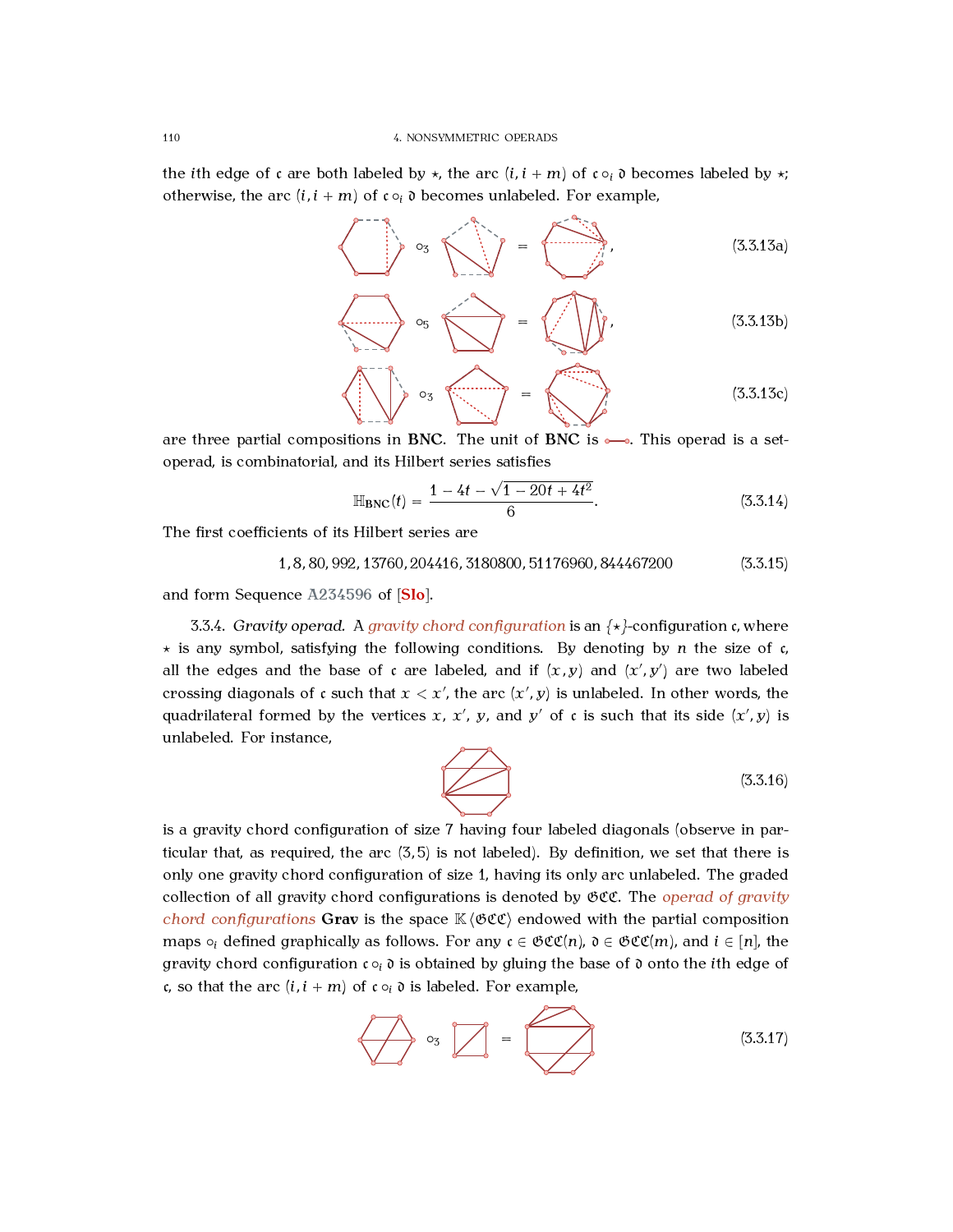is a partial composition in Grav. The unit of Grav is  $\frac{1}{n}$ . This operad is a set-operad, is combinatorial, and its Hilbert series satisfies

$$
\mathbb{H}_{\text{Graw}}(t) = t + \sum_{n \in \mathbb{N}_{\geq 2}} \frac{n!}{2} t^n.
$$
 (3.3.18)

The first coefficients of its Hilbert series are

$$
1, 1, 3, 12, 60, 360, 2520, 20160, 181440 \tag{3.3.19}
$$

and form Sequence **[A001710](http://oeis.org/A001710)** of [**[Slo](#page-151-0)**].

<span id="page-116-0"></span>3.3.5. *From unitary magmas to graph operads.* We describe here a general way for constructing operads of configurations of chords. Let *M* be a unitary magma with binary product  $\star$  admitting 1 as unit. By setting  $\bar{M} := \mathcal{M} \setminus \{1\}$ ,  $\mathfrak{CC}_{\bar{M}}$  is the graded collection of all *M*-configurations where all labeled arcs have labels different from 1. We denote by **C***M* the space K $\langle$ CC<sub>*M*</sub> $\rangle$ </sub>. The space **C***M* is endowed with the partial composition maps  $\circ_i$ defined linearly, for any  $c \in \mathfrak{CC}_{\tilde{M}}(n)$ ,  $\mathfrak{d} \in \mathfrak{CC}_{\tilde{M}}(m)$ , and  $i \in [n]$  in the following way. First, let c' and  $\mathfrak{d}'$  be the two *M*-configurations, respectively, obtained from c and  $\mathfrak{d}$  by labeling by 1 the possible unlabeled edges and the possible unlabeled bases. The configuration c o<sub>i</sub> ∂ is obtained by gluing the base of ∂' onto the *i*th edge of c', then by relabeling the arc  $(i, i + m)$  of  $c \circ_i \mathfrak{d}$  by  $c_i \star \mathfrak{d}_0$ , and finally by making unlabeled the possible arcs labeled by 1.

# PROPOSITION 3.3.1. *For any monoid M,* **C***M is an operad.*

The unit of  $C\mathcal{M}$  is the  $\mathcal{M}$ -configuration  $\sim$  - $\circ$  of size 1 having its only arc unlabeled. The operad **C***M* is a set-operad. Moreover, when *M* is finite, **C***M* is combinatorial and its Hilbert series satisfies

$$
\mathbb{H}_{\mathbf{C}\mathscr{M}}(t)=\sum_{n\in\mathbb{N}_{\geqslant 1}}m^{\binom{n+1}{2}}t^n\qquad(3.3.20)
$$

where  $m := \# \mathcal{M}$ .

Let us consider an example. By considering the monoid  $\mathbb Z$  for the usual integer addition,  $C\mathbb{Z}$  is the space of all configurations with labels in  $\mathbb{Z}\setminus\{0\}$ . Moreover,



are two partial compositions in **C**Z.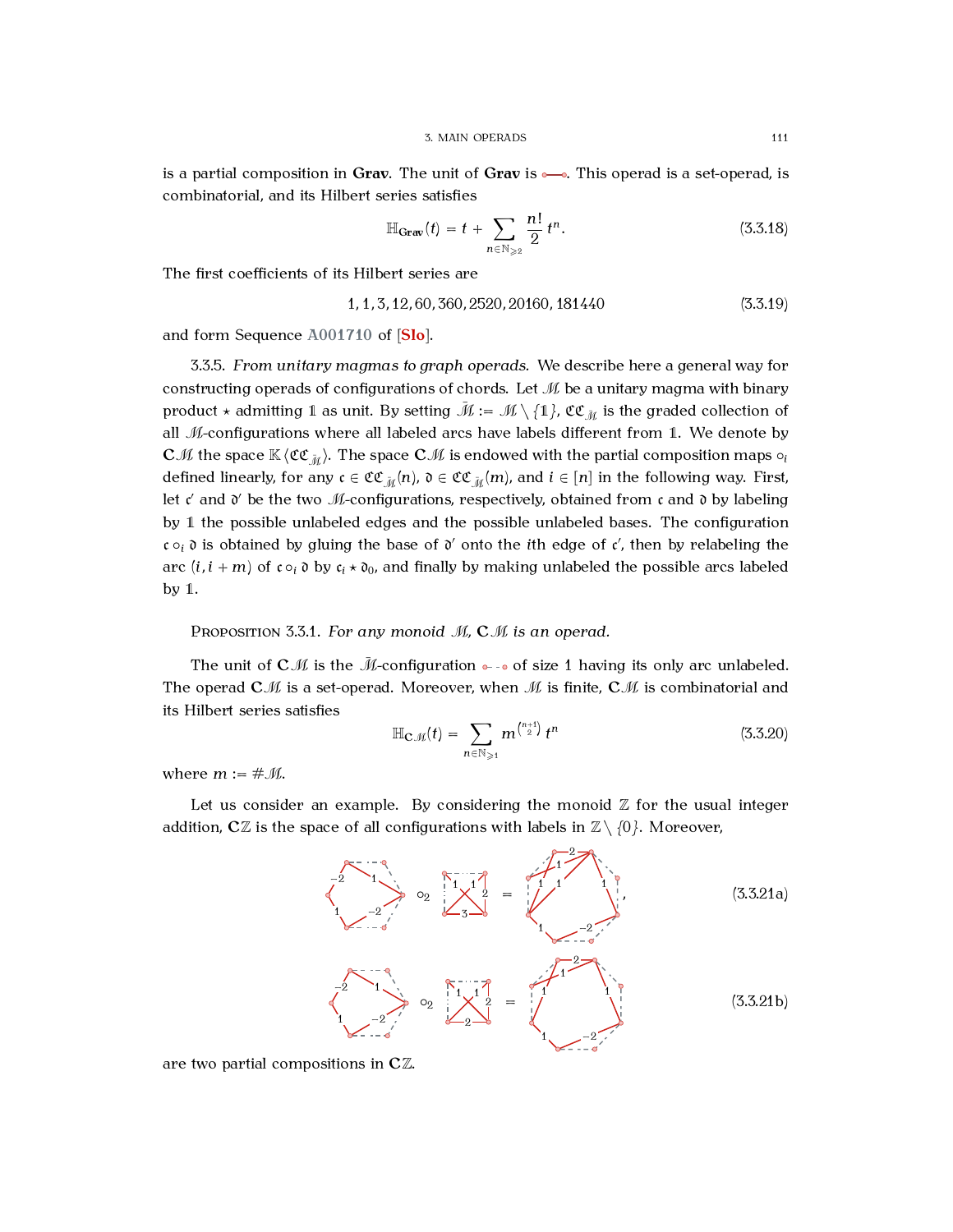Let now the space

$$
\mathbf{C}_{\mathrm{u}}\mathcal{M} := \mathbb{K}\left\{\left\{\mathbf{e}-\mathbf{e}\right\}+\bigsqcup_{n\in\mathbb{N}_{\geqslant 2}}\mathfrak{CC}_{\tilde{\mathcal{M}}}(n)\right\}.
$$
 (3.3.22)

PROPOSITION 3.3.2. When  $M$  is a unitary magma,  $C_u M$  is an operad. Moreover, *when*  $M$  *is also a monoid,*  $C_u M$  *is a suboperad of*  $C M$ *.* 

Now, when *M* is a monoid, let us define NC*M* as the space  $\mathbb{K} \langle \mathfrak{NCC}_{\tilde{M}} \rangle$  of the noncrossing *M*-configurations. Immediately by definition of the partial composition of **C***M*, one can observe that if c and d are noncrossing, any partial composition c *◦<sup>i</sup>* d is also noncrossing. For this reason, **NC***M* is a suboperad of **C***M*.

<span id="page-117-0"></span>PROPOSITION 3.3.3. *Let M be a monoid. Then, the operad* **NC***M admits the presentation* (G*, R*) *where* o  $\overline{a}$ 

$$
\mathfrak{G} := \left\{ \bullet \mathfrak{X} \to \mathfrak{X} \in \bar{\mathcal{M}} \right\} \sqcup \left\{ \bigcirc \limits_{\phi \to \phi}^{\mathcal{R}} \right\} \tag{3.3.23}
$$

*and R is the space generated by*

$$
c\begin{pmatrix} R \\ \frac{1}{\phi-\phi} \end{pmatrix} o_1 c \begin{pmatrix} R \\ \frac{1}{\phi-\phi} \end{pmatrix} - c \begin{pmatrix} R \\ \frac{1}{\phi-\phi} \end{pmatrix} o_2 c \begin{pmatrix} R \\ \frac{1}{\phi-\phi} \end{pmatrix},
$$
(3.3.24a)

$$
c\left(\delta-x-\delta\right) o_1 c\left(\delta-y-\delta\right)-c\left(\delta-x+y-\delta\right),\qquad x,y\in\bar{\mathcal{M}}.\tag{3.3.24b}
$$

From the presentation of **NC***M* provided by Proposition [3.3.3](#page-117-0) and the one of the operad of words **T***M* provided by Proposition [3.1.2,](#page-106-0) we can observe that **T***M* is a quotient of **NC***M*. The linear map  $\phi : \mathbb{NC} \to \mathbb{T} \mathcal{M}$  satisfying, for any  $x \in \mathcal{M}$ ,

$$
\phi\left(\mathbf{I} - \mathbf{x}\right) = \mathbf{x} \in \mathbf{T} \mathcal{M}(1),\tag{3.3.25a}
$$

$$
\phi\left(\bigwedge_{\phi=-\infty}^{\beta}\right) = 11 \in \mathbf{T} \mathcal{M}(2)
$$
 (3.3.25b)

extends in a unique way into an operad morphism and this morphism is surjective.

All the operads of graphs presented in Section [3.3](#page-112-0) can be constructed directly or as suboperads of **C***M* or **C**u*M* for suitable monoids or unitary magmas *M*.

# **Bibliographic notes**

**About operads, pre-Lie systems, and combinatorics.** The theory of operads arose first in the 1970s in the field of algebraic topology through the works of May [**[May72](#page-150-0)**] and Boardman and Vogt [**[BV73](#page-147-0)**]. The first motivation was to study loop spaces. By "operad", most of the authors mean what we call symmetric operad, that is a nonsymmetric operad wherein each subspace consisting in the elements of arity *n* is endowed with the action of the symmetric group S(*n*) (see forthcoming Section [2.3](#page-133-0) of Chapter [5\)](#page-122-0). Nonsymmetric operads appeared a little earlier in the work of Gerstenhaber under the name of pre-Lie systems [**[Ger63](#page-148-0)**]. To be more precise, a pre-Lie system is a space endowed with products *◦<sup>i</sup>* which are series associative (see [\(1.1.4\)](#page-87-0)) and parallel associative (see [\(1.1.7\)](#page-88-0)), but not necessarily unital (see [\(1.1.11\)](#page-89-0)). The theory of operads has somewhat been neglected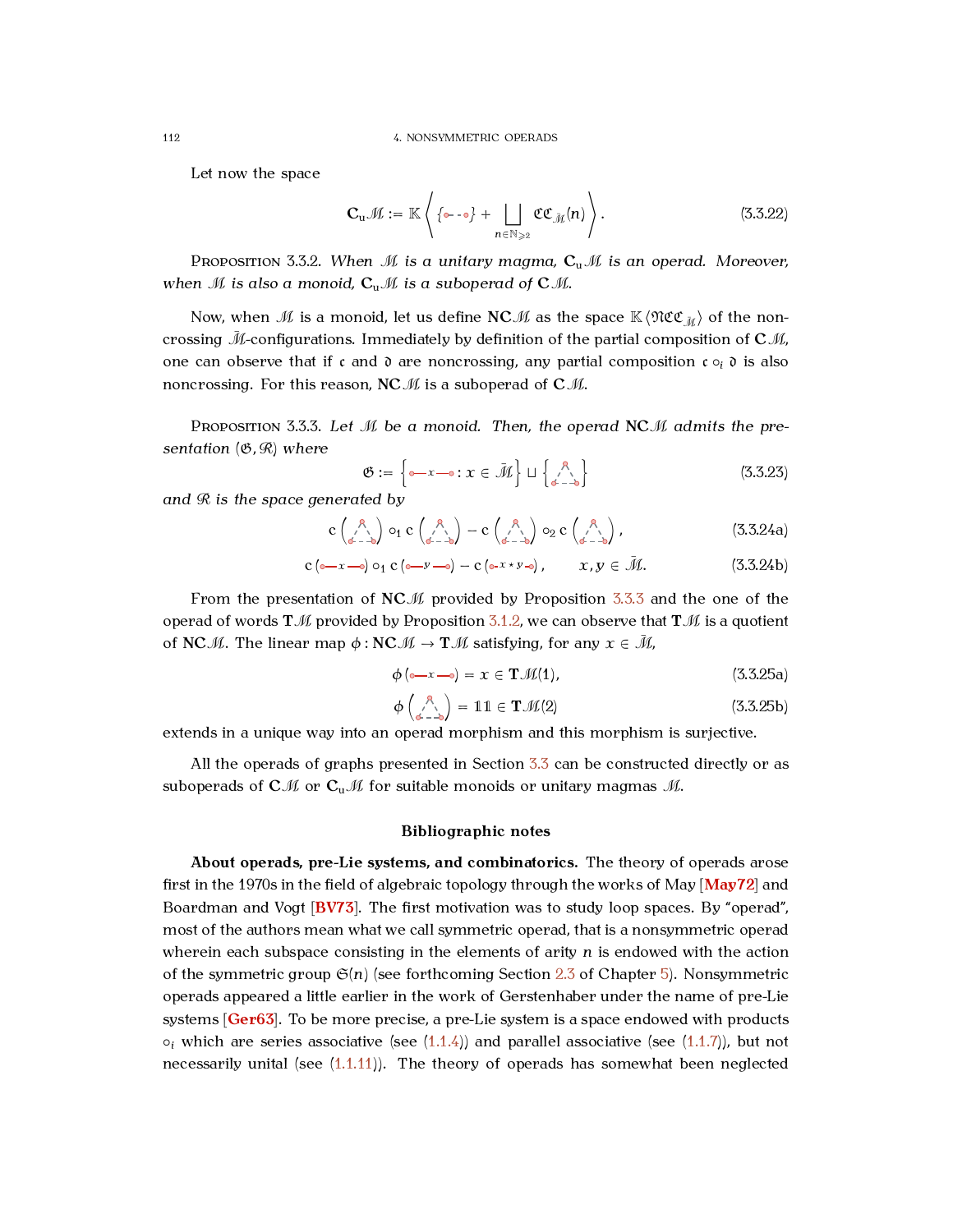in the next twenty years following its discovery but it was put back on the front of the stage in the 1990s [**[Lod96](#page-149-0)**]. At this moment, an increasing number of combinatorists began to take an interest in the subject and several works relating combinatorics and operads were performed. One can cite, for instance, [**[MY91](#page-150-1)**] dealing with Möbius species and compositions of trees, [**[Lod01](#page-149-1)**,**[CL01](#page-147-1)**,**[Lod08](#page-149-2)**,**[Gir15](#page-148-1)**,**[Gir16b](#page-148-2)**,**[Gir17](#page-148-3)**] where operads on many combinatorial families are defined, and [**[Lod05](#page-149-3)**,**[Cha06](#page-147-2)**,**[Liv06](#page-149-4)**,**[CL07](#page-147-3)**,**[CG14](#page-147-4)**] where operad structures lead to the discovery of algebraic and combinatorial properties. The main philosophy is here twofold: on the one hand, the structure thereby added on combinatorial families enables to see these in a new light, and on the other, techniques coming from combinatorics lead to establish algebraic properties of operads and the category of algebras they encode. Classical and complementary references about operads are [**[Mar08](#page-150-2)**,**[Cha08](#page-147-5)**,**[LV12](#page-150-3)**,**[Mén15](#page-150-4)**,**[Yau16](#page-151-1)**].

**About set-operads.** Due to the fact that their linear structure can be forgotten, setoperads form a class of operads which is in some sense simpler than the class of general ones. Despite this apparent simplicity, set-operads remain very rich structures and, as suggested in Section [3,](#page-102-0) a lot of operads appearing in combinatorics are set-operads. Moreover, as a consequence of the lack of linear structure, there are simple techniques to establish presentations by generators and relations of set-operads by using rewrite systems on trees (as exposed in Section [2.2.2\)](#page-99-0). Computer exploration is a crucial tool in this context. For instance, the works [**[CG14](#page-147-4)**, **[Gir16c](#page-148-4)**, **[Gir16b](#page-148-2)**, **[Gir17](#page-148-3)**, **[CCG18](#page-147-6)**] use the computer to conjecture orientations of spaces of relations (used as a prerequisite of Theorem [2.2.2\)](#page-99-1). Besides, we exposed in Section [1.2.3](#page-94-0) two special notions about set-operads: the one of rooted operads is, up to a slight variation, introduced by Chapoton in [**[Cha14](#page-147-7)**] as a tool to study series on operads, and the one of basic operads is due to Vallette [**[Val07](#page-151-2)**] and intervenes as a prerequisite for a tool for showing that an operad is Koszul.

**About Koszul duality and Koszulity.** Koszul duality for binary and quadratic operads has been introduced by Ginzburg and Kapranov [**[GK94](#page-148-5)**]. This duality is an extension of the Koszul duality of quadratic associative algebras [**[Pri70](#page-150-5)**]. The so-called rebirth of the operads in the 1990s [**[Lod96](#page-149-0)**] was in part due to this duality. Note that the duality exposed in Section [2.3.1](#page-101-1) concerns only nonsymmetric operads but the theory also includes the case of symmetric operads. Besides, the definition of the Koszul property for an operad consisting in asking for the acyclicity of its Koszul complex (see, for instance, [**[LV12](#page-150-3)**]) admits several reformulations. A first criterion is due to Vallette [**[Val07](#page-151-2)**] (see also [**[Mén15](#page-150-4)**]) passing by the construction of a family of posets from an operad and showing that they are Cohen-Macaulay (see, for instance, [**[BGS82](#page-146-0)**]). The criterion using convergent rewrite systems exhibited in Proposition [2.3.1](#page-101-2) is a consequence of the work of Dotsenko and Khoroshkin [**[DK10](#page-147-8)**]. The concept of Poincaré-Birkhoff-Witt bases (which, as explained in Section [2.3.2,](#page-101-3) form bases of Koszul operads) arises in the work of Hoffbeck [**[Hof10](#page-149-5)**].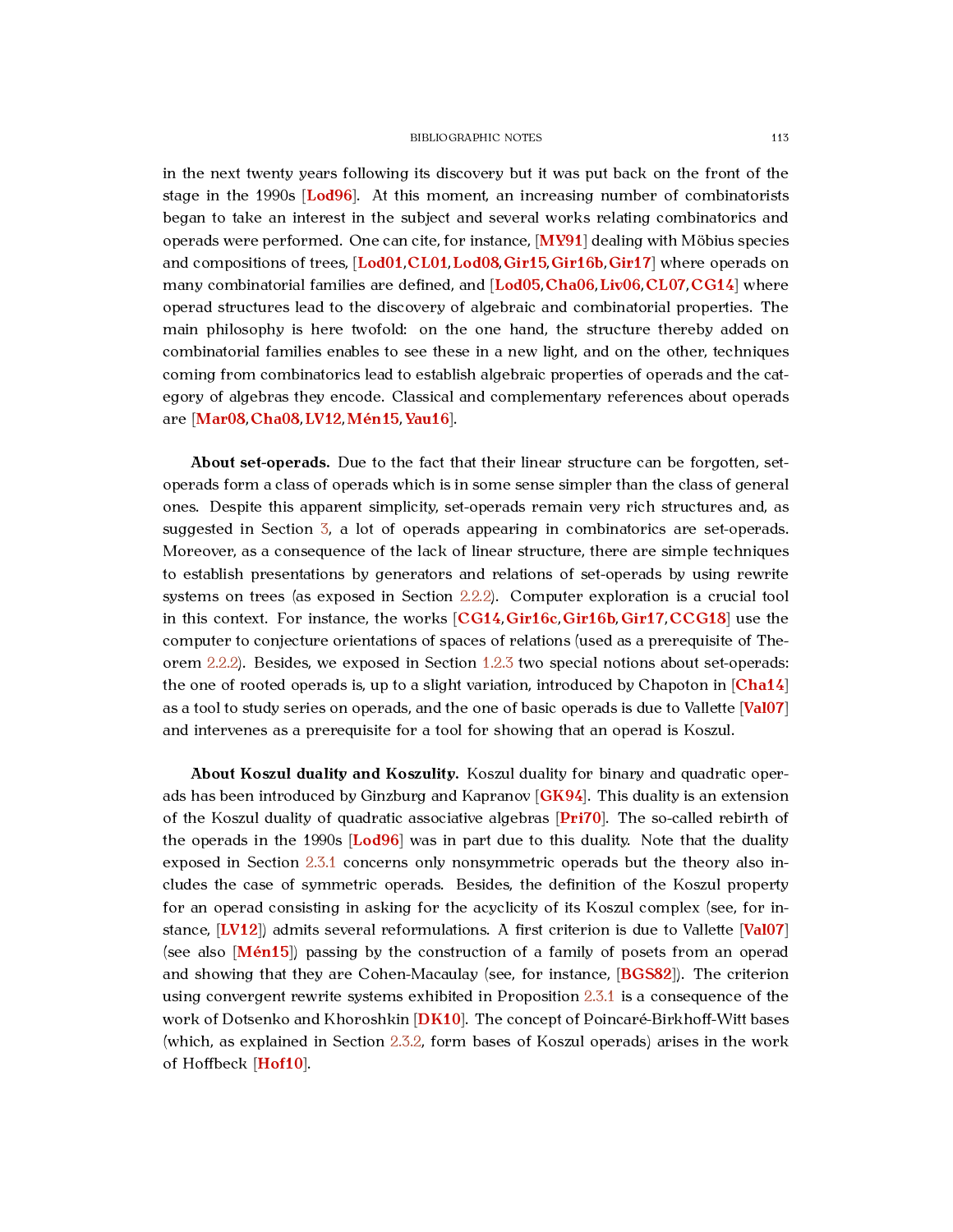**About the presented examples of operads.** Let us now finally give some details about the operads reviewed in Section [3.](#page-102-0) The operad of permutations **Per** is in some cases called "associative operad" [**[AL07](#page-146-1)**]. Indeed, **Per** can be seen as the regularization of the associative operad **As** (see forthcoming Section [2.3](#page-133-0) of Chapter [5\)](#page-122-0). The diassociative operad **Dias** has been introduced by Loday in [**[Lod01](#page-149-1)**] within its presentation by generators and relations, and its realization in terms of the elements  $\mathfrak{e}_{n,k}$  is due to Chapoton [**[Cha05](#page-147-9)**]. The construction **T**, associating an operad with any monoid has been brought in [**[Gir15](#page-148-1)**]. As explained, it provides alternative constructions of **As** and **Dias**, and also for the triassociative operad **Trias** (see [**[LR04](#page-150-6)**]). As illustrated in [**[Gir15](#page-148-1)**], the construction **T** can be used in order to build operads on a large range of combinatorial graded collections (words, permutations, *k*-ary trees, integer compositions, directed animals, *etc.*). We have presented here in this context only the operad **Motz** of Motzkin words, obtained as a suboperad of an operad obtained from the construction **T**. Besides, the duplicial operad appeared in [**[Lod08](#page-149-2)**] in the context of the study of types of bialgebras. The dendriform operad **Dendr** was defined as the Koszul dual of **Dias** in [**[Lod01](#page-149-1)**]. The presentations of **Dup** and **Dendr** are very similar and they share the same graded space of binary trees. There are also two alternative realizations of **Dendr** in terms of rational functions [**[Cha07](#page-147-10)**,**[Lod10](#page-149-6)**]. The bicolored Schröder tree operad **BS** was considered in [**[LR06](#page-150-7)**] under the name 2*as*. The pre-Lie operad **PLie** has been defined by Chapoton and Livernet [**[CL01](#page-147-1)**] as the operad such that algebras of the category it encodes are pre-Lie algebras (see Section [3.3](#page-77-0) of Chapter [3\)](#page-58-0). This operad is usually studied as a symmetric operad but its nonsymmetric version has the interesting property to be free [**[BL10](#page-146-2)**]. The nonassociative permutative operad **NAP** has been introduced in [**[Liv06](#page-149-4)**] as a symmetric operad. Unlike **PLie**, **NAP** is not free as a nonsymmetric operad (it is easy to find a nontrivial relation in degree 2 for instance). Some links between **PLie** and **NAP** have been exploited in [**[Saï14](#page-150-8)**]. The operad of noncrossing trees **NCT** was defined in [**[Cha07](#page-147-10)**] as a suboperad of a bigger operad **Mould**, the operad of mould. The algebras over **NCT** are sometimes called L-algebras and have been studied in [**[Ler11](#page-149-7)**]. In the same text [**[Cha07](#page-147-10)**], a generalization of **NCT** involving noncrossing plants was brought, that are combinatorial objects defined as configurations of chords satisfying some conditions. The operad of bicolored noncrossing configurations **BNC**, introduced in [**[CG14](#page-147-4)**], is a further generalization of this latter. The operad **BNC** contains as suboperads generated by binary elements the operads of noncrossing plants, of noncrossing trees, the dipterous operad [**[LR03](#page-150-9)**], and the operad of bicolored Schröder trees. The gravity operad **Grav** is, as a symmetric operad, defined by Getzler [**[Get94](#page-148-6)**]. It has been studied as a nonsymmetric one in [**[AP17](#page-146-3)**]. The general constructions **C**, **C**u, and **NC**, introduced in [**[Gir17](#page-148-3)**], produce operads on configurations of chords. These constructions can be used to provide alternative realizations of all the operads presented in Section [3.3,](#page-112-0) and also of some other, as the ones of multi-tildes and double multi-tildes [**[LMN13](#page-149-8)**,**[GLMN16](#page-148-7)**] coming from a context of formal language theory [**[CCM11](#page-147-11)**]. Finally, let us mention that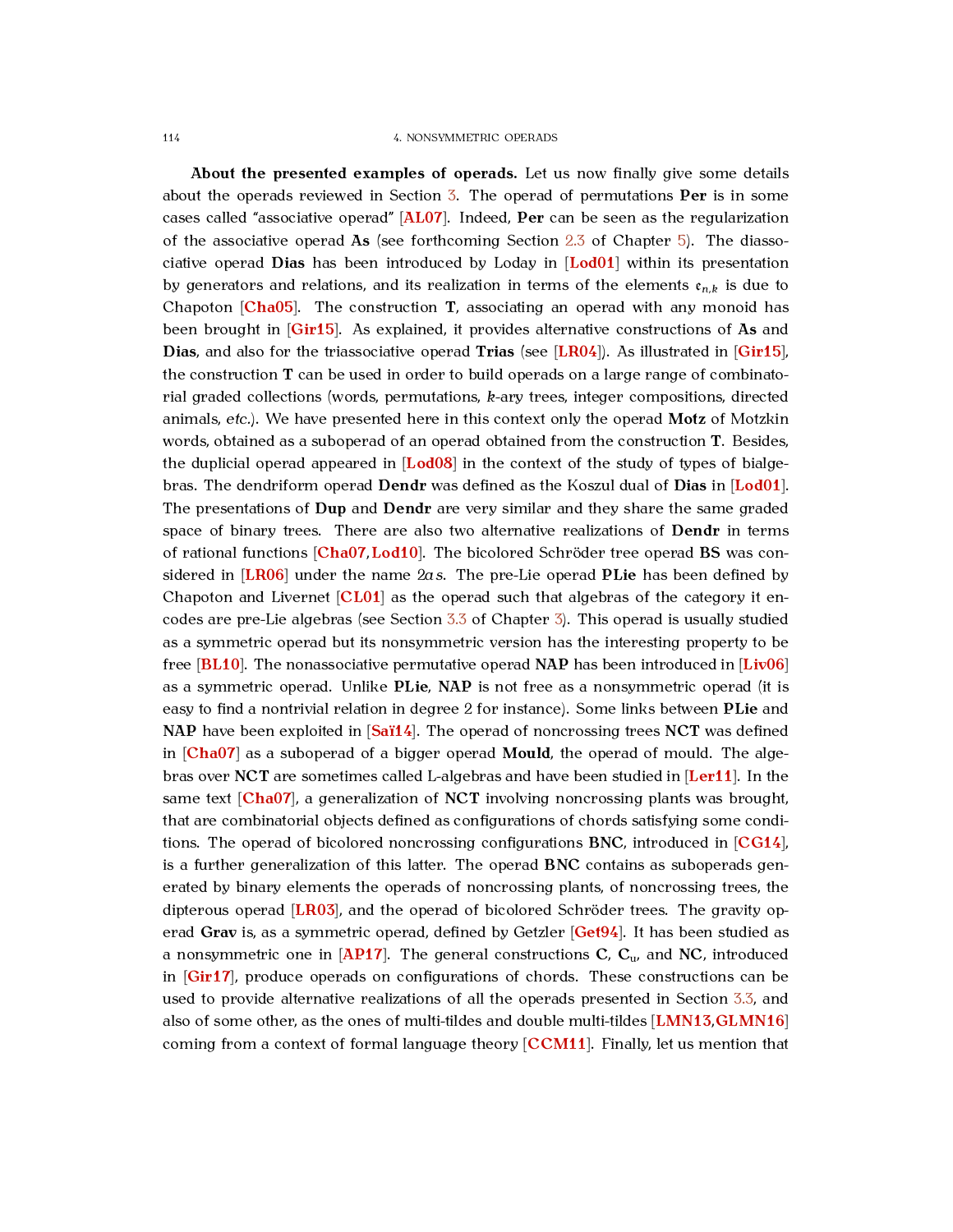a general reference about some of these operads (and some others) is [**[Zin12](#page-151-3)**], where a large number of morphisms between them are referenced.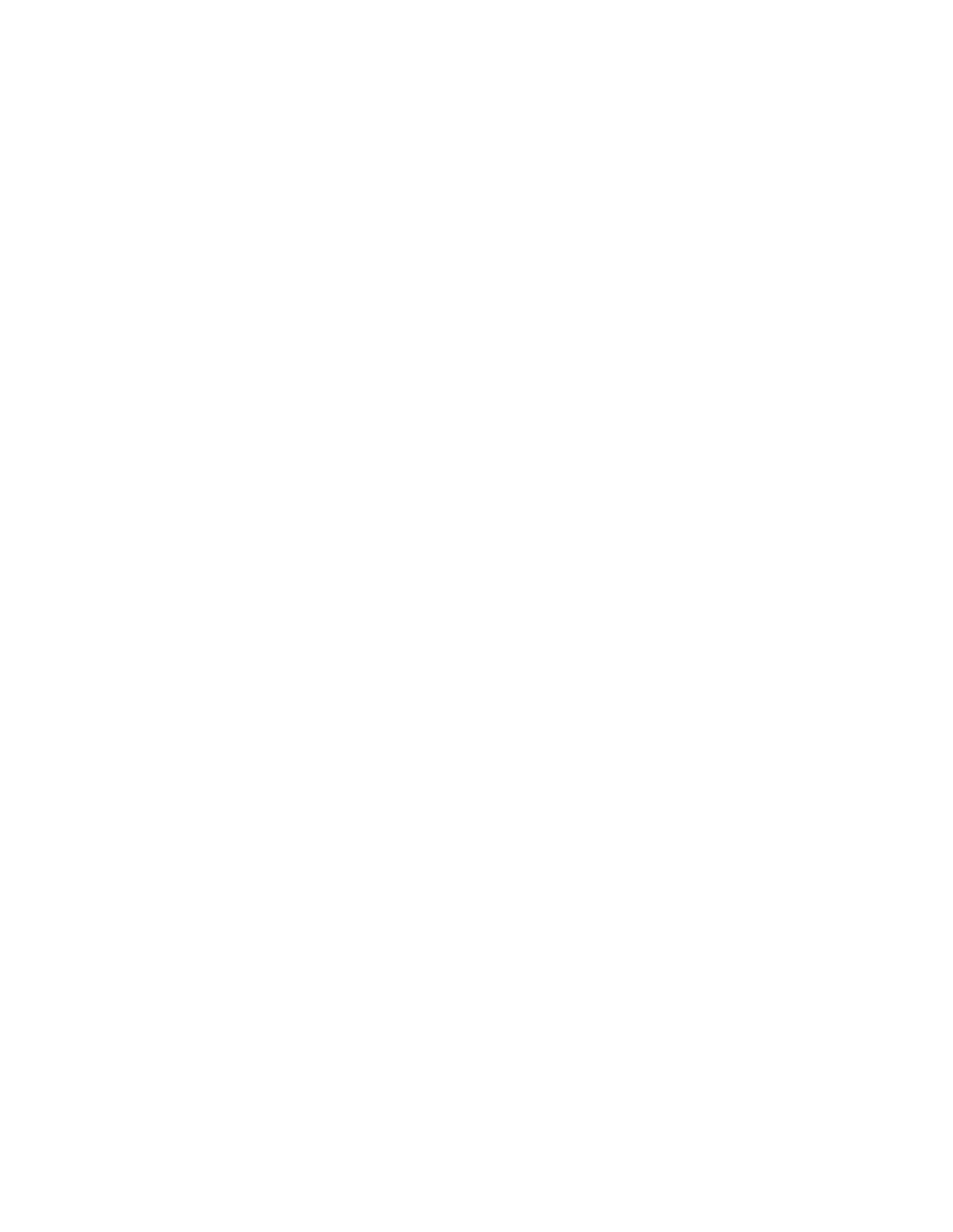# CHAPTER 5

# <span id="page-122-0"></span>**Applications and generalizations**

This last chapter is devoted to review some applications of the theory of operads for enumerative prospects. To this aim, we present formal power series on operads, generalizing usual generating series. We also provide an overview on enrichments of operads: colored operads, cyclic operads, symmetric operads, and pros.

# **1. Series on operads**

<span id="page-122-1"></span>We consider here the notion of spaces of formal power series on collections, forming a generalization of usual generating series. Any product  $\star$  (in the sense of Section [1.1.7](#page-16-0) of Chapter [1\)](#page-14-0) on a collection *C* gives rise to a product on the series on *C*, leading potentially to the discovery of enumerative properties on the objects of *C*. We shall present how associative and graded products on graded collections lead to generalizations of the usual multiplication product of generating series, and how full composition maps of set-operads lead to generalizations of the usual composition product of generating series.

**1.1. Series on algebraic structures.** We introduce now series on collections, which are intuitively possibly infinite formal sums of objects of a collection. Elementary definitions about these series are reviewed here.

1.1.1. *Series spaces.* Let *C* be an *I*-collection. A *series on C* (or, for short, a *Cseries*) is a map  $f: C \to \mathbb{K}$ . The *coefficient*  $f(x)$  of  $x \in C$  in **f** is denoted by  $\langle x, f \rangle$ . The set of all *C*-series is denoted by  $\mathbb{K}\langle\langle C \rangle\rangle$ . This set  $\mathbb{K}\langle\langle C \rangle\rangle$  is endowed with the following two operations. First, the *addition*  $f_1 + f_2$  of two *C*-series  $f_1$  and  $f_2$  is defined, for any  $x \in C$ , by  $\langle x, \mathbf{f}_1 + \mathbf{f}_2 \rangle := \langle x, \mathbf{f}_1 \rangle + \langle x, \mathbf{f}_2 \rangle$ . Second, the *scalar multiplication* of a *C*-series **f** by  $\lambda \in \mathbb{K}$  is defined, for any  $x \in C$ , by  $\langle x, \lambda \cdot f \rangle := \lambda \langle x, f \rangle$ . Endowed with these two operations, K *hhCii* is a K-vector space, named *series space on C* (or, for short, *C-series space*).

Observe that *C*-polynomials (see Section [1](#page-58-1) of Chapter [3\)](#page-58-0) are particular *C*-series and that  $\mathbb{K}\langle C \rangle$  is a subspace of  $\mathbb{K}\langle C \rangle$ . One among the crucial differences between  $\mathbb{K}\langle C \rangle$ and  $\mathbb{K}\langle C \rangle$  is that this last admits C as a basis while  $\mathbb{K}\langle C \rangle$  has no explicit basis. As a side remark, a *C*-series can be seen as a linear form on  $\mathbb{K}\langle C \rangle$ . For this reason,  $\mathbb{K}\langle C \rangle$ can be seen as the (usual) dual space of  $K \langle C \rangle$  (this has not to be confused with the dual of a combinatorial polynomial space considered in Section [1.2.7](#page-64-0) of Chapter [3\)](#page-58-0).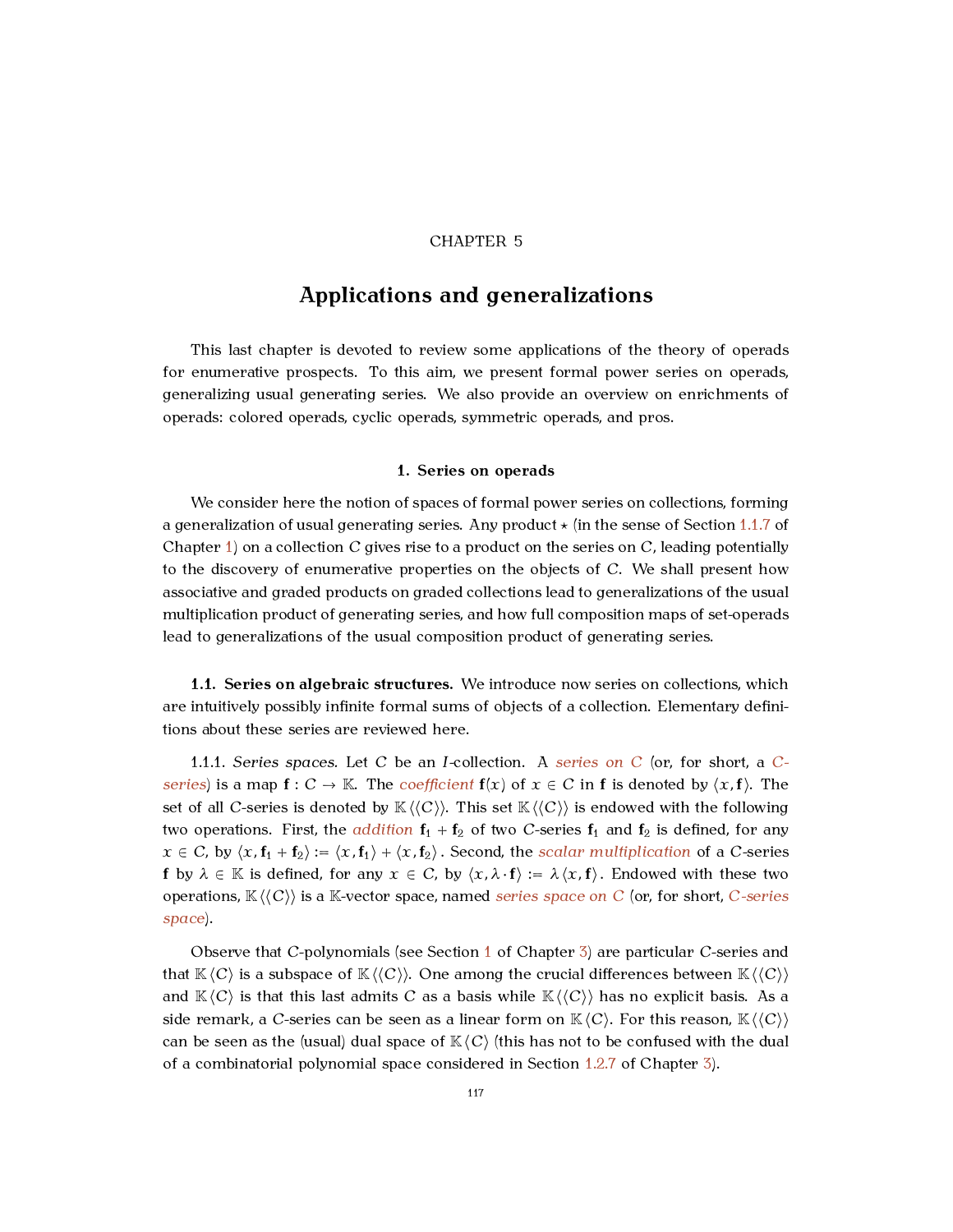For any subcollection *X* of *C*, the *characteristic series* of *X* is the *C*-series ch(*X*) defined, for any  $x \in C$ , by  $\langle x, ch(X) \rangle := 1$  for all  $x \in X$  and  $\langle y, ch(X) \rangle := 0$  for all  $y \in C \setminus X$ . By using now the linear structure of  $\mathbb{K} \langle \langle C \rangle$ , any *C*-series f can be expressed as the possibly infinite sum

$$
\mathbf{f} = \sum_{x \in C} \langle x, \mathbf{f} \rangle \cdot \text{ch}(\{x\}), \tag{1.1.1}
$$

which is denoted, by a slight abuse of notation, by

<span id="page-123-0"></span>
$$
\mathbf{f} = \sum_{x \in C} \langle x, \mathbf{f} \rangle x. \tag{1.1.2}
$$

The notation [\(1.1.2\)](#page-123-0) for **f** as a (possibly infinite) linear combination of objects of *C* is the *infinite sum notation* of *C*-series.

1.1.2. *Generating series and products.* By setting that *{t}* is a graded collection wherein *t* is an atomic object,  $\mathbb{K}\langle\langle\mathbf{MSet}\rangle\langle t\rangle\rangle\rangle$  is the space of the usual generating series. Indeed, by denoting by  $t^n$  each object  $\{t, \ldots, t\}$  of **MSet** $(\{t\})$  of size  $n \in \mathbb{N}$ , any element **f** of  $\mathbb{K}\langle\langle\mathbf{MSet}(\{t\})\rangle\rangle$  is by definition of the form

$$
\mathbf{f} = \sum_{n \in \mathbb{N}} \left\langle t^n, \mathbf{f} \right\rangle t^n. \tag{1.1.3}
$$

To not overload the notation, we shall write  $\mathbb{K}\langle\langle t\rangle\rangle$  for  $\mathbb{K}\langle\langle\mathbf{MSet}[\{t\}\rangle\rangle\rangle$ .

The usual multiplication (resp. composition) of generating series is denoted by *·* (resp.  $\circ$ ). In this way, by setting 1 := ch( $\{f^0\}$ ), ( $\mathbb{K}\langle\langle t\rangle\rangle$ ,  $\cdot$ , 1) is a unitary associative algebra. Moreover, by denoting by  $t\mathbb{K} \langle \langle t \rangle \rangle$  the subspace of  $\mathbb{K} \langle \langle t \rangle \rangle$  of all the series **f** such  $\frac{d\mathbf{u}}{dt} \times \frac{d\mathbf{v}}{dt}$  $\langle e \rangle = 0$ ,  $\langle tK \langle \langle t \rangle \rangle$ ,  $\circ$ ,  $t$ ) is a unitary associative algebra.

1.1.3. *Index series.* When *C* is combinatorial, the *index series* of *C* is the *I*-series **I**(*C*), where *I* is seen as a simple collection, defined by

$$
\mathbf{I}(C) := \sum_{x \in C} \text{ind}(x) = \sum_{i \in I} \#C(i) \, i. \tag{1.1.4}
$$

Since the coefficient  $\langle i, I(C) \rangle$  is the number of elements of index  $i \in I$  of C, the series  $I(C)$ encodes enumerating data about *C*. It is then worthwhile to provide ways of expressing **I**(*C*) in order to compute its coefficients. We shall besides consider in the sequel index series of colored operads and of pros as analogs of usual Hilbert series.

Moreover, let  $\omega: I \to \mathbb{N}$  be a map. The  $\omega$ -evaluation map is the map

$$
ev^{\omega}: \mathbb{K}\left\langle \left\langle C \right\rangle \right\rangle \to \mathbb{K}\left\langle \left\langle t \right\rangle \right\rangle \tag{1.1.5}
$$

defined, for any *C*-series **f**, by

$$
ev^{\omega}(\mathbf{f}) := \sum_{x \in C} \langle x, \mathbf{f} \rangle t^{\omega(x)}.
$$
 (1.1.6)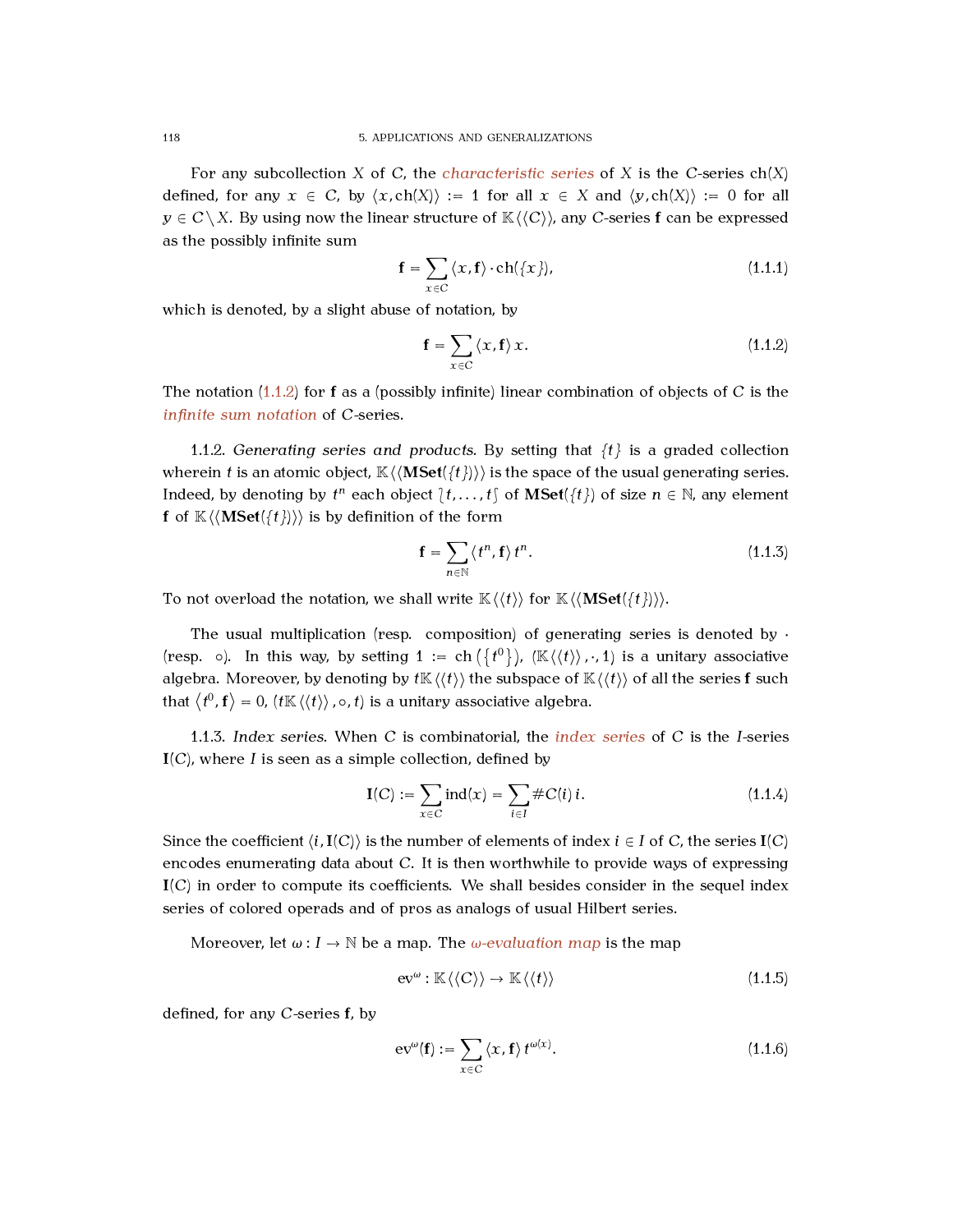This series is well-defined if each fiber  $\omega^{-1}(n)$  is finite for any  $n \in \mathbb{N}$  and is called the *ω-evaluation* of **f**. When *C* is combinatorial and graded, one has

<span id="page-124-1"></span>
$$
evId(I(C)) = ev|-|(ch(C)) = \mathbb{G}_C(t)
$$
\n(1.1.7)

where Id is the identity map on the index set  $I = N$  of *C*, and  $| - |$  is the size function of *C*. Recall that G*C*(*t*) denotes the generating series of *C*.

1.1.4. *Products on series.* Assume that the *I*-collection *C* is endowed with a product

$$
\star: C(J_1) \times \cdots \times C(J_p) \to C \tag{1.1.8}
$$

where  $p \in \mathbb{N}$  and  $J_1, \ldots, J_p$  are nonempty subsets of *I* (see Section [1.1.7](#page-16-0) of Chapter [1\)](#page-14-0). Then, let the linear map

$$
\bar{\star}: \mathbb{K}\left\langle \left\langle C \right\rangle \right\rangle^{\otimes p} \to \mathbb{K}\left\langle \left\langle C \right\rangle \right\rangle \tag{1.1.9}
$$

defined, for any  $f_1, \ldots, f_p \in \mathbb{K} \langle \langle C \rangle \rangle$  and  $x \in C$ , by

$$
\langle x, \bar{\star} (f_1, \ldots, f_p) \rangle := \sum_{\substack{y_1, \ldots, y_p \in C \\ \bar{\star} (y_1, \ldots, y_p) = x}} \prod_{k \in [p]} \langle y_k, f_k \rangle.
$$
 (1.1.10)

In other terms, by using the sum notation of series,

$$
\bar{\star}(\mathbf{f}_1,\ldots,\mathbf{f}_p)=\sum_{x_k\in C(f_k),k\in[p]}\prod_{k\in[p]} \langle x_k,\mathbf{f}_k\rangle \star (x_1,\ldots,x_p).
$$
 (1.1.11)

We call  $\bar{x}$  the *series extension* of  $\star$ . In this way, series extensions of products on *C* allow to translate set-theoretic algebraic structures on *C* into products on series.

For instance, by considering the product  $\star$  on  $\mathbf{MSet}(\{t\})$  defined by  $t^n \star t^m := t^{n+m}$ for any  $n, m \in \mathbb{N}$ , the series extension of  $\star$  on  $\mathbb{K}\langle\langle t \rangle\rangle$  is the multiplication  $\cdot$  of generating series.

**1.2. Generalizing series multiplication.** We consider series extensions of binary products on graded collections satisfying some conditions and explain how they provide generalizations of the multiplication product of generating series.

1.2.1. *Series on monoids and multiplication.* Let *C* be a graded collection endowed with a graded complete binary associative product  $\star$ . In this case, its series extension  $\bar{\star}$ endows  $\mathbb{K}\langle\langle C\rangle\rangle$  with the structure of an associative algebra. Moreover, when  $\star$  admits a unit 1, *C* is a monoid and the series  $\mathbf{1} := \text{ch}(\{1\})$  of  $\mathbb{K}\langle\langle C \rangle\rangle$  is the unit of  $\bar{\star}$ .

<span id="page-124-0"></span>PROPOSITION 1.2.1. *Let C be a graded collection endowed with a graded complete binary associative product ? admitting a unit. Then, the map* ev*|−| is a unitary associative algebra morphism between* ( $\mathbb{K}\langle\langle C \rangle\rangle$ ,  $\bar{\star}$ , **1**) *and* ( $\mathbb{K}\langle\langle t \rangle\rangle$ , ·, 1). Moreover,  $ev^{|-|}$  *is surjective when*  $C(n) \neq \emptyset$  *for all*  $n \in \mathbb{N}$ *.*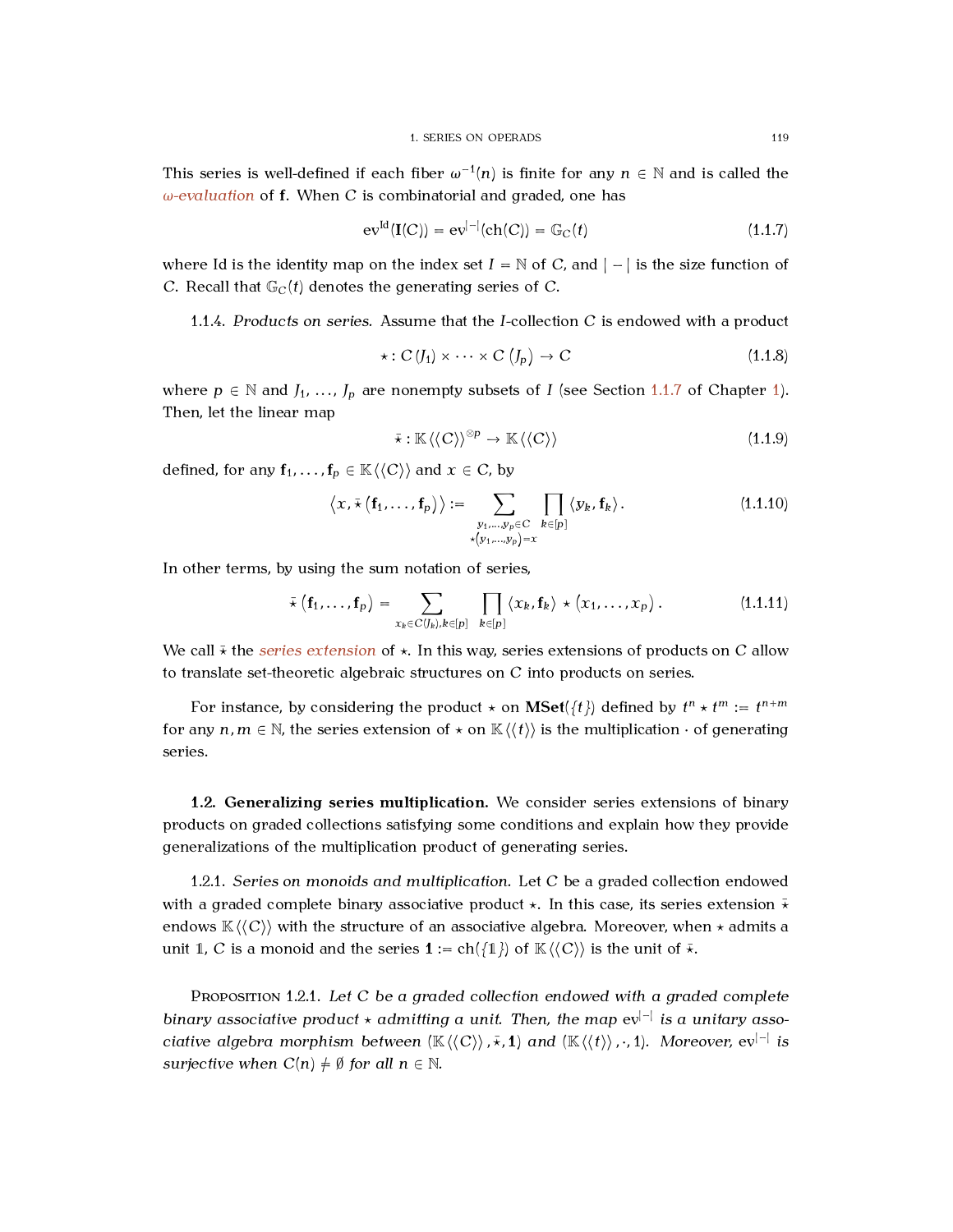Proposition [1.2.1](#page-124-0) implies in particular that if one obtains a nontrivial expression for the characteristic series ch(*C*) of *C* by using the sum of series and the product  $\overline{x}$ , its *| − |*-evaluation will provide a nontrivial expression for the generating series G*C*(*t*) of *C*. We shall present examples in the further sections.

1.2.2. *A monoid of paths.* Let us consider an example of series on monoids and an application to enumeration. We call *path* any nonempty word  $u$  on  $\mathbb N$  and we denote by Path be the graded collection of all paths, where the size of a path is its length as a word minus 1. This collection is endowed with the complete binary product  $\star$  defined, for any  $u \in \mathfrak{Path}(n-1)$  and  $v \in \mathfrak{Path}(m-1)$ , by

$$
u * v := \begin{cases} \uparrow_k (u(1) \dots u(n-1)) \cdot v & \text{if } v(1) \geq u(n), \\ u \cdot \uparrow_k (v(2) \dots v(m)) & \text{otherwise,} \end{cases}
$$
(1.2.1)

where  $\cdot$  is the concatenation product of words,  $k := |u(n) - v(1)|$ , and for any path *w*, *↑<sup>k</sup>* (*w*) is the path obtained by incrementing all the letters of *w* by *k*. For instance,

<span id="page-125-0"></span>
$$
0101121 \times 210011 = 121223210011. \tag{1.2.2}
$$

By depicting a path through its graph in the quarter plane (that is, by drawing points (*i −* 1*, u*(*i*)) for all positions *i* and by connecting all pairs of adjacent points by lines), [\(1.2.2\)](#page-125-0) becomes



In intuitive terms, the product  $\star$  consists in concatenating the paths by superimposing the last letter of the first operand with the first letter of the second. Observe that the path 0, denoted by  $\circ$ , has size zero in  $\mathfrak{Path}$  and is the unit of  $\star$ .

<span id="page-125-1"></span>PROPOSITION 1.2.2. *The triple* ( $\mathfrak{Path}, \star, \bullet$ ) *is a graded monoid.* 

By Propositions [1.2.1](#page-124-0) and [1.2.2,](#page-125-1) we can consider series of paths and the series extension of the product of paths. To specify particular families of paths, let us introduce the following tool. For any subcollection *X* of  $\mathfrak{R}$ ath, the  $\star$ -*Kleene star*  $X^*$ <sup>*\**</sup> of *X* is the subcollection defined by

$$
X^{\star_{\star}} := \bigcup_{p \in \mathbb{N}} \underbrace{X \star \cdots \star X}_{p \text{ terms}}.
$$
 (1.2.3)

In other words,  $X^*$  is the submonoid of  $\mathfrak{P}$ ath generated by *X*. As a collection,  $X^*$  contains all the paths obtained by concatenating elements of *X*.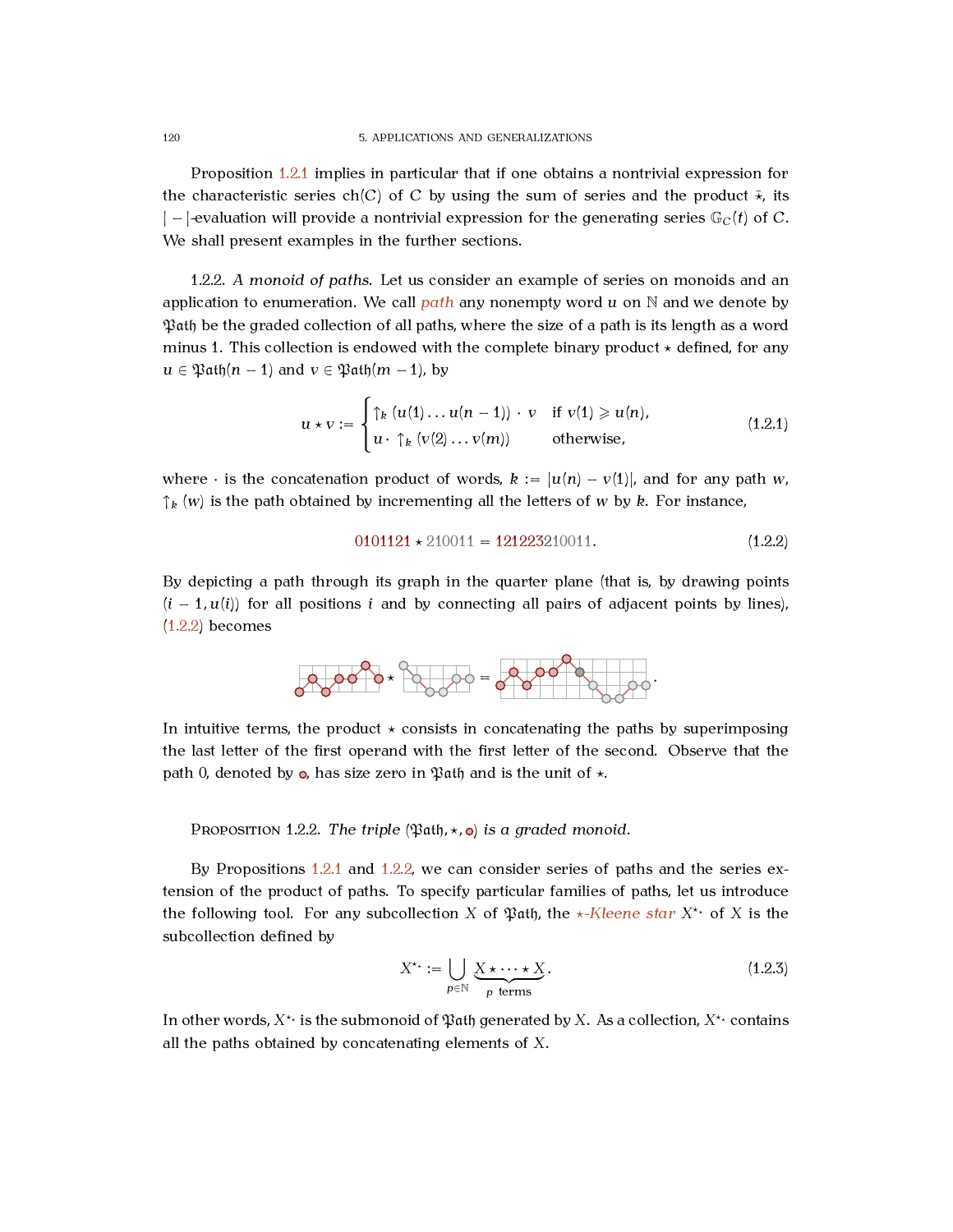1.2.3. *Enumeration of families of paths*. Let us first study the collection  $\mathfrak{Path}_{\mathfrak{Sch}}$  of *Schröder paths*, that are the paths of  $\{ \partial^{\mathbf{P}}, \mathbf{e} \circ \mathbf{e}, \partial^{\mathbf{P}} \}^{\star}$  starting and finishing by 0. This collection is combinatorial and its characteristic series is

$$
\text{ch}\left(\mathfrak{P} \mathfrak{a} t \mathfrak{h}_{\mathfrak{S} \mathfrak{c} \mathfrak{h}}\right) := \text{0+000} + \delta \mathfrak{B}_0 + \text{00000} + \delta \mathfrak{B}_0 + \delta \mathfrak{B}_0 + \delta \mathfrak{B}_0 + \delta \mathfrak{B}_0 + \delta \mathfrak{B}_0 + \delta \mathfrak{B}_0 + \ldots \tag{1.2.4}
$$

By reasoning on the non-ambiguous decomposition of Schröder paths, one can establish that this series satisfies the nontrivial relation

<span id="page-126-0"></span>
$$
\operatorname{ch}\left(\mathfrak{Path}_{\mathfrak{Sch}}\right)=\bullet+\bullet\bullet\bullet\bar{\star}\operatorname{ch}\left(\mathfrak{Path}_{\mathfrak{Sch}}\right)+\bullet\bar{\bullet}\bar{\star}\operatorname{ch}\left(\mathfrak{Path}_{\mathfrak{Sch}}\right)\bar{\star}\mathfrak{P}_{\bar{\bullet}}\bar{\star}\operatorname{ch}\left(\mathfrak{Path}_{\mathfrak{Sch}}\right).
$$
 (1.2.5)

The *| − |*-evaluation of the left and right members of [\(1.2.5\)](#page-126-0) leads, by using [\(1.1.7\)](#page-124-1), to the algebraic relation

$$
\mathbb{G}_{\mathfrak{Path}_{\mathfrak{S}_{\mathfrak{c}\mathfrak{h}}}}(t) = 1 + t^2 \mathbb{G}_{\mathfrak{Path}_{\mathfrak{S}_{\mathfrak{c}\mathfrak{h}}}}(t) + t^2 \mathbb{G}_{\mathfrak{Path}_{\mathfrak{S}_{\mathfrak{c}\mathfrak{h}}}}(t)^2
$$
\n(1.2.6)

for the generating series of  $\mathfrak{P}at\mathfrak{h}_{\mathfrak{Sch}}$ .

We can use similar mechanisms to obtain expressions for the generating series of other families of paths. Let us consider three of these.

*Dyck paths.* The characteristic series of the collection  $\mathfrak{Path}_{\mathfrak{D}_n\ell}$  of *Dyck paths*, that are paths of  ${_{6}^{o}$ ,  $_{6}^{o}}$ ,  $_{4}^{r*}$  starting and finishing by 0 satisfies

ch 
$$
(\mathfrak{Path}_{\mathfrak{D}_0\mathfrak{e}}) = \mathfrak{o} + \mathfrak{S}^{\mathfrak{D} \times} \mathfrak{ch} (\mathfrak{Path}_{\mathfrak{D}_0\mathfrak{e}}) \times \mathfrak{S} \times \mathfrak{ch} (\mathfrak{Path}_{\mathfrak{D}_0\mathfrak{e}}).
$$
 (1.2.7)

*Motzkin paths.* The characteristic series of the collection  $\mathfrak{Path}_{\mathfrak{Mod}_3}$  of *Motzkin paths*, that are paths of  ${_{6}^{\circ}$ ,  $\circ \circ}$ ,  $\mathbb{Q}^{+}$  starting and finishing by 0 satisfies

<span id="page-126-1"></span>ch 
$$
(\mathfrak{Path}_{\mathfrak{Mod}_3}) = \circ + \circ \circ \bar{\star} \text{ ch } (\mathfrak{Path}_{\mathfrak{Mod}_3}) + \circ^{\circ} \bar{\star} \text{ ch } (\mathfrak{Path}_{\mathfrak{Mod}_3}) \bar{\star}^{\circ} \bar{\star} \text{ ch } (\mathfrak{Path}_{\mathfrak{Mod}_3})
$$
. (1.2.8)

*Fibonacci paths.* The characteristic series of the collection  $\mathfrak{Path}_{\mathfrak{Xib}}$  of *Fibonacci paths*, that are paths of  $\{ \circ \circ \circ \circ \circ \circ \circ \}^{\star}$  satisfies

ch 
$$
(\mathfrak{P} \mathfrak{at}\mathfrak{h}_{\mathfrak{Fib}}) = \mathbf{0} + \mathbf{0} \mathbf{0} \times \mathbf{c} \mathbf{h} (\mathfrak{P} \mathfrak{at}\mathfrak{h}_{\mathfrak{Fib}}) + \mathbf{e} \mathbf{e} \mathbf{0} \times \mathbf{c} \mathbf{h} (\mathfrak{P} \mathfrak{at}\mathfrak{h}_{\mathfrak{Fib}}).
$$
 (1.2.9)

**1.3. Generalizing series composition.** We consider now series on combinatorial collections endowed with the structure of set-operads and explain how they provide generalizations of the composition product of generating series.

1.3.1. *Series on operads and composition.* Let *C* be a set-operad (see Section [1.2.3](#page-94-0) of Chapter [4\)](#page-86-0). In this case, the series extensions *◦*¯ of its full composition maps *◦* satisfy, for any  $n \in \mathbb{N}_{\geq 1}$  and any *C*-series **f**,  $\mathbf{g}_1, \ldots, \mathbf{g}_n$ ,

$$
\langle x, \mathbf{f} \,\bar{\circ}\, [\mathbf{g}_1, \ldots, \mathbf{g}_n] \rangle = \sum_{\substack{y \in C(n) \\ z_1, \ldots, z_n \in C \\ y \circ [z_1, \ldots, z_n] = x}} \langle y, \mathbf{f} \rangle \prod_{i \in [n]} \langle z_i, \mathbf{g}_i \rangle.
$$
 (1.3.1)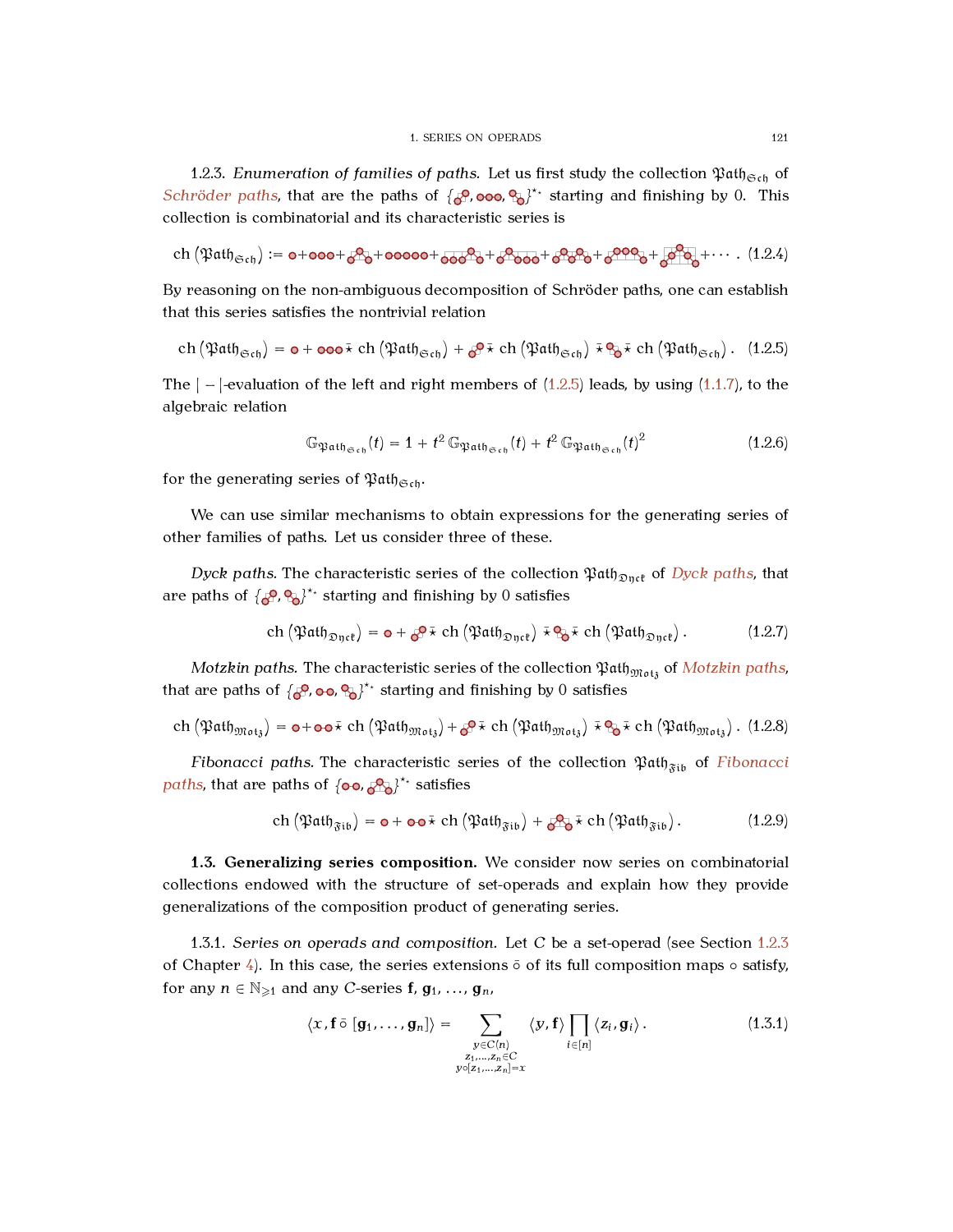Let now  $\odot$  be the binary product on  $\mathbb{K}\langle\langle C\rangle\rangle$  defined as the sum of all the series extensions of the full composition maps of *C*. More precisely, for any *C*-series **f** and **g**,  $\overline{r}$ .<br>T

$$
\langle x, \mathbf{f} \odot \mathbf{g} \rangle := \sum_{p \in \mathbb{N}_{\geq 1}} \left\langle x, \mathbf{f} \circ \left( \underbrace{\mathbf{g}, \ldots, \mathbf{g}}_{p \text{ terms}} \right) \right\rangle = \sum_{\substack{y \in C(n), n \in \mathbb{N} \\ z_1, \ldots, z_n \in C \\ y \circ [z_1, \ldots, z_n] = x}} \langle y, \mathbf{f} \rangle \prod_{i \in [n]} \langle z_i, \mathbf{g} \rangle. \tag{1.3.2}
$$

As immediate observations, remark that  is linear on left, is not linear on the right, and admits  $\mathbf{1} := \text{ch}(\mathbf{1} \mathbf{1})$  as a left and a right unit, where 1 is the operad unit of *C*.

<span id="page-127-0"></span>PROPOSITION 1.3.1. Let C be a set-operad,  $x \in C(n)$ ,  $n \in \mathbb{N}_{\geq 1}$ , and  $\mathbf{g}_1$ , ...,  $\mathbf{g}_n$  be *C-series. Then,*

$$
\mathrm{ev}^{\vert - \vert} \left( x \bar{\circ} \left[ \mathbf{g}_1, \ldots, \mathbf{g}_n \right] \right) = \prod_{i \in [n]} \mathrm{ev}^{\vert - \vert} \left( \mathbf{g}_i \right). \tag{1.3.3}
$$

<span id="page-127-1"></span>PROPOSITION 1.3.2. *Let C be a set-operad. Then, the map* ev*|−| is a unitary associative algebra morphism between* ( $\mathbb{K}\langle\langle C \rangle\rangle$ , ⊙, 1) *and*  $\langle t\mathbb{K}\langle\langle t \rangle\rangle$ ,  $\circ$ , t). Moreover,  $ev^{|-|}$  *is surjective when*  $C(n) \neq \emptyset$  *for all*  $n \in \mathbb{N}_{\geq 1}$ *.* 

Propositions [1.3.1](#page-127-0) and [1.3.2](#page-127-1) imply in particular that if one obtains a nontrivial expression for the characteristic series ch(*C*) of *C* by using the sum of series, and the products *◦*¯ and , its *| − |*-evaluation will provide a nontrivial expression for the generating series  $\mathbb{G}_C(t)$  of *C*. We shall present examples in the further sections.

1.3.2. *Enumeration of Motzkin paths.* Let us consider the set-operad **Motz** of Motzkin words introduced in Section [3.1.5](#page-106-1) of Chapter [4.](#page-86-0) By using the operad structure on the underlying graded collection  $\mathfrak{P}\mathfrak{ath} \mathfrak{h}_{\mathfrak{M} \mathfrak{ot} \mathfrak{z}}'$  of **Motz**, one obtains the nontrivial relation

<span id="page-127-2"></span>ch 
$$
(\mathfrak{Path}_{\mathfrak{Mod}_3}')
$$
 =  $\circ$  +  $\circ \circ$   $\circ$  [ $\circ$ , ch  $(\mathfrak{Path}_{\mathfrak{Mod}_3}')$ ] +  $\circ$  $\circ$  $\circ$  [ $\circ$ , ch  $(\mathfrak{Path}_{\mathfrak{Mod}_3}')$ , ch  $(\mathfrak{Path}_{\mathfrak{Mod}_3}')$ ]  $(1.3.4)$ 

for the characteristic series of  $\mathfrak{Path}_{\mathfrak{Mod}^*}$ . Observe that  $(1.3.4)$  and  $(1.2.8)$  are two equivalent expressions for enumerating collections of Motzkin paths (yet with different size functions). Nevertheless,  $(1.3.4)$  has the advantage of not requiring the definition of a general algebraic structure of paths (in [\(1.3.4\)](#page-127-2), all the terms are series of Motzkin paths, while in  $(1.2.8)$ ,  $\delta$  and  $\delta$  are not Motzkin paths).

1.3.3. *Enumeration of noncrossing trees.* Let us consider the set-operad **NCT** of noncrossing trees introduced in Section [3.3.2](#page-113-0) of Chapter [4.](#page-86-0) By using the operad structure on the underlying collection NCT of **NCT**, one obtains the nontrivial relation

ch 
$$
(\mathfrak{NC} \mathfrak{T}) = \mathfrak{S} + \bigwedge_{\mathfrak{S}} \bar{\mathfrak{O}} \left[ \mathrm{ch} \left( \mathfrak{NC} \mathfrak{T} \right), \mathrm{ch} \left( \mathfrak{NC} \mathfrak{T} \right) \right] + \bigwedge_{\mathfrak{S}} \bar{\mathfrak{O}} \left[ \mathbf{f}, \mathrm{ch} \left( \mathfrak{NC} \mathfrak{T} \right) \right],
$$
 (1.3.5)

where **f** is the NCT-series satisfying

$$
\mathbf{f} = \mathbf{e} + \sum_{i=1}^{n} \bar{\mathbf{o}} \left[ \mathbf{f}, \mathrm{ch} \left( \mathfrak{NC} \mathfrak{T} \right) \right], \tag{1.3.6}
$$

for the characteristic series of NCT.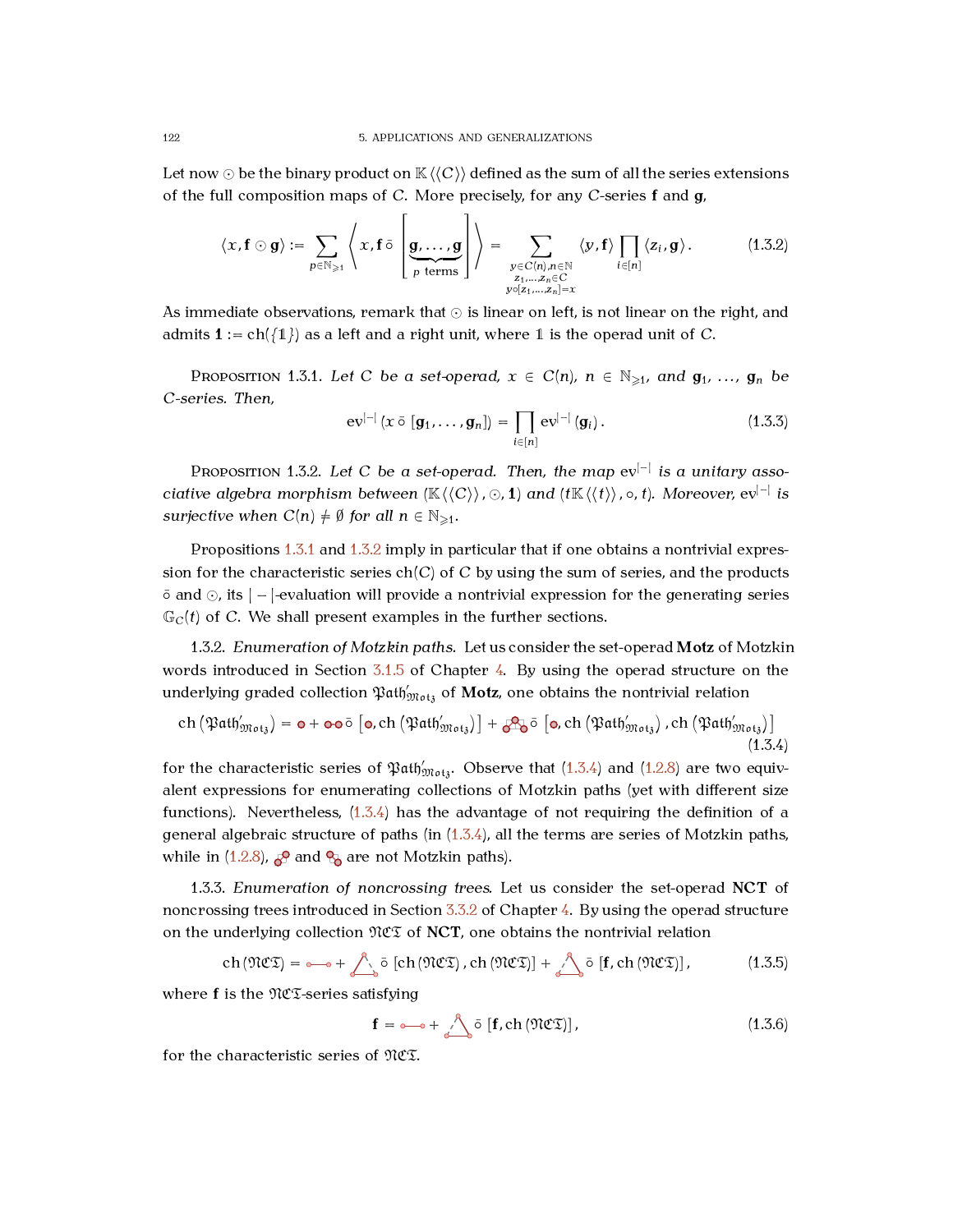### 2. ENRICHED OPERADS 123

### **2. Enriched operads**

Three enrichments of nonsymmetric operads are presented here: colored operads, cyclic operads, and symmetric operads.

**2.1. Colored operads.** We begin by introducing colored operads. These variations of operads involve colored collections. Intuitively, each element of a colored operad has a color for its output and colors for each of its inputs. The partial composition of two elements is defined if and only if the colors of the involved input and output coincide.

2.1.1. *Colored polynomial spaces.* Given a C-colored collection *C* (see Section [1.1.4](#page-16-1) of Chapter [1\)](#page-14-0), the polynomial space  $\mathbb{K}\langle C \rangle$  is said  $\mathfrak{C}\text{-colored}$  and is endowed with the maps out and in associating with each nonzero homogeneous element  $f$  of  $K\langle C \rangle$ , respectively, its output color out( $f$ ) and its word of input colors in( $f$ ) (see the aforementioned section). The *arity* |f| of an  $(a, u)$ -homogeneous element f of  $K \langle C \rangle$ , where  $(a, u)$  is a C-colored index, is the length *|u|* of the word *u*. Alternatively, the arity of *f* is the degree of *f* in  $K \langle C' \rangle$  where  $C'$  is the graduation of  $C$  (see Section [1.2.2](#page-18-0) of Chapter [1\)](#page-14-0). Moreover, to not overload the notation, we denote by  $\mathbb{K}\langle C\rangle\langle a,u\rangle$  the homogeneous component  $\mathbb{K}\langle C\rangle(\langle a,u\rangle)$  of  $\mathbb{K}\langle C\rangle$  for any  $\mathfrak{C}\text{-colored index }(\alpha,u)$ .

2.1.2. *Colored abstract operators.* We regard any homogeneous element *f* of an augmented C-colored polynomial space  $\mathbb{K}\langle C \rangle$  as a *colored abstract operator*, that is, an abstract operator wherein the output and each input are associated with an element of **C.** If *f* is of arity *n*, out(*f*) =  $a$ , and in(*f*) =  $u$ , *f* is depicted as

$$
\underbrace{d}_{u(1)} \underbrace{d}_{u(n)} \tag{2.1.1}
$$

The output and input colors of *f* are written onto the output and input edges.

<span id="page-128-0"></span>2.1.3. *Colored operads.* Let *C* be an augmented *C*-colored collection. Let for all *C*colored indexes  $(a, u)$  and  $(b, v)$ , and  $i \in [u]$  such that  $b = u(i)$ , binary products of the form

$$
\circ_i^{(\langle a,u\rangle,\langle b,v\rangle)}: \mathbb{K}\left\langle [C(a,u),C(b,v)]_{\times}\right\rangle \to \mathbb{K}\left\langle C\right\rangle \langle a,u \leftarrow_i v\rangle, \tag{2.1.2}
$$

where  $u \leftarrow_i v$  is the word obtained by replacing the *i*th letter of *u* by *v*. On abstract operators, these products  $\circ_i^{(\langle a,u\rangle,\langle b,v\rangle)}$  behave as the products  $\circ_i^{(\langle u|,|v|)}$  of operads (see Section [1.1.2](#page-87-1) of Chapter [4\)](#page-86-0) but with the addition of taking into account of the output and input colors of the colored abstract operators. Indeed, for any  $f \in \mathbb{K} \langle C \rangle \langle a, u \rangle$  and  $g \in \mathbb{K} \langle C \rangle \langle b, v \rangle$ ,  $f\circ_i^{(\langle a,u \rangle, \langle b, v \rangle)} g$  is the abstract operator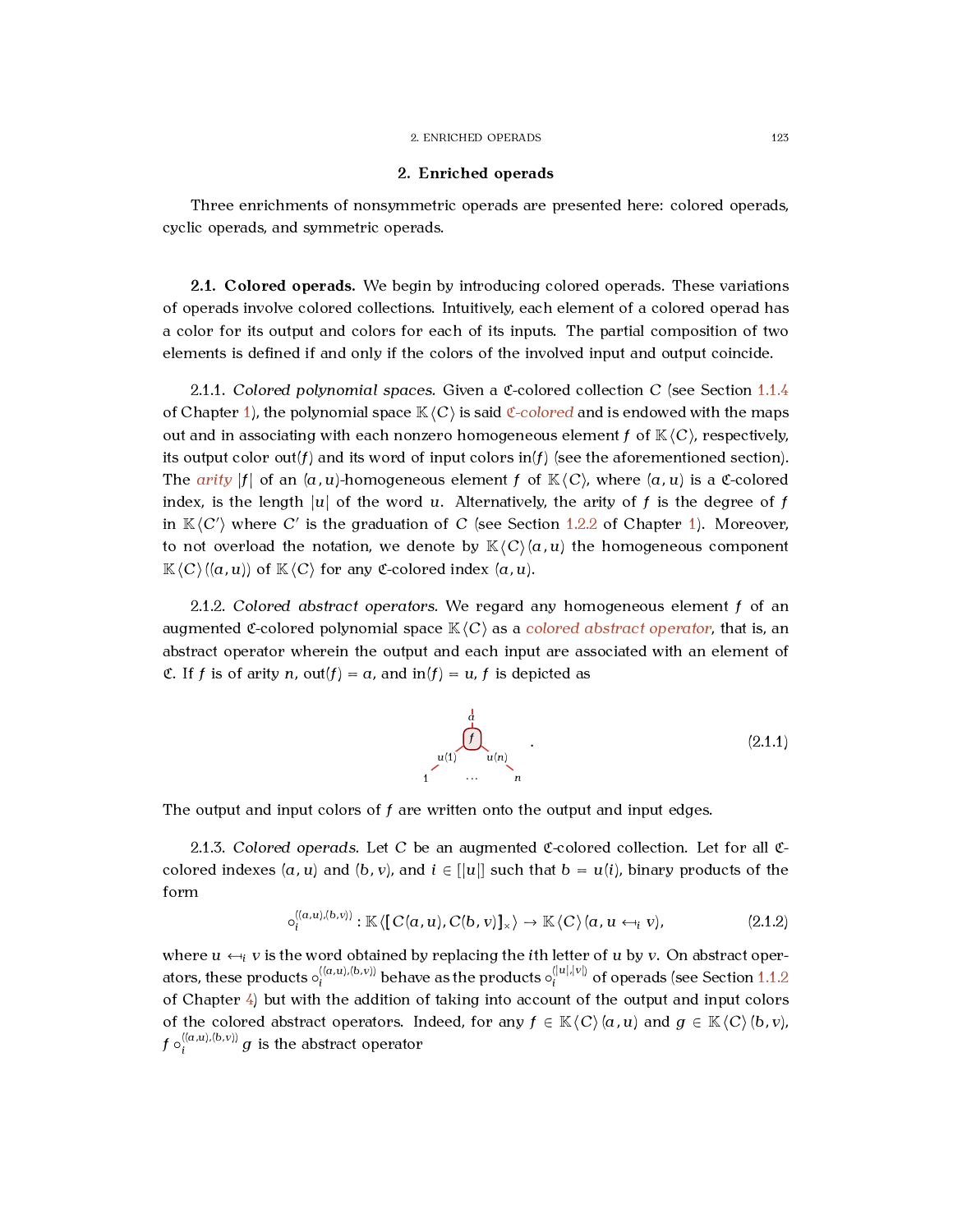

Let us emphasize the fact that these products require that the output color of *g* is equal to the *i*th input color of *f*. By a slight abuse of notation, we shall sometimes omit the  $((a, u), (b, v))$  in the notation of  $\circ_i^{((a, u), (b, v))}$  $\sum_{i=1}^{\left(\lfloor d/L\right),\left(0,\vee\right)\right)}$  in order to denote it in a more concise way by *◦<sup>i</sup>* .

When for any objects *x*, *y*, and *z* of *C*, the fact that the left and right members of Relation  $(1.1.4)$  (resp. Relation  $(1.1.7)$ ) of Chapter [4](#page-86-0) are well-defined implies that they are equal, *◦<sup>i</sup>* is *series associative* (resp. *parallel associative*). Moreover, assume that there exists a set of elements  $\{1_a : a \in \mathfrak{C}\}\$  of arity 1 of  $\mathbb{K}\langle C \rangle$  such that for any  $a \in \mathfrak{C}$ , out  $(1_a) = a = \text{in}(1_a)$ . When for any object x of C, the fact that, by replacing by  $1_a$  each occurrence of 1 in Relation  $(1.1.11)$  of Chapter [4,](#page-86-0) the first or the last members of the relation are well-defined implies that they are equal to *x*, *◦<sup>i</sup>* is *unital*. We call in this case each  $1_a$ ,  $a \in \mathfrak{C}$ , a *unit of color*  $a$ .

When the products *◦<sup>i</sup>* are series associative, parallel associative, and unital, the *◦<sup>i</sup>* are called *partial composition maps*. A C*-colored operad* is a C-colored polynomial space  $\mathbb{K}\langle C \rangle$  endowed with partial composition maps. The main algebraic notions presented in Section [1.2](#page-92-0) of Chapter  $4$  for operads (like full composition maps associated with partial composition maps, morphisms, quotients, group of symmetries, set-operads, *etc.*) hold straightforwardly for colored operads. When  $\mathbb{K}\langle C \rangle$  is combinatorial, its *Hilbert series* is the  $C \times C^+$ -series

$$
\mathbb{H}_{\mathbb{K}\langle C\rangle}:=\mathbf{I}(C)=\sum_{(a,u)\in\mathfrak{C}\times\mathfrak{C}^+}(\dim\mathbb{K}\langle C\rangle\langle a,u\rangle)\langle a,u\rangle.
$$
 (2.1.4)

<span id="page-129-0"></span>2.1.4. *Categorical point of view.* Recall that a monoid *M* can be seen as a category with exactly one object *•* wherein the elements of *M* are interpreted as morphisms  $\phi$  :  $\bullet \rightarrow \bullet$ . In the same way, an operad  $\mathbb{K}\langle C \rangle$  can be seen as a multicategory with exactly one object •. In this case, the elements of  $\mathbb{K}\langle C\rangle(n)$ ,  $n \in \mathbb{N}_{\geq 1}$ , are interpreted as multimorphisms  $\phi : \bullet^n \to \bullet$ . The full composition maps of  $\mathbb{K}\langle C \rangle$  translate as the composition of multimorphisms.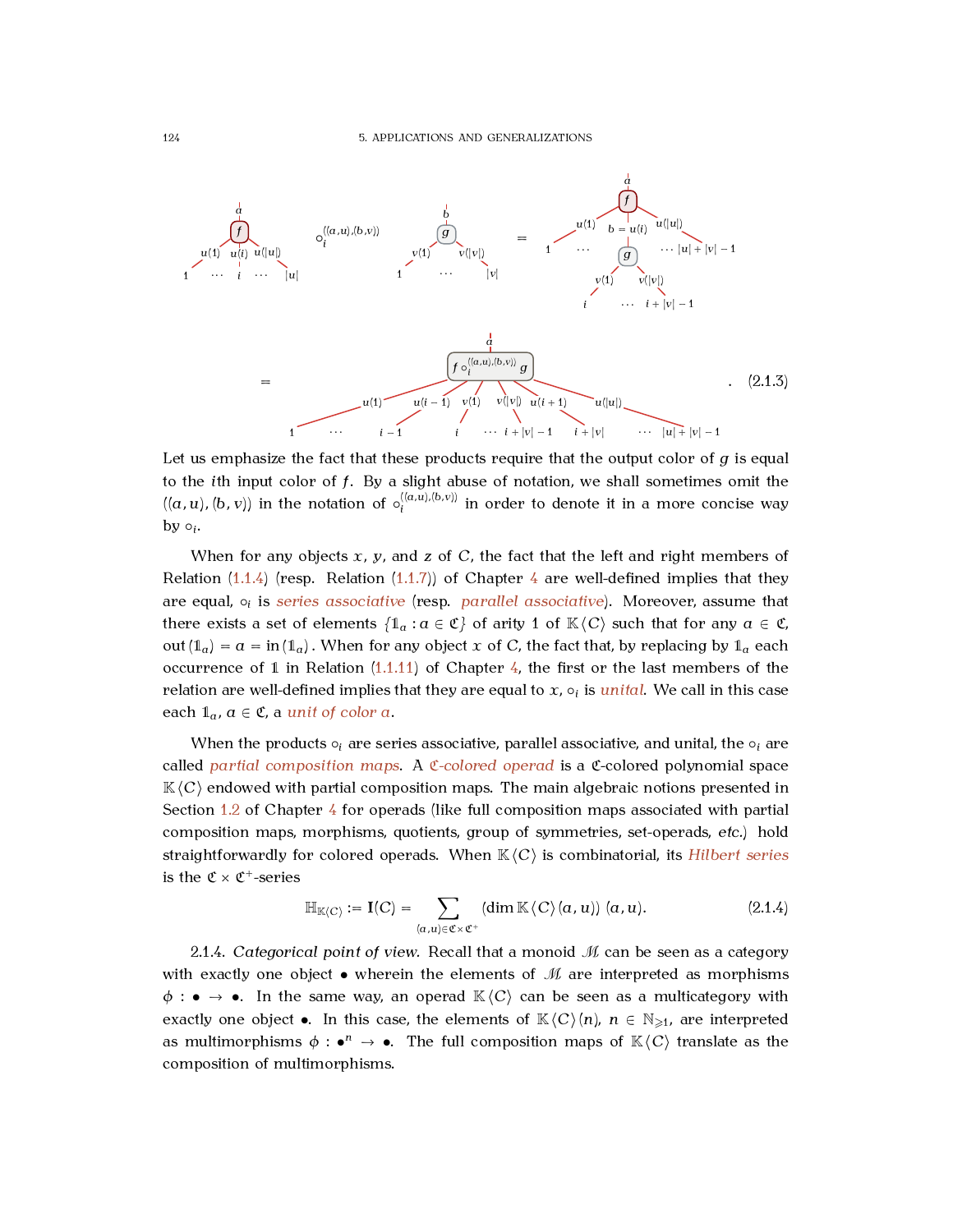In a similar way, a  $\mathfrak{C}$ -colored operad  $\mathbb{K} \langle C \rangle$  can be seen as a multicategory having  $\mathfrak{C}$  as set of objects. In this case, the elements of  $\mathbb{K}\langle C\rangle\langle a, u\rangle$  where  $\langle a, u\rangle$  is a C-colored index, are interpreted as multimorphisms  $\phi: u(1) \times \cdots \times u(n) \to a$ . The full composition maps of  $K(\mathcal{C})$  translate as the composition of multimorphisms, where the constraints imposed by the colors in  $K\langle C \rangle$  become constraints imposed by the domains and codomains of multimorphisms.

2.1.5. *Free colored operads.* Let  $\mathfrak C$  be a set of colors and  $\mathfrak G$  be an augmented  $\mathfrak C$ colored collection. The *free colored operad* over G is the operad

$$
\mathbf{FCO}(\mathfrak{G}) := \mathbb{K} \left\langle \mathfrak{CST}^{\mathfrak{G}}_{\perp} \right\rangle, \tag{2.1.5}
$$

where CGT<sup>&</sup> is the graded collection of all the C-colored &-syntax trees (see Section [3.2](#page-54-1) of Chapter [2\)](#page-38-0). The space  $FCO(\mathcal{O})$  is endowed with the linearizations of the partial grafting operations *◦<sup>i</sup>* , *i ∈* N<sup>&</sup>gt;1, defined in Section [3.2](#page-54-1) of Chapter [2.](#page-38-0) The unit of color *a*, *a ∈* C, of **FCO**( $\&$ ) is the only  $\&$ -colored  $\&$ -syntax tree  $\frac{1}{q}$  of arity 1 and degree 0 and having *a* as output and input color.

2.1.6. *Example: bud operads.* Given an operad  $\mathbb{K}\langle C \rangle$  and a set of colors  $\mathfrak{C}$ , there is an easy way to construct a C-colored operad. Let  $\text{Bud}_{\mathcal{C}}(\mathbb{K}\langle C \rangle)$  be the C-colored space  $\mathbb{K}$  *(Col<sub>c</sub>*( $\mathbb{K}$  *(C)*)*)* where  $\text{Col}_{\mathfrak{C}}(C)$  denotes the C-coloration of *C* (see Section [1.2.10](#page-23-0) of Chap-ter [1\)](#page-14-0). Let us endow  $\text{Bud}_\mathfrak{C}(\mathbb{K}\langle C\rangle)$  with the partial composition maps defined linearly, for any objects  $(a, x, u)$  and  $(b, y, v)$  of  $Col_{\mathfrak{C}}(C)$ , and  $i \in [|u|]$  such that  $b = u(i)$ , by

<span id="page-130-0"></span>
$$
(\alpha, x, u) \circ_i (\beta, y, v) := (\alpha, x \circ_i y, u \leftrightarrow_i v) \tag{2.1.6}
$$

where the second occurrence of *◦<sup>i</sup>* in [\(2.1.6\)](#page-130-0) is the partial composition map of the operad  $\mathbb{K}\langle C\rangle$  and  $\leftarrow_i$  is the operation on words on  $\mathfrak C$  defined in Section [2.1.3.](#page-128-0)

PROPOSITION 2.1.1. *For any set of colors*  $\mathfrak C$  *and any operad*  $\mathbb{K} \langle C \rangle$ *, Bud<sub>c</sub>*( $\mathbb{K} \langle C \rangle$ ) *is a* C*-colored operad.*

We call  $\text{Bud}_{\mathcal{C}}(\mathbb{K}\langle C\rangle)$  the  $\mathfrak{C}\text{-}bud$  operad of  $\mathbb{K}\langle C\rangle$ . For instance, one has in  $\text{Bud}_{\{a,b\}}(\text{As})$ (where As is the associative operad defined in Section  $3.1.1$  of Chapter [4\)](#page-86-0) the partial composition

$$
(a, a4, bbab) o2 (b, a3, aab) = (a, a6, baabab).
$$
 (2.1.7)

Let us observe that the bud operad of a free operad can be not free as a colored operad. For instance, consider the *{*a*,* b*}*-bud operad of the magmatic operad **Mag** (see Section [3.2.1](#page-107-0) of Chapter  $\frac{1}{4}$ . One has in **Bud**<sub>*{*a,b}</sub>(**Mag**) among others the nontrivial relation  $\overline{\phantom{a}}$ 

$$
\left(a, \mathcal{A}_{\mathbf{a}}, aa\right) \circ_1 \left(a, \mathcal{A}_{\mathbf{a}}, aa\right) = \left(a, \mathcal{A}_{\mathbf{a}}, aa\right) = \left(a, \mathcal{A}_{\mathbf{a}}, ba\right) \circ_1 \left(b, \mathcal{A}_{\mathbf{a}}, aa\right), \quad (2.1.8)
$$

implying that **Bud***{*a*,*b*}*(**Mag**) is not free as a colored operad.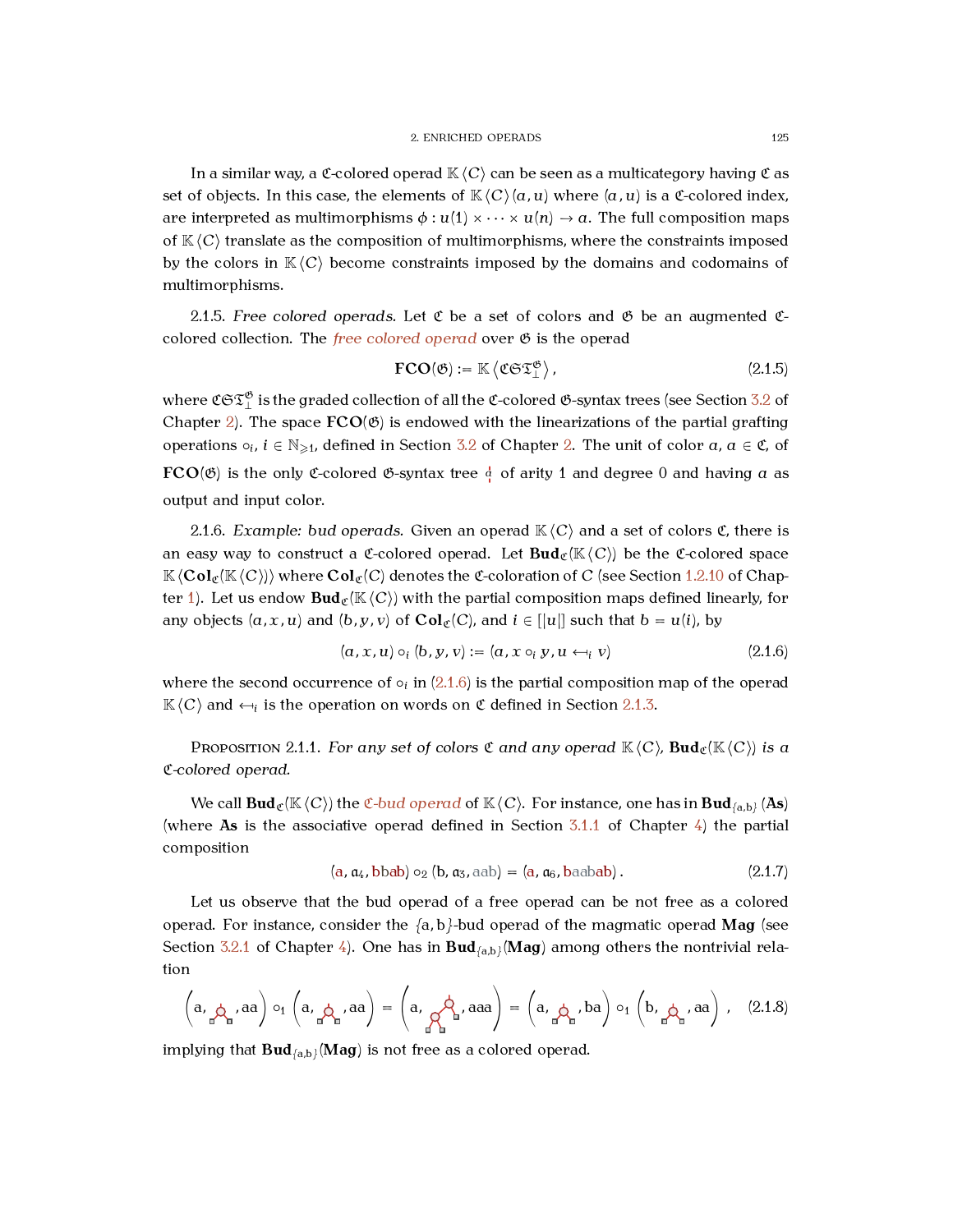**2.2. Cyclic operads.** We focus now on cyclic operads. These variations of operads involve cyclic collections. Intuitively, in a cyclic operad, the output and the inputs of the elements play an interchangeable role. This is due to the fact that these structures are endowed with a map performing a cyclic action on the inputs and outputs of its elements.

2.2.1. *Cyclic polynomial spaces.* A graded polynomial space  $\mathbb{K}\langle C \rangle$  is *cyclic* if it is endowed for all  $n \in \mathbb{N}$  with unary products

$$
\circlearrowright_n: \mathbb{K}\left\langle C\right\rangle(n) \to \mathbb{K}\left\langle C\right\rangle(n) \tag{2.2.1}
$$

such that  $\circlearrowright^{n+1}_n$  is the identity map on  $\mathbb{K}\langle C\rangle\langle n\rangle$ . We say that the  $\circlearrowright_n$ ,  $n\in\mathbb{N}$ , are *cycle maps* of  $K \langle C \rangle$ . By a slight abuse of notation, we shall sometimes omit the *n* in the notation of  $\circlearrowright_n$  in order to denote it in a more concise way by  $\circlearrowright$ . As usual, if  $\phi : \mathbb{K} \langle C_1 \rangle \to \mathbb{K} \langle C_2 \rangle$ is a morphism between two graded polynomial spaces  $\mathbb{K} \langle C_1 \rangle$  and  $\mathbb{K} \langle C_2 \rangle$ ,  $\phi$  is a *cyclic polynomial space morphism* if it commutes with the cycle maps of  $\mathbb{K} \langle C_1 \rangle$  and  $\mathbb{K} \langle C_2 \rangle$ .

Remark that when *C* is a cyclic collection (see Section [1.1.5](#page-16-2) of Chapter [1\)](#page-14-0), the linearizations of the cycle maps of *C* endow  $K\langle C \rangle$  with the structure of a cyclic polynomial space.

2.2.2. *Cyclic abstract operators.* We regard any homogeneous element *f* of an augmented cyclic polynomial space  $\mathbb{K}(C)$  as a *cyclic abstract operator*, that is, an abstract operator wherein the output can play the role of an input and an input can play the role of the output. In this case,  $\circlearrowright$  behaves in the following way. For any  $f \in \mathbb{K} \langle C \rangle \langle n \rangle$ ,

$$
\circlearrowright\left(\bigoplus_{1\ 2\ \cdots\ n}^{n}\right) = \bigoplus_{1\ \cdots\ n-1\ n}^{n} = \bigoplus_{1\ 2\ \cdots\ n}^{n}.
$$
 (2.2.2)

In words,  $\circlearrowright$  (*f*) is obtained by transforming each input of *f* of index *i* + 1 into an input of index *i* for any  $i \in [n-1]$ , by transforming the 1st input of f into an output, and by transforming the output of *f* into an input of index *n*. It is straightforward to check that  $O^{n+1}$  (*f*) = *f* as required due to the fact that *C* is a cyclic collection.

2.2.3. *Cyclic operads.* A *cyclic operad* is an operad  $\mathbb{K}\langle C \rangle$  such that  $\mathbb{K}\langle C \rangle$  is also cyclic as a polynomial space and satisfies, for any  $x \in C(n)$ ,  $y \in C(m)$ , and  $i \in [n-1]$ , the compatibility relations,

<span id="page-131-0"></span>
$$
\circlearrowright (x \circ_1 y) = \circlearrowright (y) \circ_m \circlearrowright (x), \qquad \qquad (2.2.3a)
$$

<span id="page-131-1"></span>
$$
\circlearrowright\left(x\circ_{i+1}y\right)=\circlearrowright\left(x\right)\circ_i y,\tag{2.2.3b}
$$

<span id="page-131-2"></span>
$$
\circlearrowright (1) = 1. \tag{2.2.3c}
$$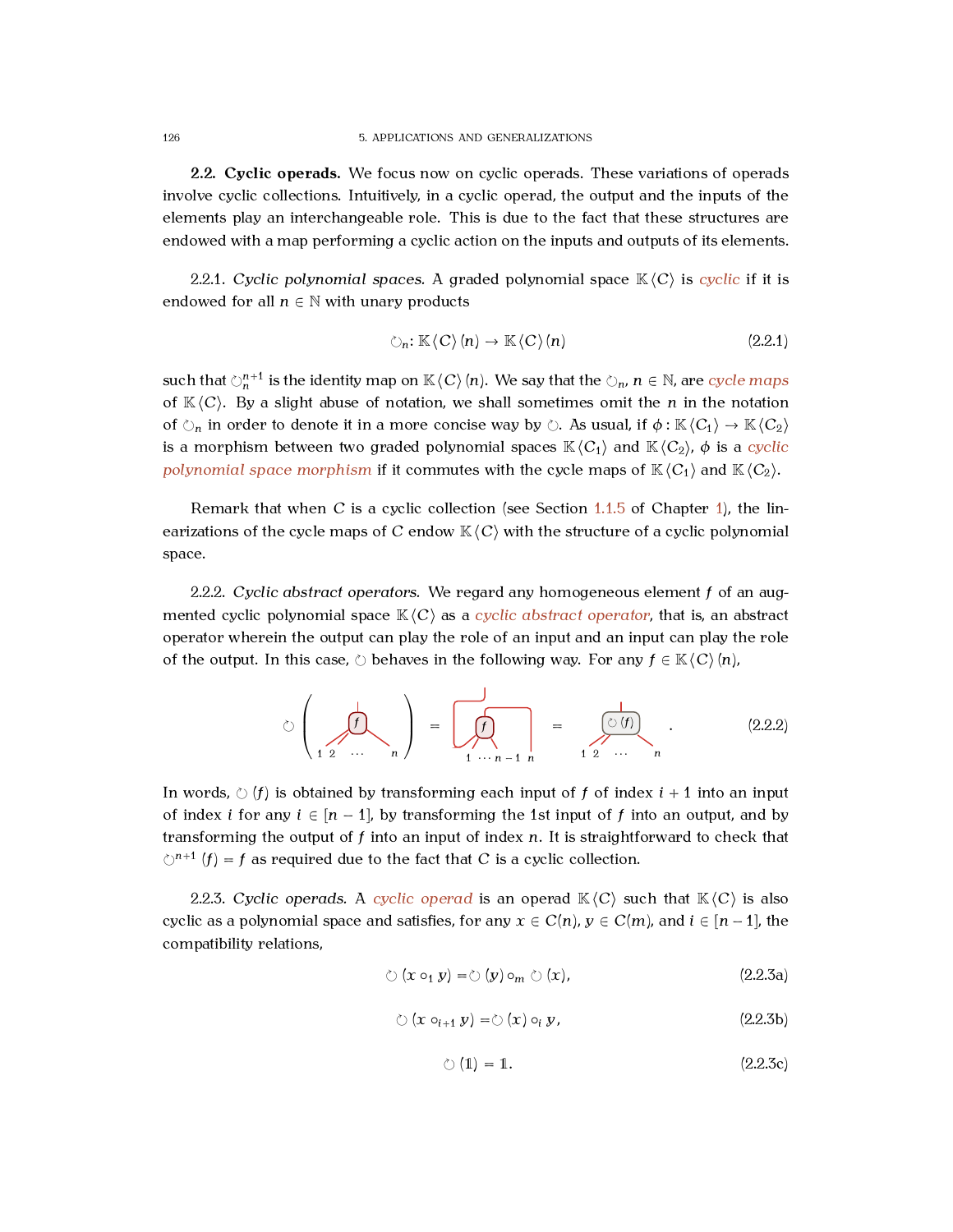To understand these relations, let us consider first the abstract operators expressed by the left and right members of  $(2.2.3a)$ . On the one hand, we have

$$
\circlearrowright\left(\bigoplus_{1 \text{ ... } n}^{1} \circlearrowright_{1} \bigoplus_{1 \text{ ... } m}^{1} \right) = \circlearrowright\left(\bigoplus_{1 \text{ ... } m}^{1} \bigoplus_{1 \text{ ... } m}^{1} \bigoplus_{1 \text{ ... } m}^{1} \bigoplus_{1 \text{ ... } m}^{1} \bigoplus_{1 \text{ ... } m}^{1} \bigoplus_{1 \text{ ... } m}^{1} \bigoplus_{1 \text{ ... } m}^{1} \bigoplus_{1 \text{ ... } m}^{1} \bigoplus_{1 \text{ ... } m}^{1} \bigoplus_{1 \text{ ... } m}^{1} \bigoplus_{1 \text{ ... } m}^{1} \bigoplus_{1 \text{ ... } m}^{1} \bigoplus_{1 \text{ ... } m}^{1} \bigoplus_{1 \text{ ... } m}^{1} \bigoplus_{1 \text{ ... } m}^{1} \bigoplus_{1 \text{ ... } m}^{1} \bigoplus_{1 \text{ ... } m}^{1} \bigoplus_{1 \text{ ... } m}^{1} \bigoplus_{1 \text{ ... } m}^{1} \bigoplus_{1 \text{ ... } m}^{1} \bigoplus_{1 \text{ ... } m}^{1} \bigoplus_{1 \text{ ... } m}^{1} \bigoplus_{1 \text{ ... } m}^{1} \bigoplus_{1 \text{ ... } m}^{1} \bigoplus_{1 \text{ ... } m}^{1} \bigoplus_{1 \text{ ... } m}^{1} \bigoplus_{1 \text{ ... } m}^{1} \bigoplus_{1 \text{ ... } m}^{1} \bigoplus_{1 \text{ ... } m}^{1} \bigoplus_{1 \text{ ... } m}^{1} \bigoplus_{1 \text{ ... } m}^{1} \bigoplus_{1 \text{ ... } m}^{1} \bigoplus_{1 \text{ ... } m}^{1} \bigoplus_{1 \text{ ... } m}^{1} \bigoplus_{1 \text{ ... } m}^{1} \bigoplus_{1 \text{ ... } m}^{1} \bigoplus_{1 \text{ ... } m}^{1} \bigoplus_{1 \text{ ... } m}^{1} \bigoplus_{1 \text{ ... } m}^{1} \bigoplus_{1 \text{ ... } m}^{1} \bigoplus_{1 \text{ ... } m}^{1} \bigoplus_{1 \text{ ... } m}^{1} \bigoplus_{1 \text{ ... } m}^{1} \bigoplus_{1 \text{ ... } m}^{
$$

and on the other,

$$
\circlearrowright\left(\bigoplus_{1\cdots m}^{1}\right)\circ_{m}\circlearrowright\left(\bigoplus_{1\cdots n}^{1}\right)=\underbrace{\left(\bigoplus_{j\in\{1\ldots m-1\}}^{1}\circ_{m}\left(\bigoplus_{1\cdots n-1\ n}^{2}\right)\right)}_{1\cdots n-1}\left(\bigoplus_{1\cdots n-1\ n}^{2}\right)=\underbrace{\left(\bigoplus_{j\in\{1\ldots n-1\}}^{2}\right)}_{\cdots n+m-1}\circlearrowright\tag{2.2.5}
$$

We observe that the two obtained abstract operators are the same. Indeed, for both of them, the connections between  $x$  and  $y$  are the same. This is what is expressed by [\(2.2.3a\)](#page-131-0). Let us now consider the abstract operators expressed by the left and right members of [\(2.2.3b\)](#page-131-1). On the one hand, we have

$$
\circlearrowright\left(\sum_{1 \text{ ... } n}^{1} \circ_{i+1}^{1} \left(\sum_{1 \text{ ... } m}^{1}\right)\right) = \circlearrowright\left(\sum_{1 \text{ ... } y \text{ ... } n+m-1}^{1} \right) = \left(\sum_{1 \text{ ... } y \text{ ... } n+m-2}^{1} \right) = \left(\sum_{1 \text{ ... } y \text{ ... } n+m-2}^{1} \right) = \left(\sum_{1 \text{ ... } y \text{ ... } n+m-1}^{1} \right) = \left(\sum_{1 \text{ ... } y \text{ ... } n+m-1}^{1} \right) = \left(\sum_{1 \text{ ... } y \text{ ... } n+m-1}^{1} \right) = \left(\sum_{1 \text{ ... } y \text{ ... } n+m-1}^{1} \right) = \left(\sum_{1 \text{ ... } y \text{ ... } n+m-1}^{1} \right) = \left(\sum_{1 \text{ ... } y \text{ ... } n+m-1}^{1} \right) = \left(\sum_{1 \text{ ... } y \text{ ... } n+m-1}^{1} \right) = \left(\sum_{1 \text{ ... } y \text{ ... } n+m-1}^{1} \right) = \left(\sum_{1 \text{ ... } y \text{ ... } n+m-1}^{1} \right) = \left(\sum_{1 \text{ ... } y \text{ ... } n+m-1}^{1} \right) = \left(\sum_{1 \text{ ... } y \text{ ... } n+m-1}^{1} \right) = \left(\sum_{1 \text{ ... } y \text{ ... } n+m-1}^{1} \right) = \left(\sum_{1 \text{ ... } y \text{ ... } n+m-1}^{1} \right) = \left(\sum_{1 \text{ ... } y \text{ ... } n+m-1}^{1} \right) = \left(\sum_{1 \text{ ... } y \text{ ... } n+m-1}^{1} \right) = \left(\sum_{1 \text{ ... } y \text{ ... } n+m-1}^{1} \right) = \left(\sum_{1 \text{ ... } y \text{ ... } n+m-1}^{1} \right) = \left(\sum_{1 \text{ ... } y \text{ ... } n+m-1}^{1} \right) = \left(\sum_{1 \text{ ... } y \text{ ... } n+m-1}^{1} \right) = \left(\sum_{1 \text{ ... } y \text{ ... } n+m-1}^{1} \right) = \left(\sum_{1 \text{ ... } y \text{ ... } n+m-1}^{1} \right) = \left(\sum_{1 \
$$

and on the other,

$$
\circlearrowright\left(\bigoplus_{1 \cdots n}^{1} \right) \circ_i \bigoplus_{1 \cdots m}^{1} = \bigoplus_{1 \cdots n-1}^{1} \circ_i \bigoplus_{1 \cdots n-1 \atop 1 \cdots n}^{1} = \bigoplus_{1 \cdots m}^{1} \circ_i
$$
\n
$$
\vdots \qquad \qquad \vdots \qquad \vdots
$$
\n
$$
\vdots \qquad \vdots \qquad \vdots \qquad \vdots
$$
\n
$$
(2.2.7)
$$

We observe that the two obtained abstract operators are the same. Indeed, for both of them, the connections between  $x$  and  $y$  are the same. This is what is expressed *.*

*,*

*.*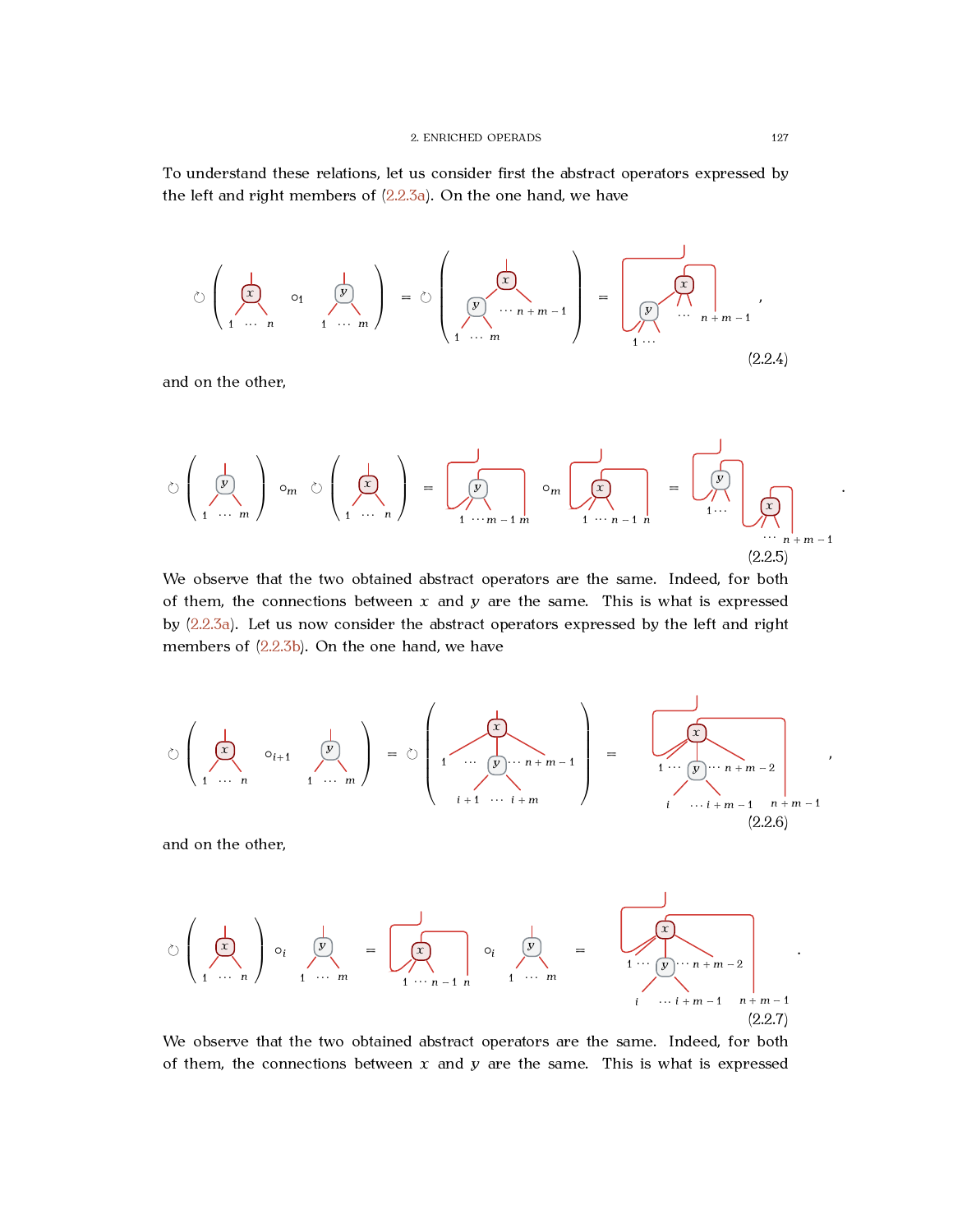by [\(2.2.3b\)](#page-131-1). Last relation [\(2.2.3c\)](#page-131-2) expresses that

$$
\circlearrowright\left(\begin{array}{c}\downarrow\\ \downarrow\\ 1\end{array}\right) = \begin{array}{c}\downarrow\\ \downarrow\\ \downarrow\\ \downarrow\end{array} = \begin{array}{c}\downarrow\\ \downarrow\\ \downarrow\end{array} \tag{2.2.8}
$$

Since, in an operad, the unit  $\mathbb 1$  can be seen as the identity map (see Section [1.1.2](#page-87-1) of Chapter  $\frac{1}{4}$ , this map is also invertible. This is what is expressed by [\(2.2.3c\)](#page-131-2).

2.2.4. *Example: operads of configurations of chords.* Let us consider the construction **C** associating with any monoid *M* the operad of configurations of chords **C***M* exposed in Section [3.3.5](#page-116-0) of Chapter [4.](#page-86-0)

Let  $\circlearrowright$  be the cyclic map on  $\mathfrak{CE}_{\bar{M}}$  defined, for any *M*-configuration c in the following way. The configuration  $\circlearrowright$  (c) is obtained by applying a rotation of one step of c in the counterclockwise direction. For instance, one has in **C**Z,

 1 *−*2 *−*2 1 <sup>=</sup> *−*2 1 1 *<sup>−</sup>*<sup>2</sup> *.* (2.2.9)

PROPOSITION 2.2.1. *For any monoid M,* **C***M is a cyclic operad for the cycle maps .*

<span id="page-133-0"></span>**2.3. Symmetric operads.** As a last variant of operads, we consider now symmetric operads. These variations of operads involve symmetric collections. Intuitively, in a symmetric operad, the inputs of the elements can be permuted. This is due to the fact that these structures are endowed with maps letting the symmetric group of order *n* acting on its elements of arity *n*.

2.3.1. *Symmetric polynomial spaces.* A graded polynomial space K *hCi* is *symmetric* if it is endowed for all  $n \in \mathbb{N}$  and  $\sigma \in \mathfrak{S}(n)$  with unary products

$$
\circledcirc_{\sigma} : \mathbb{K} \langle C \rangle \langle n \rangle \to \mathbb{K} \langle C \rangle \langle n \rangle \tag{2.3.1}
$$

such that  $\odot_{\mathrm{Id}_n}$  is the identity map on  $\mathbb{K}\langle C\rangle\langle n\rangle$ , where Id<sub>n</sub> denotes the identity map of  $\mathfrak{S}_n$ , and  $\mathfrak{S}_{\sigma_1} \circ \mathfrak{S}_{\sigma_2} = \mathfrak{S}_{\sigma_2 \circ \sigma_1}$  for any permutations  $\sigma_1$  and  $\sigma_2$  of  $\mathfrak{S}(n)$ . We say that the  $\mathfrak{S}_{\sigma}$ ,  $\sigma \in \mathfrak{S}$ , are *symmetric maps* of  $\mathbb{K}\langle C \rangle$ . As usual, if  $\phi : \mathbb{K}\langle C_1 \rangle \to \mathbb{K}\langle C_2 \rangle$  is a morphism between two graded polynomial spaces  $\mathbb{K} \langle C_1 \rangle$  and  $\mathbb{K} \langle C_2 \rangle$ ,  $\phi$  is a *symmetric polynomial space morphism* if it commutes with the symmetric maps of  $\mathbb{K} \langle C_1 \rangle$  and  $\mathbb{K} \langle C_2 \rangle$ .

Remark that when *C* is a symmetric collection (see Section [1.1.6](#page-16-3) of Chapter [1\)](#page-14-0), the linearizations of the symmetric maps of *C* endow  $K\langle C \rangle$  with the structure of a symmetric polynomial space.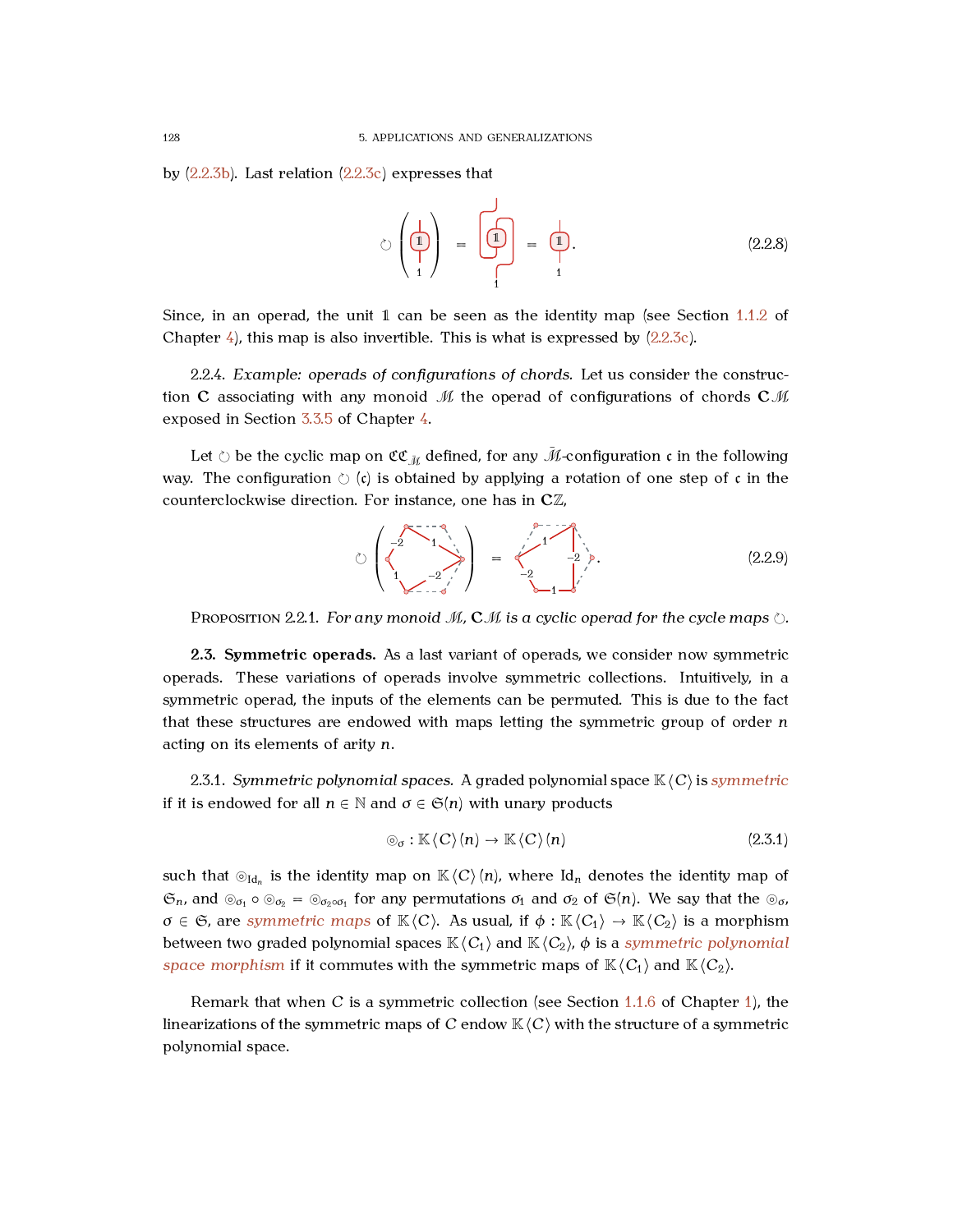2.3.2. *Symmetric abstract operators.* We regard any homogeneous element *f* of an augmented symmetric polynomial space  $\mathbb{K}\langle C \rangle$  as a *symmetric abstract operator*, that is, an abstract operator wherein the inputs are endowed with a total order. More precisely, the inputs of a symmetric abstract operator of arity *n* are number from 1 to *n*, but not necessarily from left to right in the increasing order as is the case for usual abstract operators (see Section [1.1.1](#page-86-1) of Chapter [4\)](#page-86-0). A symmetric abstract operator *f* of arity *n* is depicted as

$$
\begin{array}{c}\n\hline\n\text{f} \\
\pi(1) \quad \cdots \quad \pi(n)\n\end{array}
$$
\n(2.3.2)

where  $\pi$  is a permutation of size *n*. Moreover, each symmetric map  $\circledcirc_{\sigma}$ ,  $\sigma \in \mathfrak{S}$ , behaves in the following way. For any  $f \in \mathbb{K} \langle C \rangle(n)$  and  $\sigma \in \mathfrak{S}(n)$ ,  $\overline{\phantom{a}}$  $\mathbf{r}$ 

$$
\circledcirc_{\sigma}\left(\bigoplus_{\pi(1)}\dots\bigoplus_{\pi(n)}\right) = \bigoplus_{\sigma^{-1}(\pi(1))\cdots\sigma^{-1}(\pi(n))} = \bigoplus_{\pi(1)}\dots\pi(n) \qquad (2.3.3)
$$

In words,  $\mathcal{O}_{\sigma}(f)$  is obtained by permuting the inputs of *f* as specified by *σ*. It is straightfor- $\alpha$   $\alpha$  to check that  $(\circledcirc_{\sigma_1} \circ \circledcirc_{\sigma_2})$   $(f) = \circledcirc_{\sigma_2 \circ \sigma_1}(f)$  for all  $\sigma_1, \sigma_2 \in \mathfrak{S}(n)$  as expected since  $\mathbb{K} \left\langle C \right\rangle$ is a symmetric polynomial space. On symmetric abstract operators, for any  $f \in \mathbb{K} \langle C \rangle(n)$ and  $g \in K \langle C \rangle(m)$ , the partial composition  $f \circ_i g$  is the symmetric abstract operator

$$
\sigma_{i}
$$
\n
$$
\sigma_{i}
$$
\n
$$
\sigma_{i}
$$
\n
$$
\sigma_{i}
$$
\n
$$
\sigma_{i}
$$
\n
$$
\sigma_{i}
$$
\n
$$
\sigma_{i}
$$
\n
$$
\sigma_{i}
$$
\n
$$
\sigma_{i}
$$
\n
$$
\sigma_{i}
$$
\n
$$
\sigma_{i}
$$
\n
$$
\sigma_{i}
$$
\n
$$
\sigma_{i}
$$
\n
$$
\sigma_{i}
$$
\n
$$
\sigma_{i}
$$
\n
$$
\sigma_{i}
$$
\n
$$
\sigma_{i}
$$
\n
$$
\sigma_{i}
$$
\n
$$
\sigma_{i}
$$
\n
$$
\sigma_{i}
$$
\n
$$
\sigma_{i}
$$
\n
$$
\sigma_{i}
$$
\n
$$
\sigma_{i}
$$
\n
$$
\sigma_{i}
$$
\n
$$
\sigma_{i}
$$
\n
$$
\sigma_{i}
$$
\n
$$
\sigma_{i}
$$
\n
$$
\sigma_{i}
$$
\n
$$
\sigma_{i}
$$
\n
$$
\sigma_{i}
$$
\n
$$
\sigma_{i}
$$
\n
$$
\sigma_{i}
$$
\n
$$
\sigma_{i}
$$
\n
$$
\sigma_{i}
$$
\n
$$
\sigma_{i}
$$
\n
$$
\sigma_{i}
$$
\n
$$
\sigma_{i}
$$
\n
$$
\sigma_{i}
$$
\n
$$
\sigma_{i}
$$
\n
$$
\sigma_{i}
$$
\n
$$
\sigma_{i}
$$
\n
$$
\sigma_{i}
$$
\n
$$
\sigma_{i}
$$
\n
$$
\sigma_{i}
$$
\n
$$
\sigma_{i}
$$
\n
$$
\sigma_{i}
$$
\n
$$
\sigma_{i}
$$
\n
$$
\sigma_{i}
$$
\n
$$
\sigma_{i}
$$
\n
$$
\sigma_{i}
$$
\n
$$
\sigma_{i}
$$
\n
$$
\sigma_{i}
$$
\n
$$
\sigma_{i}
$$
\n
$$
\sigma_{i}
$$
\n
$$
\sigma_{i}
$$
\n
$$
\sigma_{i}
$$
\n
$$
\sigma_{i}
$$
\n
$$
\sigma_{i}
$$
\n
$$
\sigma_{i}
$$

where  $j \in [n]$  is such that  $\pi(j) = i$  and  $\mu = \pi \circ_j \tau$ , where the occurrence of  $\circ_i$  is the partial composition map of the operad **Per** of permutations (see Section [3.1.2](#page-104-1) of Chapter [4\)](#page-86-0).

2.3.3. *Symmetric operads.* A *symmetric operad* is an operad  $\mathbb{K} \langle C \rangle$  such that  $\mathbb{K} \langle C \rangle$ is also symmetric as polynomial space and satisfies, for any  $x \in C(n)$ ,  $\sigma \in \mathfrak{S}(n)$ ,  $y \in C(m)$ ,  $\nu \in \mathfrak{S}(m)$ , and  $i \in [n]$ , the compatibility relation

<span id="page-134-0"></span>
$$
\circledcirc_{\sigma} (x) \circ_i \circledcirc_{\nu} (y) = \circledcirc_{\sigma \circ_i \nu} (x \circ_{\sigma(i)} y), \qquad (2.3.5)
$$

where the occurrence of *◦<sup>i</sup>* in the right member of [\(2.3.5\)](#page-134-0) refers to the partial composition maps of **Per**. To understand this relation, let us consider the abstract operators expressed by the left and right members of [\(2.3.5\)](#page-134-0). On the one hand, we have

 $\mathbf{v}$ 

 $\overline{ }$ 

$$
\circledcirc\sigma\left(\begin{array}{ccc} & & & \\ & & & \\ & & & \\ \pi(1) & \cdots & \pi(n) \end{array}\right)\circ_ i\;\circledcirc_\nu\left(\begin{array}{ccc} & & & \\ & & & \\ & & & \\ \tau(1) & \cdots & \tau(m) \end{array}\right)\;\;=\;\; \underbrace{\qquad \qquad \qquad}_{\sigma^{-1}(\pi(1))\;\cdots\;\sigma^{-1}(\pi(n))}\;\circ_i\; \underbrace{\qquad \qquad \qquad}_{\nu^{-1}(\tau(1))\;\cdots\;\nu^{-1}(\tau(m))}
$$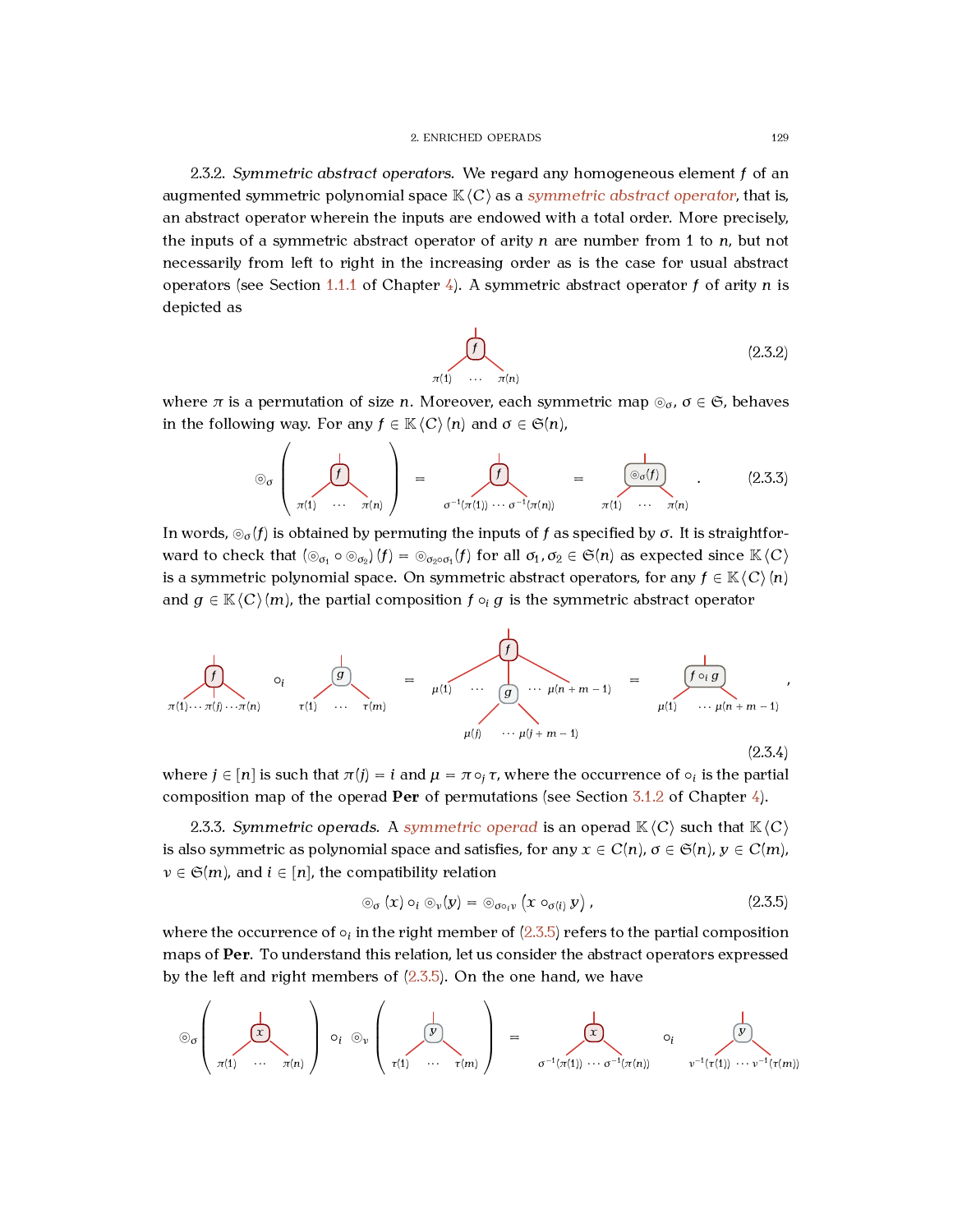<span id="page-135-1"></span><span id="page-135-0"></span>

where  $j \in [n]$  is such that  $(\sigma^{-1} \circ \pi)$  $(j) = i$  and  $\mu =$  $\overline{ }$ *σ*<sup>-1</sup> ∘ *π*) *◦j*  $\overline{ }$ *ν*<sup>-1</sup> ∘ *τ*) . On the other, we have



where  $j' \in [n]$  is such that  $\pi(j') = \sigma(i)$  and  $\mu' = \pi \circ_j \tau$ . Let us now explain why the last symmetric abstract operators of  $(2.3.6)$  and  $(2.3.7)$  are equal. First, from the hypothesis  $\sigma^{-1}(\pi(j)) = i$  and  $\pi(j') = \sigma(i)$ , we deduce that  $\sigma^{-1}(\pi(j')) = \sigma^{-1}(\sigma(i)) = i$ , implying that  $j' = j$ . This provides the fact that the considered abstract operators have the same shape: the output of  $y$  is connected to the *j*th input of  $x$  in both cases. Now, consider the following result connecting the group theoretic composition *◦* of permutations and the partial composition maps *◦<sup>i</sup>* of **Per**.

<span id="page-135-2"></span>*LEMMA 2.3.1. Let n, m* ∈  $\mathbb{N}_{\geq 1}$ *, i* ∈ [*n*]*,* and four permutations *π*, *σ* ∈  $\mathfrak{S}(n)$ *, τ*, *ν* ∈  $\mathfrak{S}(m)$ *. Then, in the operad* **Per***,*

$$
(\sigma \circ_i \nu)^{-1} \circ (\pi \circ_{\pi^{-1}(\sigma(i))} \tau) = (\sigma^{-1} \circ \pi) \circ_{\pi^{-1}(\sigma(i))} (\nu^{-1} \circ \tau).
$$
 (2.3.8)

By Lemma [2.3.1,](#page-135-2) the permutations  $\mu$  and (σ  $\circ_i$  ν) $^{-1}$   $\circ$   $\mu'$  are equal. Therefore, the two obtained abstract operators are the same.

<span id="page-135-3"></span>2.3.4. *Example: the symmetric operad* **NAP***.* Let us consider the operad **NAP** introduced in Section [3.2.7](#page-112-1) of Chapter [4.](#page-86-0) We endow the underlying collection SRT of **NAP** with the symmetric maps  $\mathcal{O}_\sigma$ ,  $\sigma \in \mathfrak{S}$ , defined for any standard rooted tree t of size *n* in the following way. The tree  $\odot_{\sigma}(t)$  is obtained by relabeling all the nodes  $i \in [n]$  by  $\sigma^{-1}(i)$ .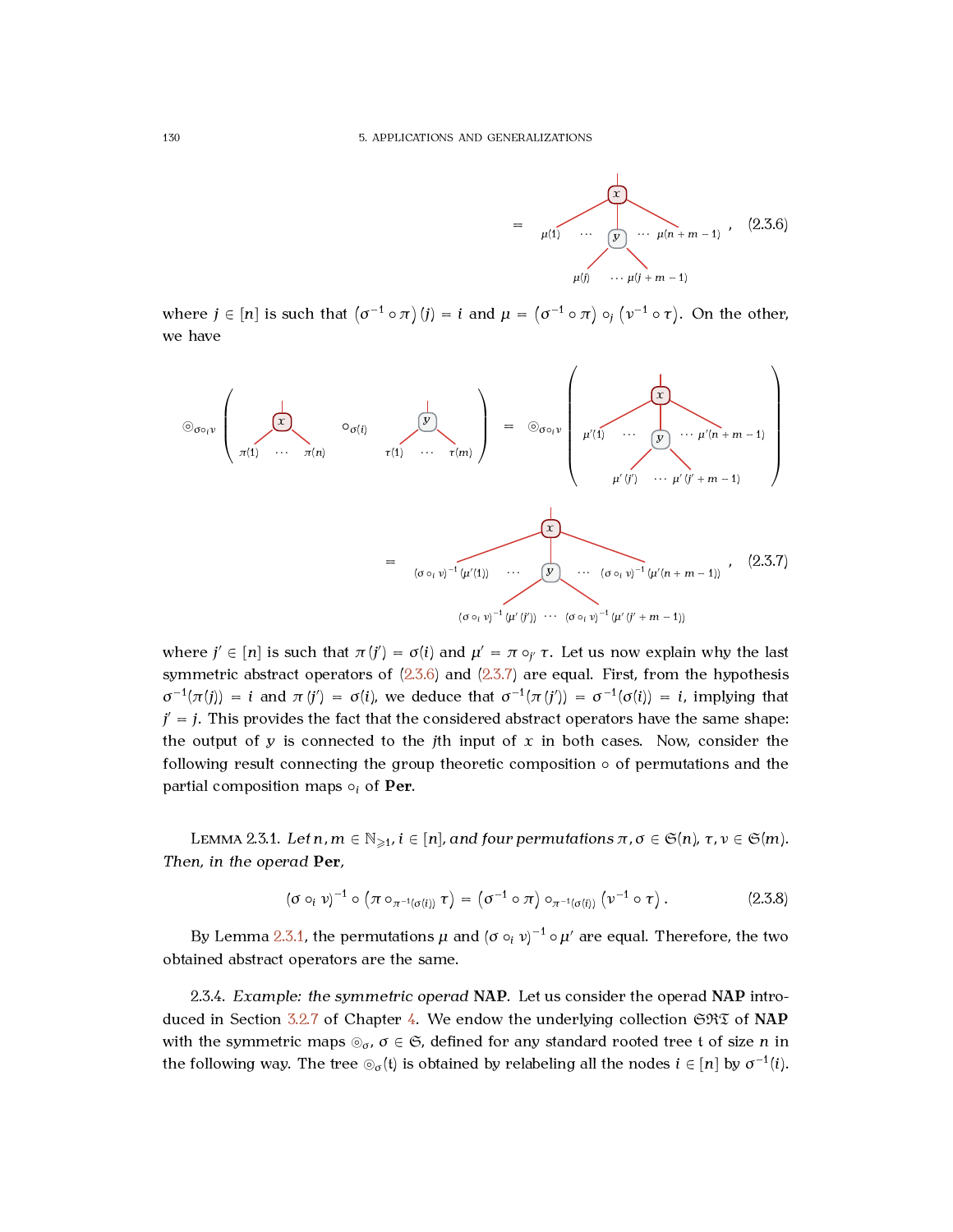For instance,

$$
\circledcirc_{3142}\begin{pmatrix} \downarrow \\ \circledcirc \\ \circledcirc \end{pmatrix} = \circledcirc \begin{pmatrix} \downarrow \\ \circledcirc \\ \circledcirc \end{pmatrix}, \tag{2.3.9a}
$$

$$
\circ_{132}\begin{pmatrix} \overrightarrow{0} \\ \overrightarrow{0} & \overrightarrow{0} \end{pmatrix} = \overrightarrow{0} \begin{pmatrix} \overrightarrow{0} \\ \overrightarrow{0} & \overrightarrow{0} \end{pmatrix}.
$$
 (2.3.9b)

Then, the linearization of these symmetric maps endows **NAP** with the structure of a symmetric polynomial space. Together with the partial composition maps of **NAP** and its unit, **NAP** is a symmetric operad.

It is possible to show that, as a symmetric operad, the set

<span id="page-136-1"></span>
$$
\mathfrak{G} := \begin{Bmatrix} \downarrow \\ \circled{b} \end{Bmatrix} \tag{2.3.10}
$$

is a minimal generating set of **NAP**. Moreover, **NAP** contains the single nontrivial relation

<span id="page-136-2"></span>
$$
\begin{array}{ccc}\n\oint_{\mathcal{O}} & o_1 & \oint_{\mathcal{O}} & -\circledcirc_{132} \left( \oint_{\mathcal{O}} & o_1 & \oint_{\mathcal{O}} \right) & = & 0\n\end{array} \tag{2.3.11}
$$

!<br>}

involving its generator.

2.3.5. *Constructions involving operads.* If  $\mathbb{K} \langle C \rangle$  is a symmetric operad, by forgetting its symmetric maps, the space  $\mathbb{K}\langle C \rangle$  seen as an augmented graded polynomial space is an operad. We call this operad the *symmetric oblivion* of the *symmetric operad*  $K(\mathcal{C})$ .

Besides, given an operad  $\mathbb{K} \langle C \rangle$ , there are at least two ways to construct a symmetric operad. Let us present these. The first one consists in turning the augmented graded collection *C* into a symmetric collection by endowing it with the symmetric maps  $\mathcal{O}_\sigma$ ,  $\sigma \in \mathfrak{S}$ , defined by  $\odot_{\sigma}(x) := x$  for all  $x \in C$  and  $\sigma \in \mathfrak{S}(|x|)$ . The space  $\mathbb{K} \langle C \rangle$  endowed with the linearizations of these symmetric maps on *C*, together with the partial composition maps and unit of the operad K *hCi* forms a symmetric operad, called *trivial symmetric operad* of  $K \langle C \rangle$ *.* 

The second one consists in turning *C* into a symmetric collection by considering its regularization **Reg**(*C*) (see Section [1.2.12](#page-24-0) of Chapter [1\)](#page-14-0). Let us endow the symmetric polynomial space  $\mathbb{K} \langle \text{Reg}(C) \rangle$  with the partial composition maps defined linearly for any  $(x, \sigma) \in (\text{Reg}(C))$   $(n)$ ,  $(y, \nu) \in \text{Reg}(C)$ , and  $i \in [n]$ , by

<span id="page-136-0"></span>
$$
(x, \sigma) \circ_i (y, \nu) := (x \circ_{\sigma^{-1}(i)} y, \sigma \circ_{\sigma^{-1}(i)} \nu), \qquad (2.3.12)
$$

where the first occurrence of a partial composition map in the right member of  $(2.3.12)$ refers to the partial composition map of the operad  $\mathbb{K}\langle C\rangle$ , and the second one refers to the partial composition map of the operad **Per**.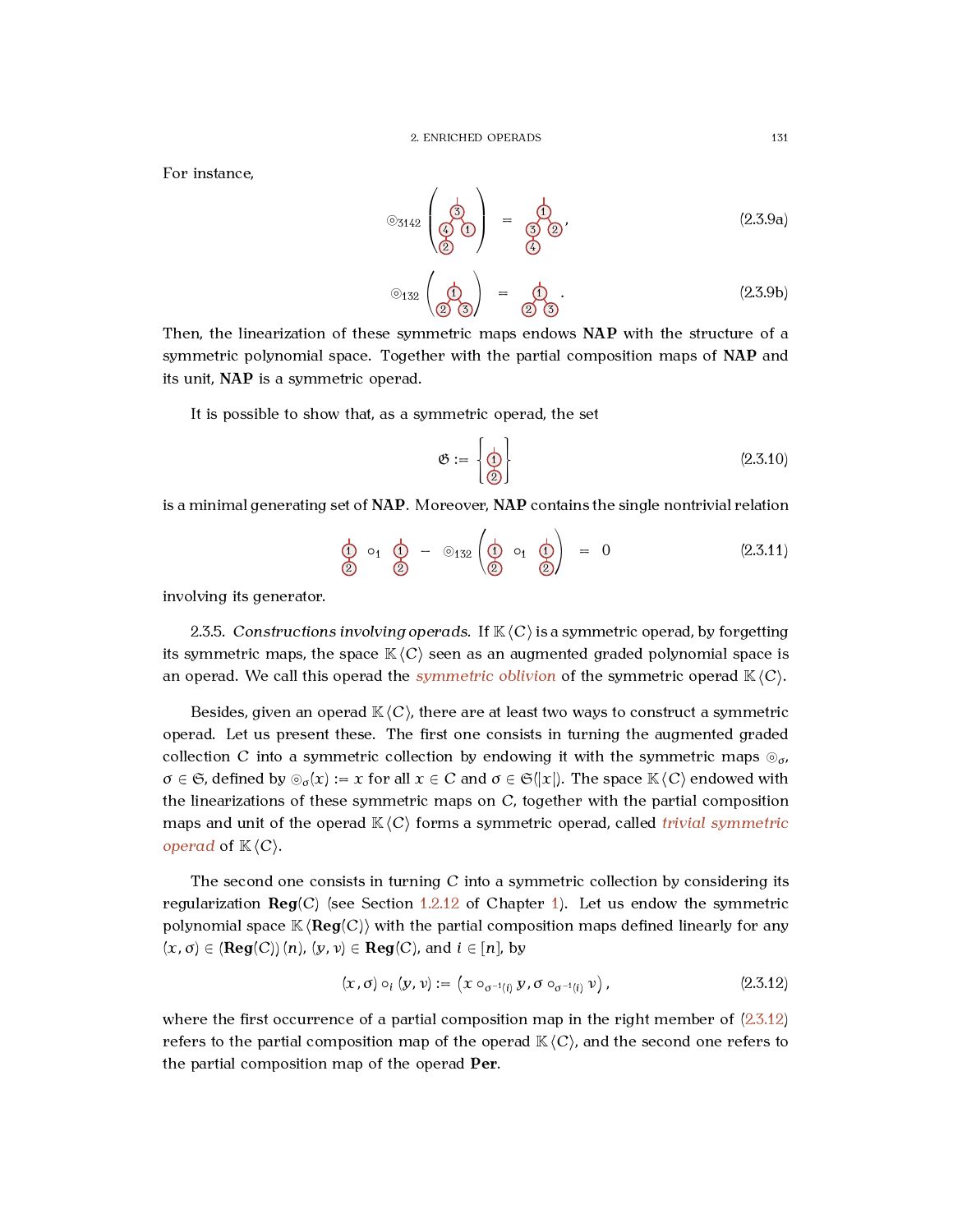<span id="page-137-0"></span>PROPOSITION 2.3.2. *For any operad*  $\mathbb{K}\langle C \rangle$ ,  $\mathbb{K}\langle \text{Reg}(C) \rangle$  *is a symmetric operad.* 

Proposition [2.3.2](#page-137-0) is a consequence of Lemma [2.3.1.](#page-135-2) The symmetric operad  $\mathbb{K} \langle \text{Reg}(C) \rangle$ , denoted by a slight abuse of notation by  $\text{Reg}(\mathbb{K} \langle C \rangle)$ , is the *regularization* of  $\mathbb{K} \langle C \rangle$ . Let us notice that in general, the regularization of the symmetric oblivion of a symmetric operad  $\mathbb{K}\langle C \rangle$  is different to  $\mathbb{K}\langle C \rangle$ . For instance, consider the symmetric operad **NAP** considered in Section [2.3.4.](#page-135-3) The regularization of the oblivion of **NAP** is the symmetric operad  $\text{Reg(NAP)}$ , and this last is not isomorphic to  $\text{NAP}$  since dim  $\text{NAP}(3) = 9$  and dim( $\text{Reg}(\text{NAP})$ )(3) = 9 × 3! = 54.

2.3.6. *Algebras over symmetric operads.* Let  $\mathbb{K}\langle C \rangle$  be a symmetric operad. An *algebra over*  $\mathbb{K}(C)$  (or, for short, a  $\mathbb{K}(C)$ -*algebra*) is an algebra  $\mathbb{K}(D)$  over the oblivion of  $\mathbb{K}\langle C \rangle$  (see Section [1.3](#page-94-1) of Chapter [4\)](#page-86-0) satisfying the following additional condition. By denoting by  $\bullet_n$ ,  $n \in \mathbb{N}_{\geq 1}$ , the linear maps [\(1.3.1\)](#page-94-2) of Chapter [4](#page-86-0) endowing the space  $\mathbb{K}(D)$ with the structure of a  $\mathbb{K}\langle C\rangle$ -algebra, for any  $x \in C(n)$ ,  $\sigma \in \mathfrak{S}(n)$ , and  $\langle a_1, \ldots, a_n \rangle \in$ List $_{\{n\}}(D)$ ,  $\overline{ }$ 

$$
\bullet_n(\odot_{\sigma}(x), (a_1, \ldots, a_n)) = \bullet_n(x, (a_{\sigma^{-1}(1)}, \ldots, a_{\sigma^{-1}(n)})) \ . \tag{2.3.13}
$$

As for operads, one can regard each homogeneous element of arity  $n \in \mathbb{N}_{\geq 1}$  of the symmetric operad  $\mathbb{K} \langle C \rangle$  as a complete product of arity *n* on  $\mathbb{K} \langle D \rangle$ .

For instance, let us consider algebras on the symmetric operad **NAP**. We denote by t the single generator of **NAP** appearing in [\(2.3.10\)](#page-136-1). Since this generator is subjected to Relation  $(2.3.11)$ , for any  $f_1, f_2, f_3 \in \mathbb{K} \langle D \rangle$ ,

$$
0 = (t o_1 t - O_{132} (t o_1 t)) (f_1, f_2, f_3)
$$
  
\n
$$
= (t o_1 t) (f_1, f_2, f_3) - (O_{132} (t o_1 t)) (f_1, f_2, f_3)
$$
  
\n
$$
= (t o_1 t) (f_1, f_2, f_3) - (t o_1 t) (f_1, f_3, f_2)
$$
  
\n
$$
= t (t (f_1, f_2), f_3) - t (t (f_1, f_3), f_2).
$$
 (2.3.14)

This is equivalent to the relation

$$
(f_1 \t f_2) \t f_3 - (f_1 \t f_3) \t f_2 = 0 \t (2.3.15)
$$

written in infix way.

### **3. Product categories**

A very intuitive generalization of operads arises when one thinks of considering elements with several outputs, instead of only one as in the case of operads. This leads to a sort of extension of operads, called pros. We present here these algebraic structures.

**3.1. Abstract bioperators.** While operads are defined over augmented graded polynomial spaces, pros require spaces on 2-graded collections. Let us provide elementary definitions about these.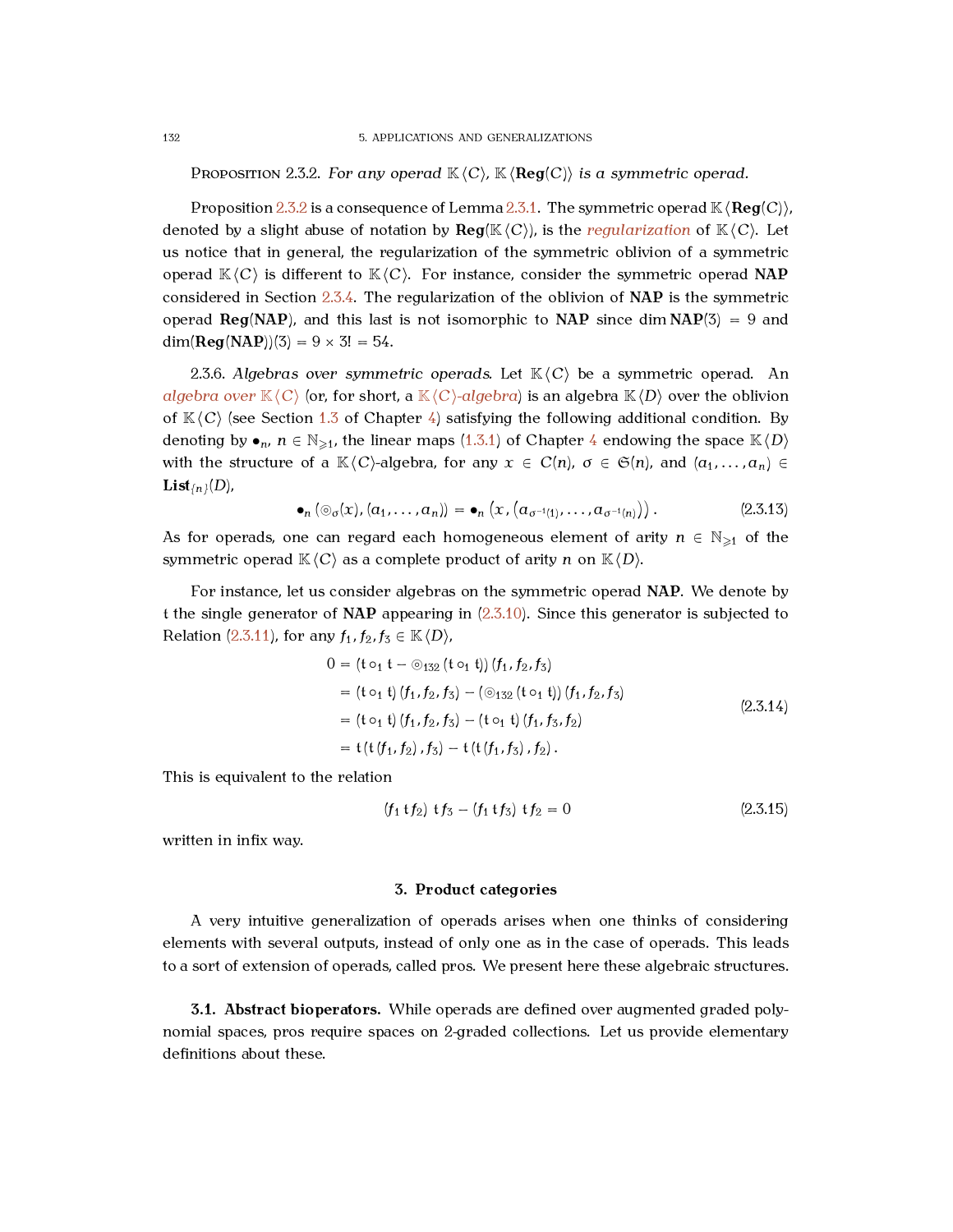3.1.1. *Bigraded polynomial spaces.* Given a 2-graded collection *C* (see Section [1.1.3](#page-15-0) of Chapter [1\)](#page-14-0), the polynomial space  $\mathbb{K}\langle C \rangle$  is said *bigraded*. The *arity* (resp. *coarity*) of a nonzero  $(p, q)$ -homogeneous element *f* of  $\mathbb{K} \langle C \rangle$  is *p* (resp. *q*). Moreover, to not overload the notation, we denote by  $\mathbb{K}\langle C\rangle(p,q)$  the homogeneous component  $\mathbb{K}\langle C\rangle(p,q)$  of  $\mathbb{K}\langle C\rangle$  for any  $(p,q)\in\mathbb{N}^2.$  When  $\mathbb{K}\langle C\rangle$  is combinatorial, its *Hilbert series* is the  $\mathbb{N}^2$ -series

$$
\mathbb{H}_{\mathbb{K}\langle C\rangle}:=\mathbf{I}(C)=\sum_{(p,q)\in\mathbb{N}^2}\left(\dim\mathbb{K}\left\langle C\right\rangle(p,q)\right)(p,q).
$$
 (3.1.1)

3.1.2. *Abstract bioperators.* We regard any homogeneous element *f* of a bigraded polynomial space  $\mathbb{K}\langle C \rangle$  as an *abstract bioperator*, that is, an abstract operator having zero or more inputs and zero or more outputs. These abstract bioperators are depicted by following the drawing conventions of biproducts exposed in Section [2.1.1](#page-66-0) of Chapter [3.](#page-58-0) Therefore, if *f* is of arity *p* and of coarity *q*, *f* is depicted by

$$
\begin{array}{c}\n1 \cdots q \\
\hline\n\end{array}
$$
\n
$$
\begin{array}{c}\n1 \cdots p\n\end{array}
$$
\n(3.1.2)

3.1.3. *Composing abstract bioperators.* Let  $K\langle C \rangle$  be bigraded polynomial space. A *horizontal composition map* on  $K(C)$  is a complete binary *ω*-concentrated product on  $K \langle C \rangle$  of the form

$$
* : \mathbb{K} \langle [C, C]_{\times} \rangle \to \mathbb{K} \langle C \rangle \tag{3.1.3}
$$

for the map  $\omega : \mathbb{N}^2 \times \mathbb{N}^2 \to \mathbb{N}^2$  satisfying  $\omega(\langle p_1, q_1 \rangle, \langle p_2, q_2 \rangle) := \langle p_1 + p_2, q_1 + q_2 \rangle$ . On abstract bioperators, for any  $f \in K \langle C \rangle (p,q)$  and  $g \in K \langle C \rangle (p',q')$ ,  $f * g$  is the abstract bioperator

*f* 1 *p* 1 *q . . . . . . ∗ g* 1 *p 0* 1 *q 0 . . . . . .* = *f g* 1 *p* 1 *q . . . . . . p* + 1 *p* + *p 0 q* + 1 *q* + *q 0 . . . . . .* = *f ∗ g* 1 *p* + *p 0* 1 *q* + *q 0 . . . . . . .* (3.1.4)

A *vertical composition map* on  $K(C)$  is a binary product on  $K(C)$  of the form, for any *p, q, r ∈* N,

$$
\circ^{(p,q,r)}: \mathbb{K} \langle [C(q,r), C(p,q)]_{\times} \rangle \to \mathbb{K} \langle C \rangle(p,r). \tag{3.1.5}
$$

By a slight abuse of notation, we shall sometimes omit the  $(p, q, r)$  in the notation of *◦* (*p,q,r*) in order to denote it in a more concise way by *◦*. On abstract bioperators, for any  $f \in K \langle C \rangle \langle q, r \rangle$  and  $g \in K \langle C \rangle \langle p, q \rangle$ ,  $f \circ g$  is the abstract bioperator

*f* 1 *q* 1 *r . . . . . . ◦ g* 1 *p* 1 *q . . . . . .* = *f g* 1 *p* 1 *r . . . . . . . . .* = *f ◦ g* 1 *p* 1 *r . . . . . . .* (3.1.6)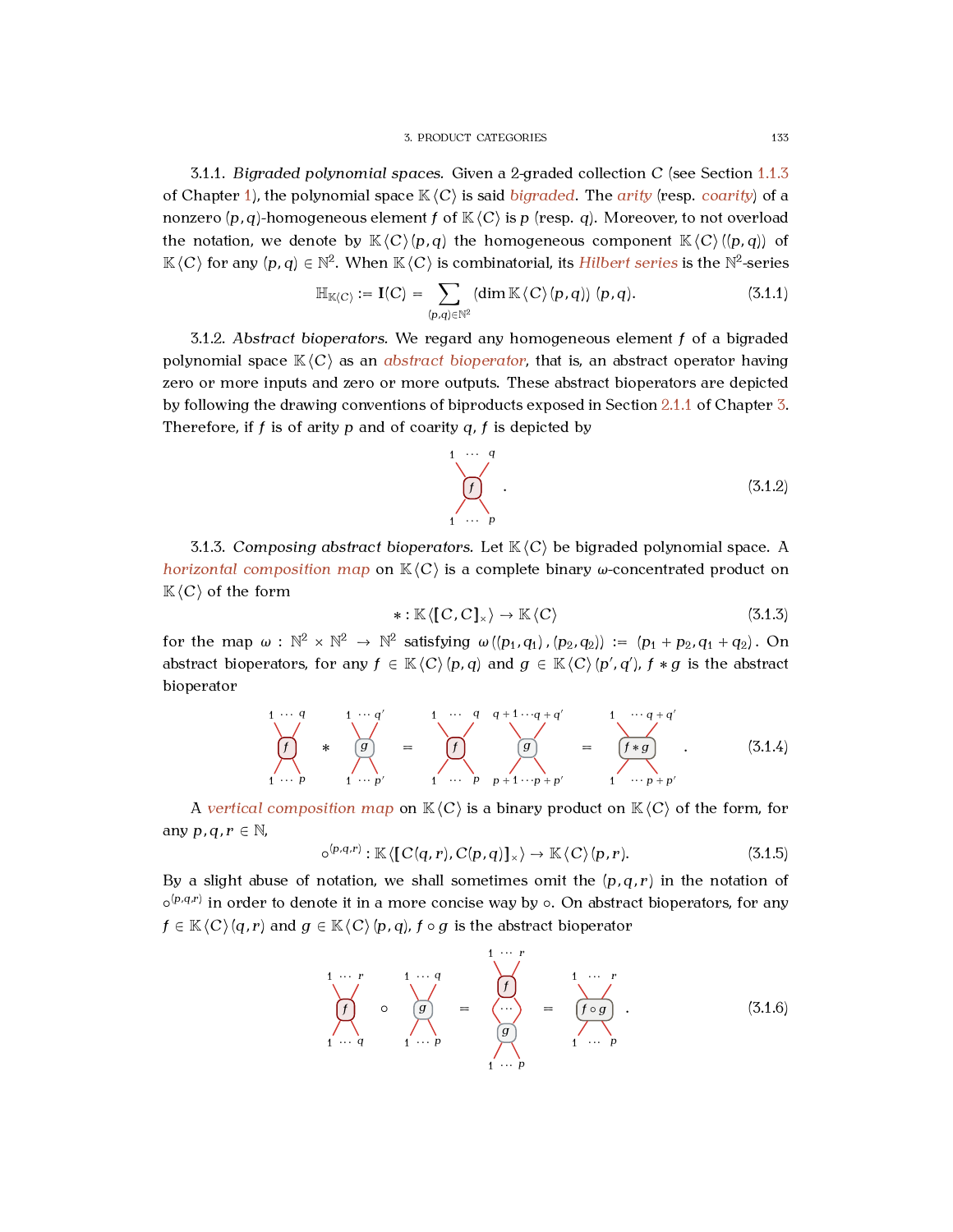Finally, a *unit map* on  $\mathbb{K}\langle C \rangle$  is a product of arity zero on  $\mathbb{K}\langle C \rangle$  of the form, for any *p* ∈ N,

$$
\mathbb{1}_p : \mathbb{K} \langle [ \ ]_{\times} \rangle \to \mathbb{K} \langle C \rangle \langle p, p \rangle. \tag{3.1.7}
$$

For any  $p \in \mathbb{N}$ ,  $\mathbb{1}_p$  is the abstract bioperator

$$
\left\{\begin{array}{c}\n1 \cdots p \\
\hline\n\begin{array}{c}\n1 \end{array}\n\end{array}\right\} =\n\left\{\begin{array}{c}\n1 \cdots p \\
\hline\n\begin{array}{c}\n\end{array}\n\end{array}\right.\n\quad \cdots\n\left\{\begin{array}{c}\n\end{array}\right.\n\quad \cdots\n\left\{\begin{array}{c}\n\end{array}\right.\n\end{array}\n\right.\n\tag{3.1.8}
$$

**3.2. Pros.** Pros are algebraic structures furnishing a formalization of the notion of abstract bioperators and their compositions. We provide here definitions about these structures and about bialgebras over pros.

3.2.1. *Elementary definitions.* The bigraded space  $\mathbb{K}\langle C \rangle$  is a *product category* (or, for short, a *pro*) if it is endowed with a horizontal composition map *∗*, vertical composition maps  $\circ$ , and unit maps  $1_p$ ,  $p \in \mathbb{N}$ , satisfying the following six relations [\(3.2.1\)](#page-139-0), [\(3.2.2\)](#page-139-1), [\(3.2.3\)](#page-139-2),  $(3.2.4)$ ,  $(3.2.5)$  and  $(3.2.6)$ .

First,  $*$  is associative, that is, for any  $x, y, z \in C$ ,

<span id="page-139-0"></span>
$$
(x * y) * z = x * (y * z).
$$
 (3.2.1)

Second, the products  $\circ$  are associative, that is, for any  $x \in C(r, s)$ ,  $y \in C(q, r)$ ,  $z \in C(p, q)$ ,

<span id="page-139-1"></span>
$$
(x \circ y) \circ z = x \circ (y \circ z).
$$
 (3.2.2)

Moreover, the products *∗* and *◦* satisfy the *square compatibility relation*, that is for any  $x \in C(q,r)$ ,  $y \in C(p,q)$ ,  $x' \in C(q',r')$ ,  $y' \in C(p',q')$ ,

<span id="page-139-2"></span>
$$
(x \circ y) * (x' \circ y') = (x * x') \circ (y * y').
$$
 (3.2.3)

Finally, the unit maps satisfy the following three sorts of relations. For any  $p, q \in \mathbb{N}$ ,

<span id="page-139-3"></span>
$$
1_p * 1_q = 1_{p+q}, \t\t(3.2.4)
$$

for any  $x \in C(p,q)$ ,

<span id="page-139-4"></span>
$$
x * 1_0 = x = 1_0 * x, \tag{3.2.5}
$$

and for any  $x \in C(p,q)$ ,

<span id="page-139-5"></span>
$$
x \circ \mathbb{1}_p = x = \mathbb{1}_q \circ x. \tag{3.2.6}
$$

Let us understand these relations with the help of abstract bioperators and the behavior of their compositions. First, the left and right members of  $(3.2.1)$  are both equal to

*x y z* 1 *p* 1 *q . . . . . . . . . . . . p* + *p <sup>0</sup>* + *p 00 q* + *q <sup>0</sup>* + *q 00 . . . . . . ,* (3.2.7)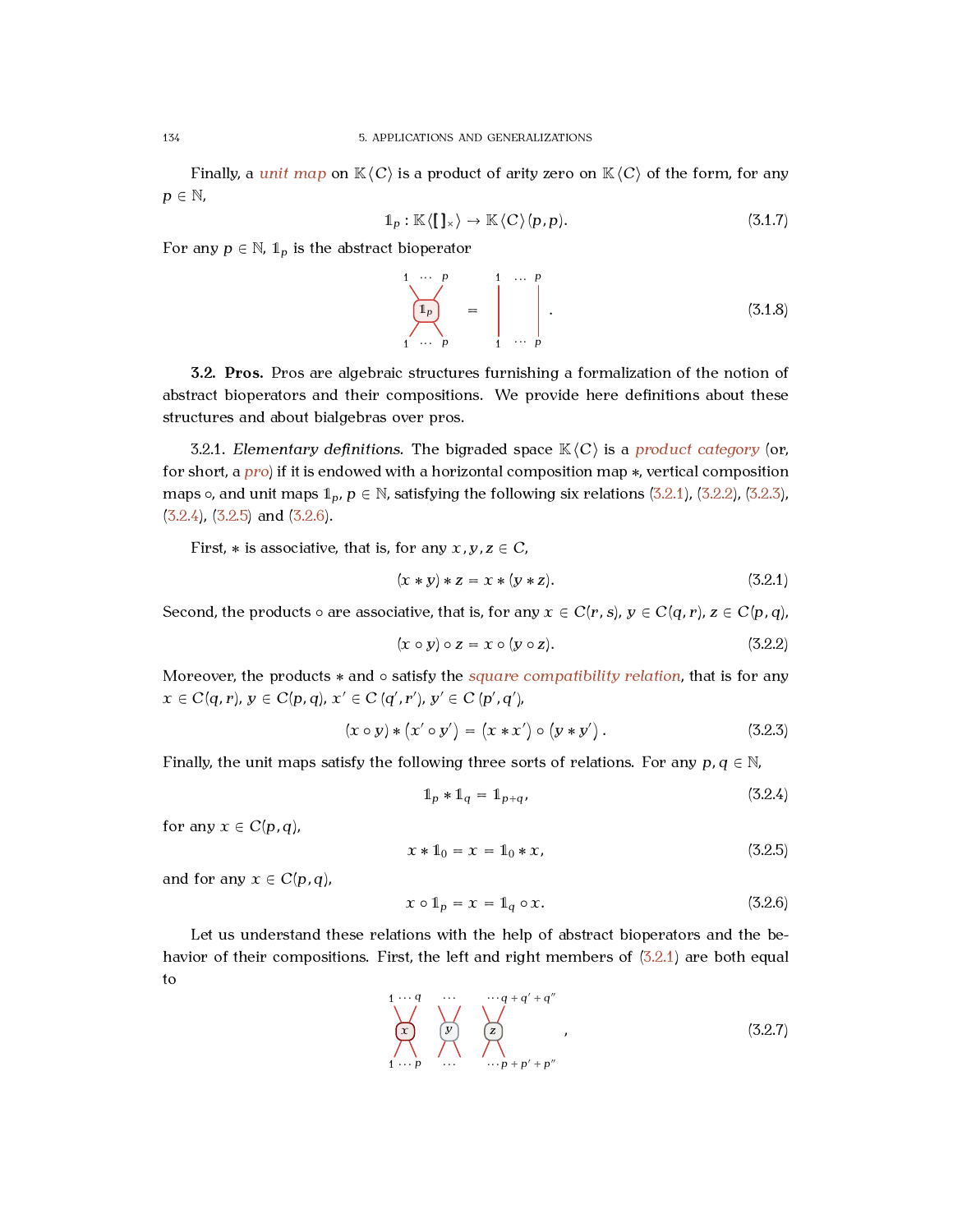where  $x \in C(p,q)$ ,  $y \in C(p',q')$ , and  $z \in C(p'',q'')$ . Second, the left and right members of [\(3.2.2\)](#page-139-1) are both equal to

Moreover, the left and right members of [\(3.2.3\)](#page-139-2) are both equal to

*x y* 1 1 *. . . . . . . . . x 0 y 0 p* + *p 0 r* + *r 0 . . . . . . . . . .* (3.2.9)

Finally, concerning the relations involving the unit maps, the left and right members of  $(3.2.4)$  are both equal to

$$
\begin{array}{c|c|c|c|c|c|c|c|c} 1 & \cdots & p & p+1 & \cdots & p+q \\ \hline 1 & & & & & \\ 1 & \cdots & p & p+1 & \cdots & p+q \end{array} . \tag{3.2.10}
$$

Relation [\(3.2.5\)](#page-139-4) expresses the fact that  $\mathbb{1}_0$  is the unit for the product  $*$ , and Relation [\(3.2.6\)](#page-139-5) says that  $1_p$ ,  $p \in \mathbb{N}$ , is the unit of the products  $\circ^{(p,p,q)}$  and  $\circ^{(q,p,p)}$  for any  $q \in \mathbb{N}$ .

Since a pro is a particular polynomial algebra, all the properties and definitions about polynomial algebras exposed in Section [2.3](#page-71-0) of Chapter [3](#page-58-0) remain valid for pros (like pros morphisms, sub-pros, generating sets, pro ideals and quotients, *etc.*).

3.2.2. *Categorical definition.* In the same way as monoids, operads, and colored operads can be defined precisely and concisely by using the language of category theory (see Section [2.1.4\)](#page-129-0), pros admit a similar definition using this language. Indeed, a pro  $\mathbb{K}(C)$ can be seen as a category where the objects are the elements of  $\mathbb N$  and which is equipped with a bifunctor  $*$  defined by  $p * p' := p + p'$ . The elements of  $\mathbb{K} \langle C \rangle$  are interpreted as maps  $\phi : p \to q$ . The horizontal composition of  $\mathbb{K}(C)$  translates as the bifunctor of the category, the vertical composition translates as the composition of morphisms, and the unit map translates as the identity maps  $1_p : p \rightarrow p$  of the category.

3.2.3. *Bialgebras over pros.* Let  $K \langle C \rangle$  be a pro. A *bialgebra over*  $K \langle C \rangle$  (or, for short, a  $\mathbb{K}\langle C\rangle$ -bialgebra) is a polynomial space  $\mathbb{K}\langle D\rangle$ , where D is a (not necessarily 2-graded) collection, which is endowed for all  $p, q \in \mathbb{N}$  with linear maps

$$
\bullet_{p,q} : \mathbb{K} \left\langle \left[ C(p,q), \mathbf{List}_{\{p\}}(D) \right]_{\times} \right\rangle \to \mathbb{K} \left\langle \mathbf{List}_{\{q\}}(D) \right\rangle \tag{3.2.11}
$$

*x y z*  $1 \cdots p$ 1 *s . . . . . . . . . . . .*  $(3.2.8)$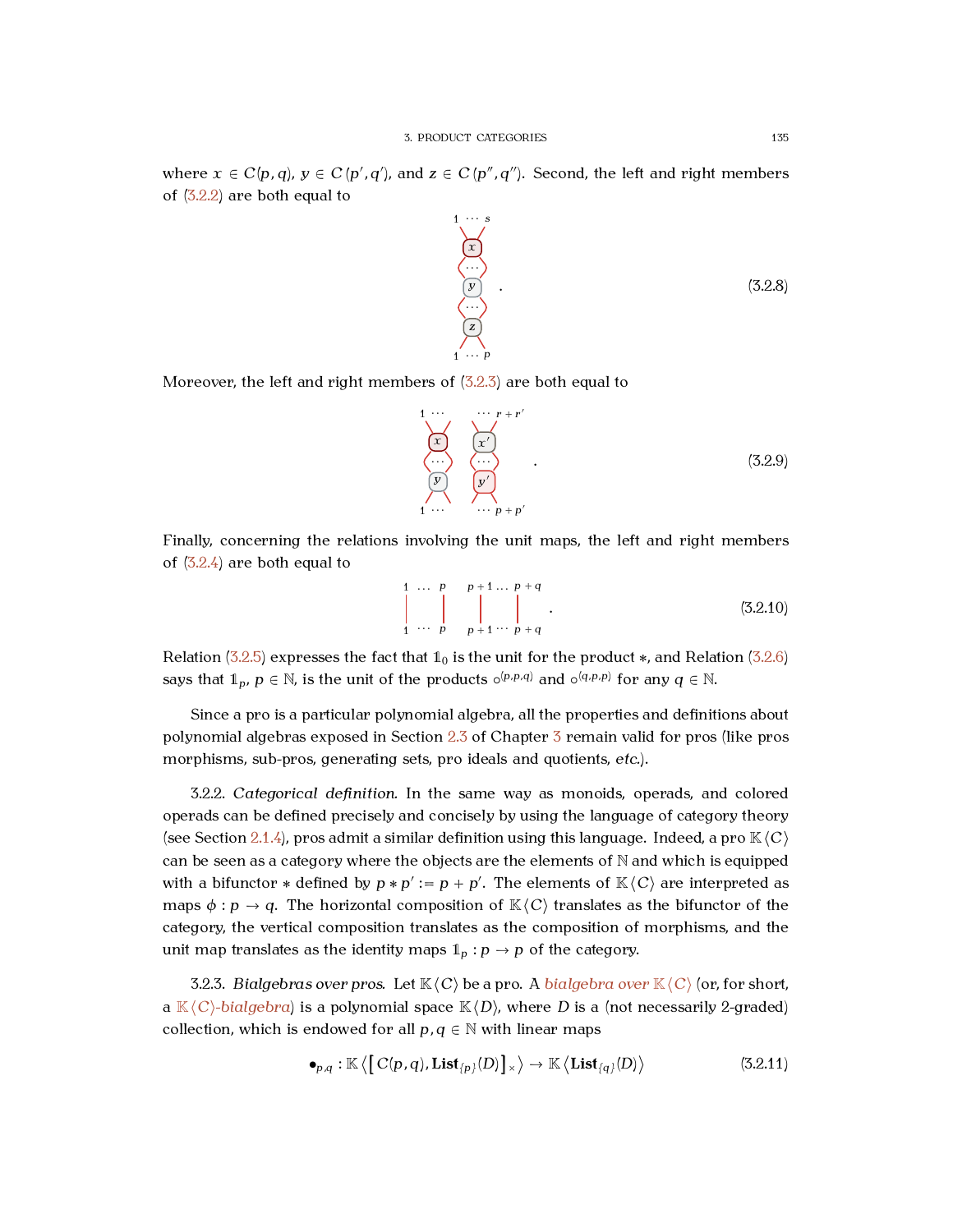satisfying the relations imposed by the pro structure of  $\mathbb{K}\langle C\rangle$ , that are, for all  $x\in C$  ( $p',q'$ ),  $y \in C(p'', q'')$ , and  $(a_1, \ldots, a_{p'+p''}) \in \text{List}_{\{p'+p''\}}(D)$ , by denoting by  $\cdot$  the concatenation of tuples extended by linearity,

$$
\bullet_{p'+p'',q'+q''}(x*y,(a_1,...,a_{p'},a_{p'+1},...,a_{p'+p''}))
$$
\n
$$
=\bullet_{p',q'}(x,(a_1,...,a_{p'}))\cdot\bullet_{p'',q''}(y,(a_{p'+1},...,a_{p'+p''}))\,,\quad(3.2.12a)
$$

for all  $x \in C(q,r)$ ,  $y \in C(p,q)$ , and  $(a_1, \ldots, a_p)$ *∈* **List***{p}*(*D*),

$$
\bullet_{p,r} \left( x \circ y, \left( a_1, \ldots, a_p \right) \right) = \bullet_{q,r} \left( x, \bullet_{p,q} \left( y, \left( a_1, \ldots, a_p \right) \right) \right), \tag{3.2.12b}
$$

and for all  $(a_1, \ldots, a_p)$ *∈* **List***{p}*(*D*),

$$
\bullet_{p,p} (1_p, (a_1, ..., a_p)) = (a_1, ..., a_p).
$$
 (3.2.12c)

In other words, any object *x* of *C* of arity *p* and coarity *q* plays the role of a complete biproduct (in the sense of Section [2.1.1](#page-66-0) of Chapter [3\)](#page-58-0) of the form

$$
x: \mathbb{K} \left\langle \mathbf{List}_{\{p\}}(D) \right\rangle \to \mathbb{K} \left\langle \mathbf{List}_{\{q\}}(D) \right\rangle, \tag{3.2.13}
$$

defined, for any  $\langle a_1, \ldots, a_p \rangle$  $\mathbf{r}$ *∈* **List***{p}*(*D*) by

$$
x\left(a_1,\ldots,a_p\right) := \bullet_{p,q}\left(x,\left(a_1,\ldots,a_p\right)\right). \tag{3.2.14}
$$

**3.3. Main pros.** We provide here classical examples of pros involving for most of these combinatorial objects (see Table [5.1\)](#page-141-0). The first one is the associative pro, a sort of generalization of the associative operad. The next one is a pro of matrices, where the usual matrix operations (direct sum and multiplication) are revisited in the context of pros. This structure contains a lot of interesting sub-pros, like a pro of binary relations, a pro of maps, and a pro of permutations.

| Pro                                                              | Objects                        | Arity                   | Coarity           |
|------------------------------------------------------------------|--------------------------------|-------------------------|-------------------|
| PAs                                                              | Pairs $(p, q)$ of nonneg. int. | p                       | q                 |
| $\mathbf{Mat}_{\mathbb{S}}$                                      | Matrices on S                  | num. of rows            | num. of columns   |
| <b>BRel</b>                                                      | Binary relations               | card, of domain         | card. of codomain |
| $\mathbb{K}\langle \mathfrak{Map}\rangle$                        | Maps                           | card, of domain $\vert$ | card, of codomain |
| $\mathbb{K}\langle\mathfrak{NDMan}\rangle$                       | Nondecreasing maps             | card, of domain I       | card. of codomain |
| $\mathbb{K}\langle \mathfrak{Im}\mathfrak{m}\rangle$             | Injective maps                 | card, of domain         | card, of codomain |
| $\mathbb{K}\left\langle \mathfrak{S}\mathfrak{Map}\right\rangle$ | Surjective maps                | card, of domain         | card, of codomain |
| $\mathbb{K}\langle\mathfrak{BMan}\rangle$                        | Bijective maps                 | card, of domain         | card. of domain   |

<span id="page-141-0"></span>TABLE 5.1. Overview of some pros. Here, S is a semiring.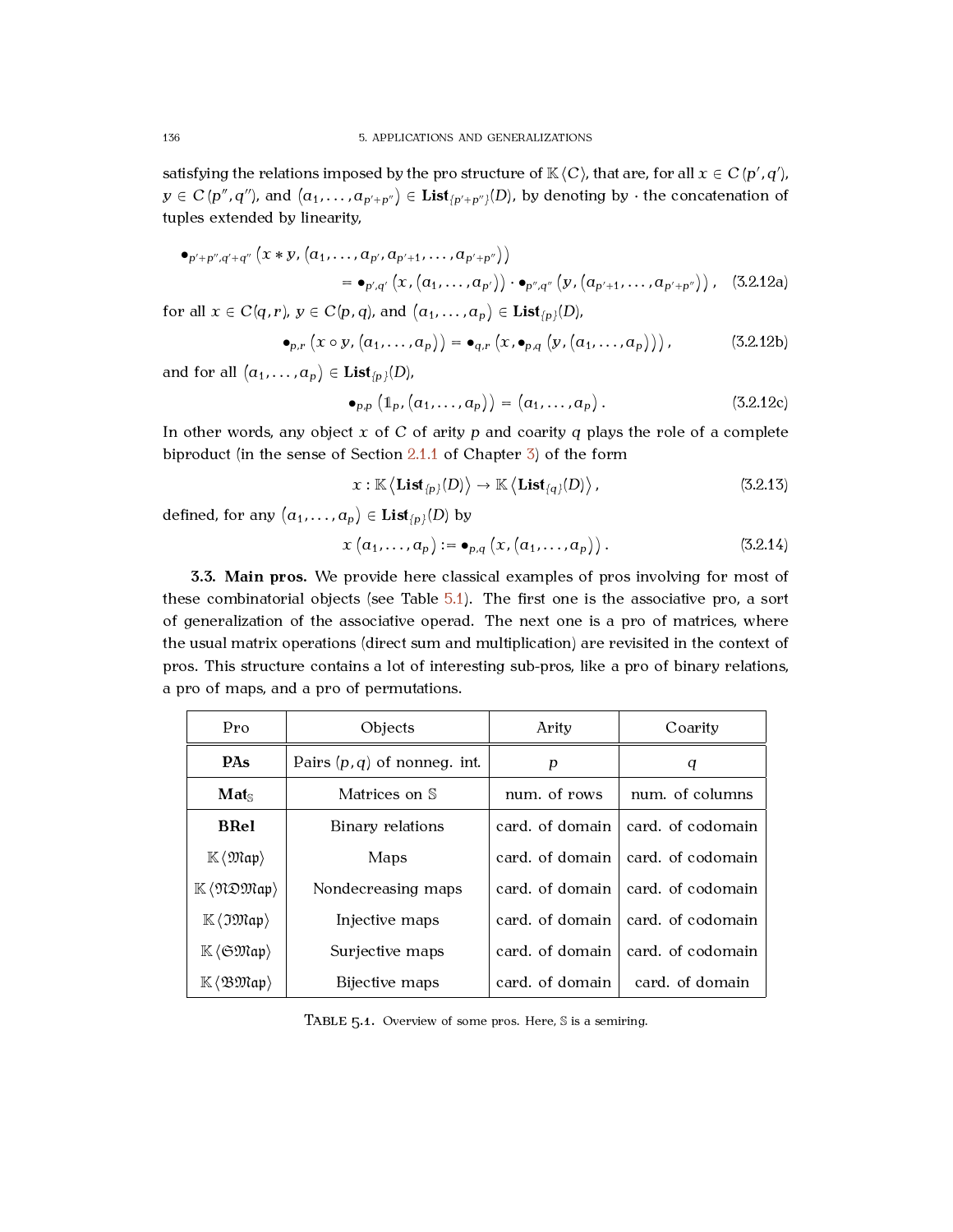3.3.1. Associative pro. Let  $A := \{a_{p,q}: p,q \in \mathbb{N}\}\)$  be the 2-graded collection where the index of each  $a_{p,q}$ ,  $p, q \in \mathbb{N}$ , is  $(p,q)$ . The *associative pro* **PAs** is the space  $\mathbb{K} \langle A \rangle$ endowed with the horizontal composition map  $*$  defined linearly, for any  $a_{p,q} \in A(p,q)$ and  $\mathfrak{a}_{p',q'} \in A(p',q')$  by  $\mathfrak{a}_{p,q} * \mathfrak{a}_{p',q'} := \mathfrak{a}_{p+p',q+q'}$ , with the vertical composition maps  $\circ$ defined linearly, for any  $\mathfrak{a}_{q,r} \in A(q,r)$ ,  $\mathfrak{a}_{p,q} \in A(p,q)$  by  $\mathfrak{a}_{q,r} \circ \mathfrak{a}_{p,q} := \mathfrak{a}_{p,r}$ , and with the unit maps  $1_p$ ,  $p \in \mathbb{N}$ , defined by  $1_p := a_{p,p}$ .

3.3.2. *Pro of matrices.* Let S be a semiring (that is, a ring such without the condition that each element have an additive inverse). Let  $\mathfrak{Mat}_{\mathbb{S}}$  be the 2-graded collection of all matrices on S where  $\mathfrak{Mat}_{S}(p,q)$  is the set of such matrices of dimension  $p \times q$ ,  $p, q \in \mathbb{N}$ . The *pro of matrices* Mat<sub>S</sub> is the space  $\mathbb{K} \langle \mathfrak{Mat}_s \rangle$  endowed with the horizontal composition map  $*$  defined linearly, for any  $m_1, m_2 \in Mat_s$  by

$$
\mathfrak{m}_1 * \mathfrak{m}_2 := \mathfrak{m}_1 \oplus \mathfrak{m}_2, \tag{3.3.1}
$$

where  $\oplus$  is the matrix direct sum. Moreover, **Mat**<sub>S</sub> is endowed with the vertical composition maps  $\circ$  defined linearly, for any  $m_1 \in \mathfrak{Mat}_{\mathbb{S}}(q, r)$  and  $m_2 \in \mathfrak{Mat}_{\mathbb{S}}(p, q)$ ,  $p, q, r \in \mathbb{N}$ , by

$$
\mathfrak{m}_1 \circ \mathfrak{m}_2 := \mathfrak{m}_2 \cdot \mathfrak{m}_1,\tag{3.3.2}
$$

where  $\cdot$  is the matrix multiplication. Finally, we define the unit maps  $1_p$ ,  $p \in \mathbb{N}$ , of **Mat**<sub>S</sub> as the identity matrix of order p. For instance, by setting  $\mathbb{S}$  as the semiring  $(\mathbb{N}, +, \cdot)$ ,

$$
\begin{bmatrix} 2 & 0 & 0 \\ 1 & 1 & 0 \end{bmatrix} * \begin{bmatrix} 1 & 1 \\ 3 & 0 \end{bmatrix} = \begin{bmatrix} 2 & 0 & 0 & 0 \\ 1 & 1 & 0 & 0 & 0 \\ 0 & 0 & 0 & 1 & 1 \\ 0 & 0 & 0 & 3 & 0 \end{bmatrix}
$$
(3.3.3)

and

$$
\begin{bmatrix} 1 & 0 \\ 0 & 1 \\ 1 & 1 \end{bmatrix} \circ \begin{bmatrix} 0 & 1 & 1 \\ 0 & 2 & 1 \end{bmatrix} = \begin{bmatrix} 1 & 2 \\ 1 & 3 \end{bmatrix} \tag{3.3.4}
$$

are, respectively, horizontal and vertical compositions in Mat<sub>s</sub>.

3.3.3. *Pro of binary relations.* Let B be the Boolean semiring, that is the set *{*0*,* 1*}* equipped with the addition + satisfying  $0 + 0 = 0$  and  $0 + 1 = 1 + 0 = 1 + 1 = 1$ , and the multiplication  $\cdot$  satisfying  $1 \cdot 1 = 1$  and  $0 \cdot 1 = 1 \cdot 0 = 0 \cdot 0 = 0$ . The *pro of binary relations* **BRel** is the pro  $\mathbf{Mat}_{\mathbb{B}}$ . By definition, the collection of all matrices on  $\mathbb{B}$ , called *Boolean matrices* forms a basis of **BRel**. For instance,

<span id="page-142-0"></span>
$$
\begin{bmatrix} 1 & 1 & 0 \\ 1 & 0 & 0 \\ 0 & 0 & 0 \\ 0 & 1 & 0 \end{bmatrix} * \begin{bmatrix} 0 & 1 \\ 1 & 0 \end{bmatrix} = \begin{bmatrix} 1 & 1 & 0 & 0 & 0 \\ 1 & 0 & 0 & 0 & 0 \\ 0 & 0 & 0 & 0 & 0 \\ 0 & 1 & 0 & 0 & 0 \\ 0 & 0 & 0 & 1 & 0 \end{bmatrix}
$$
(3.3.5)

and

<span id="page-142-1"></span>
$$
\begin{bmatrix} 1 & 1 & 0 \\ 1 & 0 & 0 \\ 0 & 1 & 0 \\ 0 & 1 & 0 \end{bmatrix} \circ \begin{bmatrix} 1 & 0 & 0 & 0 \\ 0 & 1 & 0 & 1 \\ 0 & 0 & 1 & 1 \end{bmatrix} = \begin{bmatrix} 1 & 1 & 0 \\ 1 & 1 & 0 \\ 0 & 1 & 0 \end{bmatrix}
$$
(3.3.6)

are, respectively, horizontal and vertical compositions in **BRel**. There is, for any  $p, q \in \mathbb{N}$ , a one-to-one correspondence between the set  $\text{Mat}_{\mathbb{B}}(p,q)$  and the set of all binary relations between [*p*] and [*q*]. Indeed, a matrix  $m \in Mat_{\mathbb{B}}(p,q)$ ,  $p,q \in \mathbb{N}$ , and a binary relation  $\mathfrak{R}$ between [*p*] and [*q*] are in correspondence if, for any  $x \in [p]$  and  $y \in [q]$ , one has  $m_{x,y} = 1$ if and only if  $x \mathcal{R} y$ . By using this correspondence, and by drawing a binary relation  $\mathcal{R}$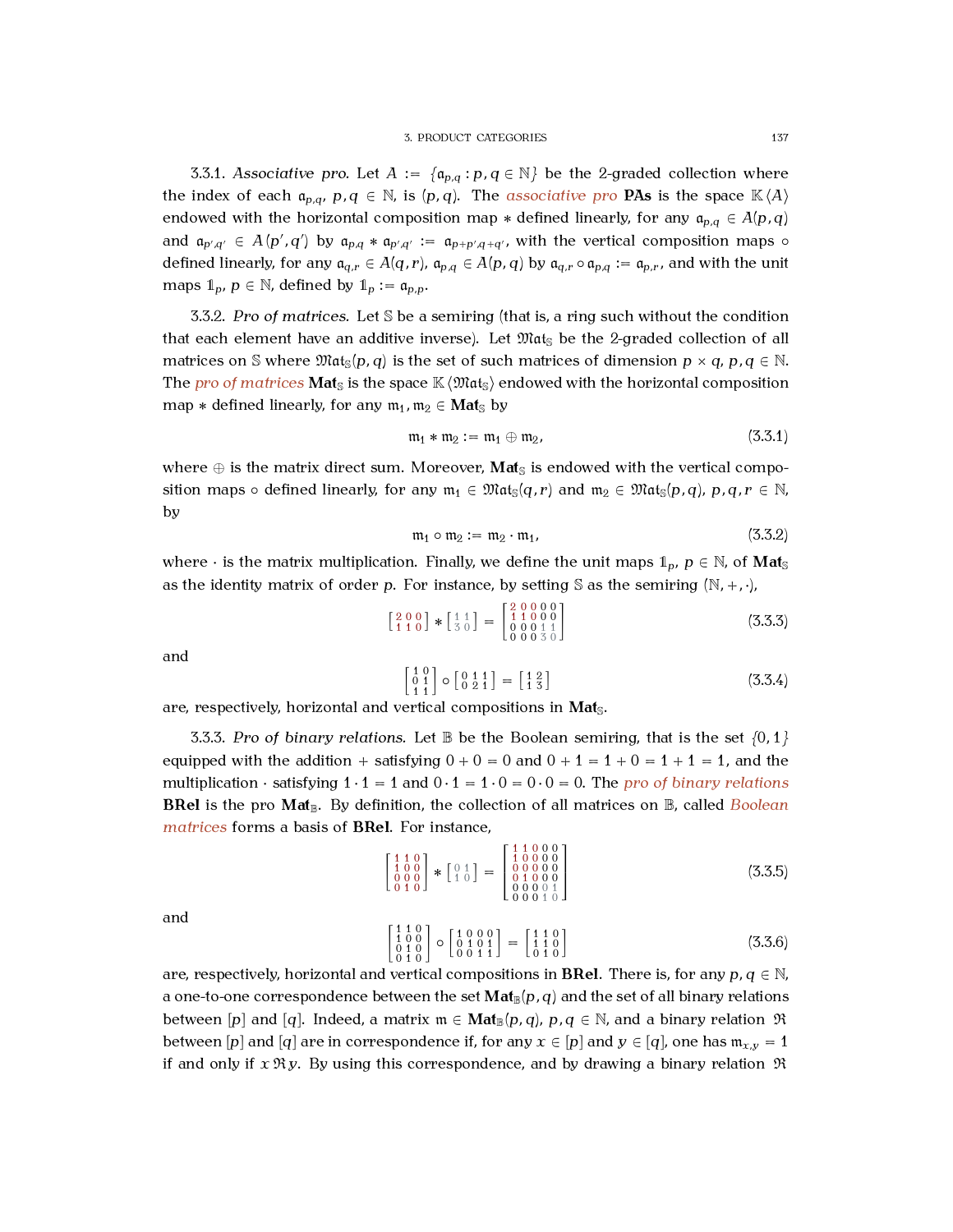through a graph connecting  $x$  to  $y$  if  $x \mathcal{R} y$ , where the elements of the domain are depicted below and the elements of the codomain are depicted above, [\(3.3.5\)](#page-142-0) and [\(3.3.6\)](#page-142-1) translate, respectively, as

$$
423
$$
  
\n
$$
437
$$
  
\n
$$
1234
$$
  
\n
$$
12345
$$
  
\n
$$
12345
$$
  
\n
$$
12345
$$
  
\n(3.3.7)

and

$$
\begin{array}{|c|c|c|c|c|}\n\hline\n1 & 2 & 3 & 4 \\
& & 2 & 3 & 4 \\
1 & 2 & 3 & 4 & 1 & 2 & 3 \\
& & 1 & 2 & 3 & 4\n\end{array}\n=\n\begin{array}{|c|c|c|}\n\hline\n2 & 3 & & & & \\
& & 2 & 3 & & & \\
& & 2 & 3 & & & \\
& & 1 & 2 & 3 & & \\
& & 1 & 2 & 3 & & \\
& & 1 & 2 & 3 & & \\
& & & 1 & 2 & 3 & & \\
\hline\n\end{array}
$$
\n(3.3.8)

Therefore, *∗* is the concatenation of binary relations and *◦* is their composition.

3.3.4. *Pros of maps and variations.* The pro **BRel** admits many sub-pros by considering subspaces of binary relations satisfying particular conditions. For instance, by setting  $\mathfrak{Map}$  as the subcollection of  $\mathfrak{Mat}_{\mathbb B}$  restrained on binary relations that are maps (that is,  $m \in \mathfrak{Map}(p,q)$  if for any  $x \in [p]$ , there is exactly one  $y \in [q]$  such that  $m_{x,y} = 1$ ), K *h*Map*i* is a sub-pro of **BRel**. Moreover, by setting NDMap as the subcollection of Map restrained on maps that are nondecreasing (that is,  $m \in \mathfrak{NDMap}(p,q)$  if for any  $x, x' \in [p]$  such that  $x \le x'$ ,  $m_{x,y} = m_{x',y'} = 1$  implies  $y \le y'$ ,  $\mathbb{K} \langle \mathfrak{NDMap} \rangle$  is a sub-pro of K *h*Map*i*. Besides, by setting IMap (resp. SMap) as the subcollection of Map restrained on maps that are injections (resp. surjections),  $\mathbb{K} \langle \mathfrak{Im} \mathfrak{a} \mathfrak{p} \rangle$  (resp.  $\mathbb{K} \langle \mathfrak{Im} \mathfrak{a} \mathfrak{p} \rangle$ ) is a sub-pro of K  $\mathcal{M}(m\mu)$ . Finally, by setting BMap as the subcollection of Map restrained on maps that are bijections,  $\mathbb{K} \langle \mathfrak{BMod} \rangle$  is a sub-pro of both  $\mathbb{K} \langle \mathfrak{DMod} \rangle$  and  $\mathbb{K} \langle \mathfrak{BMod} \rangle$ .

# **Bibliographic notes**

**About series on operads.** Our approach concerning formal power series through the framework of collections encompasses the classical case of power series, as explained in Section [1.](#page-122-1) Since the introduction of formal power series, a lot of generalizations were proposed in order to extend the range of enumerative problems they can help to solve. The most obvious ones are multivariate series allowing to count objects not only with respect to their sizes but additionally with respect to various other statistics (see Sec-tion [1.1.3](#page-15-0) of Chapter [1\)](#page-14-0). Such series are elements of  $\mathbb{K}\langle\langle\mathbf{MSet}\,(t_1,\ldots,t_k)\rangle\rangle$  where all the *t<sup>i</sup>* , *i ∈* [*k*], are atomic objects. Another one consists in considering noncommutative se-ries on words [[Eil74](#page-148-8),[SS78](#page-151-4),[BR10](#page-146-4)] (and thus, elements of  $\mathbb{K}\langle\langle A^*\rangle\rangle$ , where  $A$  is an alphabet), or even, pushing the generalization one step further, on elements of a monoid [**[Sak09](#page-150-10)**] (and thus, elements of  $\mathbb{K}\langle\langle\mathcal{M}\rangle\rangle$ , where  $\mathcal M$  is a monoid). Besides, as another generalization, series on trees have been considered [**[BR82](#page-146-5)**, **[Boz01](#page-146-6)**]. Series on operads increase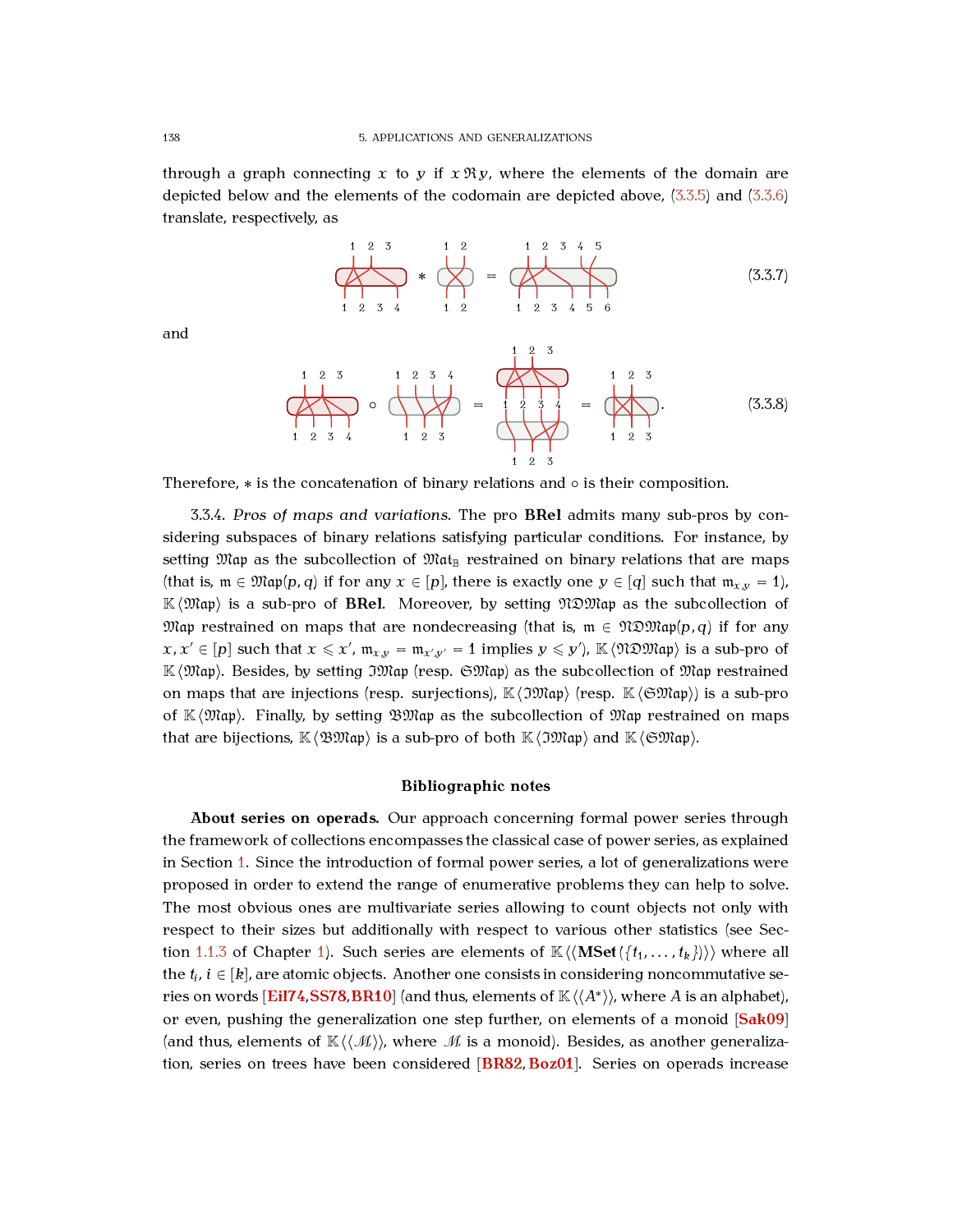## BIBLIOGRAPHIC NOTES 139

the list of these generalizations. Chapoton was the first to have considered such series on operads [**[Cha02](#page-147-0)**, **[Cha08](#page-147-1)**, **[Cha09](#page-147-2)**]. Several authors have contributed to this field by considering slight variations in the definitions of these series. Among these, one can cite van der Laan [**[vdL04](#page-151-0)**], Frabetti [**[Fra08](#page-148-0)**], and Loday and Nikolov [**[LN13](#page-149-0)**]. In this text, we have presented series on set-operads as powerful tools to provide descriptions of the generating series of some combinatorial graded collections *C*. All this relies on a set-operad structure on *C* having the property to be a Koszul operad and admitting a Poincaré-Birkhoff-Witt basis. The obtained descriptions of the generating series of *C* are in fact the generating series of the syntax trees on the generators of *C* (as an operad) that avoid some patterns (that are the left members of an orientation of the space of relations of *C*, see Proposition [2.3.1](#page-101-0) of Chapter [4\)](#page-86-0). Similar ideas were brought by Khoroshkin and Piontkovski [**[KP15](#page-149-1)**], focused on the theory of Gröbner bases for symmetric operads. In [**[Gir19](#page-148-1)**], the emphasis was put on the combinatorial and enumerative consequences of set-operads admitting Poincaré-Birkhoff-Witt bases, leading to refinements of their Hilbert series.

**About colored operads.** Classical references about colored operads are [**[BV73](#page-147-3)**] and [**[Yau16](#page-151-1)**]. By looking at this theory in the shoes of a computer scientist, one can think the colors as data types in computer programming. In the same way as two functions can be composed only if the output type of the one is equal to the type of an input of the second, the (partial and full) composition maps of a colored operad require a property on the colors of the operands. Moreover, to pursue the analogy, the elements of arity one of a colored operad having different input and output colors can be interpreted as casting operators in computer programming (that are, operators taking as input one object and changing its type). Besides, colored operads are interesting devices for enumerative prospects when combined with series on operads [**[Gir16a](#page-148-2)**]. In this cited work, a generalization of both context-free grammars (see [**[Har78](#page-148-3)**,**[HMU06](#page-148-4)**]) and regular tree grammars (see [**[CDG](#page-147-4)**+**07**]) using colored operads was proposed. The colors play here the role of terminal and nonterminal symbols of the grammars. The bud operad construction presented in Section [2.1.6](#page-130-0) appears in this context.

**About cyclic operads.** In a cyclic operad, the distinction between inputs and outputs of the elements is diminished due to the fact that the cycle maps change outputs into inputs and conversely. These structures appeared first in [**[GK95](#page-148-5)**]. Alternative descriptions of cyclic operads have been provided. Among them, in [**[CO17](#page-147-5)**], the authors proposed an axiomatization wherein composition maps are parametrized by two vertices (corresponding to inputs or outputs of the elements involved in the composition). Intuitively, this amounts to create a link between the two vertices of the abstract operators.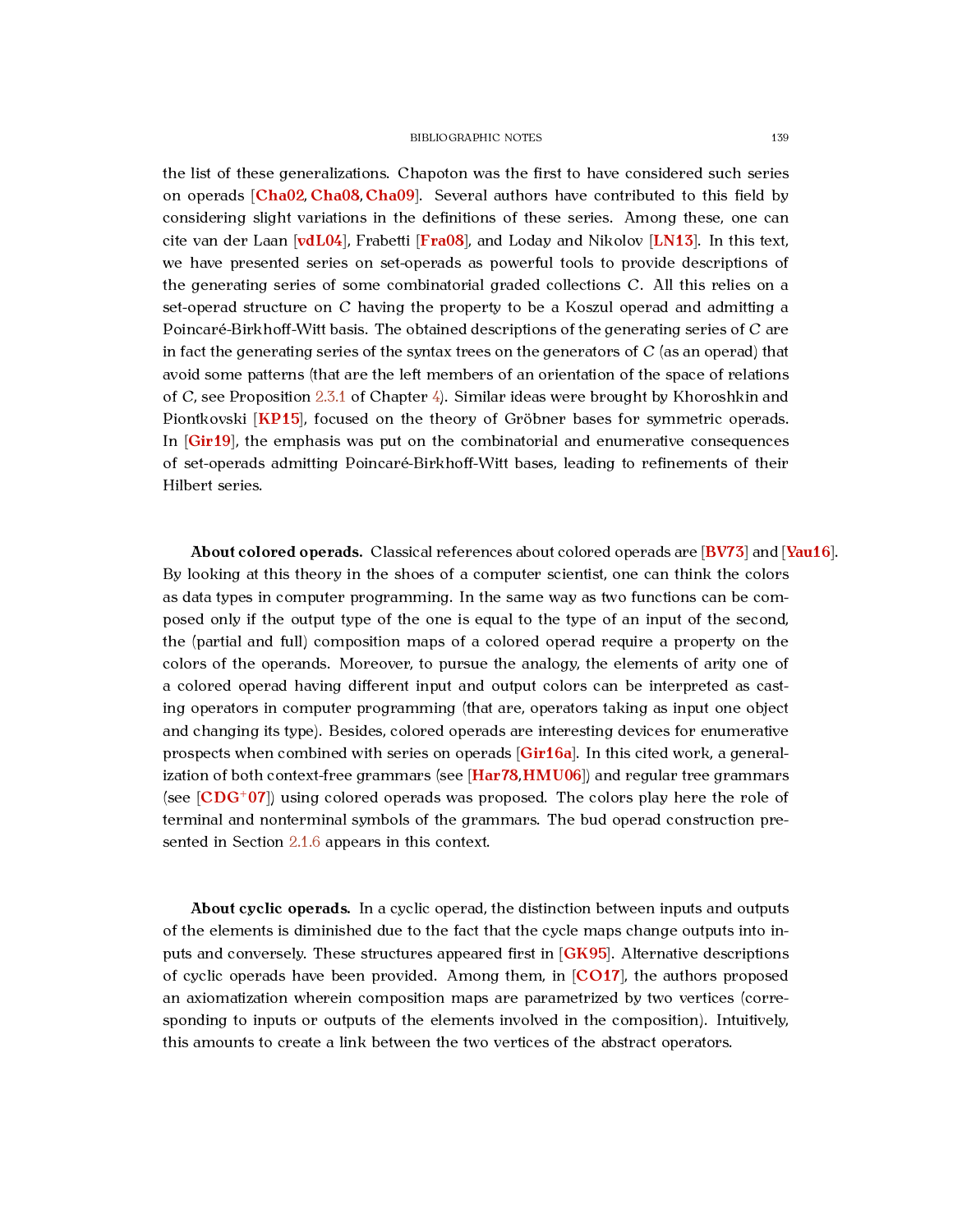140 5. APPLICATIONS AND GENERALIZATIONS

**About symmetric operads.** In the literature, symmetric operads are simply called "operads" and are the main considered variants among all the algebraic structures of this sort. There are several alternative ways to define symmetric operads, and an interesting one relies on the theory of species of structures [**[Mén15](#page-150-0)**] (see the bibliographic notes of Chapter [1\)](#page-14-0). Besides, some of the tools and notions presented in Chapter  $\frac{1}{4}$  $\frac{1}{4}$  $\frac{1}{4}$  admit generalizations for symmetric operads. Among these, free structures can be described by syntax trees with labeled leaves, Poincaré-Birkhoff-Witt bases can be described by pattern avoidance in these trees, and Koszul duality remains a well-defined notion. General references about symmetric operads are [**[Mar08](#page-150-1)**, **[LV12](#page-150-2)**, **[Mén15](#page-150-0)**]. As a matter of fact, Koszul duality is a very important topic in the theory of symmetric operads. One of the most beautiful properties of this duality is the fact that the symmetric operad of commutative associative algebras is the Koszul dual of the symmetric operad of Lie algebras. An important object here is the operadic butterfly [**[Lod01](#page-149-2)**,**[Lod06](#page-149-3)**], a diagram of symmetric operads related by symmetric operad morphisms and links established by Koszul duality. This diagram contains, for instance, the operads of associative algebras, commutative associative algebras, Lie algebras, and dendriform algebras.

**About pros.** Surprisingly, even if pros are in some sense generalizations of operads, they appeared earlier than these lasts in the work of Mac Lane [**[ML65](#page-150-3)**]. Equally surprising is the fact that the axiomatization of pros is in some way simpler than the one of operads (there is no need to do arithmetic on the indexes to describe the relations the horizontal and vertical composition maps have to satisfy, contrarily to partial composition maps of operads). Basic and modern references about pros are [**[Lei04](#page-149-4)**] and [**[Mar08](#page-150-1)**]. Besides, pros are related to the Hopf bialgebra theory since in [**[BG16](#page-146-0)**] a construction from set-pros to Hopf bialgebras was proposed. Moreover, in [**[Laf03](#page-149-5)**, **[Laf11](#page-149-6)**], several examples of pros were provided, and links with rewrite systems on elements of free pros were presented. As a last remark, free pros are difficult objects to describe explicitly due mainly to the fact that they can contain elements of arity or coarity zero. The works [**[Cor18](#page-147-6)**,**[LLMN18](#page-149-7)**] collected results in this direction.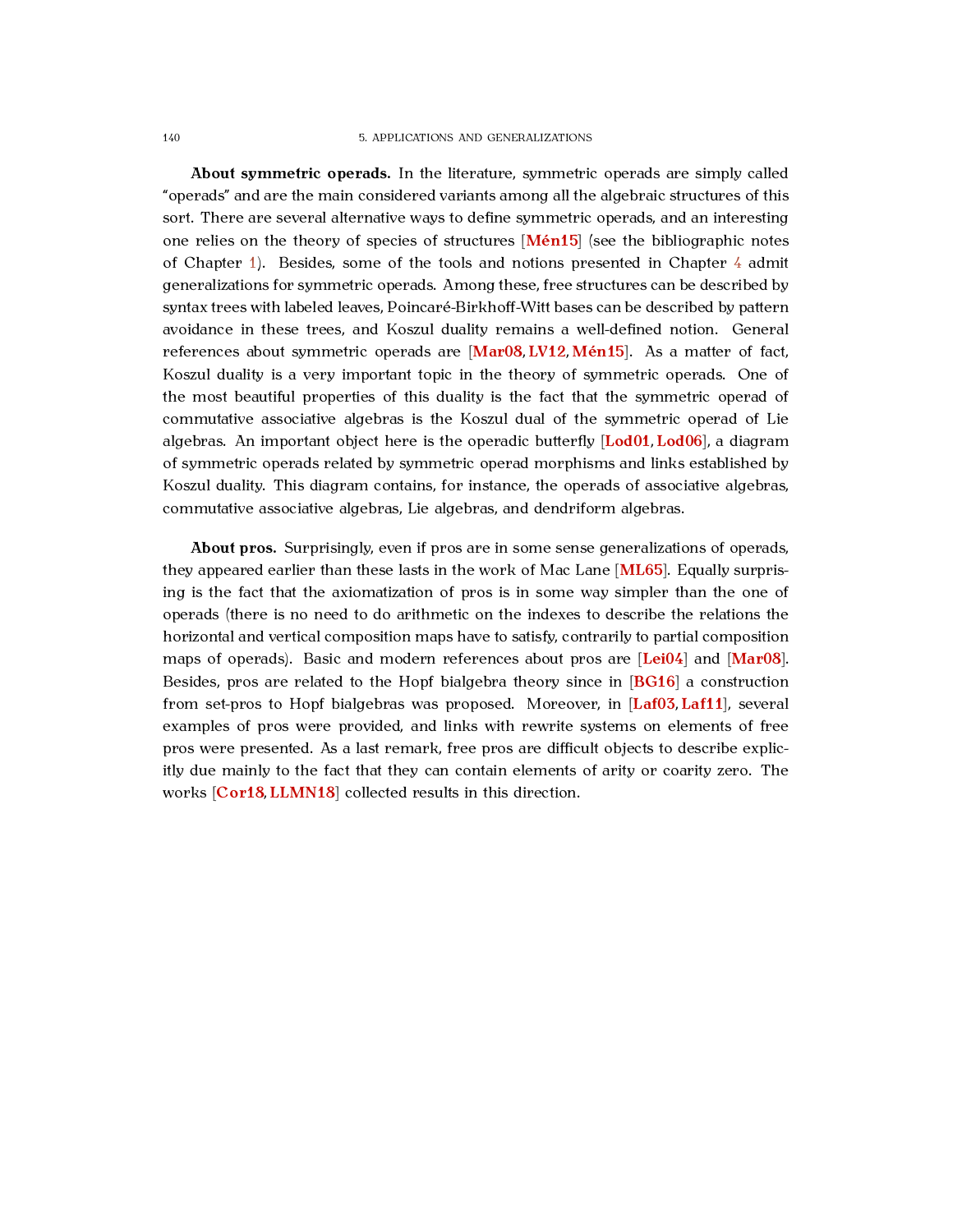## **Bibliography**

- [Agu00] M. Aguiar. Pre-Poisson algebras. *Lett. Math. Phys.*, 54(4):263–277, 2000. [78](#page-83-0)
- [AL04] M. Aguiar and J.-L Loday. Quadri-algebras. *J. Pure Appl. Algebra*, 191(3):205–221, 2004. [78](#page-83-0)
- [AL07] M. Aguiar and M. Livernet. The associative operad and the weak order on the symmetric groups. *J. Homotopy Relat. Str.*, 2(1):57–84, 2007. [114](#page-119-0)
- [AP17] J. Alm and D. Petersen. Brown's dihedral moduli space and freedom of the gravity operad. *Ann. Sci. Éc. Norm. Supér.*, 50(5):1081–1122, 2017. [114](#page-119-0)
- [AVL62] G.M. Adelson-Velsky and E. M. Landis. An algorithm for the organization of information. *Soviet Mathematics Doklady*, 3:1259–1263, 1962. [30](#page-35-0)
- [BD16] M. R. Bremner and V Dotsenko. *Algebraic Operads: An Algorithmic Companion*. Chapman and Hall/CRC, 2016. Pages xvii+365. [51](#page-56-0)
- [BDO18] E. Burgunder and B. Delcroix-Oger. Confluence laws and Hopf-Borel type theorem for operads. [arXiv:1701.01323v2](https://arxiv.org/abs/1701.01323v2), 2018. [78](#page-83-0)
- [BF03] C. Brouder and A. Frabetti. QED Hopf algebras on planar binary trees. *J. Algebra*, no. 1:298–322, 2003. [79](#page-84-0)
- <span id="page-146-0"></span>[BG16] J.-P. Bultel and S. Giraudo. Combinatorial Hopf algebras from PROs. *J. Algebr. Comb.*, 44(2):455– 493, 2016. [138](#page-143-0)
- [BGS82] A. Björner, A. M. Garsia, and R. P. Stanley. *An introduction to Cohen-Macaulay partially ordered sets*, volume 83 of *NATO Adv. Study Inst. Ser. C: Math. Phys. Sci.* Reidel, Dordrecht-Boston, Mass., 1982. [113](#page-118-0)
- [Bjö84] A Björner. Orderings of Coxeter groups. In *Combinatorics and algebra*, volume 34 of *Contemp. Math.*, pages 175–195. Amer. Math. Soc., Providence, RI, 1984. [31](#page-36-0)
- [BL10] N. Bergeron and M. Livernet. The non-symmetric operad pre-Lie is free. *J. Pure Appl. Algebra*, 214(7):1165–1172, 2010. [114](#page-119-0)
- [BLL98] F. Bergeron, G. Labelle, and P. Leroux. *Combinatorial species and tree-like structures*, volume 67 of *Encyclopedia of Mathematics and its Applications*. Cambridge University Press, Cambridge, 1998. [30](#page-35-0)
- [BLL13] F. Bergeron, G. Labelle, and P. Leroux. *Introduction to the Theory of Species of Structures*. Université du Québec à Montréal, 2013. [30](#page-35-0)
- [BMFPR11] M. Bousquet-Mélou, É. Fusy, and L.-F. Préville-Ratelle. The number of intervals in the *m*-Tamari lattices. *Electron. J. Comb.*, 18(2), 2011. Paper 31. [30](#page-35-0)
- [BN98] F. Baader and T. Nipkow. *Term rewriting and all that*. Cambridge University Press, Cambridge, 1998. Pages xii+301. [31](#page-36-0)
- [Boz01] S. Bozapalidis. Context-free series on trees. *Inform. Comput.*, 169(2):186–229, 2001. [137](#page-142-0)
- [BPR12] F. Bergeron and L.-F. Préville-Ratelle. Higher trivariate diagonal harmonics via generalized Tamari posets. *J. Comb.*, 3(3):317–341, 2012. [30](#page-35-0)
- [BR82] J. Berstel and C. Reutenauer. Recognizable formal power series on trees. *Theor. Comput. Sci.*, 18(2):115–148, 1982. [137](#page-142-0)
- [BR10] J. Berstel and C. Reutenauer. *Noncommutative rational series with applications*, volume 137. Cambridge University Press, 2010. Pages xiv+248. [136](#page-141-0)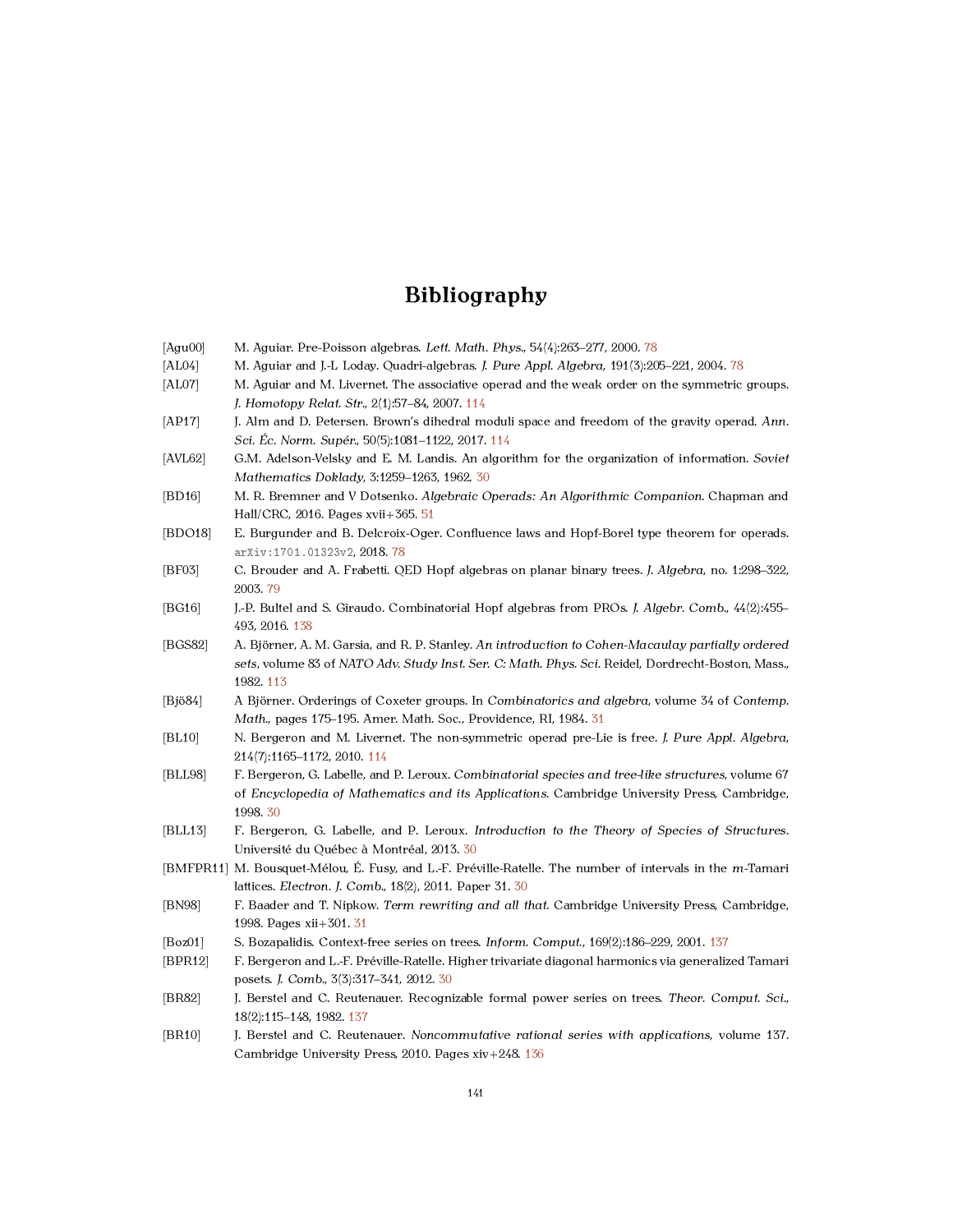<span id="page-147-6"></span><span id="page-147-5"></span><span id="page-147-4"></span><span id="page-147-3"></span><span id="page-147-2"></span><span id="page-147-1"></span><span id="page-147-0"></span>

| 142             | <b>BIBLIOGRAPHY</b>                                                                                                                                                                                 |
|-----------------|-----------------------------------------------------------------------------------------------------------------------------------------------------------------------------------------------------|
| [Buc76]         | B. Buchberger. A theoretical basis for the reduction of polynomials to canonical forms. ACM<br>SIGSAM Bull., 10(3), 1976. 31                                                                        |
| [BV73]          | J. M. Boardman and R. M. Vogt. Homotopy invariant algebraic structures on topological spaces.<br>Lect. Notes Math., 347, 1973. 112, 137                                                             |
| [Cay57]         | A. Cayley. On the Theory of the Analytical Forms called Trees. Phil. Mag., 13:172-176, 1857. 51                                                                                                     |
| [CCG18]         | C. Chenavier, C. Cordero, and S. Giraudo. Generalizations of the associative operad and convergent<br>rewrite systems. HDRA, 2018. 51, 113                                                          |
| [CCM11]         | P. Caron, J.-C. Champarnaud, and L. Mignot. Multi-Bar and Multi-Tilde Regular Operators. J. Au-<br>tom. Lang. Comb., 16(1):11-26, 2011. 114                                                         |
| $[CDG+07]$      | H. Comon, M. Dauchet, R. Gilleron, F. Jacquemard, C. Löding, D. Lugiez, S. Tison, and M. Tommasi.<br>Tree Automata Techniques and Applications. http://www.grappa.univ-lille3.fr/tata, 2007.<br>137 |
| [CG14]          | F. Chapoton and S. Giraudo. Enveloping operads and bicoloured noncrossing configurations. Exp.<br>Math., 23(3):332-349, 2014. 113, 114                                                              |
| [Cha02]         | F. Chapoton. Un théorème de Cartier-Milnor-Moore-Quillen pour les bigèbres dendriformes et<br>les algèbres braces. J. Pure Appl. Algebra, 168(1):1-18, 2002. 78, 137                                |
| [Cha05]         | F. Chapoton. On some anticyclic operads. Algebr. Geom. Topol., 5:53-69, 2005. 114                                                                                                                   |
| [Cha06]         | F. Chapoton. Sur le nombre d'intervalles dans les treillis de Tamari. Sém. Lothar. Combin., B55f:18<br>pp., 2006. 30, 113                                                                           |
| [Cha07]         | F. Chapoton. The anticyclic operad of moulds. Int. Math. Res. Notices, 20:1–36, 2007. Art. ID<br>rnm078, 114                                                                                        |
| [Cha08]         | F. Chapoton. Operads and algebraic combinatorics of trees. Sém. Lothar. Combin., B58c:27 pp.,<br>2008. 51, 78, 113, 137                                                                             |
| [Cha09]         | F. Chapoton. A rooted-trees q-series lifting a one-parameter family of Lie idempotents. Algebra &<br>Number Theory, 3(6):611-636, 2009. 137                                                         |
| [Cha14]         | F. Chapoton. Flows on rooted trees and the Menous-Novelli-Thibon idempotents. Math. Scand.,<br>115(1), 2014. 113                                                                                    |
| [CL01]          | F. Chapoton and M. Livernet. Pre-Lie algebras and the rooted trees operad. Int. Math. Res. Notices,<br>8:395-408, 2001. 78, 113, 114                                                                |
| [CL07]          | F. Chapoton and M. Livernet. Relating two Hopf algebras built from an operad. Int. Math. Res.<br>Notices, 2007(24):1-27, 2007. Art. ID rnm131. 113                                                  |
| [CLRS09]        | T.H. Cormen, C. E. Leiserson, R.L. Rivest, and C. Stein. Introduction to algorithms. The MIT Press,<br>third edition, 2009. 51                                                                      |
| [CO17]          | P.-L. Curien and J. Obradović. A formal language for cyclic operads. Higher Structures, 1(1):2255,<br>2017.137                                                                                      |
| $[{\rm Cor18}]$ | C. Cordero. Enumerative Combinatorics of Prographs. Formal Power Series and Algebraic Com-<br>binatorics, 2018. 138                                                                                 |
| [Cox34]         | H. S. M. Coxeter. Discrete groups generated by reflections. Ann. Math., 35(3):588–621, 1934. 31                                                                                                     |
| [CP17]          | G. Châtel and V. Pilaud. Cambrian Hopf algebras. Adv. Math., 311:598–633, 2017. 79                                                                                                                  |
| [DHT02]         | G. Duchamp, F. Hivert, and J.-V. Thibon. Noncommutative Symmetric Functions VI: Free Quasi-<br>Symmetric Functions and Related Algebras. Int. J. of Algebr. Comput., 12:671–717, 2002. 79           |
| [DK10]          | V. Dotsenko and A. Khoroshkin. Gröbner bases for operads. Duke Math. J., 153(2):363–396, 2010.<br>51, 113                                                                                           |
| [DM47]          | A. Dvoretzky and Th. Motzkin. A problem of arrangements. Duke Math. J., 14(2):305–313, 1947. 51                                                                                                     |
| [EFM09]         | K. Ebrahimi-Fard and D. Manchon. Dendriform equations. J. Algebra, 322(11):4053-4079, 2009. 78                                                                                                      |
| [EFM14]         | K. Ebrahimi-Fard and D. Manchon. The Magnus expansion, trees and Knuth's rotation correspon-<br>dence. Found. Comput. Math., 14(1):1–25, 2014. 51                                                   |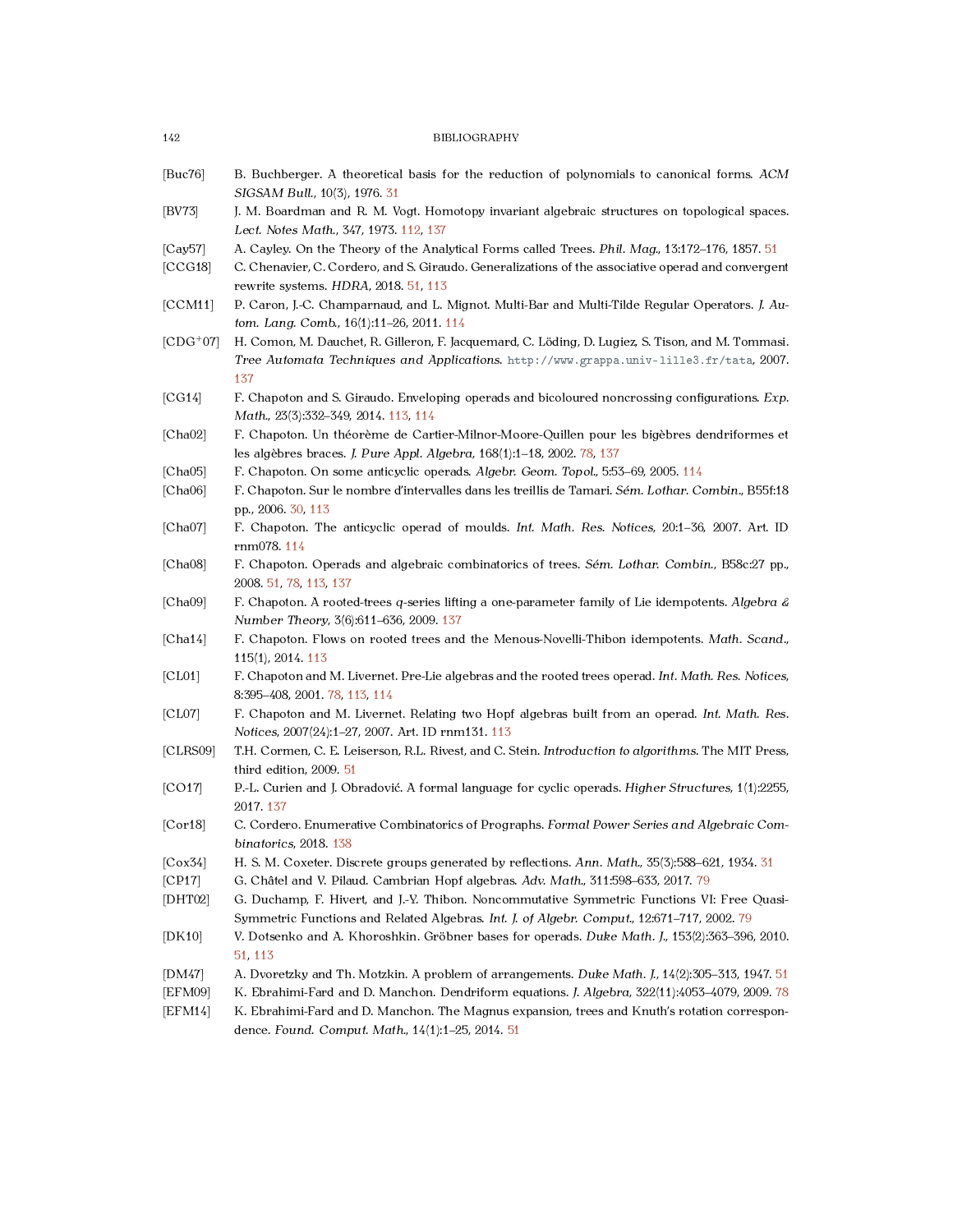## BIBLIOGRAPHY 143

<span id="page-148-5"></span><span id="page-148-4"></span><span id="page-148-3"></span><span id="page-148-2"></span><span id="page-148-1"></span><span id="page-148-0"></span>

| [EFMP08]         | K. Ebrahimi-Fard, D. Manchon, and F. Patras. New identities in dendriform algebras. J. Algebra,<br>320(2):708-727, 2008. 78                                                                                  |
|------------------|--------------------------------------------------------------------------------------------------------------------------------------------------------------------------------------------------------------|
| [Ei]74]          | S. Eilenberg. Automata, languages, and machines. Vol. A, volume 58 of Pure and Applied Math-<br>ematics. Academic Press, New York, 1974. Pages xvi+451. 136                                                  |
| [Fei07]          | L. Foissy. Bidendriform bialgebras, trees, and free quasi-symmetric functions. J. Pure Appl. Alge-<br>bra, 209(2):439-459, 2007. 78                                                                          |
| [Fei12]          | L. Foissy. Ordered forests and parking functions. Int. Math. Res. Notices, 2012(7):1603-1633, 2012.<br>79                                                                                                    |
| Fe <sub>15</sub> | L. Foissy. Examples of Com-PreLie Hopf algebras. $ar\text{Xiv}:1501.06375\text{v1}$ , 2015. 79                                                                                                               |
| [Fra08]          | A. Frabetti. Groups of tree-expanded series. J. Algebra, 319(1):377-413, 2008. 137                                                                                                                           |
| [FS09]           | P. Flajolet and R. Sedgewick. Analytic Combinatorics. Cambridge University Press, 2009. 30, 51                                                                                                               |
| Ger63            | M. Gerstenhaber. The cohomology structure of an associative ring. Ann. Math., 78:267–288, 1963.<br>78, 112                                                                                                   |
| [Get94]          | E. Getzler. Two-dimensional topological gravity and equivariant cohomology. Commun. Math.<br>Phys., 163(3):473–489, 1994. 114                                                                                |
| Gir12            | S. Giraudo. Algebraic and combinatorial structures on pairs of twin binary trees. J. Algebra,<br>360:115–157, 2012. 79                                                                                       |
| [Gir15]          | S. Giraudo. Combinatorial operads from monoids. J. Algebr. Comb., 41(2):493-538, 2015. 113, 114                                                                                                              |
| [Gir16a]         | S. Giraudo. Colored operads, series on colored operads, and combinatorial generating systems.<br>arXiv:1605.04697v1, 2016.137                                                                                |
| [Gir16b]         | S. Giraudo. Operads from posets and Koszul duality. <i>Eur. J. Combin.</i> , 56C:1–32, 2016. 51, 113                                                                                                         |
| [Gir16c]         | S. Giraudo. Pluriassociative algebras I: The pluriassociative operad. Adv. Appli. Math., 77:1-42, 2016.<br>78, 113                                                                                           |
| [Gir16d]         | S. Giraudo. Pluriassociative algebras II: The polydendriform operad and related operads. Adv.<br>Appli. Math., 77:43–85, 2016. 78                                                                            |
| [Gir17]          | S. Giraudo. Combalgebraic structures on decorated cliques. Formal Power Series and Algebraic<br>Combinatorics, 2017. 113, 114                                                                                |
| [Gir19]          | S. Giraudo. Tree series and pattern avoidance in syntax trees. $arXiv:1903.00677v1, 2019.137$                                                                                                                |
| [GK94]           | V. Ginzburg and M. M. Kapranov. Koszul duality for operads. Duke Math. J., 76(1):203–272, 1994.<br>113                                                                                                       |
| [GK95]           | E. Getzler and M. M. Kapranov. Cyclic operads and cyclic homology. In Geometry, topology, &<br>physics, Conf. Proc. Lecture Notes Geom. Topology, IV, pages 167–201. Int. Press, Cambridge,<br>MA, 1995. 137 |
| $[GKL+95]$       | I.M. Gelfand, D. Krob, A. Lascoux, B. Leclerc, V.S. Retakh, and J.-Y. Thibon. Noncommutative<br>symmetric functions I. Adv. Math., 112:218–348, 1995. 79                                                     |
| [GLMN16]         | S. Giraudo, J.-G. Luque, L. Mignot, and F. Nicart. Operads, quasiorders, and regular languages. Adv.<br>Appl. Math., 75:56–93, 2016. 114                                                                     |
| [GR63]           | G. Th. Guilbaud and P. Rosenstiehl. Analyse algébrique d'un scrutin. <i>Mathématiques et sciences</i>                                                                                                        |
|                  | humaines, tome 4:9-33, 1963. 30                                                                                                                                                                              |
| [Har78]          | M. A. Harrison. Introduction to formal language theory. Addison-Wesley Publishing Co., Reading,                                                                                                              |
|                  | Mass., 1978. Pages xiv+594. 137                                                                                                                                                                              |
| [Hiv99]          | F. Hivert. Combinatoire des fonctions quasi-symétriques. PhD thesis, Université de Marne-la-<br>Vallée, 1999. 79                                                                                             |
| [Hivo3]          | F. Hivert. An introduction to Combinatorial Hopf Algebras. IOS Press, 2003. 79                                                                                                                               |
| [HMU06]          | J. E. Hopcroft, R. Matwani, and J. D. Ullman. Introduction to Automata Theory, Languages, and<br>Computation. Pearson, third edition, 2006. 137                                                              |
| [HNT05]          | F. Hivert, J.-C. Novelli, and J.-Y. Thibon. The Algebra of Binary Search Trees. Theor. Comput. Sci.,<br>339(1):129-165, 2005. 31, 51, 79                                                                     |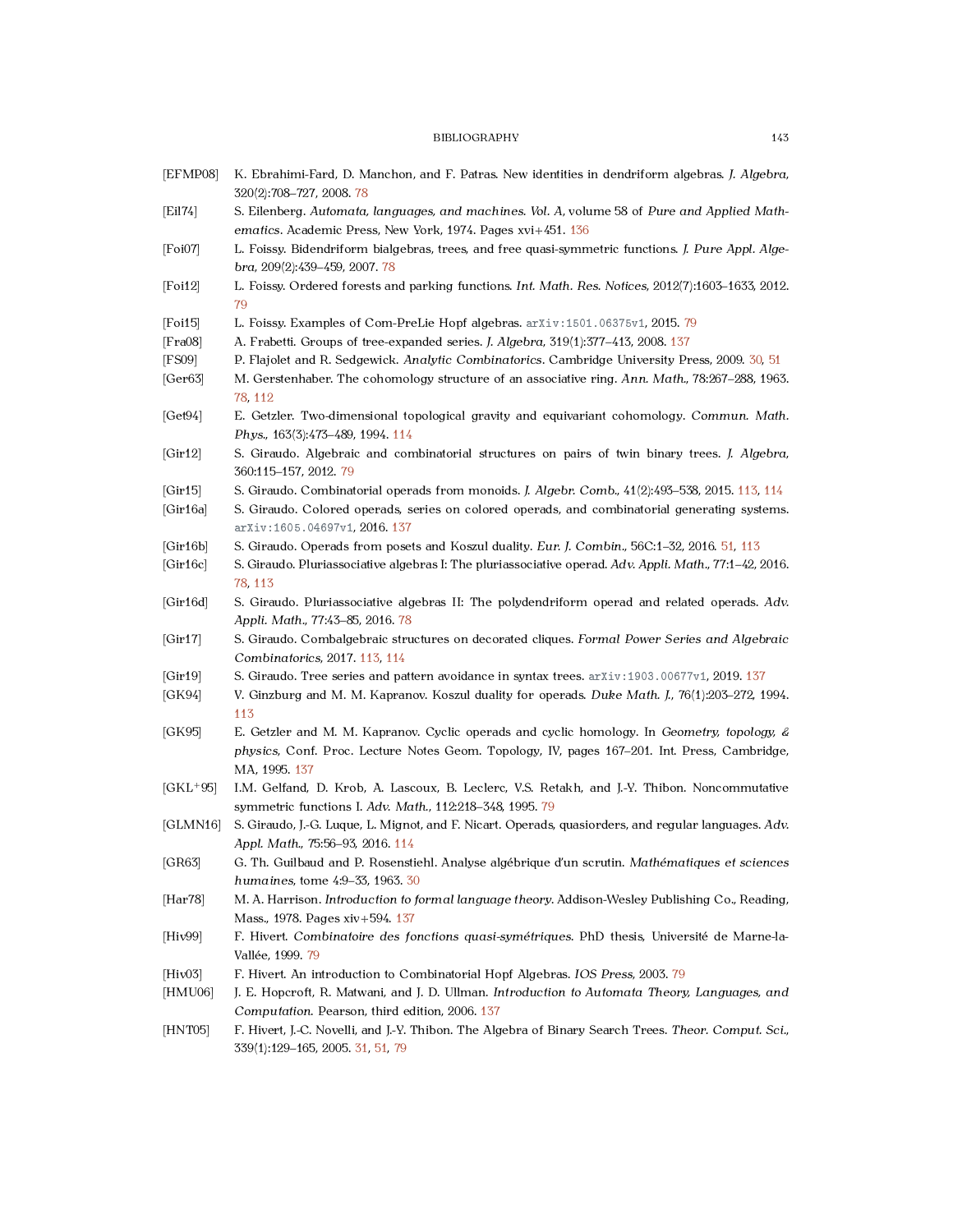<span id="page-149-7"></span><span id="page-149-6"></span><span id="page-149-5"></span><span id="page-149-4"></span><span id="page-149-3"></span><span id="page-149-2"></span><span id="page-149-1"></span><span id="page-149-0"></span>

| 144                | <b>BIBLIOGRAPHY</b>                                                                                                                                                                                                        |
|--------------------|----------------------------------------------------------------------------------------------------------------------------------------------------------------------------------------------------------------------------|
| [Hof10]            | E. Hoffbeck. A Poincaré-Birkhoff-Witt criterion for Koszul operads. Manuscripta Math., 131(1-<br>2):87-110, 2010. 51, 113                                                                                                  |
| [HT72]             | S. Huang and D. Tamari. Problems of associativity: A simple proof for the lattice property of<br>systems ordered by a semi-associative law. J. Comb. Theory A, 13:7-13, 1972. 30                                           |
| $[$ Joy81]         | A. Joyal. Une théorie combinatoire des séries formelles. Adv. Math., 42(1):1-82, 1981. 30                                                                                                                                  |
| [KB70]             | D. Knuth and P. Bendix. Simple word problems in universal algebras. In Computational Problems<br>in Abstract Algebra, pages 263-297. Pergamon, Oxford, 1970. 31                                                            |
| [Knu97]            | D. Knuth. The Art of Computer Programming, volume 1: Fundamental Algorithms. Addison<br>Wesley Longman, third edition, 1997. Pages $xx+650.51$                                                                             |
| [Knu98]            | D. Knuth. The art of computer programming, volume 3: Sorting and searching. Addison Wesley<br>Longman, 1998. Pages xiv+780. 30, 31, 51                                                                                     |
| [Koc09]            | J. Kock. Notes on Polynomial Functors. Unpublished, 2009. URL http://mat.uab.es/~kock/cat/<br>notes-on-polynomial-functors.html. 30                                                                                        |
| [KP15]             | A. Khoroshkin and D. Piontkovski. On generating series of finitely presented operads. J. Algebra,<br>426:377-429, 2015. 137                                                                                                |
| [Lab $81$ ]        | G. Labelle. Une nouvelle démonstration combinatoire des formules d'inversion de Lagrange. Adv.<br>Math., 42(3):217-247, 1981. 51                                                                                           |
| $[{\rm Laf03}]$    | Y. Lafont. Towards an algebraic theory of Boolean circuits. J. Pure Appl. Algebra, 184(2-3):257-310,<br>2003.138                                                                                                           |
| [Laf11]            | Y. Lafont. Diagram rewriting and operads. Sémin. Congr., 26:163-179, 2011. 138                                                                                                                                             |
| [Lei04]            | T. Leinster. Higher operads, higher categories, volume 298 of London Mathematical Society<br>Lecture Note Series. Cambridge University Press, Cambridge, 2004. Pages xiv+433. 138                                          |
| $[{\rm Ler04}]$    | P. Leroux. Ennea-algebras. J. Algebra, 281(1):287-302, 2004. 78                                                                                                                                                            |
| $[{\rm Ler}07]$    | P. Leroux. A simple symmetry generating operads related to rooted planar m-ary trees and polyg-<br>onal numbers. J. Integer Seq., 10(4):1-23, 2007. Article 07.4.7. 78                                                     |
| $[\mathrm{Ler11}]$ | P. Leroux. L-algebras, triplicial-algebras, within an equivalence of categories motivated by graphs.<br>Comm. Algebra, 39(8):2661-2689, 2011. 114                                                                          |
| [Liv06]            | M. Livernet. A rigidity theorem for pre-Lie algebras. J. Pure Appl. Algebra, 207(1):1–18, 2006. 79,<br>113, 114                                                                                                            |
| [LLMN18]           | E. Laugerotte, J.-G. Luque, L. Mignot, and F. Nicart. Multilinear representations of Free PROs.<br>arXiv:1803.00228v1, 2018.138                                                                                            |
| [LMN13]            | J.-G. Luque, L. Mignot, and F. Nicart. Some Combinatorial Operators in Language Theory. J. Autom.<br>Lang. Comb., 18(1):27-52, 2013. 114                                                                                   |
| [LN13]             | J.-L. Loday and N. M. Nikolov. Operadic construction of the renormalization group. In Lie theory<br>and its applications in physics, volume 36 of Springer Proc. Math. Stat., pages 191–211. Springer,<br>Tokyo, 2013. 137 |
| [Lod96]            | J.-L. Loday. La renaissance des opérades. Séminaire Bourbaki, 37(792):47–74, 1996. 113                                                                                                                                     |
| [ $Load01$ ]       | J.-L. Loday. Dialgebras. In Dialgebras and related operads, volume 1763 of Lecture Notes in<br>Math., pages 7–66. Springer, Berlin, 2001. 78, 113, 114, 138                                                                |
| [Lod02]            | J.-L. Loday. Arithmetree. J. Algebra, 258(1):275–309, 2002. Special issue in celebration of Claudio<br>Procesi's 60th birthday. 78                                                                                         |
| [Lod05]            | J.-L. Loday. Inversion of integral series enumerating planar trees. Sém. Lothar. Combin., 53, 2005.<br>Art. B53d, 16. 113                                                                                                  |
| [Lod $06$ ]        | J.-L. Loday. Completing the operadic butterfly. Georgian Math. J., 13(4):741–749, 2006. 138                                                                                                                                |
| [Lod $08$ ]        | J.-L. Loday. Generalized Bialgebras and Triples of Operads. Astérisque, 320:1-114, 2008. 78, 79, 113,<br>114                                                                                                               |
| [Lod10]            | J.-L. Loday. On the operad of associative algebras with derivation. Georgian Math. J., 17(2):347-372,<br>2010.114                                                                                                          |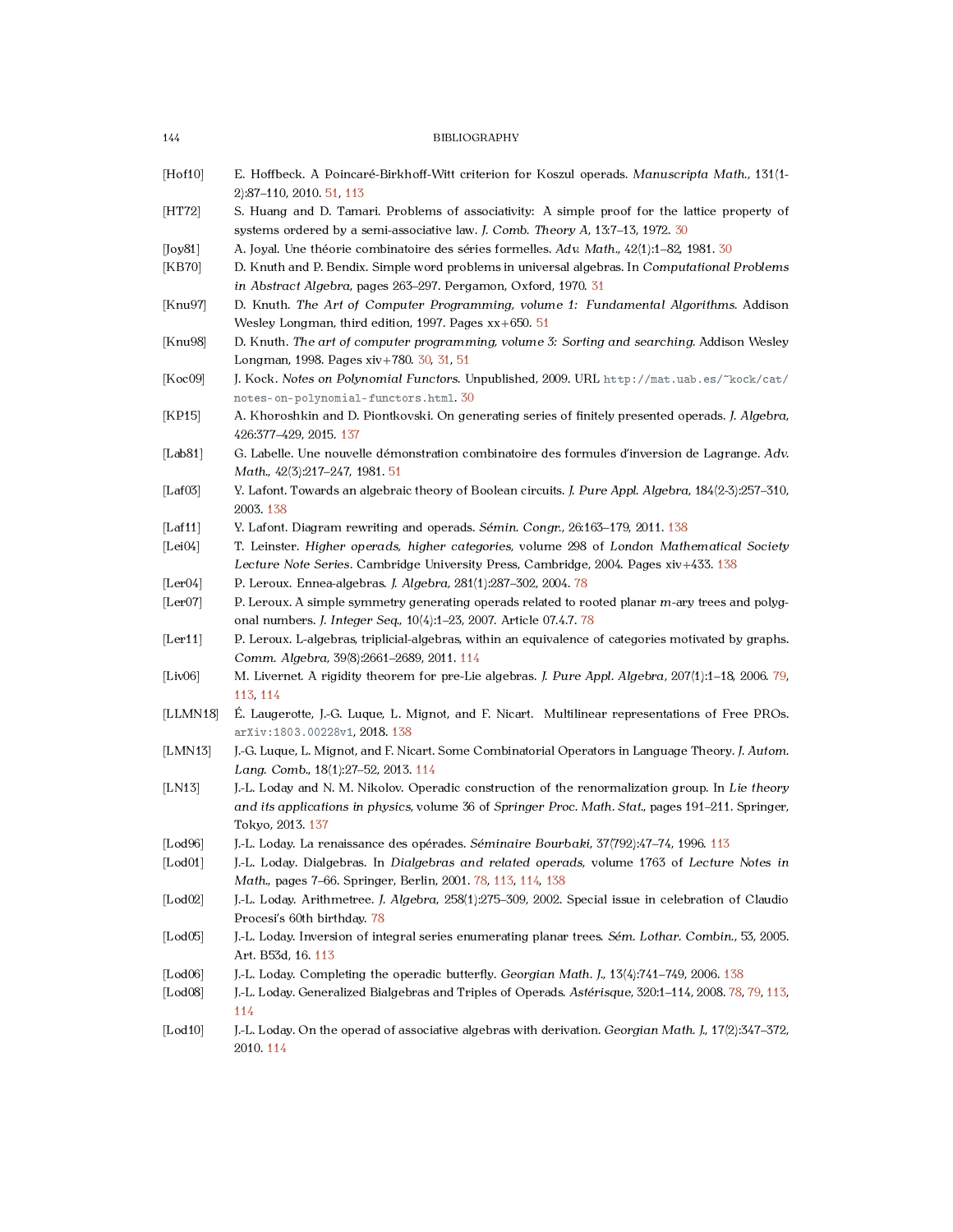## BIBLIOGRAPHY 145

| [LR98] | J.-L. Loday and M. Ronco. Hopf Algebra of the Planar Binary Trees. Adv. Math., 139:293–309, 1998. |
|--------|---------------------------------------------------------------------------------------------------|
|        | 31, 51, 78, 79                                                                                    |

- [LR02] J.-L. Loday and M. Ronco. Order Structure on the Algebra of Permutations and of Planar Binary Trees. *J. Algebr. Comb.*, 15(3):253–270, 2002. [31](#page-36-0)
- [LR03] J.-L. Loday and M. Ronco. Algèbres de Hopf colibres. *C. R. Math.*, 337(3):153–158, 2003. [114](#page-119-0)
- [LR04] J.-L. Loday and M. Ronco. Trialgebras and families of polytopes. In *Homotopy theory: relations with algebraic geometry, group cohomology, and algebraic K-theory*, volume 346 of *Contemp. Math.*, pages 369–398. Amer. Math. Soc., Providence, RI, 2004. [78,](#page-83-0) [114](#page-119-0)
- [LR06] J.-L. Loday and M. Ronco. On the structure of cofree Hopf algebras. *J. Reine Angew. Math.*, 592:123– 155, 2006. [114](#page-119-0)
- [LR12] S. Law and N. Reading. The Hopf algebra of diagonal rectangulations. *J. Comb. Theory A*, 119(3):788–824, 2012. [79](#page-84-0)
- <span id="page-150-2"></span>[LV12] J.-L. Loday and B. Vallette. *Algebraic Operads*, volume 346 of *Grundlehren der mathematischen Wissenschaften*. Springer, Heidelberg, 2012. Pages xxiv+634. [51,](#page-56-0) [78,](#page-83-0) [113,](#page-118-0) [138](#page-143-0)
- [Mac15] I. G. Macdonald. *Symmetric Functions and Hall Polynomials*. Oxford Classic Texts in the Physical Sciences. Oxford University Press, second edition, 2015. [79](#page-84-0)
- [Man11] D. Manchon. A short survey on pre-Lie algebras. In *Noncommutative geometry and physics: renormalisation, motives, index theory*, ESI Lect. Math. Phys., pages 89–102. Eur. Math. Soc., Zürich, 2011. [78](#page-83-0)
- <span id="page-150-1"></span>[Mar08] M. Markl. Operads and PROPs. In *Handbook of Algebra*, volume 5, pages 87–140. Elsevier/North-Holland, Amsterdam, 2008. [113,](#page-118-0) [138](#page-143-0)
- [May72] J. P. May. *The geometry of iterated loop spaces*, volume 271 of *Lectures Notes in Mathematics*. Springer-Verlag, Berlin-New York, 1972. Pages viii+175. [112](#page-117-0)
- <span id="page-150-0"></span>[Mén15] M. A. Méndez. *Set operads in combinatorics and computer science*. SpringerBriefs in Mathematics. Springer, Cham, 2015. Pages xvi+129. [30,](#page-35-0) [113,](#page-118-0) [138](#page-143-0)
- <span id="page-150-3"></span>[ML65] S. Mac Lane. Categorical algebra. *Bull. Amer. Math. Soc.*, 71:40–106, 1965. [138](#page-143-0)
- [MR95] C. Malvenuto and C. Reutenauer. Duality between quasi-symmetric functions and the Solomon descent algebra. *J. Algebra*, 177(3):967–982, 1995. [79](#page-84-0)
- [MY91] M. Méndez and J. Yang. Möbius Species. *Adv. Math.*, 85(1):83–128, 1991. [113](#page-118-0)
- [Nar55] T.V. Narayana. Sur les treillis formés par les partitions d'un entier et leurs applications à la théorie des probabilités. *C. R. Acad. Sci. Paris*, 240:1188–1189, 1955. [51](#page-56-0)
- [New42] M. H. A. Newman. On theories with a combinatorial definition of "equivalence.". *Ann. Math.*, 43(2):223–243, 1942. [31](#page-36-0)
- [Nov14] J.-C. Novelli. *m*-dendriform algebras. [arXiv:1406.1616v1](https://arxiv.org/abs/1406.1616v1), 2014. [78](#page-83-0)
- [NT07] J.-C. Novelli and J.-Y. Thibon. Hopf algebras and dendriform structures arising from parking functions. *Fund. Math.*, 193:189–241, 2007. [79](#page-84-0)
- [NT13] J.-C. Novelli and J.-Y. Thibon. Duplicial algebras and Lagrange inversion. [arXiv:1209.5959v2](https://arxiv.org/abs/1209.5959v2), 2013. [51](#page-56-0)
- [PR95] S. Poirier and C. Reutenauer. Algèbres de Hopf de tableaux. *Ann. Sci. Math. Québec*, 19:79–90, 1995. [79](#page-84-0)
- [Pri70] S. B. Priddy. Koszul resolutions. *Trans. Amer. Math. Soc.*, 152:39–60, 1970. [113](#page-118-0)
- [Ree58] R. Ree. Lie elements and an algebra associated with shuffles. *Ann. Math.*, 68(2):210–220, 1958. [78](#page-83-0)
- [Rey07] M. Rey. Algebraic constructions on set partitions. *Formal Power Series and Algebraic Combinatorics*, 2007. [79](#page-84-0)
- [Rot64] G.-C. Rota. On the foundations of combinatorial theory. I. Theory of Möbius functions. *Z. Wahrscheinlichkeit*, 2:340–368, 1964. [77](#page-82-0)
- [Saï14] A. Saïdi. The pre-Lie operad as a deformation of NAP. *J. Algebra Appl.*, 13(1):23, 2014. [114](#page-119-0)
- [Sak09] J. Sakarovitch. *Elements of Automata Theory*. Cambridge University Press, 2009. [136](#page-141-0)